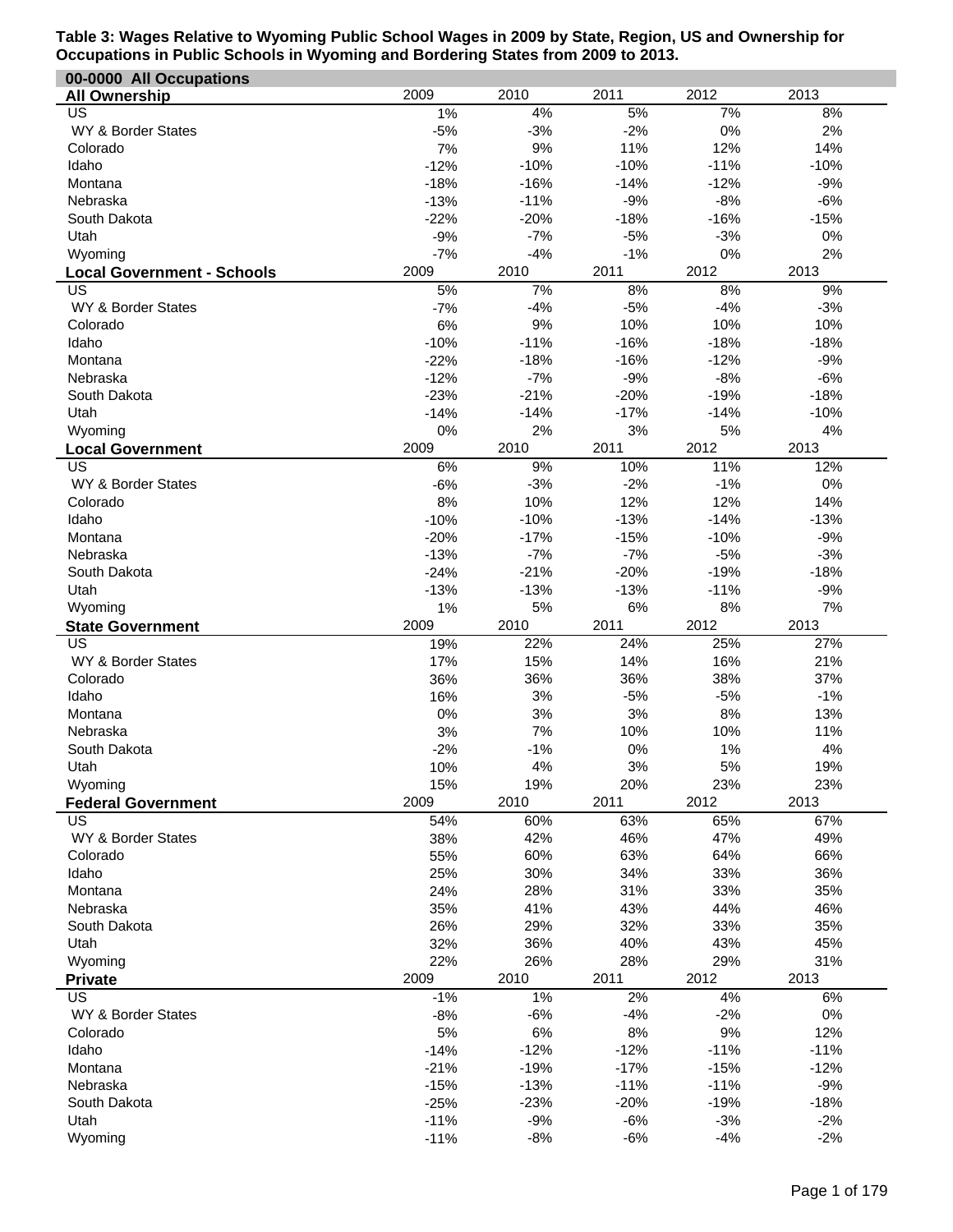| $11 - 23$<br><b>Administrative Activities</b> |                 |                |                |                 |                |
|-----------------------------------------------|-----------------|----------------|----------------|-----------------|----------------|
| <b>All Ownership</b>                          | 2009            | 2010           | 2011           | 2012            | 2013           |
| US                                            | 8%              | 10%            | 12%            | 14%             | 16%            |
| WY & Border States                            | $-3%$           | $-1%$          | 1%             | 3%              | 5%             |
| Colorado                                      | 9%              | 11%            | 13%            | 15%             | 17%            |
| Idaho                                         | $-15%$          | $-14%$         | $-12%$         | $-10%$          | $-8%$          |
| Montana                                       | $-25%$          | $-23%$         | $-20%$         | $-19%$          | $-17%$         |
| Nebraska                                      | $-11%$          | $-8%$          | $-5%$          | $-4%$           | $-3%$          |
| South Dakota                                  | $-20%$          | $-19%$         | $-16%$         | $-14%$          | $-13%$         |
| Utah                                          | $-6%$           | $-5%$          | $-3%$          | $-1%$           | 0%             |
| Wyoming                                       | $-13%$          | $-10%$         | $-9%$          | $-7%$           | $-5%$          |
| <b>Local Government - Schools</b>             | 2009            | 2010           | 2011           | 2012            | 2013           |
| US                                            | 1%              | 4%             | 5%             | 5%              | 5%             |
| WY & Border States                            | $-8%$           | $-6%$          | $-5%$          | $-4%$           | $-4%$          |
| Colorado                                      | $-3%$           | 0%             | 1%             | $0\%$           | 0%             |
| Idaho                                         | $-15%$          | $-12%$         | $-13%$         | $-13%$          | $-16%$         |
| Montana                                       | $-22%$          | $-20%$         | $-17%$         | $-13%$          | $-11%$         |
| Nebraska                                      | $-5%$           | $-2%$          | $-2%$          | 0%              | 3%             |
| South Dakota                                  | $-25%$          | $-22%$         | $-23%$         | $-22%$          | $-20%$         |
| Utah                                          | $-11%$          | $-10%$         | $-11%$         | $-8%$           | $-6%$          |
| Wyoming                                       | 0%              | 1%             | 1%             | 4%              | 3%             |
| <b>Local Government</b>                       | 2009            | 2010           | 2011           | 2012            | 2013           |
| $\overline{US}$                               | $-9%$           | $-7%$          | $-5%$          | $-4%$           | $-3%$          |
| WY & Border States                            | $-19%$          | $-15%$         | $-14%$         | $-13%$          | $-12%$         |
| Colorado                                      | $-9%$           | $-6%$          | $-5%$          | $-5%$           | $-3%$          |
| Idaho                                         | $-27%$          | $-26%$         | $-29%$         | $-27%$          | $-26%$         |
| Montana                                       | $-31%$          | $-29%$         | $-27%$         | $-26%$          | $-24%$         |
| Nebraska                                      | $-27%$          | $-18%$         | $-14%$         | $-15%$          | $-14%$         |
| South Dakota                                  | $-35%$          | $-32%$         | $-31%$         | $-29%$          | $-29%$         |
| Utah                                          | $-19%$          | $-18%$         | $-16%$         | $-15%$          | $-13%$         |
| Wyoming                                       | $-15%$          | $-11%$         | $-10%$         | $-6%$           | $-6%$          |
| <b>State Government</b>                       | 2009            | 2010           | 2011           | 2012            | 2013           |
| US                                            | $-16%$          | $-14%$         | $-14%$         | $-12%$          | $-11%$         |
| WY & Border States                            | $-20%$          | $-20%$         | $-20%$         | $-20%$          | $-19%$         |
| Colorado                                      | $-2%$           | $-4%$          | $-4%$          | $-6%$           | $-6%$          |
| Idaho                                         | $-22%$          | $-27%$         | $-29%$         | $-29%$          | $-26%$         |
| Montana                                       | $-30%$          | $-29%$         | $-29%$         | $-29%$          | $-26%$         |
| Nebraska                                      | $-31%$          | $-26%$         | $-27%$         | $-28%$          | $-26%$         |
| South Dakota                                  | $-34%$          | $-33%$         | $-33%$         | $-32%$          | $-31%$         |
| Utah                                          | $-27%$          | $-25%$         | $-24%$         | $-24%$          | $-23%$         |
| Wyoming                                       | $-19%$          | $-17%$         | $-16%$         | $-16%$          | $-16%$         |
| <b>Federal Government</b>                     | 2009            | 2010           | 2011           | 2012            | 2013           |
| US                                            | 12%             | 15%            | 17%            | 21%             | 22%            |
| WY & Border States                            | $-6%$           | $-4%$          | $-2%$          | $-1%$           | 1%             |
| Colorado                                      | 10%             | 13%            | 14%            | 14%             | 16%            |
| Idaho                                         | $-22%$          | $-20%$         | $-18%$         | $-18%$          | $-16%$         |
| Montana                                       | $-22%$          | $-21%$         | $-18%$         | $-18%$          | $-16%$         |
| Nebraska                                      | $-5%$           | $-2%$          | $-1%$          | $0\%$           | 2%             |
| South Dakota                                  | $-14%$          | $-13%$         | $-11%$         | $-11%$          | $-8%$          |
| Utah                                          | $-10%$          | $-8%$          | $-6%$          | $-5%$<br>$-19%$ | $-4%$          |
| Wyoming                                       | $-22%$<br>2009  | $-20%$<br>2010 | $-19%$<br>2011 | 2012            | $-16%$<br>2013 |
| <b>Private</b><br>US                          | 11%             | 14%            | 16%            | 17%             | 20%            |
| WY & Border States                            |                 | 2%             | 5%             | 7%              | 9%             |
| Colorado                                      | 1%<br>12%       | 13%            | 16%            | 18%             | 21%            |
| Idaho                                         | $-12%$          | $-10%$         | $-8%$          | $-5%$           | $-4%$          |
| Montana                                       |                 | $-21%$         | $-18%$         | $-15%$          | $-15%$         |
| Nebraska                                      | $-23%$<br>$-7%$ | $-5%$          | $-3%$          | $-1%$           | $0\%$          |
| South Dakota                                  | $-17%$          | $-15%$         | $-11%$         | $-10%$          | $-8%$          |
| Utah                                          | $-3%$           | $-1%$          | 1%             | 3%              | 4%             |
|                                               | $-10%$          | $-7%$          | $-6%$          | $-4%$           | $-2%$          |
| Wyoming                                       |                 |                |                |                 |                |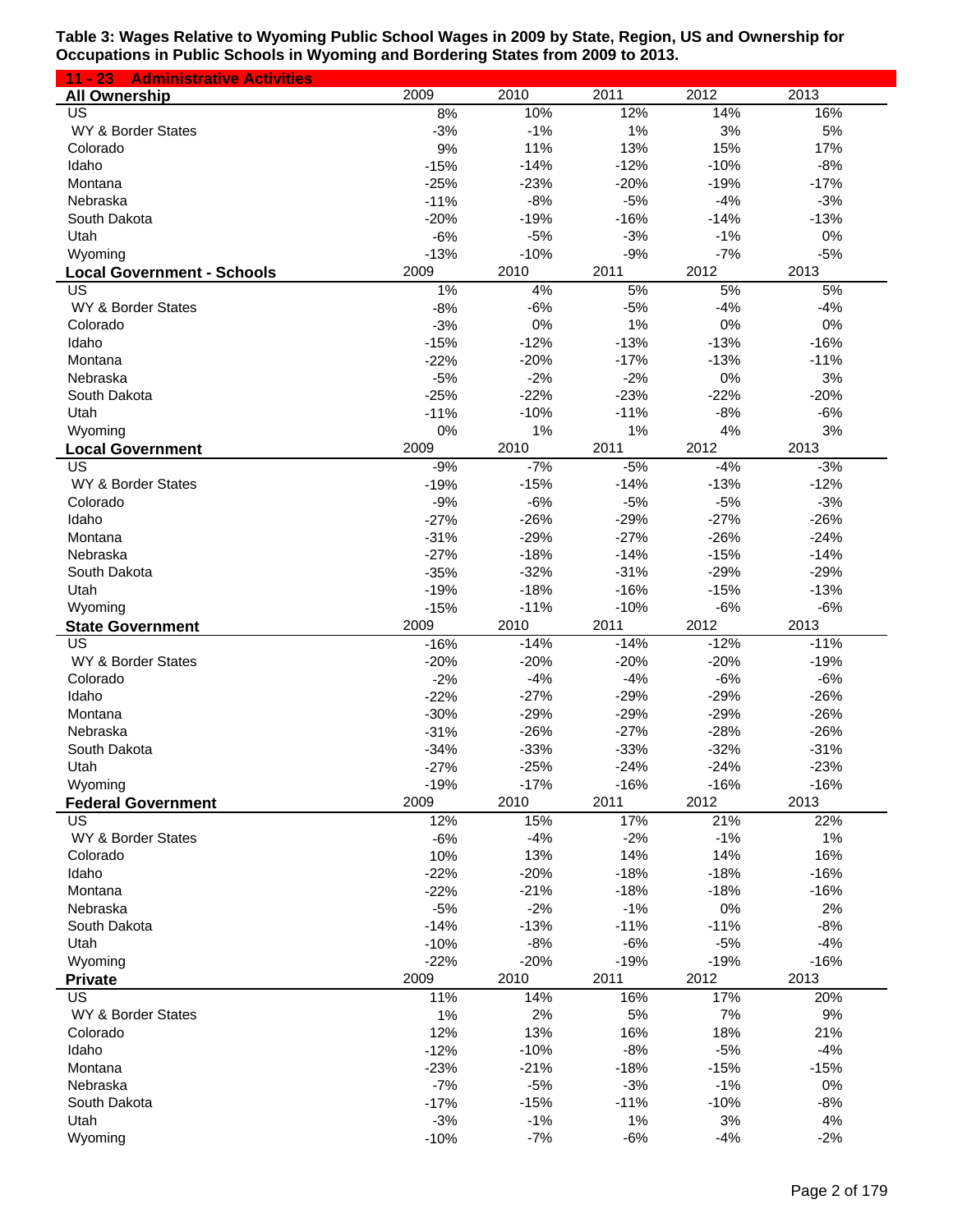| 11-0000 Management Occupations    |        |        |        |        |        |
|-----------------------------------|--------|--------|--------|--------|--------|
| <b>All Ownership</b>              | 2009   | 2010   | 2011   | 2012   | 2013   |
| US                                | 19%    | 22%    | 24%    | 25%    | 28%    |
| WY & Border States                | 2%     | 7%     | 11%    | 13%    | 15%    |
| Colorado                          | 18%    | 24%    | 28%    | 31%    | 34%    |
| Idaho                             | $-16%$ | $-14%$ | $-12%$ | $-10%$ | $-10%$ |
| Montana                           | $-18%$ | $-15%$ | $-12%$ | $-10%$ | $-9%$  |
| Nebraska                          | 1%     | 6%     | 10%    | 11%    | 12%    |
| South Dakota                      | $-6%$  | $-2%$  | 1%     | 3%     | 8%     |
| Utah                              | $-1%$  | 2%     | 6%     | 8%     | 7%     |
| Wyoming                           | $-11%$ | $-6%$  | $-6%$  | $-2%$  | 1%     |
| <b>Local Government - Schools</b> | 2009   | 2010   | 2011   | 2012   | 2013   |
| US                                | 4%     | 7%     | 7%     | 8%     | 8%     |
| WY & Border States                | $-8%$  | $-6%$  | $-5%$  | $-4%$  | $-2%$  |
| Colorado                          | $-5%$  | $-2%$  | $-1%$  | $-3%$  | $-1%$  |
| Idaho                             | $-14%$ | $-11%$ | $-14%$ | $-14%$ | $-10%$ |
| Montana                           | $-20%$ | $-16%$ | $-14%$ | $-11%$ | $-10%$ |
| Nebraska                          | $-3%$  | $-2%$  | 1%     | 2%     | 5%     |
| South Dakota                      | $-20%$ | $-17%$ | $-14%$ | $-12%$ | $-9%$  |
| Utah                              | $-7%$  | $-12%$ | $-12%$ | $-6%$  | $-2%$  |
| Wyoming                           | 0%     | 3%     | 4%     | 7%     | 11%    |
| <b>Local Government</b>           | 2009   | 2010   | 2011   | 2012   | 2013   |
| US                                | $-5%$  | $-2%$  | $-1%$  | 1%     | 1%     |
| WY & Border States                | $-21%$ | $-18%$ | $-15%$ | $-13%$ | $-11%$ |
| Colorado                          | $-6%$  | $-2%$  | 0%     | 1%     | 4%     |
| Idaho                             | $-33%$ | $-32%$ | $-36%$ | $-32%$ | $-30%$ |
| Montana                           | $-32%$ | $-29%$ | $-27%$ | $-28%$ | $-27%$ |
| Nebraska                          | $-31%$ | $-24%$ | $-18%$ | $-15%$ | $-15%$ |
| South Dakota                      | $-37%$ | $-34%$ | $-32%$ | $-29%$ | $-26%$ |
| Utah                              | $-19%$ | $-19%$ | $-17%$ | $-15%$ | $-13%$ |
| Wyoming                           | $-16%$ | $-11%$ | $-10%$ | $-4%$  | $-2%$  |
| <b>State Government</b>           | 2009   | 2010   | 2011   | 2012   | 2013   |
| US                                | $-1%$  | 2%     | 3%     | 6%     | 7%     |
| WY & Border States                | $-6%$  | $-5%$  | $-4%$  | $-2%$  | 0%     |
| Colorado                          | 15%    | 14%    | 16%    | 12%    | 14%    |
| Idaho                             | $-13%$ | $-13%$ | $-18%$ | $-17%$ | $-14%$ |
| Montana                           | $-19%$ | $-19%$ | $-20%$ | $-17%$ | $-12%$ |
| Nebraska                          | $-11%$ | $-7%$  | $-5%$  | 0%     | $-1%$  |
| South Dakota                      | $-4%$  | $-2%$  | $-2%$  | $-2%$  | 0%     |
| Utah                              | $-12%$ | $-10%$ | $-6%$  | $-5%$  | $-3%$  |
| Wyoming                           | 1%     | 5%     | 7%     | 11%    | 12%    |
| <b>Federal Government</b>         | 2009   | 2010   | 2011   | 2012   | 2013   |
| US                                | 16%    | 24%    | 26%    | 26%    | 28%    |
| WY & Border States                | 2%     | 7%     | 9%     | 9%     | 13%    |
| Colorado                          | 16%    | 22%    | 23%    | 23%    | 25%    |
| Idaho                             | $-3%$  | 1%     | 3%     | 2%     | 6%     |
| Montana                           | $-10%$ | $-6%$  | $-4%$  | $-4%$  | 1%     |
| Nebraska                          | $-16%$ | $-10%$ | $-6%$  | $-5%$  | 4%     |
| South Dakota                      | $-16%$ | $-15%$ | $-13%$ | $-13%$ | $-7%$  |
| Utah                              | $-2%$  | 5%     | 8%     | $9%$   | 11%    |
| Wyoming                           | $-13%$ | $-11%$ | $-9%$  | $-9%$  | $-3%$  |
| <b>Private</b>                    | 2009   | 2010   | 2011   | 2012   | 2013   |
| US                                | 23%    | 25%    | 28%    | 29%    | 31%    |
| WY & Border States                | 6%     | 11%    | 15%    | 19%    | 19%    |
| Colorado                          | 22%    | 28%    | 33%    | 36%    | 39%    |
| Idaho                             | $-14%$ | $-11%$ | $-9%$  | $-6%$  | $-7%$  |
| Montana                           | $-16%$ | $-11%$ | $-7%$  | $-4%$  | $-5%$  |
| Nebraska                          | 9%     | 14%    | 18%    | 18%    | 18%    |
| South Dakota                      | 4%     | 7%     | 10%    | 13%    | 17%    |
| Utah                              | 1%     | 5%     | 9%     | 11%    | 9%     |
| Wyoming                           | $-10%$ | $-6%$  | $-6%$  | $-2%$  | 2%     |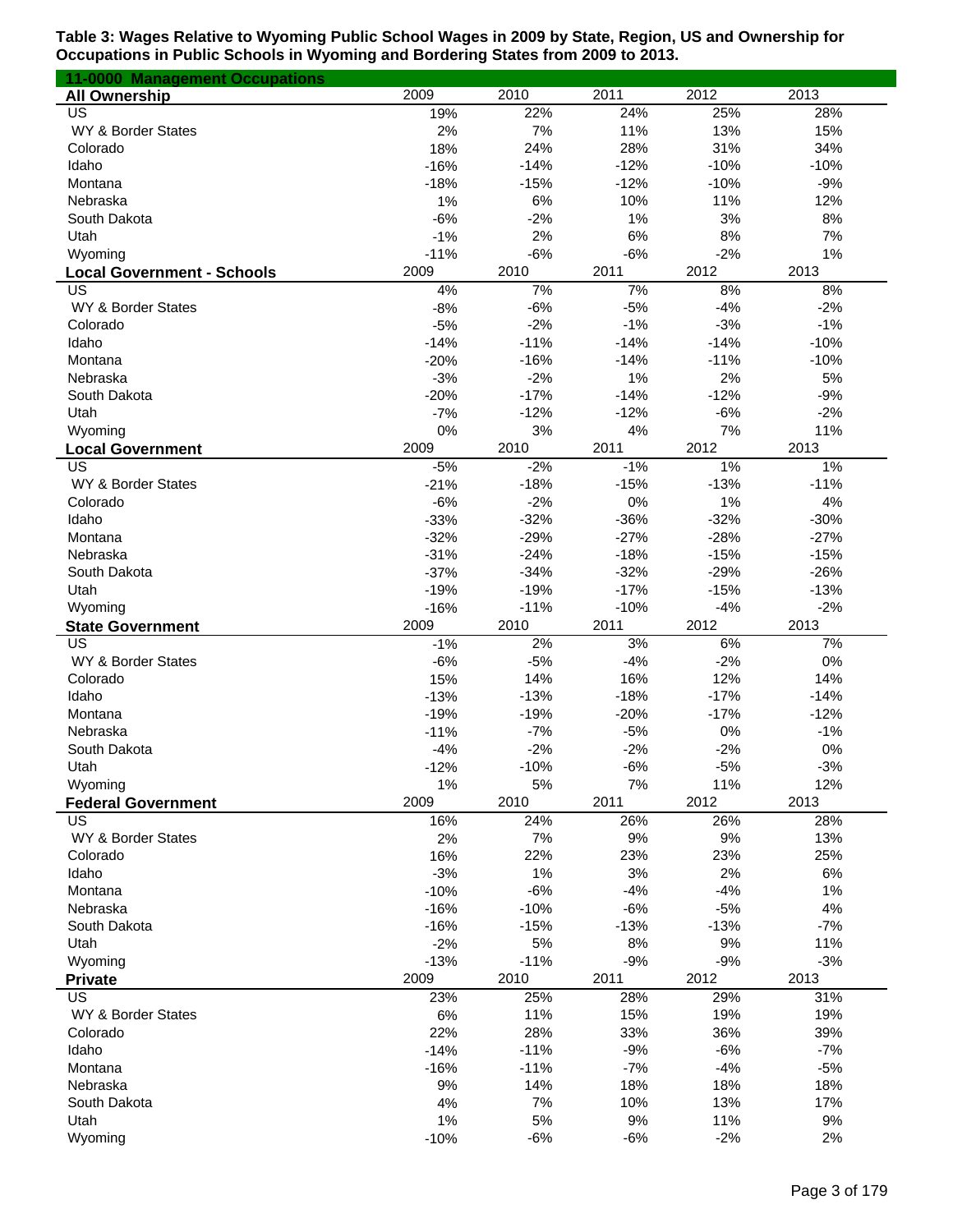| <b>11-1000 Top Executives</b>     |                  |                  |                 |                 |                 |
|-----------------------------------|------------------|------------------|-----------------|-----------------|-----------------|
| <b>All Ownership</b>              | 2009             | 2010             | 2011            | 2012            | 2013            |
| US                                | 10%              | 13%              | 14%             | 14%             | 15%             |
| WY & Border States                | $-10%$           | $-6%$            | $-3%$           | 1%              | 0%              |
| Colorado                          | 3%               | $9%$             | 13%             | 16%             | 16%             |
| Idaho                             | $-26%$           | $-26%$           | $-26%$          | $-22%$          | $-24%$          |
| Montana                           | $-25%$           | $-22%$           | $-17%$          | $-16%$          | $-16%$          |
| Nebraska                          | $-7%$            | $-4%$            | 0%              | 0%              | 1%              |
| South Dakota                      | $-7%$            | $-4%$            | $-2%$           | 1%              | 8%              |
| Utah                              | $-18%$           | $-15%$           | $-12%$          | $-8%$           | $-12%$          |
| Wyoming                           | $-17%$           | $-13%$           | $-16%$          | $-14%$          | $-9%$           |
| <b>Local Government - Schools</b> | 2009             | 2010             | 2011            | 2012            | 2013            |
| US                                | 9%               | 11%              | 11%             | 11%             | 12%             |
| WY & Border States                | $-7%$            | $-17%$           | $-13%$          | $-5%$           | 2%              |
| Colorado                          | 4%               | 11%              | 12%             | 12%             | 16%             |
| Idaho                             | $-18%$           | 3%               | $-5%$           | $-4%$           | $-1%$           |
| Montana                           | $-23%$           | $-14%$           | $-8%$           | $-1%$           | $-6%$           |
| Nebraska                          | 4%               | $9%$             | 11%             | 2%              | 2%              |
| South Dakota                      | $-22%$           | $-18%$           | $-14%$          | $-6%$           | $-2%$           |
| Utah                              | $-3%$            | $-68%$           | $-59%$          | $-49%$          | $-25%$          |
| Wyoming                           | 0%               | 13%              | 15%             | 20%             | 23%             |
| <b>Local Government</b>           | 2009             | 2010             | 2011            | 2012            | 2013            |
| US                                | $-28%$           | $-26%$           | $-24%$          | $-23%$          | $-22%$          |
| WY & Border States                | $-47%$           | $-45%$           | $-42%$          | $-39%$          | $-38%$          |
| Colorado                          | $-31%$           | $-26%$           | $-22%$          | $-19%$          | $-14%$          |
| Idaho                             | $-58%$           | $-59%$           | $-62%$          | $-58%$          | $-57%$          |
| Montana                           | $-48%$           | $-43%$           | $-42%$          | $-45%$          | $-49%$          |
| Nebraska                          | $-56%$           | $-53%$           | $-46%$          | $-44%$          | $-44%$          |
| South Dakota                      | $-55%$           | $-52%$           | $-51%$          | $-49%$          | $-46%$          |
| Utah                              | $-42%$           | $-46%$           | $-41%$          | $-43%$          | $-39%$          |
| Wyoming                           | $-35%$           | $-29%$           | $-27%$          | $-17%$          | $-15%$          |
|                                   |                  |                  |                 |                 |                 |
|                                   |                  |                  |                 |                 |                 |
| <b>State Government</b>           | 2009             | 2010             | 2011            | 2012            | 2013            |
| US                                | $-15%$           | $-14%$           | $-15%$          | $-10%$          | $-9%$           |
| WY & Border States                | $-18%$           | $-19%$           | $-20%$          | $-18%$          | $-18%$          |
| Colorado                          | 5%               | $-10%$           | $-1%$           | $-2%$           | 6%              |
| Idaho                             | $-27%$           | $-30%$           | $-41%$          | $-40%$          | $-38%$          |
| Montana                           | $-27%$           | $-30%$           | $-32%$          | $-26%$          | $-23%$          |
| Nebraska                          | $-4%$            | 1%               | $-4%$           | $-6%$           | $-2%$           |
| South Dakota                      | 3%               | 9%               | $-4%$           | $-2%$           | 1%              |
| Utah                              | $-28%$           | $-27%$           | $-25%$          | $-22%$          | $-29%$          |
| Wyoming                           | $-8%$            | 2%               | 1%              | 11%             | 11%             |
| <b>Federal Government</b>         | 2009             | 2010             | 2011            | 2012            | 2013            |
| US                                | 11%              | 14%              | 15%             | 14%             | 14%             |
| WY & Border States                | $-1%$            | 1%               | 3%              | 4%              | 4%              |
| Colorado                          | $6\%$            | 8%               | 10%             | 11%             | 11%             |
| Idaho                             | $-1%$            | 2%               | 4%              | 3%              | 2%              |
| Montana                           | $-4%$            | $-1%$            | $-5%$           | $-5%$           | $-4%$           |
| Nebraska                          | $-2%$            | $-1%$            | 4%              | 5%              | 5%              |
| South Dakota                      | $-6%$            | $-2%$            | $-5%$           | $-8%$           | $-7%$           |
| Utah                              | $-20%$           | $-15%$           | $-9%$           | $-8%$           | $-8%$           |
| Wyoming                           | $-9%$            | $-4%$            | $-4%$           | $-7%$           | $-8%$           |
| <b>Private</b>                    | 2009             | 2010             | 2011            | 2012            | 2013            |
| US                                | 15%              | 17%              | 18%             | 17%             | 18%             |
| WY & Border States                | $-6%$            | $-1%$            | 2%              | 5%              | $3%$            |
| Colorado                          | 5%               | 11%              | 14%             | 17%             | 17%             |
| Idaho                             | $-22%$           | $-21%$           | $-21%$          | $-17%$          | $-19%$          |
| Montana                           | $-22%$           | $-18%$           | $-11%$          | $-9%$           | $-10%$          |
| Nebraska                          | 7%               | 12%              | 12%             | 10%             | 10%             |
| South Dakota                      | 12%              | 14%              | 15%             | 16%             | 21%             |
| Utah<br>Wyoming                   | $-16%$<br>$-15%$ | $-12%$<br>$-12%$ | $-9%$<br>$-16%$ | $-4%$<br>$-14%$ | $-10%$<br>$-9%$ |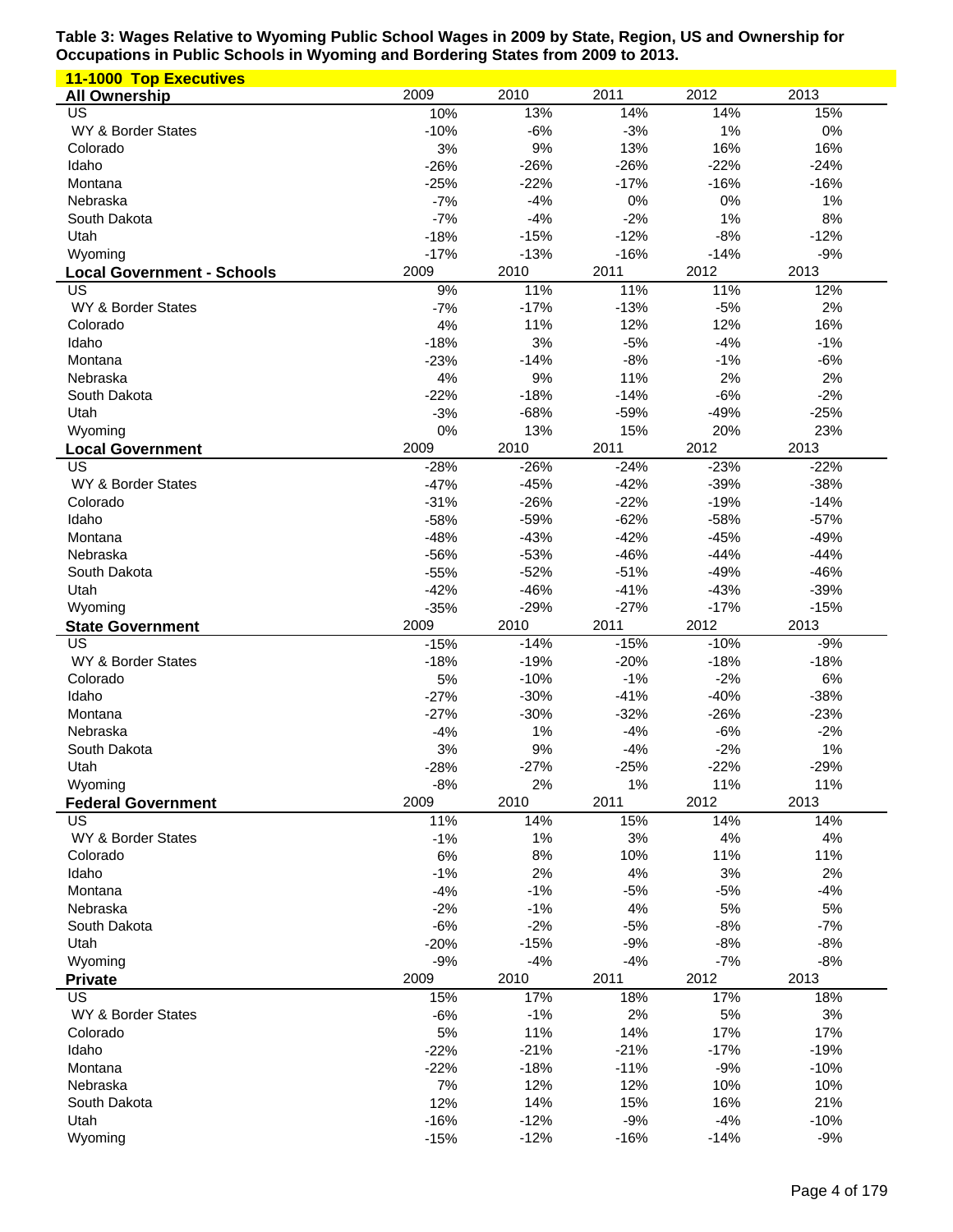| <b>11-1011 Chief Executives</b>    |                |        |            |            |        |
|------------------------------------|----------------|--------|------------|------------|--------|
| <b>All Ownership</b>               | 2009           | 2010   | 2011       | 2012       | 2013   |
| US                                 | 41%            | 46%    | 49%        | 49%        | 50%    |
| WY & Border States                 | 21%            | 20%    | 22%        | 28%        | 31%    |
| Colorado                           | 41%            | 45%    | 42%        | 48%        | 43%    |
| Idaho                              | 13%            | 10%    | 7%         | 11%        | 3%     |
| Montana                            | $-24%$         | $-14%$ | $-12%$     | $-4%$      | $-5%$  |
| Nebraska                           | 41%            | 49%    | 60%        | 62%        | 64%    |
| South Dakota                       | 9%             | 13%    | 20%        | 29%        | 41%    |
| Utah                               | 24%            | 10%    | 17%        | 23%        | 30%    |
| Wyoming                            | 5%             | 19%    | 19%        | 12%        | 11%    |
| <b>Local Government - Schools</b>  | 2009           | 2010   | 2011       | 2012       | 2013   |
| US                                 | 8%             | 10%    | 12%        | 11%        | 12%    |
| WY & Border States                 | $-9%$          | $-34%$ | $-28%$     | $-15%$     | $-2%$  |
| Colorado                           | $-8%$          | $-1%$  | 0%         | 2%         | 4%     |
| Idaho                              | 4%             | $-10%$ | $-10%$     | 0%         | 14%    |
| Montana                            | $-29%$         | $-21%$ | $-17%$     | $-9%$      | $-14%$ |
| Nebraska                           | 13%            | 44%    | 81%        | 65%        | 78%    |
| South Dakota                       | 24%            | 27%    | 72%        | 79%        | 74%    |
| Utah                               | $-4%$          | $-83%$ | $-85%$     | $-84%$     | $-52%$ |
| Wyoming                            | 0%             | 6%     | 6%         | 11%        | 12%    |
| <b>Local Government</b>            | 2009           | 2010   | 2011       | 2012       | 2013   |
| US                                 | $-3%$          | 0%     | 3%         | 3%         | 2%     |
| WY & Border States                 | $-34%$         | $-36%$ | $-35%$     | $-31%$     | $-29%$ |
| Colorado                           | $-9%$          | 0%     | 3%         | 5%         | $-2%$  |
| Idaho                              | $-44%$         | $-38%$ | $-38%$     | $-32%$     | $-34%$ |
| Montana                            | $-51%$         | $-41%$ | $-38%$     | $-28%$     | $-33%$ |
| Nebraska                           | 2%             | 15%    | 31%        | 39%        | 43%    |
| South Dakota                       | $-62%$         | $-60%$ | $-62%$     | $-58%$     | $-54%$ |
| Utah                               | $-33%$         | $-52%$ | $-52%$     | $-49%$     | $-39%$ |
|                                    |                | 4%     | $6\%$      | $-1%$      | $-4%$  |
| Wyoming<br><b>State Government</b> | $-11%$<br>2009 | 2010   | 2011       | 2012       | 2013   |
| US                                 | 0%             | 3%     | $-3%$      | 5%         | 9%     |
| WY & Border States                 | 7%             | 14%    | 0%         | 6%         | 12%    |
|                                    |                |        | 38%        | 38%        |        |
| Colorado                           | 32%            | 42%    |            |            | 47%    |
| Idaho<br>Montana                   | 16%            | 48%    | 70%<br>44% | 71%<br>42% | 65%    |
|                                    | 5%             | 26%    |            |            | 47%    |
| Nebraska                           | 57%            | 60%    | 41%        | 51%        | 51%    |
| South Dakota                       | 84%            | 103%   |            |            |        |
| Utah                               | $-16%$         | $-14%$ | $-23%$     | $-16%$     | $-17%$ |
| Wyoming                            | 9%             | 29%    | 32%        | 41%        | 42%    |
| <b>Federal Government</b>          | 2009           | 2010   | 2011       | 2012       | 2013   |
| US                                 | 38%            | 39%    | 38%        | 38%        | 39%    |
| WY & Border States                 |                |        |            |            |        |
| Colorado                           |                |        |            |            |        |
| <b>Private</b>                     | 2009           | 2010   | 2011       | 2012       | 2013   |
| US                                 | 49%            | 55%    | 58%        | 57%        | 59%    |
| WY & Border States                 | 39%            | 42%    | 46%        | 47%        | 49%    |
| Colorado                           | 54%            | 58%    | 52%        | 59%        | 56%    |
| Idaho                              | 26%            | 31%    | 35%        | 34%        | 20%    |
| Montana                            | $-7%$          | 0%     | 3%         | 5%         | 6%     |
| Nebraska                           | 45%            | 51%    | 64%        | 65%        | 66%    |
| South Dakota                       | 66%            | 70%    | 77%        | 80%        | 83%    |
| Utah                               | 40%            | 40%    | 45%        | 41%        | 46%    |
| Wyoming                            | 27%            | 31%    | 25%        | 19%        | 19%    |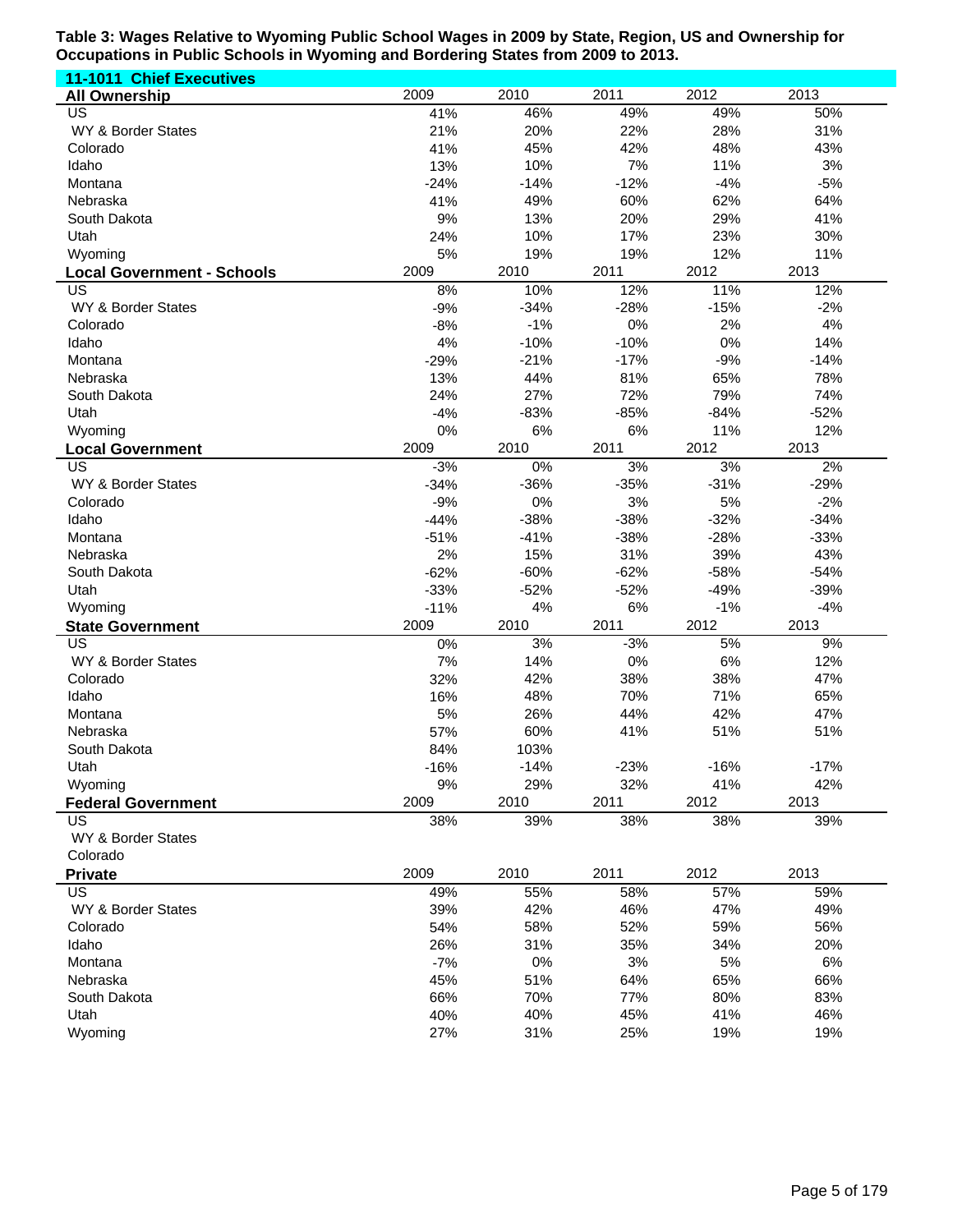| 11-1021 General and Operations Managers |                 |                |                |             |             |
|-----------------------------------------|-----------------|----------------|----------------|-------------|-------------|
| <b>All Ownership</b>                    | 2009            | 2010           | 2011           | 2012        | 2013        |
| US                                      | 19%             | 22%            | 23%            | 24%         | 25%         |
| WY & Border States                      | 1%              | 7%             | 11%            | 15%         | 13%         |
| Colorado                                | 16%             | 23%            | 28%            | 31%         | 31%         |
| Idaho                                   | $-18%$          | $-14%$         | $-12%$         | $-8%$       | $-11%$      |
| Montana                                 | $-15%$          | $-13%$         | $-6%$          | $-3%$       | $-3%$       |
| Nebraska                                | 8%              | 15%            | 18%            | 18%         | 19%         |
| South Dakota                            | 12%             | 14%            | 14%            | 14%         | 18%         |
| Utah                                    | $-12%$<br>$-5%$ | $-6%$<br>$-2%$ | $-2%$<br>$-6%$ | 2%<br>$-3%$ | $-6%$<br>3% |
| Wyoming                                 | 2009            | 2010           | 2011           | 2012        | 2013        |
| <b>Local Government - Schools</b><br>US | 10%             | 12%            | 10%            | 12%         | 14%         |
| WY & Border States                      | $-3%$           | 5%             | 8%             | 7%          | 11%         |
| Colorado                                |                 |                |                | 4%          | 24%         |
| Idaho                                   | $-12%$          | 20%            | 0%             | $-8%$       | $-12%$      |
| Montana                                 | $-32%$          | $-13%$         | $-12%$         | $-9%$       | $-15%$      |
| Nebraska                                | 11%             | 17%            | 20%            | 9%          | 13%         |
| South Dakota                            | $-12%$          | $-7%$          | $-4%$          | 1%          | 5%          |
| Utah                                    | $-9%$           | $-11%$         | $-3%$          | $-1%$       | $-3%$       |
| Wyoming                                 | 0%              | 19%            | 27%            | 34%         | 38%         |
| <b>Local Government</b>                 | 2009            | 2010           | 2011           | 2012        | 2013        |
| $\overline{\mathsf{US}}$                | 1%              | 2%             | 2%             | 3%          | 4%          |
| WY & Border States                      | $-9%$           | $-4%$          | $-2%$          | $-2%$       | $-1%$       |
| Colorado                                | 6%              | 10%            | 6%             | 5%          | 4%          |
| Idaho                                   | $-25%$          | $-19%$         | $-23%$         | $-21%$      | $-17%$      |
| Montana                                 | $-18%$          | $-20%$         | $-24%$         | $-26%$      | $-23%$      |
| Nebraska                                | $-6%$           | $-1%$          | 8%             | 5%          | 10%         |
| South Dakota                            | $-12%$          | $-10%$         | $-8%$          | $-2%$       | $-7%$       |
| Utah                                    | $-13%$          | $-10%$         | $-5%$          | $-5%$       | $-7%$       |
| Wyoming                                 | $-12%$          | $-8%$          | $-8%$          | 1%          | 4%          |
|                                         |                 |                |                |             |             |
| <b>State Government</b>                 | 2009            | 2010           | 2011           | 2012        | 2013        |
| $\overline{US}$                         | $-10%$          | $-5%$          | $-5%$          | 1%          | 2%          |
| WY & Border States                      | $-13%$          | $-10%$         | $-9%$          | $-6%$       | $-8%$       |
| Colorado                                | 7%              | 16%            | 4%             | 4%          | 4%          |
| Idaho                                   | $-14%$          | $-11%$         | $-12%$         | $-10%$      | $-12%$      |
| Montana                                 | $-22%$          | $-25%$         | $-29%$         | $-24%$      | $-21%$      |
| Nebraska                                | $-13%$          | $-7%$          | 3%             | 1%          | 7%          |
| South Dakota                            | 10%             | 13%            | 10%            | 11%         | 15%         |
| Utah                                    | $-22%$          | $-19%$         | $-10%$         | $-9%$       | $-19%$      |
| Wyoming                                 | $-7%$<br>2009   | 6%<br>2010     | 0%<br>2011     | 18%<br>2012 | 18%<br>2013 |
| <b>Federal Government</b><br><b>US</b>  | 26%             | 29%            | 30%            | 29%         | 30%         |
| WY & Border States                      | 12%             | 15%            | 17%            | 18%         | 18%         |
| Colorado                                | 20%             | 23%            | 25%            | 27%         | 26%         |
| Idaho                                   | 13%             | 16%            | 18%            | 17%         | 16%         |
| Montana                                 | 9%              | 12%            | 8%             | $8%$        | 9%          |
| Nebraska                                | 11%             | 13%            | 18%            | 19%         | 20%         |
| South Dakota                            | 6%              | 11%            | 8%             | 4%          | 6%          |
| Utah                                    | $-9%$           | $-3%$          | 4%             | 5%          | 4%          |
| Wyoming                                 | 3%              | 9%             | 9%             | $6\%$       | 5%          |
| <b>Private</b>                          | 2009            | 2010           | 2011           | 2012        | 2013        |
| <b>US</b>                               | 21%             | 23%            | 25%            | 25%         | 26%         |
| WY & Border States                      | 2%              | 8%             | 12%            | 16%         | 14%         |
| Colorado                                | 16%             | 24%            | 29%            | 32%         | 32%         |
| Idaho                                   | $-18%$          | $-14%$         | $-12%$         | $-7%$       | $-11%$      |
| Montana                                 | $-14%$          | $-12%$         | $-3%$          | 0%          | $-1%$       |
| Nebraska                                | 11%             | 17%            | 20%            | 19%         | 20%         |
| South Dakota                            | 15%             | 16%            | 16%            | 15%         | 20%         |
| Utah<br>Wyoming                         | $-11%$<br>$-5%$ | $-6%$<br>$-2%$ | $-2%$<br>$-6%$ | 2%<br>$-4%$ | $-5%$<br>3% |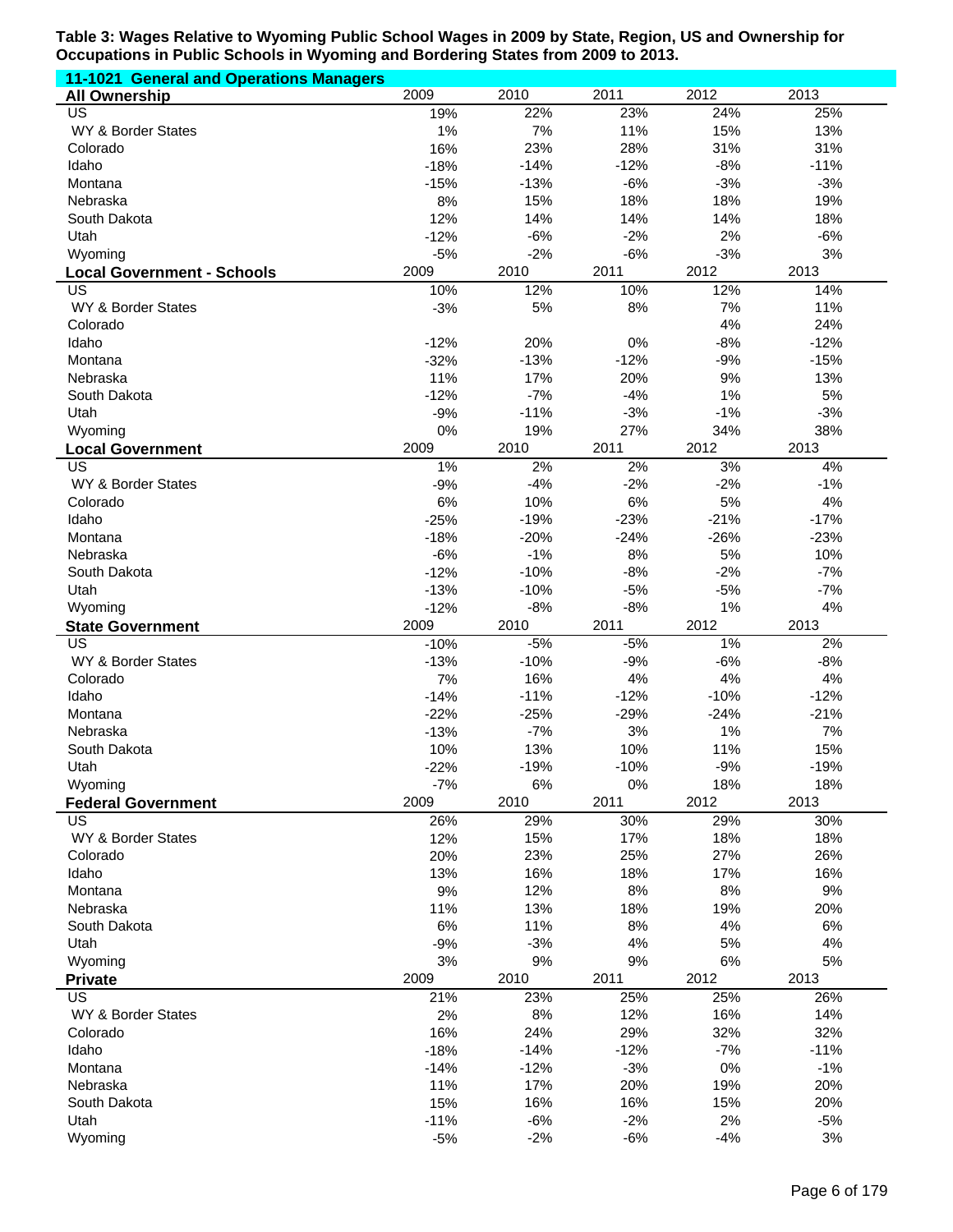| <b>11-3000 Operations Specialties Managers</b> |                  |                  |                  |                  |                 |
|------------------------------------------------|------------------|------------------|------------------|------------------|-----------------|
| <b>All Ownership</b>                           | 2009             | 2010             | 2011             | 2012             | 2013            |
| US                                             | 25%              | 28%              | 31%              | 34%              | 37%             |
| WY & Border States                             | 10%              | 15%              | 21%              | 26%              | 30%             |
| Colorado                                       | 34%              | 37%              | 41%              | 46%              | 53%             |
| Idaho                                          | $-16%$           | $-11%$           | $-9%$            | $-5%$            | $-3%$           |
| Montana                                        | $-11%$           | $-3%$            | 0%               | 5%               | 7%              |
| Nebraska<br>South Dakota                       | 8%<br>8%         | 14%<br>14%       | 21%<br>16%       | 24%<br>18%       | 24%<br>22%      |
| Utah                                           | 7%               | 11%              | 18%              | 21%              | 23%             |
| Wyoming                                        | $-6%$            | 0%               | 3%               | 9%               | 11%             |
| <b>Local Government - Schools</b>              | 2009             | 2010             | 2011             | 2012             | 2013            |
| US                                             | 7%               | 9%               | 11%              | 12%              | 14%             |
| WY & Border States                             | $-11%$           | $-7%$            | $-7%$            | 1%               | 7%              |
| Colorado                                       | $-6%$            | $-2%$            | 0%               | 7%               | 13%             |
| Idaho                                          | $-13%$           | $-10%$           | $-29%$           | $-27%$           | $-10%$          |
| Montana                                        | $-20%$           | $-19%$           | $-21%$           | $-8%$            | 6%              |
| Nebraska                                       | $-24%$           | $-29%$           | $-17%$           | $-5%$            | 3%              |
| South Dakota                                   | $-2%$            | 0%               | 7%               | 11%              | 13%             |
| Utah                                           | $-7%$            | 0%               | 5%               | 20%              | 3%              |
| Wyoming                                        | 0%               | 9%               | 2%               | 2%               | 10%             |
| <b>Local Government</b>                        | 2009             | 2010             | 2011             | 2012             | 2013            |
| US                                             | 2%               | 5%               | 7%               | 9%               | 11%             |
| WY & Border States                             | $-9%$            | $-3%$            | 0%               | 4%               | 6%              |
| Colorado                                       | 11%              | 15%              | 17%              | 21%              | 24%             |
| Idaho<br>Montana                               | $-25%$<br>$-30%$ | $-23%$<br>$-26%$ | $-23%$<br>$-23%$ | $-23%$<br>$-16%$ | $-18%$<br>$-9%$ |
| Nebraska                                       | $-15%$           | $-2%$            | 5%               | 8%               | 5%              |
| South Dakota                                   | $-11%$           | $-9%$            | $-4%$            | $-4%$            | $-3%$           |
| Utah                                           | $-10%$           | $-5%$            | $-1%$            | 3%               | 1%              |
| Wyoming                                        | $-12%$           | $-4%$            | $-5%$            | $-1%$            | 3%              |
| <b>State Government</b>                        | 2009             | 2010             | 2011             | 2012             | 2013            |
| US                                             | $-2%$            | 1%               | 4%               | 9%               | 8%              |
| WY & Border States                             | $-11%$           | $-6%$            | $-4%$            | $-3%$            | 1%              |
| Colorado                                       | 31%              | 31%              | 27%              | 26%              | 21%             |
| Idaho                                          | $-16%$           | $-10%$           | $-8%$            | $-5%$            | $-3%$           |
| Montana                                        | $-14%$           | $-8%$            | $-7%$            | $-7%$            | $-5%$           |
| Nebraska                                       | $-22%$           | $-18%$           | $-17%$           | $-14%$           | $-14%$          |
| South Dakota                                   | $-7%$            | $-3%$            | $-2%$            | $-1%$            | 0%              |
| Utah                                           | $-11%$           | $-8%$<br>$-13%$  | $-6%$            | $-5%$            | $1\%$<br>$-4%$  |
| Wyoming<br><b>Federal Government</b>           | $-21%$<br>2009   | 2010             | $-10%$<br>2011   | $-5%$<br>2012    | 2013            |
| US                                             | 31%              | 36%              | 38%              | 39%              | 39%             |
| WY & Border States                             | 12%              | 16%              | 18%              | 17%              | 18%             |
| Colorado                                       | 25%              | 28%              | 31%              | 30%              | 29%             |
| Idaho                                          | 1%               |                  |                  |                  | 3%              |
| Montana                                        |                  |                  |                  |                  |                 |
|                                                |                  | 4%               | 5%               | 2%<br>9%         |                 |
| Nebraska                                       | 3%<br>7%         | 7%<br>10%        | 8%<br>10%        | 9%               | 2%<br>12%       |
| South Dakota                                   | 2%               | 4%               | 5%               | 2%               | $-1%$           |
| Utah                                           | 5%               | 10%              | 12%              | 12%              | 15%             |
| Wyoming                                        | $-8%$            | $-8%$            | $-5%$            | $-7%$            | $-6%$           |
| <b>Private</b>                                 | 2009             | 2010             | 2011             | 2012             | 2013            |
| US                                             | 28%              | 31%              | 34%              | 37%              | 40%             |
| WY & Border States                             | 13%              | 18%              | 25%              | 30%              | 34%             |
| Colorado                                       | 36%              | 39%              | 44%              | 50%              | 58%             |
| Idaho                                          | $-16%$           | $-11%$           | $-8%$            | $-4%$            | $-1%$           |
| Montana                                        | $-8%$            | 3%               | 6%               | 13%              | 14%             |
| Nebraska                                       | 12%              | 17%              | 25%              | 28%              | 27%             |
| South Dakota                                   | 11%              | 17%              | 19%              | 22%              | 26%             |
| Utah<br>Wyoming                                | 10%<br>$-1%$     | 14%<br>4%        | 21%<br>$8%$      | 24%<br>15%       | 26%<br>17%      |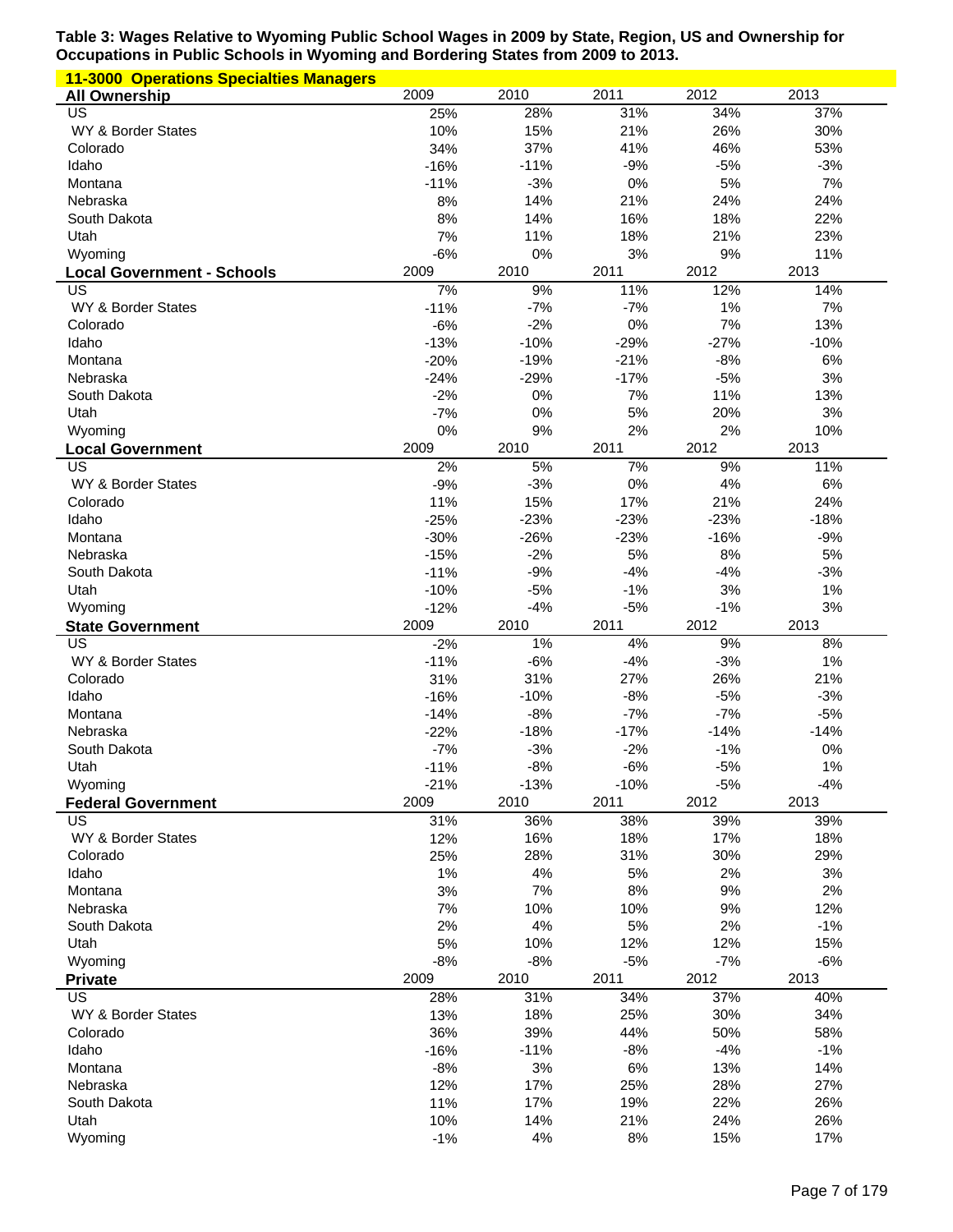| 11-3011 Administrative Services Managers |                  |                 |                 |                 |               |
|------------------------------------------|------------------|-----------------|-----------------|-----------------|---------------|
| <b>All Ownership</b>                     | 2009             | 2010            | 2011            | 2012            | 2013          |
| US                                       | 8%               | 12%             | 15%             | 18%             | 20%           |
| WY & Border States                       | $-9%$            | $-2%$           | 3%              | 7%              | 10%           |
| Colorado                                 | 18%              | 20%             | 22%             | 24%             | 27%           |
| Idaho                                    | $-27%$           | $-21%$          | $-17%$          | $-17%$          | $-15%$        |
| Montana                                  | $-23%$           | $-16%$          | $-10%$          | $-9%$           | $-5%$         |
| Nebraska                                 | $-10%$           | $-3%$           | 5%              | 12%             | 11%           |
| South Dakota                             | $-4%$            | $-2%$<br>$-4%$  | 0%<br>3%        | 4%<br>7%        | 2%<br>13%     |
| Utah<br>Wyoming                          | $-8%$<br>$-16%$  | $-7%$           | $-4%$           | $-2%$           | $-2%$         |
|                                          | 2009             | 2010            | 2011            | 2012            | 2013          |
| <b>Local Government - Schools</b><br>US  | 11%              | 11%             | 14%             | 15%             | 17%           |
| WY & Border States                       | $-8%$            | $-1%$           | $-3%$           | 2%              | 2%            |
| Colorado                                 | 6%               | 11%             | 12%             | 12%             | 13%           |
| Idaho                                    | $-3%$            | 9%              | $-31%$          | $-27%$          | $-38%$        |
| Montana                                  | $-16%$           | $-28%$          | $-25%$          | $-2%$           | 5%            |
| Nebraska                                 | $-51%$           | $-51%$          | $-47%$          | $-28%$          | $-16%$        |
| South Dakota                             | $-2%$            | 3%              | 5%              | 8%              | 10%           |
| Utah                                     | 14%              | 23%             | 26%             | 26%             | 30%           |
| Wyoming                                  | 0%               | 15%             | 19%             | 20%             | 23%           |
| <b>Local Government</b>                  | 2009             | 2010            | 2011            | 2012            | 2013          |
| $\overline{\mathsf{US}}$                 | 6%               | 8%              | 10%             | 10%             | 12%           |
| WY & Border States                       | $-10%$           | $-3%$           | $-1%$           | 0%              | 0%            |
| Colorado                                 | 9%               | 10%             | 16%             | 19%             | 23%           |
| Idaho                                    | $-18%$           | $-15%$          | $-24%$          | $-26%$          | $-28%$        |
| Montana                                  | $-29%$           | $-20%$          | $-20%$          | $-18%$          | $-12%$        |
| Nebraska                                 | $-19%$           | $-3%$           | 0%              | 5%              | $-11%$        |
| South Dakota                             | $-21%$           | $-16%$          | $-13%$          | $-11%$          | $-11%$        |
| Utah<br>Wyoming                          | $-10%$           | $-7%$<br>2%     | $-6%$<br>4%     | 3%<br>5%        | 3%<br>6%      |
|                                          | $-6%$            |                 |                 |                 |               |
|                                          |                  |                 |                 |                 |               |
| <b>State Government</b>                  | 2009             | 2010            | 2011            | 2012            | 2013          |
| US                                       | $-1%$            | 3%              | 7%              | 16%             | 11%           |
| WY & Border States                       | $-15%$           | $-10%$          | $-7%$           | $-4%$           | 1%            |
| Colorado                                 | 27%              | 25%             | 15%             | 21%             | 13%           |
| Idaho<br>Montana                         | $-18%$<br>$-21%$ | $-7%$<br>$-15%$ | $-5%$<br>$-13%$ | $-1%$<br>$-10%$ | 5%<br>$-3%$   |
| Nebraska                                 | $-29%$           | $-19%$          | $-16%$          | $-13%$          | $-18%$        |
| South Dakota                             | $-6%$            | $-1%$           | $-4%$           | $-4%$           | $-3%$         |
| Utah                                     | $-8%$            | $-7%$           | $-4%$           | $-2%$           | $8\%$         |
| Wyoming                                  | $-21%$           | $-10%$          | $-8%$           | 3%              | 3%            |
| <b>Federal Government</b>                | 2009             | 2010            | 2011            | 2012            | 2013          |
| <b>US</b>                                | 4%               | 6%              | 7%              | 6%              | 7%            |
| WY & Border States                       | $-13%$           | $-11%$          | $-11%$          | $-13%$          | $-12%$        |
| Colorado                                 | $-1%$            | 1%              | $1\%$           | $-2%$           | $-1%$         |
| Idaho                                    | $-26%$           | $-27%$          | $-23%$          | $-27%$          | $-24%$        |
| Montana                                  | $-9%$            | $-7%$           | $-9%$           | $-7%$           | $-10%$        |
| Nebraska                                 | $-18%$           | $-18%$          | $-16%$          | $-14%$          | $-11%$        |
| South Dakota                             | $-20%$           | $-15%$          | $-15%$          | $-17%$          | $-17%$        |
| Utah                                     | $-18%$           | $-15%$          | $-17%$          | $-17%$          | $-19%$        |
| Wyoming                                  | $-21%$           | $-22%$          | $-19%$          | $-23%$          | $-19%$        |
| <b>Private</b>                           | 2009             | 2010            | 2011            | 2012            | 2013          |
| <b>US</b>                                | 10%              | 14%             | 17%             | 19%             | 22%           |
| WY & Border States<br>Colorado           | $-7%$            | $-1%$           | 6%              | 10%             | 14%           |
| Idaho                                    | 21%<br>$-30%$    | 22%<br>$-23%$   | 24%<br>$-17%$   | 27%<br>$-16%$   | 31%<br>$-14%$ |
| Montana                                  | $-24%$           | $-16%$          | $-7%$           | $-4%$           | $-1%$         |
| Nebraska                                 | $-5%$            | 1%              | 10%             | 19%             | 18%           |
| South Dakota                             | 0%               | $3%$            | 4%              | 10%             | 8%            |
| Utah                                     | $-7%$            | $-2%$           | 7%              | 10%             | 17%           |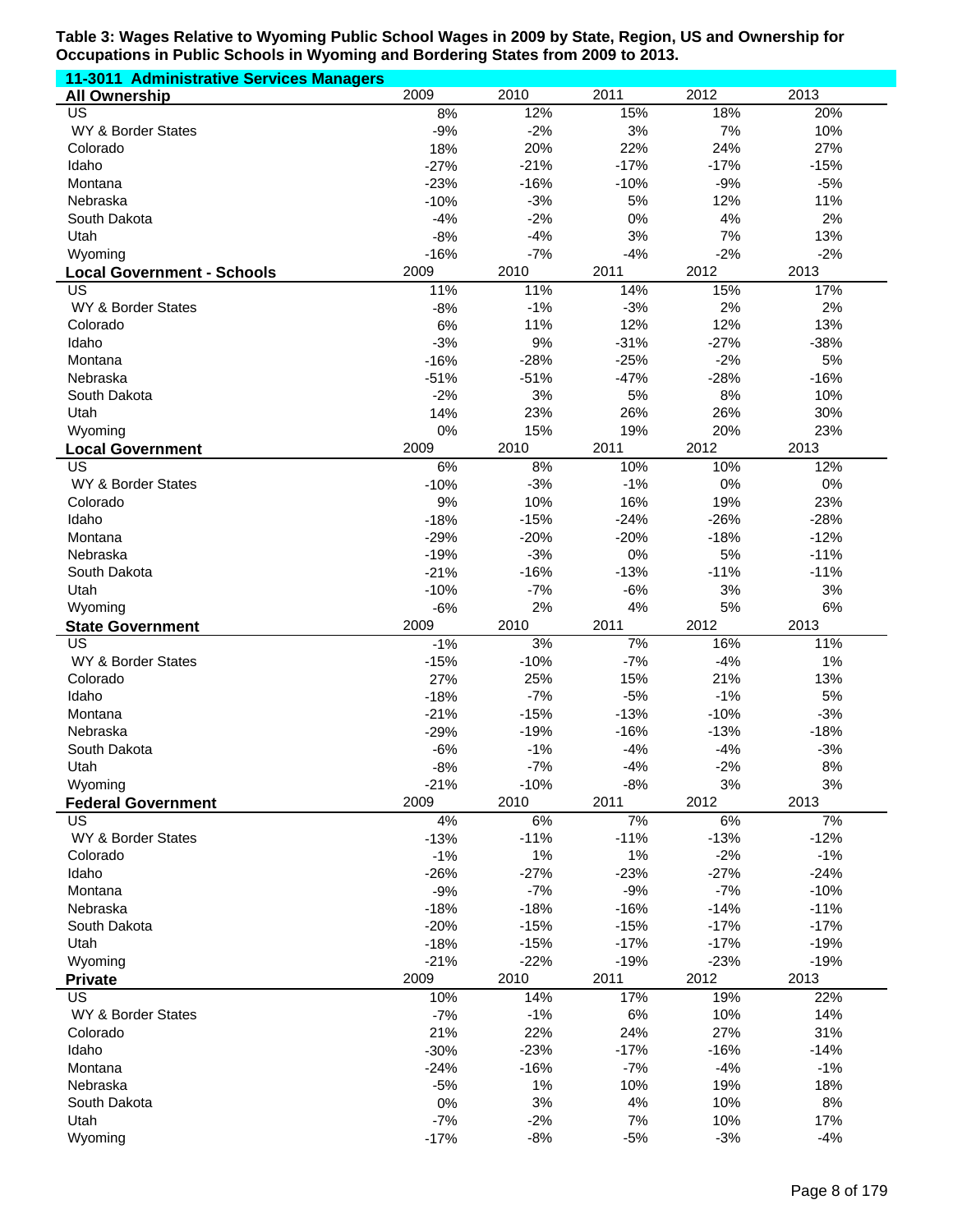| 11-3021 Computer and Information Systems Managers |             |           |           |            |            |
|---------------------------------------------------|-------------|-----------|-----------|------------|------------|
| <b>All Ownership</b>                              | 2009        | 2010      | 2011      | 2012       | 2013       |
| US                                                | 59%         | 62%       | 65%       | 70%        | 74%        |
| WY & Border States                                | 44%         | 47%       | 52%       | 56%        | 65%        |
| Colorado                                          | 66%         | 65%       | 68%       | 72%        | 84%        |
| Idaho                                             | 16%         | 15%       | 16%       | 18%        | 33%        |
| Montana                                           | 22%         | 27%       | 21%       | 24%        | 24%        |
| Nebraska                                          | 30%         | 41%       | 47%       | 52%        | 50%        |
| South Dakota                                      | 22%         | 35%       | 47%       | 48%        | 53%        |
| Utah                                              | 30%         | 36%       | 45%       | 47%        | 53%        |
| Wyoming                                           | $-4%$       | 7%        | 9%        | 9%         | 11%        |
| <b>Local Government - Schools</b>                 | 2009        | 2010      | 2011      | 2012       | 2013       |
| US<br>WY & Border States                          | 28%<br>4%   | 31%<br>6% | 29%<br>6% | 31%<br>17% | 31%<br>26% |
| Colorado                                          |             |           |           | 15%        | 25%        |
| Idaho                                             |             |           | $-30%$    | $-29%$     | $-27%$     |
| Montana                                           | $-29%$      | $-25%$    | $-12%$    | 20%        | 23%        |
| Nebraska                                          | 22%         | 18%       | 0%        | 17%        | 27%        |
| South Dakota                                      | 21%         | 24%       | 38%       | 41%        | 44%        |
| Utah                                              | $-5%$       | 11%       | 23%       | 24%        | 31%        |
| Wyoming                                           | 0%          | 11%       | 8%        | 0%         | 38%        |
| <b>Local Government</b>                           | 2009        | 2010      | 2011      | 2012       | 2013       |
| $\overline{\mathsf{US}}$                          | 24%         | 27%       | 29%       | 30%        | 33%        |
| WY & Border States                                | 12%         | 17%       | 20%       | 25%        | 27%        |
| Colorado                                          | 32%         | 35%       | 38%       | 43%        | 43%        |
| Idaho                                             | $-8%$       | $-9%$     | $-7%$     | $-6%$      | $-2%$      |
| Montana                                           | $-8%$       | $-4%$     | $-3%$     | $-5%$      | 2%         |
| Nebraska                                          | 7%          | 12%       | 16%       | 22%        | 27%        |
| South Dakota                                      | 25%         | 25%       | 30%       | 27%        | 29%        |
| Utah                                              | 6%          | 10%       | 20%       | 22%        | 24%        |
| Wyoming                                           | $-1%$       | 13%       | 12%       | 13%        | 16%        |
| <b>State Government</b>                           | 2009        | 2010      | 2011      | 2012       | 2013       |
| $\overline{US}$                                   | 19%         | 23%       | 24%       | 25%        | 27%        |
| WY & Border States                                | 8%          | 14%       | 15%       | 16%        | 22%        |
| Colorado                                          | 37%         | 40%       | 41%       | 42%        | 45%        |
| Idaho                                             | $-1%$       | 1%        | 1%        | 3%         | 5%         |
| Montana                                           | 6%          | 14%       | 13%       | 9%         | 10%        |
| Nebraska                                          | 1%          | 6%        | 7%        | 10%        | 12%        |
| South Dakota                                      | 3%          | 7%        | 9%        | 11%        | 18%        |
| Utah                                              | 6%<br>$-4%$ | 15%<br>2% | 20%<br>4% | 21%<br>4%  | 29%<br>5%  |
| Wyoming<br><b>Federal Government</b>              | 2009        | 2010      | 2011      | 2012       | 2013       |
| <b>US</b>                                         | 69%         | 73%       | 75%       | 76%        | 77%        |
| WY & Border States                                | 58%         | 66%       | 66%       | 63%        | 63%        |
| Colorado                                          | 66%         | 73%       | 72%       | 67%        | 62%        |
| Idaho                                             | 57%         | 79%       | 73%       | 74%        | 82%        |
| Montana                                           | 47%         | 54%       | 46%       | 49%        | 10%        |
| Nebraska                                          | 76%         | 71%       | 82%       | 73%        | 86%        |
| South Dakota                                      |             |           | 5%        | $6\%$      | 9%         |
| Utah                                              | 47%         | 53%       | 57%       | 58%        | 62%        |
| <b>Private</b>                                    | 2009        | 2010      | 2011      | 2012       | 2013       |
| US                                                | 62%         | 65%       | 69%       | 74%        | 78%        |
| WY & Border States                                | 49%         | 51%       | 56%       | 60%        | 70%        |
| Colorado                                          | 68%         | 67%       | 70%       | 74%        | 87%        |
| Idaho                                             | 20%         | 18%       | 20%       | 22%        | 41%        |
| Montana                                           | 30%         | 33%       | 25%       | 29%        | 30%        |
| Nebraska                                          | 35%         | 46%       | 54%       | 58%        | 54%        |
| South Dakota                                      | 26%         | 44%       | 60%       | 61%        | 60%        |
| Utah                                              | 34%         | 39%       | 48%       | 49%        | 55%        |
| Wyoming                                           | $-7%$       | 7%        | 12%       | 11%        | 12%        |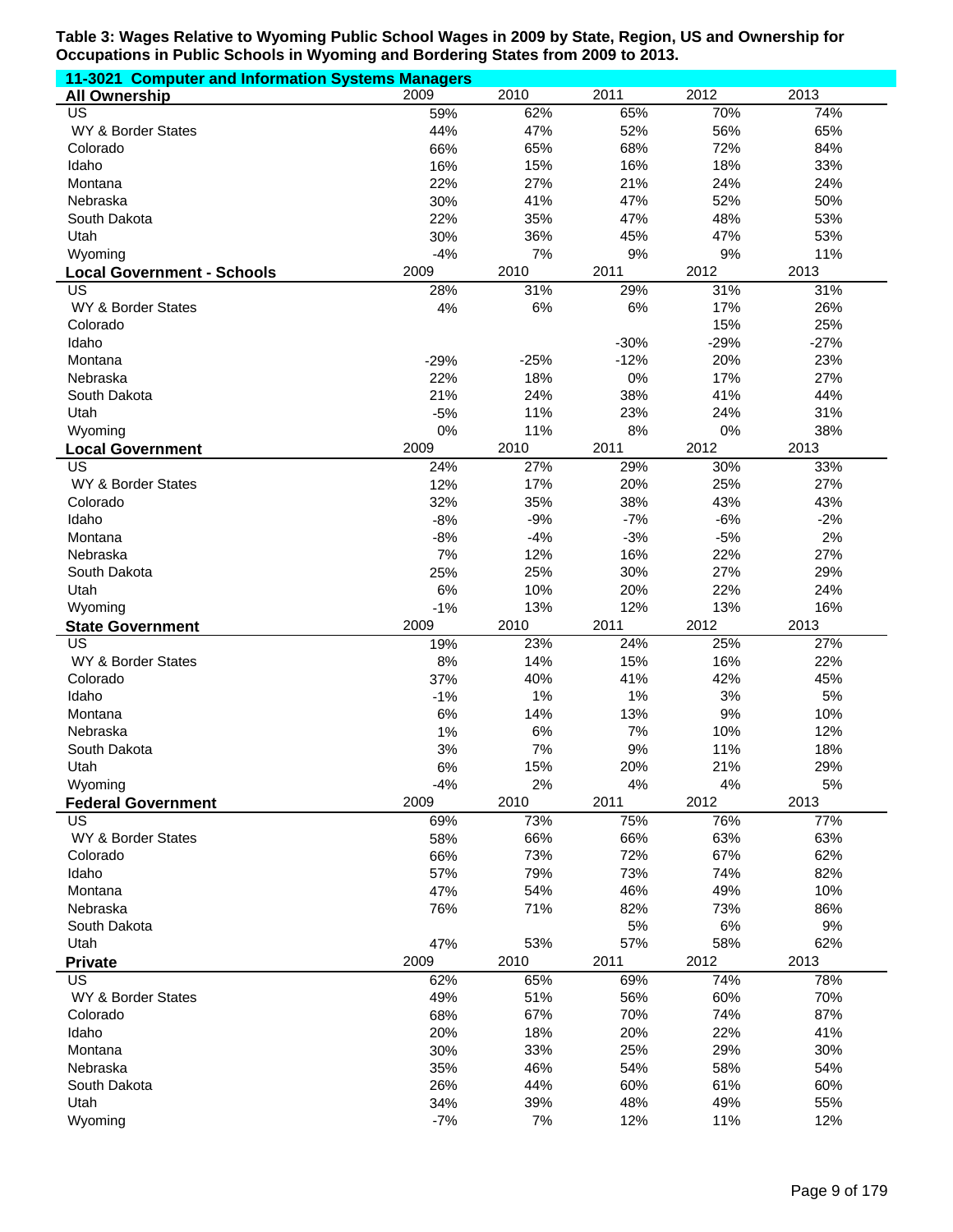| 11-3031 Financial Managers              |               |              |              |              |              |
|-----------------------------------------|---------------|--------------|--------------|--------------|--------------|
| <b>All Ownership</b>                    | 2009          | 2010         | 2011         | 2012         | 2013         |
| US                                      | 28%           | 32%          | 36%          | 39%          | 43%          |
| WY & Border States                      | 10%           | 16%          | 24%          | 32%          | 35%          |
| Colorado                                | 31%           | 37%          | 45%          | 53%          | 58%          |
| Idaho                                   | $-17%$        | $-13%$       | $-10%$       | 0%           | 1%           |
| Montana                                 | $-18%$        | $-7%$        | 1%           | 8%           | 12%          |
| Nebraska                                | 19%           | 28%          | 43%          | 47%          | 40%          |
| South Dakota                            | 16%           | 23%          | 28%          | 31%<br>22%   | 36%          |
| Utah                                    | 8%<br>$-4%$   | 14%<br>$-3%$ | 18%<br>$-5%$ | 4%           | 24%<br>6%    |
| Wyoming                                 | 2009          | 2010         | 2011         | 2012         | 2013         |
| <b>Local Government - Schools</b><br>US | 2%            | 6%           | 7%           | 10%          | 11%          |
| WY & Border States                      | $-9%$         | $-9%$        | $-10%$       | $-6%$        | 3%           |
| Colorado                                |               |              |              | 11%          | 14%          |
| Idaho                                   | $-39%$        | $-29%$       | $-27%$       | $-25%$       | $-13%$       |
| Montana                                 | $-23%$        | $-17%$       | $-22%$       | $-21%$       | 3%           |
| Nebraska                                | $-9%$         | $-9%$        | 16%          | 13%          | 11%          |
| South Dakota                            | $-7%$         | $-6%$        | 0%           | 4%           | 7%           |
| Utah                                    | $-10%$        | $-6%$        | $-2%$        | $-1%$        | $-4%$        |
| Wyoming                                 | 0%            | 7%           | $-7%$        | $-4%$        | 1%           |
| <b>Local Government</b>                 | 2009          | 2010         | 2011         | 2012         | 2013         |
| $\overline{\mathsf{US}}$                | $-4%$         | 0%           | 3%           | 5%           | 8%           |
| WY & Border States                      | $-16%$        | $-11%$       | $-7%$        | $-1%$        | 4%           |
| Colorado                                | 13%           | 17%          | 18%          | 20%          | 26%          |
| Idaho                                   | $-31%$        | $-29%$       | $-26%$       | $-19%$       | $-16%$       |
| Montana                                 | $-41%$        | $-36%$       | $-32%$       | $-19%$       | $-10%$       |
| Nebraska                                | $-23%$        | $-11%$       | 7%           | 5%           | 5%           |
| South Dakota                            | $-10%$        | $-8%$        | $-3%$        | $-3%$        | $-1%$        |
| Utah                                    | $-11%$        | $-6%$        | $-3%$        | $-2%$        | $-3%$        |
| Wyoming                                 | $-17%$        | $-11%$       | $-15%$       | $-9%$        | $-5%$        |
| <b>State Government</b>                 | 2009          | 2010         | 2011         | 2012         | 2013         |
| US<br>WY & Border States                | 0%            | $1\%$        | 5%<br>$-5%$  | 9%           | 11%          |
| Colorado                                | $-10%$<br>31% | $-7%$<br>35% | 33%          | $-4%$<br>30% | $-2%$<br>23% |
| Idaho                                   | $-11%$        | $-9%$        | 5%           | 11%          | 18%          |
| Montana                                 | $-19%$        | $-9%$        | $-8%$        | $-7%$        | $-9%$        |
| Nebraska                                | $-21%$        | $-18%$       | $-17%$       | $-11%$       | $-8%$        |
| South Dakota                            | $-5%$         | $-3%$        | 1%           | 1%           | 0%           |
| Utah                                    | $-16%$        | $-13%$       | $-13%$       | $-14%$       | $-11%$       |
| Wyoming                                 | $-14%$        | $-10%$       | $-9%$        | $-3%$        | $-3%$        |
| <b>Federal Government</b>               | 2009          | 2010         | 2011         | 2012         | 2013         |
| <b>US</b>                               | 34%           | 38%          | 39%          | 40%          | 40%          |
| WY & Border States                      | 24%           | 26%          | 28%          | 28%          | 27%          |
| Colorado                                | 33%           | 35%          | 37%          | 37%          | 35%          |
| Idaho                                   | 19%           | 19%          | 17%          | 18%          | 20%          |
| Montana                                 | 17%           | 19%          | 22%          | 25%          | 22%          |
| Nebraska                                | 16%           | 18%          | 17%          | 18%          | 20%          |
| South Dakota                            | 14%           | 18%          | 23%          | 22%          | 22%          |
| Utah                                    | 15%           | 18%          | 20%          | 20%          | 20%          |
| Wyoming                                 | 6%            | 12%          | 13%          | 13%          | 14%          |
| <b>Private</b>                          | 2009          | 2010         | 2011         | 2012         | 2013         |
| <b>US</b>                               | 31%           | 35%          | 39%          | 42%          | 46%          |
| WY & Border States                      | 13%           | 20%          | 29%          | 38%          | 40%          |
| Colorado                                | 32%           | 38%          | 47%          | 56%          | 62%          |
| Idaho                                   | $-16%$        | $-12%$       | $-9%$        | 1%           | 1%           |
| Montana                                 | $-13%$        | $-1%$        | 9%           | 17%          | 24%          |
| Nebraska                                | 25%           | 34%<br>27%   | 48%          | 52%<br>36%   | 44%<br>42%   |
| South Dakota<br>Utah                    | 20%<br>12%    | 18%          | 33%<br>22%   | 28%          | 29%          |
| Wyoming                                 | 1%            | 0%           | $-1%$        | 10%          | 10%          |
|                                         |               |              |              |              |              |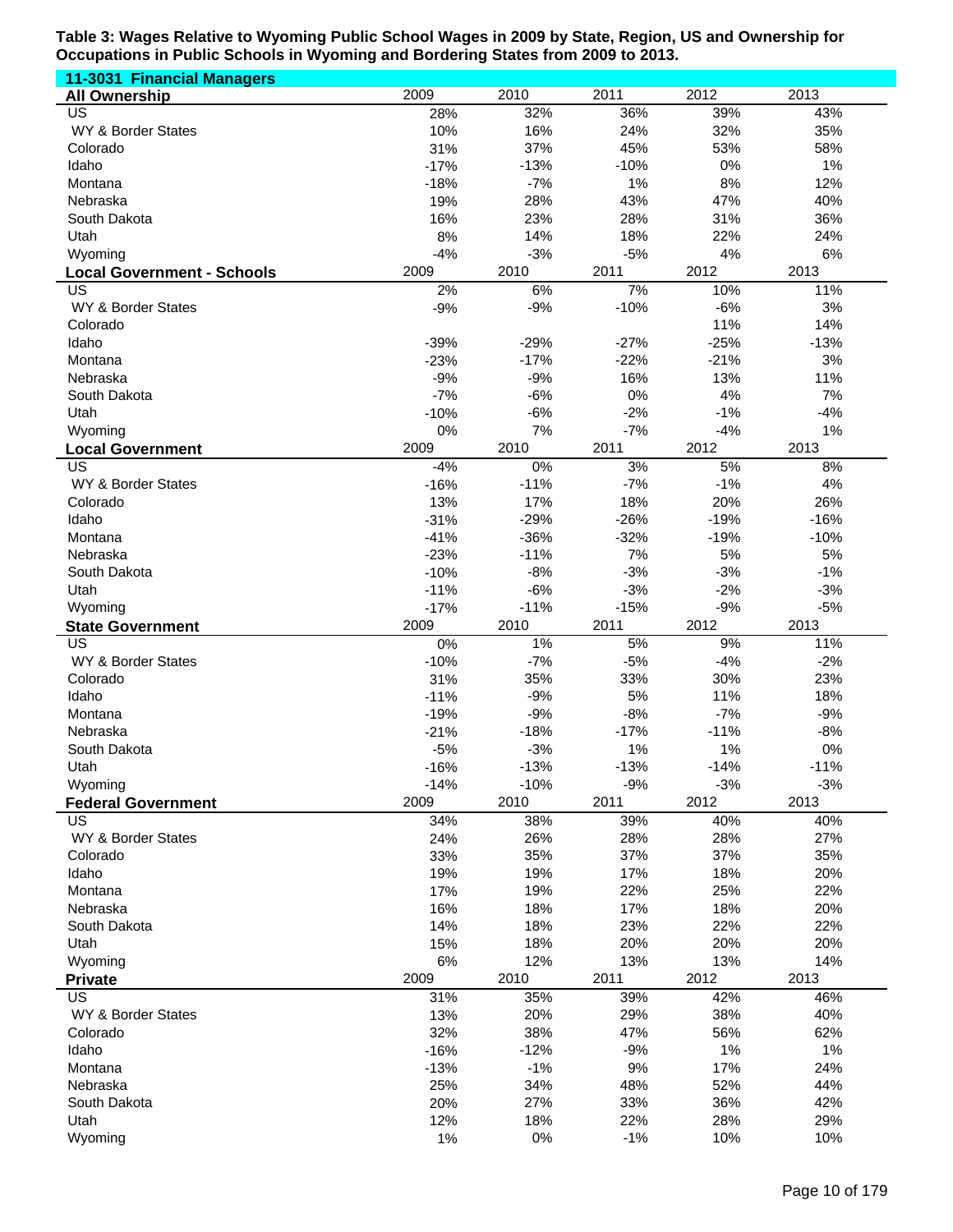| 11-3131 Training and Development Managers |        |       |       |       |       |
|-------------------------------------------|--------|-------|-------|-------|-------|
| <b>All Ownership</b>                      | 2009   | 2010  | 2011  | 2012  | 2013  |
| <b>US</b>                                 | 58%    | 60%   | 66%   | 74%   | 80%   |
| WY & Border States                        | 39%    | 40%   | 47%   | 53%   | 57%   |
| Colorado                                  | 77%    | 64%   | 69%   | 81%   | 85%   |
| Idaho                                     | 2%     | 12%   | 13%   | 23%   | 15%   |
| Montana                                   | 0%     | 8%    | 17%   | 23%   | 48%   |
| Nebraska                                  | 40%    | 44%   | 42%   | 43%   | 44%   |
| South Dakota                              | 33%    | 45%   | 52%   | 53%   | 51%   |
| Utah                                      | 33%    | 29%   | 34%   | 34%   | 43%   |
| Wyoming                                   | 5%     | 50%   | 58%   | 63%   | 57%   |
| <b>Local Government - Schools</b>         | 2009   | 2010  | 2011  | 2012  | 2013  |
| US                                        | 66%    | 69%   | 68%   | 60%   | 70%   |
| WY & Border States                        | 52%    | 46%   | 53%   | 60%   | 65%   |
| Colorado                                  | 101%   |       |       | 63%   | 66%   |
| Nebraska                                  |        | 40%   | 42%   | 45%   | 39%   |
| South Dakota                              | 54%    | 58%   | 75%   | 79%   | 83%   |
| Wyoming                                   | 0%     |       |       |       |       |
| <b>Local Government</b>                   | 2009   | 2010  | 2011  | 2012  | 2013  |
| <b>US</b>                                 | 30%    | 35%   | 38%   | 48%   | 54%   |
| WY & Border States                        | 18%    | 32%   | 41%   | 58%   | 54%   |
| Colorado                                  | 65%    | 62%   | 69%   | 49%   | 55%   |
| Idaho                                     | $-7%$  | 3%    | 18%   | 41%   | 19%   |
| Montana                                   | $-11%$ | 2%    | 4%    | 17%   |       |
| Nebraska                                  | $-7%$  | 28%   | 29%   | 63%   | 64%   |
| South Dakota                              | 54%    | 58%   | 75%   | 79%   | 83%   |
| Utah                                      | 27%    | 30%   | 32%   | 45%   | 49%   |
| Wyoming                                   | 10%    | 67%   | 89%   | 100%  | 104%  |
| <b>State Government</b>                   | 2009   | 2010  | 2011  | 2012  | 2013  |
| US                                        | 29%    | 31%   | 28%   | 31%   | 36%   |
| WY & Border States                        | 17%    | 19%   | 12%   | 13%   | 24%   |
| Colorado                                  | 56%    | 59%   | 47%   | 67%   | 82%   |
| Idaho                                     | 35%    | 25%   | 14%   | 10%   | 9%    |
| Montana                                   | 0%     | 6%    | 3%    | 9%    | 12%   |
| Nebraska                                  | $-6%$  | $-4%$ | $-3%$ | $-1%$ | 8%    |
| South Dakota                              | 11%    | 13%   | 14%   | 22%   | 14%   |
| Utah                                      | 8%     | 13%   | 1%    | 1%    |       |
| Wyoming                                   |        |       |       |       | $-7%$ |
|                                           |        |       | 41%   | 19%   | 22%   |
| <b>Federal Government</b>                 | 2009   | 2010  | 2011  | 2012  | 2013  |
| US                                        | 48%    | 66%   | 83%   | 72%   | 64%   |
| WY & Border States                        | 37%    | 43%   | 49%   | 45%   | 45%   |
| Colorado                                  | 37%    | 45%   |       | 25%   | 25%   |
| Montana                                   | 31%    | 39%   |       |       |       |
| Nebraska                                  |        | 46%   |       | 58%   | 58%   |
| South Dakota                              | 39%    | 44%   | 49%   | 49%   | 49%   |
| Utah                                      | 39%    | 44%   | 49%   | 49%   | 49%   |
| <b>Private</b>                            | 2009   | 2010  | 2011  | 2012  | 2013  |
| US                                        | 61%    | 64%   | 70%   | 78%   | 84%   |
| WY & Border States                        | 41%    | 42%   | 49%   | 56%   | 59%   |
| Colorado                                  | 78%    | 65%   | 70%   | 83%   | 87%   |
| Idaho                                     | $-1%$  | 11%   | 12%   | 23%   | 15%   |
| Montana                                   | $0\%$  | 9%    | 23%   | 28%   | 56%   |
| Nebraska                                  | 44%    | 48%   | 45%   | 41%   | 42%   |
| South Dakota                              | 34%    | 47%   | 55%   | 54%   | 51%   |
| Utah                                      | 35%    | 30%   | 37%   | 39%   | 47%   |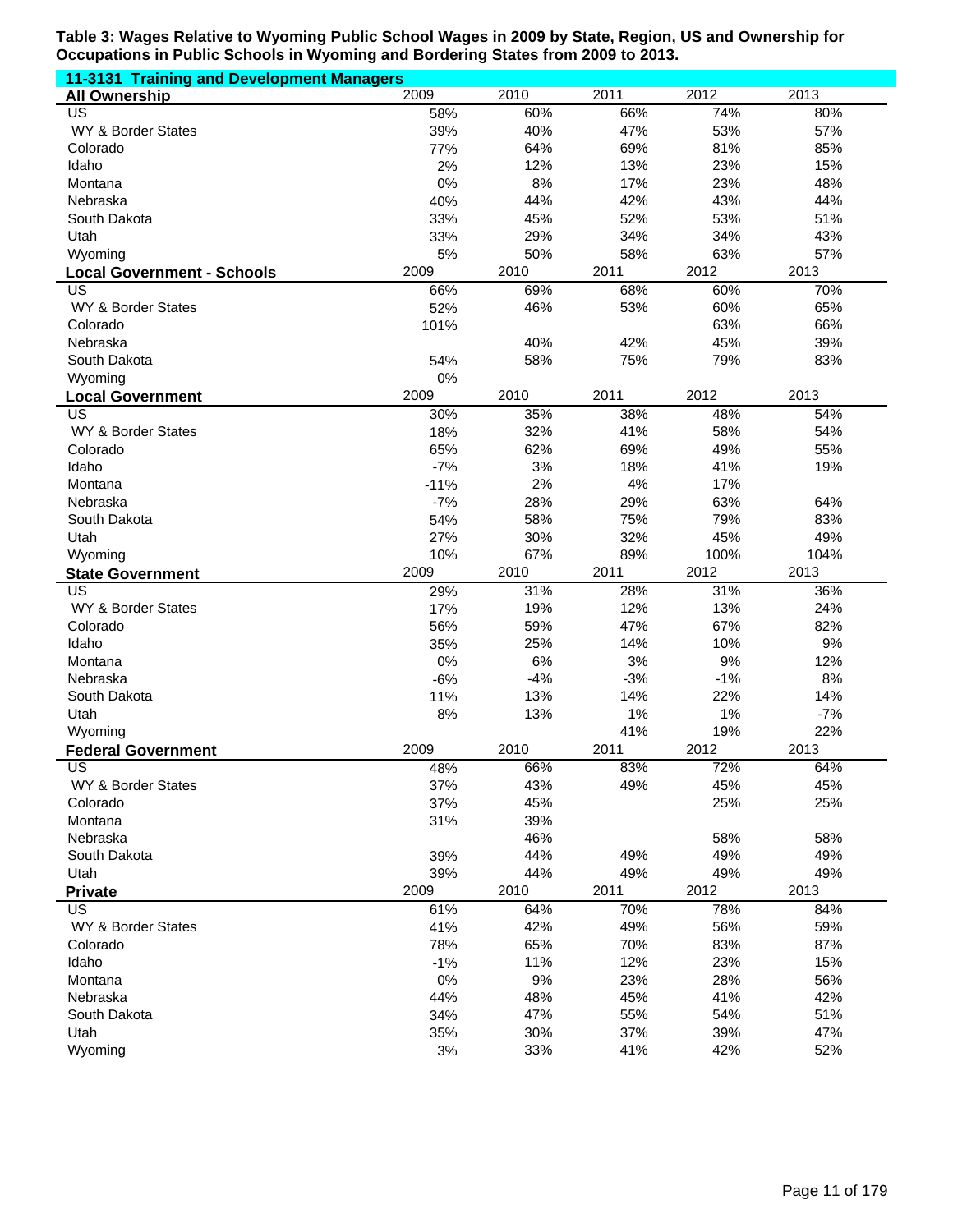| <b>11-9000 Other Management Occupations</b> |                 |                 |                 |                 |                 |
|---------------------------------------------|-----------------|-----------------|-----------------|-----------------|-----------------|
| <b>All Ownership</b>                        | 2009            | 2010            | 2011            | 2012            | 2013            |
| US                                          | 3%              | 6%              | 8%              | 9%              | 11%             |
| WY & Border States                          | $-8%$           | $-5%$           | $-2%$           | $-1%$           | 2%              |
| Colorado                                    | 7%              | 10%             | 13%             | 13%             | 19%             |
| Idaho                                       | $-19%$          | $-17%$          | $-15%$          | $-15%$          | $-13%$          |
| Montana                                     | $-28%$          | $-25%$          | $-23%$          | $-21%$          | $-19%$          |
| Nebraska                                    | $-14%$          | $-8%$           | $-5%$           | $-3%$           | 0%              |
| South Dakota                                | $-27%$          | $-25%$          | $-23%$          | $-21%$          | $-20%$          |
| Utah                                        | $-7%$           | $-4%$           | $-1%$           | $-2%$           | $-1%$           |
| Wyoming                                     | $-21%$          | $-18%$          | $-13%$          | $-9%$           | $-8%$           |
| <b>Local Government - Schools</b><br>US     | 2009<br>5%      | 2010<br>8%      | 2011<br>9%      | 2012<br>10%     | 2013<br>9%      |
| WY & Border States                          | $-6%$           | $-3%$           | $-2%$           | $-2%$           | 0%              |
| Colorado                                    | $-2%$           | 1%              | 2%              | 0%              | 1%              |
| Idaho                                       | $-11%$          | $-10%$          | $-11%$          | $-11%$          | $-8%$           |
| Montana                                     | $-20%$          | $-18%$          | $-16%$          | $-12%$          | $-9%$           |
| Nebraska                                    | $-3%$           | $-2%$           | 1%              | 4%              | 7%              |
| South Dakota                                | $-21%$          | $-18%$          | $-15%$          | $-15%$          | $-12%$          |
| Utah                                        | $-3%$           | 3%              | 0%              | 1%              | 2%              |
| Wyoming                                     | 0%              | 2%              | 3%              | 5%              | 10%             |
| <b>Local Government</b>                     | 2009            | 2010            | 2011            | 2012            | 2013            |
| US                                          | 2%              | 5%              | 6%              | 7%              | 7%              |
| WY & Border States                          | $-9%$           | $-6%$           | $-5%$           | $-4%$           | $-2%$           |
| Colorado                                    | 0%              | 3%              | 4%              | 4%              | 5%              |
| Idaho                                       | $-17%$          | $-17%$          | $-18%$          | $-17%$          | $-16%$          |
| Montana                                     | $-25%$          | $-24%$          | $-22%$          | $-23%$          | $-21%$          |
| Nebraska                                    | $-15%$          | $-7%$           | $-6%$           | $-3%$           | 0%              |
| South Dakota                                | $-26%$          | $-23%$          | $-19%$          | $-18%$          | $-16%$          |
| Utah                                        | $-8%$           | $-4%$           | $-6%$           | $-3%$           | $-2%$           |
| Wyoming                                     | $-10%$          | $-6%$           | $-5%$           | $-2%$           | $-1%$           |
| <b>State Government</b>                     | 2009            | 2010            | 2011            | 2012            | 2013            |
| US                                          | 5%              | 7%<br>0%        | 9%              | 10%<br>3%       | 11%<br>7%       |
|                                             |                 |                 | 2%              |                 |                 |
| WY & Border States                          | $-1%$           |                 |                 |                 |                 |
| Colorado                                    | 18%             | 19%             | 19%             | 14%             | 16%             |
| Idaho                                       | $-7%$           | $-8%$           | $-13%$          | $-12%$          | $-8%$           |
| Montana                                     | $-20%$          | $-19%$          | $-20%$          | $-17%$          | $-11%$          |
| Nebraska                                    | $-11%$          | $-5%$           | 1%              | 13%             | 5%              |
| South Dakota                                | $-5%$           | $-5%$           | $-1%$           | $-2%$           | 1%              |
| Utah                                        | $-6%$           | $-4%$           | 1%              | 2%              | $8\%$           |
| Wyoming                                     | 9%<br>2009      | 9%<br>2010      | 14%<br>2011     | 16%<br>2012     | 17%<br>2013     |
| <b>Federal Government</b><br>US             |                 | 22%             | 24%             | 25%             | 29%             |
| WY & Border States                          | 13%<br>2%       | 7%              | 9%              | 9%              | 15%             |
| Colorado                                    | 18%             | 25%             | 25%             | 25%             | 28%             |
| Idaho                                       | 0%              | 4%              | 5%              | 5%              | 10%             |
| Montana                                     | $-9%$           | $-5%$           | $-2%$           | $-2%$           | 5%              |
| Nebraska                                    | $-17%$          | $-11%$          | $-7%$           | $-7%$           | 4%              |
| South Dakota                                | $-16%$          | $-15%$          | $-13%$          | $-13%$          | $-6%$           |
| Utah                                        | 1%              | 10%             | 12%             | 12%             | 15%             |
| Wyoming                                     | $-12%$          | $-11%$          | $-9%$           | $-8%$           | 1%              |
| <b>Private</b>                              | 2009            | 2010            | 2011            | 2012            | 2013            |
| US                                          | 3%              | 5%              | 7%              | 8%              | 11%             |
| WY & Border States                          | $-10%$          | $-7%$           | $-4%$           | $-2%$           | 2%              |
| Colorado                                    | 7%              | 10%             | 13%             | 15%             | 22%             |
| Idaho                                       | $-24%$          | $-20%$          | $-16%$          | $-17%$          | $-14%$          |
| Montana                                     | $-36%$          | $-32%$          | $-31%$          | $-26%$          | $-24%$          |
| Nebraska                                    | $-13%$          | $-8%$           | $-5%$           | $-3%$           | $-1%$           |
| South Dakota                                | $-33%$          | $-31%$          | $-29%$          | $-26%$          | $-26%$          |
| Utah<br>Wyoming                             | $-7%$<br>$-33%$ | $-5%$<br>$-29%$ | $-2%$<br>$-24%$ | $-3%$<br>$-19%$ | $-3%$<br>$-19%$ |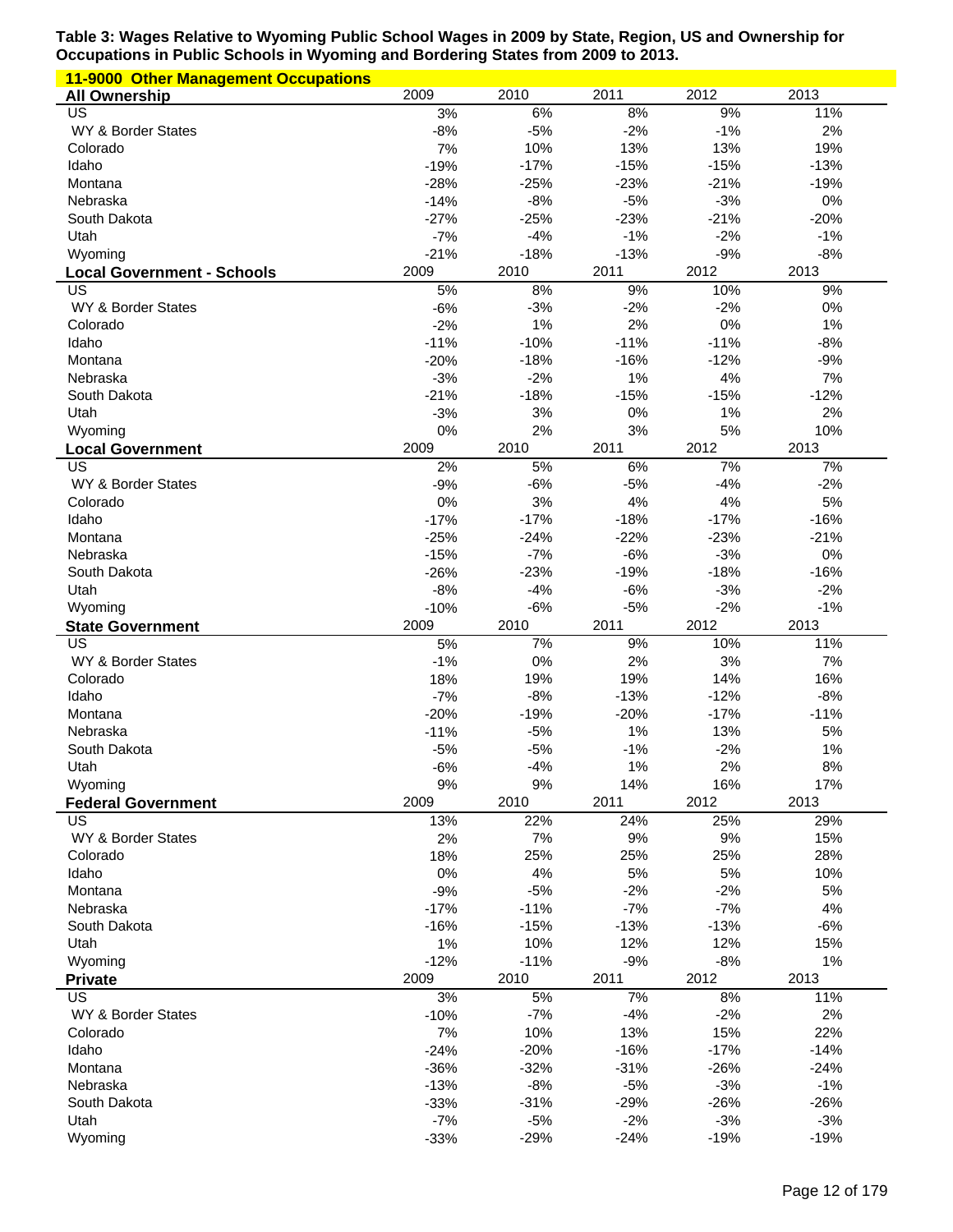| 11-9031 Education Administrators, Preschool and Childcare Center/Program |        |        |        |        |        |  |  |
|--------------------------------------------------------------------------|--------|--------|--------|--------|--------|--|--|
| <b>All Ownership</b>                                                     | 2009   | 2010   | 2011   | 2012   | 2013   |  |  |
| US                                                                       | $-24%$ | $-21%$ | $-19%$ | $-20%$ | $-18%$ |  |  |
| WY & Border States                                                       | $-27%$ | $-32%$ | $-32%$ | $-31%$ | $-26%$ |  |  |
| Colorado                                                                 | $-31%$ | $-36%$ | $-34%$ | $-31%$ | $-25%$ |  |  |
| Idaho                                                                    | 12%    | $-6%$  | $-29%$ | $-36%$ | $-33%$ |  |  |
| Montana                                                                  | $-31%$ | $-37%$ | $-32%$ | $-32%$ | $-30%$ |  |  |
| Nebraska                                                                 | $-32%$ | $-33%$ | $-30%$ | $-28%$ | $-26%$ |  |  |
| South Dakota                                                             | $-23%$ | $-16%$ | $-19%$ | $-22%$ | $-23%$ |  |  |
| Utah                                                                     | $-46%$ | $-45%$ | $-38%$ | $-35%$ | $-24%$ |  |  |
| Wyoming                                                                  | $-35%$ | $-32%$ | $-31%$ | $-29%$ | $-28%$ |  |  |
| <b>Local Government - Schools</b>                                        | 2009   | 2010   | 2011   | 2012   | 2013   |  |  |
| US                                                                       | 15%    | 26%    | 26%    | 26%    | 21%    |  |  |
| WY & Border States                                                       | 16%    | 3%     | $-1%$  | $-5%$  | 14%    |  |  |
| Colorado                                                                 | $-5%$  | $-1%$  | 9%     | $-11%$ | $-15%$ |  |  |
| Idaho                                                                    | 21%    | 11%    | 1%     | 3%     | 14%    |  |  |
| Montana                                                                  | $-30%$ | $-25%$ | $-23%$ | $-18%$ | $-4%$  |  |  |
| Nebraska                                                                 | 50%    | 9%     | $-1%$  | $-11%$ | 10%    |  |  |
| South Dakota                                                             | $-8%$  | $-1%$  | 9%     | $0\%$  | 6%     |  |  |
| Utah                                                                     | $-2%$  | 0%     | 5%     | 12%    | 58%    |  |  |
| Wyoming                                                                  | 0%     | 5%     | 5%     | 7%     | 9%     |  |  |
| <b>Local Government</b>                                                  | 2009   | 2010   | 2011   | 2012   | 2013   |  |  |
| US                                                                       |        |        | 21%    | 21%    | 16%    |  |  |
| WY & Border States                                                       | 9%     | $-1%$  | $-4%$  | $-8%$  | 6%     |  |  |
| Colorado                                                                 | $-11%$ | $-1%$  | 1%     | $-8%$  | $-13%$ |  |  |
| Idaho                                                                    | 18%    | 7%     | $-2%$  | 0%     | 10%    |  |  |
| Montana                                                                  | $-20%$ | $-19%$ | $-20%$ | $-23%$ | $-11%$ |  |  |
| Nebraska                                                                 | 42%    | 6%     | $-3%$  | $-11%$ | 7%     |  |  |
| South Dakota                                                             | $-10%$ | $-5%$  | 1%     | $-3%$  | $-1%$  |  |  |
| Utah                                                                     | $-2%$  | 0%     | 5%     | 8%     | 54%    |  |  |
| Wyoming                                                                  | $-9%$  | $-1%$  | $-10%$ | $-4%$  | $-17%$ |  |  |
| <b>State Government</b>                                                  | 2009   | 2010   | 2011   | 2012   | 2013   |  |  |
| $\overline{US}$                                                          | $-9%$  | $-5%$  |        |        | $-7%$  |  |  |
| WY & Border States                                                       | 59%    | 45%    | $-22%$ | $-22%$ | $-13%$ |  |  |
| Colorado                                                                 | 3%     | $-1%$  | 6%     | $-5%$  | $-7%$  |  |  |
| Idaho                                                                    | 116%   | 118%   | $-31%$ | $-30%$ |        |  |  |
| Montana                                                                  | 26%    | $-46%$ | $-46%$ | $-45%$ | 59%    |  |  |
| Nebraska                                                                 | $-17%$ | $-20%$ | $-25%$ | $-24%$ | $-32%$ |  |  |
| South Dakota                                                             | $-3%$  | $-1%$  | $-16%$ | $-14%$ | $-12%$ |  |  |
| Utah                                                                     | $-27%$ | $-30%$ | $-31%$ | $-39%$ | $-19%$ |  |  |
| Wyoming                                                                  | $-47%$ | 24%    |        |        |        |  |  |
| <b>Private</b>                                                           | 2009   | 2010   | 2011   | 2012   | 2013   |  |  |
| US                                                                       | $-30%$ | $-28%$ | $-26%$ | $-26%$ | $-23%$ |  |  |
| WY & Border States                                                       | $-38%$ | $-40%$ | $-37%$ | $-34%$ | $-32%$ |  |  |
| Colorado                                                                 | $-33%$ | $-38%$ | $-37%$ | $-33%$ | $-26%$ |  |  |
| Idaho                                                                    | $-43%$ | $-43%$ | $-43%$ | $-45%$ | $-50%$ |  |  |
| Montana                                                                  | $-38%$ | $-51%$ | $-41%$ | $-34%$ | $-37%$ |  |  |
| Nebraska                                                                 | $-41%$ | $-39%$ | $-37%$ | $-31%$ | $-36%$ |  |  |
| South Dakota                                                             | $-29%$ | $-23%$ | $-27%$ | $-30%$ | $-29%$ |  |  |
| Utah                                                                     | $-46%$ | $-46%$ | $-40%$ | $-37%$ | $-44%$ |  |  |
| Wyoming                                                                  | $-39%$ | $-37%$ | $-33%$ | $-30%$ | $-30%$ |  |  |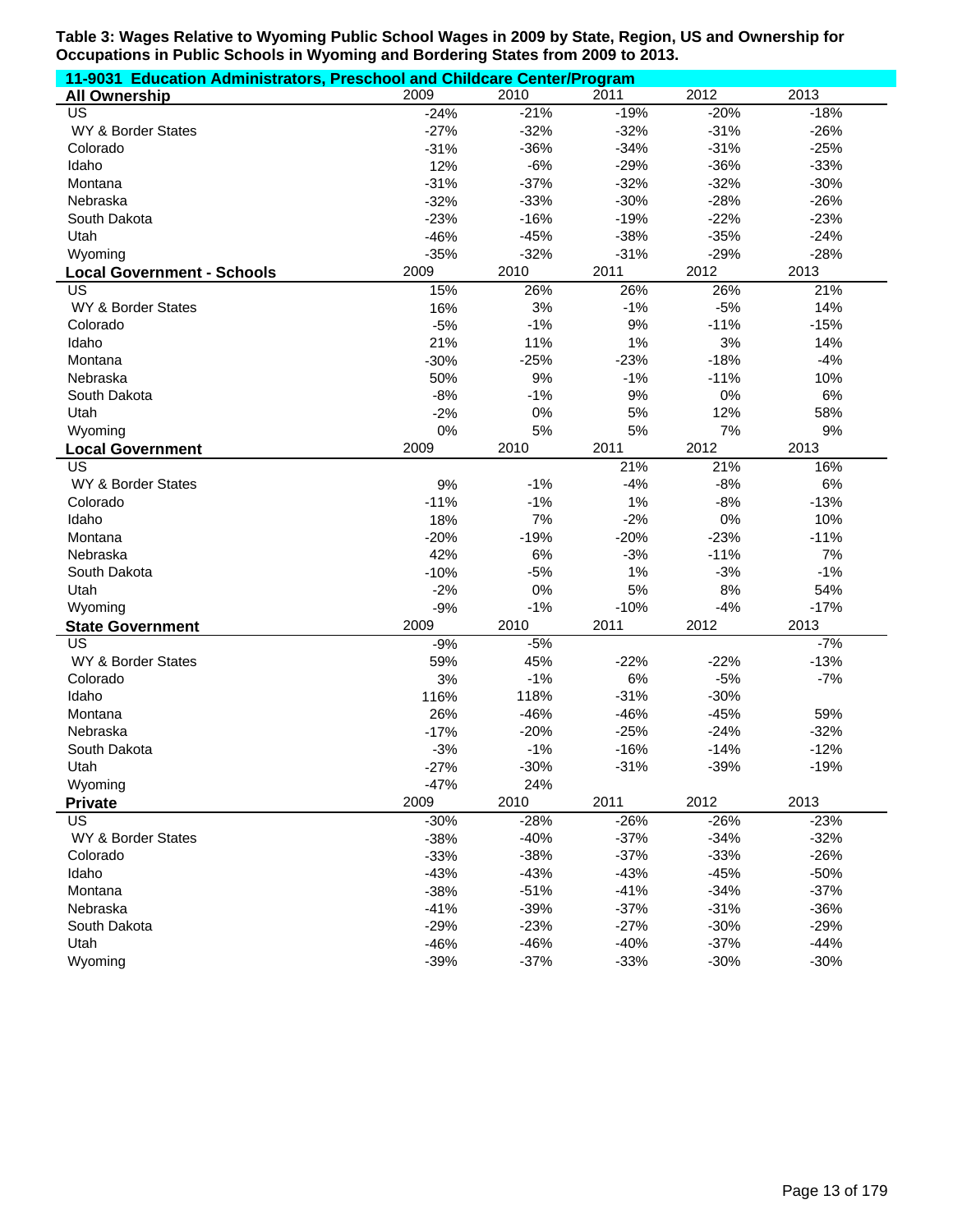| 11-9032 Education Administrators, Elementary and Secondary School |        |        |        |        |        |
|-------------------------------------------------------------------|--------|--------|--------|--------|--------|
| <b>All Ownership</b>                                              | 2009   | 2010   | 2011   | 2012   | 2013   |
| US                                                                | 1%     | 4%     | 4%     | 5%     | 5%     |
| WY & Border States                                                | $-11%$ | $-8%$  | $-8%$  | $-7%$  | $-5%$  |
| Colorado                                                          | $-8%$  | $-7%$  | $-6%$  | $-7%$  | $-5%$  |
| Idaho                                                             | $-15%$ | $-12%$ | $-12%$ | $-13%$ | $-11%$ |
| Montana                                                           | $-25%$ | $-22%$ | $-19%$ | $-16%$ | $-14%$ |
| Nebraska                                                          | $-6%$  | $-5%$  | $-2%$  | 0%     | 2%     |
| South Dakota                                                      | $-24%$ | $-21%$ | $-20%$ | $-18%$ | $-15%$ |
| Utah                                                              | $-9%$  | $-3%$  | $-5%$  | $-4%$  | $-5%$  |
| Wyoming                                                           | $-1%$  | 1%     | 1%     | 2%     | 7%     |
| <b>Local Government - Schools</b>                                 | 2009   | 2010   | 2011   | 2012   | 2013   |
| US                                                                | 2%     | 5%     | 6%     | 7%     | 7%     |
| WY & Border States                                                | $-10%$ | $-7%$  | $-6%$  | $-6%$  | $-4%$  |
| Colorado                                                          | $-8%$  | $-6%$  | $-5%$  | $-6%$  | $-4%$  |
| Idaho                                                             | $-15%$ | $-11%$ | $-12%$ | $-13%$ | $-9%$  |
| Montana                                                           | $-22%$ | $-20%$ | $-17%$ | $-14%$ | $-11%$ |
| Nebraska                                                          | $-6%$  | $-4%$  | $-2%$  | 1%     | 3%     |
| South Dakota                                                      | $-23%$ | $-21%$ | $-18%$ | $-17%$ | $-14%$ |
| Utah                                                              | $-7%$  | $-1%$  | $-4%$  | $-3%$  | $-2%$  |
| Wyoming                                                           | 0%     | 2%     | 1%     | 3%     | 8%     |
| <b>Local Government</b>                                           | 2009   | 2010   | 2011   | 2012   | 2013   |
| US                                                                | 2%     | 5%     | 6%     | 7%     | 7%     |
| WY & Border States                                                | $-10%$ | $-7%$  | $-6%$  | $-6%$  | $-4%$  |
| Colorado                                                          | $-8%$  | $-6%$  | $-5%$  | $-6%$  | $-4%$  |
| Idaho                                                             | $-15%$ | $-11%$ | $-12%$ | $-13%$ | $-9%$  |
| Montana                                                           | $-22%$ | $-20%$ | $-17%$ | $-14%$ | $-11%$ |
| Nebraska                                                          | $-6%$  | $-4%$  | $-2%$  | 0%     | 3%     |
| South Dakota                                                      | $-24%$ | $-21%$ | $-18%$ | $-17%$ | $-14%$ |
| Utah                                                              | $-7%$  | $-1%$  | $-4%$  | $-3%$  | $-2%$  |
| Wyoming                                                           | 0%     | 2%     | 1%     | 3%     | 8%     |
| <b>State Government</b>                                           | 2009   | 2010   | 2011   | 2012   | 2013   |
| $\overline{US}$                                                   | 0%     | 2%     | $1\%$  | 2%     | 6%     |
| WY & Border States                                                | $-18%$ | $-13%$ | 1%     | 2%     | 5%     |
| Colorado                                                          | $-11%$ | $-11%$ | 10%    | 8%     | 9%     |
| Idaho                                                             | $-19%$ | $-3%$  | $-7%$  | $-3%$  | 3%     |
| Montana                                                           | $-29%$ | $-24%$ | $-27%$ | $-15%$ | $-25%$ |
| Nebraska                                                          | $-22%$ | $-21%$ | $-22%$ | $-20%$ | $-20%$ |
| South Dakota                                                      | $-14%$ | $-12%$ | $-3%$  | $-1%$  | 2%     |
| Utah                                                              | $-15%$ | $-13%$ | $-10%$ | $-7%$  | $-4%$  |
| <b>Private</b>                                                    | 2009   | 2010   | 2011   | 2012   | 2013   |
| US                                                                | $-9%$  | $-6%$  | $-6%$  | $-6%$  | $-6%$  |
| WY & Border States                                                | $-21%$ | $-23%$ | $-25%$ | $-19%$ | $-20%$ |
| Colorado                                                          | $-7%$  | $-23%$ | $-33%$ | $-25%$ | $-17%$ |
| Idaho                                                             | $-24%$ | $-18%$ | $-22%$ | $-17%$ | $-34%$ |
| Montana                                                           | $-46%$ | $-39%$ | $-37%$ | $-32%$ | $-30%$ |
| Nebraska                                                          | $-31%$ | $-14%$ | $-13%$ | $-11%$ | $-21%$ |
| South Dakota                                                      | $-44%$ | $-39%$ | $-44%$ | $-33%$ | $-31%$ |
| Utah                                                              | $-21%$ | $-17%$ | $-12%$ | $-10%$ | $-15%$ |
| Wyoming                                                           | $-34%$ | $-17%$ | 2%     | $-6%$  | $-4%$  |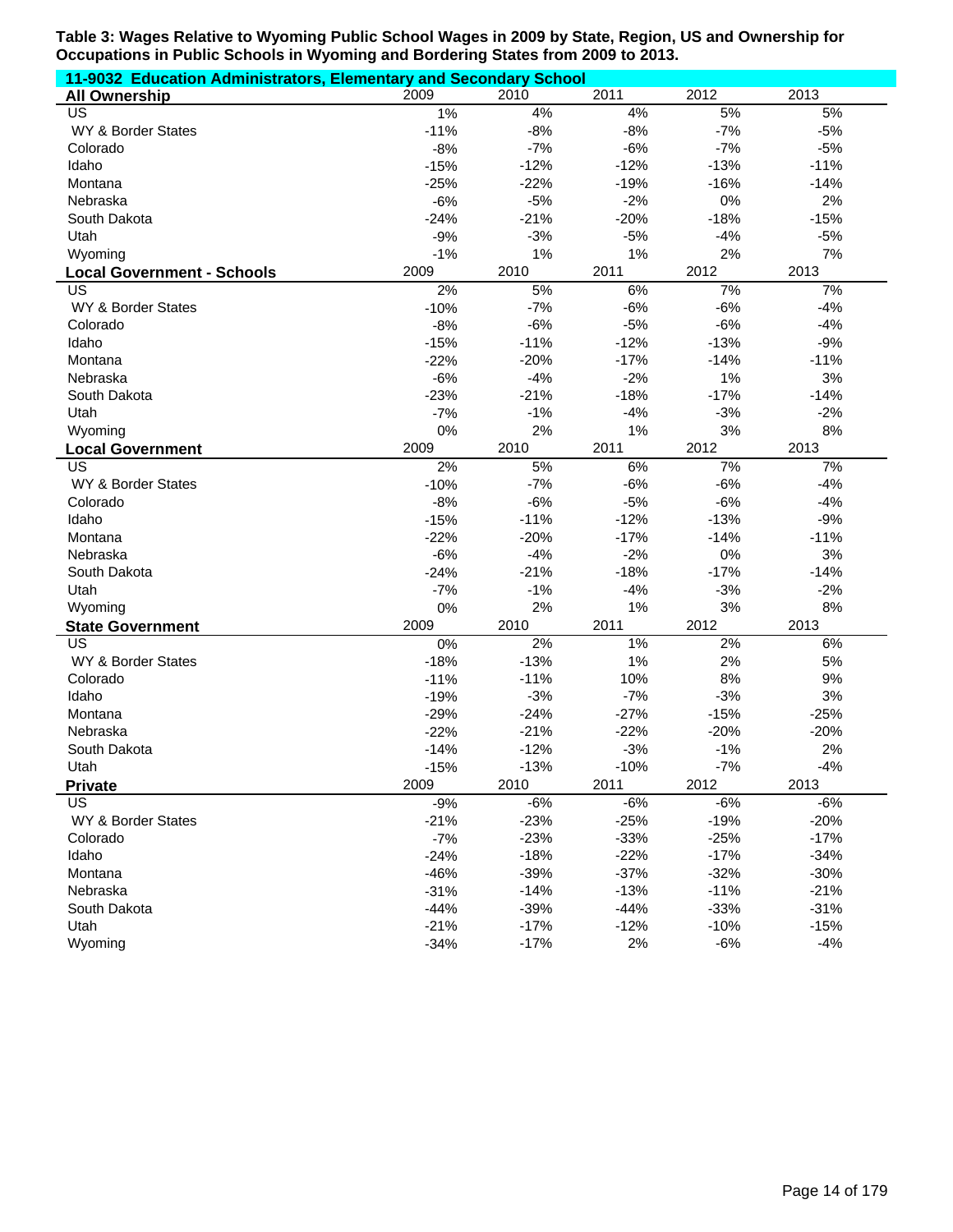| 11-9039 Education Administrators, All Other |        |        |        |        |        |
|---------------------------------------------|--------|--------|--------|--------|--------|
| <b>All Ownership</b>                        | 2009   | 2010   | 2011   | 2012   | 2013   |
| US                                          | $-13%$ | $-11%$ | $-11%$ | $-11%$ | $-10%$ |
| WY & Border States                          | $-17%$ | $-15%$ | $-15%$ | $-16%$ | $-17%$ |
| Colorado                                    | $-12%$ | $-5%$  | $-3%$  | $-4%$  | $-9%$  |
| Idaho                                       | $-9%$  | $-29%$ | $-45%$ | $-34%$ | $-35%$ |
| Montana                                     | $-43%$ | $-39%$ | $-37%$ | $-34%$ | $-29%$ |
| Nebraska                                    | $-23%$ | $-35%$ | $-36%$ | $-34%$ | $-37%$ |
| South Dakota                                | $-25%$ | $-24%$ | $-25%$ | $-25%$ | $-26%$ |
| Utah                                        | $-17%$ | $-14%$ | $-12%$ | $-25%$ | $-24%$ |
| Wyoming                                     | $-30%$ | $-25%$ | $-23%$ | $-21%$ | $-15%$ |
| <b>Local Government - Schools</b>           | 2009   | 2010   | 2011   | 2012   | 2013   |
| US                                          | $0\%$  | $-1%$  | $-4%$  | $-1%$  | $-4%$  |
| WY & Border States                          | $-21%$ | $-26%$ | $-29%$ | $-14%$ | $-8%$  |
| Colorado                                    |        |        |        | 14%    | 16%    |
| Idaho                                       | $-43%$ | $-44%$ | $-51%$ |        |        |
| Montana                                     | $-37%$ | $-31%$ | $-33%$ | $-23%$ | $-20%$ |
| Nebraska                                    | $-28%$ | $-27%$ | $-25%$ |        |        |
| Utah                                        | $-9%$  | $-5%$  | 0%     | $-8%$  | $-6%$  |
| Wyoming                                     | 0%     | 5%     | $-12%$ | $-11%$ | $-5%$  |
| <b>Local Government</b>                     | 2009   | 2010   | 2011   | 2012   | 2013   |
| US                                          | $-2%$  | $-2%$  | $-6%$  | $-4%$  | $-5%$  |
| WY & Border States                          | $-20%$ | $-29%$ | $-29%$ | $-22%$ | $-18%$ |
| Colorado                                    | $-36%$ | $-37%$ | $-11%$ | $-1%$  | 2%     |
| Idaho                                       | $-10%$ | $-44%$ | $-51%$ | $-42%$ | $-33%$ |
| Montana                                     | $-42%$ | $-34%$ | $-37%$ | $-31%$ | $-31%$ |
| Nebraska                                    | $-18%$ | $-49%$ | $-48%$ | $-39%$ | $-35%$ |
| Utah                                        | $-10%$ | $-5%$  | $-4%$  | $-18%$ | $-22%$ |
| Wyoming                                     | $-15%$ | 2%     | $-11%$ | $-12%$ | $-6%$  |
| <b>State Government</b>                     | 2009   | 2010   | 2011   | 2012   | 2013   |
| US                                          | $-12%$ | $-13%$ | $-5%$  | $-10%$ | $-9%$  |
| WY & Border States                          | $-16%$ | $-20%$ | $-19%$ | $-19%$ | $-18%$ |
| Colorado                                    | $-36%$ | $-34%$ | $-8%$  | $-6%$  | $-1%$  |
| Idaho                                       | $-4%$  | $-18%$ | $-35%$ | $-31%$ | $-30%$ |
| Montana                                     | $-41%$ | $-42%$ | $-29%$ | $-26%$ | $-24%$ |
| Nebraska                                    | $-46%$ | $-44%$ | $-43%$ | $-39%$ | $-44%$ |
| South Dakota                                | $-27%$ | $-33%$ | $-28%$ | $-27%$ | $-26%$ |
| Utah                                        | $-15%$ | $-13%$ | $-2%$  | $-2%$  | 0%     |
| Wyoming                                     | $-20%$ | $-16%$ | $-17%$ | $-17%$ | $-17%$ |
| <b>Federal Government</b>                   | 2009   | 2010   | 2011   | 2012   | 2013   |
| US                                          | $-12%$ | $-8%$  | $-7%$  | $-6%$  | $-5%$  |
| WY & Border States                          | $-7%$  | $-6%$  | $-7%$  | $-6%$  | $-5%$  |
| Colorado                                    | 0%     | 1%     | 0%     | 2%     | 2%     |
| Idaho                                       | $-11%$ | $-11%$ | $-11%$ | $-19%$ | $-19%$ |
| Montana                                     | $-23%$ | $-29%$ | $-19%$ | $-22%$ | $-27%$ |
| Nebraska                                    | 7%     | 12%    | 14%    | 15%    | 6%     |
| South Dakota                                | $-25%$ | $-23%$ | $-25%$ | $-24%$ | $-25%$ |
| Utah                                        | $-17%$ | $-19%$ | $-22%$ | $-25%$ | $-25%$ |
| Wyoming                                     | 2009   | 2010   | $-5%$  | $-2%$  | $-2%$  |
| <b>Private</b>                              |        |        | 2011   | 2012   | 2013   |
| US                                          | $-18%$ | $-16%$ | $-16%$ | $-16%$ | $-13%$ |
| WY & Border States                          | $-24%$ | $-20%$ | $-24%$ | $-30%$ | $-31%$ |
| Colorado                                    | $-21%$ | $-12%$ | $-10%$ | $-19%$ | $-26%$ |
| Idaho                                       | $-37%$ | $-29%$ | $-50%$ | $-39%$ | $-42%$ |
| Montana                                     | $-51%$ | $-44%$ | $-45%$ | $-41%$ | $-28%$ |
| Nebraska                                    | $-5%$  | $-5%$  | $-16%$ | $-19%$ | $-30%$ |
| South Dakota                                | $-36%$ | $-35%$ |        | $-42%$ | $-41%$ |
| Utah                                        | $-22%$ | $-23%$ | $-26%$ | $-49%$ | $-43%$ |
| Wyoming                                     | $-55%$ | $-55%$ | $-48%$ | $-41%$ | $-33%$ |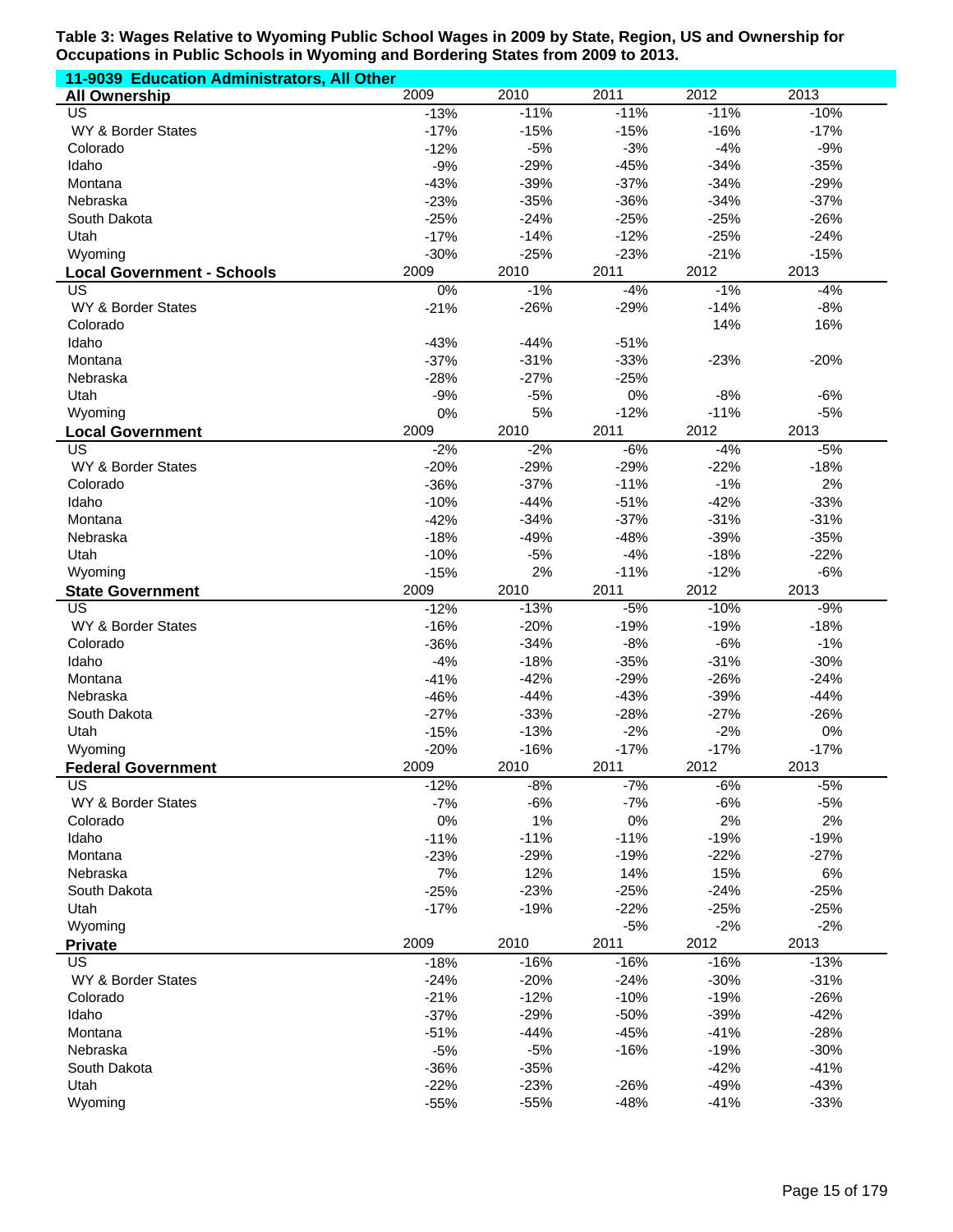| <b>11-9051 Food Service Managers</b> |        |        |        |        |        |
|--------------------------------------|--------|--------|--------|--------|--------|
| <b>All Ownership</b>                 | 2009   | 2010   | 2011   | 2012   | 2013   |
| US                                   | $-4%$  | $-2%$  | $-2%$  | $-2%$  | $-1%$  |
| WY & Border States                   | $-10%$ | $-8%$  | $-8%$  | $-5%$  | $-3%$  |
| Colorado                             | 4%     | 2%     | $-1%$  | 6%     | 9%     |
| Idaho                                | $-30%$ | $-29%$ | $-25%$ | $-26%$ | $-27%$ |
| Montana                              | $-26%$ | $-15%$ | $-14%$ | $-13%$ | $-8%$  |
| Nebraska                             | $-7%$  | $-6%$  | $-8%$  | $-12%$ | $-5%$  |
| South Dakota                         | $-14%$ | $-12%$ | $-11%$ | $-8%$  | $-7%$  |
| Utah                                 | $-7%$  | $-2%$  | $-5%$  | $-2%$  | 1%     |
| Wyoming                              | $-15%$ | $-10%$ | $-7%$  | $-9%$  | $-13%$ |
| <b>Local Government - Schools</b>    | 2009   | 2010   | 2011   | 2012   | 2013   |
| US                                   | $-8%$  | $-6%$  | $-2%$  | 0%     | 0%     |
| WY & Border States                   | $-4%$  | $0\%$  | $-5%$  | 3%     | $-2%$  |
| Colorado                             | 32%    | 37%    | 44%    | 36%    | 40%    |
| Idaho                                | $-24%$ | $-21%$ | $-26%$ | $-24%$ | $-34%$ |
| Montana                              | $-35%$ | $-24%$ | $-28%$ | $-5%$  | 2%     |
| Nebraska                             | $-21%$ | $-11%$ | $-11%$ | $-12%$ | $-7%$  |
| South Dakota                         | $-8%$  | $-5%$  | $-9%$  | $-9%$  | $-8%$  |
| Utah                                 | 10%    | 21%    | 17%    | 47%    | 29%    |
| Wyoming                              | 0%     | 3%     | 6%     | 3%     | $-1%$  |
|                                      | 2009   | 2010   | 2011   | 2012   | 2013   |
| <b>Local Government</b><br>US        | $-5%$  | $-3%$  | 2%     | 3%     | 5%     |
| WY & Border States                   | $-5%$  | $-1%$  | $-3%$  | 2%     | $-1%$  |
|                                      |        |        | 44%    | 34%    | 35%    |
| Colorado                             | 30%    | 38%    |        | $-23%$ |        |
| Idaho                                | $-26%$ | $-22%$ | $-26%$ |        | $-32%$ |
| Montana                              | $-27%$ | $-21%$ | $-26%$ | $-10%$ | $-2%$  |
| Nebraska                             | $-21%$ | $-12%$ | $-11%$ | $-9%$  | $-3%$  |
| South Dakota                         | $-10%$ | $-5%$  | $-4%$  | $-5%$  | $-8%$  |
| Utah                                 | 1%     | 11%    | 6%     | 30%    | 23%    |
| Wyoming                              | 4%     | 7%     | 10%    | 1%     | $-1%$  |
| <b>State Government</b>              | 2009   | 2010   | 2011   | 2012   | 2013   |
| US                                   | 1%     | 2%     | 5%     | 5%     | 10%    |
| WY & Border States                   | 8%     | 4%     | 7%     | 12%    | 14%    |
| Colorado                             | 45%    | 44%    | 46%    | 47%    | 25%    |
| Idaho                                | $-31%$ | $-17%$ | $-16%$ | $-12%$ | $-22%$ |
| Montana                              | $-12%$ | $-18%$ | $-17%$ | $-12%$ | $0\%$  |
| Nebraska                             | $-3%$  | 2%     | 3%     | 7%     | 4%     |
| South Dakota                         | $-19%$ |        |        |        |        |
| Utah                                 | $-7%$  | $-20%$ | 18%    | 19%    | 33%    |
| Wyoming                              | 16%    | 18%    | 21%    | 17%    | 19%    |
| <b>Private</b>                       | 2009   | 2010   | 2011   | 2012   | 2013   |
| US.                                  | $-4%$  | $-2%$  | $-2%$  | $-2%$  | $-1%$  |
| WY & Border States                   | $-11%$ | $-9%$  | $-9%$  | $-6%$  | $-4%$  |
| Colorado                             | 3%     | $1\%$  | $-2%$  | 5%     | 7%     |
| Idaho                                | $-30%$ | $-30%$ | $-25%$ | $-26%$ | $-27%$ |
| Montana                              | $-27%$ | $-13%$ | $-14%$ | $-13%$ | $-9%$  |
| Nebraska                             | $-6%$  | $-6%$  | $-9%$  | $-13%$ | $-5%$  |
| South Dakota                         | $-14%$ | $-13%$ | $-11%$ | $-8%$  | $-7%$  |
| Utah                                 | $-7%$  | $-2%$  | $-5%$  | $-2%$  | 1%     |
| Wyoming                              | $-17%$ | $-12%$ | $-9%$  | $-10%$ | $-14%$ |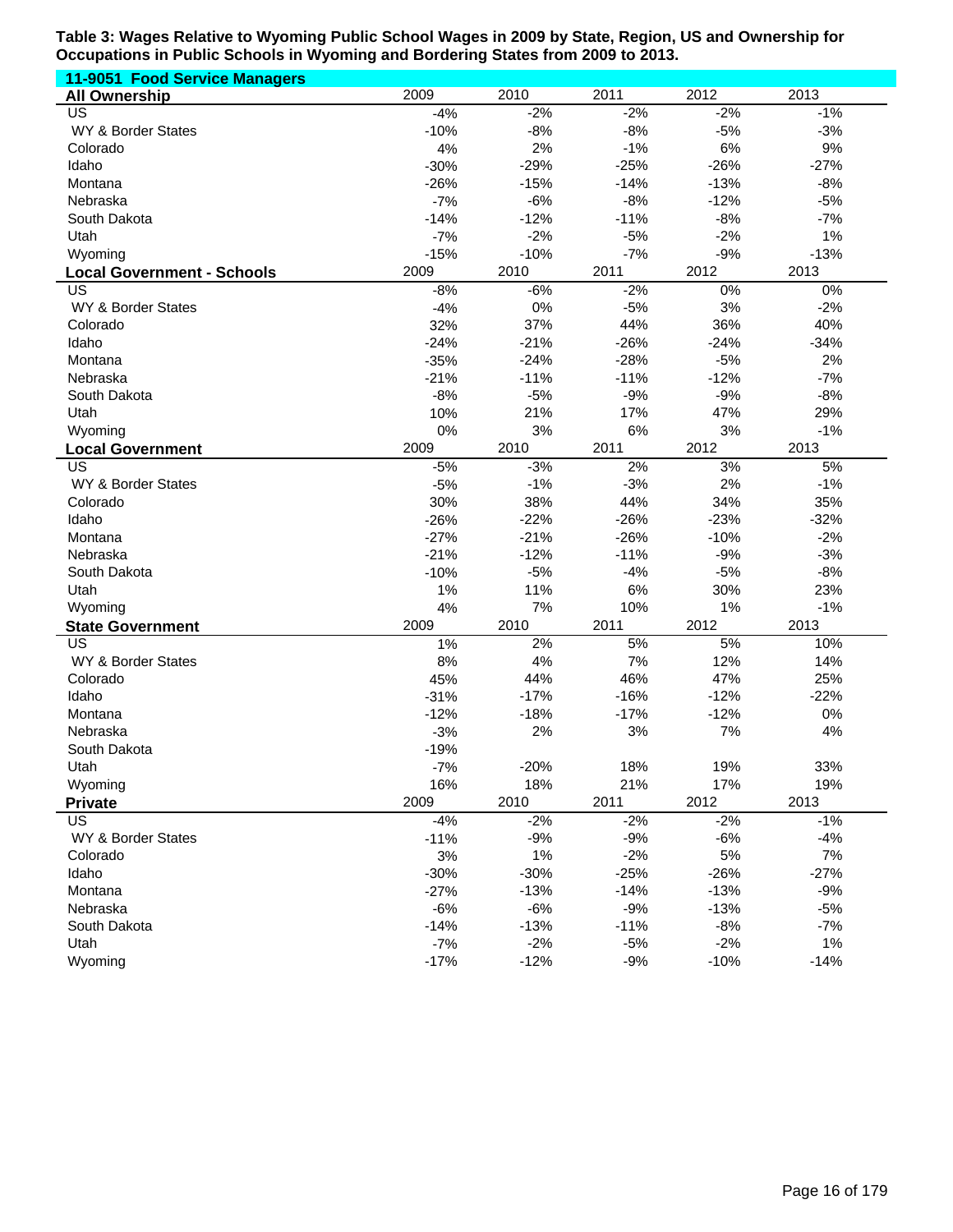| 11-9151 Social and Community Service Managers |        |        |        |        |        |  |  |
|-----------------------------------------------|--------|--------|--------|--------|--------|--|--|
| <b>All Ownership</b>                          | 2009   | 2010   | 2011   | 2012   | 2013   |  |  |
| US                                            | 15%    | 17%    | 19%    | 21%    | 24%    |  |  |
| WY & Border States                            | 2%     | 7%     | 9%     | 12%    | 12%    |  |  |
| Colorado                                      | 19%    | 24%    | 23%    | 30%    | 30%    |  |  |
| Idaho                                         | $-6%$  | $-3%$  | $-4%$  | $-7%$  | $-5%$  |  |  |
| Montana                                       | $-22%$ | $-16%$ | $-9%$  | $-7%$  | $-6%$  |  |  |
| Nebraska                                      | $-10%$ | $-2%$  | $-2%$  | 1%     | 6%     |  |  |
| South Dakota                                  | 8%     | 12%    | 13%    | 18%    | 22%    |  |  |
| Utah                                          | 9%     | 13%    | 19%    | 15%    | 14%    |  |  |
| Wyoming                                       | $-11%$ | $-2%$  | $-1%$  | 8%     | 6%     |  |  |
| <b>Local Government - Schools</b>             | 2009   | 2010   | 2011   | 2012   | 2013   |  |  |
| US                                            | 41%    | 45%    | 46%    | 46%    | 45%    |  |  |
| WY & Border States                            | 3%     | 6%     | $-3%$  | 57%    | 58%    |  |  |
| Colorado                                      |        |        |        |        | 57%    |  |  |
| Idaho                                         | 25%    | 27%    | 30%    |        |        |  |  |
| Montana                                       | $-5%$  | $-8%$  | $-22%$ | 57%    | 58%    |  |  |
| Utah                                          | 9%     | 11%    |        |        |        |  |  |
| Wyoming                                       | 0%     | 2%     | 4%     |        |        |  |  |
|                                               | 2009   | 2010   | 2011   | 2012   | 2013   |  |  |
| <b>Local Government</b><br>US                 | 32%    | 36%    | 39%    | 40%    | 42%    |  |  |
|                                               |        |        |        |        |        |  |  |
| WY & Border States                            | 10%    | 23%    | 23%    | 24%    | 26%    |  |  |
| Colorado                                      | 40%    | 40%    | 44%    | 53%    | 57%    |  |  |
| Idaho                                         | $-18%$ | $-16%$ | $-22%$ | $-16%$ | $-7%$  |  |  |
| Montana                                       | $-12%$ | $-8%$  | $-27%$ | $-18%$ | $-9%$  |  |  |
| Nebraska                                      | $-30%$ | $-13%$ | $-3%$  | 0%     | 0%     |  |  |
| South Dakota                                  | $-4%$  | 7%     | 5%     | 8%     | 6%     |  |  |
| Utah                                          | 32%    | 38%    | 33%    | 23%    | 20%    |  |  |
| Wyoming                                       | 3%     | 29%    | 27%    | 41%    | 20%    |  |  |
| <b>State Government</b>                       | 2009   | 2010   | 2011   | 2012   | 2013   |  |  |
| US                                            | 24%    | 25%    | 25%    | 28%    | 28%    |  |  |
| WY & Border States                            | 20%    | 17%    | 18%    | 18%    | 25%    |  |  |
| Colorado                                      | 90%    | 97%    | 93%    | 89%    | 84%    |  |  |
| Idaho                                         | 23%    | 22%    | 21%    | 22%    | 24%    |  |  |
| Montana                                       | 16%    | 13%    | 7%     | 13%    | 21%    |  |  |
| Nebraska                                      | 16%    | 18%    | 21%    | 5%     | 21%    |  |  |
| South Dakota                                  | 18%    | 18%    | 18%    | 16%    | 19%    |  |  |
| Utah                                          | 9%     | 6%     | 10%    | 9%     | 17%    |  |  |
| Wyoming                                       | 13%    | 20%    | 20%    | 35%    | 41%    |  |  |
| <b>Federal Government</b>                     | 2009   | 2010   | 2011   | 2012   | 2013   |  |  |
| US                                            | 75%    | 79%    | 78%    | 80%    | 80%    |  |  |
| WY & Border States                            | 77%    | 73%    | 71%    | 75%    | 79%    |  |  |
| Colorado                                      | 68%    | 67%    | 69%    | 68%    | 76%    |  |  |
| Idaho                                         | 86%    | 54%    | 59%    | 67%    | 76%    |  |  |
| Montana                                       | 81%    | 90%    | 74%    | 80%    | 85%    |  |  |
| Nebraska                                      | 123%   | 129%   | 134%   | 102%   | 97%    |  |  |
| South Dakota                                  | 54%    | 65%    | 69%    | 81%    | 75%    |  |  |
| Utah                                          | 51%    | 52%    | 58%    | 72%    | 72%    |  |  |
| Wyoming                                       |        | 80%    | 62%    | 67%    | 72%    |  |  |
| <b>Private</b>                                | 2009   | 2010   | 2011   | 2012   | 2013   |  |  |
| US                                            | 11%    | 12%    | 14%    | 16%    | 19%    |  |  |
| WY & Border States                            | $-6%$  | $0\%$  | 3%     | 7%     | 6%     |  |  |
| Colorado                                      | 9%     | 15%    | 13%    | 20%    | 20%    |  |  |
| Idaho                                         | $-20%$ | $-14%$ | $-13%$ | $-18%$ | $-14%$ |  |  |
| Montana                                       | $-30%$ | $-26%$ | $-13%$ | $-11%$ | $-10%$ |  |  |
| Nebraska                                      | $-5%$  | $-5%$  | $-6%$  | 0%     | 4%     |  |  |
| South Dakota                                  | 7%     | 11%    | 12%    | 19%    | 24%    |  |  |
| Utah                                          | $-3%$  | 10%    | 24%    | 18%    | 10%    |  |  |
|                                               |        | $-10%$ |        | $-3%$  | $-1%$  |  |  |
| Wyoming                                       | $-17%$ |        | $-10%$ |        |        |  |  |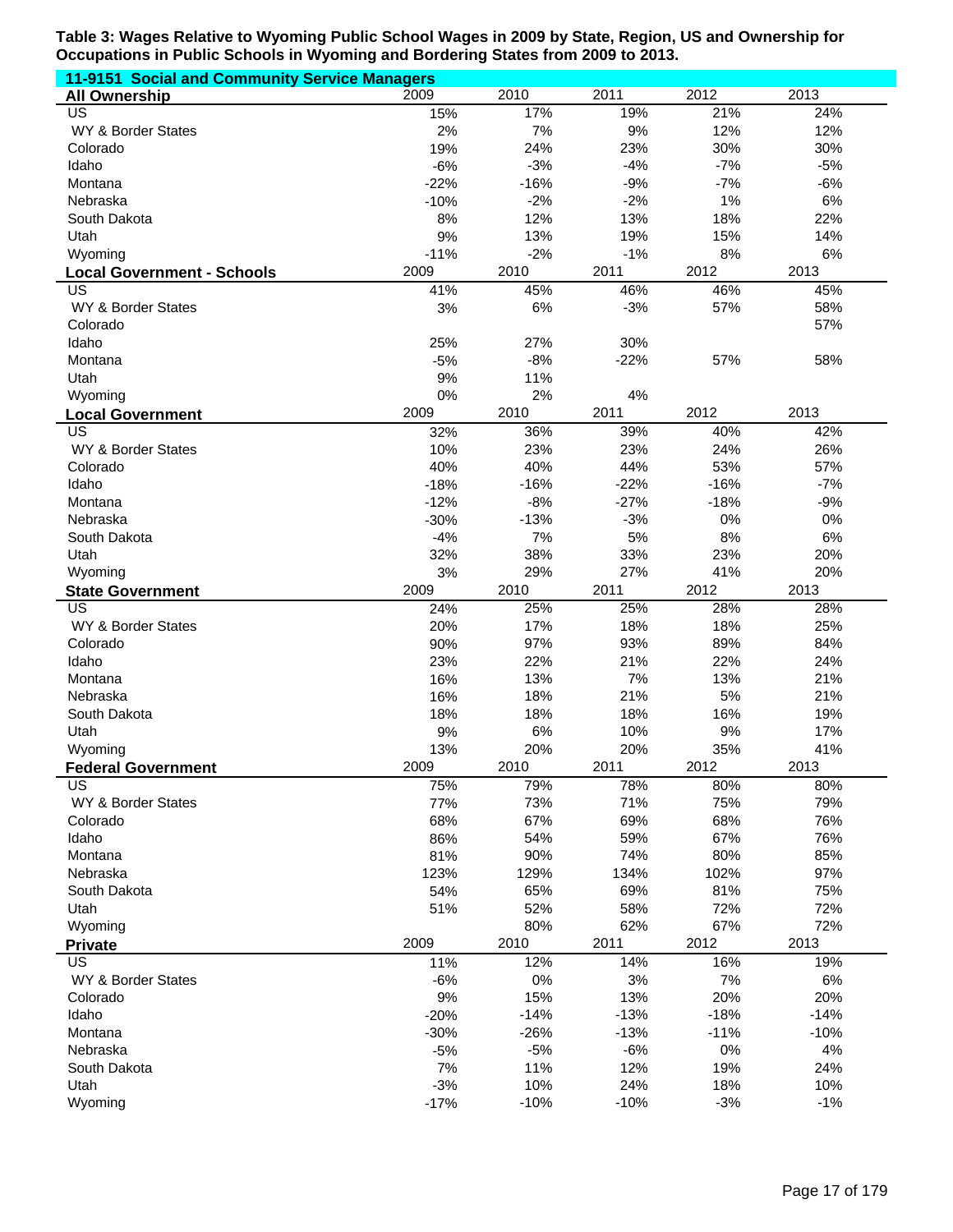| 11-9199 Managers, All Other       |            |              |             |             |            |
|-----------------------------------|------------|--------------|-------------|-------------|------------|
| <b>All Ownership</b>              | 2009       | 2010         | 2011        | 2012        | 2013       |
| <b>US</b>                         | 39%        | 44%          | 48%         | 49%         | 53%        |
| WY & Border States                | 24%        | 28%          | 31%         | 33%         | 39%        |
| Colorado                          | 41%        | 45%          | 46%         | 48%         | 57%        |
| Idaho                             | 10%        | 14%          | 12%         | 10%         | 18%        |
| Montana                           | $-1%$      | $-2%$        | 2%          | $-2%$       | 2%         |
| Nebraska                          | 18%        | 20%          | 23%         | 29%         | 29%        |
| South Dakota                      | 13%        | 18%          | 24%         | 23%         | 25%        |
| Utah                              | 10%        | 16%          | 24%         | 26%         | 27%        |
| Wyoming                           | $-1%$      | 4%           | 17%         | 21%         | 22%        |
| <b>Local Government - Schools</b> | 2009       | 2010         | 2011        | 2012        | 2013       |
| US                                | 24%        | 25%          | 23%         | 20%         | 17%        |
| WY & Border States                | 22%        | 28%          | 27%         | 24%         | 24%        |
| Colorado                          | 24%        | 29%          | 28%         | 26%         | 26%        |
| Idaho                             | 6%         |              | $-5%$       | $-3%$       | $-1%$      |
| Montana                           | 37%        | $-52%$       | $-42%$      | $-39%$      | $-31%$     |
| Nebraska                          |            |              |             |             | $-25%$     |
| Utah                              | $-4%$      | $-1%$        | 22%         | 9%          | $-25%$     |
| Wyoming                           | 0%         | $-8%$        | 4%          | 17%         | 30%        |
| <b>Local Government</b>           | 2009       | 2010         | 2011        | 2012        | 2013       |
| US                                | 15%        | 18%          | 17%         | 17%         | 18%        |
| WY & Border States                | 10%        | 15%          | 15%         | 13%         | 13%        |
| Colorado                          | 23%        | 29%          | 30%         | 29%         | 30%        |
| Idaho                             | $-8%$      | $-8%$        | $-13%$      | $-26%$      | $-21%$     |
| Montana                           | $-20%$     | $-25%$       | $-23%$      | $-35%$      | $-35%$     |
| Nebraska                          | $-40%$     | $-16%$       | $-25%$      | $-4%$       | $-1%$      |
| South Dakota                      | 1%         | $-4%$        | 8%          | 6%          | 7%         |
| Utah                              | 1%         | 3%           | $-1%$       | $-6%$       | $-8%$      |
| Wyoming                           | $-5%$      | 3%           | 8%          | 7%          | 3%         |
| <b>State Government</b>           | 2009       | 2010         | 2011        | 2012        | 2013       |
| $\overline{US}$                   | 12%        | 13%          | 18%         | 12%         | 15%        |
| WY & Border States                | 18%        | 19%          | 19%         | 19%         | 22%        |
| Colorado                          | 40%        | 43%          | 42%         | 40%         | 43%        |
| Idaho                             | 5%         | 3%           | $-9%$       | $-7%$       | $-4%$      |
| Montana                           | $-10%$     | $-8%$        | $-12%$      | $-11%$      | 0%         |
| Nebraska                          | $-9%$      | $-10%$       | $-14%$      | $-9%$       | $-1%$      |
| South Dakota                      | $-11%$     | $-10%$       | $-8%$       | $-8%$       | $-5%$      |
| Utah                              | $-15%$     | $-5%$        | 0%          | 2%          | 9%         |
| Wyoming                           | 29%        | 30%          | 43%         | 45%         | 46%        |
| <b>Federal Government</b>         | 2009       | 2010         | 2011        | 2012        | 2013       |
| US                                | 46%        | 64%          | 63%         | 63%         | 64%        |
| WY & Border States<br>Colorado    | 34%        | 55%          | 54%         | 53%         | 53%        |
|                                   | 40%        | 62%          | 60%         | 58%         | 59%        |
| Idaho                             | 35%        | 56%          | 52%         | 50%         | 50%        |
| Montana                           | 27%<br>22% | 48%          | 45%         | 47%         | 47%        |
| Nebraska                          |            | 50%          | 54%         | 52%<br>53%  | 51%        |
| South Dakota<br>Utah              | 41%        | 55%<br>41%   | 55%<br>44%  | 45%         | 48%<br>43% |
|                                   | 22%<br>35% | 47%          | 50%         | 48%         | 48%        |
| Wyoming                           | 2009       | 2010         | 2011        | 2012        | 2013       |
| <b>Private</b><br>$\overline{US}$ | 45%        | 47%          | 52%         | 53%         | 59%        |
| WY & Border States                | 29%        | 31%          | 37%         | 41%         | 51%        |
| Colorado                          | 54%        | 52%          | 55%         | 58%         | 74%        |
|                                   |            |              |             |             |            |
| Idaho<br>Montana                  | 14%<br>1%  | 16%<br>$-8%$ | 13%<br>$9%$ | 11%<br>$9%$ | 26%<br>26% |
| Nebraska                          | 25%        | 29%          | 33%         | 34%         | 35%        |
| South Dakota                      | 16%        | 30%          | 45%         | 44%         | 49%        |
| Utah                              | 15%        | 18%          | 28%         | 30%         | 30%        |
| Wyoming                           | $-20%$     | $-12%$       | 1%          | 12%         | 18%        |
|                                   |            |              |             |             |            |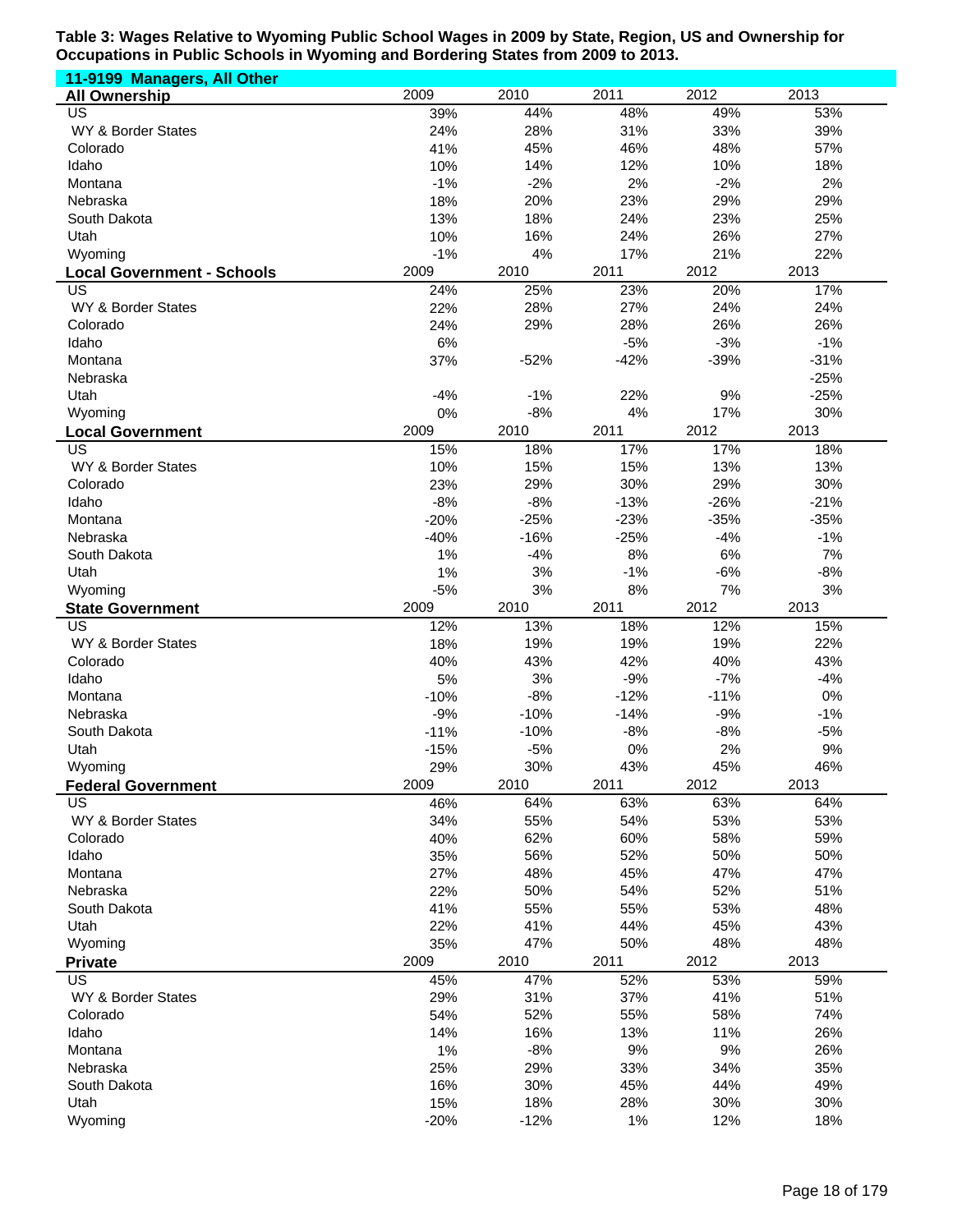| 13-0000 Business and Financial Operations Occupations |        |        |        |        |        |
|-------------------------------------------------------|--------|--------|--------|--------|--------|
| <b>All Ownership</b>                                  | 2009   | 2010   | 2011   | 2012   | 2013   |
| US                                                    | 4%     | 6%     | 8%     | 9%     | 12%    |
| WY & Border States                                    | $-4%$  | $-2%$  | 0%     | 2%     | 4%     |
| Colorado                                              | 7%     | 7%     | 9%     | 10%    | 13%    |
| Idaho                                                 | $-15%$ | $-12%$ | $-10%$ | $-9%$  | $-7%$  |
| Montana                                               | $-19%$ | $-18%$ | $-15%$ | $-12%$ | $-9%$  |
| Nebraska                                              | $-10%$ | $-7%$  | $-4%$  | $-3%$  | $-2%$  |
| South Dakota                                          | $-18%$ | $-16%$ | $-14%$ | $-13%$ | $-11%$ |
| Utah                                                  | $-10%$ | $-8%$  | $-5%$  | $-3%$  | $-1%$  |
| Wyoming                                               | $-9%$  | $-6%$  | $-6%$  | $-7%$  | $-3%$  |
| <b>Local Government - Schools</b>                     | 2009   | 2010   | 2011   | 2012   | 2013   |
| US                                                    | $-6%$  | $-2%$  | 0%     | 0%     | 0%     |
| WY & Border States                                    | $-11%$ | $-8%$  | $-4%$  | $-3%$  | $-2%$  |
| Colorado                                              | $-8%$  | $-3%$  | 1%     | 3%     | 2%     |
| Idaho                                                 | 32%    | 60%    | 59%    | $-25%$ | $-17%$ |
| Montana                                               | $-31%$ | $-28%$ | $-28%$ | $-13%$ | $-14%$ |
| Nebraska                                              | $-3%$  | $-5%$  | $-5%$  | $-5%$  | $-2%$  |
| South Dakota                                          | $-30%$ | $-29%$ | $-28%$ | $-24%$ | $-23%$ |
| Utah                                                  | $-20%$ | $-19%$ | $-20%$ | $-19%$ | $-14%$ |
| Wyoming                                               | 0%     | 0%     | $-2%$  | $-1%$  | 2%     |
| <b>Local Government</b>                               | 2009   | 2010   | 2011   | 2012   | 2013   |
| US                                                    | $-11%$ | $-8%$  | $-7%$  | $-7%$  | $-6%$  |
| WY & Border States                                    | $-15%$ | $-11%$ | $-10%$ | $-9%$  | $-8%$  |
| Colorado                                              | $-6%$  | $-3%$  | $-2%$  | $-2%$  | 0%     |
| Idaho                                                 | $-27%$ | $-28%$ | $-28%$ | $-30%$ | $-27%$ |
| Montana                                               | $-26%$ | $-25%$ | $-22%$ | $-21%$ | $-21%$ |
| Nebraska                                              | $-16%$ | $-2%$  | $-1%$  | $-1%$  | 0%     |
| South Dakota                                          | $-34%$ | $-32%$ | $-31%$ | $-28%$ | $-28%$ |
| Utah                                                  | $-21%$ | $-19%$ | $-15%$ | $-13%$ | $-12%$ |
| Wyoming                                               | $-26%$ | $-20%$ | $-19%$ | $-18%$ | $-18%$ |
| <b>State Government</b>                               | 2009   | 2010   | 2011   | 2012   | 2013   |
| US                                                    | $-15%$ | $-12%$ | $-12%$ | $-11%$ | $-10%$ |
| WY & Border States                                    | $-19%$ | $-18%$ | $-18%$ | $-18%$ | $-16%$ |
| Colorado                                              | 3%     | $-3%$  | $-3%$  | $-5%$  | $-3%$  |
| Idaho                                                 | $-26%$ | $-24%$ | $-24%$ | $-24%$ | $-22%$ |
| Montana                                               | $-29%$ | $-29%$ | $-29%$ | $-29%$ | $-25%$ |
| Nebraska                                              | $-29%$ | $-27%$ | $-25%$ | $-22%$ | $-23%$ |
| South Dakota                                          | $-32%$ | $-31%$ | $-30%$ | $-30%$ | $-28%$ |
| Utah                                                  | $-28%$ | $-24%$ | $-24%$ | $-24%$ | $-22%$ |
| Wyoming                                               | $-24%$ | $-21%$ | $-19%$ | $-16%$ | $-17%$ |
| <b>Federal Government</b>                             | 2009   | 2010   | 2011   | 2012   | 2013   |
| US                                                    | 13%    | 16%    | 16%    | 22%    | 24%    |
| WY & Border States                                    | 5%     | 7%     | 8%     | 8%     | 9%     |
| Colorado                                              | 16%    | 19%    | 18%    | 18%    | 19%    |
| Idaho                                                 | 1%     | 3%     | 4%     | 5%     | 6%     |
| Montana                                               | $-6%$  | $-3%$  | $-2%$  | $-1%$  | 1%     |
| Nebraska                                              | 2%     | $6\%$  | 7%     | 8%     | 9%     |
| South Dakota                                          | $-1%$  | 1%     | 2%     | 2%     | $4\%$  |
| Utah                                                  | $-4%$  | $-1%$  | $-1%$  | 0%     | 1%     |
| Wyoming                                               | $-3%$  | 0%     | 1%     | 1%     | 3%     |
| <b>Private</b>                                        | 2009   | 2010   | 2011   | 2012   | 2013   |
| $\overline{\mathsf{US}}$                              | 5%     | 7%     | 9%     | 10%    | 13%    |
| WY & Border States                                    | $-3%$  | $-1%$  | 2%     | 3%     | 6%     |
| Colorado                                              | 7%     | 7%     | 10%    | 11%    | 14%    |
| Idaho                                                 | $-15%$ | $-12%$ | $-9%$  | $-7%$  | $-5%$  |
| Montana                                               | $-20%$ | $-18%$ | $-14%$ | $-11%$ | $-7%$  |
| Nebraska                                              | $-10%$ | $-7%$  | $-4%$  | $-3%$  | $-2%$  |
| South Dakota                                          | $-18%$ | $-15%$ | $-12%$ | $-11%$ | $-9%$  |
| Utah                                                  | $-10%$ | $-8%$  | $-4%$  | $-1%$  | 1%     |
| Wyoming                                               | $-5%$  | $-2%$  | $-2%$  | $-5%$  | 1%     |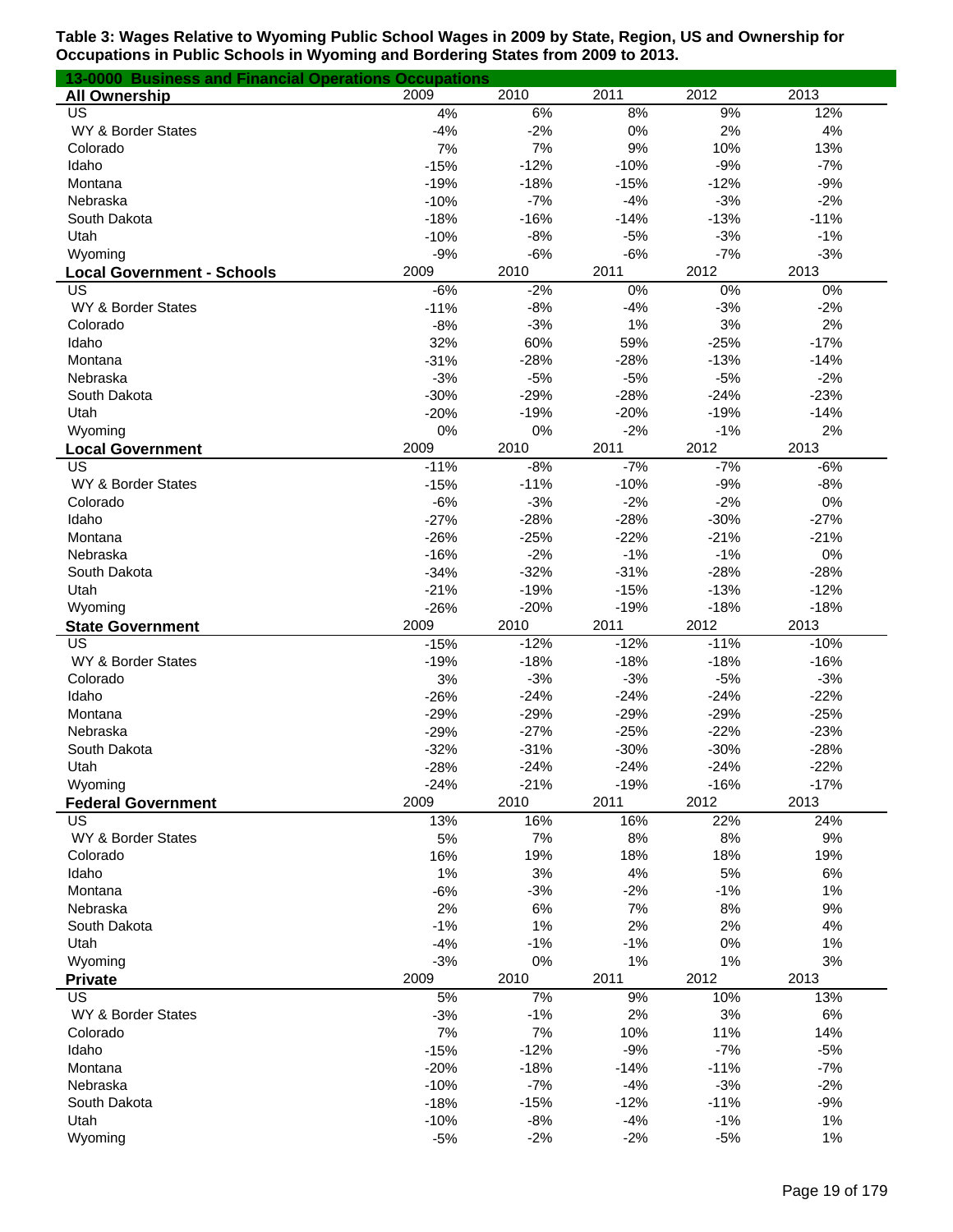| <b>13-1000 Business Operations Specialists</b> |                  |                  |                  |                  |                  |
|------------------------------------------------|------------------|------------------|------------------|------------------|------------------|
| <b>All Ownership</b>                           | 2009             | 2010             | 2011             | 2012             | 2013             |
| US                                             | 12%              | 15%              | 16%              | 18%              | 20%              |
| WY & Border States                             | 5%               | 6%               | 9%               | 10%              | 13%              |
| Colorado                                       | 16%              | 16%              | 18%              | 18%              | 22%              |
| Idaho                                          | $-7%$            | $-4%$            | $-1%$            | $-1%$            | 2%               |
| Montana                                        | $-15%$           | $-11%$           | $-8%$            | $-7%$            | $-6%$            |
| Nebraska                                       | $-2%$            | 1%               | 4%               | 3%               | 4%               |
| South Dakota                                   | $-12%$           | $-9%$            | $-7%$            | $-6%$            | $-4%$<br>7%      |
| Utah                                           | $-3%$<br>$-3%$   | 0%<br>1%         | 3%<br>5%         | 5%<br>2%         | 6%               |
| Wyoming                                        | 2009             | 2010             | 2011             | 2012             | 2013             |
| <b>Local Government - Schools</b><br>US        | 4%               | 9%               | 12%              | 11%              | 11%              |
| WY & Border States                             | 0%               | 6%               | 10%              | 10%              | 9%               |
| Colorado                                       | 3%               | 9%               | 14%              | 15%              | 13%              |
| Idaho                                          | 46%              | 79%              | 77%              | $-3%$            | $-2%$            |
| Montana                                        | $-30%$           | $-23%$           | $-27%$           | $-9%$            | $-8%$            |
| Nebraska                                       | 6%               | 12%              | 12%              | 14%              | 8%               |
| South Dakota                                   | $-21%$           | $-22%$           | $-24%$           | $-23%$           | $-21%$           |
| Utah                                           | $-19%$           | $-15%$           | $-25%$           | $-16%$           | $-8%$            |
| Wyoming                                        | 0%               | $-6%$            | 7%               | 10%              | 12%              |
| <b>Local Government</b>                        | 2009             | 2010             | 2011             | 2012             | 2013             |
| US                                             | 1%               | 4%               | 6%               | 6%               | 7%               |
| WY & Border States                             | $-3%$            | 3%               | 4%               | 4%               | 5%               |
| Colorado                                       | 5%               | 9%               | 9%               | 9%               | 11%              |
| Idaho                                          | $-14%$           | $-15%$           | $-14%$           | $-20%$           | $-18%$           |
| Montana                                        | $-20%$           | $-18%$           | $-14%$           | $-13%$           | $-14%$           |
| Nebraska                                       | $-1%$            | 17%              | 19%              | 20%              | 21%              |
| South Dakota                                   | $-29%$           | $-27%$           | $-25%$           | $-23%$           | $-24%$           |
| Utah                                           | $-16%$           | $-14%$           | $-8%$            | $-5%$            | $-3%$            |
| Wyoming                                        | $-17%$           | $-10%$           | $-6%$            | $-6%$            | $-4%$            |
|                                                |                  |                  |                  |                  |                  |
| <b>State Government</b>                        | 2009             | 2010             | 2011             | 2012             | 2013             |
| US                                             | $-5%$            | $-4%$            | $-3%$            | $-2%$            | $0\%$            |
| WY & Border States                             | $-10%$           | $-10%$           | $-10%$           | $-11%$           | $-8%$            |
| Colorado                                       | 14%              | 5%               | 5%               | 2%               | 6%               |
| Idaho<br>Montana                               | $-21%$           | $-18%$           | $-20%$           | $-20%$           | $-19%$           |
|                                                | $-23%$           | $-23%$           | $-22%$           | $-23%$           | $-17%$           |
| Nebraska<br>South Dakota                       | $-21%$<br>$-26%$ | $-20%$<br>$-25%$ | $-18%$<br>$-25%$ | $-13%$<br>$-25%$ | $-14%$<br>$-23%$ |
| Utah                                           | $-22%$           | $-18%$           | $-18%$           | $-18%$           | $-15%$           |
| Wyoming                                        | $-15%$           | $-14%$           | $-9%$            | $-6%$            | $-8%$            |
| <b>Federal Government</b>                      | 2009             | 2010             | 2011             | 2012             | 2013             |
| US                                             | 23%              | 26%              | 27%              | 34%              | 36%              |
| WY & Border States                             | 15%              | 19%              | 19%              | 20%              | 21%              |
| Colorado                                       | 25%              | 28%              | 27%              | 27%              | 28%              |
| Idaho                                          | 9%               | 12%              | 12%              | 14%              | 15%              |
| Montana                                        | 2%               | 6%               | 7%               | 7%               | 9%               |
| Nebraska                                       | 9%               | 15%              | 15%              | 17%              | 18%              |
| South Dakota                                   | 6%               | 8%               | 9%               | $9%$             | 11%              |
| Utah                                           | 14%              | 17%              | 17%              | 18%              | 19%              |
| Wyoming                                        | 6%               | 8%               | 10%              | 10%              | 12%              |
| <b>Private</b>                                 | 2009             | 2010             | 2011             | 2012             | 2013             |
| US                                             | 12%              | 15%              | 17%              | 18%              | 20%              |
| WY & Border States                             | 5%               | 6%               | 9%               | 10%              | 14%              |
| Colorado                                       | 15%              | 16%              | 18%              | 19%              | 23%              |
| Idaho<br>Montana                               | $-7%$            | $-5%$            | 0%               | 0%               | 3%               |
| Nebraska                                       | $-17%$           | $-14%$<br>$-1%$  | $-9%$<br>3%      | $-8%$<br>1%      | $-7%$<br>2%      |
| South Dakota                                   | $-2%$<br>$-12%$  | $-8%$            | $-6%$            | $-4%$            | $-3%$            |
| Utah                                           | $-5%$            | $-3%$            | 1%               | 4%               | 7%               |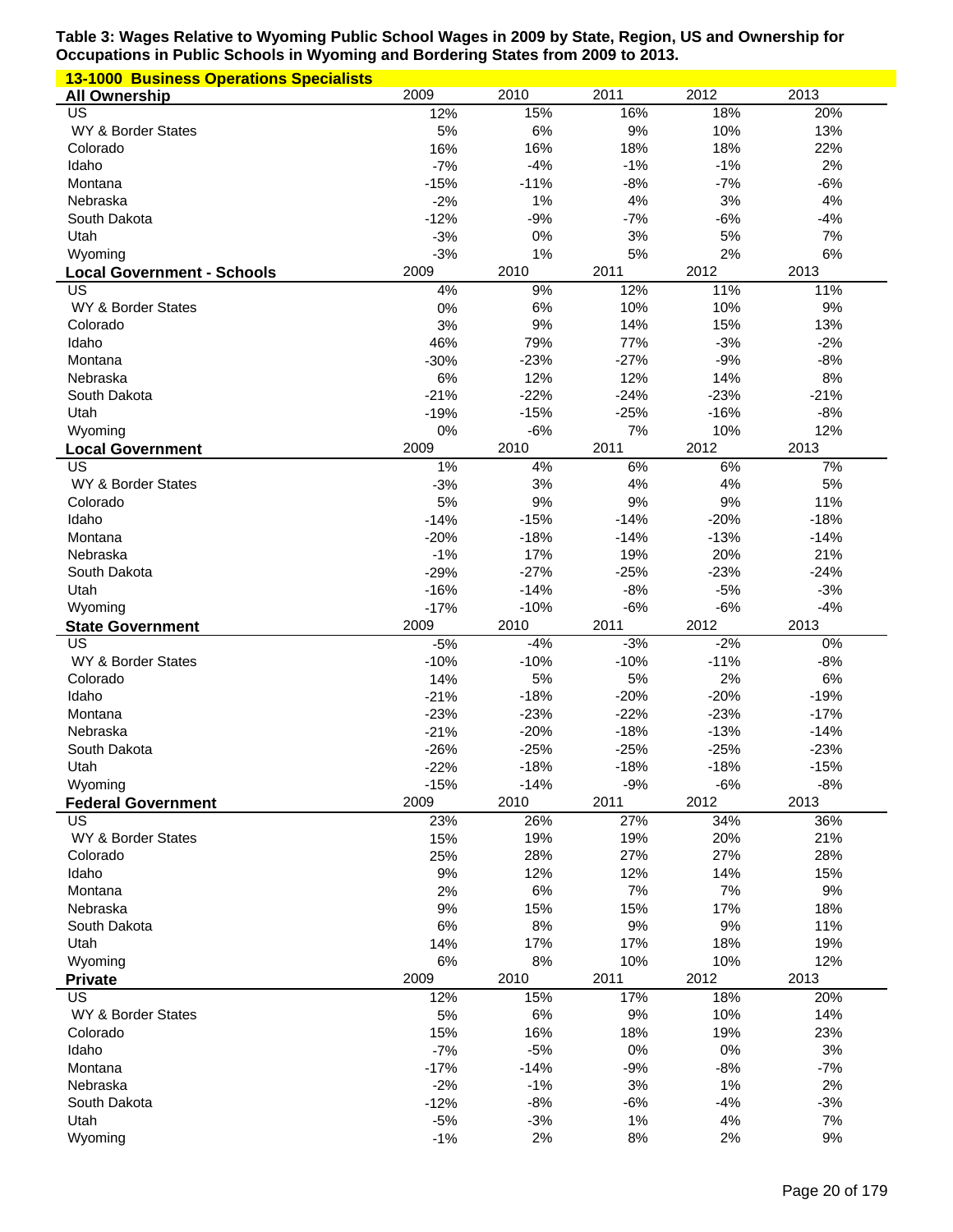| 13-1071 Human Resources Specialists |                  |                 |                 |                 |                 |
|-------------------------------------|------------------|-----------------|-----------------|-----------------|-----------------|
| <b>All Ownership</b>                | 2009             | 2010            | 2011            | 2012            | 2013            |
| US                                  | $-2%$            | $0\%$           | 2%              | 3%              | 5%              |
| WY & Border States                  | $-3%$            | $-2%$           | 0%              | $0\%$           | 0%              |
| Colorado                            | 5%               | 12%             | 13%             | 12%             | 11%             |
| Idaho                               | $-13%$           | $-12%$          | $-11%$          | $-8%$           | $-11%$          |
| Montana                             | $-19%$           | $-19%$<br>$-8%$ | $-16%$          | $-12%$<br>$-6%$ | $-12%$<br>$-6%$ |
| Nebraska<br>South Dakota            | $-1%$<br>$-22%$  | $-21%$          | $-6%$<br>$-19%$ | $-18%$          | $-16%$          |
| Utah                                | $-11%$           | $-9%$           | $-8%$           | $-6%$           | $-4%$           |
| Wyoming                             | $-12%$           | $-12%$          | $-11%$          | $-9%$           | $-7%$           |
| <b>Local Government - Schools</b>   | 2009             | 2010            | 2011            | 2012            | 2013            |
| US                                  | $-2%$            | $-3%$           | $-1%$           | $1\%$           | 3%              |
| WY & Border States                  | $-14%$           | 0%              | 0%              | $8%$            | 0%              |
| Colorado                            | 16%              | 24%             | 33%             | 33%             | 6%              |
| Idaho                               | $-2%$            | $-17%$          | $-17%$          | $-8%$           | $-2%$           |
| Montana                             | $-31%$           | 7%              | 1%              | $-4%$           | 5%              |
| Nebraska                            | 18%              | 16%             | 15%             | 15%             | 5%              |
| South Dakota                        | $-24%$           | $-23%$          | $-25%$          | $-20%$          | $-19%$          |
| Utah                                | $-42%$           | $-41%$          | $-38%$          | $-30%$          | $-23%$          |
| Wyoming                             | 0%               | 2%              |                 |                 | $-23%$          |
| <b>Local Government</b>             | 2009             | 2010            | 2011            | 2012            | 2013            |
| $\overline{\mathsf{US}}$            | $-5%$            | $-3%$           | $-1%$           | $0\%$           | 1%              |
| WY & Border States                  | $-6%$            | 1%              | 2%              | 4%              | 1%              |
| Colorado                            | 5%               | 11%             | 14%             | 13%             | 10%             |
| Idaho                               | $-3%$            | $-14%$          | $-15%$          | $-17%$          | $-12%$          |
| Montana                             | $-16%$           | $-6%$           | $-5%$           | $-10%$          | $-11%$          |
| Nebraska                            | $-7%$            | 7%              | 6%              | 9%              | 7%              |
| South Dakota                        | $-27%$           | $-27%$          | $-26%$          | $-22%$          | $-21%$          |
| Utah<br>Wyoming                     | $-33%$<br>$-12%$ | $-25%$<br>$-9%$ | $-15%$<br>$-9%$ | $-5%$<br>$-5%$  | $-5%$<br>$-10%$ |
| <b>State Government</b>             | 2009             | 2010            | 2011            | 2012            | 2013            |
| $\overline{US}$                     | $-15%$           | $-15%$          | $-16%$          | $-15%$          | $-14%$          |
| WY & Border States                  | $-28%$           | $-25%$          | $-23%$          | $-22%$          | $-22%$          |
| Colorado                            | $-3%$            | $-14%$          | $-1%$           | $-3%$           | $-2%$           |
| Idaho                               | $-14%$           | $-16%$          | $-25%$          | $-24%$          | $-22%$          |
| Montana                             | $-33%$           | $-33%$          | $-31%$          | $-32%$          | $-29%$          |
| Nebraska                            | $-29%$           | $-27%$          | $-25%$          | $-13%$          | $-22%$          |
| South Dakota                        | $-38%$           | $-38%$          | $-38%$          | $-38%$          | $-38%$          |
| Utah                                | $-26%$           | $-13%$          | $-13%$          | $-19%$          | $-18%$          |
| Wyoming                             | $-27%$           | $-27%$          | $-26%$          | $-20%$          | $-20%$          |
| <b>Federal Government</b>           | 2009             | 2010            | 2011            | 2012            | 2013            |
| <b>US</b>                           | 36%              | 36%             | 36%             | 38%             | 39%             |
| WY & Border States                  | 25%              | 27%             | 27%             | 28%             | 30%             |
| Colorado                            | 37%              | 39%             | 37%             | 39%             | 41%             |
| Idaho                               | 22%              | 22%             | 22%             | 23%             | 22%             |
| Montana                             | 16%              | 19%             | 15%             | 20%<br>22%      | 21%             |
| Nebraska<br>South Dakota            | 20%<br>15%       | 19%<br>15%      | 19%<br>15%      | 13%             | 24%<br>14%      |
| Utah                                | 16%              | 18%             | 20%             | 22%             | 25%             |
| Wyoming                             | 5%               | 7%              | 10%             | 10%             | $9%$            |
| <b>Private</b>                      | 2009             | 2010            | 2011            | 2012            | 2013            |
| <b>US</b>                           | $-4%$            | $-2%$           | $0\%$           | 3%              | 4%              |
| WY & Border States                  | $-4%$            | $-2%$           | $-1%$           | $-1%$           | $0\%$           |
| Colorado                            | 2%               | 10%             | 11%             | 10%             | 9%              |
| Idaho                               | $-17%$           | $-15%$          | $-12%$          | $-8%$           | $-13%$          |
| Montana                             | $-18%$           | $-18%$          | $-15%$          | $-9%$           | $-10%$          |
| Nebraska                            | 0%               | $-8%$           | $-6%$           | $-8%$           | $-7%$           |
| South Dakota                        | $-22%$           | $-20%$          | $-19%$          | $-17%$          | $-14%$          |
| Utah                                | $-12%$           | $-12%$          | $-10%$          | $-8%$           | $-6%$           |
| Wyoming                             | $-9%$            | $-12%$          | $-8%$           | $-10%$          | $-4%$           |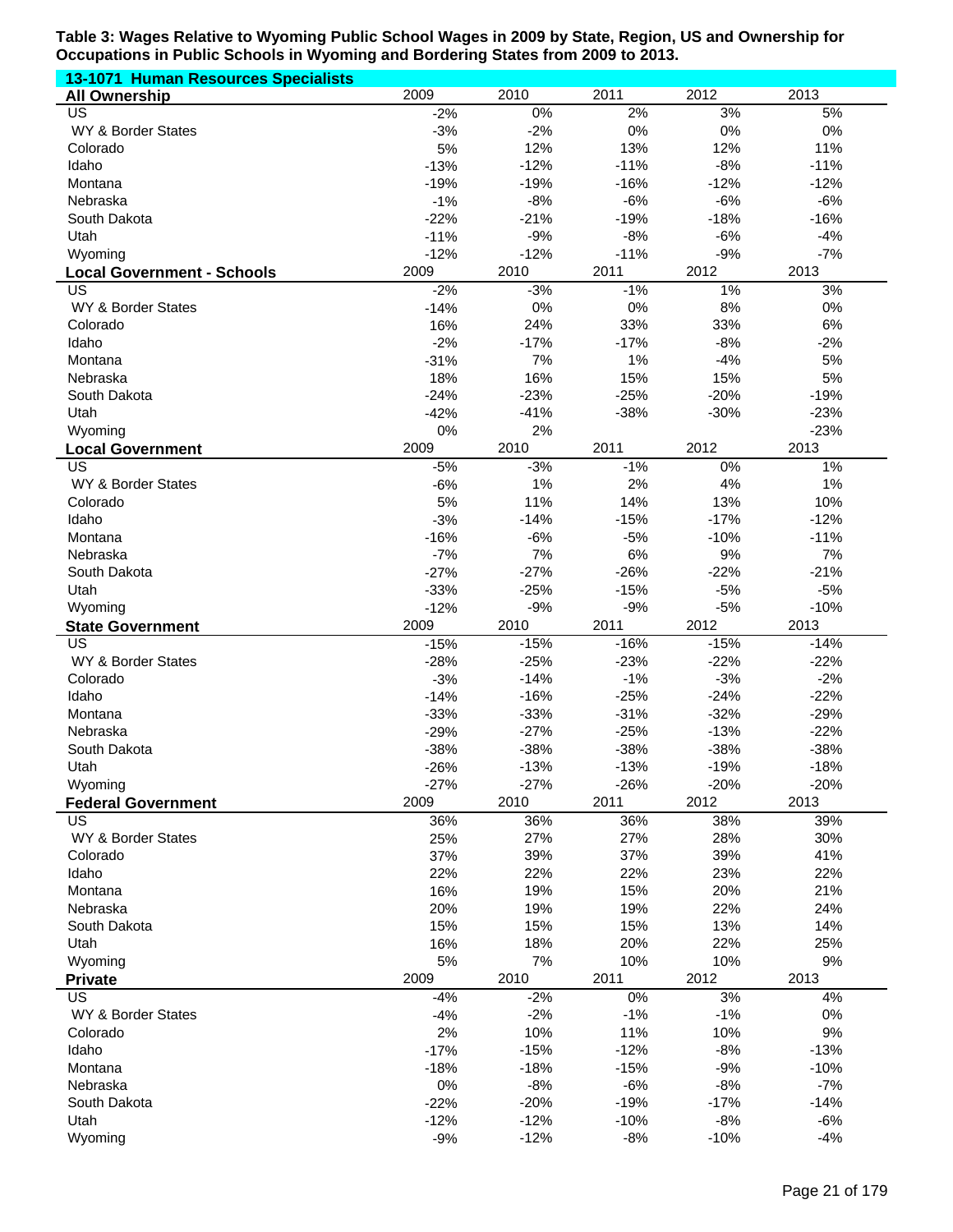| 13-1199 Business Operations Specialists, All Other |        |        |        |        |        |  |  |
|----------------------------------------------------|--------|--------|--------|--------|--------|--|--|
| <b>All Ownership</b>                               | 2009   | 2010   | 2011   | 2012   | 2013   |  |  |
| <b>US</b>                                          | 15%    | 18%    | 20%    | 23%    | 24%    |  |  |
| WY & Border States                                 | 14%    | 15%    | 18%    | 20%    | 24%    |  |  |
| Colorado                                           | 20%    | 18%    | 21%    | 23%    | 28%    |  |  |
| Idaho                                              | $-3%$  | 4%     | 12%    | 14%    | 13%    |  |  |
| Montana                                            | $-7%$  | $-7%$  | $-6%$  | $-5%$  | 0%     |  |  |
| Nebraska                                           | 2%     | 12%    | 21%    | 18%    | 20%    |  |  |
| South Dakota                                       | 6%     | 9%     | 9%     | 9%     | 11%    |  |  |
| Utah                                               | 9%     | 13%    | 15%    | 16%    | 16%    |  |  |
| Wyoming                                            | 13%    | 13%    | 16%    | 18%    | 22%    |  |  |
| <b>Local Government - Schools</b>                  | 2009   | 2010   | 2011   | 2012   | 2013   |  |  |
| US                                                 | 7%     | 14%    | 17%    | 18%    | 17%    |  |  |
| WY & Border States                                 | 12%    | 18%    | 21%    | 24%    | 25%    |  |  |
| Colorado                                           | 9%     | 18%    | 22%    | 26%    | 27%    |  |  |
| Idaho                                              | 75%    | 128%   | 161%   | $-32%$ | $-23%$ |  |  |
| Montana                                            | $-26%$ | $-25%$ | $-29%$ | $-10%$ | $-16%$ |  |  |
| Nebraska                                           | 0%     | 10%    | 13%    | 33%    | 26%    |  |  |
| Utah                                               | 17%    | 14%    | $-18%$ | $-24%$ | 44%    |  |  |
| Wyoming                                            | 0%     | $-16%$ | 14%    | 23%    | 31%    |  |  |
| <b>Local Government</b>                            | 2009   | 2010   | 2011   | 2012   | 2013   |  |  |
| US                                                 | 3%     | 8%     | 9%     | 10%    | 10%    |  |  |
| WY & Border States                                 | 2%     | 8%     | 9%     | 11%    | 15%    |  |  |
| Colorado                                           | 9%     | 12%    | 12%    | 13%    | 17%    |  |  |
| Idaho                                              | 1%     | 5%     | 9%     | $-11%$ | $-9%$  |  |  |
| Montana                                            | $-22%$ | $-19%$ | $-12%$ | $-12%$ | $-14%$ |  |  |
| Nebraska                                           | $-19%$ | 7%     | 8%     | 19%    | 27%    |  |  |
| South Dakota                                       | $-26%$ | $-52%$ | $-51%$ |        | $-40%$ |  |  |
| Utah                                               | $-8%$  | $-8%$  | $-10%$ | 1%     | 7%     |  |  |
| Wyoming                                            | $-5%$  | 0%     | $-3%$  | 10%    | 7%     |  |  |
| <b>State Government</b>                            | 2009   | 2010   | 2011   | 2012   | 2013   |  |  |
| $\overline{US}$                                    | 1%     | $1\%$  | 3%     | 5%     | 6%     |  |  |
| WY & Border States                                 | 0%     | 0%     | 1%     | $-2%$  | 1%     |  |  |
| Colorado                                           | 16%    | 6%     | 6%     | 3%     | 6%     |  |  |
| Idaho                                              | $-24%$ | $-14%$ | $-23%$ | $-21%$ | $-22%$ |  |  |
| Montana                                            | $-18%$ | $-18%$ | $-18%$ | $-16%$ | $-11%$ |  |  |
| Nebraska                                           | $-14%$ | $-13%$ | $-4%$  | $-9%$  | 0%     |  |  |
| South Dakota                                       | $-25%$ | $-27%$ | $-22%$ | $-21%$ | $-21%$ |  |  |
| Utah                                               | $-20%$ | $-6%$  | $-7%$  | $-9%$  | $-10%$ |  |  |
| Wyoming                                            | $-8%$  | $-5%$  | 12%    | 14%    | 10%    |  |  |
| <b>Federal Government</b>                          | 2009   | 2010   | 2011   | 2012   | 2013   |  |  |
| US                                                 | 33%    | 34%    | 34%    | 35%    | 37%    |  |  |
| WY & Border States                                 | 23%    | 25%    | 24%    | 25%    | 27%    |  |  |
| Colorado                                           | 33%    | 34%    | 33%    | 33%    | 36%    |  |  |
| Idaho                                              | 16%    | 16%    | 18%    | 20%    | 21%    |  |  |
| Montana                                            | 10%    | 13%    | 14%    | 16%    | 17%    |  |  |
| Nebraska                                           | 19%    | 21%    | 21%    | 22%    | 24%    |  |  |
| South Dakota                                       | 8%     | 10%    | 10%    | 10%    | 13%    |  |  |
| Utah                                               | 21%    | 23%    | 21%    | 22%    | 23%    |  |  |
| Wyoming                                            | 12%    | 14%    | 16%    | 17%    | 19%    |  |  |
| <b>Private</b>                                     | 2009   | 2010   | 2011   | 2012   | 2013   |  |  |
| $\overline{US}$                                    | 14%    | 17%    | 20%    | 23%    | 25%    |  |  |
| WY & Border States                                 | 15%    | 15%    | 20%    | 23%    | 28%    |  |  |
| Colorado                                           | 20%    | 18%    | 22%    | 25%    | 31%    |  |  |
| Idaho                                              | $-3%$  | 2%     | 15%    | 20%    | 17%    |  |  |
| Montana                                            | $-14%$ | $-14%$ | $-13%$ | $-15%$ | $-4%$  |  |  |
| Nebraska                                           | 5%     | 15%    | 26%    | 21%    | 21%    |  |  |
| South Dakota                                       | $-5%$  | 9%     | 4%     | 7%     | 6%     |  |  |
| Utah                                               | 12%    | 9%     | 16%    | 20%    | 21%    |  |  |
| Wyoming                                            | 19%    | 23%    | 22%    | 24%    | 36%    |  |  |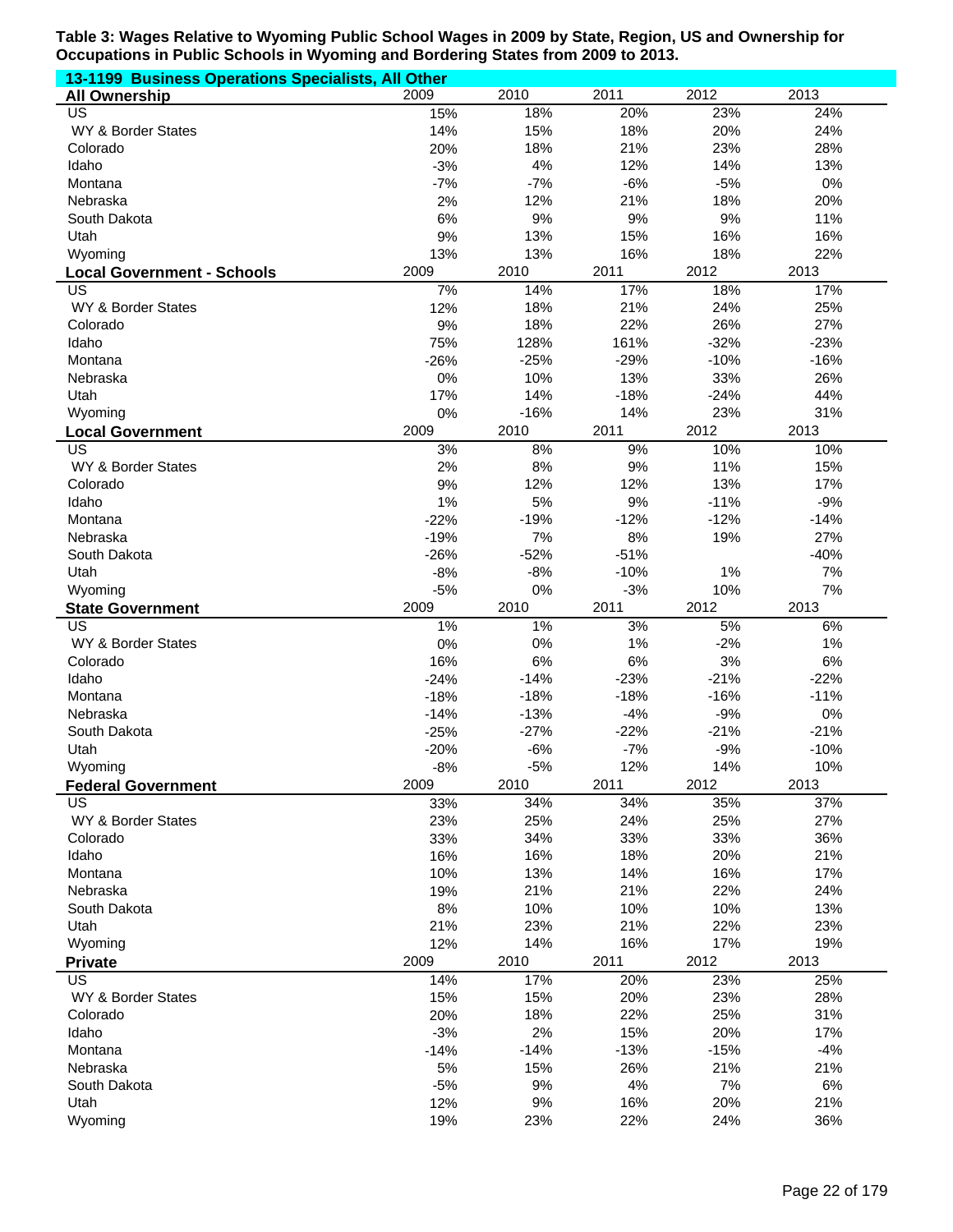| <b>13-2000 Financial Specialists</b> |                |              |                |                 |                 |
|--------------------------------------|----------------|--------------|----------------|-----------------|-----------------|
| <b>All Ownership</b>                 | 2009           | 2010         | 2011           | 2012            | 2013            |
| US                                   | 5%             | 7%           | 9%             | 11%             | 14%             |
| WY & Border States                   | $-4%$          | $-2%$        | 1%             | 3%              | 5%              |
| Colorado                             | 7%             | 8%           | 11%            | 12%             | 14%             |
| Idaho                                | $-17%$         | $-13%$       | $-12%$         | $-9%$           | $-8%$           |
| Montana                              | $-17%$         | $-16%$       | $-13%$         | $-9%$           | $-2%$           |
| Nebraska                             | $-10%$         | $-6%$        | $-2%$          | 0%              | 1%              |
| South Dakota                         | $-18%$         | $-16%$       | $-14%$         | $-13%$          | $-10%$          |
| Utah                                 | $-10%$         | $-8%$        | $-5%$          | $-2%$           | $-1%$           |
| Wyoming                              | $-8%$          | $-6%$        | $-9%$          | $-8%$           | $-5%$           |
| <b>Local Government - Schools</b>    | 2009           | 2010         | 2011           | 2012            | 2013            |
| US                                   | $-10%$         | $-7%$        | $-7%$          | $-5%$           | $-3%$           |
| WY & Border States                   | $-16%$         | $-17%$       | $-14%$         | $-13%$          | $-8%$           |
| Colorado<br>Idaho                    | $-14%$         | $-13%$       | $-8%$<br>6%    | $-5%$<br>$-34%$ | $-2%$           |
| Montana                              | 2%<br>$-27%$   | 5%<br>$-23%$ | $-17%$         | $-6%$           | $-25%$<br>$-8%$ |
| Nebraska                             | $-3%$          | $-19%$       | $-17%$         | $-18%$          | $-4%$           |
| South Dakota                         | $-32%$         | $-30%$       | $-29%$         | $-24%$          | $-22%$          |
| Utah                                 | 0%             | $-16%$       | $-8%$          | $-9%$           | $-3%$           |
| Wyoming                              | 0%             | 3%           | $-1%$          | $-10%$          | $-6%$           |
| <b>Local Government</b>              | 2009           | 2010         | 2011           | 2012            | 2013            |
| US                                   | $-17%$         | $-15%$       | $-13%$         | $-13%$          | $-11%$          |
| WY & Border States                   | $-20%$         | $-18%$       | $-17%$         | $-16%$          | $-14%$          |
| Colorado                             | $-11%$         | $-9%$        | $-8%$          | $-6%$           | $-3%$           |
| Idaho                                | $-34%$         | $-35%$       | $-35%$         | $-33%$          | $-30%$          |
| Montana                              | $-26%$         | $-24%$       | $-24%$         | $-23%$          | $-21%$          |
| Nebraska                             | $-25%$         | $-19%$       | $-16%$         | $-18%$          | $-15%$          |
| South Dakota                         | $-35%$         | $-33%$       | $-32%$         | $-29%$          | $-29%$          |
| Utah                                 | $-20%$         | $-19%$       | $-16%$         | $-15%$          | $-13%$          |
| Wyoming                              | $-29%$         | $-23%$       | $-25%$         | $-24%$          | $-26%$          |
| <b>State Government</b>              | 2009           | 2010         | 2011           | 2012            | 2013            |
| US                                   | $-17%$         | $-12%$       | $-14%$         | $-14%$          | $-12%$          |
| WY & Border States                   | $-20%$         | $-19%$       | $-18%$         | $-19%$          | $-18%$          |
| Colorado                             | 0%             | 3%           | 2%             | $-1%$           | $-2%$           |
|                                      |                |              | $-21%$         |                 |                 |
| Idaho                                | $-22%$         | $-22%$       |                | $-21%$          | $-17%$          |
| Montana                              | $-28%$         | $-29%$       | $-29%$         | $-30%$          | $-28%$          |
| Nebraska                             | $-31%$         | $-28%$       | $-26%$         | $-26%$          | $-26%$          |
| South Dakota                         | $-31%$         | $-30%$       | $-29%$         | $-29%$          | $-25%$          |
| Utah                                 | $-25%$         | $-23%$       | $-23%$         | $-23%$          | $-22%$          |
| Wyoming                              | $-27%$         | $-22%$       | $-22%$         | $-19%$          | $-19%$          |
| <b>Federal Government</b>            | 2009           | 2010         | 2011           | 2012            | 2013            |
| US                                   | 18%            | 19%          | 20%            | 22%             | 23%             |
| WY & Border States                   | 2%             | 3%           | 4%             | 5%              | 6%              |
| Colorado                             | 23%            | 26%          | 26%            | 28%             | 29%             |
| Idaho                                | 6%             | 9%           | 11%            | 11%             | 12%             |
| Montana                              | 6%             | 6%           | 7%             | 7%              | 10%             |
| Nebraska                             | 16%            | 16%          | 19%            | 22%             | 23%             |
| South Dakota                         | 10%            | 11%          | 13%            | 14%             | 14%             |
| Utah                                 | $-19%$         | $-18%$       | $-17%$         | $-16%$          | $-16%$          |
| Wyoming                              | 2%<br>2009     | 8%<br>2010   | 7%<br>2011     | $8%$<br>2012    | 8%<br>2013      |
| <b>Private</b><br>US                 | 7%             | 9%           | 11%            | 13%             | 17%             |
| WY & Border States                   | $-2%$          | 0%           | 3%             | 5%              | 7%              |
| Colorado                             | 8%             | 8%           | 11%            | 13%             | 15%             |
| Idaho                                | $-16%$         | $-11%$       | $-10%$         | $-6%$           | $-5%$           |
| Montana                              | $-15%$         | $-15%$       | $-10%$         | $-5%$           | 3%              |
| Nebraska                             | $-9%$          | $-5%$        | $-1%$          | 1%              | 2%              |
| South Dakota                         | $-17%$         | $-14%$       | $-12%$         | $-11%$          | $-9%$           |
| Utah<br>Wyoming                      | $-8%$<br>$-2%$ | $-5%$<br>0%  | $-2%$<br>$-3%$ | 2%<br>$-3%$     | 3%<br>1%        |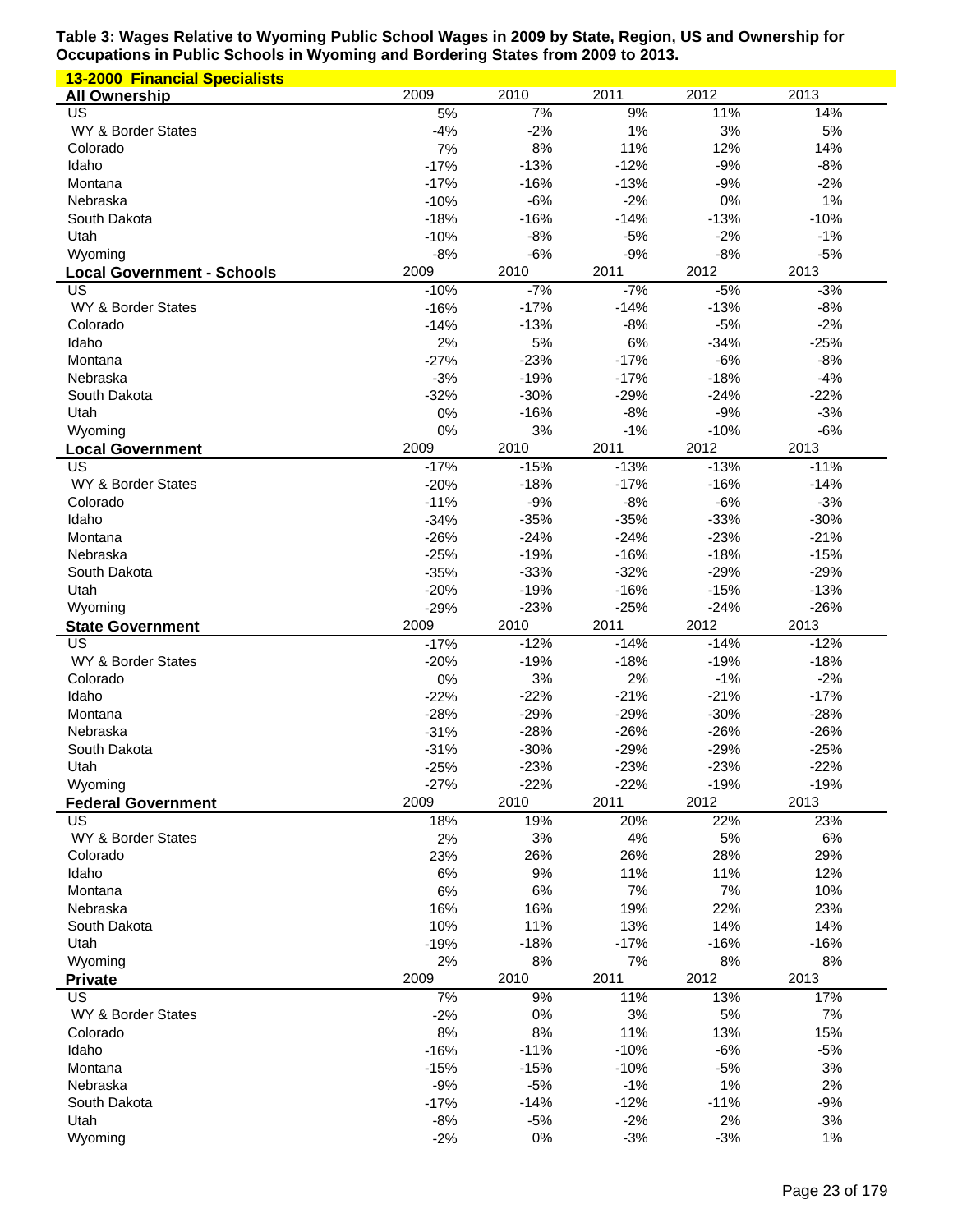| <b>13-2011 Accountants and Auditors</b> |                |                 |                |                |                 |
|-----------------------------------------|----------------|-----------------|----------------|----------------|-----------------|
| <b>All Ownership</b>                    | 2009           | 2010            | 2011           | 2012           | 2013            |
| US                                      | 2%             | 5%              | 6%             | 8%             | 10%             |
| WY & Border States                      | $-3%$          | $-1%$           | 2%             | 4%             | 4%              |
| Colorado                                | 5%             | 7%              | 10%            | 11%            | 9%              |
| Idaho                                   | $-11%$         | $-10%$          | $-8%$          | $-7%$          | $-4%$           |
| Montana                                 | $-15%$         | $-18%$          | $-12%$         | $-9%$          | $-4%$           |
| Nebraska                                | $-9%$          | $-5%$           | $-2%$          | $-1%$          | $-1%$           |
| South Dakota                            | $-19%$         | $-18%$          | $-15%$         | $-13%$         | $-11%$          |
| Utah                                    | $-8%$          | $-5%$           | $-1%$          | 2%             | 4%              |
| Wyoming                                 | $-8%$          | $-6%$           | $-8%$          | $-10%$         | $-6%$           |
| <b>Local Government - Schools</b>       | 2009<br>$-11%$ | 2010            | 2011<br>$-9%$  | 2012<br>$-8%$  | 2013            |
| US<br>WY & Border States                | $-18%$         | $-9%$<br>$-19%$ | $-16%$         | $-16%$         | $-7%$<br>$-10%$ |
| Colorado                                | $-16%$         | $-15%$          | $-10%$         | $-8%$          | $-4%$           |
| Idaho                                   |                |                 |                | $-35%$         | $-26%$          |
| Montana                                 | $-26%$         | $-20%$          | $-11%$         | $-5%$          | $-8%$           |
| Nebraska                                | $-4%$          | $-21%$          | $-19%$         | $-20%$         | $-6%$           |
| South Dakota                            | $-33%$         | $-31%$          | $-30%$         | $-25%$         | $-23%$          |
| Utah                                    | $-3%$          | $-17%$          | $-11%$         | $-13%$         | 5%              |
| Wyoming                                 | 0%             | 3%              | $-3%$          | $-11%$         | $-6%$           |
| <b>Local Government</b>                 | 2009           | 2010            | 2011           | 2012           | 2013            |
| $\overline{US}$                         | $-13%$         | $-10%$          | $-9%$          | $-8%$          | $-7%$           |
| WY & Border States                      | $-17%$         | $-15%$          | $-14%$         | $-13%$         | $-11%$          |
| Colorado                                | $-10%$         | $-8%$           | $-7%$          | $-6%$          | $-4%$           |
| Idaho                                   | $-31%$         | $-27%$          | $-25%$         | $-23%$         | $-19%$          |
| Montana                                 | $-25%$         | $-23%$          | $-21%$         | $-23%$         | $-20%$          |
| Nebraska                                | $-15%$         | $-12%$          | $-13%$         | $-16%$         | $-14%$          |
| South Dakota                            | $-33%$         | $-30%$          | $-28%$         | $-25%$         | $-25%$          |
| Utah                                    | $-18%$         | $-17%$          | $-14%$         | $-11%$         | $-9%$           |
| Wyoming                                 | $-15%$         | $-14%$          | $-16%$         | $-15%$         | $-12%$          |
| <b>State Government</b>                 | 2009           | 2010            | 2011           | 2012           | 2013            |
| $\overline{US}$                         | $-18%$         | $-15%$          | $-16%$         | $-16%$         | $-13%$          |
| WY & Border States                      | $-22%$         | $-20%$          | $-19%$         | $-19%$         | $-17%$          |
| Colorado                                | $-1%$          | 2%              | $1\%$          | 1%             | $-1%$           |
| Idaho                                   | $-24%$         | $-24%$          | $-20%$         | $-19%$         | $-16%$          |
| Montana                                 | $-31%$         | $-32%$          | $-33%$         | $-34%$         | $-31%$          |
| Nebraska                                | $-34%$         | $-31%$          | $-28%$         | $-30%$         | $-30%$          |
| South Dakota                            | $-30%$         | $-31%$          | $-30%$         | $-29%$         | $-25%$          |
| Utah                                    | $-23%$         | $-20%$          | $-20%$         | $-19%$         | $-16%$          |
| Wyoming                                 | $-30%$<br>2009 | $-24%$<br>2010  | $-24%$<br>2011 | $-22%$<br>2012 | $-21%$<br>2013  |
| <b>Federal Government</b><br><b>US</b>  | 33%            | 35%             | 36%            | 37%            | 38%             |
| WY & Border States                      | 32%            | 34%             | 34%            | 35%            | 35%             |
| Colorado                                | 36%            | 40%             | 39%            | 40%            | 40%             |
| Idaho                                   | 15%            | 19%             | 18%            | 22%            | 24%             |
| Montana                                 | 7%             | 12%             | 12%            | 16%            | 19%             |
| Nebraska                                | 22%            | 24%             | 24%            | 26%            | 27%             |
| South Dakota                            | 6%             | 8%              | 10%            | 7%             | 6%              |
| Utah                                    | 23%            | 22%             | 25%            | 26%            | 26%             |
| Wyoming                                 | 7%             | 9%              | 9%             | 12%            | 10%             |
| <b>Private</b>                          | 2009           | 2010            | 2011           | 2012           | 2013            |
| <b>US</b>                               | 3%             | 6%              | 8%             | 9%             | 12%             |
| WY & Border States                      | $-2%$          | 0%              | 4%             | 5%             | 6%              |
| Colorado                                | 5%             | 7%              | 10%            | 11%            | 10%             |
| Idaho                                   | $-9%$          | $-9%$           | $-6%$          | $-5%$          | $-1%$           |
| Montana                                 | $-12%$         | $-15%$          | $-9%$          | $-5%$          | 1%              |
| Nebraska                                | $-8%$          | $-4%$           | 0%             | 1%             | 1%              |
| South Dakota                            | $-17%$         | $-15%$          | $-12%$         | $-9%$          | $-8%$           |
| Utah                                    | $-7%$          | $-3%$           | 0%             | 4%             | 6%              |
| Wyoming                                 | 3%             | 2%              | $-1%$          | $-5%$          | $0\%$           |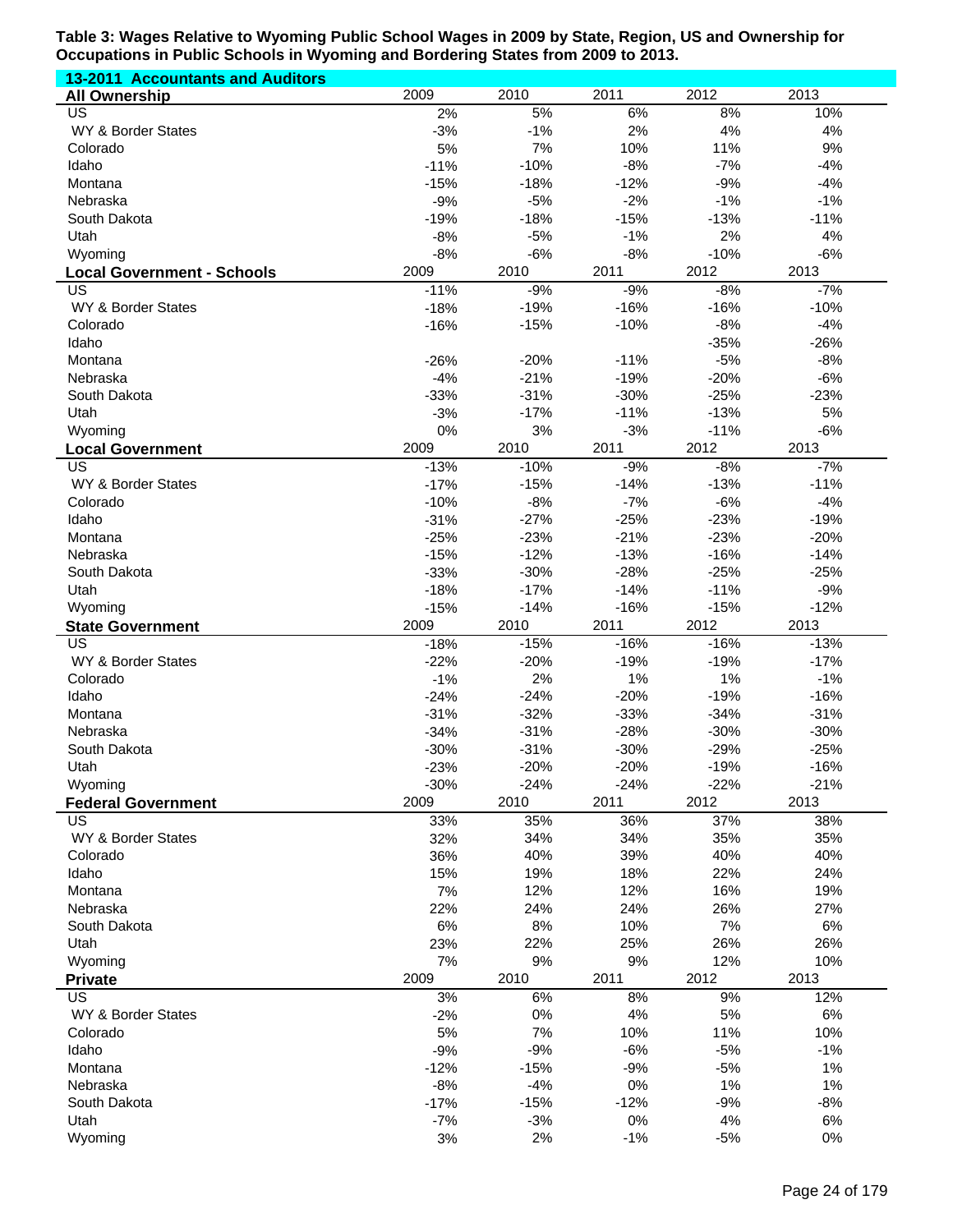| 13-2031 Budget Analysts           |        |        |        |        |        |
|-----------------------------------|--------|--------|--------|--------|--------|
| <b>All Ownership</b>              | 2009   | 2010   | 2011   | 2012   | 2013   |
| $\overline{US}$                   | $-5%$  | $-3%$  | $-2%$  | $-1%$  | $0\%$  |
| <b>WY &amp; Border States</b>     | $-10%$ | $-7%$  | $-6%$  | $-5%$  | $-5%$  |
| Colorado                          | $-5%$  | 1%     | 2%     | 5%     | 4%     |
| Idaho                             | $-6%$  | $-5%$  | $-10%$ | $-8%$  | $-8%$  |
| Montana                           | $-25%$ | $-24%$ | $-24%$ | $-23%$ | $-22%$ |
| Nebraska                          | $-20%$ | $-16%$ | $-13%$ | $-14%$ | $-19%$ |
| South Dakota                      | $-28%$ | $-26%$ | $-25%$ | $-23%$ | $-21%$ |
| Utah                              | $-10%$ | $-5%$  | $-4%$  | $-4%$  | $-3%$  |
|                                   |        |        |        |        |        |
| Wyoming                           | $-5%$  | $-12%$ | $-16%$ | $-14%$ | $-14%$ |
| <b>Local Government - Schools</b> | 2009   | 2010   | 2011   | 2012   | 2013   |
| US                                | $-19%$ | $-15%$ | $-13%$ | $-11%$ | $-10%$ |
| WY & Border States                | $-18%$ | $-12%$ | $-8%$  | $-17%$ | $-18%$ |
| Idaho                             | $-9%$  | $-7%$  | $-5%$  |        |        |
| Montana                           | $-30%$ | $-30%$ | $-40%$ | $-27%$ | $-25%$ |
| Nebraska                          | $-34%$ | 17%    | 19%    | 21%    | $-15%$ |
| Utah                              | 9%     | 1%     | $-6%$  | $-25%$ | $-13%$ |
| Wyoming                           | 0%     | $-5%$  | 19%    |        | $-26%$ |
| <b>Local Government</b>           | 2009   | 2010   | 2011   | 2012   | 2013   |
| <b>US</b>                         | $-11%$ | $-9%$  | $-8%$  | $-9%$  | $-8%$  |
| WY & Border States                | $-20%$ | $-13%$ | $-10%$ | $-11%$ | $-11%$ |
| Colorado                          | $-14%$ | $-8%$  | $-4%$  | $-4%$  | $-3%$  |
| Idaho                             | $-26%$ | $-29%$ | $-16%$ | $-20%$ | $-16%$ |
| Montana                           | $-40%$ | $-40%$ | $-42%$ | $-25%$ | $-27%$ |
|                                   |        |        |        |        |        |
| Nebraska                          | $-15%$ | $-2%$  | 0%     | 1%     | $-4%$  |
| South Dakota                      | $-43%$ | $-40%$ | $-37%$ | $-35%$ | $-35%$ |
| Utah                              | $-15%$ | $-11%$ | $-14%$ | $-15%$ | $-13%$ |
| Wyoming                           | $-15%$ | $-1%$  | $-14%$ | $-21%$ | $-20%$ |
| <b>State Government</b>           | 2009   | 2010   | 2011   | 2012   | 2013   |
| <b>US</b>                         | $-16%$ | $-15%$ | $-13%$ | $-14%$ | $-14%$ |
| WY & Border States                | $-17%$ | $-15%$ | $-14%$ | $-16%$ | $-15%$ |
| Colorado                          | 6%     | 8%     | 8%     | 4%     | 5%     |
| Idaho                             | $-24%$ | $-21%$ | $-20%$ | $-20%$ | $-16%$ |
| Montana                           | $-30%$ | $-29%$ | $-30%$ | $-30%$ | $-30%$ |
| Nebraska                          | $-31%$ | $-28%$ | $-24%$ | $-25%$ | $-27%$ |
| South Dakota                      | $-36%$ | $-36%$ | $-39%$ | $-38%$ | $-34%$ |
| Utah                              | $-30%$ | $-24%$ | $-22%$ | $-21%$ | $-12%$ |
| Wyoming                           | $-15%$ | $-17%$ | $-17%$ | $-14%$ | $-14%$ |
| <b>Federal Government</b>         | 2009   | 2010   | 2011   | 2012   | 2013   |
|                                   |        |        |        |        | 7%     |
| US                                | 5%     | 6%     | 6%     | 7%     |        |
| WY & Border States                | $-5%$  | $-3%$  | $-4%$  | $-3%$  | $-3%$  |
| Colorado                          | 0%     | 3%     | 1%     | 2%     | 2%     |
| Idaho                             | $-10%$ | $-8%$  | $-8%$  | $-9%$  | $-9%$  |
| Montana                           | $-15%$ | $-14%$ | $-13%$ | $-11%$ | $-10%$ |
| Nebraska                          | $-6%$  | $-5%$  | $-2%$  | $-2%$  | $-4%$  |
| South Dakota                      | $-16%$ | $-13%$ | $-13%$ | $-14%$ | $-16%$ |
| Utah                              | $-4%$  | $-2%$  | $-2%$  | $-1%$  | $-1%$  |
| Wyoming                           | $-15%$ | $-12%$ | $-14%$ | $-12%$ | $-13%$ |
| <b>Private</b>                    | 2009   | 2010   | 2011   | 2012   | 2013   |
| <b>US</b>                         | $-2%$  | $-1%$  | $1\%$  | 3%     | 4%     |
| WY & Border States                | $-8%$  | $-4%$  | $-2%$  | 3%     | 1%     |
| Colorado                          | $-8%$  | $-1%$  | 1%     | 8%     | 6%     |
| Idaho                             | 2%     | 8%     | $-4%$  | 12%    | 4%     |
| Montana                           | $-15%$ | $-17%$ | $-18%$ | $-17%$ | $-23%$ |
| Nebraska                          | $-18%$ | $-15%$ | $-15%$ | $-17%$ | $-20%$ |
|                                   |        |        | $-21%$ |        | $-7%$  |
| South Dakota                      | $-25%$ | $-24%$ |        | $-15%$ |        |
| Utah                              | $-11%$ | $-5%$  | $-2%$  | $-2%$  | $-1%$  |
| Wyoming                           | 27%    | $-14%$ | $-24%$ | $-21%$ | $-10%$ |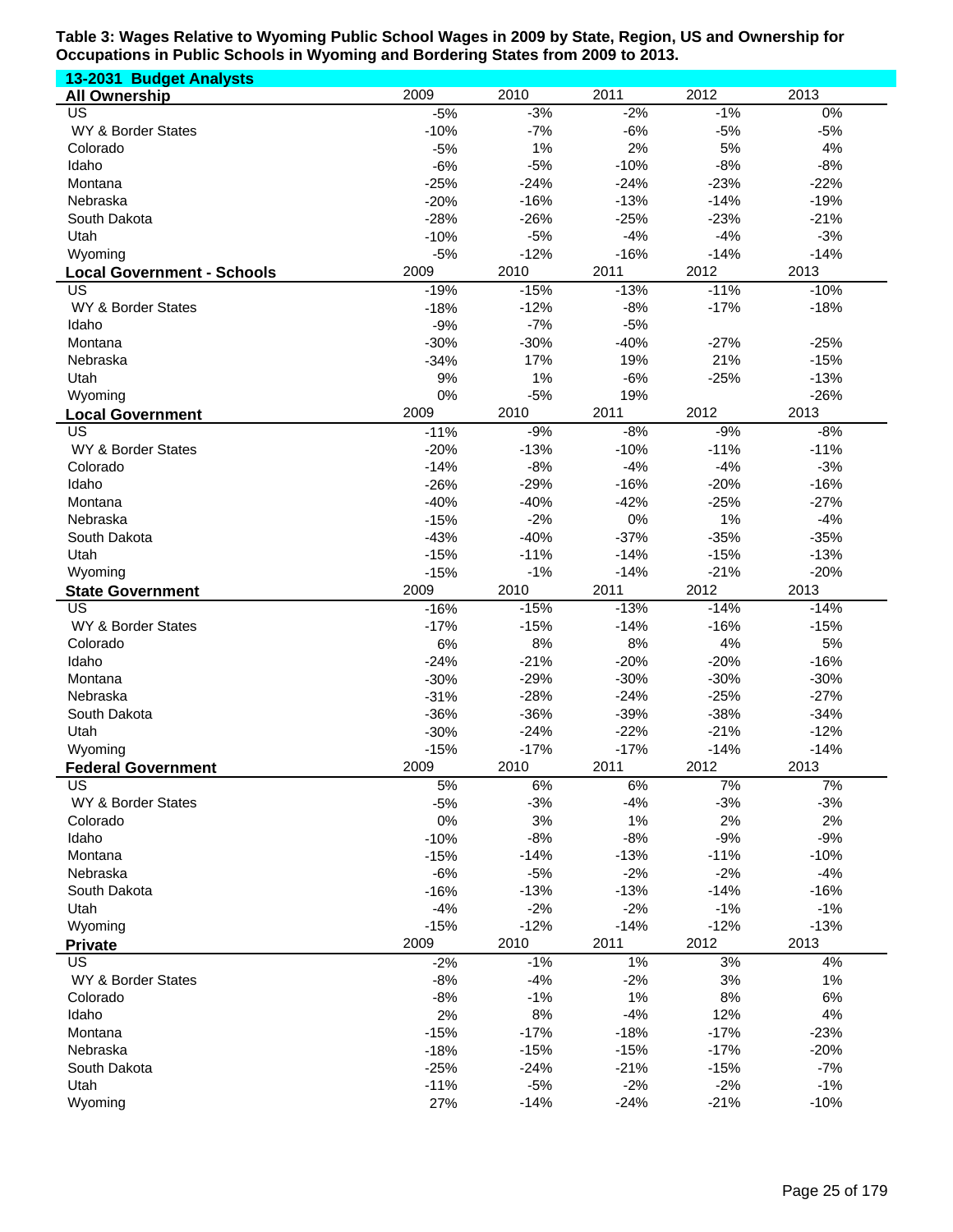| 13-2099 Financial Specialists, All Other |        |        |        |      |      |
|------------------------------------------|--------|--------|--------|------|------|
| <b>All Ownership</b>                     | 2009   | 2010   | 2011   | 2012 | 2013 |
| US                                       | 121%   | 128%   | 124%   | 128% | 132% |
| WY & Border States                       | 118%   | 127%   | 121%   | 114% | 121% |
| Colorado                                 | 130%   | 143%   | 138%   | 128% | 129% |
| Idaho                                    | 90%    | 83%    | 82%    | 93%  | 121% |
| Montana                                  | 73%    | 77%    | 80%    | 83%  | 119% |
| Nebraska                                 | 106%   | 112%   | 127%   | 116% | 126% |
| South Dakota                             | 124%   | 121%   | 93%    | 84%  | 80%  |
| Utah                                     | 107%   | 108%   | 103%   | 101% | 109% |
| Wyoming                                  | 80%    | 118%   | 103%   | 94%  | 71%  |
| <b>Local Government - Schools</b>        | 2009   | 2010   | 2011   | 2012 | 2013 |
| US                                       | 89%    | 97%    | 101%   | 127% | 139% |
| WY & Border States                       | 93%    | 106%   | 109%   | 129% | 137% |
| Colorado                                 | 111%   | 116%   | 121%   | 128% | 133% |
| Montana                                  | $-43%$ | $-41%$ | $-40%$ |      |      |
| Nebraska                                 |        | 185%   | 189%   | 195% | 257% |
| Wyoming                                  | 0%     | 81%    | 84%    | 87%  |      |
| <b>Local Government</b>                  | 2009   | 2010   | 2011   | 2012 | 2013 |
| <b>US</b>                                | 94%    | 97%    | 98%    | 108% | 114% |
| WY & Border States                       | 94%    | 99%    | 94%    | 102% | 104% |
| Colorado                                 | 109%   | 100%   | 97%    | 116% | 126% |
| Idaho                                    | 48%    | 62%    | 65%    | 29%  | 31%  |
| Montana                                  | $-24%$ | $-22%$ | 14%    | 50%  | 53%  |
| Nebraska                                 | 46%    | 74%    | 77%    | 83%  | 112% |
| Utah                                     | 64%    | 84%    | 87%    | 73%  | 69%  |
| Wyoming                                  | 61%    | 109%   | 99%    | 83%  | 37%  |
| <b>State Government</b>                  | 2009   | 2010   | 2011   | 2012 | 2013 |
| US                                       | 91%    | 131%   | 98%    | 95%  | 97%  |
| WY & Border States                       | 83%    | 83%    | 85%    | 94%  | 95%  |
| Colorado                                 | 142%   | 148%   | 145%   | 132% | 129% |
| Idaho                                    | 120%   | 114%   | 139%   | 151% | 163% |
| Montana                                  | 67%    | 68%    | 67%    | 62%  | 71%  |
| Nebraska                                 | 54%    | 59%    | 37%    | 40%  | 64%  |
| Utah                                     | 4%     | 16%    | 23%    | 24%  | 20%  |
| Wyoming                                  | 232%   |        |        |      |      |
| <b>Federal Government</b>                | 2009   | 2010   | 2011   | 2012 | 2013 |
| <b>US</b>                                | 159%   | 160%   | 158%   | 159% | 163% |
| WY & Border States                       | 137%   | 140%   | 138%   | 140% | 146% |
| Colorado                                 | 150%   | 154%   | 151%   | 151% | 157% |
| Idaho                                    | 127%   | 126%   | 142%   | 134% | 136% |
| Montana                                  | 118%   | 106%   | 103%   | 106% | 126% |
| Nebraska                                 | 117%   | 122%   | 122%   | 116% | 136% |
| South Dakota                             | 135%   | 126%   | 126%   | 131% | 130% |
| Utah                                     | 120%   | 128%   | 125%   | 131% | 137% |
| Wyoming                                  | 118%   | 142%   | 134%   | 136% | 131% |
| <b>Private</b>                           | 2009   | 2010   | 2011   | 2012 | 2013 |
| US                                       | 118%   | 122%   | 121%   | 126% | 130% |
| WY & Border States                       | 116%   | 128%   | 119%   | 108% | 117% |
| Colorado                                 | 125%   | 146%   | 139%   | 121% | 122% |
| Idaho                                    | 71%    | 57%    | 56%    | 73%  | 107% |
| Montana                                  | 63%    | 78%    | 87%    | 98%  | 172% |
| Nebraska                                 | 106%   | 121%   | 145%   | 130% | 133% |
| South Dakota                             | 103%   | 91%    | 41%    | 34%  | 33%  |
| Utah                                     | 99%    | 94%    | 95%    | 92%  | 102% |
|                                          |        |        |        |      |      |
| Wyoming                                  | 94%    | 112%   | 70%    | 69%  | 76%  |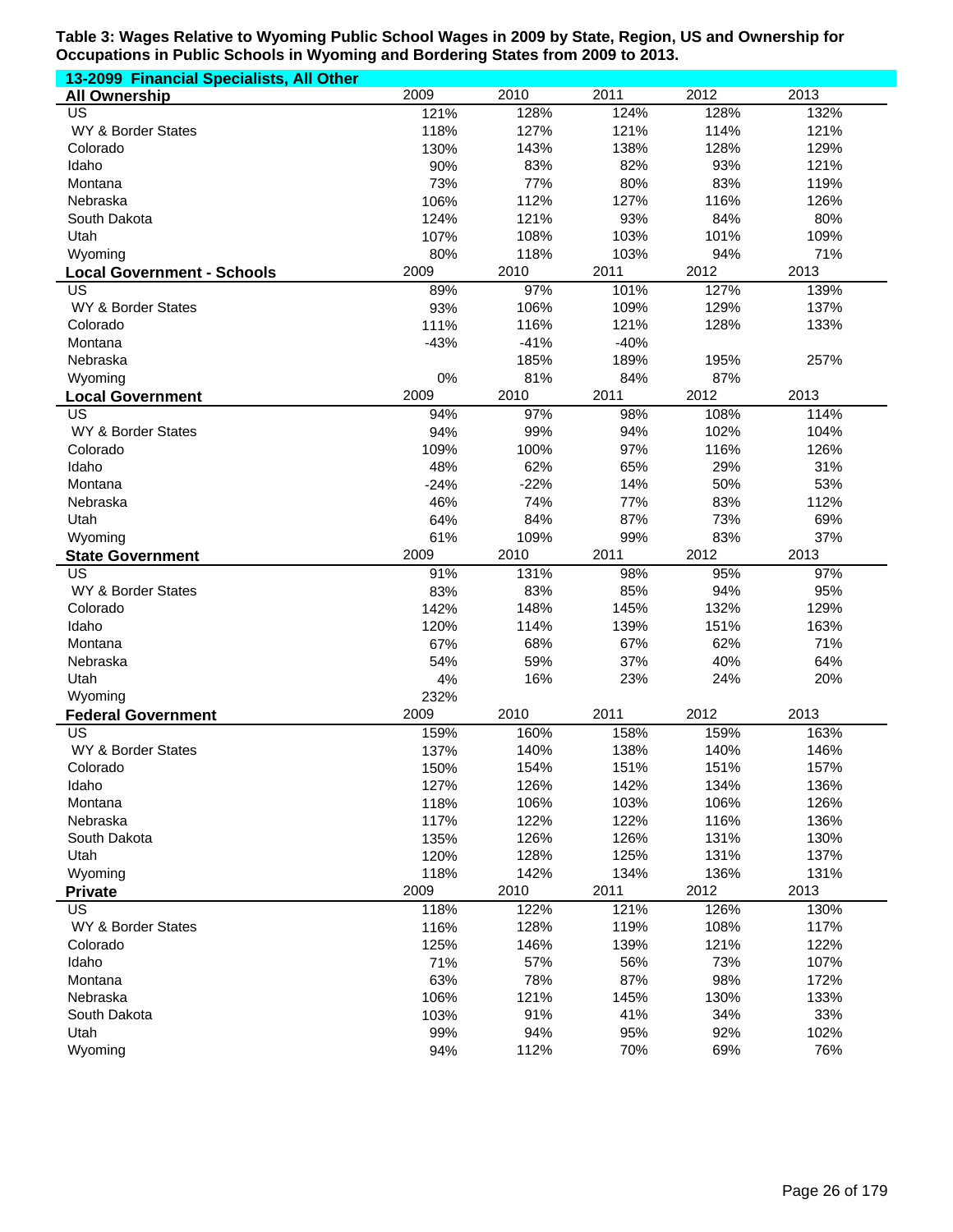| <b>15-0000 Computer and Mathematical Occupations</b> |        |        |        |        |        |
|------------------------------------------------------|--------|--------|--------|--------|--------|
| <b>All Ownership</b>                                 | 2009   | 2010   | 2011   | 2012   | 2013   |
| US                                                   | 54%    | 56%    | 59%    | 62%    | 65%    |
| WY & Border States                                   | 47%    | 46%    | 48%    | 53%    | 55%    |
| Colorado                                             | 65%    | 64%    | 64%    | 70%    | 72%    |
| Idaho                                                | 15%    | 19%    | 20%    | 29%    | 32%    |
| Montana                                              | 5%     | 8%     | 13%    | 14%    | 16%    |
| Nebraska                                             | 32%    | 32%    | 36%    | 40%    | 42%    |
| South Dakota                                         | 7%     | 9%     | 14%    | 14%    | 16%    |
| Utah                                                 | 37%    | 33%    | 39%    | 41%    | 45%    |
| Wyoming                                              | 10%    | 14%    | 16%    | 18%    | 22%    |
| <b>Local Government - Schools</b>                    | 2009   | 2010   | 2011   | 2012   | 2013   |
| US                                                   | 3%     | 6%     | 8%     | 9%     | 9%     |
| WY & Border States                                   | 4%     | 6%     | 7%     | 9%     | 11%    |
| Colorado                                             | 20%    | 23%    | 25%    | 27%    | 27%    |
| Idaho                                                | $-2%$  | 1%     | $-4%$  | $-5%$  | $-3%$  |
| Montana                                              | $-26%$ | $-26%$ | $-27%$ | $-16%$ | $-12%$ |
| Nebraska                                             | $-7%$  | $-5%$  | 4%     | 6%     | 10%    |
| South Dakota                                         | $-20%$ | $-19%$ | $-14%$ | $-14%$ | $-12%$ |
| Utah                                                 | $-1%$  | 1%     | $-6%$  | $-8%$  | $-9%$  |
| Wyoming                                              | 0%     | 2%     | 4%     | 6%     | 3%     |
| <b>Local Government</b>                              | 2009   | 2010   | 2011   | 2012   | 2013   |
| US                                                   | 19%    | 20%    | 22%    | 23%    | 25%    |
| WY & Border States                                   | 13%    | 17%    | 18%    | 20%    | 22%    |
| Colorado                                             | 28%    | 31%    | 33%    | 36%    | 39%    |
| Idaho                                                | 0%     | 0%     | $-2%$  | $-4%$  | $-1%$  |
| Montana                                              | $-18%$ | $-19%$ | $-19%$ | $-14%$ | $-10%$ |
| Nebraska                                             | 6%     | 19%    | 24%    | 27%    | 24%    |
| South Dakota                                         | $-14%$ | $-12%$ | $-7%$  | $-7%$  | $-5%$  |
| Utah                                                 | 7%     | 7%     | 7%     | 9%     | 12%    |
| Wyoming                                              | 0%     | 3%     | 4%     | 9%     | 10%    |
| <b>State Government</b>                              | 2009   | 2010   | 2011   | 2012   | 2013   |
| US                                                   | 22%    | 24%    | 27%    | 28%    | 30%    |
| WY & Border States                                   | 16%    | 18%    | 17%    | 17%    | 17%    |
| Colorado                                             | 39%    | 42%    | 41%    | 43%    | 35%    |
| Idaho                                                | 5%     | $-3%$  | $-5%$  | $-5%$  | 0%     |
| Montana                                              | 5%     | 5%     | 5%     | 5%     | 8%     |
| Nebraska                                             | 7%     | 6%     | 7%     | 5%     | 9%     |
| South Dakota                                         | $-3%$  | $-3%$  | $-1%$  | 0%     | 5%     |
| Utah                                                 | 19%    | 22%    | 18%    | 22%    | 18%    |
| Wyoming                                              | 8%     | 14%    | 15%    | 12%    | 12%    |
| <b>Federal Government</b>                            | 2009   | 2010   | 2011   | 2012   | 2013   |
| US                                                   | 79%    | 83%    | 83%    | 85%    | 87%    |
| WY & Border States                                   | 64%    | 67%    | 66%    | 68%    | 68%    |
| Colorado                                             | 78%    | 81%    | 80%    | 81%    | 82%    |
| Idaho                                                | 46%    | 51%    | 52%    | 52%    | 54%    |
| Montana                                              | 47%    | 48%    | 46%    | 49%    | 50%    |
| Nebraska                                             | 59%    | 60%    | 57%    | 58%    | 60%    |
| South Dakota                                         | 44%    | 45%    | 46%    | 48%    | 52%    |
| Utah                                                 | 57%    | 62%    | 61%    | 62%    | 62%    |
| Wyoming                                              | 34%    | 38%    | 36%    | 41%    | 40%    |
| <b>Private</b>                                       | 2009   | 2010   | 2011   | 2012   | 2013   |
| US                                                   | 57%    | 59%    | 62%    | 65%    | 69%    |
| WY & Border States                                   | 50%    | 48%    | 50%    | 56%    | 58%    |
| Colorado                                             | 67%    | 66%    | 66%    | 71%    | 75%    |
| Idaho                                                | 16%    | 21%    | 22%    | 34%    | 36%    |
| Montana                                              | 5%     | 10%    | 17%    | 18%    | 19%    |
| Nebraska                                             | 35%    | 34%    | 38%    | 42%    | 44%    |
| South Dakota                                         | 8%     | 11%    | 16%    | 17%    | 17%    |
| Utah                                                 | 38%    | 33%    | 40%    | 43%    | 47%    |
| Wyoming                                              | 12%    | 17%    | 19%    | 23%    | 30%    |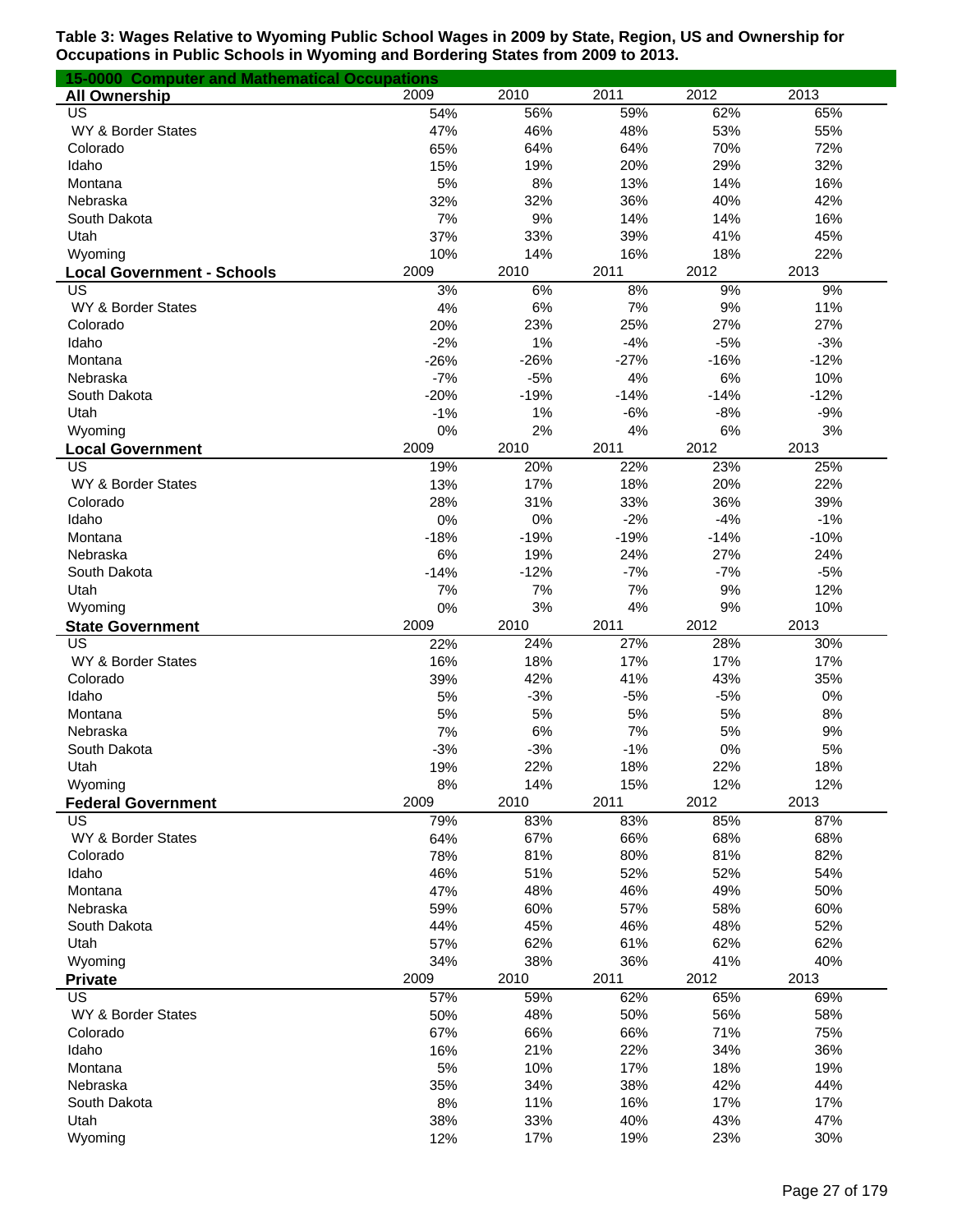| <b>15-1000 Computer Specialists</b>     |            |             |             |             |             |
|-----------------------------------------|------------|-------------|-------------|-------------|-------------|
| <b>All Ownership</b>                    | 2009       | 2010        | 2011        | 2012        | 2013        |
| US                                      | 54%        | 56%         | 59%         |             |             |
| WY & Border States                      | 47%        | 46%         | 48%         | 52%         | 55%         |
| Colorado                                | 65%        | 64%         | 64%         | 69%         | 72%         |
| Idaho                                   | 15%        | 18%         | 19%         | 28%         | 31%         |
| Montana                                 | 5%         | 7%          | 12%         | 14%         | 16%         |
| Nebraska                                | 32%        | 32%         | 36%         | 40%         | 42%         |
| South Dakota                            | 6%         | 9%          | 14%         | 14%         | 16%         |
| Utah                                    | 37%        | 33%         | 39%         | 41%         | 45%         |
| Wyoming                                 | 9%<br>2009 | 14%<br>2010 | 15%<br>2011 | 18%<br>2012 | 22%<br>2013 |
| <b>Local Government - Schools</b><br>US | 3%         | 6%          | 8%          |             |             |
| WY & Border States                      | 4%         | 6%          | 7%          | 9%          | 11%         |
| Colorado                                | 20%        | 23%         | 25%         | 27%         | 27%         |
| Idaho                                   | $-2%$      | 1%          | $-4%$       | $-5%$       | $-3%$       |
| Montana                                 | $-26%$     | $-26%$      | $-27%$      | $-16%$      | $-12%$      |
| Nebraska                                | $-7%$      | $-5%$       | 4%          | 6%          | 10%         |
| South Dakota                            | $-20%$     | $-19%$      | $-14%$      | $-14%$      | $-12%$      |
| Utah                                    | $-1%$      | 1%          | $-6%$       | $-8%$       | $-9%$       |
| Wyoming                                 | 0%         | 2%          | 4%          | 6%          | 3%          |
| <b>Local Government</b>                 | 2009       | 2010        | 2011        | 2012        | 2013        |
| <b>US</b>                               | 19%        | 20%         | 22%         |             |             |
| WY & Border States                      | 13%        | 17%         | 18%         | 20%         | 22%         |
| Colorado                                | 28%        | 31%         | 33%         | 36%         | 39%         |
| Idaho                                   | 0%         | 0%          | $-2%$       | $-4%$       | $-1%$       |
| Montana                                 | $-19%$     | $-19%$      | $-19%$      | $-14%$      | $-10%$      |
| Nebraska                                | 6%         | 19%         | 24%         | 26%         | 24%         |
| South Dakota                            | $-14%$     | $-12%$      | $-7%$       | $-7%$       | $-5%$       |
| Utah                                    | 7%         | 7%          | 7%          | 9%          | 12%         |
| Wyoming                                 | 0%         | 3%          | 5%          | 9%          | 9%          |
|                                         |            |             |             |             |             |
| <b>State Government</b>                 | 2009       | 2010        | 2011        | 2012        | 2013        |
| US                                      | 23%        | 25%         | 27%         |             |             |
| WY & Border States                      | 17%        | 19%         | 18%         | 18%         | 18%         |
| Colorado                                | 39%        | 42%         | 41%         | 43%         | 36%         |
| Idaho<br>Montana                        | 6%         | $-4%$       | $-6%$<br>5% | $-5%$<br>5% | 0%<br>8%    |
| Nebraska                                | 5%<br>8%   | 6%<br>7%    | 9%          | 6%          | 10%         |
| South Dakota                            | $-3%$      | $-3%$       | $-1%$       | 1%          | 6%          |
| Utah                                    | 19%        | 26%         | 21%         | 25%         | 20%         |
| Wyoming                                 | 8%         | 13%         | 14%         | 11%         | 11%         |
| <b>Federal Government</b>               | 2009       | 2010        | 2011        | 2012        | 2013        |
| US                                      | 77%        | 80%         | 81%         |             |             |
| WY & Border States                      | 63%        | 66%         | 64%         | 66%         | 67%         |
| Colorado                                | 75%        | 78%         | 77%         | 78%         | 80%         |
| Idaho                                   | 46%        | 51%         | 52%         | 52%         | 54%         |
| Montana                                 | 46%        | 48%         | 46%         | 49%         | 50%         |
| Nebraska                                | 55%        | 56%         | 53%         | 54%         | 56%         |
| South Dakota                            | 43%        | 45%         | 46%         | 48%         | 52%         |
| Utah                                    | 58%        | 62%         | 61%         | 62%         | 62%         |
| Wyoming                                 | 34%        | 37%         | 35%         | 39%         | 39%         |
| <b>Private</b>                          | 2009       | 2010        | 2011        | 2012        | 2013        |
| <b>US</b>                               | 56%        | 58%         | 61%         |             |             |
| WY & Border States                      | 50%        | 48%         | 50%         | 55%         | 58%         |
| Colorado                                | 67%        | 66%         | 66%         | 71%         | 74%         |
| Idaho<br>Montana                        | 16%        | 20%         | 21%         | 32%         | 35%         |
| Nebraska                                | 5%<br>34%  | 9%<br>33%   | 16%<br>38%  | 17%<br>42%  | 19%<br>44%  |
| South Dakota                            | 8%         | 11%         | 16%         | 17%         | 17%         |
| Utah                                    | 39%        | 33%         | 41%         | 43%         | 47%         |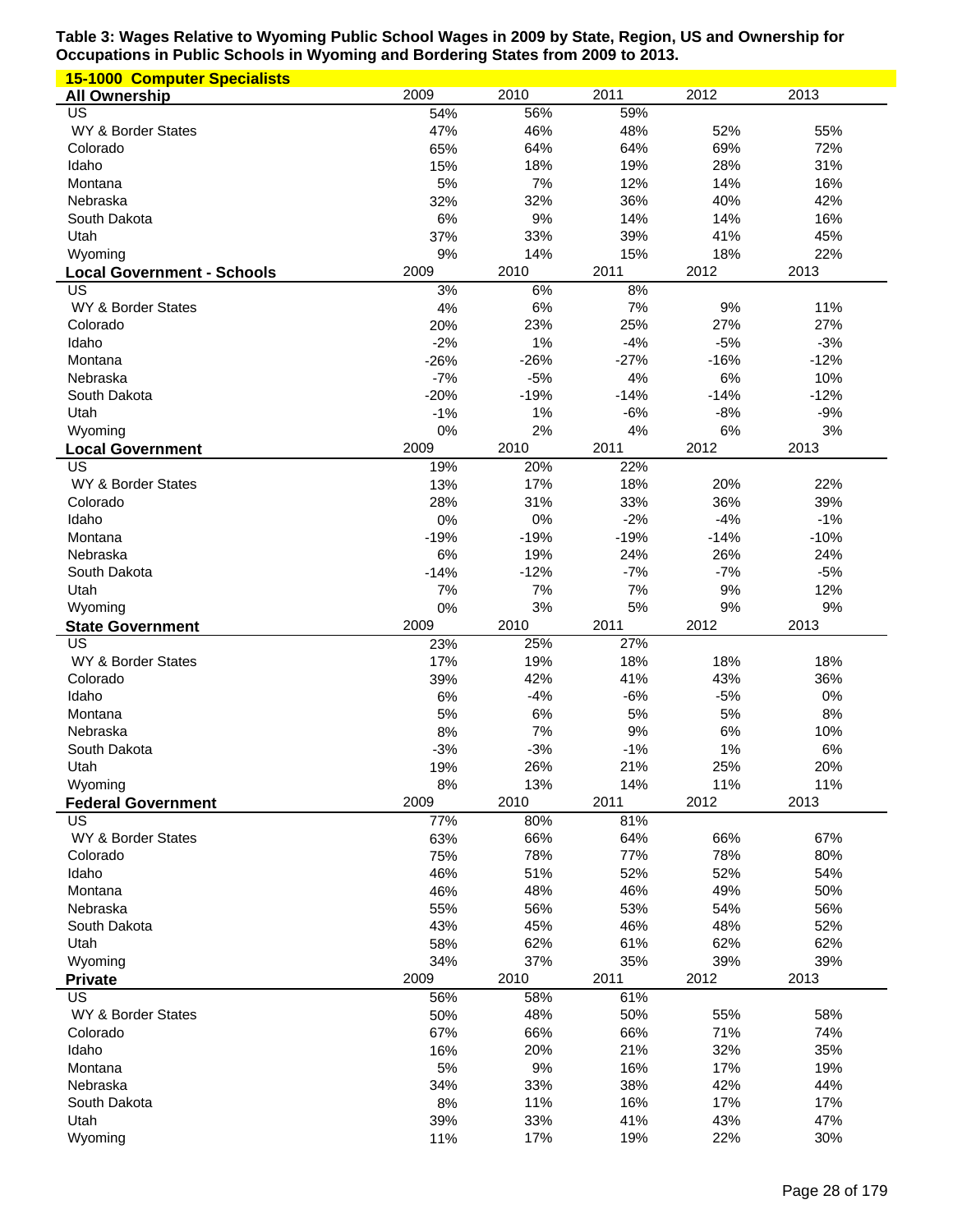| <b>15-1141 Database Administrators</b> |            |            |             |             |            |
|----------------------------------------|------------|------------|-------------|-------------|------------|
| <b>All Ownership</b>                   | 2009       | 2010       | 2011        | 2012        | 2013       |
| US                                     | 24%        | 27%        | 29%         | 32%         | 35%        |
| WY & Border States                     | 20%        | 22%        | 28%         | 31%         | 37%        |
| Colorado                               | 23%        | 23%        | 33%         | 41%         | 54%        |
| Idaho                                  | 9%         | 16%        | 17%         | 17%         | 11%        |
| Montana                                | $-16%$     | $-11%$     | $-10%$      | $-6%$       | $-10%$     |
| Nebraska                               | 20%        | 21%        | 24%         | 24%         | 23%        |
| South Dakota                           | 7%         | 3%         | 8%          | 13%         | 23%        |
| Utah                                   | 26%        | 30%        | 31%         | 34%         | 31%        |
| Wyoming                                | $-1%$      | 2%         | 13%         | 2%          | 5%         |
| <b>Local Government - Schools</b>      | 2009       | 2010       | 2011        | 2012        | 2013       |
| US                                     | 3%         | 8%         | 10%         | 9%          | 9%         |
| WY & Border States                     | $-9%$      | 7%         | 10%         | 8%          | 0%         |
| Idaho                                  | 12%        | 63%        | 52%         | 42%         | $-3%$      |
| Montana                                | $-28%$     | $-25%$     | $-39%$      | $-40%$      | $-40%$     |
| Nebraska                               | $-15%$     | 0%         | 5%          | 11%         | 17%        |
| South Dakota                           |            | $-52%$     | $-51%$      | $-50%$      |            |
| Utah                                   | 11%        | 8%         | 31%         | 35%         | 45%        |
| Wyoming                                | 0%         | 1%         | 12%         | 5%          | 12%        |
| <b>Local Government</b>                | 2009       | 2010       | 2011        | 2012        | 2013       |
| US                                     | 11%        | 14%        | 16%         | 14%         | 15%        |
| WY & Border States                     | 10%        | 16%        | 16%         | 16%         | 13%        |
| Colorado                               | 29%        | 27%        | 28%         | 33%         | 36%        |
| Idaho                                  | 5%         | 30%        | 12%         | 8%          | $-9%$      |
| Montana                                | $-21%$     | $-17%$     | $-26%$      | $-32%$      | $-31%$     |
| Nebraska                               | $-11%$     | 13%        | 16%         | 23%         | 19%        |
| South Dakota                           | 23%        | $-34%$     | $-34%$      | $-35%$      | 2%         |
| Utah                                   | 11%        | 13%        | 16%         | 17%         | 14%        |
| Wyoming                                | 0%         | 0%         | 8%          | 5%          | 7%         |
| <b>State Government</b>                | 2009       | 2010       | 2011        | 2012        | 2013       |
| US                                     | 10%        | 13%        | 13%         | 13%         | 15%        |
| WY & Border States                     | $-4%$      | 4%         | 5%          | $-6%$       | $-2%$      |
| Colorado                               | 28%        | 23%        | 21%         | 11%         | 22%        |
| Idaho                                  | $-16%$     | $-13%$     | $-8%$       | $-15%$      | $-14%$     |
| Montana                                | 0%         | 3%         | $-2%$       | $-5%$       | 1%         |
| Nebraska                               | $-10%$     | $-2%$      | $-1%$       | $-2%$       | $-7%$      |
| South Dakota                           |            | $-10%$     | $-2%$       | $-2%$       | $-3%$      |
| Utah                                   | 6%         | 6%         | 18%         | 22%         | 22%        |
| Wyoming                                | 36%        | 38%        | 40%         | $-16%$      | $-15%$     |
| <b>Federal Government</b>              | 2009       | 2010       | 2011        | 2012        | 2013       |
| US                                     | 4%         | 7%         | 11%         | 12%         | 3%         |
| WY & Border States                     | 0%         | 2%         | 4%          | 3%          | $-8%$      |
| Colorado                               | $-1%$      | 4%         | 5%          | 1%          | $-8%$      |
| Montana                                | 1%         | 3%         | 5%          |             |            |
| Nebraska                               | 1%         | 1%         | 4%          | 4%          | $-8%$      |
| South Dakota                           | $-1%$      | 2%         | 5%          | 5%          | $-8%$      |
| Utah                                   | $-2%$      | 0%         | 4%          | 4%          | $-8%$      |
| <b>Private</b><br>US                   | 2009       | 2010       | 2011<br>31% | 2012<br>35% | 2013       |
|                                        | 26%        | 29%        |             |             | 38%        |
| WY & Border States<br>Colorado         | 22%<br>23% | 23%<br>23% | 30%<br>34%  | 34%<br>42%  | 41%<br>56% |
| Idaho                                  | 19%        | 18%        | 22%         | 25%         | 22%        |
|                                        | $-20%$     | $-14%$     | $-10%$      | $0\%$       | $-9%$      |
| Montana                                |            |            |             |             |            |
| Nebraska                               | 25%        | 24%        | 26%         | 26%         | 25%        |
| South Dakota                           | 7%         | 6%         | 12%         | 17%         | 25%        |
| Utah                                   | 28%        | 32%        | 33%<br>12%  | 35%         | 32%        |
| Wyoming                                | $-7%$      | $-1%$      |             | 34%         | 44%        |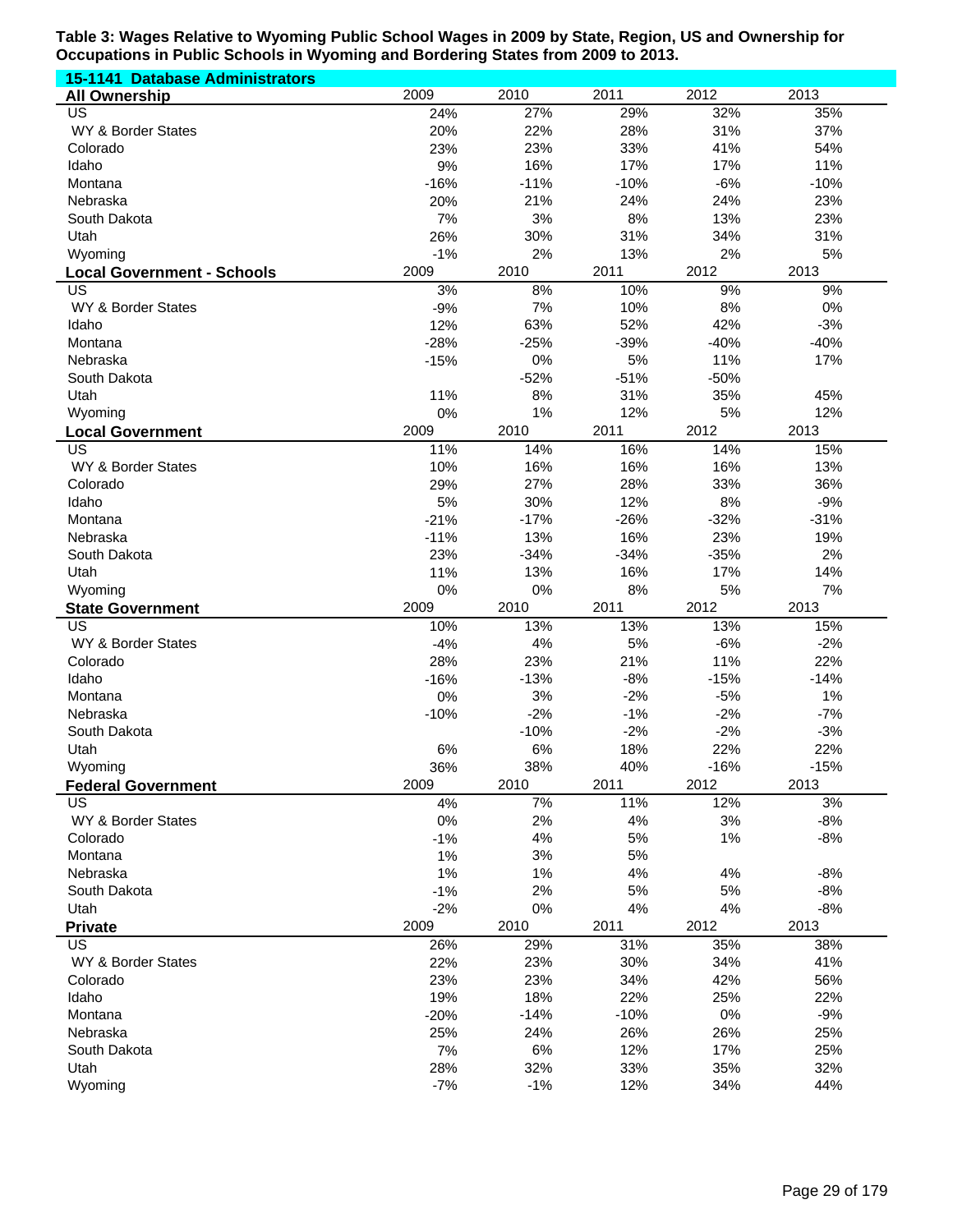| 15-1142 Network and Computer Systems Administrators |        |        |        |        |        |
|-----------------------------------------------------|--------|--------|--------|--------|--------|
| <b>All Ownership</b>                                | 2009   | 2010   | 2011   | 2012   | 2013   |
| US                                                  | 36%    | 34%    | 38%    | 42%    | 45%    |
| WY & Border States                                  | 28%    | 31%    | 33%    | 33%    | 34%    |
| Colorado                                            | 43%    | 44%    | 46%    | 47%    | 47%    |
| Idaho                                               | 9%     | 11%    | 16%    | 8%     | 10%    |
| Montana                                             | 0%     | $-2%$  | 4%     | 9%     | 12%    |
| Nebraska                                            | 19%    | 22%    | 26%    | 28%    | 30%    |
| South Dakota                                        | $-1%$  | 1%     | 4%     | 5%     | 8%     |
| Utah                                                | 24%    | 25%    | 30%    | 31%    | 32%    |
| Wyoming                                             | 1%     | 3%     | 11%    | 12%    | 13%    |
| <b>Local Government - Schools</b>                   | 2009   | 2010   | 2011   | 2012   | 2013   |
| US                                                  | 12%    | 13%    | 16%    | 16%    | 18%    |
| WY & Border States                                  | 10%    | 15%    | 17%    | 14%    | 14%    |
| Colorado                                            | 36%    | 40%    | 43%    | 40%    | 38%    |
| Idaho                                               | 5%     | 14%    | 15%    | $-2%$  | 1%     |
| Montana                                             | $-18%$ | $-16%$ | $-17%$ | $-7%$  | $-10%$ |
| Nebraska                                            | 8%     | 16%    | 16%    | 15%    | 15%    |
| South Dakota                                        | $-13%$ | $-14%$ | $-12%$ | $-14%$ | $-11%$ |
| Utah                                                | $-2%$  | 2%     | 1%     | 5%     | 9%     |
| Wyoming                                             | 0%     | 5%     | 21%    | 28%    | 13%    |
| <b>Local Government</b>                             | 2009   | 2010   | 2011   | 2012   | 2013   |
| $\overline{\mathsf{US}}$                            | 19%    | 19%    | 22%    | 23%    | 25%    |
| WY & Border States                                  | 15%    | 20%    | 22%    | 19%    | 20%    |
| Colorado                                            | 32%    | 35%    | 38%    | 37%    | 40%    |
| Idaho                                               | $-2%$  | 1%     | 5%     | $-1%$  | 1%     |
| Montana                                             | $-14%$ | $-13%$ | $-12%$ | $-9%$  | $-9%$  |
| Nebraska                                            | 11%    | 21%    | 23%    | 24%    | 22%    |
| South Dakota                                        | $-10%$ | $-10%$ | $-9%$  | $-9%$  | $-6%$  |
| Utah                                                | 8%     | 10%    | 12%    | 11%    | 13%    |
| Wyoming                                             | $-1%$  | 2%     | 9%     | 15%    | 14%    |
| <b>State Government</b>                             | 2009   | 2010   | 2011   | 2012   | 2013   |
| $\overline{US}$                                     | 13%    | 19%    | 21%    | 22%    | 25%    |
| WY & Border States                                  | 2%     | 1%     | 3%     | 5%     | 13%    |
| Colorado                                            | 15%    | 13%    | 17%    | 33%    | 36%    |
| Idaho                                               | $-11%$ | $-19%$ | $-19%$ | $-19%$ | $-15%$ |
| Montana                                             | 0%     | $-7%$  | $-3%$  | $-3%$  | 2%     |
| Nebraska                                            | 2%     | 2%     | 3%     | $-1%$  | 11%    |
| South Dakota                                        | $-5%$  | $-1%$  | 0%     | 2%     | 8%     |
| Utah                                                | 7%     | 15%    | 13%    | 15%    | 24%    |
| Wyoming                                             | 11%    | $-4%$  | $-3%$  | $-2%$  | $-3%$  |
| <b>Federal Government</b>                           | 2009   | 2010   | 2011   | 2012   | 2013   |
| <b>US</b>                                           | 49%    | 58%    | 61%    | 59%    | 58%    |
| WY & Border States                                  | 44%    | 64%    | 70%    | 67%    | 63%    |
| Colorado                                            | 41%    | 57%    | 63%    | 63%    | 63%    |
| Montana                                             | 54%    | 85%    | 89%    |        |        |
| Nebraska                                            | 40%    | 37%    | 44%    | 44%    | 44%    |
| South Dakota                                        | 39%    | 76%    | 85%    | 85%    | 85%    |
| Utah                                                | 56%    | 85%    | 89%    | 89%    | 57%    |
| <b>Private</b>                                      | 2009   | 2010   | 2011   | 2012   | 2013   |
| US                                                  | 38%    | 36%    | 40%    | 45%    | 47%    |
| WY & Border States                                  | 31%    | 34%    | 36%    | 36%    | 37%    |
| Colorado                                            | 44%    | 46%    | 47%    | 48%    | 48%    |
| Idaho                                               | 14%    | 18%    | 24%    | 15%    | 16%    |
| Montana                                             | 2%     | 2%     | 10%    | 17%    | 20%    |
| Nebraska                                            | 20%    | 22%    | 27%    | 30%    | 31%    |
| South Dakota                                        | 0%     | 3%     | $6\%$  | 8%     | 10%    |
| Utah                                                | 29%    | 27%    | 33%    | 34%    | 34%    |
| Wyoming                                             | 0%     | 7%     | 15%    | 13%    | 16%    |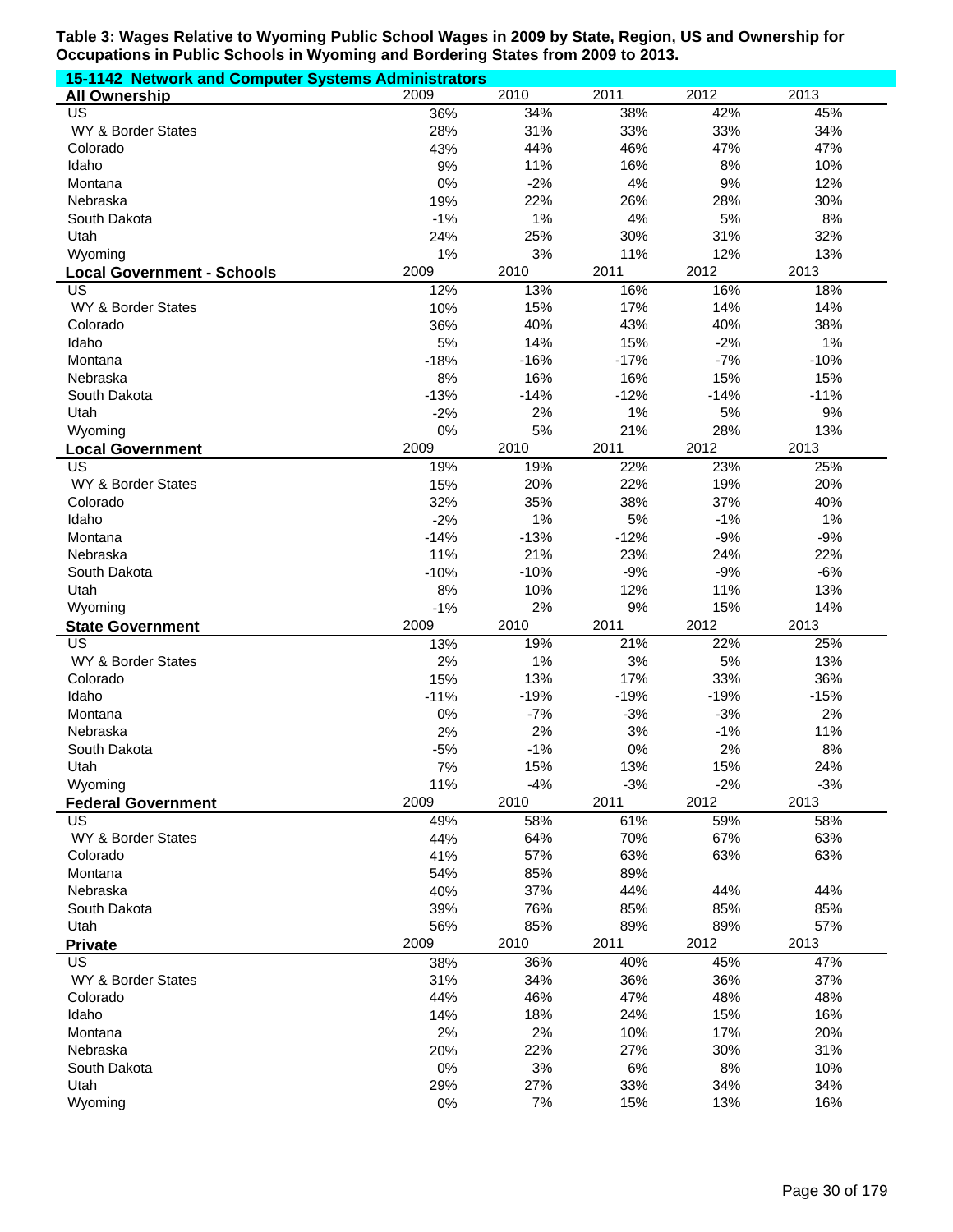| <b>15-1151 Computer User Support Specialists</b> |        |      |      |      |      |
|--------------------------------------------------|--------|------|------|------|------|
| <b>All Ownership</b>                             | 2009   | 2010 | 2011 | 2012 | 2013 |
| $\overline{US}$                                  | 9%     |      |      |      |      |
| WY & Border States                               | 4%     |      |      |      |      |
| Colorado                                         | 19%    |      |      |      |      |
| Idaho                                            | $-8%$  |      |      |      |      |
| Montana                                          | $-13%$ |      |      |      |      |
| Nebraska                                         | $-8%$  |      |      |      |      |
|                                                  |        |      |      |      |      |
| South Dakota                                     | $-19%$ |      |      |      |      |
| Utah                                             | $-2%$  |      |      |      |      |
| Wyoming                                          | $-2%$  |      |      |      |      |
| <b>Local Government - Schools</b>                | 2009   | 2010 | 2011 | 2012 | 2013 |
| US                                               | $-1%$  |      |      |      |      |
| WY & Border States                               | 1%     |      |      |      |      |
| Colorado                                         | 17%    |      |      |      |      |
| Idaho                                            | $-32%$ |      |      |      |      |
| Montana                                          | $-31%$ |      |      |      |      |
| Nebraska                                         | $-14%$ |      |      |      |      |
| South Dakota                                     | $-27%$ |      |      |      |      |
|                                                  |        |      |      |      |      |
| Utah                                             | $-6%$  |      |      |      |      |
| Wyoming                                          | 0%     |      |      |      |      |
| <b>Local Government</b>                          | 2009   | 2010 | 2011 | 2012 | 2013 |
| US                                               | 2%     |      |      |      |      |
| WY & Border States                               | 2%     |      |      |      |      |
| Colorado                                         | 15%    |      |      |      |      |
| Idaho                                            | $-20%$ |      |      |      |      |
| Montana                                          | $-26%$ |      |      |      |      |
| Nebraska                                         | $-8%$  |      |      |      |      |
| South Dakota                                     | $-24%$ |      |      |      |      |
| Utah                                             | $-5%$  |      |      |      |      |
|                                                  |        |      |      |      |      |
| Wyoming                                          | $-2%$  |      |      |      |      |
| <b>State Government</b>                          | 2009   | 2010 | 2011 | 2012 | 2013 |
| US                                               | $6\%$  |      |      |      |      |
| WY & Border States                               | 17%    |      |      |      |      |
| Colorado                                         | 21%    |      |      |      |      |
| Idaho                                            | 32%    |      |      |      |      |
| Montana                                          | $-3%$  |      |      |      |      |
| Nebraska                                         | $-5%$  |      |      |      |      |
| South Dakota                                     | $-17%$ |      |      |      |      |
| Utah                                             | 25%    |      |      |      |      |
| Wyoming                                          | 18%    |      |      |      |      |
| <b>Federal Government</b>                        | 2009   | 2010 | 2011 | 2012 | 2013 |
|                                                  |        |      |      |      |      |
| <b>US</b>                                        | $9\%$  |      |      |      |      |
| WY & Border States                               | $9\%$  |      |      |      |      |
| Colorado                                         | 10%    |      |      |      |      |
| Idaho                                            | $6\%$  |      |      |      |      |
| Montana                                          | 7%     |      |      |      |      |
| Nebraska                                         | $0\%$  |      |      |      |      |
| South Dakota                                     | 4%     |      |      |      |      |
| Utah                                             | 13%    |      |      |      |      |
| Wyoming                                          | $9%$   |      |      |      |      |
| <b>Private</b>                                   | 2009   | 2010 | 2011 | 2012 | 2013 |
| US                                               | $9%$   |      |      |      |      |
| WY & Border States                               | $3%$   |      |      |      |      |
|                                                  |        |      |      |      |      |
| Colorado                                         | 19%    |      |      |      |      |
| Idaho                                            | $-10%$ |      |      |      |      |
| Montana                                          | $-14%$ |      |      |      |      |
| Nebraska                                         | $-8%$  |      |      |      |      |
| South Dakota                                     | $-19%$ |      |      |      |      |
| Utah                                             | $-5%$  |      |      |      |      |
| Wyoming                                          | $-9%$  |      |      |      |      |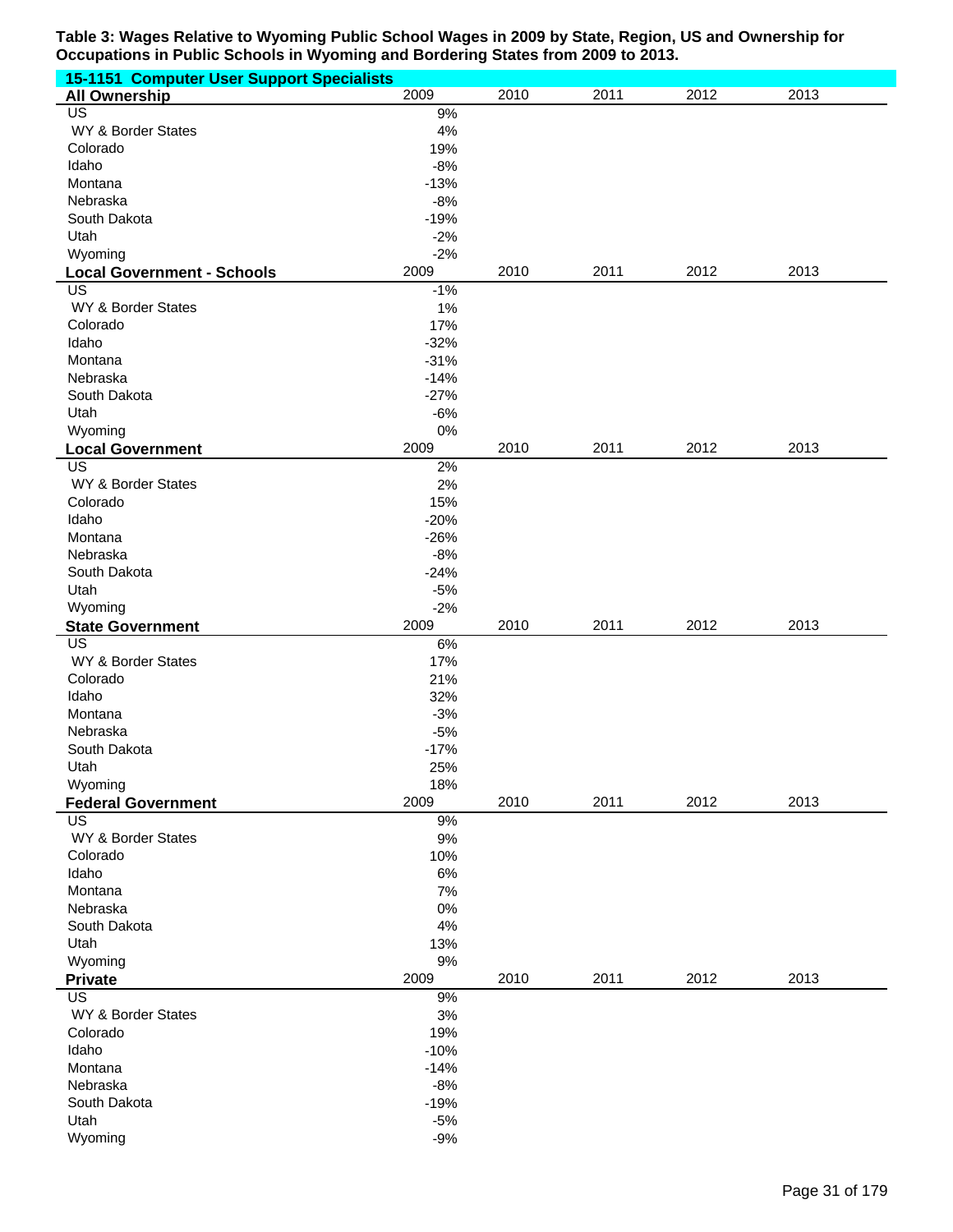| 17-0000 Architecture and Engineering Occupations |        |        |        |        |        |
|--------------------------------------------------|--------|--------|--------|--------|--------|
| <b>All Ownership</b>                             | 2009   | 2010   | 2011   | 2012   | 2013   |
| $\overline{US}$                                  | $-44%$ | $-42%$ | $-41%$ | $-40%$ | $-39%$ |
| WY & Border States                               | $-45%$ | $-45%$ | $-44%$ | $-42%$ | $-41%$ |
| Colorado                                         | $-39%$ | $-39%$ | $-38%$ | $-37%$ | $-35%$ |
| Idaho                                            | $-48%$ | $-47%$ | $-45%$ | $-43%$ | $-42%$ |
| Montana                                          | $-57%$ | $-53%$ | $-53%$ | $-52%$ | $-51%$ |
| Nebraska                                         | $-53%$ | $-52%$ | $-51%$ | $-49%$ | $-49%$ |
| South Dakota                                     | $-58%$ | $-57%$ | -56%   | -56%   | $-55%$ |
| Utah                                             | $-48%$ | $-46%$ | $-46%$ | $-45%$ | $-45%$ |
| Wyoming                                          | $-50%$ | $-49%$ | $-47%$ | $-46%$ | $-46%$ |
| <b>Local Government - Schools</b>                | 2009   | 2010   | 2011   | 2012   | 2013   |
| US                                               | $-52%$ | $-52%$ | $-50%$ | $-48%$ | $-47%$ |
| WY & Border States                               | $-49%$ | $-48%$ | $-48%$ | $-50%$ | $-49%$ |
| Colorado                                         | $-43%$ | $-43%$ | $-41%$ | $-43%$ | $-41%$ |
| Montana                                          |        |        |        | $-60%$ | $-59%$ |
| Nebraska                                         | $-63%$ | $-59%$ | $-58%$ | $-57%$ | $-55%$ |
| Utah                                             | $-51%$ | $-50%$ | $-62%$ | $-59%$ | $-58%$ |
|                                                  |        |        | 3%     |        |        |
| Wyoming                                          | 0%     | 1%     |        |        | $-59%$ |
| <b>Local Government</b>                          | 2009   | 2010   | 2011   | 2012   | 2013   |
| US                                               | $-49%$ | $-48%$ | $-47%$ | $-46%$ | $-45%$ |
| WY & Border States                               | $-54%$ | $-52%$ | $-50%$ | $-50%$ | $-49%$ |
| Colorado                                         | $-49%$ | $-48%$ | $-46%$ | $-46%$ | $-44%$ |
| Idaho                                            | $-63%$ | $-63%$ | $-62%$ | $-63%$ | $-61%$ |
| Montana                                          | $-66%$ | $-64%$ | $-63%$ | $-62%$ | $-60%$ |
| Nebraska                                         | $-52%$ | $-47%$ | $-45%$ | $-46%$ | $-45%$ |
| South Dakota                                     | $-59%$ | $-59%$ | $-58%$ | -56%   | $-56%$ |
| Utah                                             | $-57%$ | $-57%$ | $-55%$ | $-55%$ | $-54%$ |
| Wyoming                                          | $-59%$ | $-58%$ | $-57%$ | $-55%$ | $-52%$ |
| <b>State Government</b>                          | 2009   | 2010   | 2011   | 2012   | 2013   |
| US                                               | $-52%$ | $-52%$ | $-51%$ | $-51%$ | $-50%$ |
| WY & Border States                               | -56%   | -56%   | -56%   | -56%   | $-55%$ |
| Colorado                                         | $-47%$ | $-43%$ | $-44%$ | $-45%$ | $-45%$ |
| Idaho                                            | $-62%$ | $-62%$ | $-60%$ | $-60%$ | $-60%$ |
| Montana                                          | $-57%$ | $-58%$ | $-57%$ | $-57%$ | $-57%$ |
| Nebraska                                         | $-62%$ | $-60%$ | $-59%$ | $-59%$ | $-60%$ |
| South Dakota                                     | $-64%$ | $-64%$ | $-63%$ | $-63%$ | $-61%$ |
| Utah                                             | $-58%$ | $-58%$ | $-58%$ | $-58%$ | $-57%$ |
| Wyoming                                          | $-53%$ | $-59%$ | $-58%$ | $-58%$ | $-58%$ |
| <b>Federal Government</b>                        | 2009   | 2010   | 2011   | 2012   | 2013   |
| US                                               | $-31%$ | $-31%$ | $-30%$ | $-29%$ | $-28%$ |
| WY & Border States                               | $-41%$ | $-40%$ | $-39%$ | $-39%$ | $-38%$ |
| Colorado                                         | $-35%$ | $-34%$ | $-33%$ | $-33%$ | $-32%$ |
| Idaho                                            | $-46%$ | $-45%$ | $-44%$ | $-43%$ | $-42%$ |
| Montana                                          | $-50%$ | $-49%$ | $-48%$ | $-47%$ | $-46%$ |
| Nebraska                                         | $-41%$ | $-41%$ | $-41%$ | $-41%$ | $-40%$ |
| South Dakota                                     | $-46%$ | $-45%$ | $-45%$ | $-45%$ | $-44%$ |
| Utah                                             | $-42%$ | $-40%$ | $-40%$ | $-40%$ | $-39%$ |
| Wyoming                                          | $-52%$ | $-51%$ | $-51%$ | $-51%$ | $-50%$ |
| <b>Private</b>                                   | 2009   | 2010   | 2011   | 2012   | 2013   |
| US                                               | $-44%$ | $-43%$ | $-41%$ | $-40%$ | $-39%$ |
| WY & Border States                               | $-44%$ | $-44%$ | $-43%$ | $-42%$ | $-40%$ |
| Colorado                                         | $-39%$ | $-39%$ | $-38%$ | $-36%$ | $-35%$ |
| Idaho                                            | $-46%$ | $-46%$ | $-44%$ | $-42%$ | $-40%$ |
|                                                  |        |        |        |        |        |
| Montana                                          | $-57%$ | $-53%$ | $-53%$ | $-51%$ | $-51%$ |
| Nebraska                                         | $-54%$ | $-53%$ | $-52%$ | $-50%$ | $-50%$ |
| South Dakota                                     | $-58%$ | $-57%$ | $-55%$ | $-55%$ | $-54%$ |
| Utah                                             | $-48%$ | $-46%$ | $-46%$ | $-45%$ | $-44%$ |
| Wyoming                                          | $-49%$ | $-47%$ | $-45%$ | $-43%$ | $-44%$ |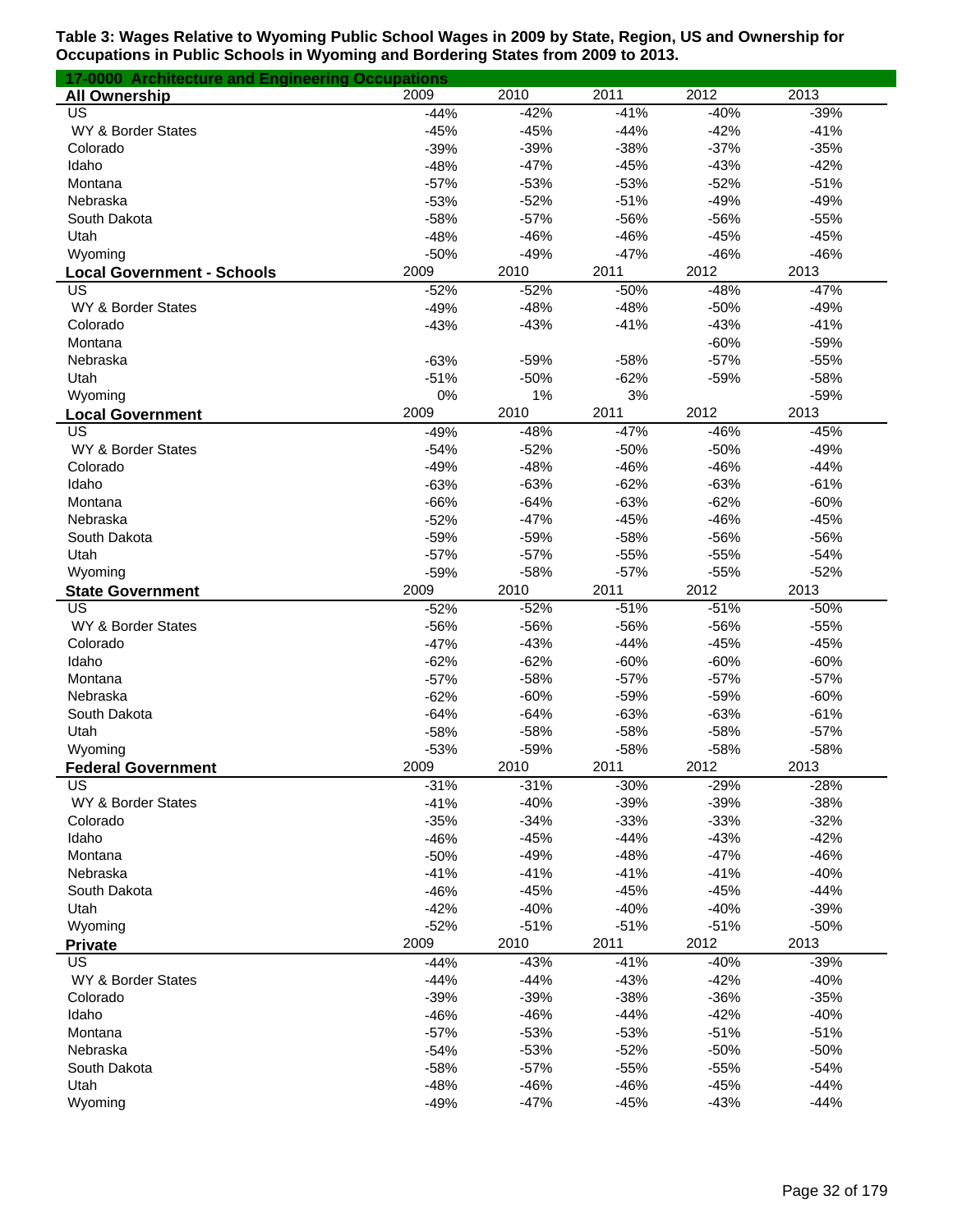| 17-2000 Engineers                 |            |        |        |        |        |
|-----------------------------------|------------|--------|--------|--------|--------|
| <b>All Ownership</b>              | 2009       | 2010   | 2011   | 2012   | 2013   |
| US                                | $-35%$     | $-33%$ | $-32%$ | $-31%$ | $-30%$ |
| WY & Border States                | $-36%$     | $-35%$ | $-35%$ | $-34%$ | $-33%$ |
| Colorado                          | $-31%$     | $-31%$ | $-30%$ | $-29%$ | $-27%$ |
| Idaho                             | $-36%$     | $-37%$ | $-35%$ | $-34%$ | $-32%$ |
| Montana                           | $-49%$     | $-46%$ | $-45%$ | $-44%$ | $-44%$ |
| Nebraska                          | $-46%$     | $-43%$ | $-41%$ | $-41%$ | $-41%$ |
| South Dakota                      | $-49%$     | $-48%$ | $-47%$ | $-46%$ | $-46%$ |
| Utah                              | $-38%$     | $-38%$ | $-37%$ | $-37%$ | $-37%$ |
| Wyoming                           | $-43%$     | $-41%$ | $-39%$ | $-37%$ | $-36%$ |
| <b>Local Government - Schools</b> | 2009       | 2010   | 2011   | 2012   | 2013   |
| US                                | $-52%$     | $-52%$ | $-39%$ | $-44%$ | $-42%$ |
| WY & Border States                | $-45%$     | $-47%$ | $-48%$ | $-51%$ | $-48%$ |
| Colorado                          | $-39%$     | $-41%$ | $-42%$ | $-44%$ | $-42%$ |
| Montana                           |            |        |        | $-60%$ | $-59%$ |
| Nebraska                          | $-58%$     | $-57%$ | -56%   | $-56%$ | $-51%$ |
| Utah                              | $-51%$     | $-50%$ | $-62%$ | $-59%$ | $-58%$ |
| Wyoming                           |            | 1%     | 3%     |        | $-49%$ |
|                                   | 0%<br>2009 | 2010   | 2011   | 2012   | 2013   |
| <b>Local Government</b>           |            |        |        |        |        |
| US                                | $-39%$     | $-38%$ | $-36%$ | $-36%$ | $-35%$ |
| WY & Border States                | $-44%$     | $-42%$ | $-41%$ | $-40%$ | $-39%$ |
| Colorado                          | $-41%$     | $-40%$ | $-38%$ | $-37%$ | $-36%$ |
| Idaho                             | $-52%$     | $-56%$ | $-55%$ | $-54%$ | $-49%$ |
| Montana                           | $-58%$     | $-58%$ | $-54%$ | $-53%$ | $-53%$ |
| Nebraska                          | $-42%$     | $-37%$ | $-36%$ | $-36%$ | $-35%$ |
| South Dakota                      | $-48%$     | $-49%$ | $-47%$ | $-47%$ | $-47%$ |
| Utah                              | $-50%$     | $-49%$ | $-46%$ | $-45%$ | $-45%$ |
| Wyoming                           | $-50%$     | $-53%$ | $-52%$ | $-48%$ | $-42%$ |
| <b>State Government</b>           | 2009       | 2010   | 2011   | 2012   | 2013   |
| US                                | $-44%$     | $-43%$ | $-44%$ | $-44%$ | $-42%$ |
| WY & Border States                | $-48%$     | $-48%$ | $-49%$ | $-50%$ | $-49%$ |
| Colorado                          | $-37%$     | $-39%$ | $-40%$ | $-41%$ | $-42%$ |
| Idaho                             | $-49%$     | $-51%$ | $-54%$ | $-55%$ | $-52%$ |
| Montana                           | $-50%$     | $-52%$ | $-51%$ | $-51%$ | $-51%$ |
| Nebraska                          | $-52%$     | $-49%$ | $-49%$ | $-51%$ | $-47%$ |
| South Dakota                      | $-59%$     | $-59%$ | $-59%$ | $-59%$ | $-56%$ |
| Utah                              | $-54%$     | $-51%$ | $-52%$ | $-52%$ | $-52%$ |
| Wyoming                           | $-52%$     | $-51%$ | $-51%$ | $-51%$ | $-52%$ |
| <b>Federal Government</b>         | 2009       | 2010   | 2011   | 2012   | 2013   |
| US                                | $-24%$     | $-23%$ | $-23%$ | $-23%$ | $-22%$ |
| WY & Border States                | $-33%$     | $-32%$ | $-32%$ | $-32%$ | $-32%$ |
| Colorado                          | $-28%$     | $-27%$ | $-27%$ | $-27%$ | $-27%$ |
| Idaho                             | $-35%$     | $-34%$ | $-34%$ | $-33%$ | $-34%$ |
| Montana                           | $-41%$     | $-40%$ | $-40%$ | $-38%$ | $-40%$ |
| Nebraska                          | $-33%$     | $-33%$ | $-34%$ | $-34%$ | $-34%$ |
| South Dakota                      | $-37%$     | $-36%$ | $-36%$ | $-37%$ | $-38%$ |
| Utah                              | $-35%$     | $-34%$ | $-35%$ | $-35%$ | $-35%$ |
| Wyoming                           | $-44%$     | $-42%$ | $-42%$ | $-44%$ | $-43%$ |
| <b>Private</b>                    | 2009       | 2010   | 2011   | 2012   | 2013   |
| US                                | $-35%$     | $-33%$ | $-32%$ | $-31%$ | $-30%$ |
| WY & Border States                | $-35%$     | $-35%$ | $-34%$ | $-33%$ | $-32%$ |
| Colorado                          | $-31%$     | $-30%$ | $-30%$ | $-28%$ | $-27%$ |
| Idaho                             | $-36%$     | $-36%$ | $-34%$ | $-34%$ | $-32%$ |
| Montana                           | $-50%$     | $-45%$ | $-44%$ | $-43%$ | $-43%$ |
| Nebraska                          | $-46%$     | $-45%$ | $-42%$ | $-41%$ | $-42%$ |
| South Dakota                      | $-48%$     | $-47%$ | $-46%$ | $-45%$ | $-44%$ |
| Utah                              | $-37%$     | $-38%$ | $-37%$ | $-37%$ | $-37%$ |
| Wyoming                           | $-41%$     | $-40%$ | $-37%$ | $-34%$ | $-34%$ |
|                                   |            |        |        |        |        |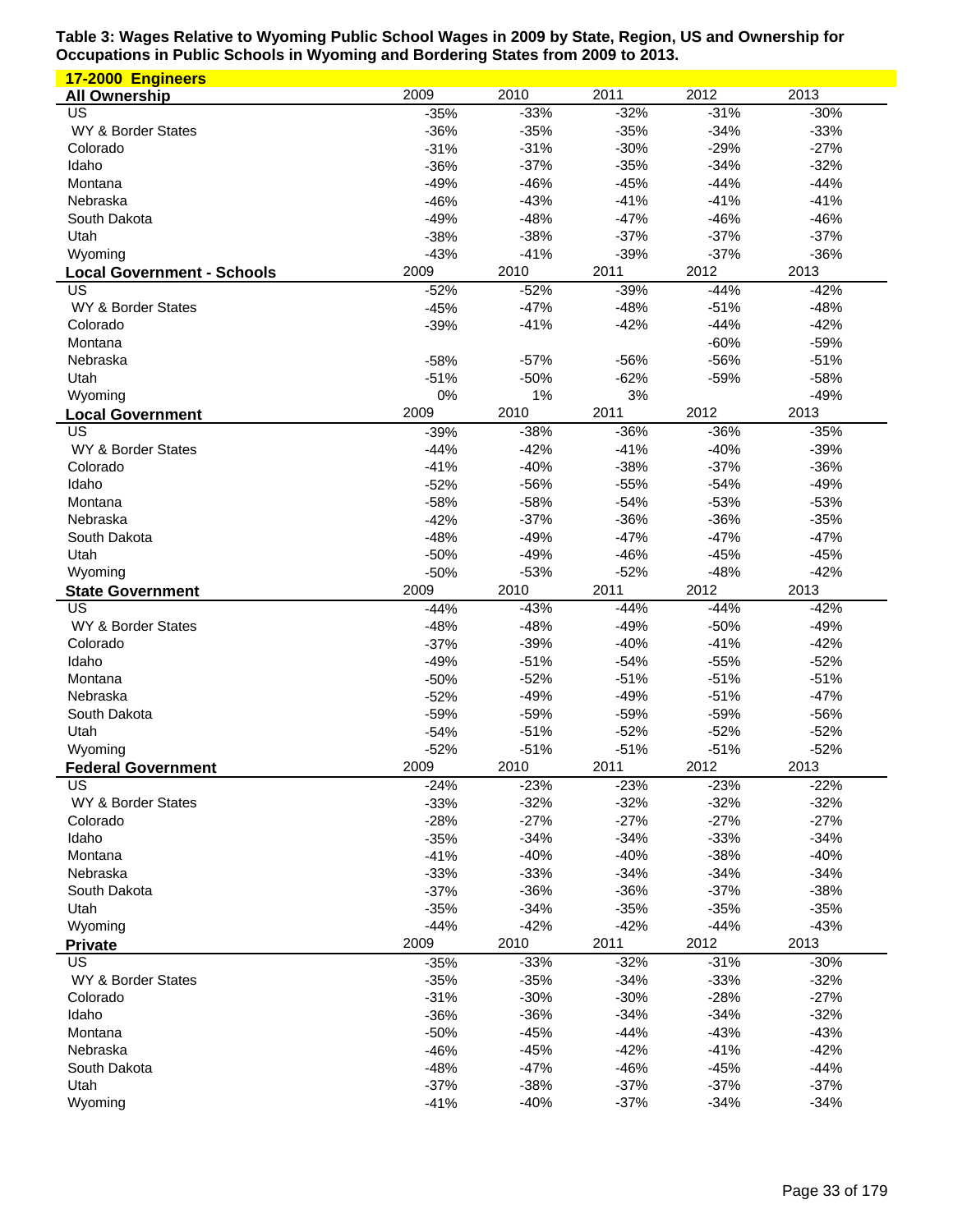| 17-2051 Civil Engineers           |                  |                  |                  |                  |                  |
|-----------------------------------|------------------|------------------|------------------|------------------|------------------|
| <b>All Ownership</b>              | 2009             | 2010             | 2011             | 2012             | 2013             |
| US                                | $-38%$           | $-37%$           | $-37%$           | $-36%$           | $-35%$           |
| WY & Border States                | $-42%$           | $-41%$           | $-40%$           | $-40%$           | $-40%$           |
| Colorado                          | $-41%$           | $-39%$           | $-39%$           | $-36%$           | $-37%$           |
| Idaho                             | $-45%$           | $-43%$           | $-40%$           | $-41%$           | $-42%$           |
| Montana                           | $-51%$           | $-50%$           | $-50%$           | $-51%$           | $-50%$           |
| Nebraska                          | $-43%$           | $-41%$           | $-43%$           | $-43%$           | $-41%$           |
| South Dakota                      | $-51%$           | $-51%$           | $-50%$           | $-50%$           | $-49%$           |
| Utah                              | $-36%$           | $-37%$           | $-33%$           | $-39%$           | $-39%$           |
| Wyoming                           | $-48%$           | $-47%$           | $-47%$           | $-46%$           | $-45%$           |
| <b>Local Government - Schools</b> | 2009             | 2010             | 2011             | 2012             | 2013             |
| US                                | $-53%$           | $-53%$           |                  |                  | $-42%$           |
| WY & Border States                | 0%               | 1%               | 3%               |                  | $-49%$           |
| Wyoming                           | 0%               | 1%               | 3%               |                  | $-49%$           |
| <b>Local Government</b>           | 2009             | 2010             | 2011             | 2012             | 2013             |
| US                                | $-39%$           | $-38%$           | $-36%$           | $-36%$           | $-35%$           |
| WY & Border States                | $-44%$           | $-43%$           | $-41%$           | $-41%$           | $-40%$           |
| Colorado                          | $-42%$           | $-40%$           | $-38%$           | $-37%$           | $-36%$           |
| Idaho                             | $-52%$           | $-49%$           | $-48%$           | $-48%$           | $-49%$           |
| Montana                           | $-54%$           | $-54%$           | $-53%$           | $-53%$           | $-51%$           |
| Nebraska                          | $-47%$           | $-44%$           | $-45%$           | $-46%$           | $-45%$           |
| South Dakota                      | $-48%$           | $-49%$           | $-48%$           | $-47%$           | $-47%$           |
| Utah                              | $-48%$           | $-47%$           | $-44%$           | $-42%$           | $-42%$           |
| Wyoming                           | $-44%$           | $-44%$           | $-42%$           | $-40%$           | $-38%$           |
| <b>State Government</b>           | 2009             | 2010             | 2011             | 2012             | 2013             |
| US                                | $-43%$           | $-42%$           | $-43%$           | $-42%$           | $-41%$           |
| WY & Border States                | $-47%$           | $-47%$           | $-47%$           | $-49%$           | $-47%$           |
| Colorado                          | $-35%$           | $-34%$           | $-34%$           | $-36%$           | $-36%$           |
| Idaho                             | $-59%$           | $-51%$           | $-52%$           | $-52%$           | $-50%$           |
| Montana                           | $-54%$           | $-54%$           | $-54%$           | $-55%$           | $-54%$           |
| Nebraska                          | $-50%$           | $-47%$           | $-48%$           | $-50%$           | $-47%$           |
| South Dakota                      | $-59%$           | $-60%$           | $-60%$           | $-59%$           | $-56%$           |
| Utah                              | $-47%$           | $-52%$           | $-56%$           | $-55%$           | $-54%$           |
| Wyoming                           | $-51%$           | $-50%$           | $-50%$           | $-51%$           | $-51%$           |
| <b>Federal Government</b>         | 2009             | 2010             | 2011             | 2012             | 2013             |
| US                                | $-33%$           | $-34%$           | $-34%$           | $-33%$           | $-33%$           |
| WY & Border States                | $-36%$           | $-36%$           | $-37%$           | $-37%$           | $-36%$           |
| Colorado                          | $-33%$           | $-33%$           | $-33%$           | $-34%$           | $-33%$           |
| Idaho                             | $-41%$           | $-41%$           | $-42%$           | $-42%$           | $-41%$           |
| Montana<br>Nebraska               | $-40%$<br>$-32%$ | $-40%$<br>$-33%$ | $-41%$<br>$-34%$ | $-41%$<br>$-34%$ | $-41%$<br>$-34%$ |
| South Dakota                      | $-36%$           | $-36%$           | $-37%$           | $-37%$           | $-37%$           |
| Utah                              | $-42%$           | $-41%$           | $-42%$           | $-42%$           | $-41%$           |
| Wyoming                           | $-43%$           | $-43%$           | $-44%$           | $-43%$           | $-43%$           |
| <b>Private</b>                    | 2009             | 2010             | 2011             | 2012             | 2013             |
| US                                | $-37%$           | $-36%$           | $-36%$           | $-35%$           | $-34%$           |
|                                   | $-42%$           | $-41%$           | $-39%$           | $-39%$           | $-40%$           |
| WY & Border States<br>Colorado    | $-42%$           | $-40%$           | $-40%$           | $-36%$           | $-38%$           |
| Idaho                             | $-45%$           | $-42%$           | $-38%$           | $-39%$           | $-41%$           |
| Montana                           | $-52%$           | $-51%$           | $-51%$           | $-51%$           | $-50%$           |
| Nebraska                          | $-44%$           | $-41%$           | $-44%$           | $-42%$           | $-40%$           |
| South Dakota                      | $-48%$           | $-48%$           | $-46%$           | $-45%$           | $-46%$           |
| Utah                              | $-34%$           | $-35%$           | $-31%$           | $-38%$           | $-38%$           |
| Wyoming                           | $-47%$           | $-47%$           | $-45%$           | $-45%$           | $-44%$           |
|                                   |                  |                  |                  |                  |                  |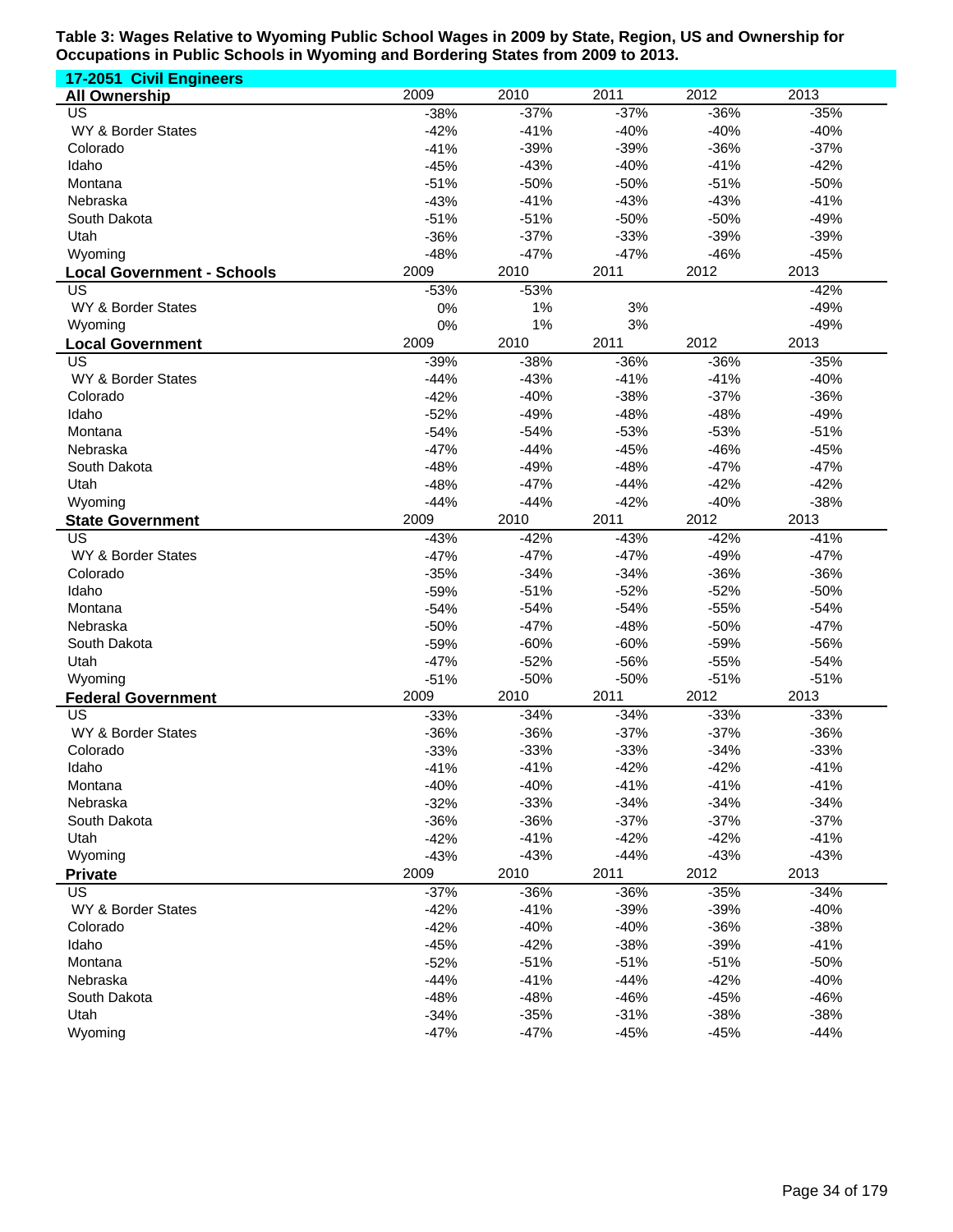| 19-0000 Life, Physical, and Social Science Occupations |                  |                  |                  |                  |                  |
|--------------------------------------------------------|------------------|------------------|------------------|------------------|------------------|
| <b>All Ownership</b>                                   | 2009             | 2010             | 2011             | 2012             | 2013             |
| US                                                     | $-2%$            | $-1%$            | 1%               | 2%               | 3%               |
| WY & Border States                                     | $-14%$           | $-13%$           | $-10%$           | $-9%$            | $-8%$            |
| Colorado                                               | 3%               | 5%               | 7%               | 7%               | 6%               |
| Idaho                                                  | $-26%$           | $-25%$           | $-23%$           | $-21%$           | $-17%$           |
| Montana                                                | $-31%$           | $-30%$           | $-22%$           | $-22%$           | $-19%$           |
| Nebraska                                               | $-22%$           | $-18%$           | $-16%$           | $-14%$           | $-14%$           |
| South Dakota                                           | $-28%$           | $-29%$           | $-28%$           | $-26%$           | $-24%$           |
| Utah                                                   | $-21%$           | $-18%$           | $-17%$           | $-18%$           | $-16%$           |
| Wyoming                                                | $-26%$           | $-24%$           | $-22%$           | $-21%$           | $-19%$           |
| <b>Local Government - Schools</b>                      | 2009             | 2010             | 2011             | 2012             | 2013             |
| US                                                     | 4%<br>10%        | 6%               | 7%               | 7%               | 6%               |
| WY & Border States<br>Colorado                         | 29%              | 13%<br>30%       | 14%<br>32%       | 12%<br>30%       | 12%<br>31%       |
| Idaho                                                  | $-9%$            | $-9%$            | $-15%$           | $-19%$           | $-5%$            |
| Montana                                                | $-30%$           | $-27%$           | $-20%$           | $-12%$           | $-6%$            |
| Nebraska                                               | $-18%$           | $-4%$            | $-14%$           | $-10%$           | $-11%$           |
| South Dakota                                           | $-4%$            | $-3%$            | $-1%$            | $-2%$            | $-1%$            |
| Utah                                                   | $-24%$           | $-24%$           | $-22%$           | $-11%$           | $-15%$           |
| Wyoming                                                | 0%               | 3%               | 8%               | 14%              | 4%               |
| <b>Local Government</b>                                | 2009             | 2010             | 2011             | 2012             | 2013             |
| US                                                     | $-8%$            | $-7%$            | $-5%$            | $-5%$            | $-4%$            |
| WY & Border States                                     | $-14%$           | $-10%$           | $-8%$            | $-7%$            | $-7%$            |
| Colorado                                               | 3%               | 6%               | 8%               | 7%               | 7%               |
| Idaho                                                  | $-30%$           | $-22%$           | $-24%$           | $-21%$           | $-17%$           |
| Montana                                                | $-33%$           | $-32%$           | $-29%$           | $-28%$           | $-26%$           |
| Nebraska                                               | $-25%$           | $-15%$           | $-14%$           | $-9%$            | $-10%$           |
| South Dakota                                           | $-32%$           | $-31%$           | $-30%$           | $-28%$           | $-28%$           |
| Utah                                                   | $-24%$           | $-23%$           | $-20%$           | $-18%$           | $-19%$           |
| Wyoming                                                | $-14%$           | $-11%$           | $-10%$           | $-6%$            | $-10%$           |
| <b>State Government</b>                                | 2009             | 2010             | 2011             | 2012             | 2013             |
| US                                                     | $-21%$           | $-20%$           | $-19%$           | $-18%$           | $-16%$           |
| WY & Border States                                     | $-21%$           | $-22%$           | $-22%$           | $-21%$           | $-21%$           |
| Colorado                                               | $-6%$            | $-9%$            | $-9%$            | $-8%$            | $-12%$           |
| Idaho                                                  | $-25%$           | $-35%$           | $-36%$           | $-37%$           | $-32%$           |
| Montana                                                | $-37%$           | $-34%$           | $-34%$           | $-34%$           | $-32%$           |
| Nebraska                                               | $-33%$           | $-29%$           | $-32%$           | $-31%$           | $-32%$           |
| South Dakota                                           | $-41%$           | $-38%$           | $-40%$           | $-39%$           | $-38%$           |
| Utah                                                   | $-30%$           | $-23%$           | $-27%$           | $-28%$           | $-24%$           |
| Wyoming                                                | $-21%$           | $-18%$           | $-15%$           | $-13%$           | $-12%$           |
| <b>Federal Government</b>                              | 2009             | 2010             | 2011             | 2012             | 2013             |
| US                                                     | 7%               | 9%               | 11%              | 12%              | 14%              |
| WY & Border States                                     | $-22%$           | $-20%$           | $-18%$           | $-18%$           | $-15%$           |
| Colorado                                               | 0%               | 2%               | 4%               | 3%               | 7%               |
| Idaho                                                  | $-35%$           | $-33%$           | $-31%$           | $-32%$           | $-31%$           |
| Montana                                                | $-32%$           | $-32%$           | $-29%$           | $-29%$           | $-27%$           |
| Nebraska                                               | $-7%$            | $-7%$            | $-6%$            | $-5%$            | $-3%$            |
| South Dakota                                           | $-25%$           | $-23%$           | $-21%$           | $-20%$           | $-16%$           |
| Utah<br>Wyoming                                        | $-27%$           | $-24%$<br>$-31%$ | $-22%$<br>$-29%$ | $-23%$<br>$-30%$ | $-21%$<br>$-27%$ |
|                                                        | $-32%$           | 2010             | 2011             |                  |                  |
| <b>Private</b><br>$\overline{\mathsf{US}}$             | 2009<br>2%       | 4%               | 5%               | 2012<br>6%       | 2013<br>7%       |
| WY & Border States                                     |                  | $-3%$            | 1%               | 2%               | 3%               |
| Colorado                                               | $-5%$<br>8%      | 12%              | 16%              | 15%              | 15%              |
| Idaho                                                  |                  | $-8%$            | $-7%$            | $-1%$            | 4%               |
| Montana                                                | $-14%$<br>$-21%$ | $-20%$           | 4%               | 2%               | 5%               |
| Nebraska                                               | $-21%$           | $-20%$           | $-14%$           | $-11%$           | $-10%$           |
| South Dakota                                           | $-21%$           | $-28%$           | $-24%$           | $-21%$           | $-18%$           |
| Utah                                                   | $-12%$           | $-11%$           | $-11%$           | $-12%$           | $-10%$           |
| Wyoming                                                | $-25%$           | $-24%$           | $-22%$           | $-20%$           | $-15%$           |
|                                                        |                  |                  |                  |                  |                  |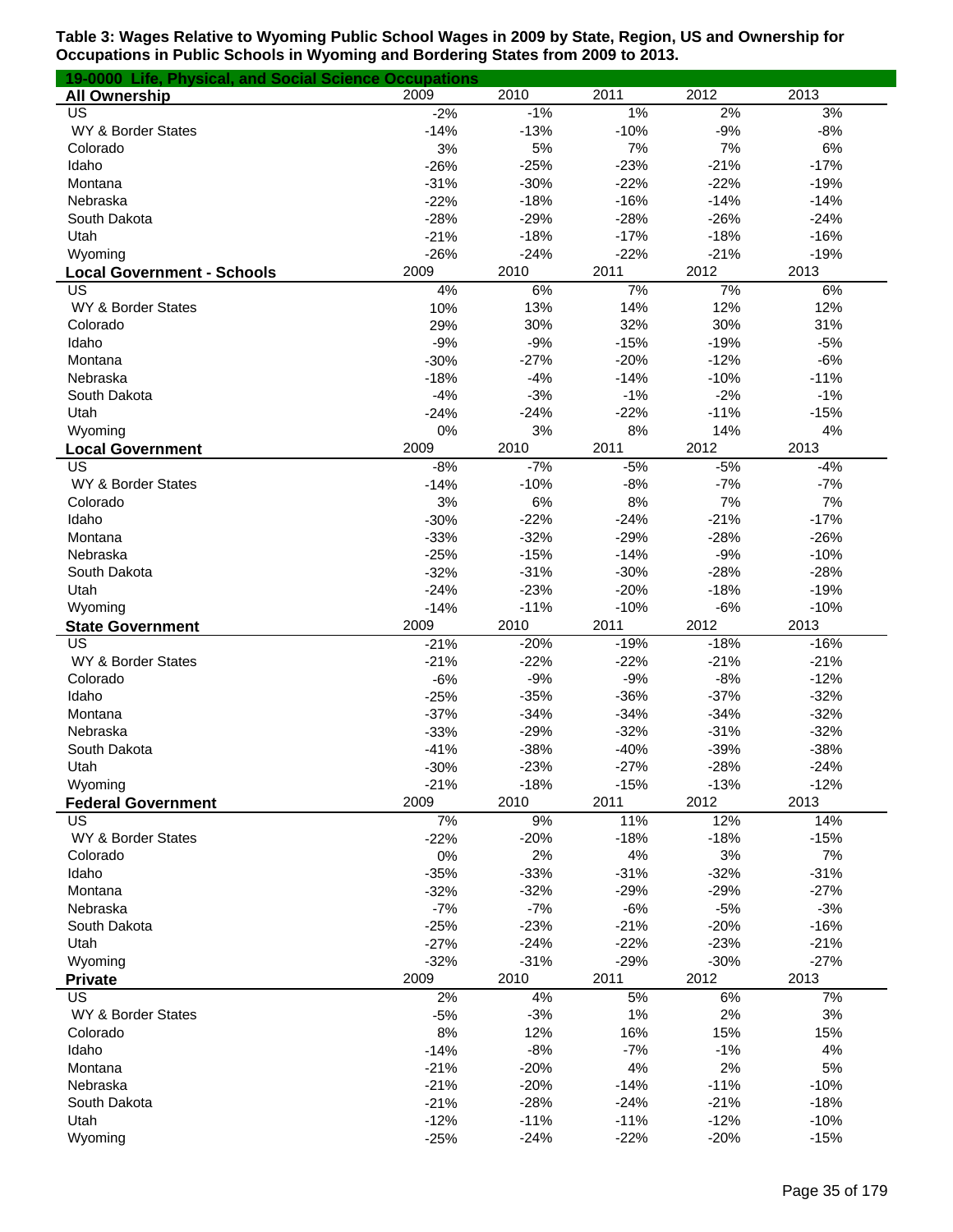| <b>19-3000 Social Scientists and Related Workers</b> |             |                 |           |           |           |
|------------------------------------------------------|-------------|-----------------|-----------|-----------|-----------|
| <b>All Ownership</b>                                 | 2009        | 2010            | 2011      | 2012      | 2013      |
| US                                                   | 9%          | 12%             | 13%       | 10%       | 11%       |
| WY & Border States                                   | 2%          | 2%              | 2%        | 2%        | 1%        |
| Colorado                                             | 19%         | 19%             | 16%       | 13%       | 10%       |
| Idaho                                                | $-11%$      | $-5%$           | $-8%$     | $-11%$    | $-7%$     |
| Montana                                              | $-22%$      | $-23%$          | $-17%$    | $-12%$    | $-7%$     |
| Nebraska                                             | $-12%$      | $-5%$           | 0%        | 2%        | 2%        |
| South Dakota                                         | $-11%$      | $-11%$          | $-9%$     | $-8%$     | $-9%$     |
| Utah                                                 | $-5%$       | $-12%$          | $-11%$    | $-9%$     | $-6%$     |
| Wyoming                                              | $-15%$      | $-10%$          | $-6%$     | $-2%$     | $-3%$     |
| <b>Local Government - Schools</b>                    | 2009        | 2010            | 2011      | 2012      | 2013      |
| US                                                   | 4%<br>10%   | 7%<br>13%       | 7%<br>14% | 7%<br>12% | 7%<br>12% |
| WY & Border States<br>Colorado                       | 29%         | 30%             | 32%       | 30%       | 31%       |
| Idaho                                                | $-9%$       | $-9%$           | $-15%$    | $-19%$    | $-5%$     |
| Montana                                              | $-30%$      | $-27%$          | $-20%$    | $-12%$    | $-6%$     |
| Nebraska                                             | $-18%$      | $-4%$           | $-14%$    | $-10%$    | $-11%$    |
| South Dakota                                         | $-4%$       | $-3%$           | $-1%$     | $-2%$     | $-1%$     |
| Utah                                                 | $-24%$      | $-24%$          | $-22%$    | $-11%$    | $-15%$    |
| Wyoming                                              | 0%          | 3%              | 8%        | 14%       | 4%        |
| <b>Local Government</b>                              | 2009        | 2010            | 2011      | 2012      | 2013      |
| US                                                   | $-1%$       | 1%              | 3%        | 3%        | 4%        |
| WY & Border States                                   | $-2%$       | 1%              | 2%        | 1%        | 1%        |
| Colorado                                             | 15%         | 18%             | 20%       | 19%       | 19%       |
| Idaho                                                | $-16%$      | $-14%$          | $-18%$    | $-19%$    | $-11%$    |
| Montana                                              | $-28%$      | $-28%$          | $-24%$    | $-21%$    | $-16%$    |
| Nebraska                                             | $-16%$      | $-6%$           | $-8%$     | $-7%$     | $-9%$     |
| South Dakota                                         | $-18%$      | $-20%$          | $-19%$    | $-18%$    | $-17%$    |
| Utah                                                 | $-20%$      | $-18%$          | $-16%$    | $-15%$    | $-17%$    |
|                                                      |             |                 |           |           |           |
| Wyoming                                              | $-9%$       | $-3%$           | $-1%$     | 5%        | $-3%$     |
| <b>State Government</b>                              | 2009        | 2010            | 2011      | 2012      | 2013      |
| US                                                   | $-4%$       | $-2%$           | 1%        | $-2%$     | $-1%$     |
| WY & Border States                                   | $-3%$       | $-10%$          | $-10%$    | $-8%$     | $-11%$    |
| Colorado                                             | 15%         | 2%              | 3%        | 5%        | $-4%$     |
| Idaho                                                | $-14%$      | $-15%$          | $-18%$    | $-19%$    | $-18%$    |
| Montana                                              | $-18%$      | $-20%$          | $-19%$    | $-18%$    | $-18%$    |
| Nebraska                                             | $-12%$      | $-7%$           | $-10%$    | $-13%$    | $-10%$    |
| South Dakota                                         | $-31%$      | $-29%$          | $-32%$    | $-32%$    | $-32%$    |
| Utah                                                 | $-12%$      | $-18%$          | $-17%$    | $-16%$    | $-11%$    |
| Wyoming                                              | $-17%$      | $-13%$          | $-8%$     | $-5%$     | $-5%$     |
| <b>Federal Government</b>                            | 2009        | 2010            | 2011      | 2012      | 2013      |
| US                                                   | 30%         | 33%             | 34%       | 34%       | 34%       |
| WY & Border States                                   | 10%         | 13%             | 13%       | 14%       | 14%       |
| Colorado                                             | 18%         | 21%             | 19%       | 21%       | 21%       |
| Idaho                                                | 3%          | 6%              | 7%        | 7%        | 6%        |
| Montana                                              | 7%          | 11%             | 14%       | 12%       | 12%       |
| Nebraska                                             | 11%         | 15%             | 15%       | 12%       | 10%       |
| South Dakota                                         | $-1%$       | 3%              | 3%        | 4%        | 5%        |
| Utah                                                 | 1%          | 5%              | 6%        | 7%        | 7%        |
| Wyoming                                              | $-3%$       | $-2%$           | 1%        | 2%        | 3%        |
| <b>Private</b>                                       | 2009        | 2010            | 2011      | 2012      | 2013      |
| $\overline{\mathsf{US}}$                             | 15%         | 17%             | 17%       | 9%        | 12%       |
| WY & Border States                                   | 5%          | 3%              | 1%        | 0%        | 1%        |
| Colorado                                             | 23%         | 22%             | 12%       | 4%        | 0%        |
| Idaho<br>Montana                                     | $-9%$       | 3%              | $-2%$     | $-4%$     | $-2%$     |
| Nebraska                                             | $-25%$      | $-28%$          | $-18%$    | $-10%$    | $-3%$     |
| South Dakota                                         | $-15%$      | $-11%$<br>$-4%$ | 9%<br>0%  | 11%<br>3% | 13%<br>0% |
| Utah                                                 | $-1%$<br>5% | $-10%$          | $-10%$    | $-6%$     | 2%        |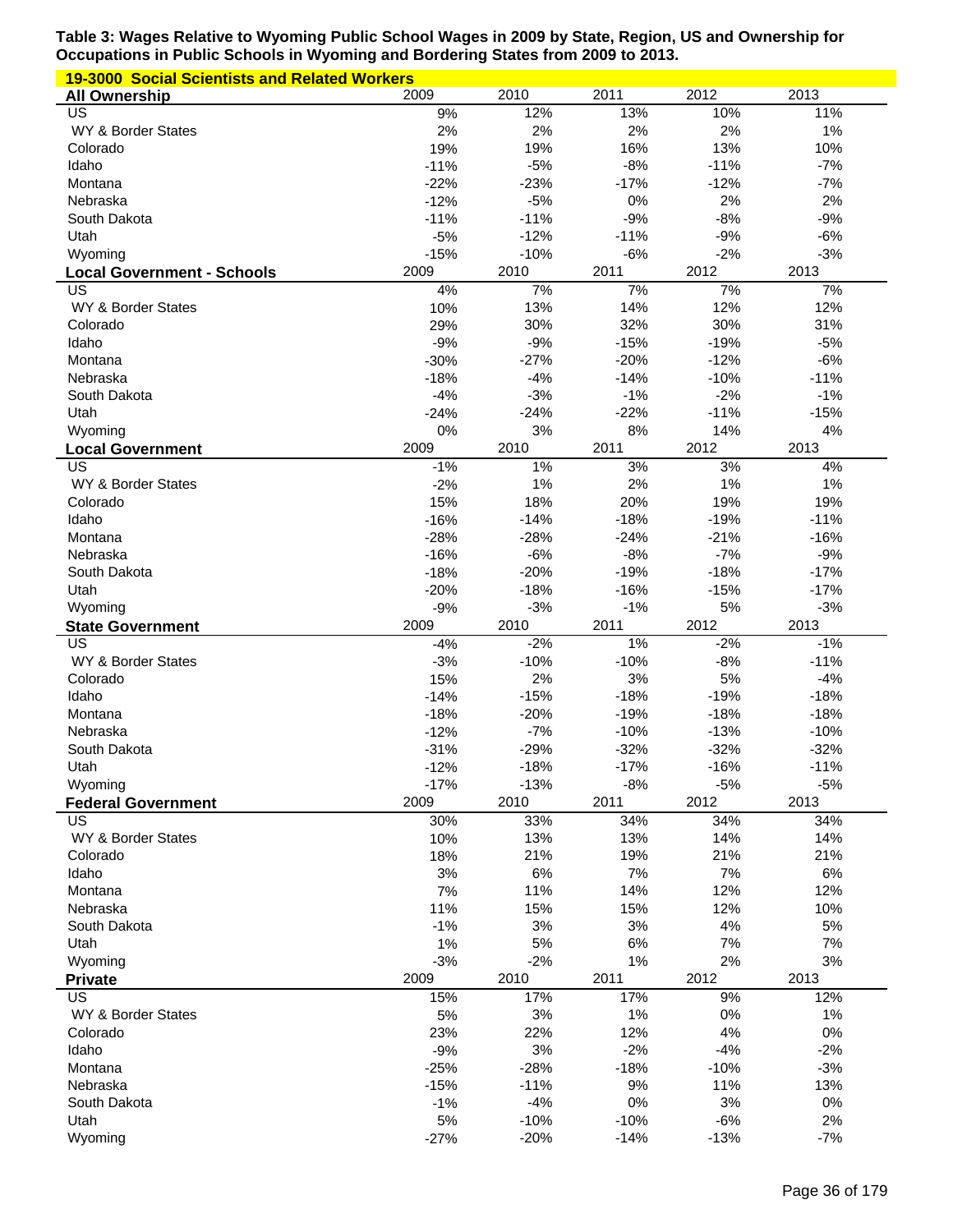| 19-3031 Clinical, Counseling, and School Psychologists |        |        |        |        |        |
|--------------------------------------------------------|--------|--------|--------|--------|--------|
| <b>All Ownership</b>                                   | 2009   | 2010   | 2011   | 2012   | 2013   |
| US                                                     | 8%     | 8%     | 9%     | 7%     | 8%     |
| WY & Border States                                     | 10%    | 9%     | 4%     | 3%     | 2%     |
| Colorado                                               | 34%    | 32%    | 19%    | 12%    | 9%     |
| Idaho                                                  | $-6%$  | $-3%$  | $-9%$  | $-10%$ | $-3%$  |
| Montana                                                | $-29%$ | $-29%$ | $-19%$ | $-9%$  | $-7%$  |
| Nebraska                                               | $-17%$ | $-6%$  | 0%     | 3%     | $-1%$  |
| South Dakota                                           | 6%     | 8%     | 2%     | 3%     | $-2%$  |
| Utah                                                   | $-6%$  | $-17%$ | $-13%$ | $-8%$  | $-2%$  |
| Wyoming                                                | $-13%$ | $-6%$  | 0%     | 6%     | 1%     |
| <b>Local Government - Schools</b>                      | 2009   | 2010   | 2011   | 2012   | 2013   |
| US                                                     | 4%     | 6%     | 7%     | 7%     | 7%     |
| WY & Border States                                     | 11%    | 13%    | 14%    | 12%    | 12%    |
| Colorado                                               | 29%    | 30%    | 32%    | 30%    | 31%    |
| Idaho                                                  | $-6%$  | $-8%$  | $-15%$ | $-19%$ | $-5%$  |
| Montana                                                | $-30%$ | $-27%$ | $-20%$ | $-12%$ | $-6%$  |
| Nebraska                                               | $-18%$ | $-4%$  | $-14%$ | $-10%$ | $-11%$ |
| South Dakota                                           | $-4%$  | $-3%$  | $-1%$  | $-2%$  | $-1%$  |
| Utah                                                   | $-24%$ | $-24%$ | $-22%$ | $-11%$ | $-15%$ |
| Wyoming                                                | 0%     | 3%     | 8%     | 14%    | 4%     |
| <b>Local Government</b>                                | 2009   | 2010   | 2011   | 2012   | 2013   |
| $\overline{\mathsf{US}}$                               | 4%     | 6%     | 7%     | 8%     | 7%     |
| WY & Border States                                     | 9%     | 12%    | 13%    | 11%    | 10%    |
| Colorado                                               | 28%    | 30%    | 31%    | 29%    | 30%    |
| Idaho                                                  | $-6%$  | $-8%$  | $-15%$ | $-18%$ | $-5%$  |
| Montana                                                | $-26%$ | $-25%$ | $-18%$ | $-11%$ | $-4%$  |
| Nebraska                                               | $-18%$ | $-5%$  | $-9%$  | $-6%$  | $-10%$ |
| South Dakota                                           | $-4%$  | $-3%$  | $-2%$  | $-2%$  | $-6%$  |
| Utah                                                   | $-23%$ | $-23%$ | $-20%$ | $-10%$ | $-15%$ |
| Wyoming                                                | $-1%$  | 8%     | 13%    | 18%    | 4%     |
| <b>State Government</b>                                | 2009   | 2010   | 2011   | 2012   | 2013   |
| $\overline{US}$                                        | 10%    | 6%     | 13%    | 9%     | 11%    |
| WY & Border States                                     | $-4%$  | $-10%$ | $-11%$ | $-8%$  | $-7%$  |
| Colorado                                               | 8%     | 6%     | 4%     | 9%     | 9%     |
| Idaho                                                  | $-15%$ | $-7%$  | $-5%$  | $-6%$  | $-7%$  |
| Montana                                                | $-16%$ | $-19%$ | $-20%$ | $-23%$ | $-19%$ |
| Nebraska                                               | $-4%$  | 2%     | $-1%$  | 0%     | 3%     |
| South Dakota                                           | $-9%$  | $-11%$ | $-22%$ | $-25%$ | $-28%$ |
| Utah                                                   | $-15%$ | $-20%$ | $-18%$ | $-17%$ | $-12%$ |
| Wyoming                                                | $-11%$ | $-11%$ | $-2%$  | $-7%$  | $-5%$  |
| <b>Private</b>                                         | 2009   | 2010   | 2011   | 2012   | 2013   |
| US                                                     | 10%    | 10%    | 9%     | 7%     | 8%     |
| WY & Border States                                     | 12%    | 9%     | $-2%$  | $-3%$  | $-3%$  |
| Colorado                                               | 43%    | 38%    | 3%     | $-6%$  | $-14%$ |
| Idaho                                                  | $-6%$  | 0%     | $-5%$  | $-4%$  | $-1%$  |
| Montana                                                | $-33%$ | $-33%$ | $-20%$ | $-6%$  | $-6%$  |
| Nebraska                                               | $-18%$ | $-10%$ | 15%    | 17%    | 15%    |
| South Dakota                                           | 16%    | 18%    | 8%     | 10%    | 5%     |
| Utah                                                   | 1%     | $-14%$ | $-9%$  | $-4%$  | 11%    |
| Wyoming                                                | $-26%$ | $-19%$ | $-11%$ | $-4%$  | $0\%$  |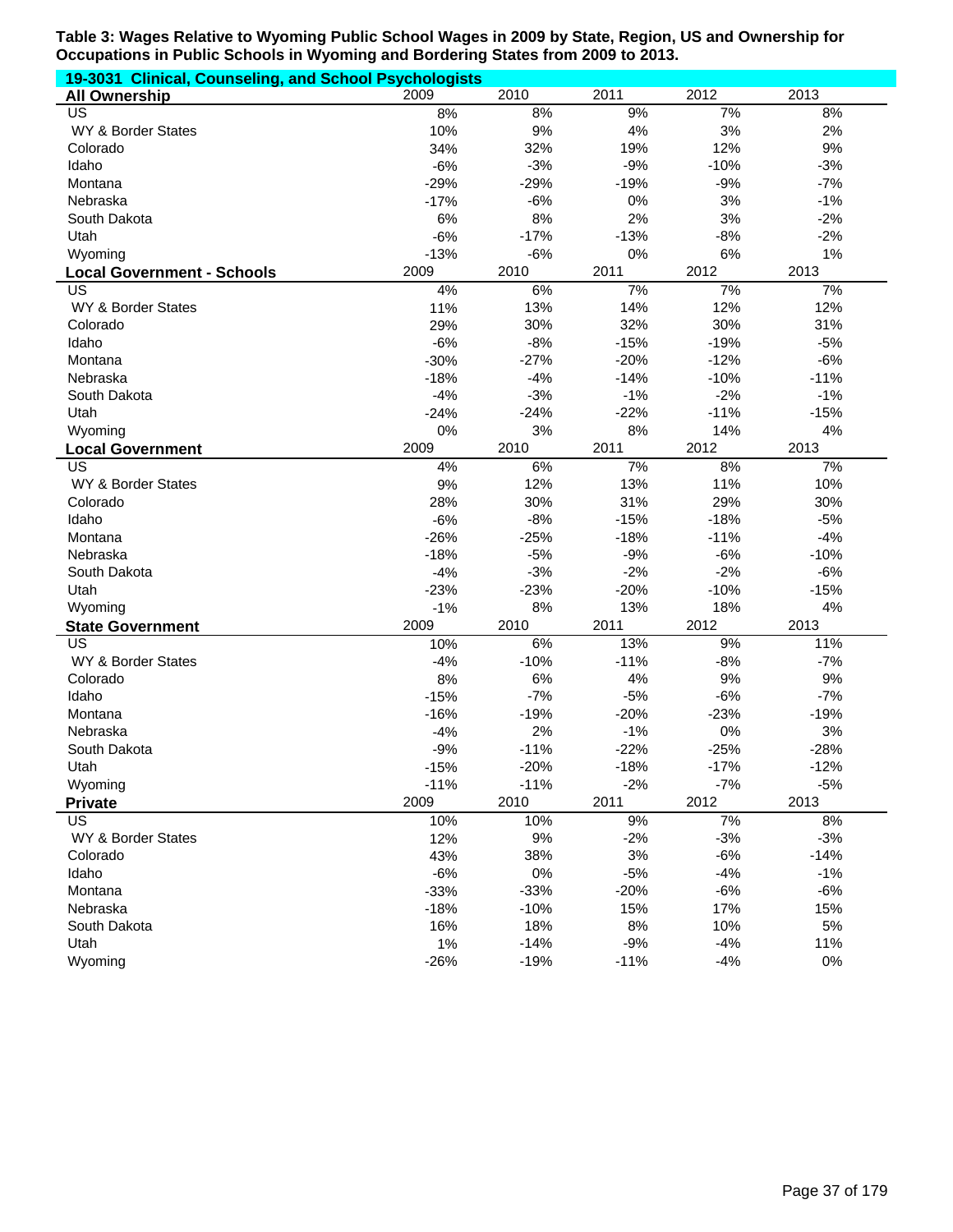| 21-0000 Community and Social Services Occupations |                  |                  |                  |                  |                  |
|---------------------------------------------------|------------------|------------------|------------------|------------------|------------------|
| <b>All Ownership</b>                              | 2009             | 2010             | 2011             | 2012             | 2013             |
| US                                                | $-27%$           | $-27%$           | $-25%$           | $-25%$           | $-24%$           |
| WY & Border States                                | $-36%$           | $-35%$           | $-33%$           | $-32%$           | $-32%$           |
| Colorado                                          | $-29%$           | $-27%$           | $-26%$           | $-25%$           | $-24%$           |
| Idaho                                             | $-36%$           | $-36%$           | $-36%$           | $-34%$           | $-33%$           |
| Montana                                           | $-42%$           | $-42%$           | $-40%$           | $-39%$           | $-38%$           |
| Nebraska                                          | $-41%$           | $-40%$           | $-39%$           | $-39%$           | $-40%$           |
| South Dakota                                      | $-40%$           | $-40%$           | $-39%$           | $-38%$           | $-38%$           |
| Utah                                              | $-39%$           | $-39%$           | $-37%$           | $-35%$           | $-33%$           |
| Wyoming                                           | $-32%$           | $-29%$           | $-28%$           | $-26%$           | $-27%$           |
| <b>Local Government - Schools</b>                 | 2009             | 2010             | 2011             | 2012             | 2013             |
| US                                                | 1%               | 3%               | 4%               | 4%               | 4%               |
| WY & Border States                                | $-12%$           | $-9%$            | $-9%$            | $-9%$            | $-11%$           |
| Colorado                                          | $-7%$            | $-4%$            | $-3%$            | $-5%$            | $-6%$            |
| Idaho                                             | $-21%$           | $-22%$           | $-21%$           | $-14%$           | $-26%$           |
| Montana                                           | $-20%$           | $-21%$           | $-16%$           | $-15%$           | $-10%$           |
| Nebraska                                          | $-10%$           | $-4%$            | $-9%$            | $-8%$            | $-8%$            |
| South Dakota                                      | $-31%$           | $-29%$           | $-33%$           | $-32%$           | $-31%$           |
| Utah                                              | $-14%$           | $-10%$           | $-11%$           | $-10%$           | $-8%$            |
| Wyoming                                           | 0%<br>2009       | 3%               | 5%               | 8%<br>2012       | 6%<br>2013       |
| <b>Local Government</b><br>US                     |                  | 2010<br>$-11%$   | 2011<br>$-9%$    | $-9%$            |                  |
| WY & Border States                                | $-12%$<br>$-25%$ | $-22%$           | $-21%$           | $-22%$           | $-8%$<br>$-22%$  |
| Colorado                                          |                  | $-15%$           | $-15%$           | $-16%$           | $-15%$           |
| Idaho                                             | $-18%$<br>$-26%$ | $-26%$           | $-28%$           | $-26%$           | $-29%$           |
| Montana                                           | $-33%$           | $-33%$           | $-28%$           | $-27%$           | $-23%$           |
| Nebraska                                          | $-38%$           | $-32%$           | $-30%$           | $-35%$           | $-34%$           |
| South Dakota                                      | $-39%$           | $-36%$           | $-37%$           | $-36%$           | $-37%$           |
| Utah                                              | $-26%$           | $-25%$           | $-25%$           | $-21%$           | $-22%$           |
| Wyoming                                           | $-16%$           | $-10%$           | $-9%$            | $-6%$            | $-8%$            |
| <b>State Government</b>                           | 2009             | 2010             | 2011             | 2012             | 2013             |
| US                                                | $-22%$           | $-22%$           | $-21%$           | $-19%$           | $-19%$           |
| WY & Border States                                | $-29%$           | $-30%$           | $-30%$           | $-30%$           | $-29%$           |
| Colorado                                          | $-4%$            | $-5%$            | $-7%$            | $-10%$           | $-9%$            |
| Idaho                                             | $-27%$           | $-31%$           | $-32%$           | $-32%$           | $-30%$           |
| Montana                                           | $-32%$           | $-33%$           | $-34%$           | $-34%$           | $-32%$           |
| Nebraska                                          | $-37%$           | $-34%$           | $-35%$           | $-37%$           | $-35%$           |
| South Dakota                                      | $-36%$           | $-36%$           | $-37%$           | $-36%$           | $-35%$           |
| Utah                                              | $-38%$           | $-40%$           | $-38%$           | $-38%$           | $-37%$           |
| Wyoming                                           | $-27%$           | $-25%$           | $-22%$           | $-22%$           | $-23%$           |
| <b>Federal Government</b>                         | 2009             | 2010             | 2011             | 2012             | 2013             |
| US                                                | $-4%$            | 23%              | 24%              | 24%              | 24%              |
| WY & Border States                                | 1%               | 3%               | 6%               | 4%               | 6%               |
| Colorado                                          | 15%              | 16%              | 15%              | 15%              | 16%              |
| Idaho                                             | 5%               | 8%               | 10%              | 3%               | 6%               |
| Montana                                           | $-17%$           | $-15%$           | $-12%$           | $-9%$            | $-7%$            |
| Nebraska                                          | $-9%$            | $-5%$            | 2%               | 1%               | 1%               |
| South Dakota                                      | $-8%$            | $-4%$            | $-2%$            | $-6%$            | $-6%$            |
| Utah                                              | 11%              | 15%              | 13%              | 11%              | 11%              |
| Wyoming                                           | $-2%$            | $-3%$            | 1%               | $-1%$            | 3%               |
| <b>Private</b>                                    | 2009             | 2010             | 2011             | 2012             | 2013             |
| $\overline{US}$                                   | $-36%$           | $-35%$           | $-34%$           | $-33%$           | $-32%$           |
| WY & Border States                                | $-42%$           | $-40%$           | $-39%$           | $-37%$           | $-36%$           |
| Colorado                                          | $-38%$           | $-36%$           | $-34%$           | $-32%$           | $-31%$           |
| Idaho                                             | $-41%$           | $-40%$           | $-40%$           | $-36%$           | $-36%$           |
| Montana                                           | $-46%$           | $-46%$           | $-44%$           | $-43%$           | $-43%$           |
| Nebraska                                          | $-44%$           | $-44%$           | $-43%$           | $-42%$           | $-43%$           |
| South Dakota<br>Utah                              | $-43%$           | $-43%$<br>$-42%$ | $-42%$           | $-41%$<br>$-37%$ | $-41%$<br>$-35%$ |
|                                                   | $-43%$<br>$-44%$ | $-42%$           | $-40%$<br>$-40%$ | $-38%$           | $-37%$           |
| Wyoming                                           |                  |                  |                  |                  |                  |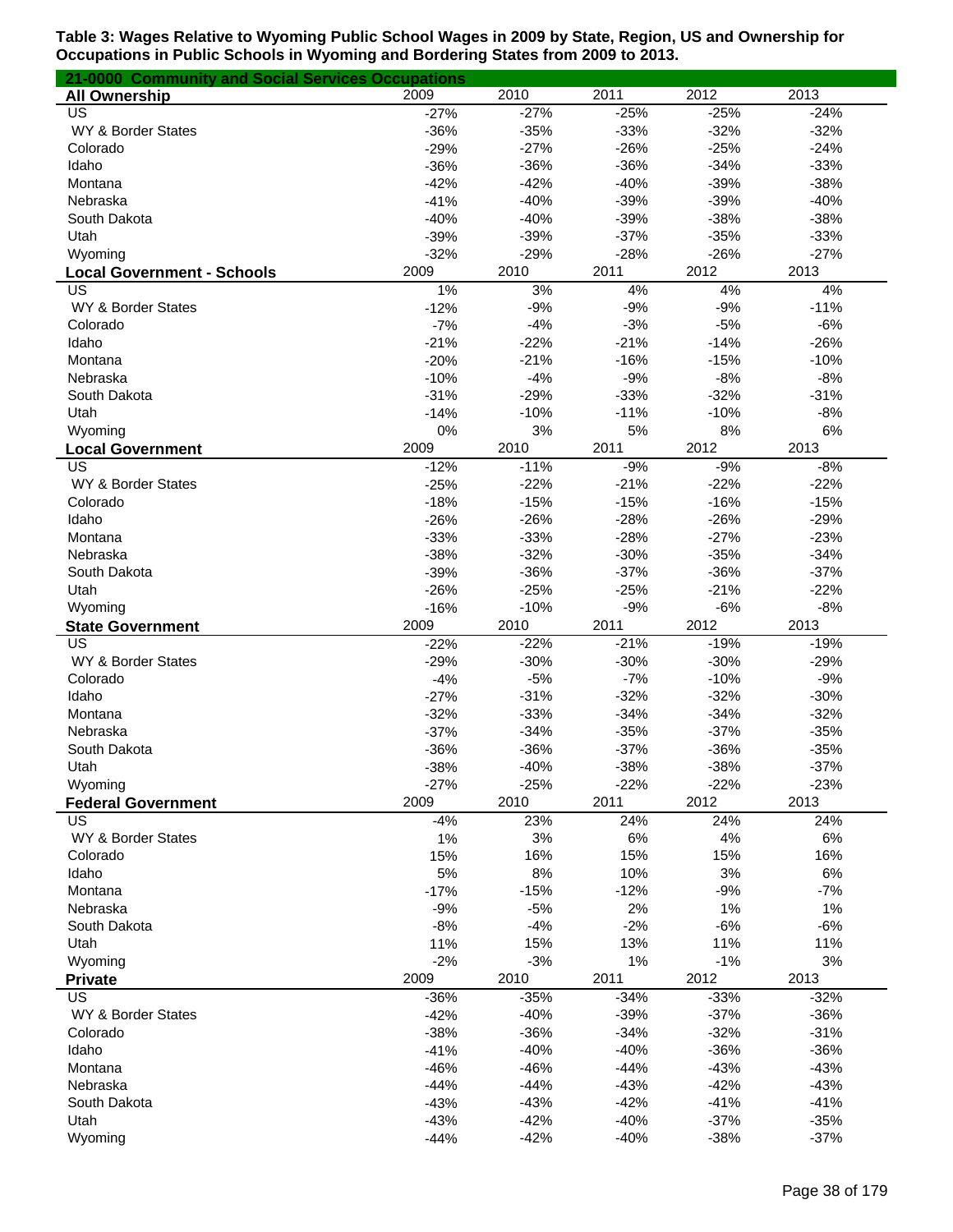|                                         | 21-1000 Counselors, Social Workers, and Other Community and Social Service Specialists |                |               |               |               |  |  |  |
|-----------------------------------------|----------------------------------------------------------------------------------------|----------------|---------------|---------------|---------------|--|--|--|
| <b>All Ownership</b>                    | 2009                                                                                   | 2010           | 2011          | 2012          | 2013          |  |  |  |
| US                                      | $-27%$                                                                                 | $-27%$         | $-26%$        | $-25%$        | $-24%$        |  |  |  |
| WY & Border States                      | $-36%$                                                                                 | $-35%$         | $-34%$        | $-33%$        | $-32%$        |  |  |  |
| Colorado                                | $-30%$                                                                                 | $-27%$         | $-26%$        | $-26%$        | $-25%$        |  |  |  |
| Idaho                                   | $-36%$                                                                                 | $-36%$         | $-36%$        | $-34%$        | $-33%$        |  |  |  |
| Montana                                 | $-42%$                                                                                 | $-42%$         | $-40%$        | $-40%$        | $-39%$        |  |  |  |
| Nebraska                                | $-42%$                                                                                 | $-40%$         | $-40%$        | $-40%$        | $-40%$        |  |  |  |
| South Dakota                            | $-40%$                                                                                 | $-40%$         | $-39%$        | $-39%$        | $-38%$        |  |  |  |
| Utah                                    | $-39%$                                                                                 | $-39%$         | $-37%$        | $-35%$        | $-34%$        |  |  |  |
| Wyoming                                 | $-32%$                                                                                 | $-29%$         | $-28%$        | $-26%$        | $-27%$        |  |  |  |
| <b>Local Government - Schools</b><br>US | 2009<br>1%                                                                             | 2010<br>3%     | 2011<br>4%    | 2012<br>4%    | 2013<br>4%    |  |  |  |
| WY & Border States                      | $-12%$                                                                                 | $-9%$          | $-9%$         | $-9%$         | $-11%$        |  |  |  |
| Colorado                                | $-7%$                                                                                  | $-4%$          | $-3%$         | $-5%$         | $-6%$         |  |  |  |
| Idaho                                   | $-21%$                                                                                 | $-22%$         | $-21%$        | $-14%$        | $-26%$        |  |  |  |
| Montana                                 | $-20%$                                                                                 | $-21%$         | $-16%$        | $-15%$        | $-10%$        |  |  |  |
| Nebraska                                | $-10%$                                                                                 | $-4%$          | $-9%$         | $-8%$         | $-8%$         |  |  |  |
| South Dakota                            | $-31%$                                                                                 | $-29%$         | $-33%$        | $-32%$        | $-31%$        |  |  |  |
| Utah                                    | $-14%$                                                                                 | $-10%$         | $-11%$        | $-10%$        | $-8%$         |  |  |  |
| Wyoming                                 | 0%                                                                                     | 3%             | 5%            | $8%$          | 6%            |  |  |  |
| <b>Local Government</b>                 | 2009                                                                                   | 2010           | 2011          | 2012          | 2013          |  |  |  |
| US                                      | $-12%$                                                                                 | $-11%$         | $-9%$         | $-9%$         | $-8%$         |  |  |  |
| WY & Border States                      | $-25%$                                                                                 | $-22%$         | $-21%$        | $-22%$        | $-22%$        |  |  |  |
| Colorado                                | $-18%$                                                                                 | $-15%$         | $-15%$        | $-16%$        | $-15%$        |  |  |  |
| Idaho                                   | $-26%$                                                                                 | $-26%$         | $-28%$        | $-26%$        | $-29%$        |  |  |  |
| Montana                                 | $-33%$                                                                                 | $-33%$         | $-28%$        | $-27%$        | $-23%$        |  |  |  |
| Nebraska                                | $-38%$                                                                                 | $-32%$         | $-30%$        | $-35%$        | $-34%$        |  |  |  |
| South Dakota                            | $-39%$                                                                                 | $-36%$         | $-37%$        | $-36%$        | $-37%$        |  |  |  |
| Utah                                    | $-26%$                                                                                 | $-25%$         | $-25%$        | $-21%$        | $-22%$        |  |  |  |
| Wyoming                                 | $-16%$<br>2009                                                                         | $-10%$<br>2010 | $-9%$<br>2011 | $-6%$<br>2012 | $-8%$<br>2013 |  |  |  |
| <b>State Government</b><br>US           | $-22%$                                                                                 | $-22%$         | $-21%$        | $-19%$        | $-19%$        |  |  |  |
| WY & Border States                      | $-29%$                                                                                 | $-30%$         | $-30%$        | $-31%$        | $-29%$        |  |  |  |
| Colorado                                | $-4%$                                                                                  | $-5%$          | $-7%$         | $-10%$        | $-9%$         |  |  |  |
| Idaho                                   | $-27%$                                                                                 | $-31%$         | $-32%$        | $-32%$        | $-30%$        |  |  |  |
| Montana                                 | $-32%$                                                                                 | $-33%$         | $-34%$        | $-34%$        | $-32%$        |  |  |  |
| Nebraska                                | $-37%$                                                                                 | $-34%$         | $-35%$        | $-37%$        | $-35%$        |  |  |  |
| South Dakota                            | $-36%$                                                                                 | $-36%$         | $-37%$        | $-36%$        | $-35%$        |  |  |  |
| Utah                                    | $-38%$                                                                                 | $-40%$         | $-38%$        | $-38%$        | $-37%$        |  |  |  |
| Wyoming                                 | $-27%$                                                                                 | $-25%$         | $-22%$        | $-22%$        | $-23%$        |  |  |  |
| <b>Federal Government</b>               | 2009                                                                                   | 2010           | 2011          | 2012          | 2013          |  |  |  |
| US                                      | $-27%$                                                                                 | 23%            | 24%           | 24%           | 24%           |  |  |  |
| WY & Border States                      | $-1%$                                                                                  | 2%             | 5%            | 4%            | 5%            |  |  |  |
| Colorado                                | 13%                                                                                    | 15%            | 14%           | 14%           | 16%           |  |  |  |
| Idaho                                   | 4%                                                                                     | 7%             | 9%            | 3%            | 6%            |  |  |  |
| Montana                                 | $-19%$                                                                                 | $-15%$         | $-13%$        | $-10%$        | $-8%$         |  |  |  |
| Nebraska                                | $-11%$                                                                                 | $-8%$          | $-1%$         | $-1%$         | 0%            |  |  |  |
| South Dakota                            | $-9%$                                                                                  | $-5%$          | $-3%$         | $-7%$         | $-7%$         |  |  |  |
| Utah<br>Wyoming                         | 10%<br>$-4%$                                                                           | 14%<br>$-4%$   | 12%<br>$-1%$  | 10%<br>$-3%$  | 10%<br>$1\%$  |  |  |  |
| <b>Private</b>                          | 2009                                                                                   | 2010           | 2011          | 2012          | 2013          |  |  |  |
| US                                      | -36%                                                                                   | $-35%$         | $-34%$        | $-33%$        | $-32%$        |  |  |  |
| WY & Border States                      | $-42%$                                                                                 | $-41%$         | $-40%$        | $-38%$        | $-37%$        |  |  |  |
| Colorado                                | $-39%$                                                                                 | $-36%$         | $-35%$        | $-33%$        | $-32%$        |  |  |  |
| Idaho                                   | $-42%$                                                                                 | $-41%$         | $-40%$        | $-36%$        | $-36%$        |  |  |  |
| Montana                                 | $-48%$                                                                                 | $-47%$         | $-45%$        | $-45%$        | $-45%$        |  |  |  |
| Nebraska                                | $-45%$                                                                                 | $-44%$         | $-44%$        | $-43%$        | $-44%$        |  |  |  |
| South Dakota                            | $-43%$                                                                                 | $-44%$         | $-43%$        | $-42%$        | $-41%$        |  |  |  |
| Utah                                    | $-43%$                                                                                 | $-42%$         | $-40%$        | $-37%$        | $-35%$        |  |  |  |
| Wyoming                                 | $-44%$                                                                                 | $-42%$         | $-40%$        | $-38%$        | $-37%$        |  |  |  |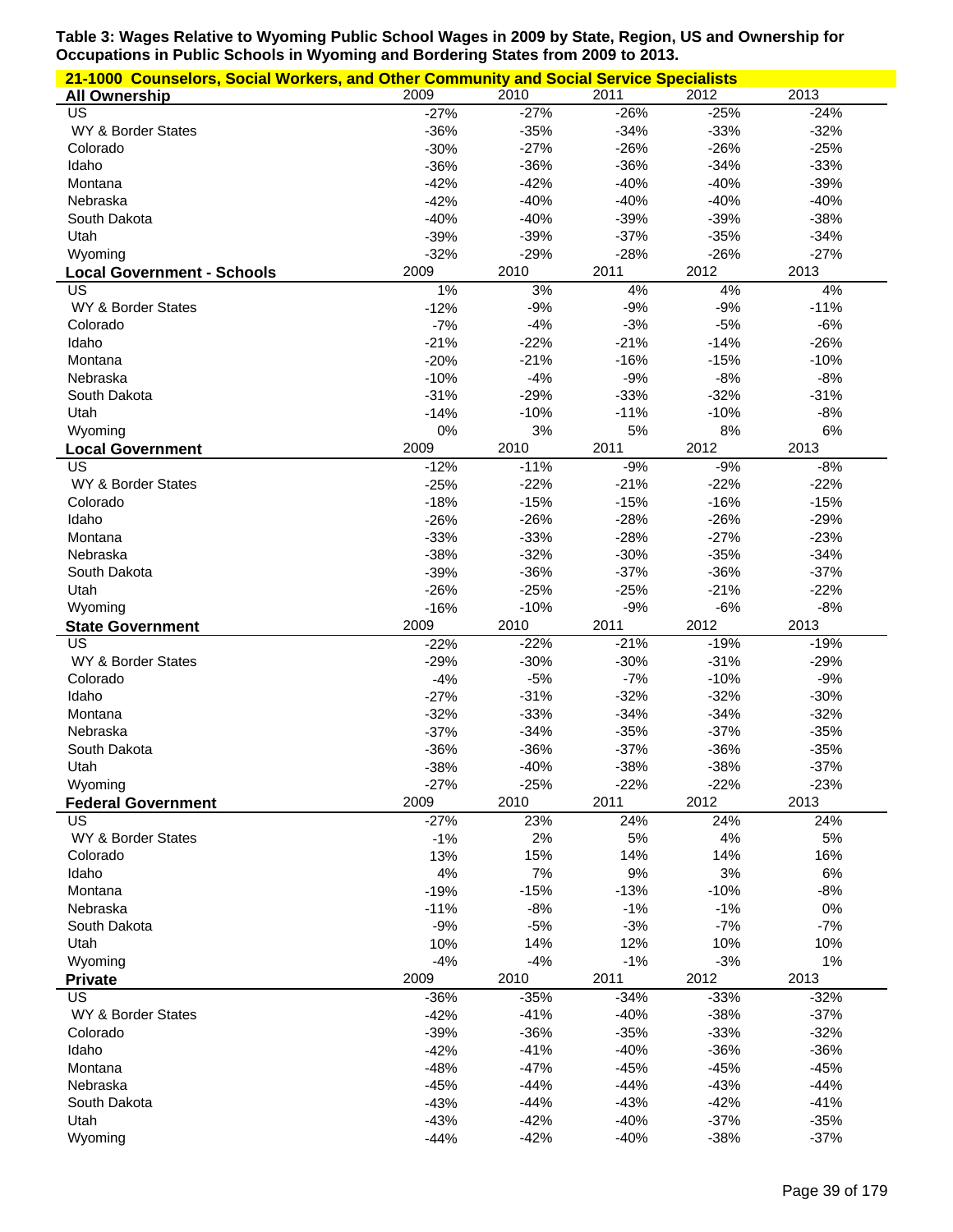| 21-1012 Educational, Guidance, School, and Vocational Counselors |                  |                  |                  |                  |                  |  |  |  |
|------------------------------------------------------------------|------------------|------------------|------------------|------------------|------------------|--|--|--|
| <b>All Ownership</b>                                             | 2009             | 2010             | 2011             | 2012             | 2013             |  |  |  |
| US                                                               | $-8%$            | $-6%$            | $-6%$            | $-6%$            | $-6%$            |  |  |  |
| WY & Border States                                               | $-21%$           | $-19%$           | $-20%$           | $-20%$           | $-21%$           |  |  |  |
| Colorado                                                         | $-19%$           | $-20%$           | $-20%$           | $-22%$           | $-22%$           |  |  |  |
| Idaho                                                            | $-24%$           | $-24%$           | $-25%$           | $-23%$           | $-30%$           |  |  |  |
| Montana                                                          | $-28%$           | $-26%$           | $-22%$           | $-21%$           | $-16%$           |  |  |  |
| Nebraska                                                         | $-16%$           | $-12%$           | $-15%$           | $-15%$           | $-17%$           |  |  |  |
| South Dakota                                                     | $-35%$           | $-33%$           | $-34%$           | $-33%$           | $-34%$           |  |  |  |
| Utah                                                             | $-20%$           | $-18%$           | $-19%$           | $-19%$           | $-18%$           |  |  |  |
| Wyoming                                                          | $-9%$            | $-6%$            | $-2%$            | $-3%$            | $-5%$            |  |  |  |
| <b>Local Government - Schools</b>                                | 2009             | 2010             | 2011             | 2012             | 2013             |  |  |  |
| US                                                               | 3%               | 5%               | 6%               | 6%               | 7%               |  |  |  |
| WY & Border States                                               | $-15%$           | $-12%$           | $-13%$           | $-11%$           | $-13%$           |  |  |  |
| Colorado                                                         | $-15%$           | $-14%$           | $-13%$           | $-12%$           | $-12%$           |  |  |  |
| Idaho                                                            | $-15%$           | $-17%$           | $-14%$           | $-13%$           | $-28%$           |  |  |  |
| Montana                                                          | $-19%$           | $-19%$           | $-14%$           | $-13%$           | $-7%$            |  |  |  |
| Nebraska                                                         | $-12%$           | $-6%$            | $-10%$           | $-9%$            | $-9%$            |  |  |  |
| South Dakota                                                     | $-30%$           | $-27%$           | $-31%$           | $-31%$           | $-30%$           |  |  |  |
| Utah                                                             | $-13%$           | $-9%$            | $-10%$           | $-9%$            | $-7%$            |  |  |  |
| Wyoming                                                          | 0%               | 4%               | 5%               | 7%               | $6\%$            |  |  |  |
| <b>Local Government</b><br>$\overline{\mathsf{US}}$              | 2009             | 2010             | 2011             | 2012<br>5%       | 2013             |  |  |  |
| WY & Border States                                               | 2%               | 4%<br>$-13%$     | 5%<br>$-13%$     | $-12%$           | 5%<br>$-14%$     |  |  |  |
| Colorado                                                         | $-16%$<br>$-15%$ | $-15%$           | $-14%$           | $-14%$           | $-13%$           |  |  |  |
| Idaho                                                            |                  | $-17%$           | $-14%$           | $-15%$           | $-28%$           |  |  |  |
| Montana                                                          | $-15%$<br>$-20%$ | $-20%$           | $-15%$           | $-15%$           | $-10%$           |  |  |  |
| Nebraska                                                         | $-14%$           | $-7%$            | $-10%$           | $-9%$            | $-12%$           |  |  |  |
| South Dakota                                                     | $-31%$           | $-29%$           | $-32%$           | $-31%$           | $-31%$           |  |  |  |
| Utah                                                             | $-16%$           | $-9%$            | $-9%$            | $-9%$            | $-7%$            |  |  |  |
| Wyoming                                                          | $-4%$            | 0%               | 2%               | 3%               | 1%               |  |  |  |
| <b>State Government</b>                                          | 2009             | 2010             | 2011             | 2012             | 2013             |  |  |  |
| $\overline{US}$                                                  | $-18%$           | $-19%$           | $-18%$           | $-18%$           | $-16%$           |  |  |  |
| WY & Border States                                               | $-32%$           | $-33%$           | $-34%$           | $-33%$           | $-31%$           |  |  |  |
| Colorado                                                         | $-27%$           | $-31%$           | $-30%$           | $-30%$           | $-30%$           |  |  |  |
| Idaho                                                            | $-19%$           | $-34%$           | $-42%$           | $-41%$           | $-37%$           |  |  |  |
| Montana                                                          | $-42%$           | $-42%$           | $-40%$           | $-38%$           | $-36%$           |  |  |  |
| Nebraska                                                         | $-28%$           | $-27%$           | $-26%$           | $-25%$           | $-27%$           |  |  |  |
| South Dakota                                                     | $-34%$           | $-31%$           | $-35%$           | $-34%$           | $-35%$           |  |  |  |
| Utah                                                             | $-37%$           | $-35%$           | $-34%$           | $-33%$           | $-31%$           |  |  |  |
| Wyoming                                                          | $-24%$           | $-26%$           | $-24%$           | $-30%$           | $-28%$           |  |  |  |
| <b>Federal Government</b>                                        | 2009             | 2010             | 2011             | 2012             | 2013             |  |  |  |
| <b>US</b>                                                        |                  | 17%              | 14%              | 14%              | 12%              |  |  |  |
| WY & Border States                                               | 6%               | 7%               | 7%               | 6%               | 6%               |  |  |  |
| Colorado                                                         | 9%               | 15%              | 10%              | 7%               | 6%               |  |  |  |
| Idaho                                                            | 5%               | 0%               | $-1%$            | 7%               | 8%               |  |  |  |
| Montana                                                          | $-5%$            | $-2%$            | 2%               | $-6%$            | $-5%$            |  |  |  |
| Nebraska                                                         | 9%               | 11%              | 16%              | 20%              | 3%               |  |  |  |
| South Dakota                                                     | 6%               | 2%               | 5%               | $-1%$            | 2%               |  |  |  |
| Utah                                                             | 5%               | $8%$             | 8%               | $8%$             | 8%               |  |  |  |
| Wyoming                                                          | $-14%$           | $-5%$            | $-6%$            | 10%              | 28%              |  |  |  |
| <b>Private</b>                                                   | 2009             | 2010             | 2011             | 2012             | 2013             |  |  |  |
| <b>US</b>                                                        | $-24%$           | $-22%$<br>$-28%$ | $-22%$           | $-22%$           | $-22%$           |  |  |  |
| WY & Border States                                               |                  |                  | $-29%$           | $-29%$           | $-29%$           |  |  |  |
|                                                                  | $-28%$           |                  |                  |                  |                  |  |  |  |
| Colorado                                                         | $-26%$           | $-29%$           | $-30%$           | $-34%$           | $-33%$           |  |  |  |
| Idaho                                                            | $-45%$           | $-38%$           | $-40%$           | $-26%$           | $-31%$           |  |  |  |
| Montana                                                          | $-41%$           | $-32%$           | $-34%$           | $-32%$           | $-28%$           |  |  |  |
| Nebraska                                                         | $-19%$           | $-24%$           | $-26%$           | $-30%$           | $-29%$           |  |  |  |
| South Dakota                                                     | $-51%$           | $-46%$           | $-41%$           | $-40%$           | $-42%$           |  |  |  |
| Utah<br>Wyoming                                                  | $-17%$<br>$-33%$ | $-17%$<br>$-35%$ | $-20%$<br>$-22%$ | $-20%$<br>$-20%$ | $-19%$<br>$-16%$ |  |  |  |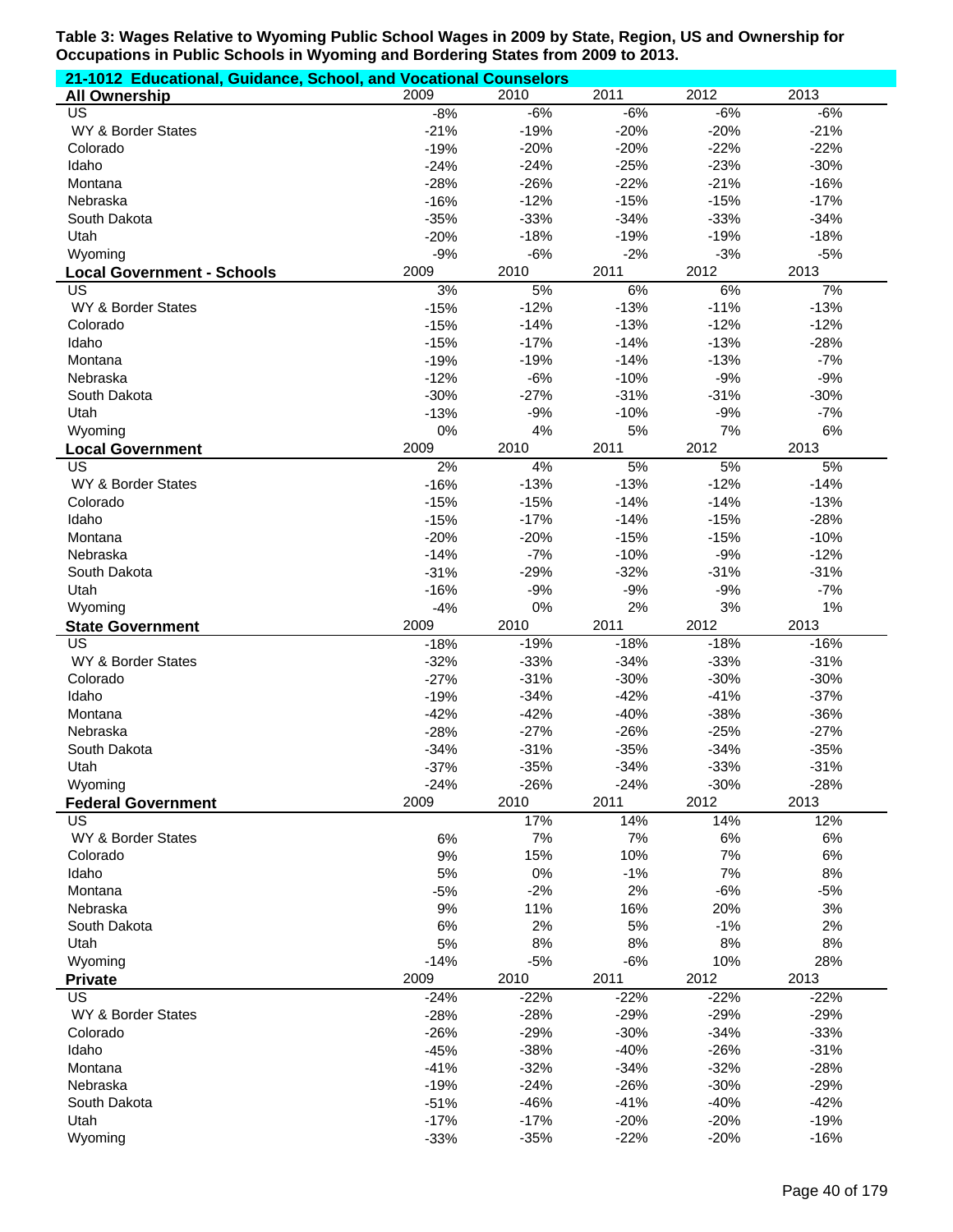|                                   | 21-1021 Child, Family, and School Social Workers |        |        |        |        |  |  |  |  |
|-----------------------------------|--------------------------------------------------|--------|--------|--------|--------|--|--|--|--|
| <b>All Ownership</b>              | 2009                                             | 2010   | 2011   | 2012   | 2013   |  |  |  |  |
| US                                | $-24%$                                           | $-23%$ | $-22%$ | $-21%$ | $-19%$ |  |  |  |  |
| WY & Border States                | $-30%$                                           | $-29%$ | $-27%$ | $-28%$ | $-27%$ |  |  |  |  |
| Colorado                          | $-22%$                                           | $-20%$ | $-16%$ | $-20%$ | $-20%$ |  |  |  |  |
| Idaho                             | $-38%$                                           | $-39%$ | $-38%$ | $-31%$ | $-29%$ |  |  |  |  |
| Montana                           | $-38%$                                           | $-36%$ | $-36%$ | $-40%$ | $-39%$ |  |  |  |  |
| Nebraska                          | $-38%$                                           | $-38%$ | $-36%$ | $-34%$ | $-34%$ |  |  |  |  |
| South Dakota                      | $-37%$                                           | $-37%$ | $-37%$ | $-36%$ | $-35%$ |  |  |  |  |
| Utah                              | $-30%$                                           | $-34%$ | $-30%$ | $-30%$ | $-30%$ |  |  |  |  |
| Wyoming                           | $-26%$                                           | $-23%$ | $-24%$ | $-21%$ | $-18%$ |  |  |  |  |
| <b>Local Government - Schools</b> | 2009                                             | 2010   | 2011   | 2012   | 2013   |  |  |  |  |
| US                                | 1%                                               | 2%     | 3%     | 6%     | 8%     |  |  |  |  |
| WY & Border States                | $-1%$                                            | $-1%$  | $-2%$  | $-1%$  | $-5%$  |  |  |  |  |
| Colorado                          | 10%                                              | 9%     | 13%    | 8%     | 3%     |  |  |  |  |
| Idaho                             | $-36%$                                           | $-34%$ | $-31%$ | $-3%$  | $-11%$ |  |  |  |  |
| Montana                           | $-39%$                                           | $-39%$ | $-37%$ | $-31%$ | $-29%$ |  |  |  |  |
| Nebraska                          | $-6%$                                            | 6%     | $-12%$ | $-13%$ | $-14%$ |  |  |  |  |
| South Dakota                      | $-35%$                                           | $-35%$ | $-34%$ | $-33%$ | $-32%$ |  |  |  |  |
| Utah                              | $-22%$                                           | $-28%$ | $-24%$ | 0%     | $-4%$  |  |  |  |  |
| Wyoming                           | 0%                                               | 3%     | 4%     | 7%     | $6\%$  |  |  |  |  |
| <b>Local Government</b>           | 2009                                             | 2010   | 2011   | 2012   | 2013   |  |  |  |  |
| $\overline{\mathsf{US}}$          | $-9%$                                            | $-8%$  | $-7%$  | $-5%$  | $-4%$  |  |  |  |  |
| WY & Border States                | $-14%$                                           | $-12%$ | $-12%$ | $-14%$ | $-15%$ |  |  |  |  |
| Colorado                          | $-8%$                                            | $-7%$  | $-6%$  | $-9%$  | $-10%$ |  |  |  |  |
| Idaho                             | $-33%$                                           | $-32%$ | $-32%$ | $-20%$ | $-24%$ |  |  |  |  |
| Montana                           | $-38%$                                           | $-37%$ | $-37%$ | $-36%$ | $-36%$ |  |  |  |  |
| Nebraska                          | $-23%$                                           | $-14%$ | $-23%$ | $-21%$ | $-19%$ |  |  |  |  |
| South Dakota                      | $-38%$                                           | $-36%$ | $-35%$ | $-34%$ | $-33%$ |  |  |  |  |
| Utah                              | $-28%$                                           | $-29%$ | $-27%$ | $-20%$ | $-19%$ |  |  |  |  |
| Wyoming                           | $-6%$                                            | $-5%$  | $-6%$  | $-5%$  | $-1%$  |  |  |  |  |
| <b>State Government</b>           | 2009                                             | 2010   | 2011   | 2012   | 2013   |  |  |  |  |
| $\overline{US}$                   | $-24%$                                           | $-24%$ | $-22%$ | $-22%$ | $-20%$ |  |  |  |  |
| WY & Border States                | $-28%$                                           | $-29%$ | $-29%$ | $-29%$ | $-28%$ |  |  |  |  |
| Colorado                          | $-13%$                                           | $-11%$ | $-15%$ | $-25%$ | $-21%$ |  |  |  |  |
| Idaho                             | $-16%$                                           | $-22%$ | $-23%$ | $-23%$ | $-22%$ |  |  |  |  |
| Montana                           | $-30%$                                           | $-30%$ | $-32%$ | $-32%$ | $-29%$ |  |  |  |  |
| Nebraska                          | $-36%$                                           | $-36%$ | $-33%$ | $-31%$ | $-34%$ |  |  |  |  |
| South Dakota                      | $-33%$                                           | $-33%$ | $-33%$ | $-33%$ | $-31%$ |  |  |  |  |
| Utah                              | $-27%$                                           | $-29%$ | $-28%$ | $-25%$ | $-17%$ |  |  |  |  |
| Wyoming                           | $-24%$                                           | $-23%$ | $-21%$ | $-14%$ | $-14%$ |  |  |  |  |
| <b>Private</b>                    | 2009                                             | 2010   | 2011   | 2012   | 2013   |  |  |  |  |
| US                                | $-34%$                                           | $-34%$ | $-33%$ | $-31%$ | $-30%$ |  |  |  |  |
| WY & Border States                | $-41%$                                           | $-40%$ | $-37%$ | $-37%$ | $-35%$ |  |  |  |  |
| Colorado                          | $-40%$                                           | $-37%$ | $-32%$ | $-34%$ | $-32%$ |  |  |  |  |
| Idaho                             | $-45%$                                           | $-48%$ | $-47%$ | $-40%$ | $-35%$ |  |  |  |  |
| Montana                           | $-42%$                                           | $-38%$ | $-37%$ | $-44%$ | $-44%$ |  |  |  |  |
| Nebraska                          | $-42%$                                           | $-42%$ | $-42%$ | $-40%$ | $-38%$ |  |  |  |  |
| South Dakota                      | $-39%$                                           | $-39%$ | $-39%$ | $-38%$ | $-38%$ |  |  |  |  |
| Utah                              | $-35%$                                           | $-36%$ | $-32%$ | $-33%$ | $-35%$ |  |  |  |  |
| Wyoming                           | $-41%$                                           | $-36%$ | $-35%$ | $-32%$ | $-30%$ |  |  |  |  |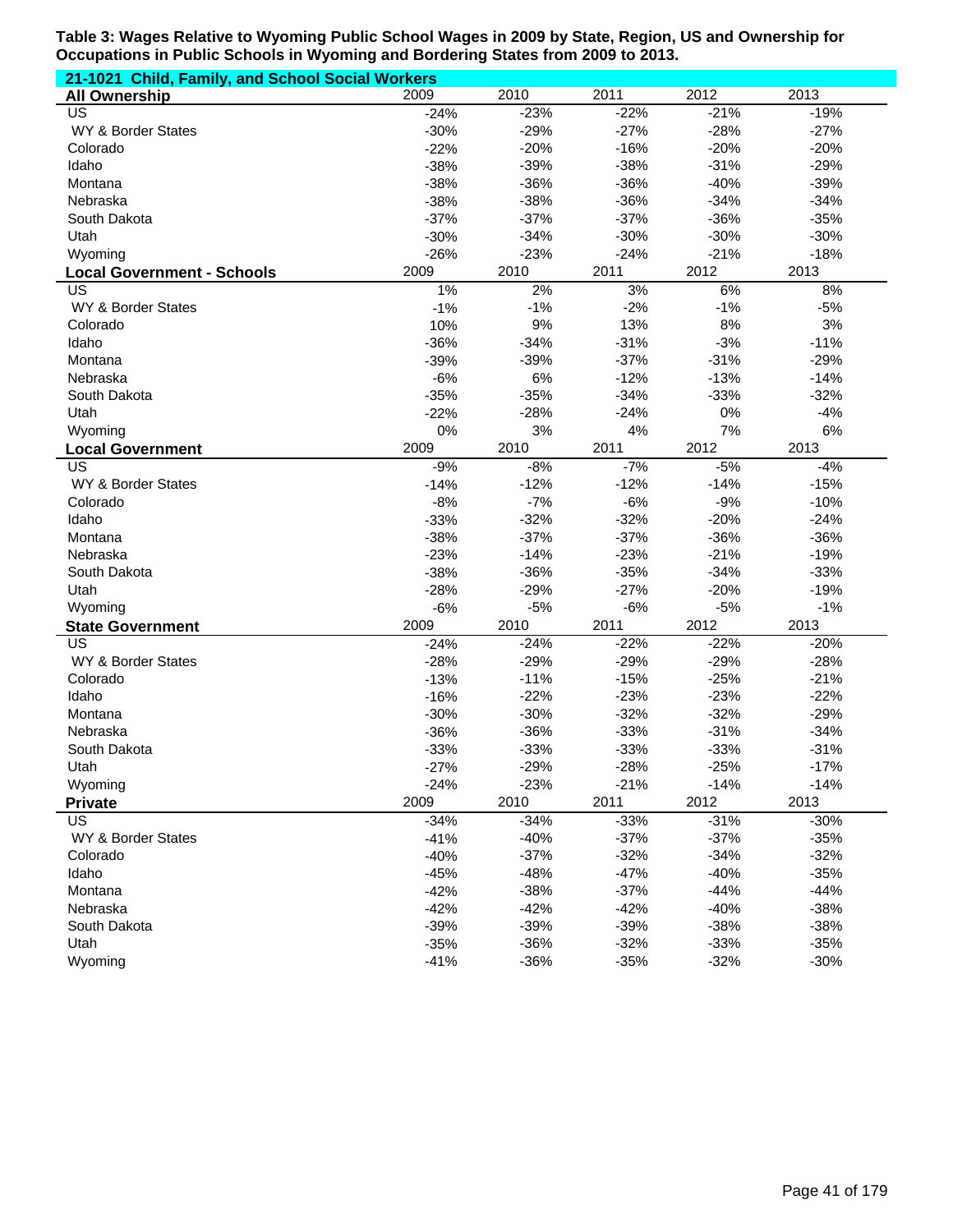| 21-1022 Healthcare Social Workers |        |        |        |        |        |
|-----------------------------------|--------|--------|--------|--------|--------|
| <b>All Ownership</b>              | 2009   | 2010   | 2011   | 2012   | 2013   |
| $\overline{US}$                   | $-42%$ | $-41%$ | $-40%$ | $-38%$ | $-37%$ |
| WY & Border States                | $-47%$ | $-47%$ | $-45%$ | $-43%$ | $-41%$ |
| Colorado                          | $-46%$ | $-46%$ | $-43%$ | $-41%$ | $-37%$ |
| Idaho                             | $-45%$ | $-46%$ | $-42%$ | $-42%$ | $-41%$ |
| Montana                           | $-50%$ | $-48%$ | $-45%$ | $-43%$ | $-43%$ |
| Nebraska                          | $-52%$ | $-51%$ | $-51%$ | $-50%$ | $-49%$ |
| South Dakota                      | $-54%$ | $-54%$ | $-53%$ | $-52%$ | $-53%$ |
| Utah                              | $-41%$ | $-40%$ | $-38%$ | $-35%$ | $-32%$ |
| Wyoming                           | $-47%$ | $-44%$ | $-42%$ | $-43%$ | $-38%$ |
| <b>Local Government - Schools</b> | 2009   | 2010   | 2011   | 2012   | 2013   |
| US                                | $-33%$ | $-35%$ | $-49%$ | $-45%$ | $-45%$ |
| WY & Border States                | $-20%$ | $-29%$ | $-28%$ |        |        |
| Idaho                             | $-60%$ | $-59%$ | $-58%$ |        |        |
| Wyoming                           | 0%     | 1%     | 3%     |        |        |
| <b>Local Government</b>           | 2009   | 2010   | 2011   | 2012   | 2013   |
| US                                | $-43%$ | $-42%$ | $-41%$ | $-40%$ | $-39%$ |
| WY & Border States                | $-49%$ | $-50%$ | $-47%$ | $-45%$ | $-45%$ |
| Colorado                          | $-42%$ | $-47%$ | $-45%$ | $-43%$ | $-43%$ |
| Idaho                             | $-42%$ | $-39%$ | $-38%$ | $-37%$ | $-36%$ |
| Montana                           | $-53%$ | $-53%$ | $-52%$ | $-45%$ | $-38%$ |
| Nebraska                          | $-55%$ | $-56%$ | $-53%$ | $-54%$ | $-55%$ |
| South Dakota                      | $-66%$ | $-63%$ | $-61%$ | $-61%$ | $-61%$ |
| Utah                              | $-54%$ | $-42%$ | $-36%$ | $-35%$ | $-35%$ |
| Wyoming                           | $-50%$ | $-45%$ | $-43%$ | $-41%$ | $-38%$ |
| <b>State Government</b>           | 2009   | 2010   | 2011   | 2012   | 2013   |
| US                                | $-39%$ |        | $-38%$ | $-34%$ | $-34%$ |
| WY & Border States                | $-40%$ | $-41%$ | $-39%$ | $-36%$ | $-38%$ |
| Colorado                          | $-27%$ | $-27%$ | $-29%$ | $-28%$ | $-33%$ |
| Idaho                             | $-49%$ | $-52%$ | $-40%$ | $-41%$ | $-41%$ |
| Montana                           | $-42%$ | $-44%$ | $-45%$ | $-46%$ | $-44%$ |
| Nebraska                          | $-45%$ | $-43%$ | $-34%$ | $-32%$ | $-45%$ |
| South Dakota                      | $-51%$ | $-57%$ | $-59%$ | $-58%$ | $-59%$ |
| Utah                              | $-42%$ | $-42%$ | $-39%$ | $-35%$ | $-35%$ |
| <b>Private</b>                    | 2009   | 2010   | 2011   | 2012   | 2013   |
| US                                | $-42%$ | $-41%$ | $-40%$ | $-39%$ | $-37%$ |
| WY & Border States                | $-47%$ | $-47%$ | $-45%$ | $-43%$ | $-40%$ |
| Colorado                          | $-47%$ | $-47%$ | $-44%$ | $-41%$ | $-37%$ |
| Idaho                             | $-45%$ | $-47%$ | $-43%$ | $-42%$ | $-41%$ |
| Montana                           | $-49%$ | $-47%$ | $-44%$ | $-43%$ | $-44%$ |
| Nebraska                          | $-52%$ | $-51%$ | $-51%$ | $-49%$ | $-48%$ |
| South Dakota                      | $-53%$ | $-53%$ | $-51%$ | $-50%$ | $-51%$ |
| Utah                              | $-40%$ | $-40%$ | $-38%$ | $-35%$ | $-32%$ |
| Wyoming                           | $-44%$ | $-44%$ | $-42%$ | $-44%$ | $-37%$ |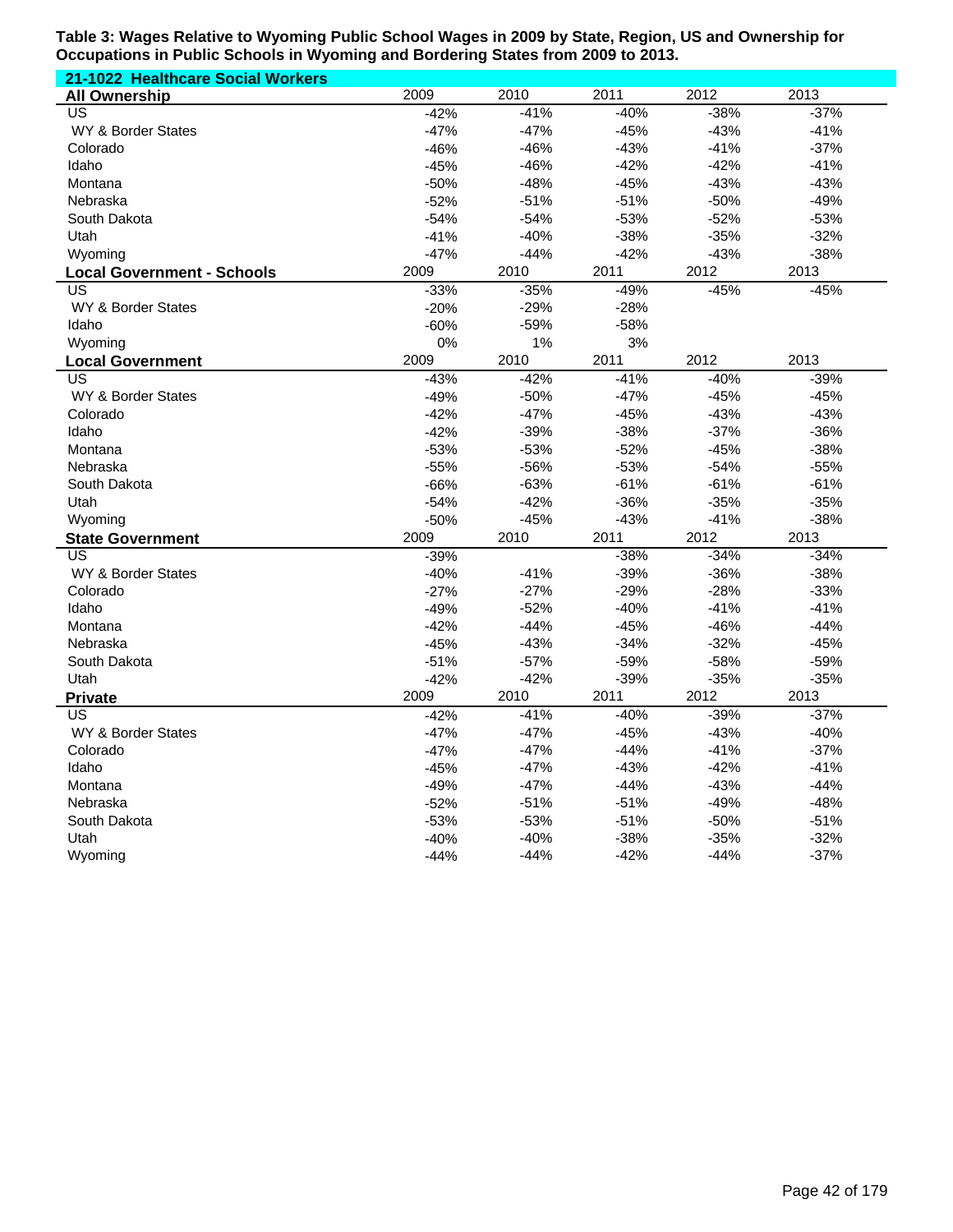| 21-1093 Social and Human Service Assistants |                  |                  |                  |                  |                  |  |  |  |
|---------------------------------------------|------------------|------------------|------------------|------------------|------------------|--|--|--|
| <b>All Ownership</b>                        | 2009             | 2010             | 2011             | 2012             | 2013             |  |  |  |
| US                                          | 10%              | 11%              | 13%              | 14%              | 15%              |  |  |  |
| WY & Border States                          | $-5%$            | $-2%$            | $-3%$            | $-1%$            | $-1%$            |  |  |  |
| Colorado                                    | 7%               | 15%              | 13%              | 16%              | 12%              |  |  |  |
| Idaho                                       | $-3%$            | 6%               | 9%               | 10%              | 15%              |  |  |  |
| Montana                                     | $-7%$            | $-8%$            | $-5%$            | $-5%$            | $-5%$            |  |  |  |
| Nebraska<br>South Dakota                    | $-8%$            | $-12%$<br>$-13%$ | $-11%$<br>$-13%$ | $-11%$<br>$-11%$ | $-13%$<br>$-12%$ |  |  |  |
| Utah                                        | $-13%$<br>$-9%$  | $-7%$            | $-10%$           | $-5%$            | $-3%$            |  |  |  |
| Wyoming                                     | $-3%$            | 4%               | 5%               | 7%               | 9%               |  |  |  |
| <b>Local Government - Schools</b>           | 2009             | 2010             | 2011             | 2012             | 2013             |  |  |  |
| US                                          | 12%              | 10%              | 14%              | 16%              | 16%              |  |  |  |
| WY & Border States                          | 6%               | 8%               | 24%              | 30%              | 34%              |  |  |  |
| Colorado                                    | 38%              | 22%              | 39%              | 35%              | 41%              |  |  |  |
| Idaho                                       | $-13%$           | 8%               | 9%               | 153%             |                  |  |  |  |
| Montana                                     | $-39%$           | $-15%$           | $-6%$            | 9%               | 7%               |  |  |  |
| Nebraska                                    | $-1%$            | $-4%$            | $-3%$            | $-18%$           |                  |  |  |  |
| South Dakota                                | 12%              | 14%              | 16%              | $-14%$           | $-12%$           |  |  |  |
| Utah                                        | $-14%$           | $-13%$           | $-12%$           | 20%              | 21%              |  |  |  |
| Wyoming                                     | 0%               | $-18%$           | $-13%$           | 2%               | 4%               |  |  |  |
| <b>Local Government</b>                     | 2009             | 2010             | 2011             | 2012             | 2013             |  |  |  |
| $\overline{\mathsf{US}}$                    | 25%              | 26%              | 29%              | 30%              | 32%              |  |  |  |
| WY & Border States                          | $-5%$            | 4%               | 7%               | 5%               | 5%               |  |  |  |
| Colorado                                    | 14%              | 26%              | 31%              | 32%              | 34%              |  |  |  |
| Idaho                                       | $-3%$            | 26%              | 30%              | 45%              | 40%              |  |  |  |
| Montana                                     | $-3%$            | 3%               | 11%              | 10%              | 9%               |  |  |  |
| Nebraska                                    | $-20%$           | $-18%$           | $-17%$           | $-17%$           | $-14%$           |  |  |  |
| South Dakota                                | $-15%$           | $-10%$           | $-7%$            | $-8%$            | $-11%$           |  |  |  |
| Utah                                        | 10%<br>12%       | 14%<br>19%       | 5%<br>21%        | 10%<br>25%       | 4%<br>31%        |  |  |  |
| Wyoming<br><b>State Government</b>          | 2009             | 2010             | 2011             | 2012             | 2013             |  |  |  |
| $\overline{US}$                             | 31%              | 32%              | 31%              | 36%              | 36%              |  |  |  |
| WY & Border States                          | 9%               | 9%               | 9%               | 7%               | 9%               |  |  |  |
| Colorado                                    | 32%              | 38%              | 36%              | $-4%$            | 6%               |  |  |  |
| Idaho                                       | 40%              | 39%              | 37%              | 37%              | 38%              |  |  |  |
| Montana                                     | $-17%$           | $-15%$           | $-17%$           | $-16%$           | $-2%$            |  |  |  |
| Nebraska                                    | 20%              | $-5%$            | $-1%$            | 1%               | $-2%$            |  |  |  |
| South Dakota                                | $-5%$            | $-8%$            | $-27%$           | $-20%$           | $-22%$           |  |  |  |
| Utah                                        | 1%               | $-1%$            | $-3%$            | $-2%$            | $-1%$            |  |  |  |
| Wyoming                                     | 24%              | 36%              | 39%              | 37%              | 36%              |  |  |  |
| <b>Federal Government</b>                   | 2009             | 2010             | 2011             | 2012             | 2013             |  |  |  |
| <b>US</b>                                   | 57%              | 59%              | 62%              | 61%              | 63%              |  |  |  |
| WY & Border States                          | 41%              | 43%              | 47%              | 45%              | 48%              |  |  |  |
| Colorado                                    | 49%              | 49%              | 55%              | 60%              | 66%              |  |  |  |
| Idaho                                       | 47%              | 54%              | 59%              | 38%              | 40%              |  |  |  |
| Montana<br>Nebraska                         | 39%<br>35%       | 39%<br>36%       | 40%<br>46%       | 41%<br>43%       | 45%<br>47%       |  |  |  |
| South Dakota                                | 45%              | 52%              | 57%              | 51%              | 49%              |  |  |  |
| Utah                                        | 41%              | 46%              | 40%              | 33%              | 49%              |  |  |  |
| Wyoming                                     | 30%              | 24%              | 29%              | 24%              | 23%              |  |  |  |
| <b>Private</b>                              | 2009             | 2010             | 2011             | 2012             | 2013             |  |  |  |
| <b>US</b>                                   | 2%               | 3%               | 6%               | 8%               | 9%               |  |  |  |
| WY & Border States                          | $-9%$            | $-6%$            | $-7%$            | $-5%$            | $-5%$            |  |  |  |
| Colorado                                    | 4%               | 12%              | 9%               | 12%              | 5%               |  |  |  |
| Idaho                                       | $-6%$            | $-5%$            | $-5%$            | $-2%$            | 5%               |  |  |  |
| Montana                                     | $-9%$            | $-11%$           | $-8%$            | $-8%$            | $-8%$            |  |  |  |
| Nebraska                                    | $-12%$           | $-11%$           | $-11%$           | $-12%$           | $-13%$           |  |  |  |
| South Dakota                                | $-19%$           | $-19%$           | $-17%$           | $-18%$           | $-17%$           |  |  |  |
| Utah                                        |                  |                  | $-14%$           |                  |                  |  |  |  |
| Wyoming                                     | $-15%$<br>$-13%$ | $-12%$<br>$-5%$  | $-3%$            | $-8%$<br>0%      | $-5%$<br>3%      |  |  |  |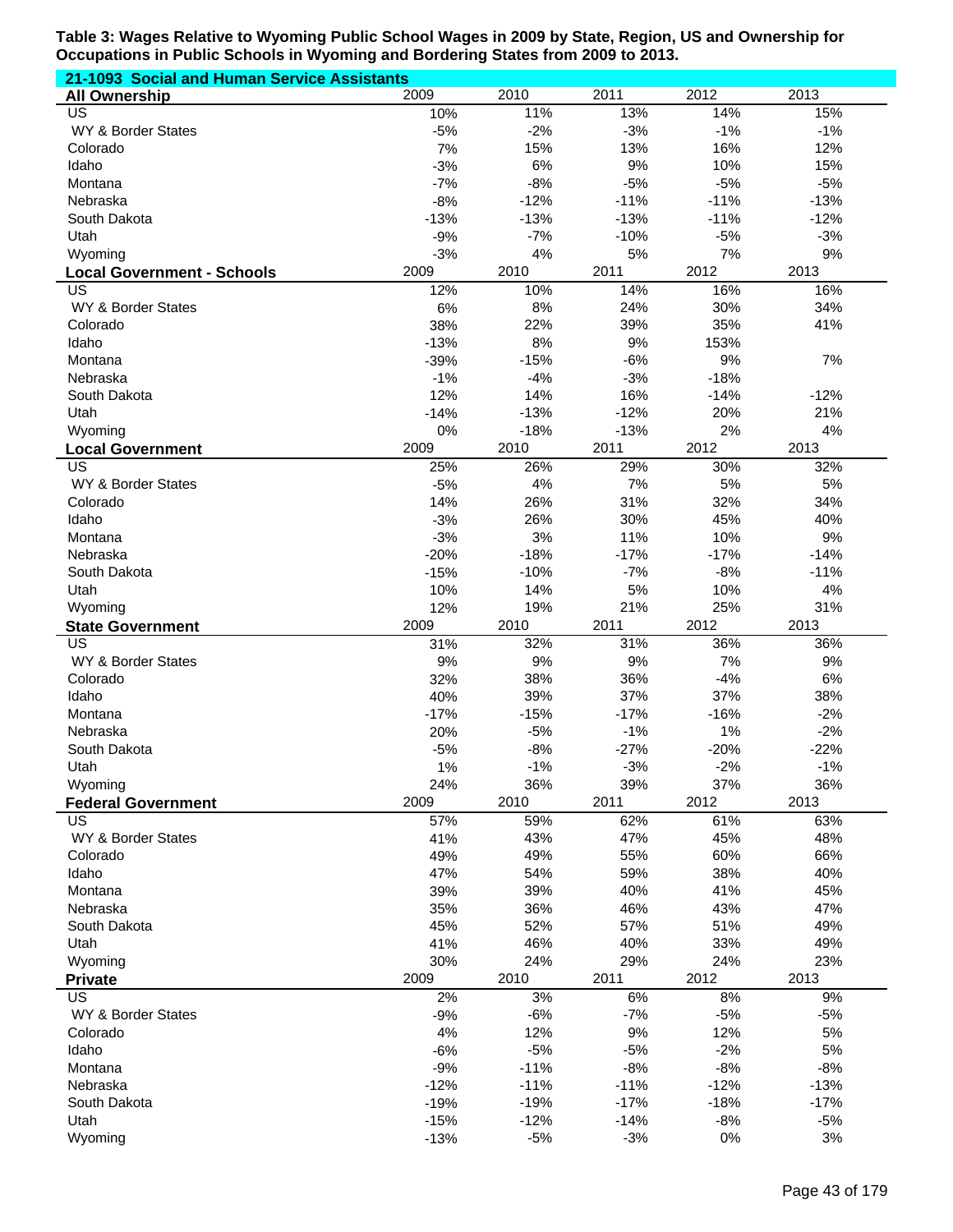| 25<br><b>Direct Instruction</b>   |              |                  |                  |                  |                  |
|-----------------------------------|--------------|------------------|------------------|------------------|------------------|
| <b>All Ownership</b>              | 2009         | 2010             | 2011             | 2012             | 2013             |
| US                                | 9%           | 11%              | 11%              | 12%              | 13%              |
| WY & Border States                | $-4%$        | $-3%$            | $-4%$            | $-2%$            | 0%               |
| Colorado                          | 4%           | 8%               | 9%               | 11%              | 10%              |
| Idaho                             | $-4%$        | $-8%$            | $-18%$           | $-19%$           | $-21%$           |
| Montana                           | $-21%$       | $-17%$           | $-15%$           | $-9%$            | $-6%$            |
| Nebraska                          | $-9%$        | $-5%$            | $-6%$            | $-4%$            | $-3%$            |
| South Dakota                      | $-18%$       | $-15%$           | $-15%$           | $-14%$           | $-13%$           |
| Utah                              | $-6%$        | $-10%$           | $-13%$           | $-10%$           | 1%               |
| Wyoming                           | 2%           | 3%               | 4%               | 5%               | 2%               |
| <b>Local Government - Schools</b> | 2009         | 2010             | 2011             | 2012             | 2013             |
| US                                | 5%           | 6%               | 6%               | 7%               | 7%               |
| WY & Border States                | $-10%$       | $-8%$            | $-10%$           | $-9%$            | $-8%$            |
| Colorado                          | 0%           | 3%               | 3%               | 3%               | 4%               |
| Idaho                             | $-8%$        | $-12%$           | $-19%$           | $-22%$           | $-23%$           |
| Montana                           | $-23%$       | $-20%$           | $-18%$           | $-15%$           | $-11%$           |
| Nebraska                          | $-15%$       | $-10%$           | $-14%$           | $-12%$           | $-10%$           |
| South Dakota                      | $-25%$       | $-23%$<br>$-18%$ | $-23%$<br>$-20%$ | $-22%$<br>$-17%$ | $-21%$<br>$-12%$ |
| Utah                              | $-17%$       |                  |                  |                  |                  |
| Wyoming                           | 0%<br>2009   | 1%<br>2010       | 0%<br>2011       | 2%<br>2012       | $-1%$<br>2013    |
| <b>Local Government</b><br>US     |              |                  | 9%               | 9%               |                  |
| WY & Border States                | 6%<br>$-10%$ | 8%<br>$-9%$      | $-10%$           | $-9%$            | 9%<br>$-8%$      |
| Colorado                          | 0%           | 2%               | 2%               | 3%               | 3%               |
| Idaho                             | $-10%$       | $-13%$           | $-20%$           | $-22%$           | $-23%$           |
| Montana                           | $-23%$       | $-20%$           | $-18%$           | $-15%$           | $-12%$           |
| Nebraska                          | $-15%$       | $-11%$           | $-13%$           | $-11%$           | $-9%$            |
| South Dakota                      | $-24%$       | $-22%$           | $-21%$           | $-21%$           | $-20%$           |
| Utah                              | $-17%$       | $-18%$           | $-21%$           | $-17%$           | $-13%$           |
| Wyoming                           | 2%           | 3%               | 3%               | 4%               | 0%               |
| <b>State Government</b>           | 2009         | 2010             | 2011             | 2012             | 2013             |
| US                                | 38%          | 41%              | 44%              | 45%              | 48%              |
| WY & Border States                | 35%          | 29%              | 27%              | 33%              | 45%              |
| Colorado                          | 40%          | 41%              | 42%              | 49%              | 48%              |
| Idaho                             | 39%          | 20%              | $-14%$           | $-12%$           | $-10%$           |
| Montana                           | 0%           | 3%               | 6%               | 30%              | 45%              |
| Nebraska                          | 41%          | 44%              | 49%              | 50%              | 49%              |
| South Dakota                      | 27%          | 33%              | 33%              | 35%              | 34%              |
| Utah                              | 34%          | 13%              | 11%              | 14%              | 60%              |
| Wyoming                           | 43%          | 43%              | 45%              | 54%              | 54%              |
| <b>Federal Government</b>         | 2009         | 2010             | 2011             | 2012             | 2013             |
| US                                | 37%          | 39%              | 38%              | 40%              | 42%              |
| WY & Border States                | 17%          | 21%              | 19%              | 21%              | 23%              |
| Colorado                          | 29%          | 33%              | 29%              | 31%              | 34%              |
| Idaho                             | 10%          | 16%              | 20%              | 22%              | 22%              |
| Montana                           | 0%           | 5%               | 4%               | 6%               | 7%               |
| Nebraska                          | 11%          | 16%              | 10%              | 19%              | 22%              |
| South Dakota                      | 4%           | 6%               | 4%               | 5%               | 7%               |
| Utah                              | 21%          | 25%              | 28%              | 27%              | 28%              |
| Wyoming                           | 2%           | 6%               | 5%               | 4%               | 4%               |
| <b>Private</b>                    | 2009         | 2010             | 2011             | 2012             | 2013             |
| US                                | 2%           | 4%               | 5%               | 7%               | 7%               |
| WY & Border States                | $-11%$       | $-7%$            | $-6%$            | $-4%$            | $-6%$            |
| Colorado                          | $-9%$        | $-2%$            | 2%               | 4%               | $-1%$            |
| Idaho                             | $-7%$        | $-2%$            | $-11%$           | $-7%$            | $-15%$           |
| Montana                           | $-33%$       | $-29%$           | $-25%$           | $-22%$           | $-19%$           |
| Nebraska                          | $-11%$       | $-8%$            | $-7%$            | $-5%$            | $-7%$            |
| South Dakota                      | $-19%$       | $-16%$           | $-18%$           | $-17%$           | $-17%$           |
| Utah                              | $-5%$        | $-4%$            | $-7%$            | $-6%$            | $-4%$            |
| Wyoming                           | $-29%$       | $-27%$           | $-18%$           | $-20%$           | $-23%$           |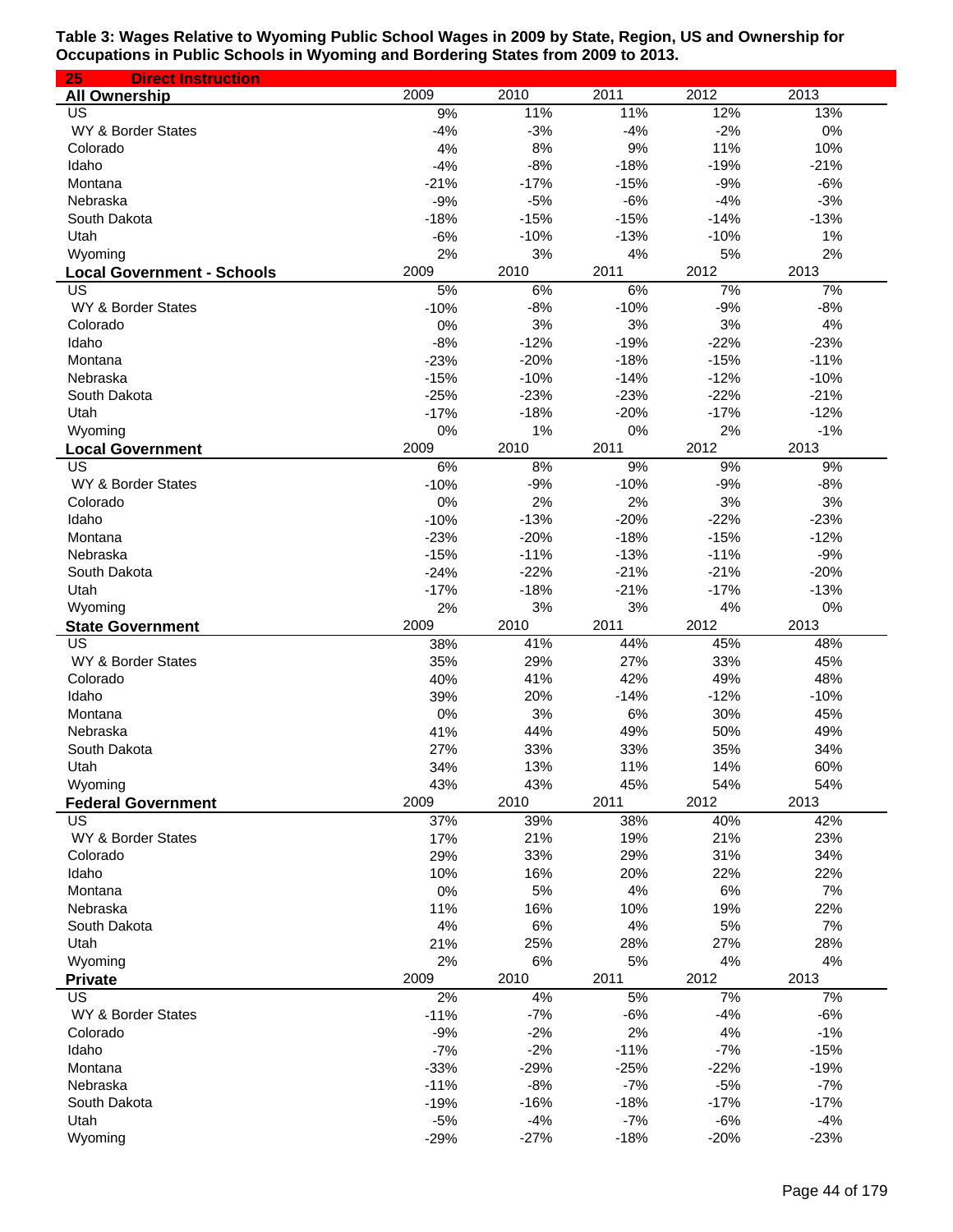| 25-0000 Education, Training, and Library Occupations |        |        |        |        |        |
|------------------------------------------------------|--------|--------|--------|--------|--------|
| <b>All Ownership</b>                                 | 2009   | 2010   | 2011   | 2012   | 2013   |
| US                                                   | 9%     | 11%    | 11%    | 12%    | 13%    |
| WY & Border States                                   | $-4%$  | $-3%$  | $-4%$  | $-2%$  | 0%     |
| Colorado                                             | 4%     | 8%     | 9%     | 11%    | 10%    |
| Idaho                                                | $-4%$  | $-8%$  | $-18%$ | $-19%$ | $-21%$ |
| Montana                                              | $-21%$ | $-17%$ | $-15%$ | $-9%$  | $-6%$  |
| Nebraska                                             | $-9%$  | $-5%$  | $-6%$  | $-4%$  | $-3%$  |
| South Dakota                                         | $-18%$ | $-15%$ | $-15%$ | $-14%$ | $-13%$ |
| Utah                                                 | $-6%$  | $-10%$ | $-13%$ | $-10%$ | 1%     |
| Wyoming                                              | 2%     | 3%     | 4%     | 5%     | 2%     |
| <b>Local Government - Schools</b>                    | 2009   | 2010   | 2011   | 2012   | 2013   |
| US                                                   | 5%     | 6%     | 6%     | 7%     | 7%     |
| WY & Border States                                   | $-10%$ | $-8%$  | $-10%$ | $-9%$  | $-8%$  |
| Colorado                                             | 0%     | 3%     | 3%     | 3%     | 4%     |
| Idaho                                                | $-8%$  | $-12%$ | $-19%$ | $-22%$ | $-23%$ |
| Montana                                              | $-23%$ | $-20%$ | $-18%$ | $-15%$ | $-11%$ |
| Nebraska                                             | $-15%$ | $-10%$ | $-14%$ | $-12%$ | $-10%$ |
| South Dakota                                         | $-25%$ | $-23%$ | $-23%$ | $-22%$ | $-21%$ |
| Utah                                                 | $-17%$ | $-18%$ | $-20%$ | $-17%$ | $-12%$ |
| Wyoming                                              | 0%     | 1%     | 0%     | 2%     | $-1%$  |
| <b>Local Government</b>                              | 2009   | 2010   | 2011   | 2012   | 2013   |
| US                                                   | 6%     | 8%     | 9%     | 9%     | 9%     |
| WY & Border States                                   | $-10%$ | $-9%$  | $-10%$ | $-9%$  | $-8%$  |
| Colorado                                             | 0%     | 2%     | 2%     | 3%     | 3%     |
| Idaho                                                | $-10%$ | $-13%$ | $-20%$ | $-22%$ | $-23%$ |
| Montana                                              | $-23%$ | $-20%$ | $-18%$ | $-15%$ | $-12%$ |
| Nebraska                                             | $-15%$ | $-11%$ | $-13%$ | $-11%$ | $-9%$  |
| South Dakota                                         | $-24%$ | $-22%$ | $-21%$ | $-21%$ | $-20%$ |
| Utah                                                 | $-17%$ | $-18%$ | $-21%$ | $-17%$ | $-13%$ |
| Wyoming                                              | 2%     | 3%     | 3%     | 4%     | 0%     |
| <b>State Government</b>                              | 2009   | 2010   | 2011   | 2012   | 2013   |
| US                                                   | 38%    | 41%    | 44%    | 45%    | 48%    |
| WY & Border States                                   | 35%    | 29%    | 27%    | 33%    | 45%    |
| Colorado                                             | 40%    | 41%    | 42%    | 49%    | 48%    |
| Idaho                                                | 39%    | 20%    | $-14%$ | $-12%$ | $-10%$ |
| Montana                                              | 0%     | 3%     | 6%     | 30%    | 45%    |
| Nebraska                                             | 41%    | 44%    | 49%    | 50%    | 49%    |
| South Dakota                                         | 27%    | 33%    | 33%    | 35%    | 34%    |
| Utah                                                 | 34%    | 13%    | 11%    | 14%    | 60%    |
| Wyoming                                              | 43%    | 43%    | 45%    | 54%    | 54%    |
| <b>Federal Government</b>                            | 2009   | 2010   | 2011   | 2012   | 2013   |
| US                                                   | 37%    | 39%    | 38%    | 40%    | 42%    |
| WY & Border States                                   | 17%    | 21%    | 19%    | 21%    | 23%    |
| Colorado                                             | 29%    | 33%    | 29%    | 31%    | 34%    |
| Idaho                                                | 10%    | 16%    | 20%    | 22%    | 22%    |
| Montana                                              | 0%     | 5%     | 4%     | 6%     | 7%     |
| Nebraska                                             | 11%    | 16%    | 10%    | 19%    | 22%    |
| South Dakota                                         | 4%     | 6%     | 4%     | 5%     | 7%     |
| Utah                                                 | 21%    | 25%    | 28%    | 27%    | 28%    |
| Wyoming                                              | 2%     | 6%     | 5%     | 4%     | 4%     |
| <b>Private</b>                                       | 2009   | 2010   | 2011   | 2012   | 2013   |
| US                                                   | 2%     | 4%     | 5%     | 7%     | 7%     |
| WY & Border States                                   | $-11%$ | $-7%$  | $-6%$  | $-4%$  | $-6%$  |
| Colorado                                             | $-9%$  | $-2%$  | 2%     | 4%     | $-1%$  |
| Idaho                                                | $-7%$  | $-2%$  | $-11%$ | $-7%$  | $-15%$ |
| Montana                                              | $-33%$ | $-29%$ | $-25%$ | $-22%$ | $-19%$ |
| Nebraska                                             | $-11%$ | $-8%$  | $-7%$  | $-5%$  | $-7%$  |
| South Dakota                                         | $-19%$ | $-16%$ | $-18%$ | $-17%$ | $-17%$ |
| Utah                                                 | $-5%$  | $-4%$  | $-7%$  | $-6%$  | $-4%$  |
| Wyoming                                              | $-29%$ | $-27%$ | $-18%$ | $-20%$ | $-23%$ |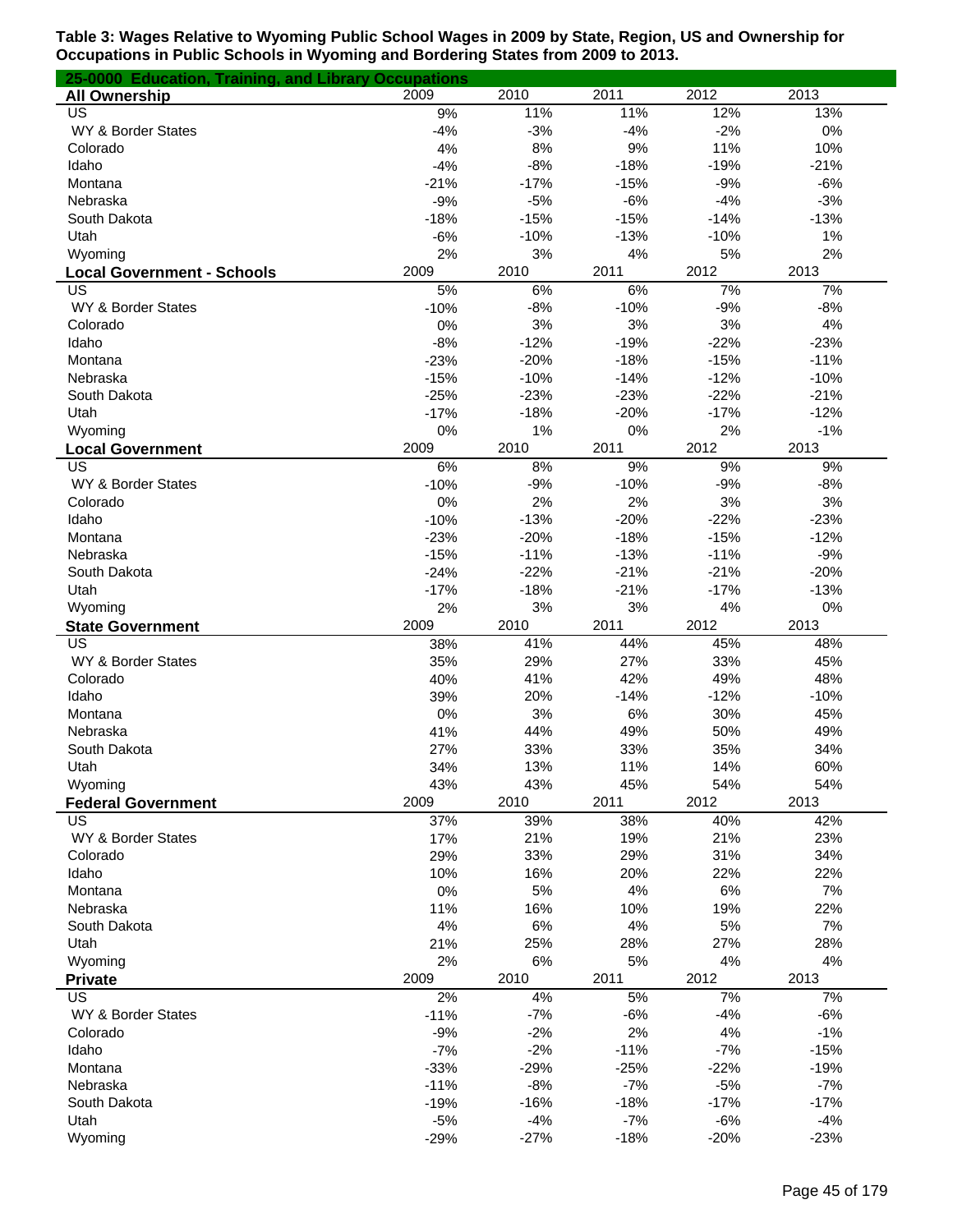|                                   | 25-2000 Primary, Secondary, and Special Education School Teachers |        |        |        |        |  |  |  |  |
|-----------------------------------|-------------------------------------------------------------------|--------|--------|--------|--------|--|--|--|--|
| <b>All Ownership</b>              | 2009                                                              | 2010   | 2011   | 2012   | 2013   |  |  |  |  |
| US                                | $-8%$                                                             | $-6%$  | $-4%$  | $-3%$  | $-2%$  |  |  |  |  |
| WY & Border States                | $-20%$                                                            | $-17%$ | $-17%$ | $-15%$ | $-15%$ |  |  |  |  |
| Colorado                          | $-16%$                                                            | $-14%$ | $-13%$ | $-13%$ | $-13%$ |  |  |  |  |
| Idaho                             | $-16%$                                                            | $-15%$ | $-19%$ | $-19%$ | $-20%$ |  |  |  |  |
| Montana                           | $-32%$                                                            | $-29%$ | $-25%$ | $-22%$ | $-17%$ |  |  |  |  |
| Nebraska                          | $-24%$                                                            | $-15%$ | $-18%$ | $-15%$ | $-15%$ |  |  |  |  |
| South Dakota                      | $-33%$                                                            | $-31%$ | $-31%$ | $-30%$ | $-29%$ |  |  |  |  |
| Utah                              | $-21%$                                                            | $-19%$ | $-18%$ | $-13%$ | $-11%$ |  |  |  |  |
| Wyoming                           | $-4%$                                                             | $-2%$  | 0%     | 1%     | $-1%$  |  |  |  |  |
| <b>Local Government - Schools</b> | 2009                                                              | 2010   | 2011   | 2012   | 2013   |  |  |  |  |
| US                                | $-3%$                                                             | $-1%$  | 1%     | 3%     | 3%     |  |  |  |  |
| WY & Border States                | $-17%$                                                            | $-13%$ | $-14%$ | $-12%$ | $-11%$ |  |  |  |  |
| Colorado                          | $-12%$                                                            | $-10%$ | $-9%$  | $-9%$  | $-9%$  |  |  |  |  |
| Idaho                             | $-13%$                                                            | $-11%$ | $-16%$ | $-16%$ | $-17%$ |  |  |  |  |
| Montana                           | $-29%$                                                            | $-25%$ | $-22%$ | $-18%$ | $-13%$ |  |  |  |  |
| Nebraska                          | $-21%$                                                            | $-12%$ | $-17%$ | $-14%$ | $-13%$ |  |  |  |  |
| South Dakota                      | $-32%$                                                            | $-29%$ | $-29%$ | $-28%$ | $-27%$ |  |  |  |  |
| Utah                              | $-18%$                                                            | $-15%$ | $-14%$ | $-9%$  | $-6%$  |  |  |  |  |
| Wyoming                           | 0%                                                                | 2%     | 3%     | 6%     | 4%     |  |  |  |  |
| <b>Local Government</b>           | 2009                                                              | 2010   | 2011   | 2012   | 2013   |  |  |  |  |
| US                                | $-3%$                                                             | $-1%$  | 1%     | 2%     | 3%     |  |  |  |  |
| WY & Border States                | $-17%$                                                            | $-13%$ | $-14%$ | $-12%$ | $-11%$ |  |  |  |  |
| Colorado                          | $-12%$                                                            | $-10%$ | $-9%$  | $-10%$ | $-9%$  |  |  |  |  |
| Idaho                             | $-13%$                                                            | $-11%$ | $-16%$ | $-16%$ | $-18%$ |  |  |  |  |
| Montana                           | $-29%$                                                            | $-26%$ | $-22%$ | $-18%$ | $-13%$ |  |  |  |  |
| Nebraska                          | $-21%$                                                            | $-12%$ | $-16%$ | $-14%$ | $-12%$ |  |  |  |  |
| South Dakota                      | $-32%$                                                            | $-30%$ | $-30%$ | $-28%$ | $-28%$ |  |  |  |  |
| Utah                              | $-18%$                                                            | $-15%$ | $-14%$ | $-9%$  | $-6%$  |  |  |  |  |
| Wyoming                           | $-1%$                                                             | 1%     | 2%     | 5%     | 3%     |  |  |  |  |
| <b>State Government</b>           | 2009                                                              | 2010   | 2011   | 2012   | 2013   |  |  |  |  |
| US                                | $-10%$                                                            | $-12%$ | $-3%$  | $0\%$  | 3%     |  |  |  |  |
| WY & Border States                | $-32%$                                                            | $-36%$ | $-30%$ | $-26%$ | $-25%$ |  |  |  |  |
| Colorado                          | $-41%$                                                            | $-43%$ | $-27%$ | $-31%$ | $-26%$ |  |  |  |  |
| Idaho                             |                                                                   | $-44%$ | $-44%$ | $-44%$ | $-27%$ |  |  |  |  |
| Montana                           | $-26%$                                                            | $-36%$ | $-37%$ | $-27%$ | $-25%$ |  |  |  |  |
| Nebraska                          | $-23%$                                                            | $-18%$ | $-10%$ | $-8%$  | $-1%$  |  |  |  |  |
| South Dakota                      | $-33%$                                                            | $-33%$ | $-31%$ | $-30%$ | $-28%$ |  |  |  |  |
| Utah                              | $-35%$                                                            | $-41%$ | $-33%$ | $-22%$ | $-28%$ |  |  |  |  |
| <b>Federal Government</b>         | 2009                                                              | 2010   | 2011   | 2012   | 2013   |  |  |  |  |
| US                                |                                                                   |        |        | 1%     | 4%     |  |  |  |  |
| <b>Private</b>                    | 2009                                                              | 2010   | 2011   | 2012   | 2013   |  |  |  |  |
| $\overline{US}$                   | $-36%$                                                            | $-34%$ | $-32%$ | $-30%$ | $-29%$ |  |  |  |  |
| WY & Border States                | $-48%$                                                            | $-46%$ | $-43%$ | $-41%$ | $-40%$ |  |  |  |  |
| Colorado                          | $-45%$                                                            | $-45%$ | $-43%$ | $-42%$ | $-40%$ |  |  |  |  |
| Idaho                             | $-50%$                                                            | $-50%$ | $-48%$ | $-43%$ | $-45%$ |  |  |  |  |
| Montana                           | $-53%$                                                            | $-49%$ | $-46%$ | $-45%$ | $-46%$ |  |  |  |  |
| Nebraska                          | $-57%$                                                            | $-53%$ | $-50%$ | $-41%$ | $-48%$ |  |  |  |  |
| South Dakota                      | $-52%$                                                            | $-50%$ | $-50%$ | $-48%$ | $-47%$ |  |  |  |  |
| Utah                              | $-43%$                                                            | $-40%$ | $-39%$ | $-34%$ | $-33%$ |  |  |  |  |
| Wyoming                           | $-46%$                                                            | $-39%$ | $-32%$ | $-39%$ | $-40%$ |  |  |  |  |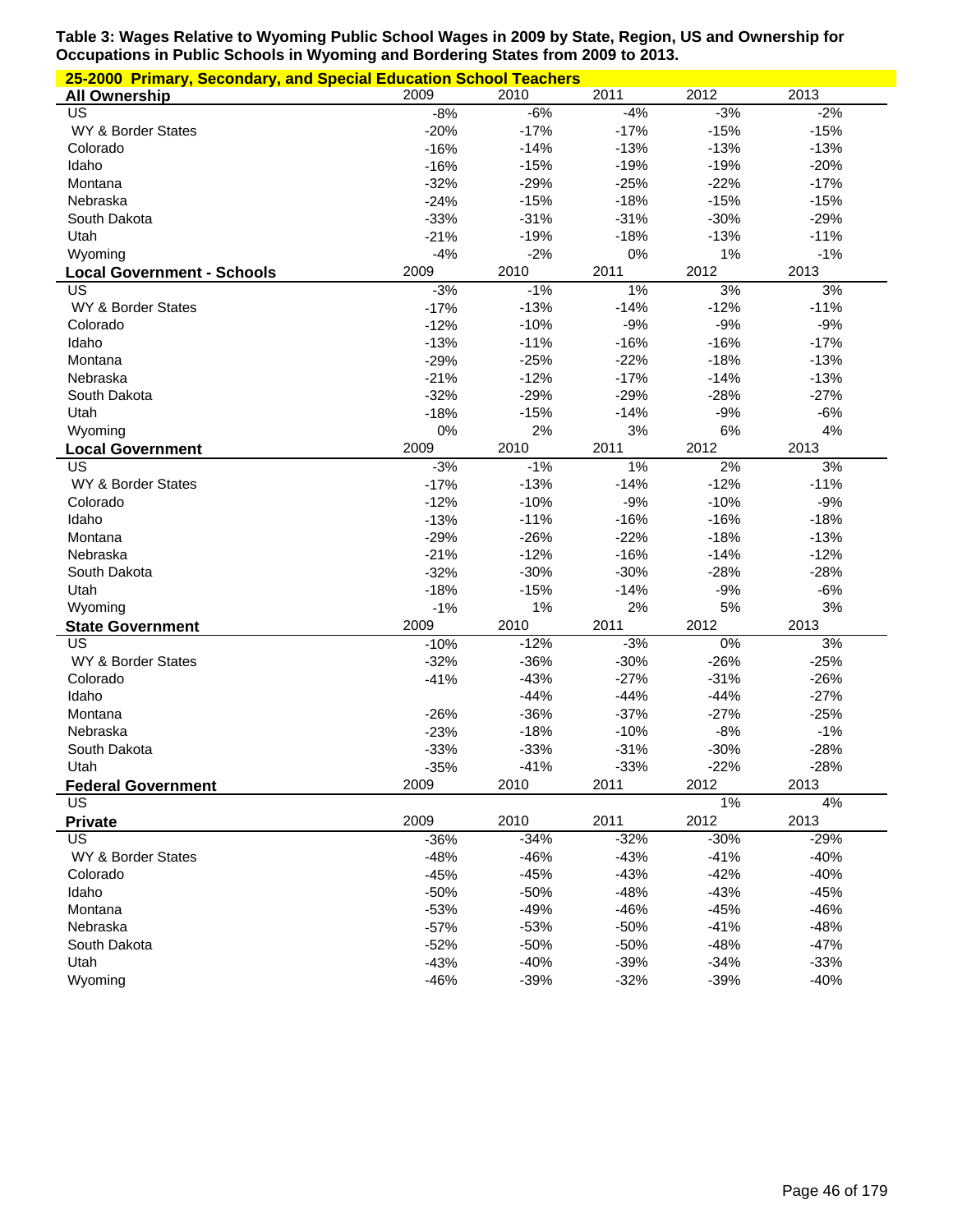| 25-2011 Preschool Teachers, Except Special Education |        |        |        |        |        |  |  |
|------------------------------------------------------|--------|--------|--------|--------|--------|--|--|
| <b>All Ownership</b>                                 | 2009   | 2010   | 2011   | 2012   | 2013   |  |  |
| US                                                   | $-48%$ | $-45%$ | $-43%$ | $-42%$ | $-41%$ |  |  |
| WY & Border States                                   | $-50%$ | $-47%$ | $-45%$ | $-45%$ | $-45%$ |  |  |
| Colorado                                             | $-44%$ | $-41%$ | $-39%$ | $-42%$ | $-41%$ |  |  |
| Idaho                                                | $-62%$ | $-59%$ | $-55%$ | $-48%$ | $-50%$ |  |  |
| Montana                                              | $-57%$ | $-53%$ | $-52%$ | $-53%$ | $-54%$ |  |  |
| Nebraska                                             | -56%   | $-50%$ | $-48%$ | $-40%$ | $-42%$ |  |  |
| South Dakota                                         | $-50%$ | $-48%$ | $-47%$ | $-45%$ | $-45%$ |  |  |
| Utah                                                 | $-57%$ | $-56%$ | $-56%$ | $-53%$ | $-54%$ |  |  |
| Wyoming                                              | $-45%$ | $-50%$ | $-50%$ | $-51%$ | $-48%$ |  |  |
| <b>Local Government - Schools</b>                    | 2009   | 2010   | 2011   | 2012   | 2013   |  |  |
| US                                                   | $-19%$ | $-11%$ | $-9%$  | $-8%$  | $-5%$  |  |  |
| WY & Border States                                   | $-18%$ | $-16%$ | $-17%$ | $-21%$ | $-19%$ |  |  |
| Colorado                                             | $-7%$  | $-7%$  | $-5%$  | $-11%$ | $-10%$ |  |  |
| Idaho                                                | $-23%$ | $-27%$ | $-28%$ | $-22%$ | $-24%$ |  |  |
| Montana                                              | $-40%$ | $-44%$ | $-51%$ | $-50%$ | $-53%$ |  |  |
| Nebraska                                             | $-26%$ | $-16%$ | $-22%$ | $-22%$ | $-17%$ |  |  |
| South Dakota                                         | $-42%$ | $-39%$ | $-35%$ | $-33%$ | $-33%$ |  |  |
| Utah                                                 | $-46%$ | $-47%$ | $-41%$ | $-37%$ | $-36%$ |  |  |
| Wyoming                                              | 0%     | $-20%$ | $-18%$ | $-16%$ | $-5%$  |  |  |
| <b>Local Government</b>                              | 2009   | 2010   | 2011   | 2012   | 2013   |  |  |
| $\overline{US}$                                      | $-21%$ | $-15%$ | $-13%$ |        | $-9%$  |  |  |
| WY & Border States                                   | $-25%$ | $-22%$ | $-24%$ | $-27%$ | $-28%$ |  |  |
| Colorado                                             | $-12%$ | $-10%$ | $-10%$ | $-17%$ | $-16%$ |  |  |
| Idaho                                                | $-37%$ | $-39%$ | $-35%$ | $-30%$ | $-31%$ |  |  |
| Montana                                              | $-38%$ | $-39%$ | $-45%$ | $-51%$ | $-52%$ |  |  |
| Nebraska                                             | $-26%$ | $-16%$ | $-21%$ | $-21%$ | $-16%$ |  |  |
| South Dakota                                         | $-44%$ | $-42%$ | $-38%$ | $-37%$ | $-36%$ |  |  |
| Utah                                                 | $-47%$ | $-48%$ | $-45%$ | $-43%$ | $-42%$ |  |  |
| Wyoming                                              | $-35%$ | $-52%$ | $-51%$ | $-42%$ | $-46%$ |  |  |
| <b>State Government</b>                              | 2009   | 2010   | 2011   | 2012   | 2013   |  |  |
| $\overline{US}$                                      | $-34%$ | $-34%$ | $-35%$ | $-33%$ | $-33%$ |  |  |
| WY & Border States                                   | $-48%$ | $-49%$ | $-41%$ | $-38%$ | $-42%$ |  |  |
| Colorado                                             | $-42%$ | $-43%$ | $-26%$ | $-30%$ | $-36%$ |  |  |
| Idaho                                                |        | $-56%$ | $-55%$ | $-54%$ |        |  |  |
| Montana                                              | $-54%$ | $-50%$ | $-49%$ | $-49%$ | $-41%$ |  |  |
| Nebraska                                             | $-64%$ | $-56%$ | $-54%$ | $-54%$ | $-41%$ |  |  |
| South Dakota                                         | $-37%$ | $-36%$ | $-38%$ | $-37%$ | $-36%$ |  |  |
| Utah                                                 | $-55%$ | $-65%$ | $-54%$ | $-46%$ | $-50%$ |  |  |
| <b>Private</b>                                       | 2009   | 2010   | 2011   | 2012   | 2013   |  |  |
| <b>US</b>                                            | $-52%$ | $-50%$ | $-48%$ | $-48%$ | $-47%$ |  |  |
| WY & Border States                                   | -56%   | $-54%$ | $-52%$ | $-50%$ | $-50%$ |  |  |
| Colorado                                             | $-53%$ | $-51%$ | $-49%$ | $-49%$ | $-47%$ |  |  |
| Idaho                                                | $-64%$ | $-61%$ | $-58%$ | $-51%$ | $-54%$ |  |  |
| Montana                                              | $-58%$ | -56%   | $-54%$ | $-54%$ | $-55%$ |  |  |
| Nebraska                                             | $-60%$ | $-57%$ | -56%   | $-48%$ | $-51%$ |  |  |
| South Dakota                                         | $-53%$ | $-51%$ | $-51%$ | $-48%$ | $-48%$ |  |  |
| Utah                                                 | $-61%$ | $-58%$ | $-60%$ | $-56%$ | $-58%$ |  |  |
| Wyoming                                              | $-49%$ | $-49%$ | $-50%$ | $-54%$ | $-48%$ |  |  |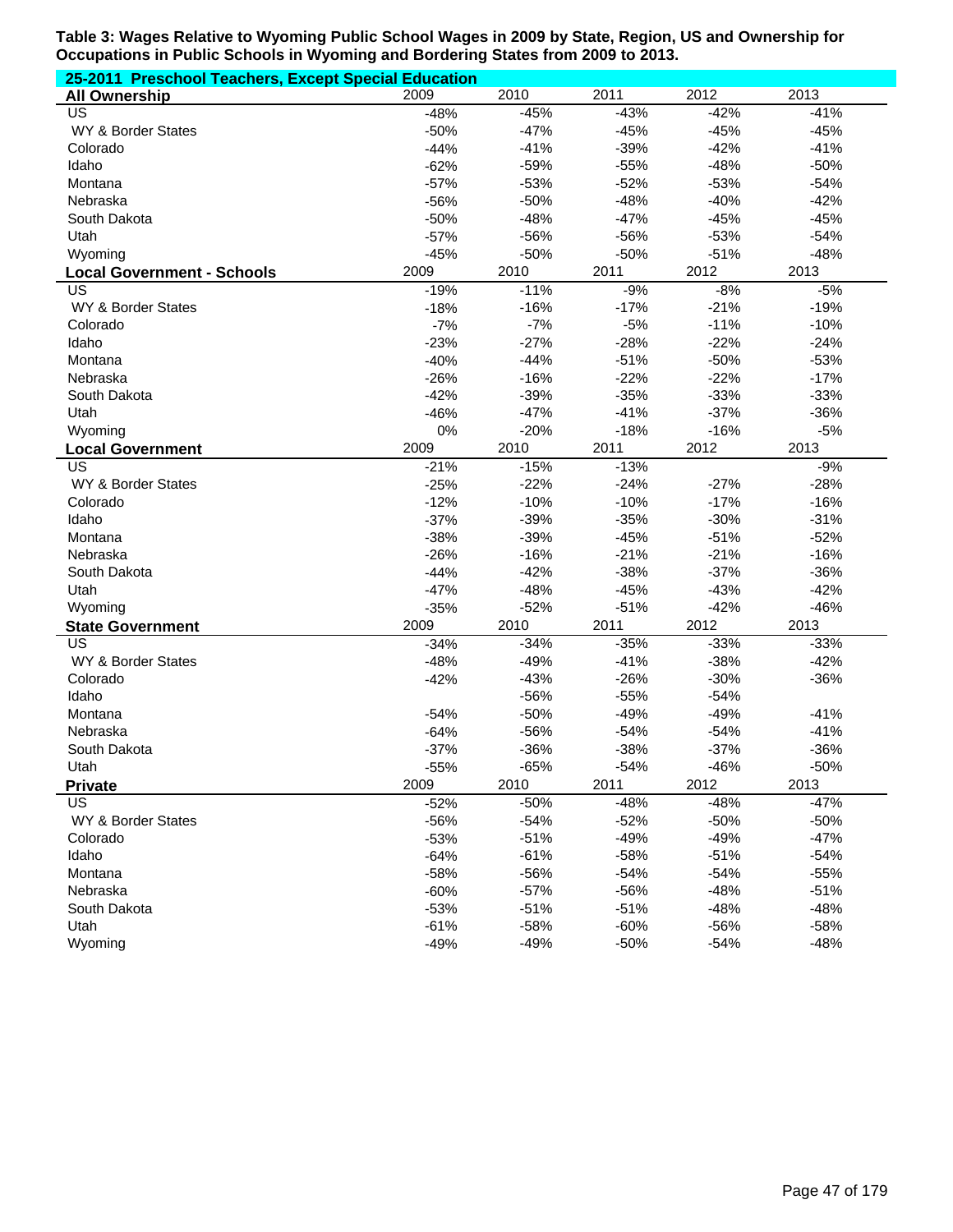| 25-2012 Kindergarten Teachers, Except Special Education |        |        |        |        |        |  |  |  |
|---------------------------------------------------------|--------|--------|--------|--------|--------|--|--|--|
| <b>All Ownership</b>                                    | 2009   | 2010   | 2011   | 2012   | 2013   |  |  |  |
| $\overline{US}$                                         | $-4%$  | $-2%$  | $-1%$  | $1\%$  | $0\%$  |  |  |  |
| WY & Border States                                      | $-18%$ | $-15%$ | $-14%$ | $-16%$ | $-15%$ |  |  |  |
| Colorado                                                | $-12%$ | $-9%$  | $-9%$  | $-15%$ | $-14%$ |  |  |  |
| Idaho                                                   | $-34%$ | $-29%$ | $-26%$ | $-21%$ | $-20%$ |  |  |  |
| Montana                                                 | $-34%$ | $-27%$ | $-22%$ | $-19%$ | $-16%$ |  |  |  |
| Nebraska                                                | $-18%$ | $-12%$ | $-14%$ | $-14%$ | $-12%$ |  |  |  |
| South Dakota                                            | $-31%$ | $-29%$ | $-28%$ | $-26%$ | $-25%$ |  |  |  |
| Utah                                                    | $-27%$ | $-24%$ | $-24%$ | $-25%$ | $-19%$ |  |  |  |
| Wyoming                                                 | $-1%$  | 3%     | 2%     | 4%     | 3%     |  |  |  |
| <b>Local Government - Schools</b>                       | 2009   | 2010   | 2011   | 2012   | 2013   |  |  |  |
| US                                                      | 0%     | 3%     | 4%     | 6%     | 5%     |  |  |  |
| WY & Border States                                      | $-16%$ | $-13%$ | $-12%$ | $-12%$ | $-11%$ |  |  |  |
| Colorado                                                | $-10%$ | $-9%$  | $-8%$  | $-8%$  | $-7%$  |  |  |  |
| Idaho                                                   | $-30%$ | $-25%$ | $-22%$ | $-18%$ | $-19%$ |  |  |  |
| Montana                                                 | $-34%$ | $-26%$ | $-21%$ | $-18%$ | $-14%$ |  |  |  |
| Nebraska                                                | $-17%$ | $-11%$ | $-14%$ | $-12%$ | $-10%$ |  |  |  |
| South Dakota                                            | $-30%$ | $-29%$ | $-27%$ | $-26%$ | $-25%$ |  |  |  |
| Utah                                                    | $-22%$ | $-18%$ | $-18%$ | $-24%$ | $-17%$ |  |  |  |
| Wyoming                                                 | 0%     | 3%     | 2%     | 4%     | 3%     |  |  |  |
| <b>Local Government</b>                                 | 2009   | 2010   | 2011   | 2012   | 2013   |  |  |  |
| US                                                      | 0%     | 2%     | 4%     | 6%     | 5%     |  |  |  |
| WY & Border States                                      | $-16%$ | $-13%$ | $-12%$ | $-12%$ | $-11%$ |  |  |  |
| Colorado                                                | $-10%$ | $-9%$  | $-8%$  | $-8%$  | $-7%$  |  |  |  |
| Idaho                                                   | $-30%$ | $-25%$ | $-22%$ | $-18%$ | $-19%$ |  |  |  |
| Montana                                                 | $-34%$ | $-26%$ | $-21%$ | $-18%$ | $-14%$ |  |  |  |
| Nebraska                                                | $-17%$ | $-11%$ | $-14%$ | $-12%$ | $-10%$ |  |  |  |
| South Dakota                                            | $-30%$ | $-29%$ | $-27%$ | $-26%$ | $-25%$ |  |  |  |
| Utah                                                    | $-22%$ | $-18%$ | $-18%$ | $-24%$ | $-17%$ |  |  |  |
| Wyoming                                                 | 0%     | 3%     | 2%     | 4%     | 3%     |  |  |  |
| <b>State Government</b>                                 | 2009   | 2010   | 2011   | 2012   | 2013   |  |  |  |
| US                                                      | $-12%$ |        | $-10%$ |        | $-2%$  |  |  |  |
| <b>WY &amp; Border States</b>                           | $-30%$ | $-29%$ | $-25%$ | $-32%$ | $-26%$ |  |  |  |
| Colorado                                                | $-30%$ | $-29%$ | $-25%$ | $-32%$ | $-26%$ |  |  |  |
| <b>Private</b>                                          | 2009   | 2010   | 2011   | 2012   | 2013   |  |  |  |
| US                                                      | $-27%$ | $-27%$ | $-26%$ | $-25%$ | $-23%$ |  |  |  |
| <b>WY &amp; Border States</b>                           | $-42%$ | $-40%$ | $-40%$ | $-42%$ | $-41%$ |  |  |  |
| Colorado                                                | $-39%$ | $-37%$ | $-38%$ | $-46%$ | $-44%$ |  |  |  |
| Idaho                                                   | $-39%$ | $-38%$ | $-42%$ | $-39%$ | $-30%$ |  |  |  |
| Montana                                                 | $-40%$ | $-39%$ | $-35%$ | $-33%$ | $-46%$ |  |  |  |
| Nebraska                                                | $-32%$ | $-32%$ | $-26%$ | $-55%$ | $-55%$ |  |  |  |
| South Dakota                                            | $-56%$ | $-52%$ | $-54%$ | $-51%$ | $-46%$ |  |  |  |
| Utah                                                    | $-56%$ | $-50%$ | $-45%$ | $-27%$ | $-27%$ |  |  |  |
| Wyoming                                                 | $-33%$ | $-10%$ | 8%     | $-19%$ | $-6%$  |  |  |  |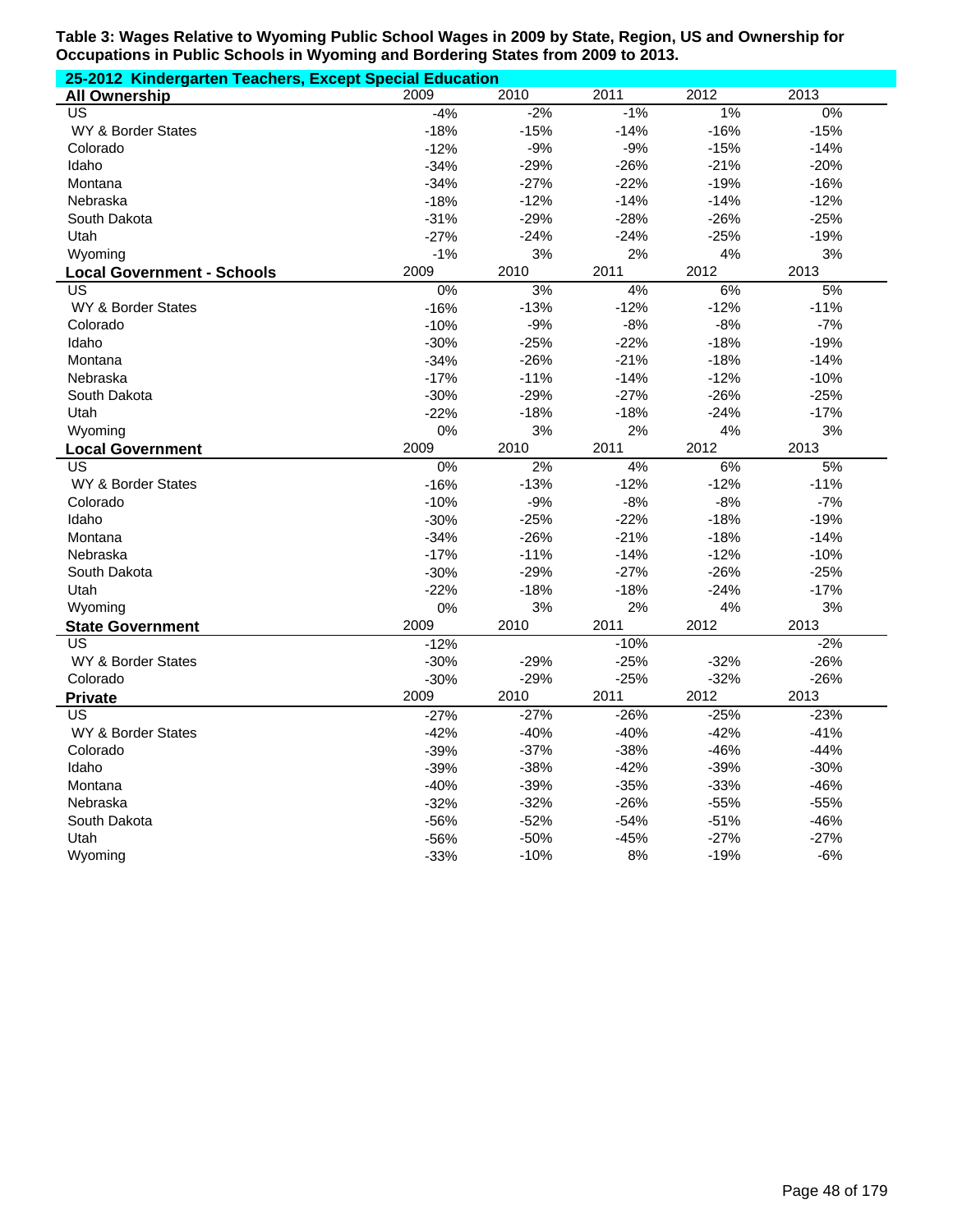| 25-2021 Elementary School Teachers, Except Special Education |        |        |        |        |        |  |  |  |
|--------------------------------------------------------------|--------|--------|--------|--------|--------|--|--|--|
| <b>All Ownership</b>                                         | 2009   | 2010   | 2011   | 2012   | 2013   |  |  |  |
| US                                                           | $-4%$  | $-2%$  | 0%     | 1%     | 1%     |  |  |  |
| WY & Border States                                           | $-17%$ | $-14%$ | $-15%$ | $-12%$ | $-11%$ |  |  |  |
| Colorado                                                     | $-13%$ | $-11%$ | $-11%$ | $-10%$ | $-10%$ |  |  |  |
| Idaho                                                        | $-13%$ | $-10%$ | $-14%$ | $-13%$ | $-17%$ |  |  |  |
| Montana                                                      | $-29%$ | $-25%$ | $-21%$ | $-18%$ | $-14%$ |  |  |  |
| Nebraska                                                     | $-21%$ | $-10%$ | $-16%$ | $-14%$ | $-13%$ |  |  |  |
| South Dakota                                                 | $-31%$ | $-29%$ | $-29%$ | $-28%$ | $-27%$ |  |  |  |
| Utah                                                         | $-18%$ | $-17%$ | $-17%$ | $-11%$ | $-8%$  |  |  |  |
| Wyoming                                                      | 0%     | 1%     | 3%     | 6%     | 4%     |  |  |  |
| <b>Local Government - Schools</b>                            | 2009   | 2010   | 2011   | 2012   | 2013   |  |  |  |
| US                                                           | $-3%$  | $0\%$  | $2\%$  | 3%     | 4%     |  |  |  |
| WY & Border States                                           | $-16%$ | $-12%$ | $-13%$ | $-11%$ | $-10%$ |  |  |  |
| Colorado                                                     | $-13%$ | $-10%$ | $-9%$  | $-9%$  | $-9%$  |  |  |  |
| Idaho                                                        | $-12%$ | $-9%$  | $-13%$ | $-12%$ | $-16%$ |  |  |  |
| Montana                                                      | $-27%$ | $-23%$ | $-20%$ | $-16%$ | $-12%$ |  |  |  |
| Nebraska                                                     | $-21%$ | $-10%$ | $-16%$ | $-14%$ | $-13%$ |  |  |  |
| South Dakota                                                 | $-31%$ | $-29%$ | $-29%$ | $-28%$ | $-27%$ |  |  |  |
| Utah                                                         | $-15%$ | $-14%$ | $-15%$ | $-8%$  | $-3%$  |  |  |  |
| Wyoming                                                      | 0%     | 2%     | 4%     | 6%     | 4%     |  |  |  |
| <b>Local Government</b>                                      | 2009   | 2010   | 2011   | 2012   | 2013   |  |  |  |
| US                                                           | $-3%$  | 0%     | 2%     | 3%     | 4%     |  |  |  |
| WY & Border States                                           | $-16%$ | $-12%$ | $-13%$ | $-11%$ | $-10%$ |  |  |  |
| Colorado                                                     | $-13%$ | $-10%$ | $-9%$  | $-9%$  | $-9%$  |  |  |  |
| Idaho                                                        | $-12%$ | $-9%$  | $-13%$ | $-12%$ | $-16%$ |  |  |  |
| Montana                                                      | $-27%$ | $-23%$ | $-20%$ | $-16%$ | $-12%$ |  |  |  |
| Nebraska                                                     | $-21%$ | $-10%$ | $-16%$ | $-14%$ | $-13%$ |  |  |  |
| South Dakota                                                 | $-31%$ | $-29%$ | $-29%$ | $-28%$ | $-27%$ |  |  |  |
| Utah                                                         | $-15%$ | $-14%$ | $-15%$ | $-8%$  | $-3%$  |  |  |  |
| Wyoming                                                      | 0%     | 2%     | 4%     | 6%     | 4%     |  |  |  |
| <b>State Government</b>                                      | 2009   | 2010   | 2011   | 2012   | 2013   |  |  |  |
| US                                                           | $-4%$  |        | 5%     | 10%    | 11%    |  |  |  |
| WY & Border States                                           | $-23%$ | $-25%$ | $-24%$ | $-32%$ | $-30%$ |  |  |  |
| Colorado                                                     | $-27%$ | $-26%$ | $-25%$ | $-34%$ | $-31%$ |  |  |  |
| Utah                                                         | $-21%$ | $-20%$ | $-24%$ | $-26%$ | $-24%$ |  |  |  |
| <b>Private</b>                                               | 2009   | 2010   | 2011   | 2012   | 2013   |  |  |  |
| US                                                           | $-23%$ | $-21%$ | $-20%$ | $-19%$ | $-19%$ |  |  |  |
| <b>WY &amp; Border States</b>                                | $-36%$ | $-36%$ | $-36%$ | $-32%$ | $-33%$ |  |  |  |
| Colorado                                                     | $-29%$ | $-32%$ | $-32%$ | $-33%$ | $-35%$ |  |  |  |
| Idaho                                                        | $-31%$ | $-32%$ | $-27%$ | $-30%$ | $-36%$ |  |  |  |
| Montana                                                      | $-48%$ | $-43%$ | $-36%$ | $-34%$ | $-35%$ |  |  |  |
| Nebraska                                                     | $-26%$ | $-24%$ | $-24%$ | $-20%$ | $-27%$ |  |  |  |
| South Dakota                                                 | $-44%$ | $-43%$ | $-48%$ | $-42%$ | $-41%$ |  |  |  |
| Utah                                                         | $-41%$ | $-39%$ | $-40%$ | $-32%$ | $-32%$ |  |  |  |
| Wyoming                                                      | $-28%$ | $-7%$  | $0\%$  | 4%     | $-1%$  |  |  |  |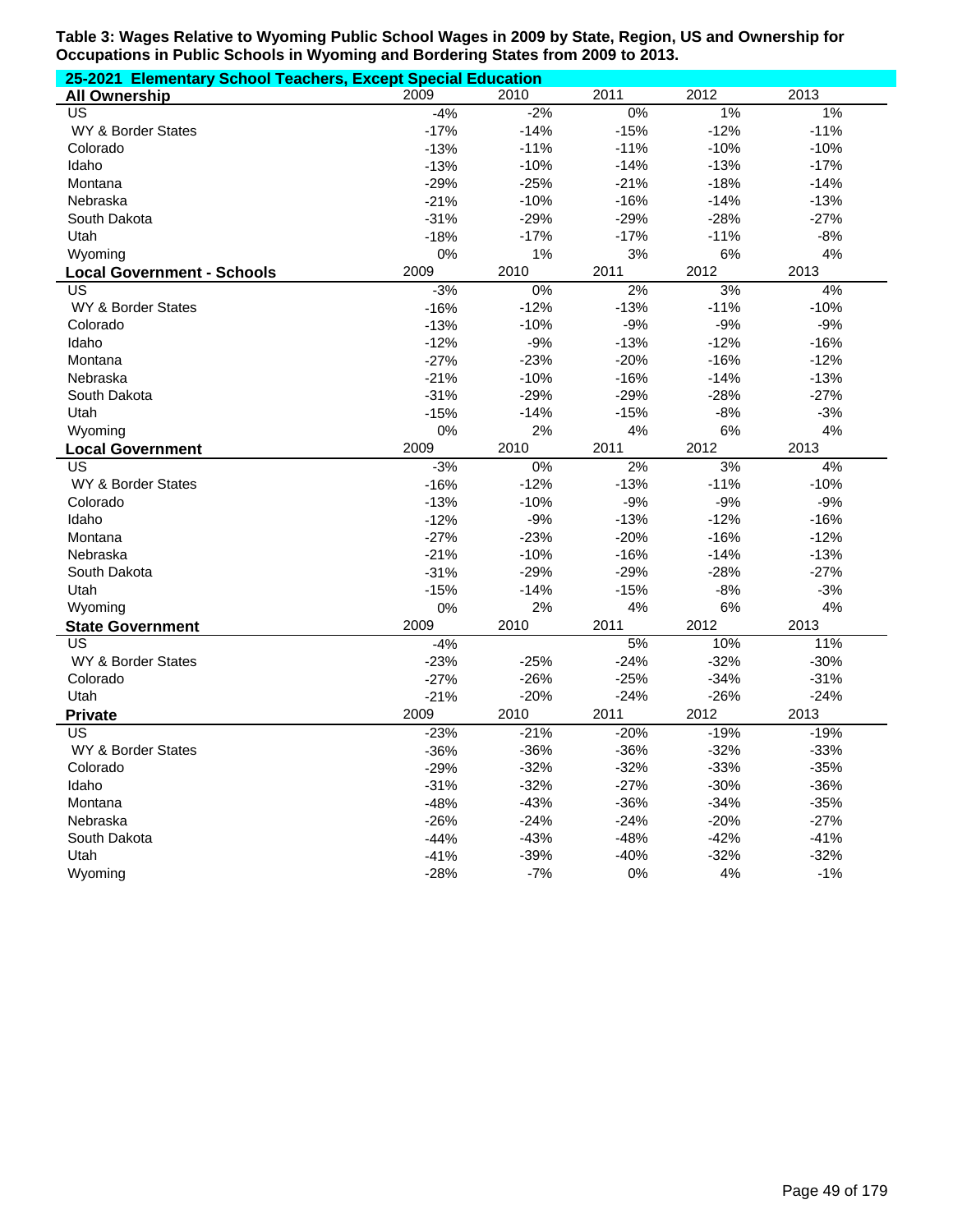|                                   | 25-2022 Middle School Teachers, Except Special and Career/Technical Education |        |        |        |        |  |  |  |
|-----------------------------------|-------------------------------------------------------------------------------|--------|--------|--------|--------|--|--|--|
| <b>All Ownership</b>              | 2009                                                                          | 2010   | 2011   | 2012   | 2013   |  |  |  |
| US                                | $-7%$                                                                         | $-4%$  | $-3%$  | $-2%$  | $-1%$  |  |  |  |
| WY & Border States                | $-19%$                                                                        | $-15%$ | $-14%$ | $-14%$ | $-13%$ |  |  |  |
| Colorado                          | $-16%$                                                                        | $-14%$ | $-13%$ | $-13%$ | $-12%$ |  |  |  |
| Idaho                             | $-20%$                                                                        | $-15%$ | $-11%$ | $-16%$ | $-20%$ |  |  |  |
| Montana                           | $-29%$                                                                        | $-26%$ | $-25%$ | $-21%$ | $-15%$ |  |  |  |
| Nebraska                          | $-20%$                                                                        | $-11%$ | $-15%$ | $-14%$ | $-12%$ |  |  |  |
| South Dakota                      | $-31%$                                                                        | $-30%$ | $-31%$ | $-30%$ | $-28%$ |  |  |  |
| Utah                              | $-20%$                                                                        | $-15%$ | $-13%$ | $-10%$ | $-8%$  |  |  |  |
| Wyoming                           | 0%                                                                            | 2%     | 5%     | 7%     | 5%     |  |  |  |
| <b>Local Government - Schools</b> | 2009                                                                          | 2010   | 2011   | 2012   | 2013   |  |  |  |
| US                                | $-6%$                                                                         | $-3%$  | $-2%$  | $-1%$  | $0\%$  |  |  |  |
| WY & Border States                | $-18%$                                                                        | $-14%$ | $-13%$ | $-13%$ | $-13%$ |  |  |  |
| Colorado                          | $-15%$                                                                        | $-13%$ | $-13%$ | $-13%$ | $-12%$ |  |  |  |
| Idaho                             | $-20%$                                                                        | $-14%$ | $-10%$ | $-16%$ | $-20%$ |  |  |  |
| Montana                           | $-27%$                                                                        | $-24%$ | $-24%$ | $-20%$ | $-14%$ |  |  |  |
| Nebraska                          | $-20%$                                                                        | $-10%$ | $-15%$ | $-14%$ | $-12%$ |  |  |  |
| South Dakota                      | $-31%$                                                                        | $-29%$ | $-30%$ | $-29%$ | $-28%$ |  |  |  |
| Utah                              | $-18%$                                                                        | $-13%$ | $-9%$  | $-7%$  | $-6%$  |  |  |  |
| Wyoming                           | 0%                                                                            | 2%     | 5%     | 7%     | 5%     |  |  |  |
| <b>Local Government</b>           | 2009                                                                          | 2010   | 2011   | 2012   | 2013   |  |  |  |
| US                                | $-6%$                                                                         | $-3%$  | $-2%$  | $-1%$  | $0\%$  |  |  |  |
| WY & Border States                | $-18%$                                                                        | $-14%$ | $-13%$ | $-13%$ | $-13%$ |  |  |  |
| Colorado                          | $-15%$                                                                        | $-13%$ | $-13%$ | $-13%$ | $-12%$ |  |  |  |
| Idaho                             | $-20%$                                                                        | $-14%$ | $-10%$ | $-16%$ | $-20%$ |  |  |  |
| Montana                           | $-27%$                                                                        | $-24%$ | $-24%$ | $-20%$ | $-14%$ |  |  |  |
| Nebraska                          | $-20%$                                                                        | $-10%$ | $-15%$ | $-14%$ | $-12%$ |  |  |  |
| South Dakota                      | $-31%$                                                                        | $-29%$ | $-30%$ | $-29%$ | $-28%$ |  |  |  |
| Utah                              | $-18%$                                                                        | $-13%$ | $-9%$  | $-7%$  | $-6%$  |  |  |  |
| Wyoming                           | 0%                                                                            | 2%     | 5%     | 7%     | 5%     |  |  |  |
| <b>State Government</b>           | 2009                                                                          | 2010   | 2011   | 2012   | 2013   |  |  |  |
| US                                | $-23%$                                                                        | $-24%$ | 0%     | 0%     | 3%     |  |  |  |
| WY & Border States                | $-33%$                                                                        | $-32%$ | $-30%$ | $-27%$ | $-30%$ |  |  |  |
| Colorado                          |                                                                               |        | $-26%$ | $-24%$ | $-31%$ |  |  |  |
| Utah                              | $-33%$                                                                        | $-32%$ | $-31%$ | $-28%$ | $-27%$ |  |  |  |
| <b>Private</b>                    | 2009                                                                          | 2010   | 2011   | 2012   | 2013   |  |  |  |
| US                                | $-19%$                                                                        | $-17%$ | $-16%$ | $-14%$ | $-13%$ |  |  |  |
| <b>WY &amp; Border States</b>     | $-37%$                                                                        | $-30%$ | $-28%$ | $-23%$ | $-20%$ |  |  |  |
| Colorado                          | $-35%$                                                                        | $-25%$ | $-24%$ | $-17%$ | $-14%$ |  |  |  |
| Idaho                             | $-25%$                                                                        | $-25%$ | $-33%$ | $-36%$ | $-41%$ |  |  |  |
| Montana                           | $-46%$                                                                        | $-59%$ | $-48%$ | $-38%$ | $-36%$ |  |  |  |
| Nebraska                          | $-36%$                                                                        | $-35%$ | $-28%$ | $-32%$ | $-27%$ |  |  |  |
| South Dakota                      | $-46%$                                                                        | $-46%$ | $-46%$ | $-42%$ | $-40%$ |  |  |  |
| Utah                              | $-36%$                                                                        | $-29%$ | $-27%$ | $-23%$ | $-20%$ |  |  |  |
| Wyoming                           | $-34%$                                                                        | $-31%$ | $-30%$ |        | $-13%$ |  |  |  |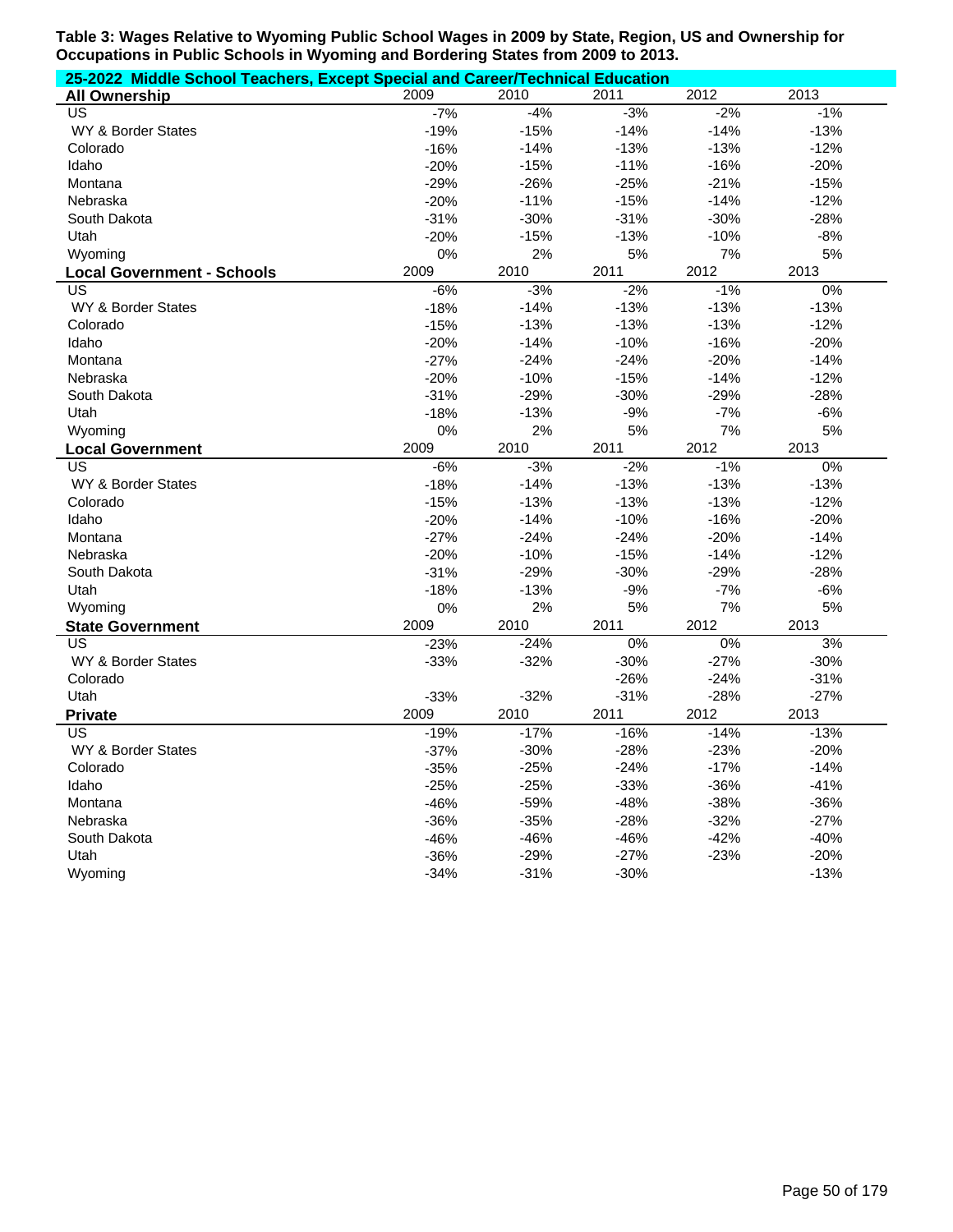| 25-2023 Career/Technical Education Teachers, Middle School |        |        |        |        |        |
|------------------------------------------------------------|--------|--------|--------|--------|--------|
| <b>All Ownership</b>                                       | 2009   | 2010   | 2011   | 2012   | 2013   |
| US                                                         | $-7%$  | $-2%$  | 1%     | 2%     | 3%     |
| WY & Border States                                         | $-25%$ | $-20%$ | $-17%$ | $-11%$ | $-10%$ |
| Colorado                                                   | $-21%$ | $-11%$ | $-7%$  | $-7%$  | $-5%$  |
| Idaho                                                      | $-39%$ | $-33%$ | $-7%$  | $-46%$ | $-23%$ |
| Montana                                                    | $-45%$ | $-28%$ | $-40%$ | $-34%$ | $-30%$ |
| Nebraska                                                   | $-15%$ | $-7%$  | $-13%$ | $-4%$  | $-4%$  |
| South Dakota                                               | $-24%$ | $-22%$ | $-32%$ | $-32%$ | $-32%$ |
| Utah                                                       | $-14%$ | $-7%$  | $-7%$  | 4%     | 0%     |
| Wyoming                                                    | 0%     | 2%     | 4%     | 8%     | 5%     |
| <b>Local Government - Schools</b>                          | 2009   | 2010   | 2011   | 2012   | 2013   |
| US                                                         | $-5%$  | $-1%$  | 2%     | 2%     | 3%     |
| <b>WY &amp; Border States</b>                              | $-24%$ | $-20%$ | $-17%$ | $-11%$ | $-9%$  |
| Colorado                                                   | $-21%$ | $-11%$ | $-7%$  | $-7%$  | $-5%$  |
| Idaho                                                      | $-39%$ | $-33%$ | $-7%$  | $-46%$ | $-23%$ |
| Montana                                                    | $-44%$ | $-28%$ | $-40%$ | $-34%$ | $-30%$ |
| Nebraska                                                   | $-15%$ | $-7%$  | $-13%$ | $-4%$  | $-4%$  |
| South Dakota                                               | $-24%$ | $-22%$ | $-32%$ | $-30%$ | $-29%$ |
| Utah                                                       | $-6%$  | $-3%$  | $-8%$  | 3%     | 9%     |
| Wyoming                                                    | 0%     | 2%     | 4%     | 8%     | 5%     |
| <b>Local Government</b>                                    | 2009   | 2010   | 2011   | 2012   | 2013   |
| US                                                         | $-6%$  | $-1%$  | 2%     | 2%     | 3%     |
| <b>WY &amp; Border States</b>                              | $-24%$ | $-20%$ | $-17%$ | $-11%$ | $-10%$ |
| Colorado                                                   | $-21%$ | $-11%$ | $-7%$  | $-7%$  | $-5%$  |
| Idaho                                                      | $-39%$ | $-33%$ | $-7%$  | $-46%$ | $-23%$ |
| Montana                                                    | $-44%$ | $-28%$ | $-40%$ | $-34%$ | $-30%$ |
| Nebraska                                                   | $-15%$ | $-7%$  | $-13%$ | $-4%$  | $-4%$  |
| South Dakota                                               | $-24%$ | $-22%$ | $-32%$ | $-30%$ | $-29%$ |
| Utah                                                       | $-6%$  | $-3%$  | $-8%$  | 3%     | 1%     |
| Wyoming                                                    | 0%     | 2%     | 4%     | 8%     | 5%     |
| <b>Private</b>                                             | 2009   | 2010   | 2011   | 2012   | 2013   |
| US                                                         | $-18%$ | $-13%$ | $-7%$  | $-5%$  | $-5%$  |
| WY & Border States                                         | $-40%$ | $-14%$ | $-9%$  | $-25%$ | $-34%$ |
| Montana                                                    | $-57%$ |        |        |        |        |
| South Dakota                                               | $-38%$ | $-38%$ | $-37%$ | $-39%$ | $-38%$ |
| Utah                                                       | $-34%$ | $-12%$ | $-6%$  | 13%    | $-31%$ |
| Wyoming                                                    |        |        |        |        | 20%    |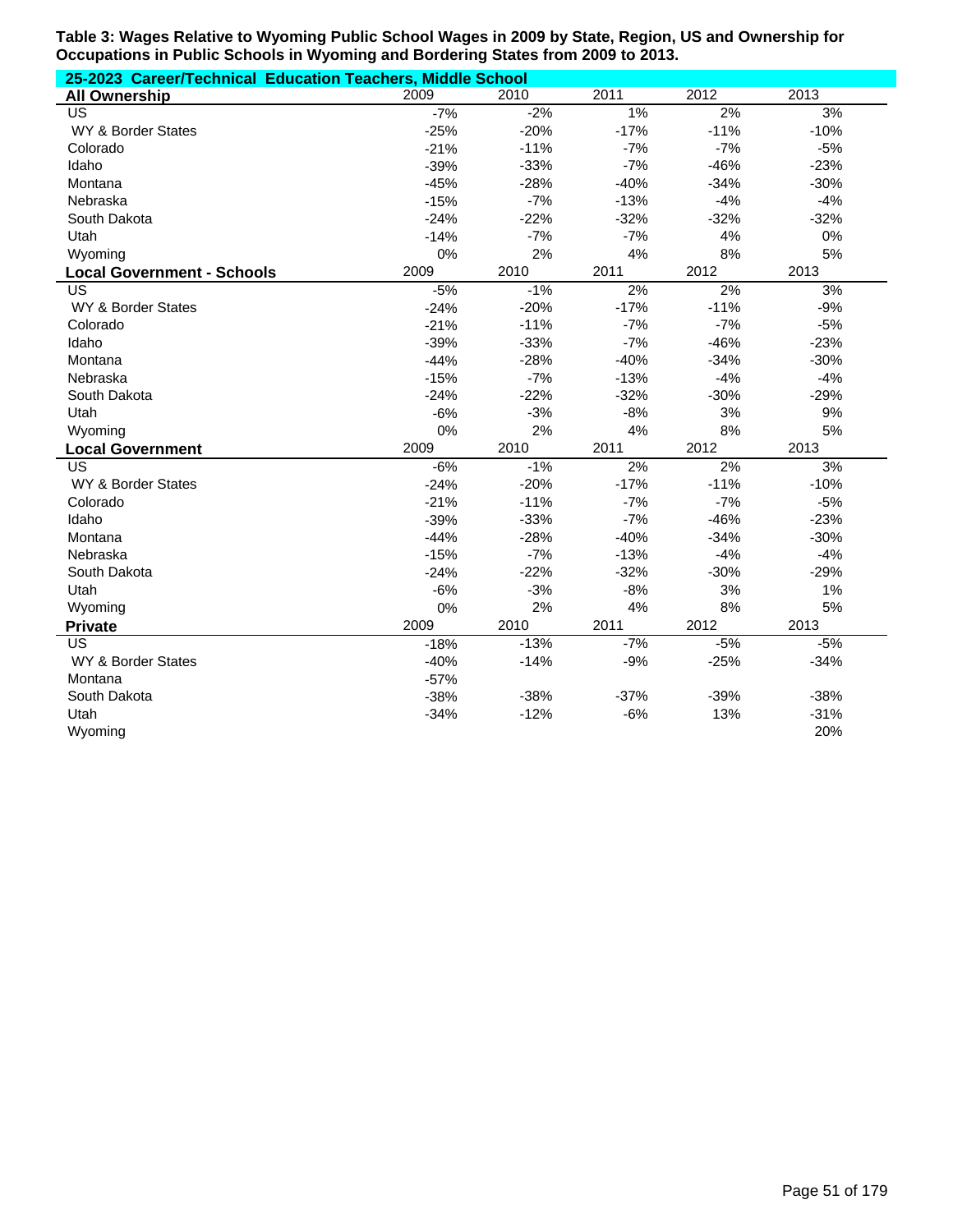| 25-2031 Secondary School Teachers, Except Special and Career/Technical Education |        |         |        |        |        |
|----------------------------------------------------------------------------------|--------|---------|--------|--------|--------|
| <b>All Ownership</b>                                                             | 2009   | 2010    | 2011   | 2012   | 2013   |
| US                                                                               | $-3%$  | $-2%$   | $-1%$  | $1\%$  | 2%     |
| WY & Border States                                                               | $-19%$ | $-16%$  | $-16%$ | $-14%$ | $-12%$ |
| Colorado                                                                         | $-13%$ | $-11%$  | $-10%$ | $-10%$ | $-10%$ |
| Idaho                                                                            | $-9%$  | $-10%$  | $-19%$ | $-20%$ | $-19%$ |
| Montana                                                                          | $-32%$ | $-29%$  | $-24%$ | $-18%$ | $-13%$ |
| Nebraska                                                                         | $-22%$ | $-16%$  | $-18%$ | $-15%$ | $-13%$ |
| South Dakota                                                                     | $-33%$ | $-31%$  | $-31%$ | $-30%$ | $-29%$ |
| Utah                                                                             | $-24%$ | $-20%$  | $-19%$ | $-11%$ | $-6%$  |
| Wyoming                                                                          | 0%     | 1%      | 2%     | 5%     | 4%     |
| <b>Local Government - Schools</b>                                                | 2009   | 2010    | 2011   | 2012   | 2013   |
| US                                                                               | $-2%$  | $-1%$   | 1%     | 2%     | 3%     |
| WY & Border States                                                               | $-18%$ | $-15%$  | $-15%$ | $-13%$ | $-11%$ |
| Colorado                                                                         | $-13%$ | $-10%$  | $-9%$  | $-9%$  | $-9%$  |
| Idaho                                                                            | $-9%$  | $-10%$  | $-19%$ | $-19%$ | $-18%$ |
| Montana                                                                          | $-30%$ | $-28%$  | $-23%$ | $-16%$ | $-11%$ |
| Nebraska                                                                         | $-22%$ | $-16%$  | $-18%$ | $-15%$ | $-13%$ |
| South Dakota                                                                     | $-33%$ | $-31%$  | $-30%$ | $-29%$ | $-28%$ |
| Utah                                                                             | $-23%$ | $-19%$  | $-18%$ | $-10%$ | $-4%$  |
| Wyoming                                                                          | 0%     | 1%      | 2%     | $6\%$  | 4%     |
| <b>Local Government</b>                                                          | 2009   | 2010    | 2011   | 2012   | 2013   |
| US                                                                               | $-2%$  | $-1%$   | 1%     | 2%     | 3%     |
| WY & Border States                                                               | $-18%$ | $-15%$  | $-15%$ | $-13%$ | $-11%$ |
| Colorado                                                                         | $-13%$ | $-10%$  | $-9%$  | $-9%$  | $-9%$  |
| Idaho                                                                            | $-9%$  | $-10%$  | $-19%$ | $-19%$ | $-18%$ |
| Montana                                                                          | $-30%$ | $-28%$  | $-23%$ | $-16%$ | $-11%$ |
| Nebraska                                                                         | $-22%$ | $-16%$  | $-18%$ | $-15%$ | $-13%$ |
| South Dakota                                                                     | $-33%$ | $-31%$  | $-30%$ | $-29%$ | $-29%$ |
| Utah                                                                             | $-23%$ | $-19%$  | $-18%$ | $-10%$ | $-4%$  |
| Wyoming                                                                          | 0%     | 1%      | 2%     | 6%     | 4%     |
| <b>State Government</b>                                                          | 2009   | 2010    | 2011   | 2012   | 2013   |
| $\overline{\mathsf{US}}$                                                         | $-13%$ | $-14%$  | $-2%$  | $-3%$  | $0\%$  |
| WY & Border States                                                               | $-23%$ | $-20%$  | $-12%$ | $-17%$ | $-13%$ |
| Colorado                                                                         |        |         | 2%     | $-28%$ | $-28%$ |
| Montana                                                                          | $-26%$ | $-26%$  | $-27%$ | $-27%$ | $-27%$ |
| Nebraska                                                                         | $-19%$ | $-17%$  | $-7%$  | $-5%$  | $-2%$  |
| <b>Private</b>                                                                   | 2009   | 2010    | 2011   | 2012   | 2013   |
| US                                                                               | $-12%$ | $-12%$  | $-11%$ | $-9%$  | $-8%$  |
| WY & Border States                                                               | -32%   | $-33\%$ | -27%   | -26%   | -21%   |
| Colorado                                                                         | $-24%$ | $-27%$  | $-22%$ | $-19%$ | $-19%$ |
| Idaho                                                                            | $-32%$ | $-36%$  | $-34%$ | $-41%$ | $-29%$ |
| Montana                                                                          | $-47%$ | $-43%$  | $-44%$ | $-38%$ | $-34%$ |
| Nebraska                                                                         | $-22%$ | $-15%$  | $-16%$ | $-17%$ | $-25%$ |
| South Dakota                                                                     | $-46%$ | $-44%$  | $-45%$ | $-52%$ | $-47%$ |
| Utah                                                                             | $-31%$ | $-32%$  | $-26%$ | $-20%$ | $-17%$ |
| Wyoming                                                                          | $-35%$ | $-8%$   | $-4%$  | $-6%$  | $-8%$  |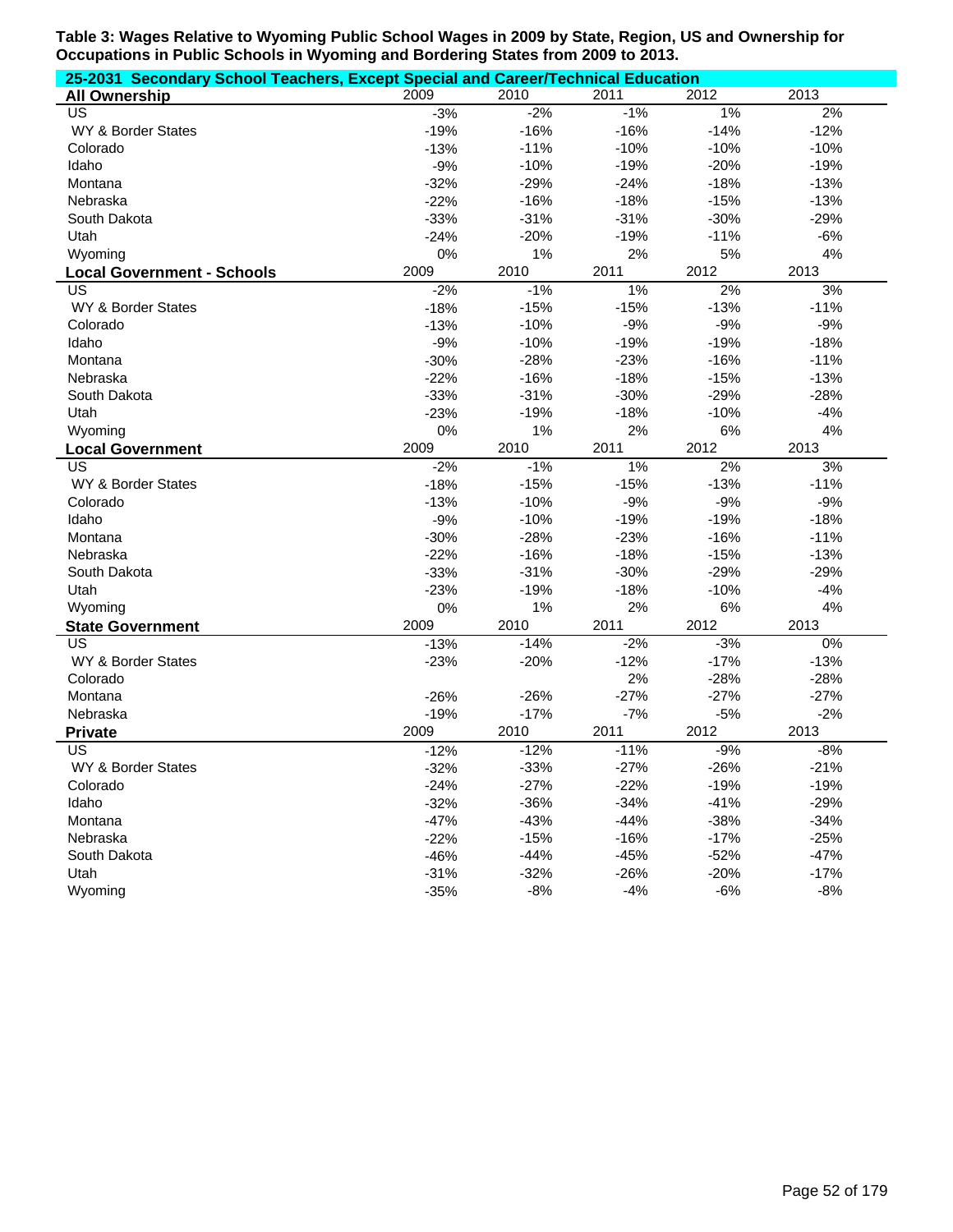| 25-2032 Career/Technical Education Teachers, Secondary School |        |        |        |        |        |  |  |  |
|---------------------------------------------------------------|--------|--------|--------|--------|--------|--|--|--|
| <b>All Ownership</b>                                          | 2009   | 2010   | 2011   | 2012   | 2013   |  |  |  |
| $\overline{US}$                                               | $-4%$  | $-2%$  | $-1%$  | $0\%$  | 1%     |  |  |  |
| WY & Border States                                            | $-19%$ | $-16%$ | $-14%$ | $-12%$ | $-11%$ |  |  |  |
| Colorado                                                      | $-10%$ | $-9%$  | $-7%$  | $-6%$  | $-5%$  |  |  |  |
| Idaho                                                         | $-27%$ | $-19%$ | $-19%$ | $-21%$ | $-23%$ |  |  |  |
| Montana                                                       | $-30%$ | $-33%$ | $-26%$ | $-17%$ | $-18%$ |  |  |  |
| Nebraska                                                      | $-20%$ | $-17%$ | $-14%$ | $-10%$ | $-9%$  |  |  |  |
| South Dakota                                                  | $-32%$ | $-28%$ | $-28%$ | $-25%$ | $-27%$ |  |  |  |
| Utah                                                          | $-21%$ | $-13%$ | $-13%$ | $-11%$ | $-14%$ |  |  |  |
| Wyoming                                                       | 0%     | $-1%$  | 1%     | 5%     | 7%     |  |  |  |
| <b>Local Government - Schools</b>                             | 2009   | 2010   | 2011   | 2012   | 2013   |  |  |  |
| US                                                            | $-4%$  | $-1%$  | $-1%$  | $1\%$  | $0\%$  |  |  |  |
| WY & Border States                                            | $-18%$ | $-16%$ | $-14%$ | $-11%$ | $-11%$ |  |  |  |
| Colorado                                                      | $-10%$ | $-8%$  | $-7%$  | $-6%$  | $-5%$  |  |  |  |
| Idaho                                                         | $-27%$ | $-19%$ | $-19%$ | $-20%$ | $-23%$ |  |  |  |
| Montana                                                       | $-30%$ | $-33%$ | $-25%$ | $-16%$ | $-18%$ |  |  |  |
| Nebraska                                                      | $-20%$ | $-17%$ | $-14%$ | $-10%$ | $-9%$  |  |  |  |
| South Dakota                                                  | $-33%$ | $-29%$ | $-28%$ | $-26%$ | $-27%$ |  |  |  |
| Utah                                                          | $-19%$ | $-13%$ | $-13%$ | $-11%$ | $-14%$ |  |  |  |
| Wyoming                                                       | 0%     | 0%     | 1%     | 5%     | 7%     |  |  |  |
| <b>Local Government</b>                                       | 2009   | 2010   | 2011   | 2012   | 2013   |  |  |  |
| US                                                            | $-4%$  | $-2%$  | $-1%$  | 1%     | $0\%$  |  |  |  |
| WY & Border States                                            | $-18%$ | $-16%$ | $-14%$ | $-11%$ | $-11%$ |  |  |  |
| Colorado                                                      | $-10%$ | $-8%$  | $-7%$  | $-6%$  | $-5%$  |  |  |  |
| Idaho                                                         | $-27%$ | $-19%$ | $-19%$ | $-20%$ | $-23%$ |  |  |  |
| Montana                                                       | $-30%$ | $-33%$ | $-25%$ | $-16%$ | $-18%$ |  |  |  |
| Nebraska                                                      | $-20%$ | $-17%$ | $-15%$ | $-10%$ | $-9%$  |  |  |  |
| South Dakota                                                  | $-31%$ | $-27%$ | $-27%$ | $-25%$ | $-26%$ |  |  |  |
| Utah                                                          | $-19%$ | $-13%$ | $-13%$ | $-11%$ | $-14%$ |  |  |  |
| Wyoming                                                       | 0%     | 0%     | 1%     | 5%     | 7%     |  |  |  |
| <b>State Government</b>                                       | 2009   | 2010   | 2011   | 2012   | 2013   |  |  |  |
| $\overline{US}$                                               | $1\%$  | 6%     | $-2%$  | 4%     | 14%    |  |  |  |
| <b>Private</b>                                                | 2009   | 2010   | 2011   | 2012   | 2013   |  |  |  |
| US                                                            | $-19%$ | $-10%$ | $-8%$  | $-7%$  | $-9%$  |  |  |  |
| WY & Border States                                            | $-35%$ | $-31%$ | $-20%$ | $-18%$ | $-12%$ |  |  |  |
| Colorado                                                      | $-25%$ | $-23%$ | $-12%$ | $-15%$ | $-1%$  |  |  |  |
| Idaho                                                         | $-26%$ | $-29%$ | $-19%$ | $-44%$ | $-33%$ |  |  |  |
| Montana                                                       |        |        | $-32%$ | $-22%$ | $-20%$ |  |  |  |
| Nebraska                                                      |        |        | 18%    | 20%    | 23%    |  |  |  |
| South Dakota                                                  | $-41%$ | $-37%$ | $-33%$ | $-31%$ | $-34%$ |  |  |  |
| Utah                                                          | $-36%$ | $-36%$ | $-53%$ | $-6%$  | $-4%$  |  |  |  |
| Wyoming                                                       | $-35%$ | $-22%$ | $-5%$  | $-3%$  | $-7%$  |  |  |  |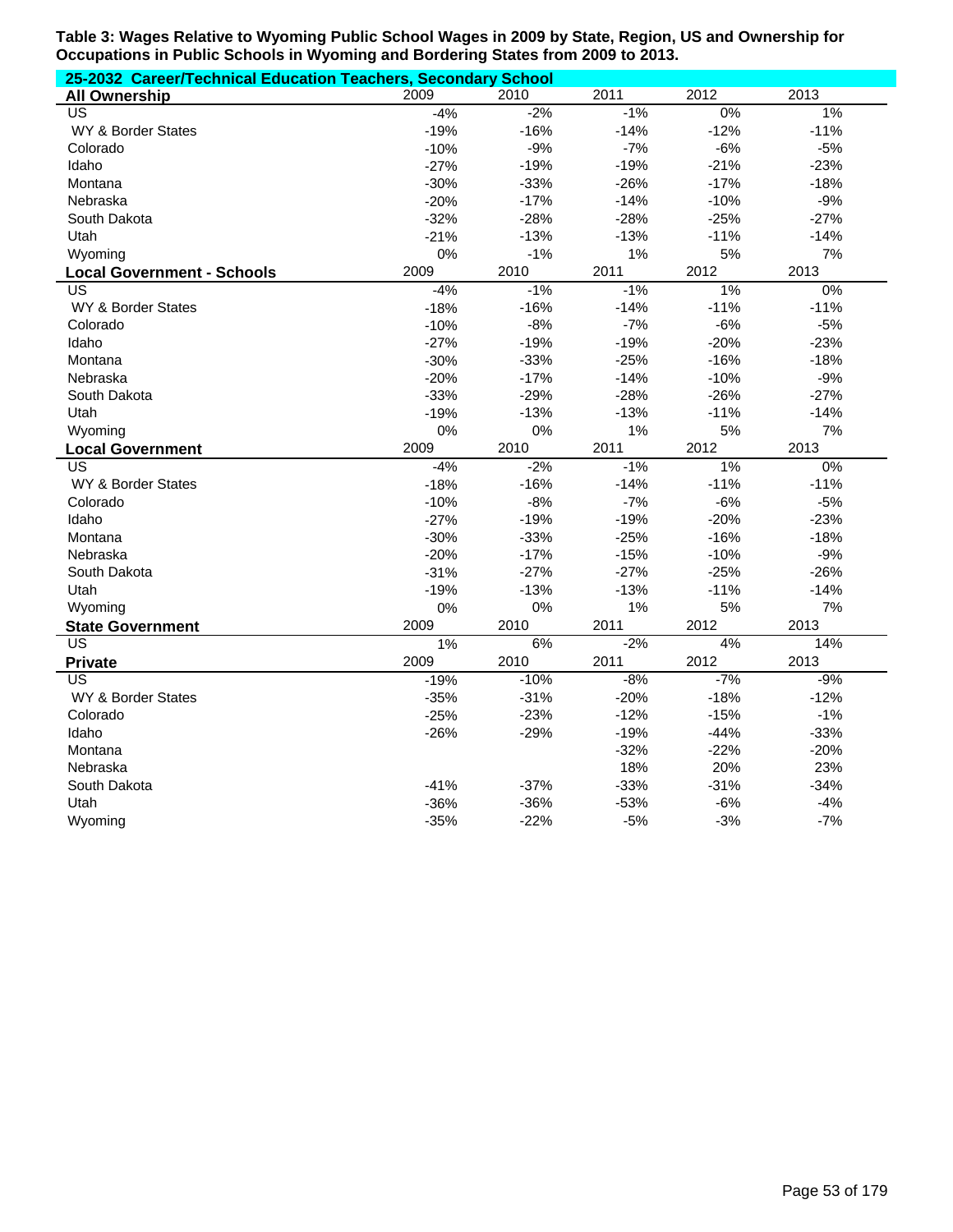| 25-2041 Special Education Teachers, Preschool, Kindergarten, and Elementary School |        |        |        |        |        |
|------------------------------------------------------------------------------------|--------|--------|--------|--------|--------|
| <b>All Ownership</b>                                                               | 2009   | 2010   | 2011   | 2012   | 2013   |
| <b>US</b>                                                                          | $-3%$  | $0\%$  | 2%     | 3%     | 2%     |
| WY & Border States                                                                 | $-16%$ | $-13%$ | $-13%$ | $-12%$ | $-11%$ |
| Colorado                                                                           | $-8%$  | $-6%$  | $-6%$  | $-7%$  | $-7%$  |
| Idaho                                                                              | $-22%$ | $-22%$ | $-23%$ | $-25%$ | $-22%$ |
| Montana                                                                            | $-31%$ | $-32%$ | $-26%$ | $-22%$ | $-13%$ |
| Nebraska                                                                           | $-22%$ | $-12%$ | $-15%$ | $-14%$ | $-13%$ |
| South Dakota                                                                       | $-32%$ | $-30%$ | $-30%$ | $-29%$ | $-28%$ |
| Utah                                                                               | $-18%$ | $-16%$ | $-16%$ | $-12%$ | $-14%$ |
| Wyoming                                                                            | $-3%$  | 2%     | 0%     | 2%     | 1%     |
| <b>Local Government - Schools</b>                                                  | 2009   | 2010   | 2011   | 2012   | 2013   |
| US                                                                                 | $-1%$  | 1%     | 3%     | 4%     | 4%     |
| WY & Border States                                                                 | $-14%$ | $-12%$ | $-13%$ | $-12%$ | $-10%$ |
| Colorado                                                                           | $-7%$  | $-5%$  | $-5%$  | $-7%$  | $-6%$  |
| Idaho                                                                              | $-17%$ | $-21%$ | $-23%$ | $-25%$ | $-22%$ |
| Montana                                                                            | $-32%$ | $-31%$ | $-26%$ | $-21%$ | $-12%$ |
| Nebraska                                                                           | $-22%$ | $-15%$ | $-18%$ | $-16%$ | $-14%$ |
| South Dakota                                                                       | $-31%$ | $-30%$ | $-30%$ | $-29%$ | $-27%$ |
| Utah                                                                               | $-14%$ | $-12%$ | $-11%$ | $-10%$ | $-12%$ |
| Wyoming                                                                            | 0%     | 3%     | 3%     | 4%     | 3%     |
| <b>Local Government</b>                                                            | 2009   | 2010   | 2011   | 2012   | 2013   |
| US                                                                                 | $-1%$  | 1%     | 3%     | 3%     | 3%     |
| WY & Border States                                                                 | $-14%$ | $-12%$ | $-12%$ | $-11%$ | $-10%$ |
| Colorado                                                                           | $-7%$  | $-5%$  | $-5%$  | $-7%$  | $-6%$  |
| Idaho                                                                              | $-18%$ | $-21%$ | $-23%$ | $-25%$ | $-22%$ |
| Montana                                                                            | $-32%$ | $-31%$ | $-26%$ | $-22%$ | $-13%$ |
| Nebraska                                                                           | $-22%$ | $-13%$ | $-16%$ | $-14%$ | $-13%$ |
| South Dakota                                                                       | $-32%$ | $-30%$ | $-30%$ | $-29%$ | $-28%$ |
| Utah                                                                               | $-14%$ | $-12%$ | $-11%$ | $-10%$ | $-12%$ |
| Wyoming                                                                            | 0%     | 3%     | 3%     | 4%     | 3%     |
| <b>State Government</b>                                                            | 2009   | 2010   | 2011   | 2012   | 2013   |
| $\overline{US}$                                                                    | $-13%$ | $-11%$ | $-5%$  | $1\%$  | 2%     |
| WY & Border States                                                                 | $-31%$ | $-35%$ | $-38%$ | $-22%$ | $-18%$ |
| Colorado                                                                           | $-51%$ | $-51%$ | $-50%$ | $-51%$ | $-17%$ |
| South Dakota                                                                       | $-27%$ | $-26%$ | $-31%$ | $-29%$ | $-28%$ |
| Utah                                                                               | $-31%$ | $-36%$ | $-39%$ | $-19%$ | $-18%$ |
| <b>Private</b>                                                                     | 2009   | 2010   | 2011   | 2012   | 2013   |
| US                                                                                 | $-16%$ | $-12%$ | $-6%$  | $-5%$  | $-7%$  |
| WY & Border States                                                                 | $-30%$ | $-25%$ | $-22%$ | $-22%$ | $-26%$ |
| Colorado                                                                           | $-32%$ | $-31%$ | $-27%$ | $-27%$ | $-25%$ |
| Idaho                                                                              | $-34%$ | $-41%$ | $-37%$ | $-26%$ | $-21%$ |
| Montana                                                                            | $-27%$ | $-59%$ | $-38%$ | $-24%$ | $-17%$ |
| Nebraska                                                                           | $-23%$ | $-6%$  | $-1%$  | $-2%$  | $-19%$ |
| South Dakota                                                                       | $-34%$ | $-35%$ | $-29%$ | $-32%$ | $-32%$ |
| Utah                                                                               | $-39%$ | $-33%$ | $-33%$ | $-30%$ | $-33%$ |
| Wyoming                                                                            | $-20%$ | $-5%$  | $-10%$ | $-7%$  | $-14%$ |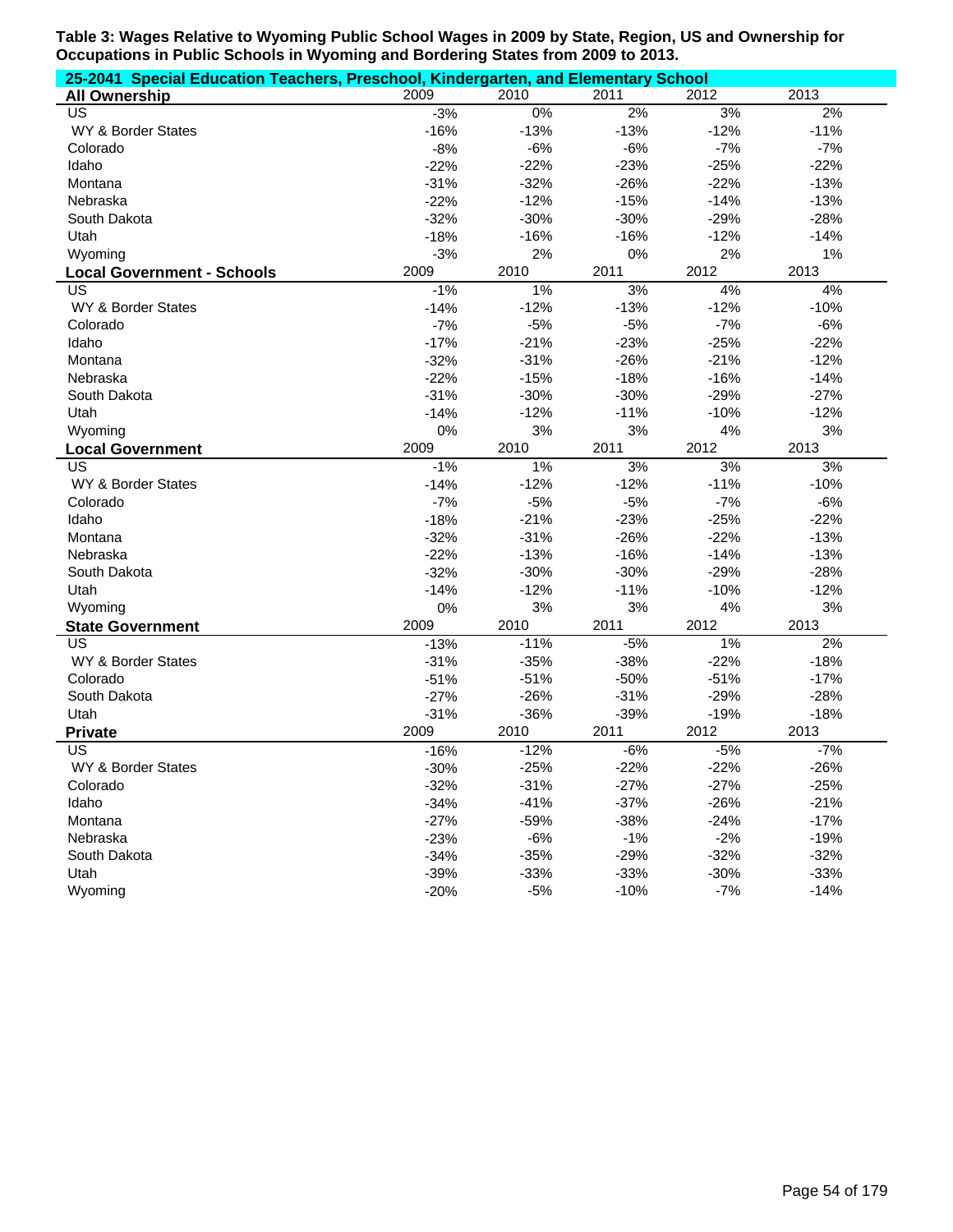| 25-2053 Special Education Teachers, Middle School |        |        |        |        |        |  |  |
|---------------------------------------------------|--------|--------|--------|--------|--------|--|--|
| <b>All Ownership</b>                              | 2009   | 2010   | 2011   | 2012   | 2013   |  |  |
| US                                                | $-2%$  | $1\%$  | 4%     | 6%     | 6%     |  |  |
| WY & Border States                                | $-14%$ | $-9%$  | $-10%$ | $-12%$ | $-13%$ |  |  |
| Colorado                                          | $-8%$  | $-7%$  | $-7%$  | $-7%$  | $-9%$  |  |  |
| Idaho                                             | $-21%$ | $-16%$ | $-9%$  | $-11%$ | $-13%$ |  |  |
| Montana                                           | $-35%$ | $-30%$ | $-26%$ | $-21%$ | $-11%$ |  |  |
| Nebraska                                          | $-19%$ | $-4%$  | $-12%$ | $-9%$  | $-14%$ |  |  |
| South Dakota                                      | $-31%$ | $-30%$ | $-28%$ | $-28%$ | $-27%$ |  |  |
| Utah                                              | $-14%$ | $-10%$ | $-11%$ | $-24%$ | $-28%$ |  |  |
| Wyoming                                           | $0\%$  | 5%     | 10%    | 12%    | 9%     |  |  |
| <b>Local Government - Schools</b>                 | 2009   | 2010   | 2011   | 2012   | 2013   |  |  |
| US                                                | $-2%$  | 2%     | 5%     | 7%     | 7%     |  |  |
| WY & Border States                                | $-14%$ | $-9%$  | $-10%$ | $-12%$ | $-13%$ |  |  |
| Colorado                                          | $-8%$  | $-7%$  | $-7%$  | $-7%$  | $-8%$  |  |  |
| Idaho                                             | $-21%$ | $-17%$ | $-9%$  | $-11%$ | $-13%$ |  |  |
| Montana                                           | $-35%$ | $-30%$ | $-26%$ | $-19%$ | $-11%$ |  |  |
| Nebraska                                          | $-19%$ | $-6%$  | $-15%$ | $-13%$ | $-14%$ |  |  |
| South Dakota                                      | $-31%$ | $-29%$ | $-28%$ | $-28%$ | $-27%$ |  |  |
| Utah                                              | $-14%$ | $-10%$ | $-10%$ | $-26%$ | $-29%$ |  |  |
| Wyoming                                           | $0\%$  | 5%     | 10%    | 12%    | 9%     |  |  |
| <b>Local Government</b>                           | 2009   | 2010   | 2011   | 2012   | 2013   |  |  |
| $\overline{\mathsf{US}}$                          | $-2%$  | 2%     | 5%     | 7%     | 7%     |  |  |
| WY & Border States                                | $-14%$ | $-9%$  | $-10%$ | $-11%$ | $-13%$ |  |  |
| Colorado                                          | $-8%$  | $-7%$  | $-7%$  | $-7%$  | $-8%$  |  |  |
| Idaho                                             | $-21%$ | $-17%$ | $-9%$  | $-11%$ | $-13%$ |  |  |
| Montana                                           | $-35%$ | $-30%$ | $-26%$ | $-19%$ | $-11%$ |  |  |
| Nebraska                                          | $-19%$ | $-4%$  | $-12%$ | $-9%$  | $-14%$ |  |  |
| South Dakota                                      | $-31%$ | $-29%$ | $-28%$ | $-28%$ | $-27%$ |  |  |
| Utah                                              | $-14%$ | $-10%$ | $-10%$ | $-26%$ | $-29%$ |  |  |
| Wyoming                                           | $0\%$  | 5%     | 10%    | 12%    | 9%     |  |  |
| <b>State Government</b>                           | 2009   | 2010   | 2011   | 2012   | 2013   |  |  |
| $\overline{US}$                                   | $-11%$ | $-8%$  | $-7%$  | $-7%$  | $-9%$  |  |  |
| WY & Border States                                | $-25%$ | $-24%$ | $-13%$ | $-20%$ | $-16%$ |  |  |
| Colorado                                          |        |        | $-39%$ | $-38%$ | $-21%$ |  |  |
| Montana                                           |        |        |        | $-25%$ |        |  |  |
| South Dakota                                      | $-25%$ | $-24%$ | $-16%$ | $-15%$ | $-13%$ |  |  |
| Utah                                              |        |        | $-12%$ | $-10%$ | $-8%$  |  |  |
| <b>Private</b>                                    | 2009   | 2010   | 2011   | 2012   | 2013   |  |  |
| $\overline{US}$                                   | $-10%$ | $-10%$ | $-9%$  | $-9%$  | $-10%$ |  |  |
| WY & Border States                                | $-32%$ | $-24%$ | $-20%$ | $-19%$ | $-27%$ |  |  |
| Colorado                                          | $-16%$ | $-12%$ | $-11%$ | $-4%$  | $-29%$ |  |  |
| Idaho                                             | $-4%$  | $-3%$  | $-1%$  | $-17%$ | $-17%$ |  |  |
| Montana                                           |        |        | $-15%$ | $-14%$ | $-12%$ |  |  |
| Nebraska                                          | $-15%$ |        |        |        | 48%    |  |  |
| South Dakota                                      | $-41%$ | $-40%$ | $-39%$ | $-43%$ | $-44%$ |  |  |
| Utah                                              | $-71%$ | $-26%$ | $-19%$ | $-18%$ | $-32%$ |  |  |
| Wyoming                                           |        |        |        |        | $-4%$  |  |  |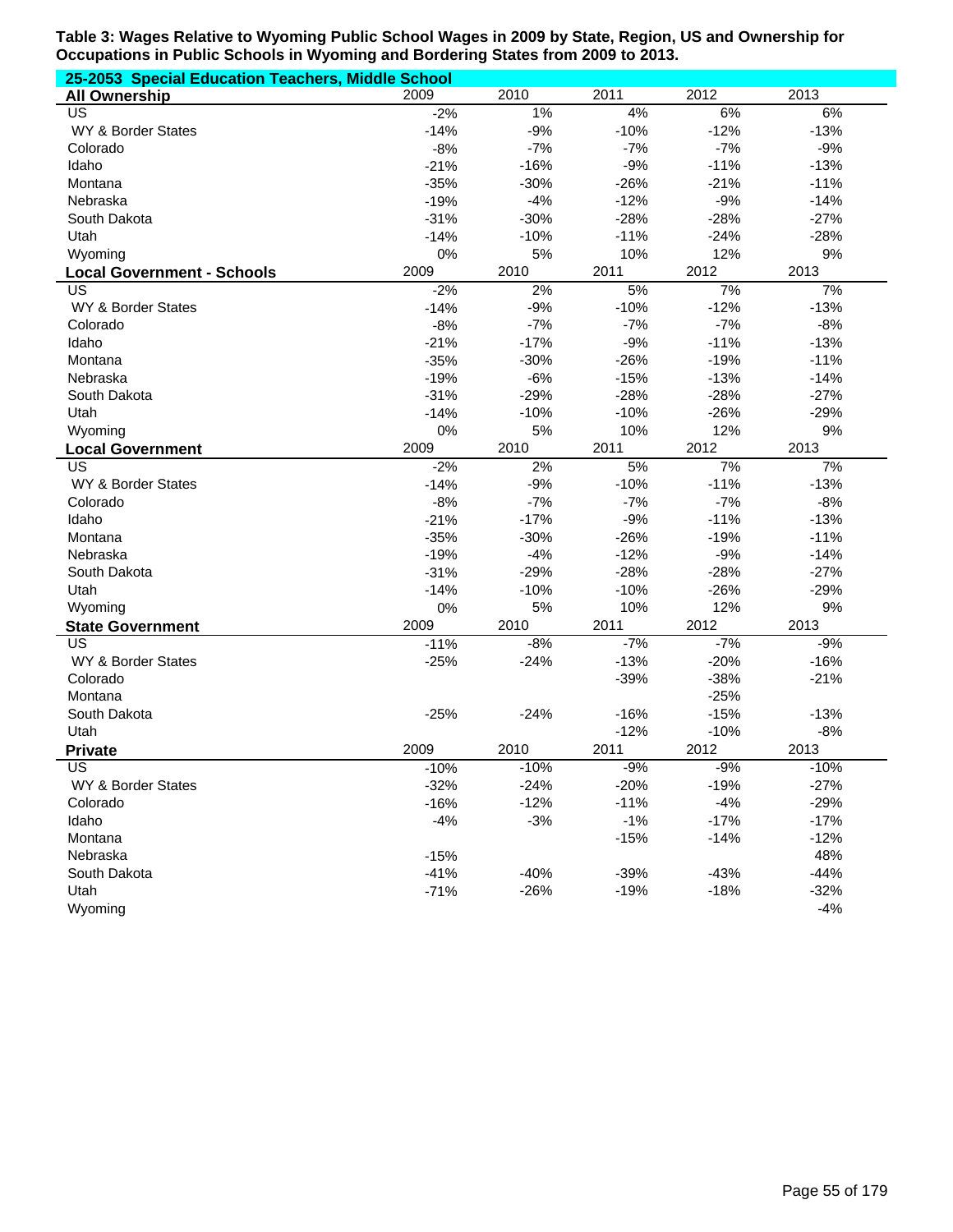| 25-2054 Special Education Teachers, Secondary School |        |        |        |        |        |  |  |
|------------------------------------------------------|--------|--------|--------|--------|--------|--|--|
| <b>All Ownership</b>                                 | 2009   | 2010   | 2011   | 2012   | 2013   |  |  |
| US                                                   | 0%     | 3%     | 5%     | 7%     | 7%     |  |  |
| WY & Border States                                   | $-16%$ | $-13%$ | $-12%$ | $-9%$  | $-9%$  |  |  |
| Colorado                                             | $-7%$  | $-4%$  | $-4%$  | $-4%$  | $-5%$  |  |  |
| Idaho                                                | $-24%$ | $-21%$ | $-20%$ | $-16%$ | $-13%$ |  |  |
| Montana                                              | $-27%$ | $-29%$ | $-26%$ | $-17%$ | $-9%$  |  |  |
| Nebraska                                             | $-18%$ | $-9%$  | $-15%$ | $-14%$ | $-11%$ |  |  |
| South Dakota                                         | $-32%$ | $-30%$ | $-28%$ | $-27%$ | $-27%$ |  |  |
| Utah                                                 | $-21%$ | $-19%$ | $-9%$  | $-6%$  | $-7%$  |  |  |
| Wyoming                                              | 0%     | 1%     | 0%     | 2%     | 1%     |  |  |
| <b>Local Government - Schools</b>                    | 2009   | 2010   | 2011   | 2012   | 2013   |  |  |
| US                                                   | 1%     | 4%     | 6%     | 8%     | 9%     |  |  |
| WY & Border States                                   | $-15%$ | $-12%$ | $-11%$ | $-9%$  | $-8%$  |  |  |
| Colorado                                             | $-6%$  | $-4%$  | $-4%$  | $-4%$  | $-4%$  |  |  |
| Idaho                                                | $-24%$ | $-20%$ | $-19%$ | $-15%$ | $-12%$ |  |  |
| Montana                                              | $-27%$ | $-26%$ | $-23%$ | $-17%$ | $-9%$  |  |  |
| Nebraska                                             | $-18%$ | $-9%$  | $-15%$ | $-15%$ | $-14%$ |  |  |
| South Dakota                                         | $-32%$ | $-30%$ | $-28%$ | $-28%$ | $-27%$ |  |  |
| Utah                                                 | $-19%$ | $-17%$ | $-9%$  | $-5%$  | $-6%$  |  |  |
| Wyoming                                              | $0\%$  | 1%     | 0%     | 2%     | 1%     |  |  |
| <b>Local Government</b>                              | 2009   | 2010   | 2011   | 2012   | 2013   |  |  |
| $\overline{\mathsf{US}}$                             | $1\%$  | 4%     | 6%     | 8%     | 9%     |  |  |
| WY & Border States                                   | $-15%$ | $-12%$ | $-11%$ | $-9%$  | $-8%$  |  |  |
| Colorado                                             | $-6%$  | $-4%$  | $-4%$  | $-4%$  | $-4%$  |  |  |
| Idaho                                                | $-24%$ | $-20%$ | $-19%$ | $-15%$ | $-12%$ |  |  |
| Montana                                              | $-27%$ | $-26%$ | $-23%$ | $-17%$ | $-9%$  |  |  |
| Nebraska                                             | $-18%$ | $-9%$  | $-15%$ | $-14%$ | $-11%$ |  |  |
| South Dakota                                         | $-32%$ | $-30%$ | $-28%$ | $-28%$ | $-28%$ |  |  |
| Utah                                                 | $-19%$ | $-17%$ | $-9%$  | $-5%$  | $-6%$  |  |  |
| Wyoming                                              | $0\%$  | 1%     | 0%     | 2%     | 1%     |  |  |
| <b>State Government</b>                              | 2009   | 2010   | 2011   | 2012   | 2013   |  |  |
| $\overline{\mathsf{US}}$                             | $-4%$  | $-8%$  | $-6%$  | $-1%$  | 3%     |  |  |
| WY & Border States                                   | $-32%$ | $-38%$ | $-30%$ | $-8%$  | $-13%$ |  |  |
| Colorado                                             |        |        |        | 2%     | $-14%$ |  |  |
| Idaho                                                |        | $-30%$ | $-31%$ | $-31%$ | $-27%$ |  |  |
| Montana                                              | $-40%$ | $-40%$ | $-39%$ | $-30%$ | $-20%$ |  |  |
| South Dakota                                         | $-31%$ | $-31%$ | $-15%$ | $-14%$ | $-12%$ |  |  |
| Utah                                                 |        |        | $-1%$  | $0\%$  | 2%     |  |  |
| <b>Private</b>                                       | 2009   | 2010   | 2011   | 2012   | 2013   |  |  |
| $\overline{\mathsf{US}}$                             | $-7%$  | $-7%$  | $-5%$  | $-8%$  | $-7%$  |  |  |
| WY & Border States                                   | $-32%$ | $-31%$ | $-19%$ | $-19%$ | $-16%$ |  |  |
| Colorado                                             | $-28%$ | $-16%$ | $-8%$  | $-24%$ | $-18%$ |  |  |
| Idaho                                                |        |        | $-18%$ | $-22%$ | $-17%$ |  |  |
| Montana                                              | $-32%$ |        | $-4%$  | 2%     | 4%     |  |  |
| Nebraska                                             |        | $-19%$ | $-15%$ | $-22%$ | $-13%$ |  |  |
| South Dakota                                         | $-45%$ | $-45%$ | $-44%$ | $-38%$ | $-40%$ |  |  |
| Utah                                                 | $-34%$ | $-38%$ | $-28%$ | $-17%$ | $-17%$ |  |  |
| Wyoming                                              |        | $-32%$ | $-31%$ | $-32%$ |        |  |  |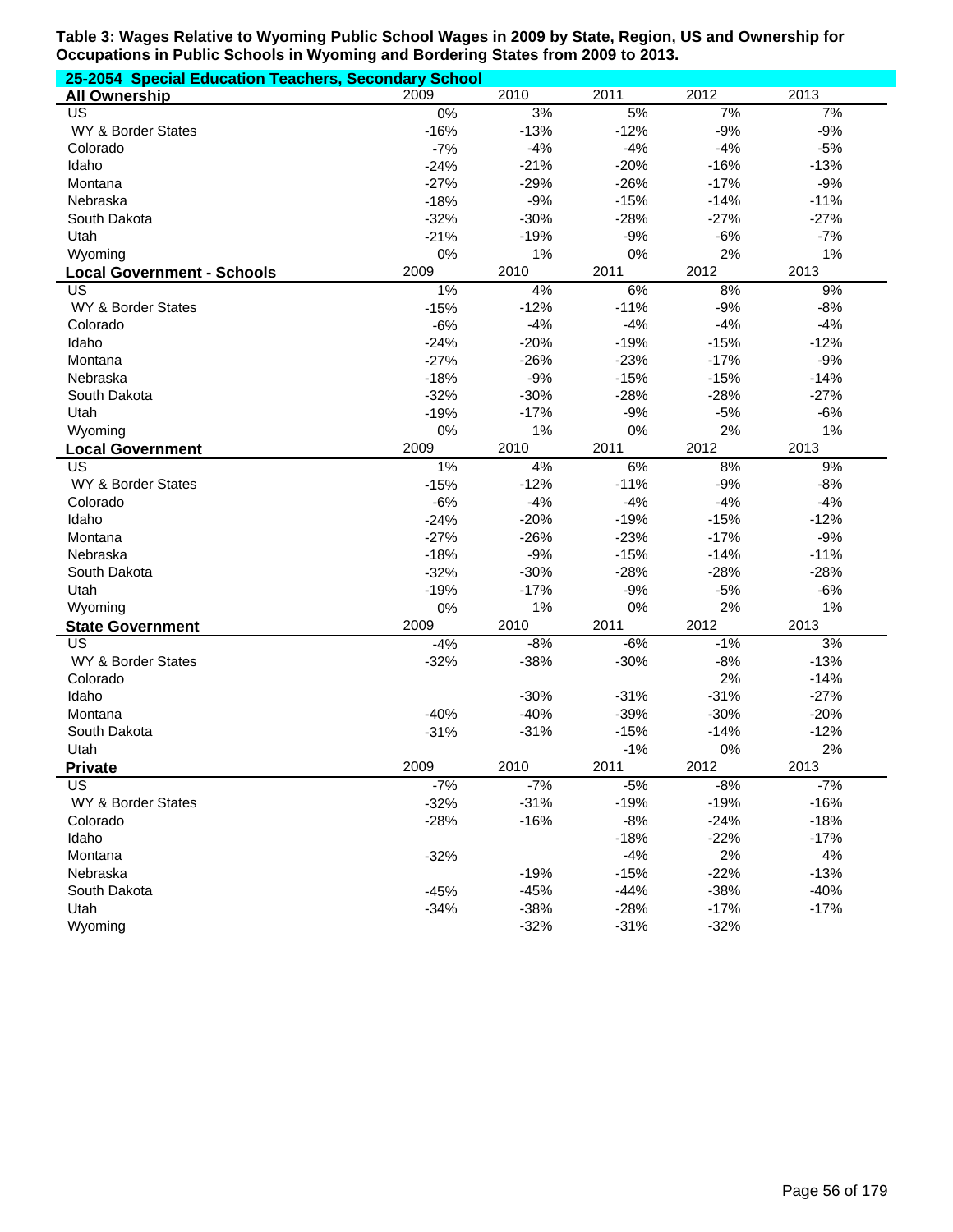| 25-3000 Other Teachers and Instructors |              |              |              |              |              |
|----------------------------------------|--------------|--------------|--------------|--------------|--------------|
| <b>All Ownership</b>                   | 2009         | 2010         | 2011         | 2012         | 2013         |
| US                                     | 47%          | 41%          | 36%          | 31%          | 31%          |
| WY & Border States                     | 26%          | 15%          | 11%          | 5%           | 8%           |
| Colorado                               | 51%          | 51%          | 58%          | 49%          | 59%          |
| Idaho                                  | 47%          | $-3%$        | $-18%$       | $-20%$       | $-22%$       |
| Montana                                | 1%           | $-1%$        | 1%           | 4%<br>21%    | 6%           |
| Nebraska<br>South Dakota               | 28%<br>27%   | 24%<br>21%   | 24%<br>15%   | 12%          | 21%<br>12%   |
| Utah                                   | 0%           | $-4%$        | $-8%$        | $-11%$       | $-4%$        |
| Wyoming                                | 29%          | 19%          | 26%          | 19%          | 11%          |
| <b>Local Government - Schools</b>      | 2009         | 2010         | 2011         | 2012         | 2013         |
| US                                     | 29%          | 22%          | 19%          | 16%          | 16%          |
| WY & Border States                     | 17%          | 5%           | 0%           | $-8%$        | $-5%$        |
| Colorado                               | 73%          | 80%          | 87%          | 66%          | 68%          |
| Idaho                                  | $-28%$       | $-31%$       | $-27%$       | $-30%$       | $-30%$       |
| Montana                                | $-19%$       | $-11%$       | $-9%$        | $-7%$        | $-4%$        |
| Nebraska                               | 33%          | 24%          | 22%          | 17%          | 17%          |
| South Dakota                           | 15%          | 1%           | $-1%$        | $-1%$        | $-1%$        |
| Utah                                   | $-9%$        | $-14%$       | $-15%$       | $-20%$       | $-11%$       |
| Wyoming                                | 0%           | 11%          | 18%          | 12%          | 3%           |
| <b>Local Government</b>                | 2009         | 2010         | 2011         | 2012         | 2013         |
| US                                     | 35%          | 28%          | 23%          | 19%          | 19%          |
| WY & Border States                     | 16%          | 6%           | 1%           | $-6%$        | $-3%$        |
| Colorado                               | 65%          | 68%          | 72%          | 44%          | 51%          |
| Idaho                                  | $-27%$       | $-27%$       | $-25%$       | $-28%$       | $-27%$       |
| Montana                                | $-7%$<br>31% | $-6%$        | $-4%$        | $-3%$        | $-1%$<br>21% |
| Nebraska<br>South Dakota               | 11%          | 24%<br>2%    | 22%<br>0%    | 20%<br>0%    | 0%           |
| Utah                                   | $-9%$        | $-14%$       | $-15%$       | $-20%$       | $-11%$       |
| Wyoming                                | 31%          | 18%          | 22%          | 14%          | 6%           |
| <b>State Government</b>                | 2009         | 2010         | 2011         | 2012         | 2013         |
| US                                     | 85%          | 94%          | 83%          | 82%          | 81%          |
| WY & Border States                     | 79%          | 37%          | 7%           | 3%           | $6\%$        |
| Colorado                               | 85%          | 70%          | 65%          | 54%          | 39%          |
| Idaho                                  | 118%         | 45%          | $-22%$       | $-22%$       | $-22%$       |
| Montana                                | 5%           | 20%          | 33%          | 16%          | 33%          |
| Nebraska                               | 44%          | 51%          | 36%          | 36%          | 1%           |
| South Dakota                           | 29%          | 25%          | 26%          | 24%          | 27%          |
| Utah                                   | 25%          | 24%          | 7%           | 1%           | 13%          |
| Wyoming                                | 71%          | 81%          | 90%          | 86%          | 77%          |
| <b>Federal Government</b>              | 2009         | 2010         | 2011         | 2012         | 2013         |
| US                                     | 144%         | 146%         | 142%         | 147%         | 149%         |
| WY & Border States                     | 114%         | 118%         | 113%         | 115%         | 118%         |
| Colorado<br>Idaho                      | 128%<br>114% | 132%<br>110% | 122%<br>118% | 130%<br>120% | 136%<br>116% |
| Montana                                | 92%          | 100%         | 103%         | 100%         | 102%         |
| Nebraska                               | 95%          | 99%          | 94%          | 109%         | 107%         |
| South Dakota                           | 107%         | 113%         | 107%         | 105%         | 105%         |
| Utah                                   | 115%         | 122%         | 120%         | 120%         | 125%         |
| Wyoming                                | 103%         | 97%          | 81%          | 76%          | 78%          |
| <b>Private</b>                         | 2009         | 2010         | 2011         | 2012         | 2013         |
| US                                     | 51%          | 49%          | 48%          | 42%          | 41%          |
| WY & Border States                     | 27%          | 26%          | 31%          | 28%          | 32%          |
| Colorado                               | 29%          | 35%          | 49%          | 46%          | 60%          |
| Idaho                                  | 60%          | 59%          | 35%          | 33%          | 7%           |
| Montana                                | 12%          | 10%          | 16%          | 24%          | 27%          |
| Nebraska                               | 16%          | 22%          | 25%          | 22%          | 17%          |
| South Dakota                           | 12%          | 12%          | 4%           | 6%           | 8%           |
| Utah                                   | 21%          | 12%          | 10%          | 8%           | 11%          |
| Wyoming                                | 18%          | 14%          | 34%          | 45%          | 30%          |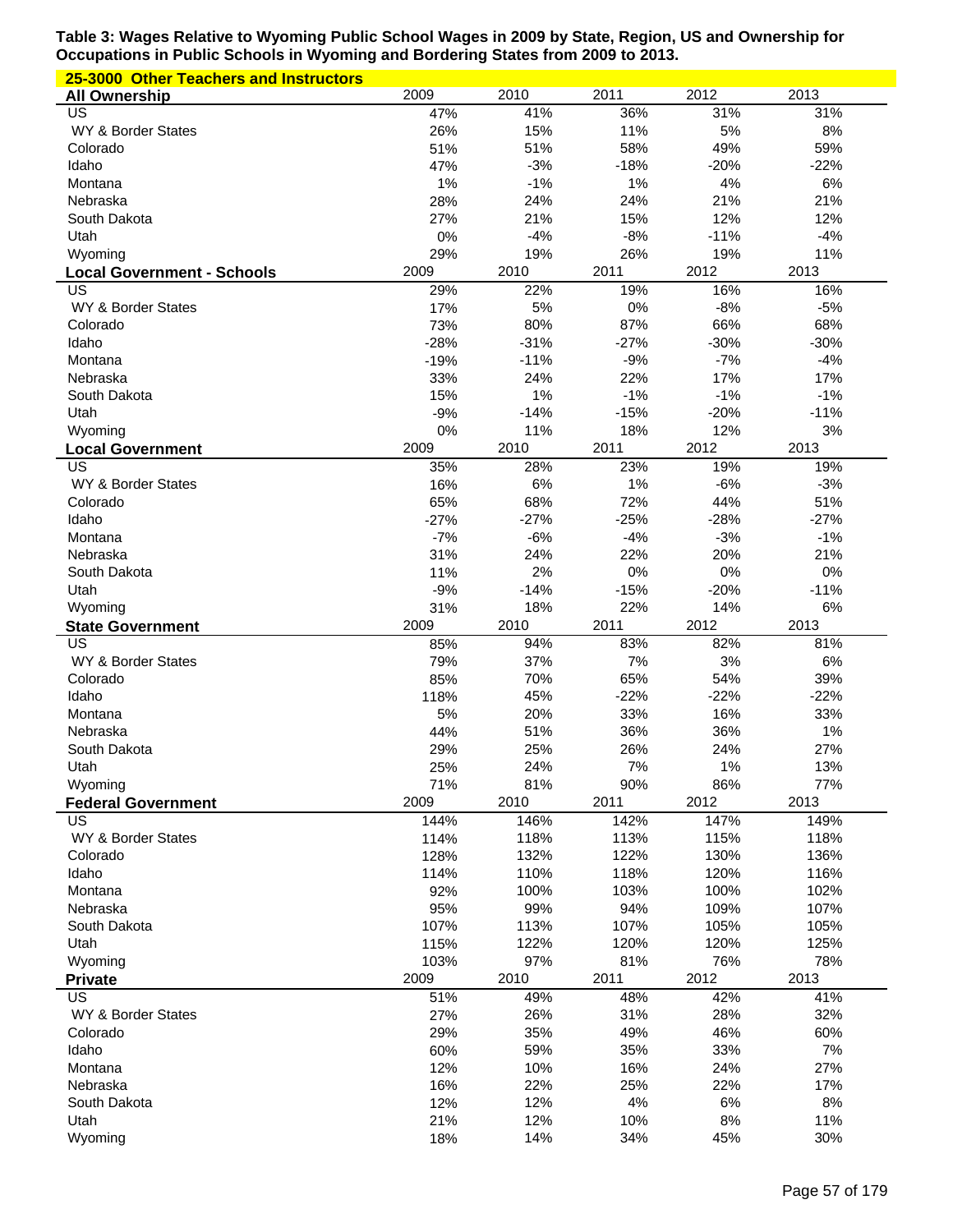| 25-3011 Adult Basic and Secondary Education and Literacy Teachers and Instructors |        |        |        |        |        |  |  |
|-----------------------------------------------------------------------------------|--------|--------|--------|--------|--------|--|--|
| <b>All Ownership</b>                                                              | 2009   | 2010   | 2011   | 2012   | 2013   |  |  |
| US                                                                                | $-6%$  | $-4%$  | $-4%$  | $-2%$  | 1%     |  |  |
| WY & Border States                                                                | $-32%$ | $-27%$ | $-24%$ | $-24%$ | $-26%$ |  |  |
| Colorado                                                                          | $-29%$ | $-21%$ | $-18%$ | $-16%$ | $-24%$ |  |  |
| Idaho                                                                             | $-40%$ | $-36%$ | $-35%$ | $-34%$ | $-40%$ |  |  |
| Montana                                                                           | $-13%$ | $-14%$ | $-11%$ | $-18%$ | $-10%$ |  |  |
| Nebraska                                                                          | $-38%$ | $-30%$ | $-27%$ | $-25%$ | $-22%$ |  |  |
| South Dakota                                                                      | $-43%$ | $-43%$ | $-42%$ | $-42%$ | $-40%$ |  |  |
| Utah                                                                              | $-27%$ | $-17%$ | $-18%$ | $-27%$ | $-22%$ |  |  |
| Wyoming                                                                           | $-35%$ | $-33%$ | $-27%$ | $-13%$ | $-8%$  |  |  |
| <b>Local Government - Schools</b>                                                 | 2009   | 2010   | 2011   | 2012   | 2013   |  |  |
| US                                                                                | 10%    | 9%     | $6\%$  | $6\%$  | 10%    |  |  |
| WY & Border States                                                                | $-29%$ | $-20%$ | $-17%$ | $-16%$ | $-15%$ |  |  |
| Idaho                                                                             | 34%    | 36%    | 38%    |        | $-58%$ |  |  |
| Montana                                                                           | $-29%$ | $-25%$ | $-21%$ | $-18%$ | $-5%$  |  |  |
| Nebraska                                                                          | $-23%$ | $-16%$ | $-13%$ | $-9%$  | $-13%$ |  |  |
| South Dakota                                                                      | $-39%$ | $-39%$ | $-40%$ | $-37%$ | $-38%$ |  |  |
| Utah                                                                              | $-28%$ | $-5%$  | $-6%$  | $-10%$ | $-15%$ |  |  |
| Wyoming                                                                           | 0%     | $-9%$  | 11%    | $-6%$  | $-9%$  |  |  |
| <b>Local Government</b>                                                           | 2009   | 2010   | 2011   | 2012   | 2013   |  |  |
| <b>US</b>                                                                         | 6%     | 6%     | 6%     | 7%     | 10%    |  |  |
| WY & Border States                                                                | $-28%$ | $-23%$ | $-20%$ | $-23%$ | $-20%$ |  |  |
| Colorado                                                                          | $-21%$ | $-31%$ | $-30%$ | $-27%$ | $-33%$ |  |  |
| Idaho                                                                             | $-3%$  | $-39%$ | $-36%$ | $-35%$ | $-30%$ |  |  |
| Montana                                                                           | $-11%$ | $-13%$ | $-10%$ | $-18%$ | $-6%$  |  |  |
| Nebraska                                                                          | $-38%$ | $-24%$ | $-21%$ | $-17%$ | $-17%$ |  |  |
| South Dakota                                                                      | $-40%$ | $-38%$ | $-39%$ | $-37%$ | $-38%$ |  |  |
| Utah                                                                              | $-28%$ | $-5%$  | $-5%$  | $-17%$ | $-21%$ |  |  |
| Wyoming                                                                           | 4%     | $-13%$ | $-12%$ | $-11%$ | $-3%$  |  |  |
| <b>State Government</b>                                                           | 2009   | 2010   | 2011   | 2012   | 2013   |  |  |
| US                                                                                | $-13%$ | $-6%$  | $-10%$ | $-9%$  | $-7%$  |  |  |
| WY & Border States                                                                | $-26%$ | $-21%$ | $-20%$ | $-20%$ | $-27%$ |  |  |
| Colorado                                                                          | $-20%$ | $-6%$  | $-16%$ | $-17%$ | $-28%$ |  |  |
| Idaho                                                                             | $-28%$ | $-26%$ | $-23%$ | $-25%$ | $-31%$ |  |  |
| Montana                                                                           | $-20%$ | $-7%$  | $-6%$  | $-3%$  | 2%     |  |  |
| Nebraska                                                                          |        | $-44%$ | $-43%$ | $-43%$ |        |  |  |
| South Dakota                                                                      | $-31%$ | $-33%$ | $-33%$ | $-34%$ | $-32%$ |  |  |
| Utah                                                                              | $-42%$ | $-32%$ | $-23%$ | $-21%$ | $-19%$ |  |  |
| Wyoming                                                                           |        |        |        | $-20%$ | $-18%$ |  |  |
| <b>Private</b>                                                                    | 2009   | 2010   | 2011   | 2012   | 2013   |  |  |
| US                                                                                | $-25%$ | $-24%$ | $-17%$ | $-16%$ | $-14%$ |  |  |
| WY & Border States                                                                | $-37%$ | $-31%$ | $-29%$ | $-29%$ | $-31%$ |  |  |
| Colorado                                                                          | $-32%$ | $-21%$ | $-18%$ | $-14%$ | $-20%$ |  |  |
| Idaho                                                                             | $-47%$ | $-41%$ | $-47%$ | $-39%$ | $-50%$ |  |  |
| Montana                                                                           | $-33%$ | $-37%$ | $-31%$ | $-33%$ | $-22%$ |  |  |
| Nebraska                                                                          | $-41%$ | $-50%$ | $-46%$ | $-48%$ | $-35%$ |  |  |
| South Dakota                                                                      | $-48%$ | $-48%$ | $-47%$ | $-47%$ | $-44%$ |  |  |
| Utah                                                                              | $-20%$ | $-29%$ | $-36%$ | $-42%$ | $-25%$ |  |  |
| Wyoming                                                                           | $-43%$ | $-41%$ | $-35%$ | $-14%$ | $-11%$ |  |  |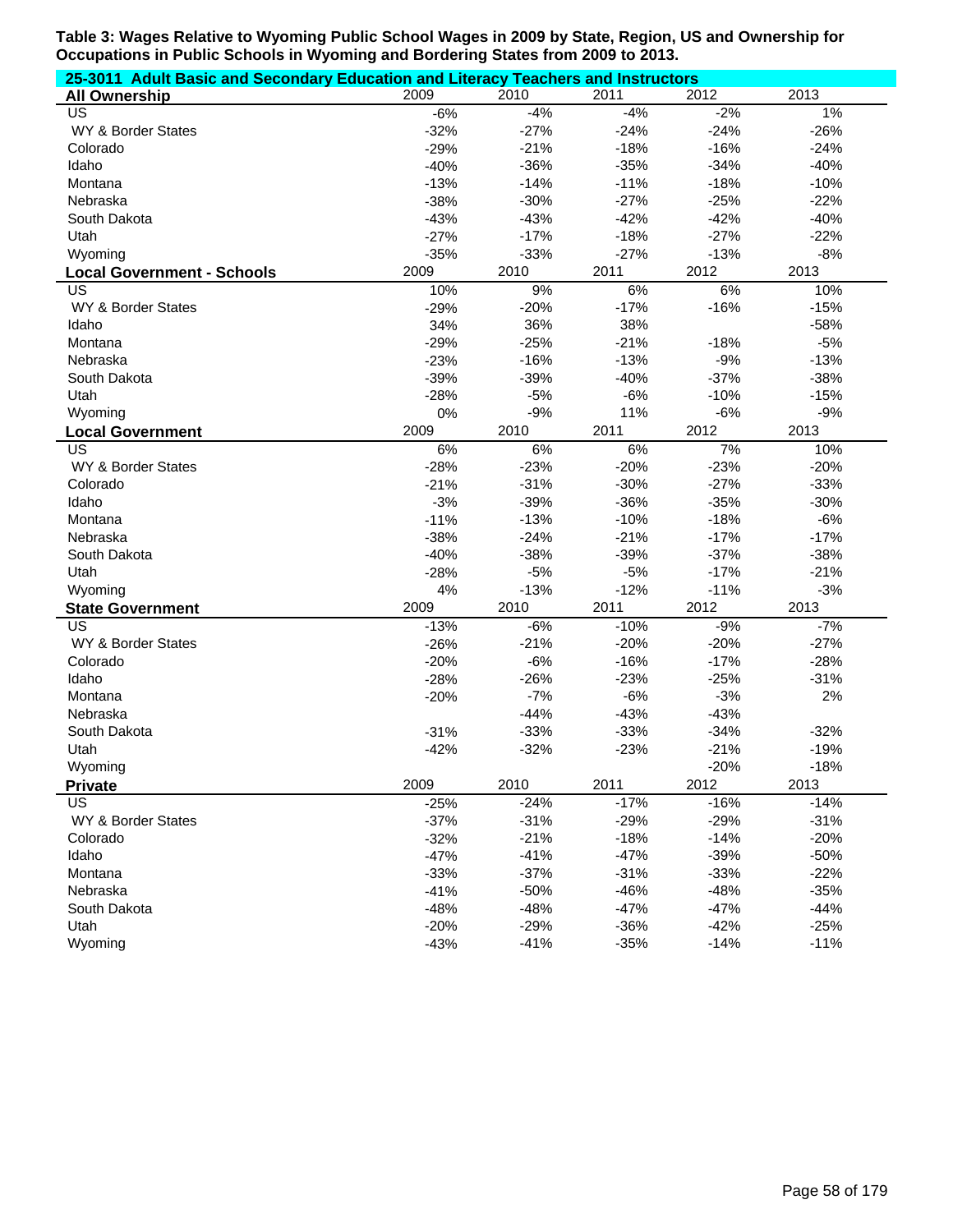| 25-3021 Self-Enrichment Education Teachers |        |        |        |        |        |  |  |  |
|--------------------------------------------|--------|--------|--------|--------|--------|--|--|--|
| <b>All Ownership</b>                       | 2009   | 2010   | 2011   | 2012   | 2013   |  |  |  |
| US                                         | $-4%$  | $-5%$  | $-5%$  | $-7%$  | $-6%$  |  |  |  |
| WY & Border States                         | $-19%$ | $-18%$ | $-12%$ | $-10%$ | $-9%$  |  |  |  |
| Colorado                                   | $-19%$ | $-17%$ | $-3%$  | $-1%$  | 7%     |  |  |  |
| Idaho                                      | $-20%$ | $-15%$ | $-4%$  | $-6%$  | $-26%$ |  |  |  |
| Montana                                    | $-20%$ | $-21%$ | $-16%$ | $-3%$  | $-2%$  |  |  |  |
| Nebraska                                   | $-15%$ | $-13%$ | $-16%$ | $-16%$ | $-22%$ |  |  |  |
| South Dakota                               | $-30%$ | $-29%$ | $-30%$ | $-25%$ | $-26%$ |  |  |  |
| Utah                                       | $-21%$ | $-23%$ | $-27%$ | $-25%$ | $-20%$ |  |  |  |
| Wyoming                                    | $-13%$ | $-12%$ | 9%     | 5%     | $-1%$  |  |  |  |
| <b>Local Government - Schools</b>          | 2009   | 2010   | 2011   | 2012   | 2013   |  |  |  |
| US                                         | 12%    | 14%    | 14%    | 13%    | 13%    |  |  |  |
| WY & Border States                         | $-11%$ | $-11%$ | $-13%$ | 3%     | 6%     |  |  |  |
| Idaho                                      | 36%    | 28%    | 14%    | 10%    | $-37%$ |  |  |  |
| Montana                                    | $-26%$ | $-24%$ | $-20%$ | $-5%$  | 12%    |  |  |  |
| Nebraska                                   | 12%    | 17%    | $-35%$ | 14%    | 11%    |  |  |  |
| South Dakota                               | $-21%$ | $-21%$ | $-19%$ | $-2%$  | 0%     |  |  |  |
| Utah                                       | $-25%$ | $-16%$ | $-18%$ | $-6%$  | 6%     |  |  |  |
| Wyoming                                    | 0%     | 16%    | 52%    | 42%    | 37%    |  |  |  |
| <b>Local Government</b>                    | 2009   | 2010   | 2011   | 2012   | 2013   |  |  |  |
| US                                         | 8%     | 9%     | 10%    | 7%     | 6%     |  |  |  |
| WY & Border States                         | $-13%$ | $-16%$ | $-13%$ | $-11%$ | $-8%$  |  |  |  |
| Colorado                                   | $-21%$ | $-25%$ | $-20%$ | $-29%$ | $-20%$ |  |  |  |
| Idaho                                      | 6%     | 2%     | $-1%$  | 0%     | $-43%$ |  |  |  |
| Montana                                    | $-26%$ | $-24%$ | $-19%$ | 4%     | 10%    |  |  |  |
| Nebraska                                   | 8%     | 20%    | 21%    | 8%     | 6%     |  |  |  |
| South Dakota                               | $-34%$ | $-34%$ | $-33%$ | $-31%$ | $-43%$ |  |  |  |
| Utah                                       | $-25%$ | $-15%$ | $-15%$ | $-24%$ | $-6%$  |  |  |  |
| Wyoming                                    | 8%     | 14%    | 29%    | 27%    | 25%    |  |  |  |
| <b>State Government</b>                    | 2009   | 2010   | 2011   | 2012   | 2013   |  |  |  |
| US                                         | 1%     | $1\%$  | 3%     | 6%     | 2%     |  |  |  |
| WY & Border States                         | $-12%$ | $-11%$ | $-2%$  | 3%     | 4%     |  |  |  |
| Colorado                                   | $-7%$  | 11%    | $-20%$ | $-18%$ | 43%    |  |  |  |
| Idaho                                      | 29%    | $-1%$  | 11%    | 13%    | 16%    |  |  |  |
| Montana                                    | 10%    | 10%    | $-16%$ | $-15%$ | $-13%$ |  |  |  |
| Nebraska                                   |        |        |        | 22%    |        |  |  |  |
| Utah                                       | $-20%$ | $-13%$ | 8%     | 10%    | $-9%$  |  |  |  |
| Wyoming                                    | $-21%$ | $-20%$ | $-19%$ | 56%    | 14%    |  |  |  |
| Private                                    | 2009   | 2010   | 2011   | 2012   | 2013   |  |  |  |
| US                                         | $-6%$  | $-7%$  | $-7%$  | $-9%$  | $-8%$  |  |  |  |
| WY & Border States                         | $-21%$ | $-18%$ | $-13%$ | $-11%$ | $-9%$  |  |  |  |
| Colorado                                   | $-19%$ | $-15%$ | $0\%$  | 3%     | 10%    |  |  |  |
| Idaho                                      | $-25%$ | $-17%$ | $-7%$  | $-8%$  | $-23%$ |  |  |  |
| Montana                                    | $-18%$ | $-19%$ | $-14%$ | $-7%$  | $-9%$  |  |  |  |
| Nebraska                                   | $-23%$ | $-17%$ | $-18%$ | $-18%$ | $-24%$ |  |  |  |
| South Dakota                               | $-29%$ | $-29%$ | $-30%$ | $-24%$ | $-26%$ |  |  |  |
| Utah                                       | $-21%$ | $-24%$ | $-28%$ | $-26%$ | $-22%$ |  |  |  |
| Wyoming                                    | $-27%$ | $-23%$ | $-8%$  | $-8%$  | $-21%$ |  |  |  |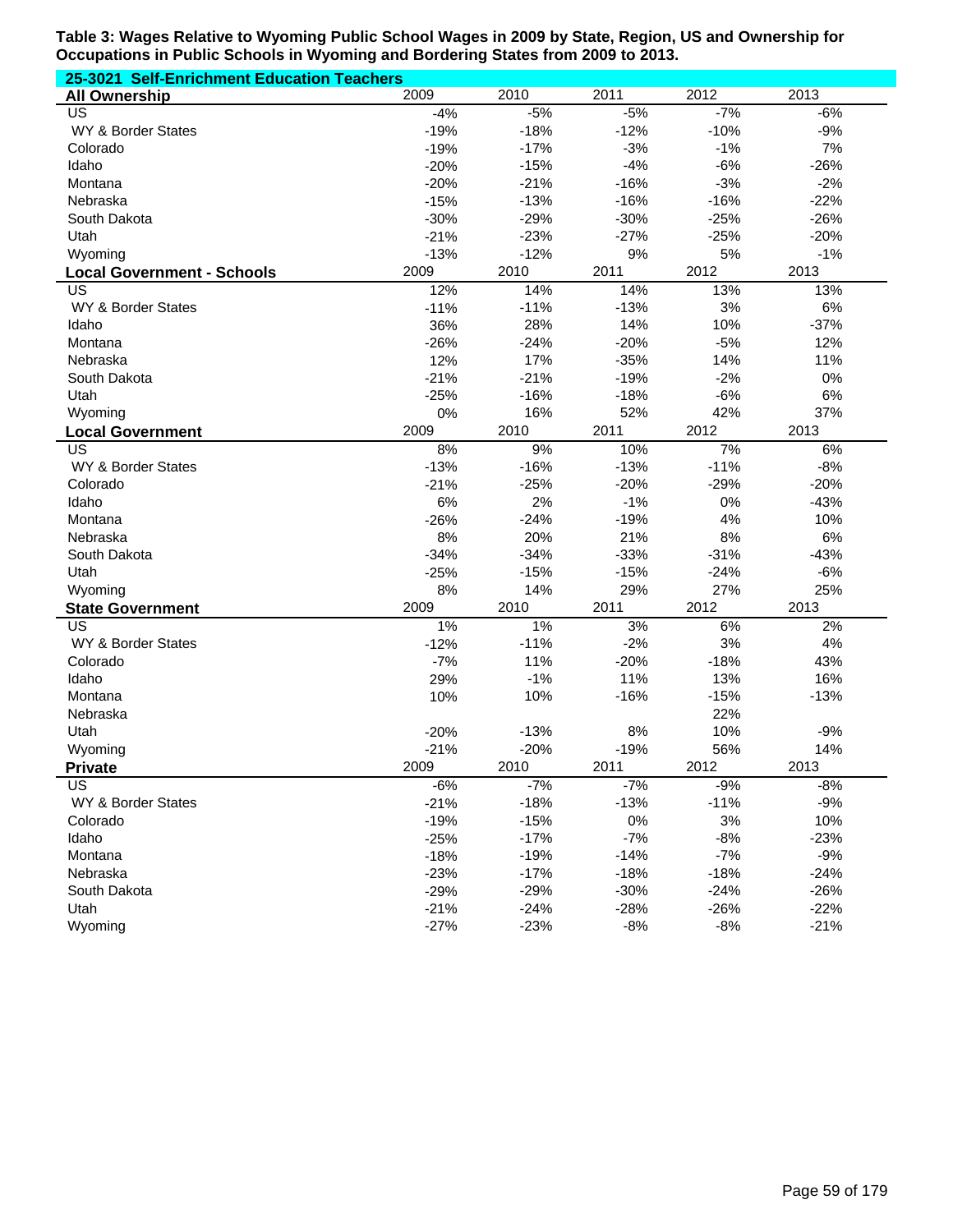| 25-3999 Teachers and Instructors, All Other, Except Substitute Teachers |        |        |        |        |        |  |  |
|-------------------------------------------------------------------------|--------|--------|--------|--------|--------|--|--|
| <b>All Ownership</b>                                                    | 2009   | 2010   | 2011   | 2012   | 2013   |  |  |
| US                                                                      | 54%    | 45%    | 39%    | 36%    | 35%    |  |  |
| WY & Border States                                                      | 35%    | 18%    | 9%     | 2%     | 4%     |  |  |
| Colorado                                                                | 82%    | 81%    | 80%    | 53%    | 68%    |  |  |
| Idaho                                                                   | 60%    | $-2%$  | $-21%$ | $-24%$ | $-24%$ |  |  |
| Montana                                                                 | $-10%$ | $-8%$  | $-7%$  | $-6%$  | $-4%$  |  |  |
| Nebraska                                                                | 37%    | 29%    | 29%    | 26%    | 26%    |  |  |
| South Dakota                                                            | 94%    | 47%    | 30%    | 20%    | 18%    |  |  |
| Utah                                                                    | 1%     | $-3%$  | $-6%$  | $-11%$ | $-5%$  |  |  |
| Wyoming                                                                 | 38%    | 24%    | 29%    | 21%    | 11%    |  |  |
| <b>Local Government - Schools</b>                                       | 2009   | 2010   | 2011   | 2012   | 2013   |  |  |
| US                                                                      | 30%    | 24%    | 23%    | 24%    | 23%    |  |  |
| WY & Border States                                                      | 23%    | 10%    | 4%     | $-4%$  | $-2%$  |  |  |
| Colorado                                                                | 84%    | 92%    | 99%    | 76%    | 78%    |  |  |
| Idaho                                                                   | $-27%$ | $-28%$ | $-23%$ | $-26%$ | $-26%$ |  |  |
| Montana                                                                 | $-20%$ | $-11%$ | $-10%$ | $-9%$  | $-8%$  |  |  |
| Nebraska                                                                | 39%    | 29%    | 28%    | 22%    | 23%    |  |  |
| South Dakota                                                            |        | 0%     | 2%     | 4%     | 4%     |  |  |
| Utah                                                                    | $-6%$  | $-11%$ | $-11%$ | $-16%$ | $-8%$  |  |  |
| Wyoming                                                                 | 0%     | 17%    | 23%    | 17%    | 8%     |  |  |
| <b>Local Government</b>                                                 | 2009   | 2010   | 2011   | 2012   | 2013   |  |  |
| $\overline{\mathsf{US}}$                                                | 36%    | 29%    | 24%    | 25%    | 20%    |  |  |
| WY & Border States                                                      | 21%    | 10%    | 5%     | $-4%$  | $-2%$  |  |  |
| Colorado                                                                | 83%    | 91%    | 97%    | 75%    | 78%    |  |  |
| Idaho                                                                   | $-25%$ | $-26%$ | $-22%$ | $-26%$ | $-25%$ |  |  |
| Montana                                                                 | $-17%$ | $-11%$ | $-10%$ | $-8%$  | $-8%$  |  |  |
| Nebraska                                                                | 37%    | 28%    | 27%    | 24%    | 26%    |  |  |
| South Dakota                                                            |        | 0%     | 2%     | 4%     | 4%     |  |  |
| Utah                                                                    | $-6%$  | $-11%$ | $-11%$ | $-16%$ | $-8%$  |  |  |
| Wyoming                                                                 | 20%    | 21%    | 25%    | 18%    | 8%     |  |  |
| <b>State Government</b>                                                 | 2009   | 2010   | 2011   | 2012   | 2013   |  |  |
| $\overline{US}$                                                         | 106%   | 121%   | 105%   | 104%   | 62%    |  |  |
| WY & Border States                                                      | 94%    | 44%    | 1%     | $-9%$  | $-5%$  |  |  |
| Colorado                                                                | 104%   | 77%    | 82%    | 57%    | 54%    |  |  |
| Idaho                                                                   | 133%   | 55%    | $-30%$ | $-29%$ | $-28%$ |  |  |
| Montana                                                                 | 10%    | 14%    | 26%    | $-28%$ | 26%    |  |  |
| Nebraska                                                                | 53%    | 72%    | 50%    | 44%    | 8%     |  |  |
| Utah                                                                    | 34%    | 31%    | 10%    | 1%     | 14%    |  |  |
| Wyoming                                                                 | 83%    | 94%    | 104%   | 104%   | 102%   |  |  |
| <b>Federal Government</b>                                               | 2009   | 2010   | 2011   | 2012   | 2013   |  |  |
| US                                                                      | 160%   | 162%   | 157%   | 160%   | 162%   |  |  |
| WY & Border States                                                      | 127%   | 131%   | 126%   | 129%   | 132%   |  |  |
| Colorado                                                                | 143%   | 146%   | 136%   | 145%   | 151%   |  |  |
| Idaho                                                                   | 127%   | 123%   | 132%   | 134%   | 130%   |  |  |
| Montana                                                                 | 104%   | 113%   | 116%   | 113%   | 115%   |  |  |
| Nebraska                                                                | 107%   | 112%   | 106%   | 122%   | 120%   |  |  |
| South Dakota                                                            | 120%   | 126%   | 120%   | 118%   | 118%   |  |  |
| Utah                                                                    | 128%   | 136%   | 134%   | 134%   | 139%   |  |  |
| Wyoming                                                                 | 116%   | 109%   | 93%    | 87%    | 90%    |  |  |
| <b>Private</b>                                                          | 2009   | 2010   | 2011   | 2012   | 2013   |  |  |
| $\overline{US}$                                                         | 70%    | 66%    | 61%    | 52%    | 20%    |  |  |
| WY & Border States                                                      | 51%    | 38%    | 32%    | 22%    | 29%    |  |  |
| Colorado                                                                | 55%    | 52%    | 48%    | 34%    | 55%    |  |  |
| Idaho                                                                   | 106%   | 112%   | 44%    | 26%    | 2%     |  |  |
| Montana                                                                 | $-13%$ | $-6%$  | $-4%$  | 5%     | 16%    |  |  |
| Nebraska                                                                | 24%    | 26%    | 41%    | 28%    | 25%    |  |  |
| South Dakota                                                            | 58%    | 64%    | 13%    | 8%     | 2%     |  |  |
| Utah                                                                    | 26%    | 13%    | 17%    | 8%     | 1%     |  |  |
| Wyoming                                                                 | 49%    | 26%    | 55%    | 56%    | 40%    |  |  |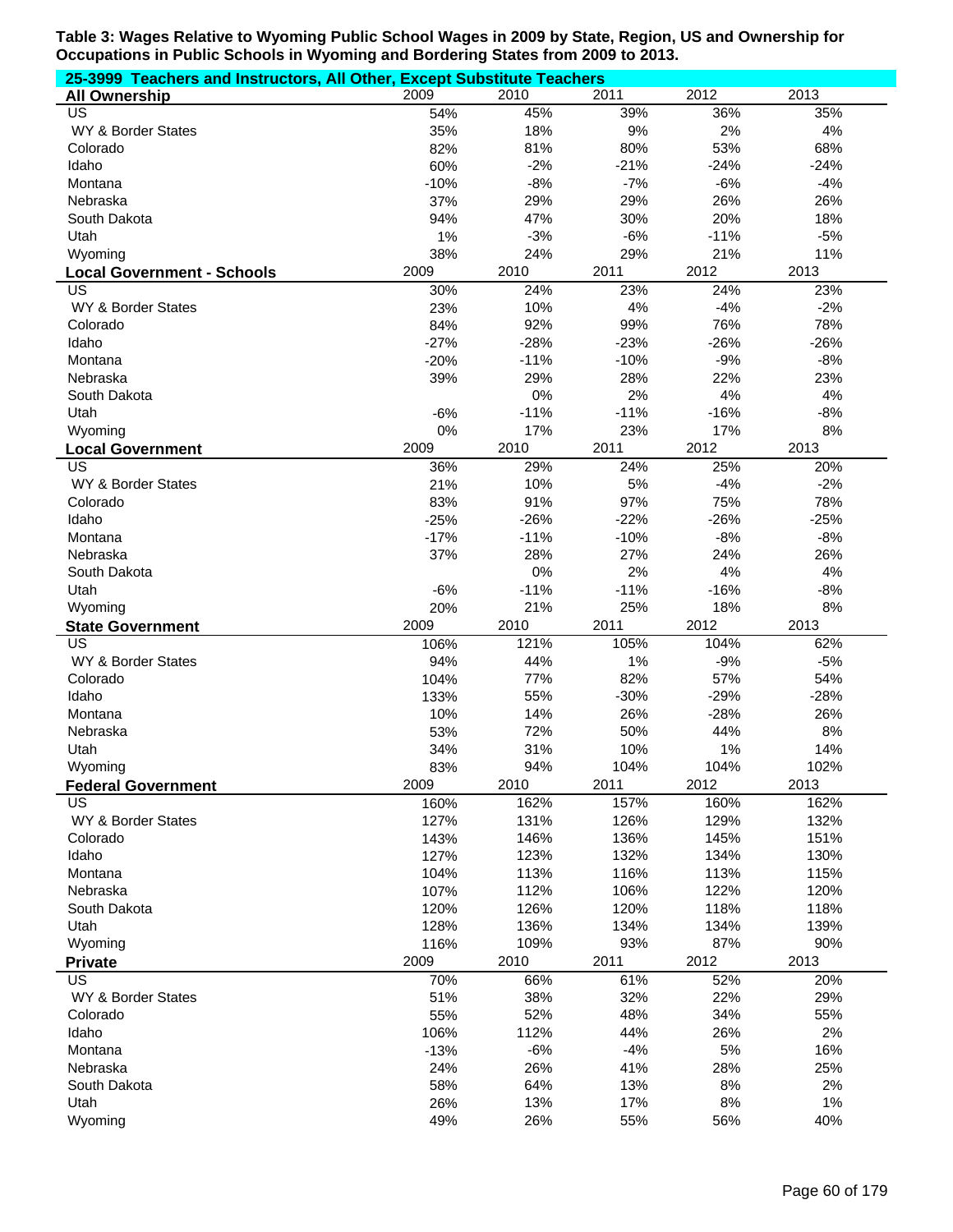| 25-4000 Librarians, Curators, and Archivists |             |               |               |           |              |
|----------------------------------------------|-------------|---------------|---------------|-----------|--------------|
| <b>All Ownership</b>                         | 2009        | 2010          | 2011          | 2012      | 2013         |
| US                                           | 5%          | 6%            | 7%            | 8%        | 10%          |
| WY & Border States                           | $-8%$       | $-8%$         | $-6%$         | $-6%$     | $-4%$        |
| Colorado                                     | 7%          | 3%            | 4%            | 5%        | 11%          |
| Idaho                                        | $-23%$      | $-27%$        | $-29%$        | $-30%$    | $-28%$       |
| Montana                                      | $-16%$      | $-13%$        | $-10%$        | $-10%$    | $-8%$        |
| Nebraska                                     | $-17%$      | $-11%$        | $-7%$         | $-5%$     | $-9%$        |
| South Dakota                                 | $-30%$      | $-30%$        | $-28%$        | $-28%$    | $-27%$       |
| Utah                                         | $-8%$       | $-5%$         | $-3%$         | 0%        | 3%           |
| Wyoming                                      | $-12%$      | $-12%$        | $-7%$         | $-6%$     | $-9%$        |
| <b>Local Government - Schools</b>            | 2009        | 2010          | 2011          | 2012      | 2013         |
| US                                           | 16%         | 18%           | 19%           | 20%       | 21%          |
| WY & Border States                           | $-1%$       | 2%            | 5%            | 9%        | 7%           |
| Colorado                                     | 21%         | 23%           | 24%           | 25%       | 24%          |
| Idaho                                        | $-35%$      | $-30%$        | $-28%$        | $-29%$    | $-28%$       |
| Montana                                      | $-3%$       | 6%            | 12%           | 16%       | 16%          |
| Nebraska                                     | $-3%$       | 2%            | 6%            | 11%       | $6\%$        |
| South Dakota                                 | $-36%$      | $-35%$        | $-34%$        | $-33%$    | $-32%$       |
| Utah                                         | $-2%$       | $-7%$         | $-1%$         | 7%        | 22%          |
| Wyoming                                      | 0%          | 6%            | 10%           | 17%       | 9%           |
| <b>Local Government</b>                      | 2009        | 2010          | 2011          | 2012      | 2013         |
| US                                           | 2%          | 3%            | 4%            | 5%        | 6%           |
| WY & Border States                           | $-10%$      | $-11%$        | $-9%$         | $-9%$     | $-7%$        |
| Colorado                                     | 5%          | 0%            | 1%            | 2%        | 10%          |
| Idaho                                        | $-25%$      | $-30%$        | $-33%$        | $-34%$    | $-32%$       |
| Montana                                      | $-15%$      | $-11%$        | $-4%$         | $-4%$     | $-3%$        |
| Nebraska                                     | $-19%$      | $-13%$        | $-9%$         | $-7%$     | $-11%$       |
| South Dakota                                 | $-33%$      | $-32%$        | $-31%$        | $-31%$    | $-31%$       |
| Utah                                         | $-12%$      | $-13%$        | $-12%$        | $-11%$    | $-3%$        |
| Wyoming                                      | $-15%$      | $-17%$        | $-11%$        | $-11%$    | $-12%$       |
|                                              |             |               |               |           |              |
| <b>State Government</b>                      | 2009        | 2010          | 2011          | 2012      | 2013         |
| US                                           | 9%          | 11%           | 13%           | 15%       | 16%          |
| WY & Border States                           | $-4%$       | $-1%$         | 1%            | 2%        | $0\%$        |
| Colorado                                     | 10%         | 6%            | 11%           | 11%       | 9%           |
| Idaho                                        | $-1%$       | $-9%$         | $-12%$        | $-10%$    | $-2%$        |
| Montana                                      | $-13%$      | $-13%$        | $-14%$        | $-17%$    | $-22%$       |
| Nebraska                                     | $-9%$       | $-2%$         | 0%            | 2%        | $-2%$        |
| South Dakota                                 | $-20%$      | $-20%$        | $-16%$        | $-15%$    | $-16%$       |
| Utah                                         | $-7%$       | 2%            | 4%            | 6%        | 1%           |
| Wyoming                                      | $-4%$       | 2%            | 5%            | 7%        | 9%           |
| <b>Federal Government</b>                    | 2009        | 2010          | 2011          | 2012      | 2013         |
| US                                           | 37%         | 38%           | 39%           | 40%       | 50%          |
| WY & Border States                           | 24%         | 29%           | 28%           | 34%       | 44%          |
| Colorado                                     | 33%         | 38%           | 37%           | 40%       | 50%          |
| Idaho                                        | 3%          | 2%            | 5%            | 9%        | $6\%$        |
| Montana                                      | 7%          | 11%           | 13%           | 27%       | 25%          |
| Nebraska                                     | 20%         | 24%           | 22%           | 25%       | 53%          |
| South Dakota                                 | 18%         | 11%           | 0%            | 13%       | 26%          |
| Utah                                         | 26%         | 33%           | 32%           | 36%       | 45%          |
| Wyoming                                      | $-5%$       | 7%            | 12%           | 18%       | 19%          |
| <b>Private</b>                               | 2009        | 2010          | 2011          | 2012      | 2013         |
| <b>US</b>                                    | 8%          | 8%            | 11%           | 12%       | 14%          |
| WY & Border States                           | $-1%$       | $-1%$         | $-2%$         | $0\%$     | $0\%$        |
| Colorado                                     | 12%         | 12%           | 13%           | 12%       | 10%          |
| Idaho                                        | $-17%$      | $-19%$        | $-18%$        | $-15%$    | $-18%$       |
| Montana                                      | $-25%$      | $-29%$        | $-32%$        | $-30%$    | $-23%$       |
| Nebraska                                     | $-10%$      | $-5%$         | $-1%$         | 0%        | 1%           |
| South Dakota                                 | $-29%$      | $-25%$        | $-25%$        | $-23%$    | $-23%$       |
| Utah<br>Wyoming                              | 9%<br>$-6%$ | 19%<br>$-15%$ | 18%<br>$-11%$ | 20%<br>8% | 17%<br>$-5%$ |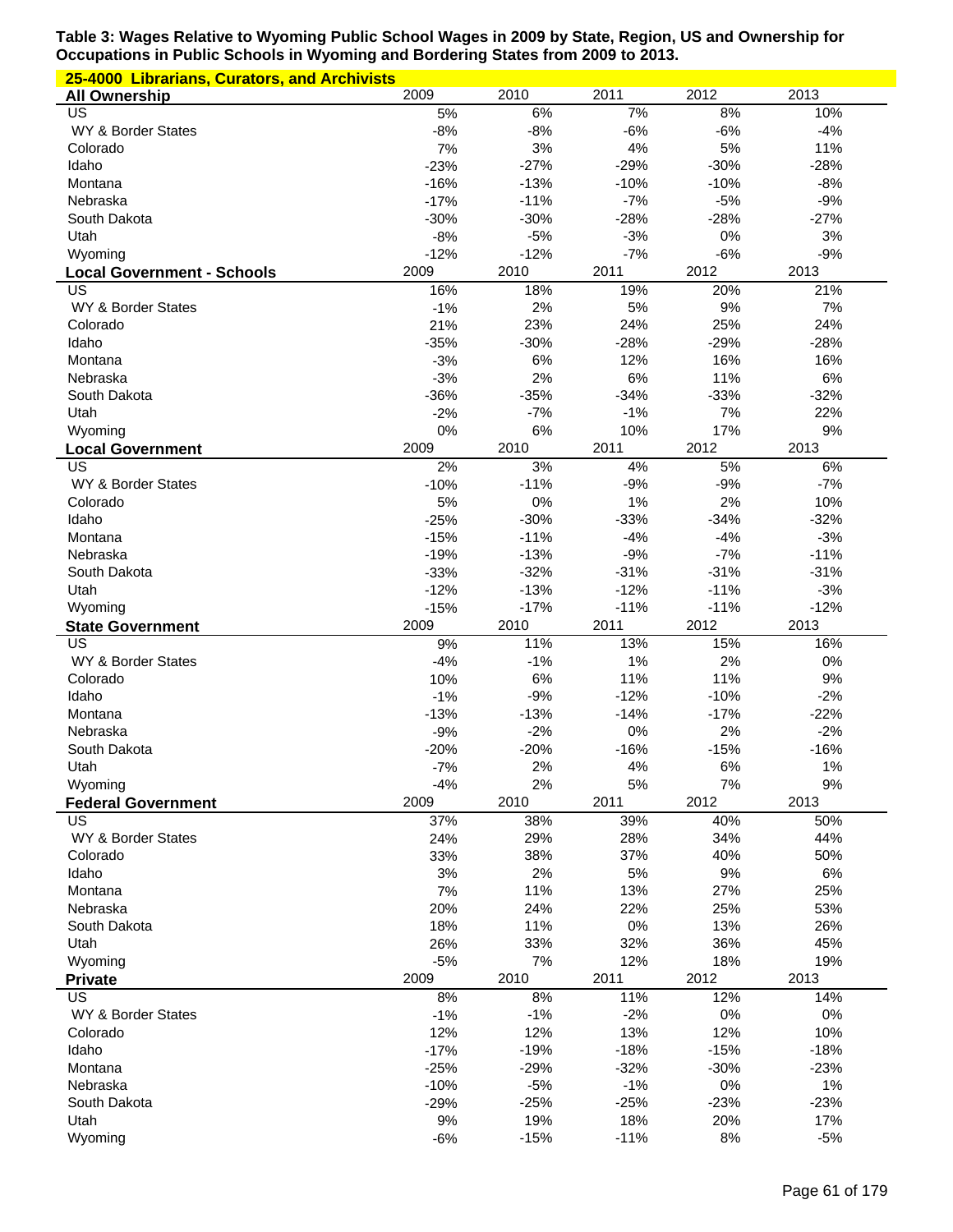**25-4021 Librarians All Ownership** 2009 2010 2011 2012 2013 US -9% -8% -7% -6% -6% WY & Border States -17% -17% -18% -16% -16% -15% -13% Colorado 1% -5% -3% -2% 8% Idaho -30% -34% -36% -35% -34% Montana -29% -29% -25% -23% -20% Nebraska -26% -23% -22% -22% -25% South Dakota -39% -37% -36% -37% -37% Utah -22% -20% -17% -12% -10% Wyoming -24% -29% -13% -14% -17% **Local Government - Schools** 2009 2010 2011 2012 2013 US -4% -2% -2% -1% -1% WY & Border States -7% -7% -4% -2% 1% -1% -1% Colorado 27% 30% 32% 37% 35% Idaho -38% -36% -37% -39% -40% Montana -26% -19% -16% -13% -11% Nebraska -20% -15% -12% -10% -13% South Dakota -43% -41% -40% -40% -39% Utah -25% -25% -17% -8% 1% Wyoming 0% 3% 6% 8% 6% **Local Government** 2009 2010 2011 2012 2013 US -9% -8% -8% -8% -7% WY & Border States -17% -17% -17% -19% -17% -16% -18% -13% Colorado 2% -5% -3% -2% 10% Idaho -30% -35% -37% -38% -37% Montana -30% -28% -24% -21% -17% Nebraska -27% -23% -23% -22% -26% South Dakota -41% -39% -38% -40% -39% Utah -26% -24% -22% -18% -12% Wyoming -25% -30% -12% -16% -17% **State Government** 2009 2010 2011 2012 2013 US -6% -3% -1% 0% 0% WY & Border States -16% -16% -16% -16% -13% -12% -12% -12% Colorado -13% -15% -7% -8% -6% Idaho -14% -16% -18% -17% -16% Montana -20% -19% -21% -21% -31% Nebraska -24% -20% -20% -18% -19% South Dakota -26% -26% -25% -25% -24% Utah -12% -10% -7% -4% -6% Wyoming -18% -16% -15% -15% -13% **Federal Government** 2009 2010 2011 2012 2013 US 30% 32% 31% 32% 33% WY & Border States 27% 21% 21% 21% 21% 24% 24% 27% Colorado 26% 28% 28% 30% 31% Idaho -8% -4% Montana -15% -11% -9% -7% 0% Nebraska 6% 13% -8% -6% 11% Utah 22% 18% 25% 27% 23% Wyoming -37% -22% -6% -3% **Private** 2009 2010 2011 2012 2013 US -11% -10% -8% -7% -6% WY & Border States -16% -16% -19% -16% -18% -16% -16% -16% Colorado -6% -9% -8% -9% -2% Idaho -35% -41% -37% -31% -30% Montana -31% -46% -38% -42% -37% Nebraska -22% -20% -19% -17% -17% South Dakota -39% -36% -36% -33% -34% Utah -13% -8% -10% -5% -11% Wyoming -41% -27% -12% 1% -16%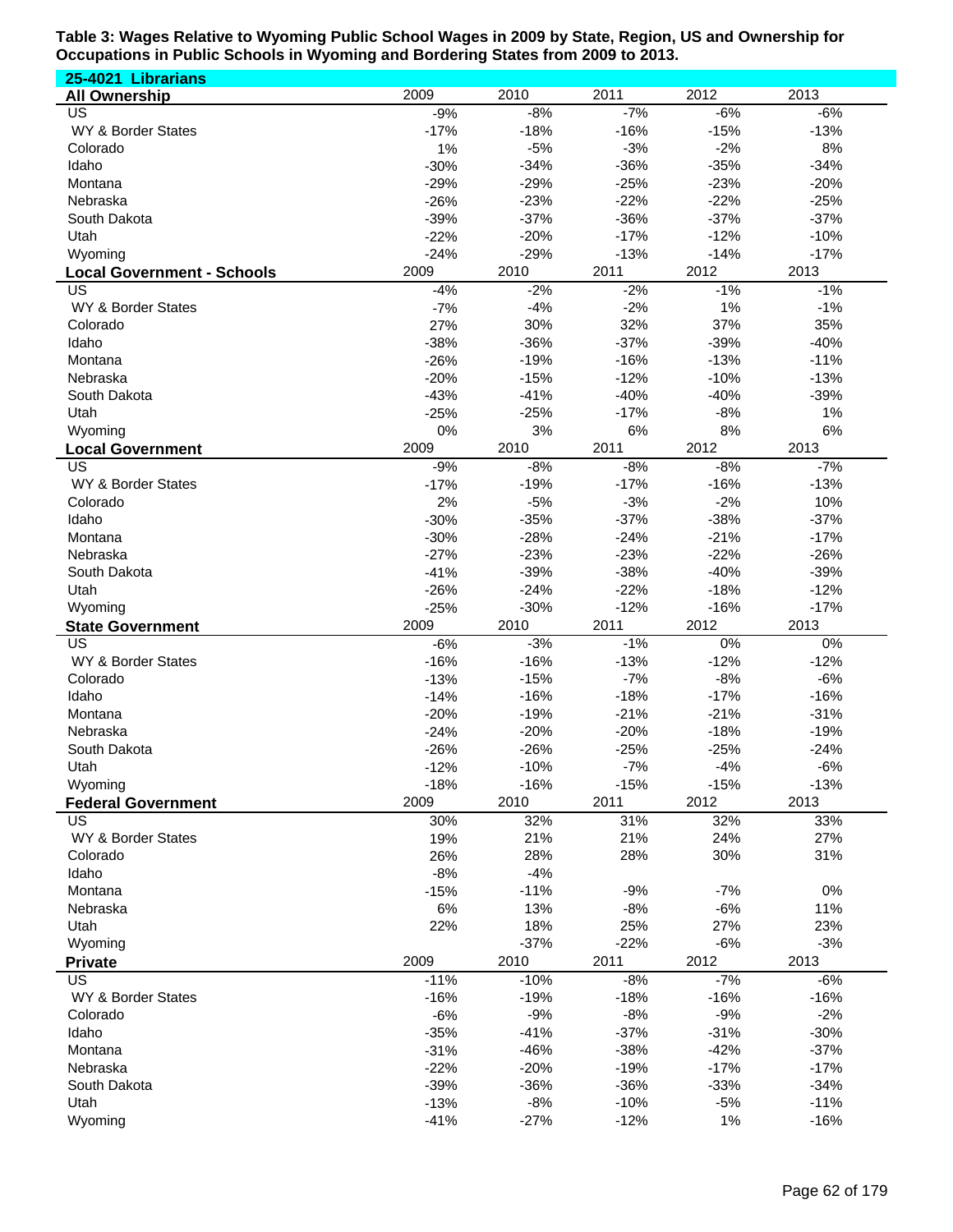| 25-4031 Library Technicians             |              |               |               |              |              |
|-----------------------------------------|--------------|---------------|---------------|--------------|--------------|
| <b>All Ownership</b>                    | 2009         | 2010          | 2011          | 2012         | 2013         |
| <b>US</b>                               | 21%          | 23%           | 25%           | 26%          | 29%          |
| WY & Border States                      | 13%          | 11%           | 13%           | 13%          | 17%          |
| Colorado                                | 24%          | 20%           | 21%           | 22%          | 30%          |
| Idaho                                   | 12%          | $-2%$         | $-6%$         | $-6%$        | $-4%$        |
| Montana                                 | $-4%$        | $-3%$         | $-1%$         | 2%           | 4%           |
| Nebraska                                | $-6%$        | $-1%$         | 7%            | 9%           | 10%          |
| South Dakota                            | $-6%$        | $-7%$         | $-6%$<br>25%  | $-6%$<br>21% | $-5%$        |
| Utah<br>Wyoming                         | 23%<br>13%   | 25%<br>14%    | 22%           | 24%          | 28%<br>26%   |
|                                         | 2009         | 2010          | 2011          | 2012         | 2013         |
| <b>Local Government - Schools</b><br>US | 13%          | 15%           | 15%           | 16%          | 18%          |
| WY & Border States                      | 3%           | 5%            | 8%            | 10%          | 12%          |
| Colorado                                | 15%          | 18%           | 18%           | 18%          | 21%          |
| Idaho                                   | $-8%$        | $-9%$         | $-9%$         | $-9%$        | $-8%$        |
| Montana                                 | $-20%$       | $-10%$        | 1%            | 17%          | 14%          |
| Nebraska                                | $-19%$       | $-13%$        | $-4%$         | 0%           | 2%           |
| South Dakota                            | $-13%$       | $-13%$        | $-11%$        | $-10%$       | $-10%$       |
| Utah                                    | 17%          | 16%           | 13%           | 12%          | 10%          |
| Wyoming                                 | 0%           | 0%            | 26%           | 37%          | 32%          |
| <b>Local Government</b>                 | 2009         | 2010          | 2011          | 2012         | 2013         |
| $\overline{\mathsf{US}}$                | 17%          | 18%           | 21%           | 22%          | 24%          |
| WY & Border States                      | 8%           | 6%            | 8%            | 8%           | 14%          |
| Colorado                                | 18%          | 15%           | 15%           | 16%          | 26%          |
| Idaho                                   | 9%           | $-10%$        | $-12%$        | $-10%$       | $-7%$        |
| Montana                                 | $-8%$        | $-7%$         | $-1%$         | 3%           | 5%           |
| Nebraska                                | $-10%$       | $-5%$         | 4%            | 5%           | 6%           |
| South Dakota                            | $-7%$        | $-8%$         | $-7%$         | $-6%$        | $-5%$        |
| Utah                                    | 14%          | 14%           | 14%           | 9%<br>24%    | 13%          |
|                                         |              |               |               |              |              |
| Wyoming                                 | 10%          | 11%           | 20%           |              | 26%          |
| <b>State Government</b>                 | 2009         | 2010          | 2011          | 2012         | 2013         |
| $\overline{US}$                         | 36%          | 38%           | 42%           | 43%          | 48%          |
| WY & Border States                      | 35%          | 37%           | 37%           | 37%          | 34%          |
| Colorado                                | 69%          | 63%           | 66%           | 69%          | 64%          |
| Idaho                                   | 45%          | 31%           | 15%           | 18%          | 30%          |
| Montana<br>Nebraska                     | 12%          | 11%           | 4%            | 0%           | 2%           |
| South Dakota                            | 9%           | 16%           | 21%<br>$-2%$  | 22%<br>0%    | 24%<br>$-1%$ |
| Utah                                    | 2%<br>27%    | 0%<br>39%     | 35%           | 34%          | 36%          |
| Wyoming                                 | 34%          | 35%           | 38%           | 16%          | 17%          |
| <b>Federal Government</b>               | 2009         | 2010          | 2011          | 2012         | 2013         |
| <b>US</b>                               | 78%          | 82%           | 82%           | 84%          | 88%          |
| WY & Border States                      | 49%          | 55%           | 53%           | 50%          | 59%          |
| Colorado                                | 52%          | 57%           | 54%           | 51%          | 58%          |
| Idaho                                   | 46%          | 57%           | 62%           | 36%          | 52%          |
| Montana                                 | 18%          | 43%           | 43%           | 36%          | 36%          |
| Nebraska                                | 52%          | 56%           | 58%           | 42%          | 118%         |
| South Dakota                            | 80%          | 60%           | 61%           | 50%          |              |
| Utah                                    | 48%          | 43%           | 49%           | 53%          | 55%          |
| Wyoming                                 | 20%          | 22%           | 22%           |              |              |
| <b>Private</b>                          | 2009         | 2010          | 2011          | 2012         | 2013         |
| <b>US</b>                               | 31%          | 30%           | 33%           | 34%          | 36%          |
| WY & Border States                      | 28%          | 33%           | 31%           | 29%          | 26%          |
| Colorado                                | 33%          | 44%           | 40%           | 40%          | 32%          |
| Idaho<br>Montana                        | 39%          | 42%           | 32%           | 21%          | 3%           |
| Nebraska                                | $-17%$       | $-14%$<br>14% | $-11%$<br>16% | 2%<br>24%    | 3%<br>29%    |
| South Dakota                            | 14%<br>$-9%$ | $-8%$         | $-12%$        | $-12%$       | $-12%$       |
| Utah                                    | 68%          | 71%           | 71%           | 65%          | 67%          |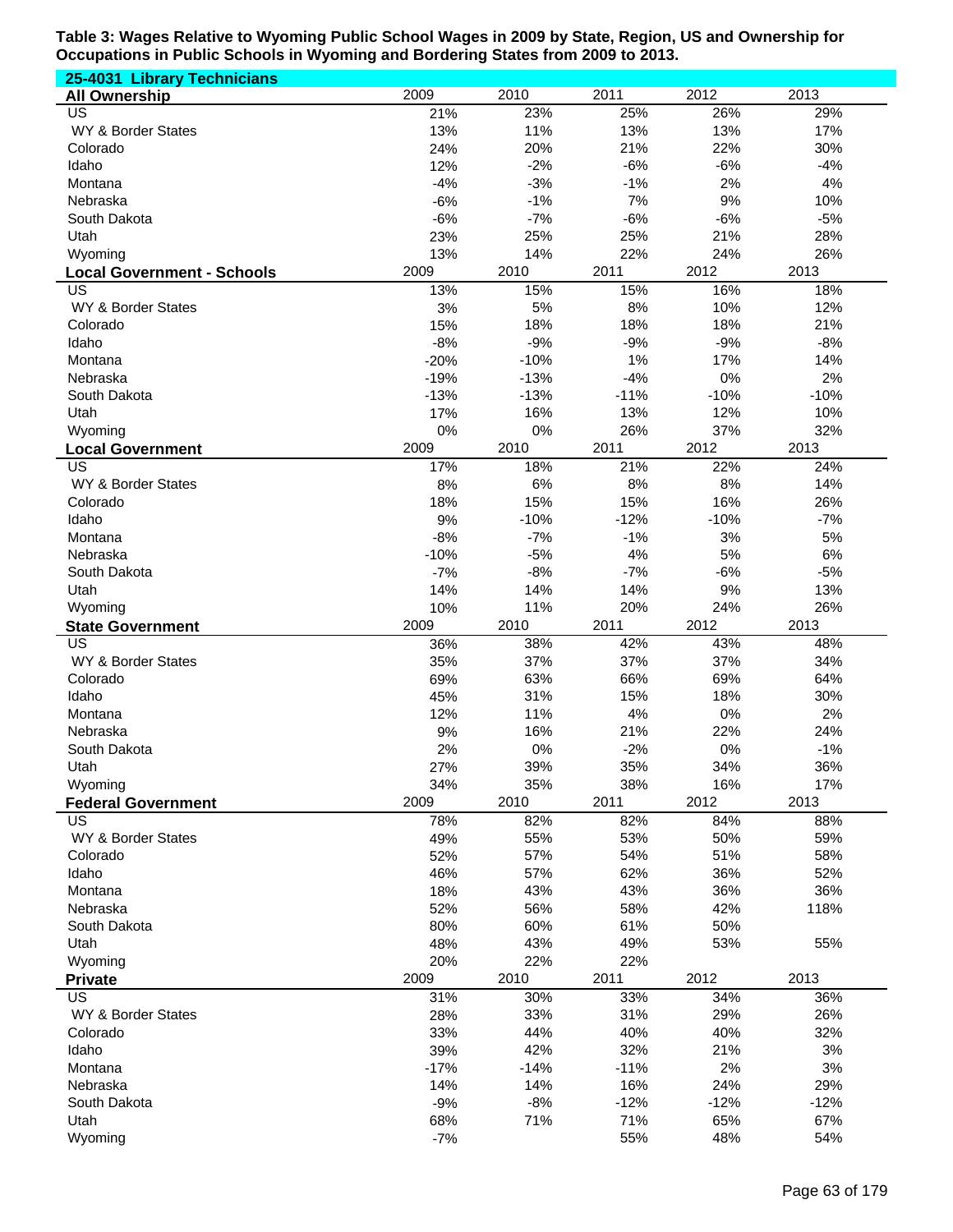| 25-9000 Other Education, Training, and Library Occupations |                |             |                |             |             |  |
|------------------------------------------------------------|----------------|-------------|----------------|-------------|-------------|--|
| <b>All Ownership</b>                                       | 2009           | 2010        | 2011           | 2012        | 2013        |  |
| US                                                         | 12%            | 14%         | 16%            | 17%         | 18%         |  |
| WY & Border States                                         | 4%             | 5%          | 7%             | 9%          | 13%         |  |
| Colorado                                                   | 20%            | 21%         | 26%            | 27%         | 33%         |  |
| Idaho                                                      | $-3%$          | $-5%$       | $-9%$          | $-5%$       | $-4%$       |  |
| Montana                                                    | $-11%$         | $-4%$       | 0%             | 5%          | 9%          |  |
| Nebraska                                                   | $-9%$          | $-7%$<br>0% | $-6%$          | $-4%$       | $-3%$       |  |
| South Dakota<br>Utah                                       | $-3%$<br>$-1%$ | 0%          | $-2%$<br>$-2%$ | $-1%$<br>0% | 1%<br>4%    |  |
| Wyoming                                                    | 6%             | 9%          | 15%            | 20%         | 22%         |  |
|                                                            | 2009           | 2010        | 2011           | 2012        | 2013        |  |
| <b>Local Government - Schools</b><br>US                    | 5%             | 8%          | 9%             | 11%         | 11%         |  |
| WY & Border States                                         | $-2%$          | 0%          | 1%             | 2%          | 4%          |  |
| Colorado                                                   | 16%            | 20%         | 21%            | 22%         | 25%         |  |
| Idaho                                                      | $-8%$          | $-13%$      | $-17%$         | $-15%$      | $-13%$      |  |
| Montana                                                    | $-19%$         | $-9%$       | $-8%$          | $-2%$       | 1%          |  |
| Nebraska                                                   | $-16%$         | $-15%$      | $-13%$         | $-12%$      | $-11%$      |  |
| South Dakota                                               | $-11%$         | $-9%$       | $-9%$          | $-9%$       | $-8%$       |  |
| Utah                                                       | $-6%$          | $-6%$       | $-7%$          | $-5%$       | $-3%$       |  |
| Wyoming                                                    | 0%             | 2%          | 8%             | 14%         | 19%         |  |
| <b>Local Government</b>                                    | 2009           | 2010        | 2011           | 2012        | 2013        |  |
| US                                                         | 7%             | 10%         | 11%            | 13%         | 13%         |  |
| WY & Border States                                         | $-2%$          | 0%          | 1%             | 3%          | 5%          |  |
| Colorado                                                   | 16%            | 20%         | 21%            | 23%         | 25%         |  |
| Idaho                                                      | $-8%$          | $-12%$      | $-16%$         | $-14%$      | $-13%$      |  |
| Montana                                                    | $-18%$         | $-8%$       | $-7%$          | $-1%$       | 1%          |  |
| Nebraska                                                   | $-13%$         | $-13%$      | $-11%$         | $-9%$       | $-8%$       |  |
| South Dakota                                               | $-11%$         | $-9%$       | $-9%$          | $-9%$       | $-8%$       |  |
| Utah                                                       | $-6%$          | $-6%$       | $-7%$          | $-4%$       | $-2%$       |  |
| Wyoming                                                    | 2%             | 4%          | 10%            | 16%         | 22%         |  |
| <b>State Government</b>                                    | 2009           | 2010        | 2011           | 2012        | 2013        |  |
| US                                                         | 62%            | 63%         | 61%            | 63%         | 66%         |  |
| WY & Border States<br>Colorado                             | 57%            | 46%         | 60%            | 64%         | 86%         |  |
| Idaho                                                      | 70%<br>97%     | 73%<br>71%  | 103%<br>61%    | 124%<br>65% | 124%<br>81% |  |
| Montana                                                    | 64%            | 69%         | 77%            | 47%         | 66%         |  |
| Nebraska                                                   | 115%           | 120%        | 129%           | 126%        | 141%        |  |
| South Dakota                                               | 71%            | 74%         | 74%            | 78%         | 76%         |  |
| Utah                                                       | 18%            | 11%         | 16%            | 20%         | 45%         |  |
| Wyoming                                                    | 136%           | 134%        | 129%           | 119%        | 104%        |  |
| <b>Federal Government</b>                                  | 2009           | 2010        | 2011           | 2012        | 2013        |  |
| US                                                         | 107%           | 113%        | 111%           | 112%        | 110%        |  |
| WY & Border States                                         | 78%            | 85%         | 81%            | 83%         | 84%         |  |
| Colorado                                                   | 111%           | 118%        | 109%           | 109%        | 108%        |  |
| Idaho                                                      | 57%            | 83%         | 82%            | 85%         | 79%         |  |
| Montana                                                    | 42%            | 42%         | 41%            | 49%         | 48%         |  |
| Nebraska                                                   | 80%            | 86%         | 66%            | 71%         | 82%         |  |
| South Dakota                                               | 45%            | 48%         | 46%            | 50%         | 53%         |  |
| Utah                                                       | 86%            | 92%         | 103%           | 100%        | 98%         |  |
| Wyoming                                                    | 67%            | 69%         | 62%            | 59%         | 58%         |  |
| <b>Private</b>                                             | 2009           | 2010        | 2011           | 2012        | 2013        |  |
| US                                                         | 11%            | 14%         | 17%            | 17%         | 18%         |  |
| WY & Border States                                         | 10%            | 9%          | 11%            | 11%         | 21%         |  |
| Colorado                                                   | 20%            | 13%         | 20%            | 15%         | 36%         |  |
| Idaho                                                      | 12%            | 5%          | 3%             | 20%         | 20%         |  |
| Montana                                                    | $-5%$          | 8%          | 30%            | 34%         | 18%         |  |
| Nebraska                                                   | $-10%$         | $-5%$       | $-5%$          | $-5%$       | $-5%$       |  |
| South Dakota                                               | 29%            | 55%         | 20%            | 25%         | 31%         |  |
| Utah                                                       | 2%             | 10%         | 2%             | 4%          | 6%          |  |
| Wyoming                                                    | 6%             | 1%          | 14%            | 7%          | 5%          |  |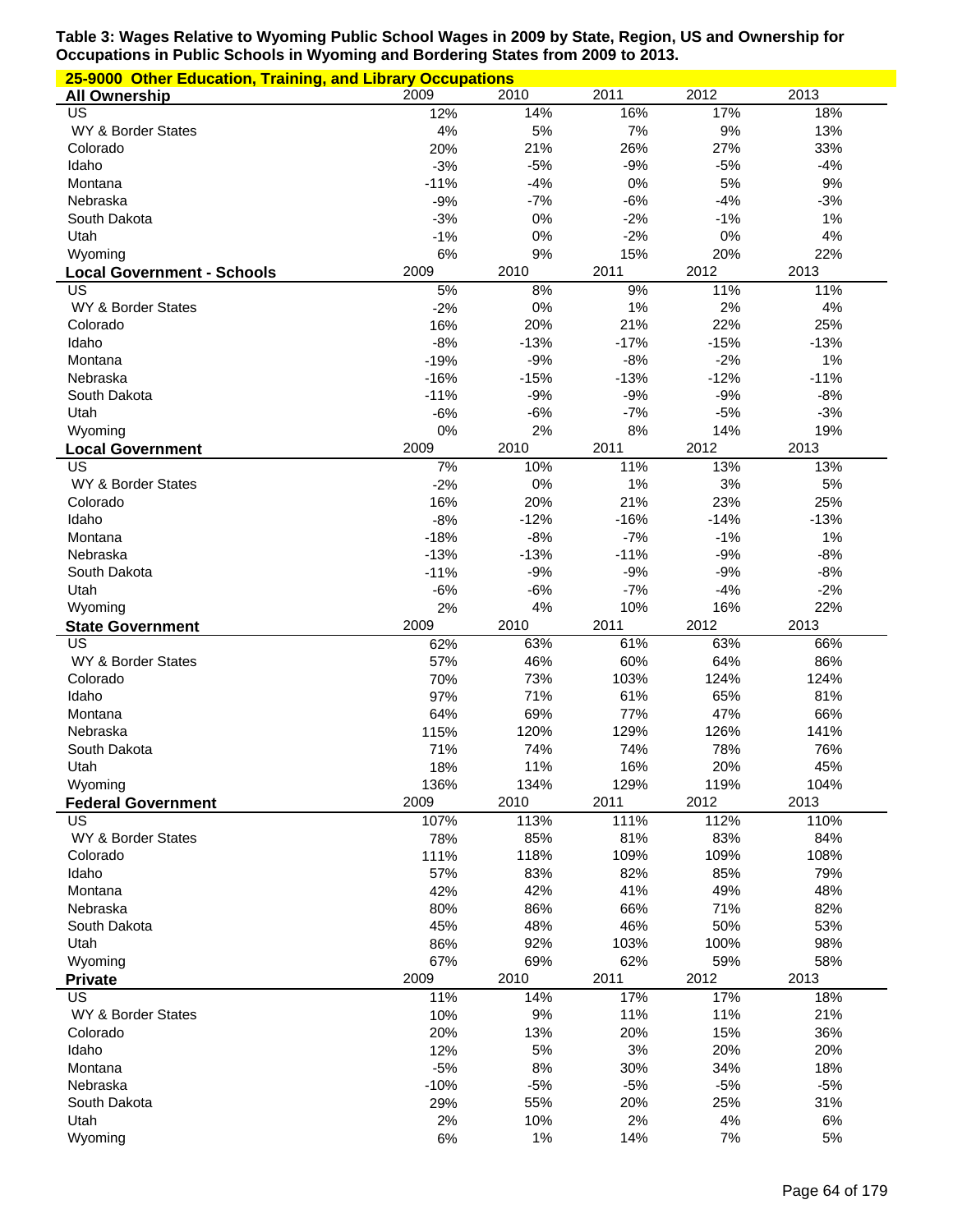| 25-9011 Audio-Visual and Multimedia Collections Specialists |        |        |        |        |        |  |
|-------------------------------------------------------------|--------|--------|--------|--------|--------|--|
| <b>All Ownership</b>                                        | 2009   | 2010   | 2011   | 2012   | 2013   |  |
| $\overline{US}$                                             | $-7%$  | $-9%$  | $-6%$  | $-9%$  | $-7%$  |  |
| WY & Border States                                          | $-21%$ | $-19%$ | $-29%$ | $-28%$ | $-28%$ |  |
| Colorado                                                    | $-11%$ | $-26%$ | $-26%$ | $-21%$ | $-20%$ |  |
| Idaho                                                       | 17%    | 16%    | $-41%$ | $-37%$ | $-26%$ |  |
| Montana                                                     | $-57%$ | $-53%$ | $-15%$ | $-9%$  | $-5%$  |  |
| Nebraska                                                    | $-31%$ | $-30%$ | $-34%$ | 17%    | $-2%$  |  |
| South Dakota                                                | $-61%$ | $-60%$ | $-53%$ | $-50%$ | $-48%$ |  |
| Utah                                                        | $-34%$ | $-28%$ | $-28%$ | $-32%$ | $-32%$ |  |
| Wyoming                                                     | 0%     | $-17%$ | $-11%$ | 2%     | 18%    |  |
| <b>Local Government - Schools</b>                           | 2009   | 2010   | 2011   | 2012   | 2013   |  |
| US                                                          | $-2%$  | $-4%$  | $-2%$  | $-5%$  | $-4%$  |  |
| <b>WY &amp; Border States</b>                               | $-22%$ | $-17%$ | $-30%$ | $-32%$ | $-30%$ |  |
| Idaho                                                       | 17%    | 24%    | $-52%$ | $-46%$ | $-42%$ |  |
| Montana                                                     | $-60%$ | $-53%$ | $-15%$ | $-8%$  | $-4%$  |  |
| Nebraska                                                    | $-35%$ | $-32%$ | $-45%$ | 7%     | $-6%$  |  |
| Utah                                                        | $-35%$ | $-29%$ | $-28%$ | $-34%$ | $-33%$ |  |
| Wyoming                                                     | 0%     | $-17%$ | $-11%$ | 4%     | 28%    |  |
| <b>Local Government</b>                                     | 2009   | 2010   | 2011   | 2012   | 2013   |  |
| US                                                          | $-4%$  | $-6%$  | $-4%$  | $-7%$  | $-5%$  |  |
| WY & Border States                                          | $-22%$ | $-18%$ | $-30%$ | $-30%$ | $-29%$ |  |
| Colorado                                                    |        | $-33%$ | $-31%$ | $-30%$ | $-65%$ |  |
| Idaho                                                       | 16%    | 23%    | $-48%$ | $-43%$ | $-39%$ |  |
| Montana                                                     | $-60%$ | $-53%$ | $-15%$ | $-8%$  | $-5%$  |  |
| Nebraska                                                    | $-35%$ | $-32%$ | $-45%$ | 18%    | $-2%$  |  |
| Utah                                                        | $-35%$ | $-29%$ | $-28%$ | $-34%$ | $-33%$ |  |
| Wyoming                                                     | 0%     | $-17%$ | $-11%$ | 1%     | 18%    |  |
| <b>State Government</b>                                     | 2009   | 2010   | 2011   | 2012   | 2013   |  |
| US                                                          | $-18%$ | $-14%$ | $-15%$ | $-14%$ | $-17%$ |  |
| WY & Border States                                          | $-12%$ | $-23%$ | $-32%$ | $-27%$ | $-26%$ |  |
| Colorado                                                    | $-11%$ | $-19%$ | $-21%$ | $-17%$ | $-18%$ |  |
| Idaho                                                       | 53%    | $-25%$ | $-66%$ | $-66%$ |        |  |
| Montana                                                     | $-22%$ |        | $-30%$ | $-29%$ | $-30%$ |  |
| Nebraska                                                    | $-29%$ | $-41%$ |        |        | $-15%$ |  |
| South Dakota                                                | $-61%$ | $-60%$ | $-53%$ | $-50%$ | $-48%$ |  |
| Utah                                                        | $-21%$ | $-18%$ | $-29%$ | $-25%$ | $-29%$ |  |
| Wyoming                                                     |        |        |        | 7%     | 9%     |  |
| <b>Private</b>                                              | 2009   | 2010   | 2011   | 2012   | 2013   |  |
| US                                                          | $-14%$ | $-13%$ | $-9%$  | $-11%$ | $-7%$  |  |
| <b>WY &amp; Border States</b>                               | $-10%$ | $-23%$ | $-17%$ | $-17%$ | $-8%$  |  |
| Colorado                                                    | $-11%$ | $-32%$ | $-29%$ | $-24%$ | $-17%$ |  |
| Idaho                                                       | 18%    | 2%     | $-9%$  | $-8%$  | 3%     |  |
| Nebraska                                                    | $-23%$ | $-14%$ | $-13%$ | 7%     | 9%     |  |
| Utah                                                        | $-16%$ | $-27%$ | $-14%$ | $-21%$ | $-17%$ |  |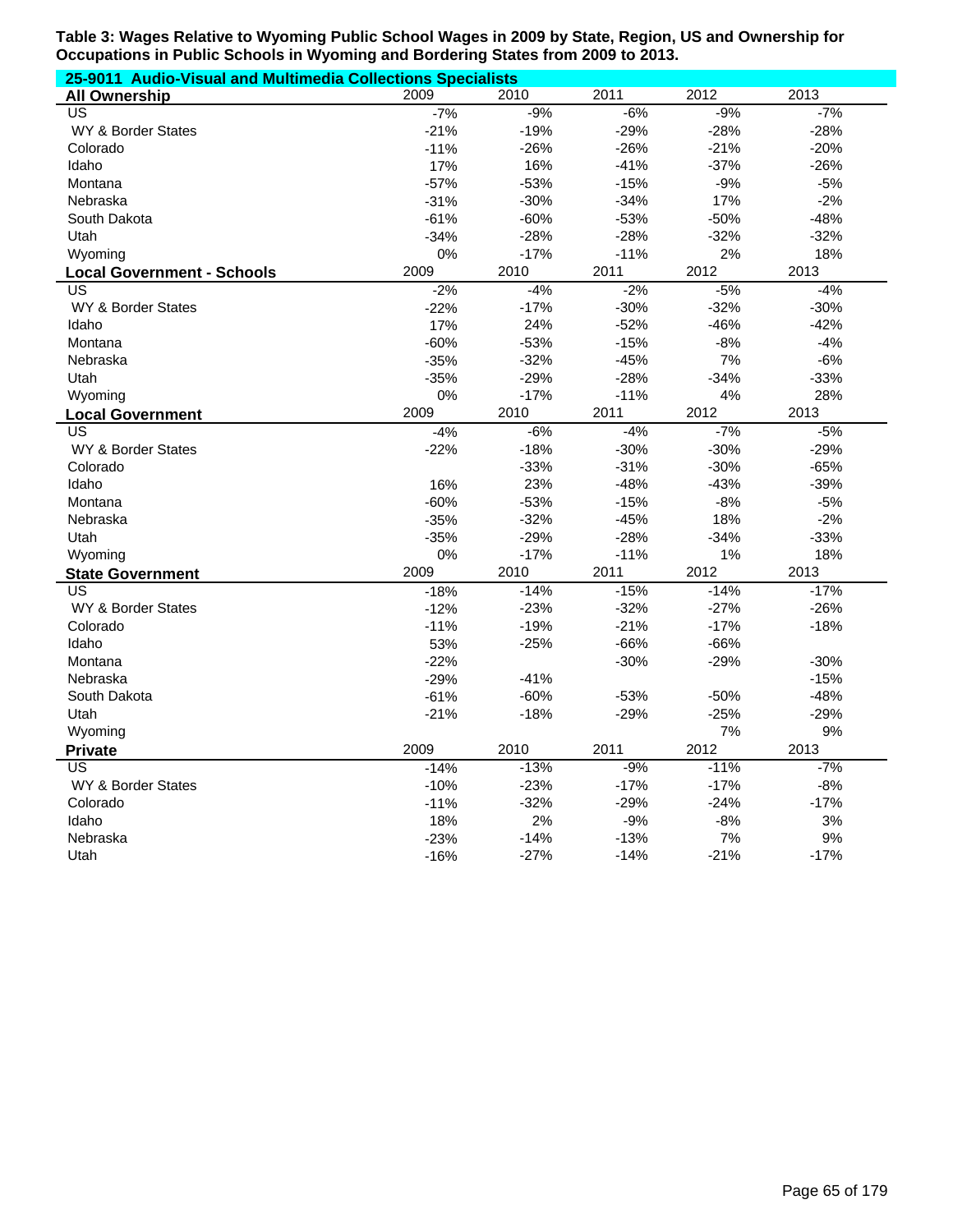| 25-9031 Instructional Coordinators      |                 |                  |                  |                  |                  |
|-----------------------------------------|-----------------|------------------|------------------|------------------|------------------|
| <b>All Ownership</b>                    | 2009            | 2010             | 2011             | 2012             | 2013             |
| US                                      | 3%              | 3%               | 4%               | 5%               | 6%               |
| WY & Border States                      | $-3%$           | $-3%$            | 1%               | 3%               | 6%               |
| Colorado                                | 10%             | 7%               | 12%              | 15%              | 17%              |
| Idaho                                   | $-14%$          | $-20%$           | $-22%$           | $-15%$           | $-11%$           |
| Montana                                 | $-26%$          | $-21%$           | $-5%$            | 3%               | $-3%$            |
| Nebraska                                | $-11%$          | $-13%$           | $-10%$           | $-8%$            | $-8%$            |
| South Dakota                            | $-4%$           | 3%<br>$-8%$      | $-7%$            | $-8%$            | $-7%$            |
| Utah<br>Wyoming                         | $-13%$<br>$-4%$ | 0%               | $-6%$<br>$-1%$   | $-13%$<br>6%     | $-5%$<br>9%      |
|                                         | 2009            | 2010             | 2011             | 2012             | 2013             |
| <b>Local Government - Schools</b><br>US | 15%             | 13%              | 13%              | 14%              | 16%              |
| WY & Border States                      | 6%              | 10%              | 10%              | 8%               | 9%               |
| Colorado                                | 16%             | 19%              | 18%              | 15%              | 16%              |
| Idaho                                   | $-28%$          | 5%               | 2%               | 4%               | 4%               |
| Montana                                 | $-21%$          | $-21%$           | $-16%$           | $-10%$           | $-6%$            |
| Nebraska                                | 1%              | $-1%$            | 2%               | 4%               | $-1%$            |
| South Dakota                            | $-6%$           | $-6%$            | $-9%$            | $-6%$            | $-4%$            |
| Utah                                    | $-7%$           | $-3%$            | $-12%$           | $-27%$           | $-23%$           |
| Wyoming                                 | 0%              | 7%               | 8%               | 14%              | 17%              |
| <b>Local Government</b>                 | 2009            | 2010             | 2011             | 2012             | 2013             |
| $\overline{\mathsf{US}}$                | 12%             | 10%              | 11%              | 12%              | 13%              |
| WY & Border States                      | 4%              | 6%               | 7%               | 6%               | 8%               |
| Colorado                                | 16%             | 19%              | 17%              | 16%              | 17%              |
| Idaho                                   | $-23%$          | $-30%$           | $-19%$           | $-8%$            | 1%               |
| Montana                                 | $-23%$          | $-23%$           | $-18%$           | $-12%$           | $-7%$            |
| Nebraska                                | $-2%$           | $-5%$            | $-3%$            | 0%               | $-3%$            |
| South Dakota                            | $-7%$           | $-8%$            | $-10%$           | $-7%$            | $-6%$            |
| Utah<br>Wyoming                         | $-8%$<br>$-3%$  | $-3%$            | $-12%$           | $-23%$           | $-18%$           |
|                                         |                 | 2%               | 0%               | 11%              | 13%              |
|                                         |                 |                  |                  |                  |                  |
| <b>State Government</b>                 | 2009            | 2010             | 2011             | 2012             | 2013             |
| US                                      | $-1%$           | $-1%$            | $0\%$            | 1%               | 4%               |
| WY & Border States                      | $-12%$          | $-15%$           | $-6%$            | $-4%$            | 3%               |
| Colorado                                | 4%              | $-20%$           | 7%               | 10%              | 18%              |
| Idaho<br>Montana                        | $-5%$<br>$-24%$ | $-16%$<br>$-23%$ | $-18%$<br>$-20%$ | $-17%$<br>$-20%$ | $-14%$<br>$-20%$ |
| Nebraska                                | $-26%$          | $-24%$           | $-24%$           | $-23%$           | $-22%$           |
| South Dakota                            | $-9%$           | $-13%$           | $-16%$           | $-14%$           | $-13%$           |
| Utah                                    | $-15%$          | $-12%$           | 2%               | 1%               | 12%              |
| Wyoming                                 | 2%              | 4%               | 1%               | 1%               | 3%               |
| <b>Federal Government</b>               | 2009            | 2010             | 2011             | 2012             | 2013             |
| <b>US</b>                               | 48%             | 51%              | 48%              | 49%              | 50%              |
| WY & Border States                      | 52%             | 59%              | 59%              | 60%              | 59%              |
| Colorado                                | 71%             | 79%              | 75%              | 81%              | 76%              |
| Idaho                                   | 28%             | 29%              | 33%              | 33%              | 23%              |
| Montana                                 | 76%             | 79%              | 41%              | 31%              | 39%              |
| Nebraska                                | 28%             | 38%              | 40%              | 41%              | 43%              |
| South Dakota                            | 37%             | 46%              | 46%              | 50%              | 54%              |
| Utah                                    | 22%             | 32%              | 36%              | 32%              | 38%              |
| Wyoming                                 | 6%              | 6%               | $-11%$           | $-10%$           | $-2%$            |
| <b>Private</b>                          | 2009            | 2010             | 2011             | 2012             | 2013             |
| <b>US</b>                               | $-7%$           | $-6%$            | $-5%$            | $-5%$            | $-4%$            |
| WY & Border States<br>Colorado          | $-10%$          | $-13%$           | $-6%$            | 0%               | 2%               |
| Idaho                                   | $-1%$<br>$-18%$ | $-13%$<br>$-24%$ | 0%               | 13%<br>$-18%$    | 15%<br>$-15%$    |
| Montana                                 | $-33%$          | $-18%$           | $-29%$<br>33%    | 56%              | 23%              |
| Nebraska                                | $-27%$          | $-23%$           | $-16%$           | $-17%$           | $-17%$           |
| South Dakota                            | 3%              | 28%              | 7%               | $-7%$            | $-6%$            |
| Utah                                    | $-17%$          | $-11%$           | $-12%$           | $-15%$           | $-7%$            |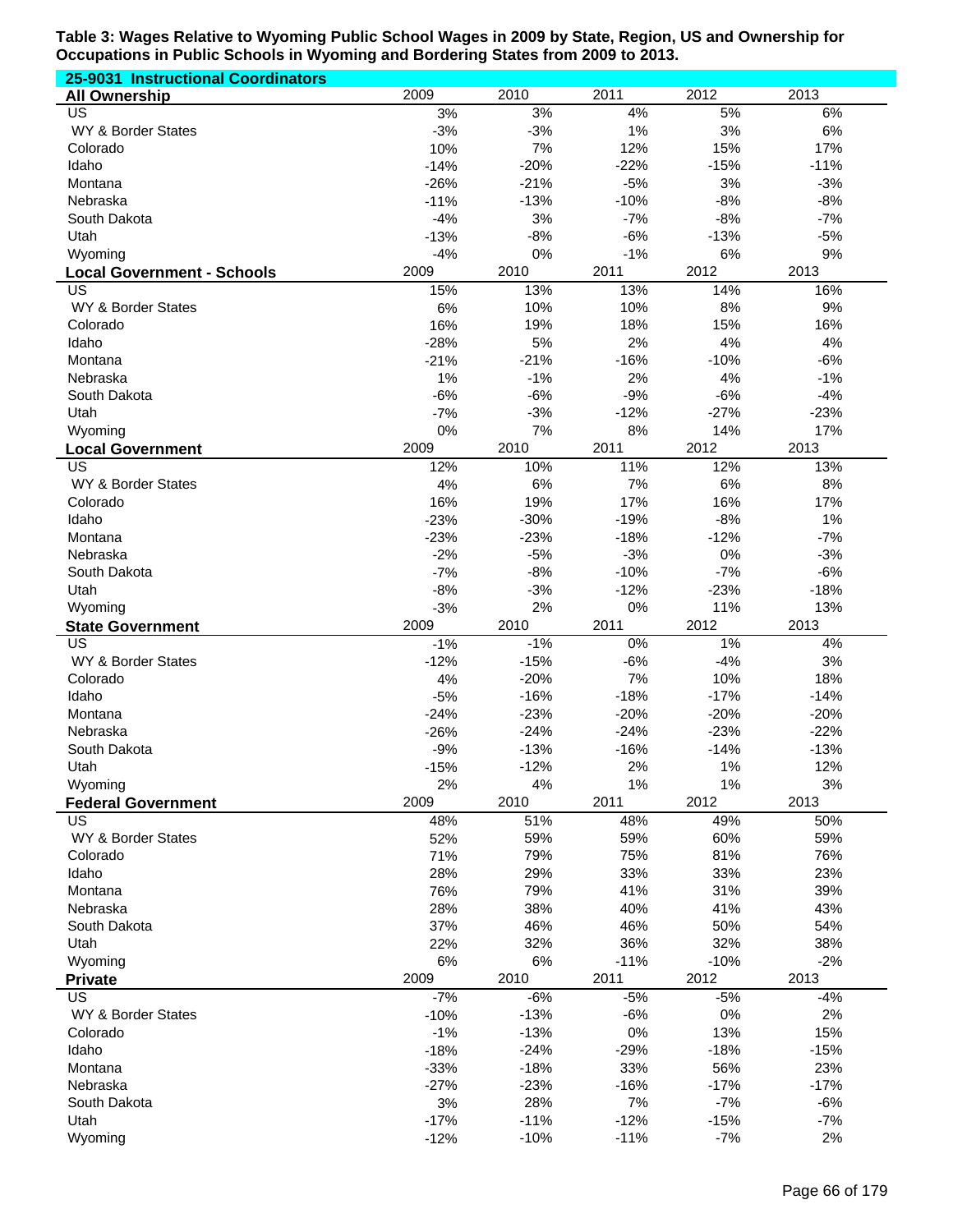| 25-9041 Teacher Assistants        |        |        |        |        |        |
|-----------------------------------|--------|--------|--------|--------|--------|
| <b>All Ownership</b>              | 2009   | 2010   | 2011   | 2012   | 2013   |
| US                                | 7%     | 9%     | 11%    | 11%    | 12%    |
| WY & Border States                | 2%     | 4%     | 5%     | 6%     | 7%     |
| Colorado                          | 15%    | 17%    | 19%    | 17%    | 19%    |
| Idaho                             | 0%     | $-4%$  | $-8%$  | $-6%$  | $-5%$  |
| Montana                           | $-11%$ | $-3%$  | $-1%$  | 5%     | 8%     |
| Nebraska                          | $-10%$ | $-7%$  | $-5%$  | $-4%$  | $-4%$  |
| South Dakota                      | $-2%$  | $-1%$  | $-3%$  | $-4%$  | $-3%$  |
| Utah                              | 0%     | 1%     | 2%     | 4%     | 4%     |
| Wyoming                           | 0%     | 3%     | 12%    | 18%    | 21%    |
| <b>Local Government - Schools</b> | 2009   | 2010   | 2011   | 2012   | 2013   |
| US                                | 8%     | 10%    | 12%    | 12%    | 14%    |
| WY & Border States                | 3%     | 5%     | 6%     | 7%     | 9%     |
| Colorado                          | 18%    | 21%    | 23%    | 21%    | 23%    |
| Idaho                             | 1%     | $-4%$  | $-7%$  | $-6%$  | $-5%$  |
| Montana                           | $-11%$ | $-2%$  | 0%     | 6%     | 9%     |
| Nebraska                          | $-9%$  | $-7%$  | $-5%$  | $-4%$  | $-4%$  |
| South Dakota                      | $-2%$  | $-1%$  | $-3%$  | $-4%$  | $-3%$  |
| Utah                              | 0%     | 1%     | 3%     | 5%     | 6%     |
| Wyoming                           | 0%     | 4%     | 12%    | 20%    | 24%    |
| <b>Local Government</b>           | 2009   | 2010   | 2011   | 2012   | 2013   |
| US                                | 8%     | 11%    | 12%    | 12%    | 14%    |
| WY & Border States                | 3%     | 5%     | 6%     | 7%     | 9%     |
| Colorado                          | 17%    | 20%    | 22%    | 21%    | 23%    |
| Idaho                             | 1%     | $-4%$  | $-7%$  | $-6%$  | $-5%$  |
| Montana                           | $-11%$ | $-2%$  | 0%     | $6\%$  | 9%     |
| Nebraska                          | $-9%$  | $-7%$  | $-5%$  | $-4%$  | $-3%$  |
| South Dakota                      | $-2%$  | $-1%$  | $-3%$  | $-4%$  | $-3%$  |
| Utah                              | 0%     | 1%     | 3%     | 5%     | 6%     |
| Wyoming                           | 0%     | 4%     | 12%    | 20%    | 25%    |
| <b>State Government</b>           | 2009   | 2010   | 2011   | 2012   | 2013   |
| US                                | 26%    | 25%    | 32%    | 26%    | 28%    |
| WY & Border States                | 21%    | 12%    | 12%    | 7%     | 17%    |
| Colorado                          | 49%    | 62%    | 65%    | 73%    | 54%    |
| Idaho                             | 40%    | 0%     | $-7%$  | $-9%$  | $-2%$  |
| Montana                           | $-5%$  | 14%    | 9%     | 4%     | 5%     |
| Nebraska                          | $-18%$ | $-17%$ | $-21%$ | $-19%$ | $-18%$ |
| South Dakota                      | 7%     | 15%    | 9%     | 9%     | 11%    |
| Utah                              | 6%     | 5%     | 2%     | 5%     | 13%    |
| Wyoming                           | 26%    | 35%    | 39%    | 47%    | 48%    |
|                                   | 2009   | 2010   | 2011   | 2012   | 2013   |
| <b>Private</b><br><b>US</b>       |        | 2%     | 4%     | 5%     | 5%     |
|                                   | $-1%$  |        |        |        |        |
| WY & Border States                | $-9%$  | $-6%$  | $-6%$  | $-4%$  | $-3%$  |
| Colorado                          | $-5%$  | $-6%$  | $-6%$  | $-6%$  | $-1%$  |
| Idaho                             | $-8%$  | $-11%$ | $-14%$ | $-5%$  | $-5%$  |
| Montana                           | $-15%$ | $-14%$ | $-7%$  | $-2%$  | $3%$   |
| Nebraska                          | $-17%$ | $-12%$ | $-8%$  | $-7%$  | $-6%$  |
| South Dakota                      | $-7%$  | $-8%$  | $-9%$  | $-8%$  | $-6%$  |
| Utah                              | $-9%$  | $-1%$  | $-4%$  | $-2%$  | $-5%$  |
| Wyoming                           | $-4%$  | $-6%$  | 8%     | $0\%$  | 1%     |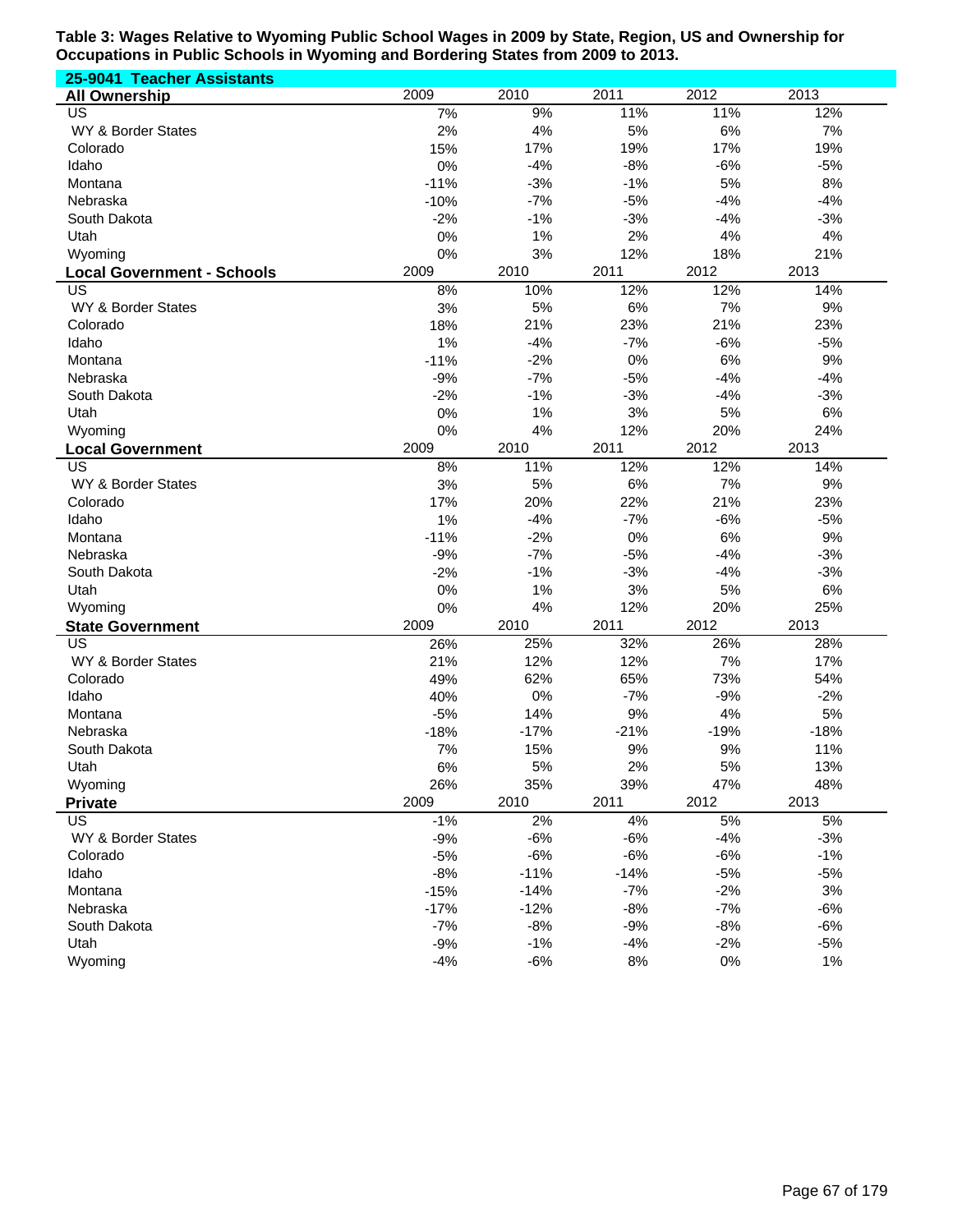| 25-9099 Education, Training, and Library Workers, All Other |               |              |              |               |            |  |
|-------------------------------------------------------------|---------------|--------------|--------------|---------------|------------|--|
| <b>All Ownership</b>                                        | 2009          | 2010         | 2011         | 2012          | 2013       |  |
| US                                                          | 16%           | 19%          | 14%          | 14%           | 14%        |  |
| WY & Border States                                          | 0%            | 6%           | 6%           | $-2%$         | 15%        |  |
| Colorado                                                    | $-2%$         | 0%           | 2%           | $-9%$         | 14%        |  |
| Idaho                                                       | $-14%$        | $-1%$        | $-4%$        | $-4%$         | 13%        |  |
| Montana                                                     | 2%            | $-2%$        | $-5%$        | $-4%$         | 12%        |  |
| Nebraska                                                    | 19%           | 16%          | 2%           | $-5%$         | 9%         |  |
| South Dakota                                                | $-1%$         | 1%           | $-3%$        | $-2%$         | 2%         |  |
| Utah                                                        | 5%            | 29%          | 28%          | 27%           | 34%        |  |
| Wyoming                                                     | 0%            | 5%           | 9%           | 5%            | 14%        |  |
| <b>Local Government - Schools</b>                           | 2009          | 2010         | 2011         | 2012          | 2013       |  |
| US                                                          | 12%           | 12%          | 2%           | 5%            | 1%         |  |
| WY & Border States                                          | 0%            | 12%          | 11%          | 9%            | 31%        |  |
| Colorado                                                    | 34%           | 30%          | 38%          | 32%           | 61%        |  |
| Montana                                                     | 62%           | $-3%$        | $-6%$        | $-3%$         | 11%        |  |
| Utah                                                        | $-8%$         | 8%           | $-17%$       | $-1%$         | 25%        |  |
| Wyoming                                                     | 0%            | 8%           | 16%          | 8%            | 17%        |  |
| <b>Local Government</b>                                     | 2009          | 2010         | 2011         | 2012          | 2013       |  |
| <b>US</b>                                                   | 13%           | 14%          | 8%           | 10%           |            |  |
| WY & Border States                                          | 2%            | $8%$         | 6%           | 7%            | 25%        |  |
| Colorado                                                    | 39%           | 22%          | 23%          | 23%           | 40%        |  |
| Idaho                                                       | $-44%$        | $-25%$       | $-24%$       | $-9%$         | 15%        |  |
| Montana                                                     | 4%            | $-3%$        | $-5%$        | $-2%$         | 11%        |  |
| Nebraska                                                    | 13%           |              |              | $-12%$        | $-12%$     |  |
| Utah                                                        | $-9%$         | 6%           | $-25%$       | $-10%$        | 20%        |  |
| Wyoming                                                     | 2%            | 7%           | 13%          | 8%            | 21%        |  |
| <b>State Government</b>                                     | 2009          | 2010         | 2011         | 2012          | 2013       |  |
| US                                                          | 20%           | 29%          | 14%          | 26%           | 28%        |  |
| WY & Border States                                          | 12%           | 23%          | 22%          | 23%           | 26%        |  |
| Colorado                                                    | 25%           | 30%          | 27%          | 23%           | 21%        |  |
| Idaho                                                       | 71%           | $-21%$       | $-37%$       | $-36%$        |            |  |
| Montana                                                     | 58%           | 96%          | 96%          | 69%           | 25%        |  |
| Nebraska                                                    | 14%           | 19%          | 8%           | $-2%$         | 47%        |  |
| Utah                                                        | $-30%$        | 20%          | 25%          | 28%           | 46%        |  |
| Wyoming                                                     |               |              |              | 19%           | 21%        |  |
| <b>Federal Government</b>                                   | 2009          | 2010         | 2011         | 2012          | 2013       |  |
| US                                                          | 16%           | 19%          | 17%          | 18%           | 17%        |  |
| WY & Border States                                          | 13%           | 16%          | 12%          | 14%           | 15%        |  |
| Colorado                                                    | 23%           | 26%          | 16%          | 18%           | 19%        |  |
| Idaho                                                       | 2%            | 16%          | 14%          | 12%           | 15%        |  |
| Montana                                                     | $-2%$         | $-3%$        | $-5%$        | $-3%$         | $-6%$      |  |
| Nebraska                                                    | 15%           | 20%          | 3%           | 3%            | 6%         |  |
| South Dakota                                                | $-1%$         | 1%           | 1%           | 2%            | 5%         |  |
| Utah                                                        | 25%           | 26%          | 34%          | 36%           | 34%        |  |
| Wyoming                                                     | 14%           | 18%          | 12%          | 10%           | 8%         |  |
|                                                             | 2009          | 2010         | 2011         | 2012          | 2013       |  |
| Private                                                     |               |              |              |               |            |  |
| US<br>WY & Border States                                    | 19%<br>$-11%$ | 21%<br>$-8%$ | 22%<br>$-3%$ | 11%<br>$-23%$ | 14%<br>10% |  |
|                                                             |               | $-14%$       | $-8%$        | $-30%$        | 10%        |  |
| Colorado<br>Idaho                                           | $-17%$        | 5%           | $-7%$        | $-3%$         | 5%         |  |
| Montana                                                     | 2%            | 17%          | $-21%$       | $-20%$        | $-1%$      |  |
| Nebraska                                                    |               | $-13%$       | $-6%$        | $-13%$        | 9%         |  |
|                                                             | 52%           |              | $-44%$       | $-42%$        | $-41%$     |  |
| South Dakota                                                |               |              |              |               |            |  |
| Utah                                                        | 41%           | 50%          | 53%          | 54%           | 51%        |  |
| Wyoming                                                     | $-22%$        | $-18%$       | $-14%$       | $-21%$        | $-34%$     |  |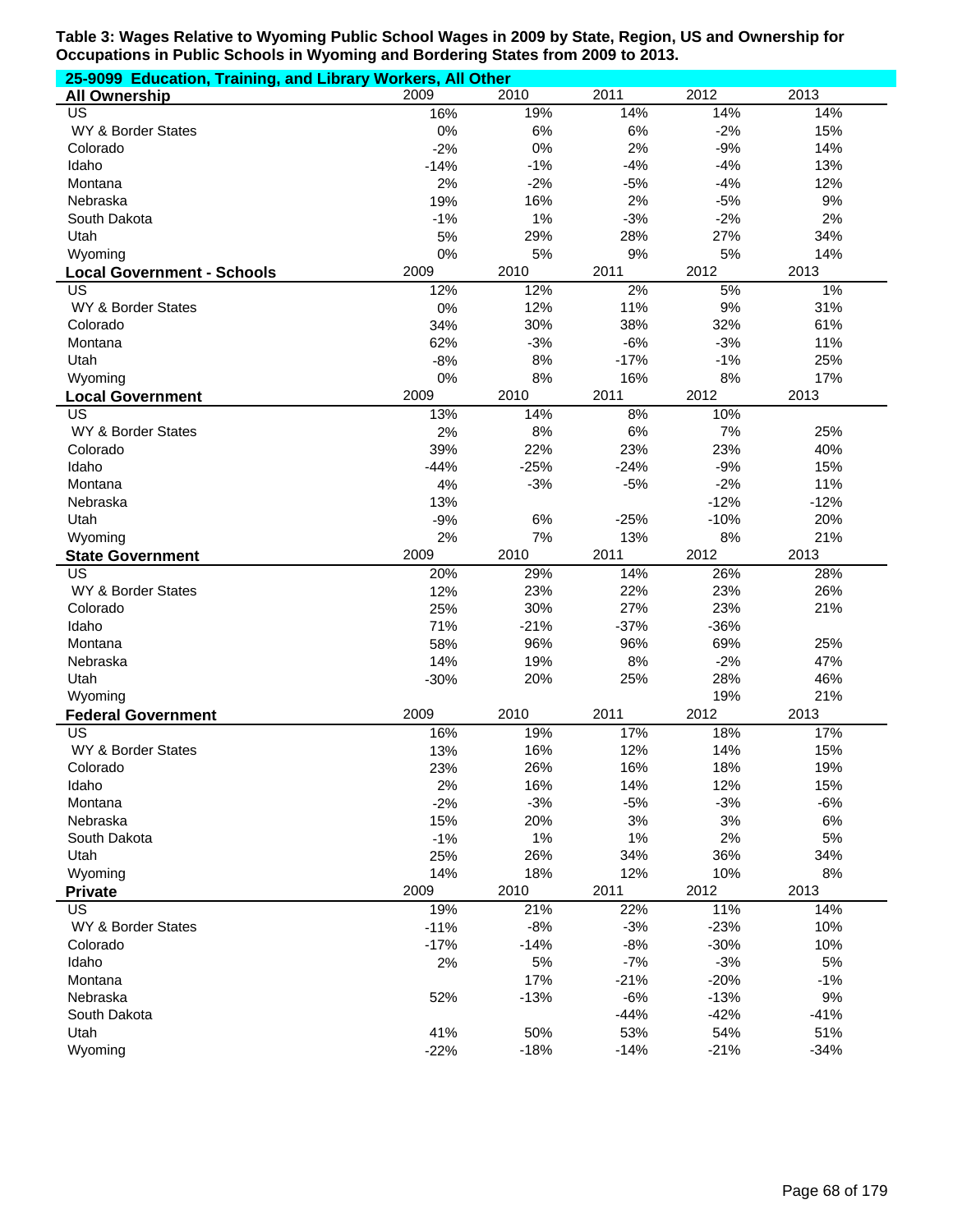| 27 - 31 Support for Direct Instruction |        |        |        |                   |        |
|----------------------------------------|--------|--------|--------|-------------------|--------|
| <b>All Ownership</b>                   | 2009   | 2010   | 2011   | 2012              | 2013   |
| US                                     | 34%    | 37%    | 40%    | 42%               | 45%    |
| WY & Border States                     | 26%    | 28%    | 31%    | 33%               | 35%    |
| Colorado                               | 40%    | 42%    | 42%    | 44%               | 47%    |
| Idaho                                  | 18%    | 22%    | 21%    | 24%               | 26%    |
| Montana                                | 13%    | 17%    | 20%    | 24%               | 31%    |
| Nebraska                               | 17%    | 20%    | 24%    | 24%               | 28%    |
| South Dakota                           | 13%    | 14%    | 18%    | 22%               | 21%    |
| Utah                                   | 20%    | 22%    | 32%    | 34%               | 31%    |
| Wyoming                                | 23%    | 27%    | 31%    | 33%               | 36%    |
| <b>Local Government - Schools</b>      | 2009   | 2010   | 2011   | 2012              | 2013   |
| US                                     | 19%    | 22%    | 24%    | 25%               | 25%    |
| WY & Border States                     | 7%     | 23%    | 28%    | 29%               | 26%    |
| Colorado                               | 54%    | 62%    | 66%    | 66%               | 65%    |
| Idaho                                  | $-34%$ | $-17%$ | $-12%$ | $-8%$             | 2%     |
| Montana                                | $-44%$ | $-26%$ | $-24%$ | $-14%$            | $-17%$ |
| Nebraska                               | $-5%$  | 0%     | 5%     | 4%                | 1%     |
| South Dakota                           | $-9%$  | $-7%$  | $-5%$  | $-3%$             | $-2%$  |
| Utah                                   | 23%    | 25%    | 27%    | 22%               | 6%     |
| Wyoming                                | 0%     | 11%    | 9%     | 7%                | 3%     |
| <b>Local Government</b>                | 2009   | 2010   | 2011   | 2012              | 2013   |
| $\overline{\mathsf{US}}$               | 25%    | 27%    | 29%    | $\overline{31\%}$ | 34%    |
| WY & Border States                     | 12%    | 19%    | 22%    | 25%               | 24%    |
| Colorado                               | 34%    | 38%    | 42%    | 47%               | 47%    |
| Idaho                                  | $-2%$  | 11%    | 13%    | 13%               | 16%    |
| Montana                                | $-22%$ | $-11%$ | $-11%$ | $-3%$             | 3%     |
| Nebraska                               | $-5%$  | 2%     | 5%     | 5%                | 5%     |
| South Dakota                           | $-10%$ | $-8%$  | $-6%$  | $-7%$             | $-5%$  |
| Utah                                   | $-3%$  | $-1%$  | $-1%$  | 0%                | $-3%$  |
| Wyoming                                | 24%    | 30%    | 31%    | 37%               | 38%    |
| <b>State Government</b>                | 2009   | 2010   | 2011   | 2012              | 2013   |
| $\overline{\mathsf{US}}$               | 30%    | 33%    | 36%    | 38%               | 41%    |
| WY & Border States                     | 20%    | 21%    | 25%    | 25%               | 32%    |
| Colorado                               | 47%    | 48%    | 50%    | 51%               | 51%    |
| Idaho                                  | 23%    | 10%    | 7%     | 7%                | 8%     |
| Montana                                | $-3%$  | 0%     | 2%     | 3%                | 10%    |
| Nebraska                               | 5%     | 7%     | 15%    | 17%               | 15%    |
| South Dakota                           | $-7%$  | $-10%$ | $-7%$  | $-7%$             | $-2%$  |
| Utah                                   | 12%    | 14%    | 18%    | 19%               | 24%    |
| Wyoming                                | 11%    | 14%    | 14%    | 17%               | 16%    |
| <b>Federal Government</b>              | 2009   | 2010   | 2011   | 2012              | 2013   |
| US                                     | 97%    | 103%   | 105%   | 107%              | 109%   |
| WY & Border States                     | 79%    | 86%    | 88%    | 91%               | 93%    |
| Colorado                               | 83%    | 89%    | 92%    | 93%               | 95%    |
| Idaho                                  | 78%    | 86%    | 90%    | 97%               | 94%    |
| Montana                                | 66%    | 77%    | 79%    | 85%               | 86%    |
| Nebraska                               | 78%    | 86%    | 87%    | 86%               | 92%    |
| South Dakota                           | 63%    | 69%    | 71%    | 73%               | 77%    |
| Utah                                   | 100%   | 108%   | 111%   | 114%              | 115%   |
| Wyoming                                | 70%    | 78%    | 79%    | 79%               | 77%    |
| <b>Private</b>                         | 2009   | 2010   | 2011   | 2012              | 2013   |
| US                                     | 34%    | 36%    | 40%    | 42%               | 45%    |
| WY & Border States                     | 25%    | 28%    | 30%    | 32%               | 35%    |
| Colorado                               | 38%    | 41%    | 40%    | 42%               | 45%    |
| Idaho                                  | 19%    | 22%    | 21%    | 24%               | 27%    |
| Montana                                | 14%    | 18%    | 21%    | 25%               | 32%    |
| Nebraska                               | 19%    | 21%    | 25%    | 25%               | 29%    |
| South Dakota                           | 12%    | 14%    | 18%    | 17%               | 18%    |
| Utah                                   | 19%    | 22%    | 30%    | 35%               | 32%    |
| Wyoming                                | 21%    | 26%    | 29%    | 29%               | 34%    |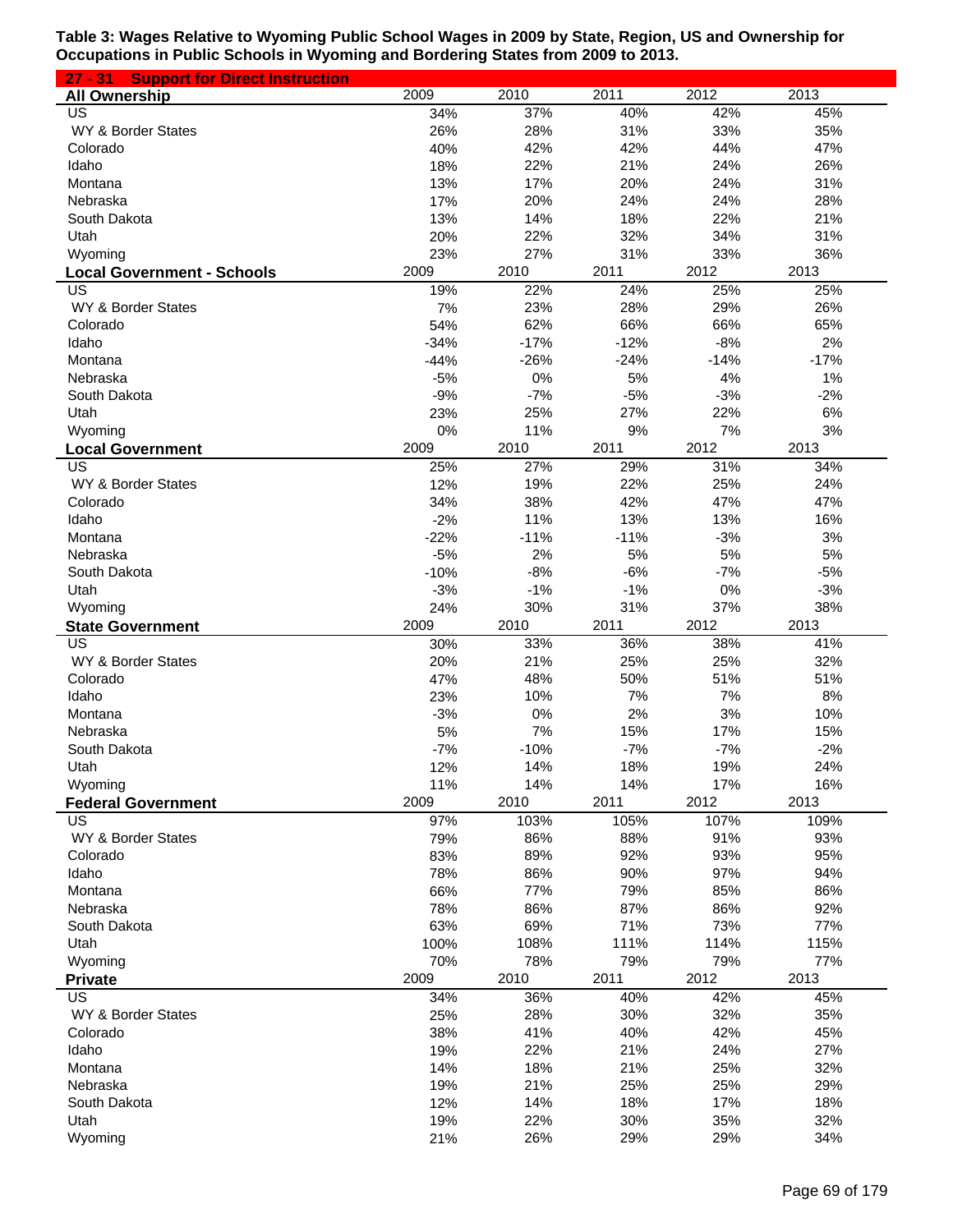| 27-0000 Arts, Design, Entertainment, Sports, and Media Occupations |           |             |           |          |           |
|--------------------------------------------------------------------|-----------|-------------|-----------|----------|-----------|
| <b>All Ownership</b>                                               | 2009      | 2010        | 2011      | 2012     | 2013      |
| US                                                                 | 79%       | 81%         | 87%       | 87%      | 91%       |
| WY & Border States                                                 | 48%       | 48%         | 48%       | 49%      | 50%       |
| Colorado                                                           | 70%       | 70%         | 70%       | 68%      | 68%       |
| Idaho                                                              | 22%       | 24%         | 25%       | 29%      | 31%       |
| Montana                                                            | 12%       | 20%         | 16%       | 19%      | 18%       |
| Nebraska                                                           | 32%       | 30%         | 33%       | 34%      | 36%       |
| South Dakota                                                       | 12%       | 15%         | 18%       | 17%      | 18%       |
| Utah                                                               | 48%       | 44%         | 47%       | 53%      | 54%       |
| Wyoming                                                            | 17%       | 24%         | 24%       | 29%      | 30%       |
| <b>Local Government - Schools</b>                                  | 2009      | 2010        | 2011      | 2012     | 2013      |
| US                                                                 | 17%       | 25%         | 29%       | 27%      | 27%       |
| WY & Border States                                                 | $-12%$    | 3%          | 9%        | 9%       | 7%        |
| Colorado                                                           | 70%       | 76%         | 76%       | 75%      | 76%       |
| Idaho                                                              | $-25%$    | $-19%$      | $-5%$     | $-3%$    | $-9%$     |
| Montana                                                            | $-33%$    | $-6%$       | $-4%$     | $-4%$    | $-10%$    |
| Nebraska                                                           | $-2%$     | $-1%$<br>5% | 10%<br>6% | 9%<br>7% | 16%<br>8% |
| South Dakota<br>Utah                                               | 2%        | 12%         | 17%       | 18%      | $-5%$     |
| Wyoming                                                            | 19%<br>0% | 14%         | 3%        | $-11%$   | $-7%$     |
|                                                                    | 2009      | 2010        | 2011      | 2012     | 2013      |
| <b>Local Government</b><br>US                                      | 32%       | 36%         | 38%       | 38%      | 41%       |
| WY & Border States                                                 | 2%        | 11%         | 15%       | 15%      | 14%       |
| Colorado                                                           | 27%       | 26%         | 28%       | 28%      | 31%       |
| Idaho                                                              | $-20%$    | $-9%$       | 0%        | 5%       | 2%        |
| Montana                                                            | $-29%$    | $-4%$       | $-2%$     | $-1%$    | $-7%$     |
| Nebraska                                                           | 11%       | 9%          | 18%       | 17%      | 19%       |
| South Dakota                                                       | 6%        | 12%         | 15%       | 15%      | 15%       |
| Utah                                                               | 2%        | 5%          | 7%        | 0%       | $-3%$     |
| Wyoming                                                            | 9%        | 27%         | 21%       | 18%      | 17%       |
| <b>State Government</b>                                            | 2009      | 2010        | 2011      | 2012     | 2013      |
| US                                                                 | 75%       | 76%         | 80%       | 81%      | 83%       |
| WY & Border States                                                 | 61%       | 54%         | 59%       | 59%      | 62%       |
| Colorado                                                           | 76%       | 69%         | 72%       | 66%      | 65%       |
| Idaho                                                              | 83%       | 42%         | 45%       | 47%      | 44%       |
| Montana                                                            | 33%       | 38%         | 46%       | 48%      | 50%       |
| Nebraska                                                           | 64%       | 78%         | 77%       | 82%      | 79%       |
| South Dakota                                                       | 29%       | 30%         | 35%       | 36%      | 38%       |
| Utah                                                               | 54%       | 41%         | 51%       | 52%      | 61%       |
| Wyoming                                                            | 89%       | 89%         | 89%       | 93%      | 95%       |
| <b>Federal Government</b>                                          | 2009      | 2010        | 2011      | 2012     | 2013      |
| US                                                                 | 163%      | 169%        | 170%      | 173%     | 175%      |
| WY & Border States                                                 | 131%      | 136%        | 138%      | 139%     | 141%      |
| Colorado                                                           | 153%      | 155%        | 155%      | 156%     | 156%      |
| Idaho                                                              | 123%      | 128%        | 137%      | 142%     | 144%      |
| Montana                                                            | 106%      | 117%        | 117%      | 115%     | 117%      |
| Nebraska                                                           | 134%      | 139%        | 137%      | 140%     | 140%      |
| South Dakota                                                       | 90%       | 94%         | 98%       | 96%      | 88%       |
| Utah                                                               | 112%      | 120%        | 122%      | 126%     | 129%      |
| Wyoming                                                            | 85%       | 94%         | 93%       | 98%      | 104%      |
| <b>Private</b>                                                     | 2009      | 2010        | 2011      | 2012     | 2013      |
| US                                                                 | 81%       | 83%         | 89%       | 90%      | 94%       |
| WY & Border States                                                 | 51%       | 50%         | 50%       | 51%      | 51%       |
| Colorado                                                           | 71%       | 72%         | 71%       | 70%      | 69%       |
| Idaho                                                              | 30%       | 26%         | 26%       | 29%      | 31%       |
| Montana                                                            | 19%       | 21%         | 16%       | 18%      | 19%       |
| Nebraska                                                           | 31%       | 28%         | 30%       | 32%      | 34%       |
| South Dakota                                                       | 12%       | 14%         | 17%       | 15%      | 17%       |
| Utah                                                               | 50%       | 46%         | 49%       | 56%      | 58%       |
| Wyoming                                                            | $9%$      | 13%         | 15%       | 24%      | 26%       |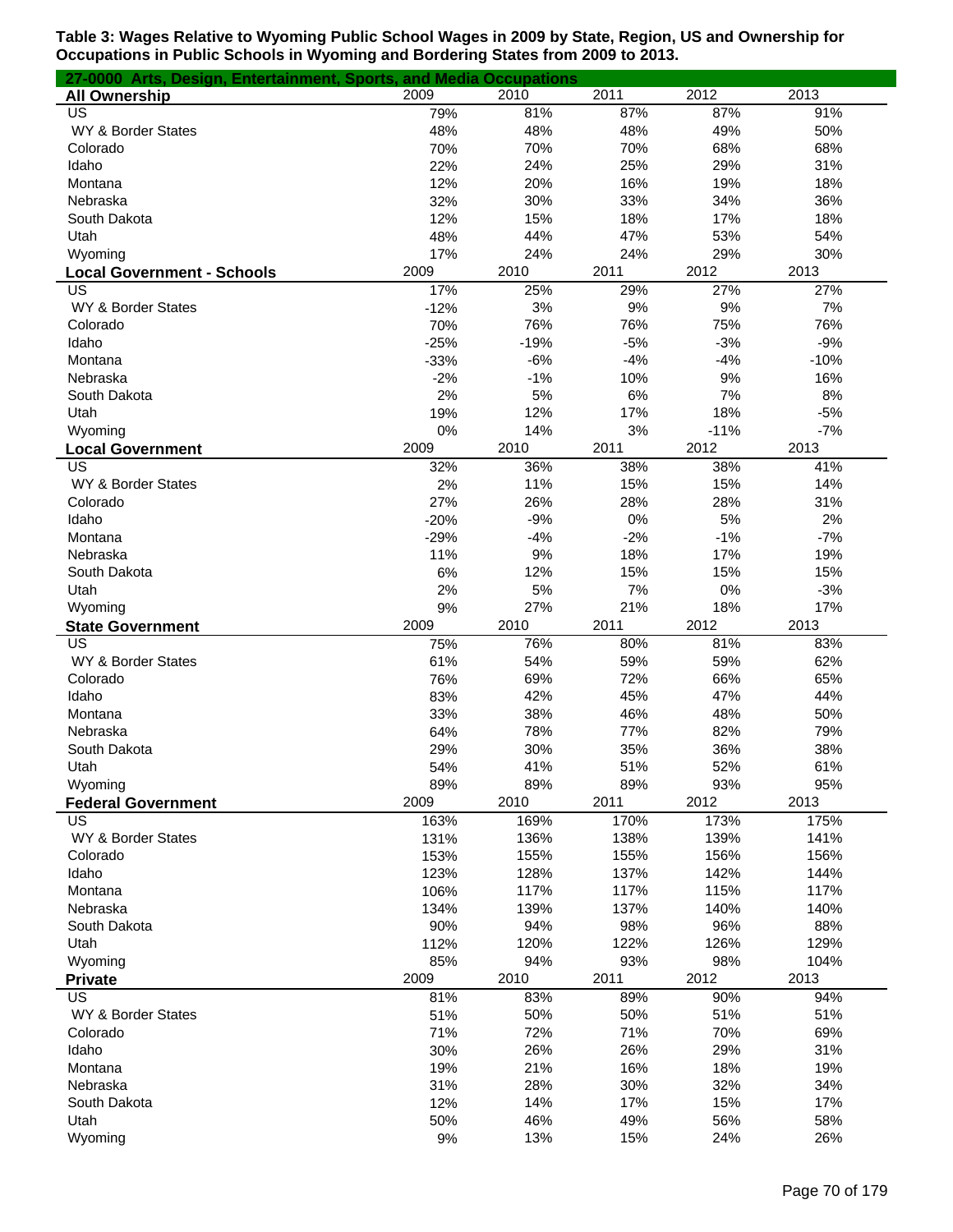| 27-2000 Entertainers and Performers, Sports and Related Workers |              |              |              |             |             |  |
|-----------------------------------------------------------------|--------------|--------------|--------------|-------------|-------------|--|
| <b>All Ownership</b>                                            | 2009         | 2010         | 2011         | 2012        | 2013        |  |
| US                                                              | 89%          | 93%          | 104%         | 102%        | 108%        |  |
| WY & Border States                                              | 30%          | 31%          | 30%          | 34%         | 32%         |  |
| Colorado                                                        | 48%          | 46%          | 43%          | 45%         | 43%         |  |
| Idaho                                                           | $-3%$        | 4%           | 9%           | 13%         | 3%          |  |
| Montana                                                         | $-7%$        | 9%           | 5%           | 9%          | 6%          |  |
| Nebraska                                                        | 23%          | 18%          | 26%          | 30%         | 32%         |  |
| South Dakota                                                    | 11%          | 16%          | 19%          | 18%         | 20%         |  |
| Utah                                                            | 38%          | 36%          | 35%          | 41%         | 40%         |  |
| Wyoming                                                         | 18%<br>2009  | 28%          | 27%<br>2011  | 35%         | 30%<br>2013 |  |
| <b>Local Government - Schools</b><br>US                         | 15%          | 2010<br>25%  | 29%          | 2012<br>26% | 26%         |  |
| WY & Border States                                              | $-21%$       | $-5%$        | 2%           | 0%          | $-1%$       |  |
| Colorado                                                        | 88%          | 98%          | 80%          | 65%         | 67%         |  |
| Idaho                                                           | $-24%$       | $-20%$       | $-4%$        | $-1%$       | $-9%$       |  |
| Montana                                                         | $-32%$       | $-4%$        | $-1%$        | $-3%$       | $-9%$       |  |
| Nebraska                                                        | $-23%$       | $-11%$       | 5%           | 3%          | 12%         |  |
| South Dakota                                                    | 1%           | 5%           | 6%           | 6%          | 6%          |  |
| Utah                                                            | $-9%$        | $-10%$       | 14%          | 21%         | $-5%$       |  |
| Wyoming                                                         | 0%           | 15%          | 2%           | $-15%$      | $-10%$      |  |
| <b>Local Government</b>                                         | 2009         | 2010         | 2011         | 2012        | 2013        |  |
| US                                                              | 17%          | 24%          | 28%          | 26%         | 28%         |  |
| WY & Border States                                              | $-13%$       | $-3%$        | 0%           | 1%          | 1%          |  |
| Colorado                                                        | 3%           | 1%           | 0%           | 7%          | 11%         |  |
| Idaho                                                           | $-22%$       | $-14%$       | $-6%$        | 0%          | $-6%$       |  |
| Montana                                                         | $-31%$       | $-4%$        | $-1%$        | $-3%$       | $-9%$       |  |
| Nebraska                                                        | $-19%$       | $-9%$        | 5%           | 3%          | 11%         |  |
| South Dakota                                                    | 0%           | 3%           | 3%           | 4%          | 4%          |  |
| Utah                                                            | $-9%$        | $-5%$        | $-4%$        | $-11%$      | $-11%$      |  |
| Wyoming                                                         | 3%<br>2009   | 21%<br>2010  | 11%<br>2011  | 2%<br>2012  | 4%<br>2013  |  |
| <b>State Government</b><br>US                                   | 101%         | 105%         | 106%         | 108%        | 109%        |  |
| WY & Border States                                              | 94%          | 79%          | 83%          | 82%         | 83%         |  |
| Colorado                                                        | 89%          | 65%          | 69%          | 63%         | 72%         |  |
| Idaho                                                           | 155%         | 115%         | 93%          | 95%         | 56%         |  |
| Montana                                                         | 42%          | 42%          | 63%          | 68%         | 75%         |  |
| Nebraska                                                        | 106%         | 136%         | 119%         | 121%        | 122%        |  |
| South Dakota                                                    | 37%          | 41%          | 47%          | 49%         | 52%         |  |
| Utah                                                            | 91%          | 71%          | 79%          | 79%         | 84%         |  |
| Wyoming                                                         | 139%         | 142%         | 147%         | 176%        | 180%        |  |
| <b>Federal Government</b>                                       | 2009         | 2010         | 2011         | 2012        | 2013        |  |
| US                                                              | 157%         | 163%         | 162%         | 166%        | 168%        |  |
| WY & Border States                                              | 140%         | 142%         | 138%         | 139%        | 137%        |  |
| Colorado                                                        | 137%         | 134%         | 133%         | 139%        | 129%        |  |
| Idaho                                                           | 139%         | 135%         | 148%         | 127%        | 130%        |  |
| Montana                                                         | 109%         | 109%         | 103%         | 107%        | 100%        |  |
| Nebraska                                                        | 133%         | 142%         | 134%         | 128%        | 121%        |  |
| South Dakota                                                    | 122%         | 151%         | 110%         | 116%        | 119%        |  |
| Utah<br>Wyoming                                                 | 154%<br>116% | 157%<br>127% | 159%<br>100% | 154%<br>97% | 164%<br>68% |  |
| <b>Private</b>                                                  | 2009         | 2010         | 2011         | 2012        | 2013        |  |
| US                                                              | 102%         | 105%         | 119%         | 116%        | 124%        |  |
| WY & Border States                                              | 44%          | 40%          | 36%          | 41%         | 38%         |  |
| Colorado                                                        | 55%          | 57%          | 51%          | 53%         | 48%         |  |
| Idaho                                                           | 11%          | 9%           | 10%          | 12%         | $-2%$       |  |
| Montana                                                         | 16%          | 14%          | 5%           | 10%         | 11%         |  |
| Nebraska                                                        | 29%          | 17%          | 22%          | 31%         | 28%         |  |
| South Dakota                                                    | 16%          | 21%          | 24%          | 21%         | 24%         |  |
| Utah                                                            |              |              | 40%          |             |             |  |
|                                                                 | 44%          | 43%          |              | 52%         | 55%         |  |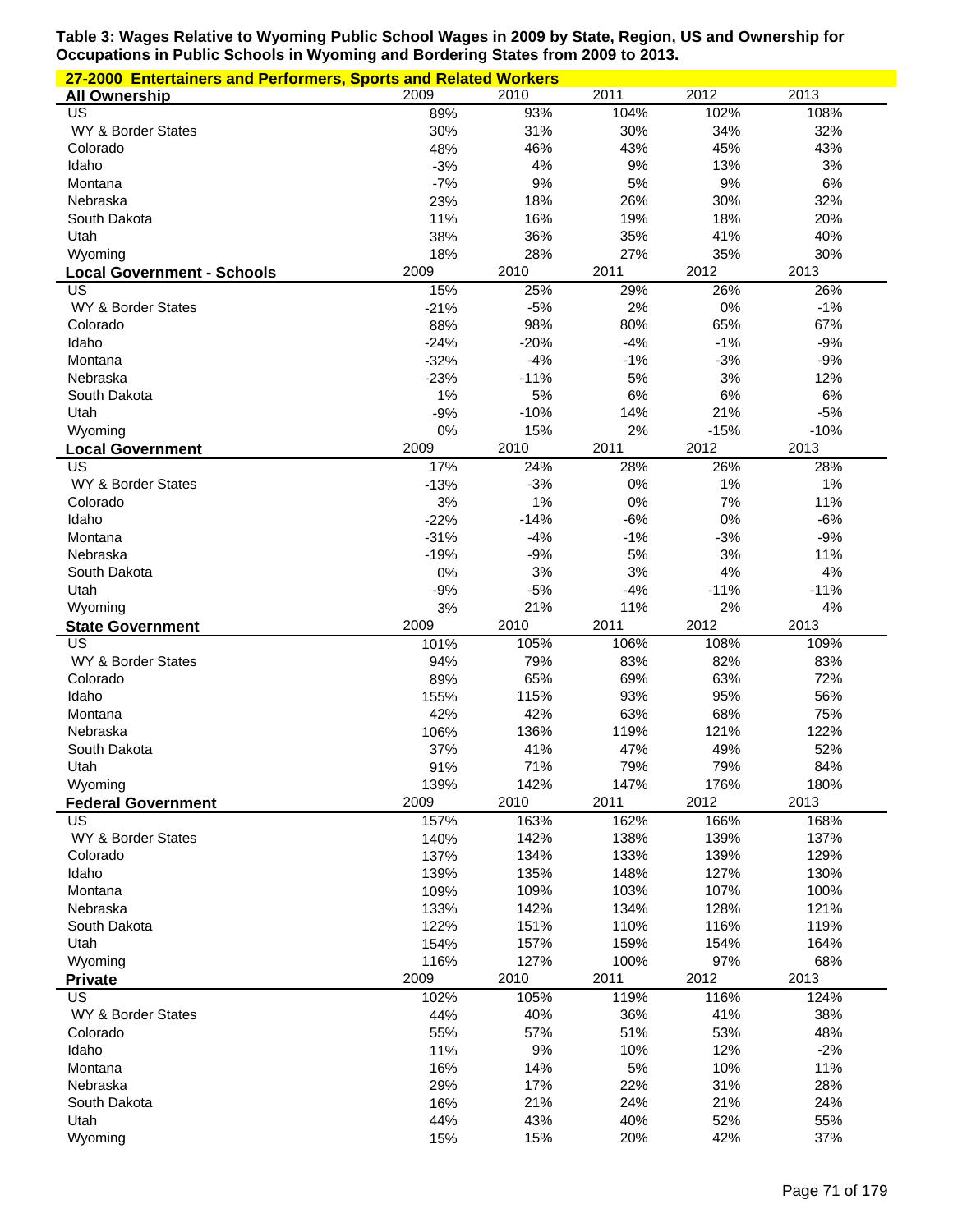| 27-2022 Coaches and Scouts              |              |               |             |               |               |
|-----------------------------------------|--------------|---------------|-------------|---------------|---------------|
| <b>All Ownership</b>                    | 2009         | 2010          | 2011        | 2012          | 2013          |
| US                                      | 32%          | 32%           | 34%         | 35%           | 38%           |
| WY & Border States                      | 11%          | 12%           | 14%         | 18%           | 18%           |
| Colorado                                | 17%          | 14%           | 21%         | 26%           | 29%           |
| Idaho                                   | $-4%$        | $-10%$        | $-7%$       | $-5%$         | $-7%$         |
| Montana                                 | $-17%$       | 4%            | 1%          | 3%            | $-3%$         |
| Nebraska                                | 14%          | 13%           | 12%         | 13%           | 17%           |
| South Dakota                            | 16%          | 15%           | 20%         | 18%           | 21%           |
| Utah                                    | 24%<br>15%   | 23%<br>30%    | 26%<br>22%  | 37%<br>17%    | 27%<br>11%    |
| Wyoming                                 | 2009         | 2010          | 2011        | 2012          | 2013          |
| <b>Local Government - Schools</b><br>US | 11%          | 16%           | 17%         | 15%           | 16%           |
| WY & Border States                      | $-21%$       | $-10%$        | $-8%$       | $-12%$        | $-11%$        |
| Colorado                                | 95%          | 106%          | 87%         | 71%           | 73%           |
| Idaho                                   | $-22%$       | $-29%$        | $-24%$      | $-29%$        | $-31%$        |
| Montana                                 | $-32%$       | $-5%$         | $-4%$       | $-6%$         | $-14%$        |
| Nebraska                                | $-31%$       | $-27%$        | $-21%$      | $-21%$        | $-15%$        |
| South Dakota                            | 5%           | 9%            | 10%         | 10%           | 10%           |
| Utah                                    | $-2%$        | $-8%$         | 15%         | 21%           | $-3%$         |
| Wyoming                                 | 0%           | 11%           | $-6%$       | $-25%$        | $-20%$        |
| <b>Local Government</b>                 | 2009         | 2010          | 2011        | 2012          | 2013          |
| $\overline{\mathsf{US}}$                | 13%          | 18%           | 19%         | 17%           | 19%           |
| WY & Border States                      | $-14%$       | $-5%$         | $-4%$       | $-5%$         | $-4%$         |
| Colorado                                | 2%           | $-1%$         | $-4%$       | 7%            | 12%           |
| Idaho                                   | $-22%$       | $-24%$        | $-21%$      | $-23%$        | $-19%$        |
| Montana                                 | $-31%$       | $-5%$         | $-3%$       | $-7%$         | $-13%$        |
| Nebraska                                | $-25%$<br>7% | $-22%$<br>10% | $-16%$      | $-20%$<br>11% | $-15%$<br>11% |
| South Dakota<br>Utah                    | 11%          | 12%           | 10%<br>14%  | $-7%$         | $-6%$         |
| Wyoming                                 | 3%           | 16%           | 3%          | $-13%$        | $-5%$         |
| <b>State Government</b>                 | 2009         | 2010          | 2011        | 2012          | 2013          |
| $\overline{US}$                         | 114%         | 118%          | 122%        | 124%          | 127%          |
| WY & Border States                      | 105%         | 94%           | 101%        | 109%          | 111%          |
| Colorado                                | 93%          | 67%           | 71%         | 83%           | 99%           |
| Idaho                                   | 177%         | 156%          | 127%        | 130%          | 63%           |
| Montana                                 | 47%          | 47%           | 72%         | 83%           | 91%           |
| Nebraska                                | 126%         | 164%          | 173%        | 177%          | 173%          |
| South Dakota                            | 38%          | 45%           | 54%         | 56%           | 59%           |
| Utah                                    | 102%         | 103%          | 111%        | 117%          | 141%          |
| Wyoming                                 | 159%         | 162%          | 167%        | 197%          | 202%          |
| <b>Federal Government</b>               | 2009         | 2010          | 2011        | 2012          | 2013          |
| US                                      | 110%         | 116%          | 110%        | 114%          | 117%          |
| WY & Border States                      | 118%         | 114%          | 88%         | 91%           | 81%           |
| Colorado<br>Idaho                       | 128%<br>146% | 110%<br>150%  | 97%<br>150% | 96%<br>150%   | 65%<br>150%   |
| Montana                                 | 129%         |               | 92%         | 92%           | 86%           |
| Nebraska                                | 181%         | 193%          |             |               |               |
| South Dakota                            | 112%         |               | 75%         | 80%           | 86%           |
| Utah                                    | 87%          | 95%           | 72%         | 80%           | 83%           |
| Wyoming                                 | 123%         |               | 75%         | 80%           | 75%           |
| <b>Private</b>                          | 2009         | 2010          | 2011        | 2012          | 2013          |
| US                                      | 29%          | 28%           | 31%         | 33%           | 36%           |
| WY & Border States                      | 16%          | 9%            | 12%         | 18%           | 16%           |
| Colorado                                | 16%          | 13%           | 22%         | 25%           | 27%           |
| Idaho                                   | 19%          | $-10%$        | $-12%$      | $-10%$        | $-18%$        |
| Montana                                 | 6%           | 8%            | $-4%$       | 1%            | $-4%$         |
| Nebraska                                | 17%          | 12%           | 3%          | $6\%$         | 6%            |
| South Dakota                            | 34%          | 13%           | 20%         | 16%           | 21%           |
| Utah                                    | 18%          | 13%           | 10%         | 29%           | 21%           |
| Wyoming                                 | $-9%$        | $-1%$         | 8%          | 16%           | 2%            |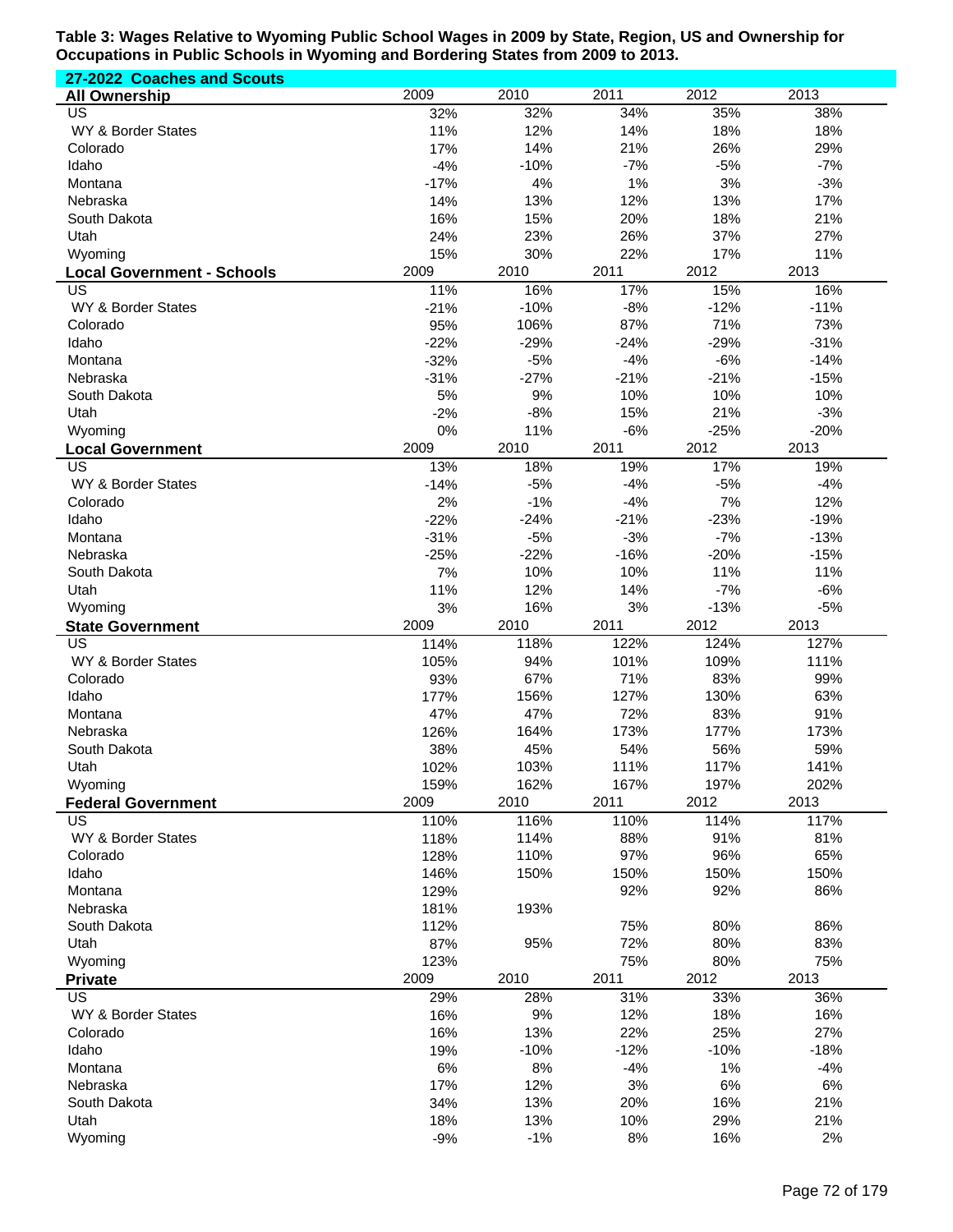| 27-2023 Umpires, Referees, and Other Sports Officials |        |        |        |        |        |  |  |
|-------------------------------------------------------|--------|--------|--------|--------|--------|--|--|
| <b>All Ownership</b>                                  | 2009   | 2010   | 2011   | 2012   | 2013   |  |  |
| $\overline{US}$                                       | $-22%$ | $-21%$ | $-19%$ | $-10%$ | $-9%$  |  |  |
| WY & Border States                                    | $-29%$ | $-28%$ | $-29%$ | $-28%$ | $-26%$ |  |  |
| Colorado                                              | $-22%$ | $-22%$ | $-22%$ | $-20%$ | $-18%$ |  |  |
| Idaho                                                 | $-24%$ | $-29%$ | $-49%$ | $-49%$ | $-34%$ |  |  |
| Montana                                               | $-55%$ | $-42%$ | $-40%$ | $-38%$ | $-25%$ |  |  |
| Nebraska                                              | $-38%$ | $-27%$ | $-14%$ | $-32%$ | $-37%$ |  |  |
| South Dakota                                          | $-33%$ | $-33%$ | $-36%$ | $-38%$ | $-37%$ |  |  |
| Utah                                                  | $-44%$ | $-40%$ | $-44%$ | $-41%$ | $-43%$ |  |  |
| Wyoming                                               | $-47%$ | $-43%$ | $-52%$ |        |        |  |  |
| <b>Local Government - Schools</b>                     | 2009   | 2010   | 2011   | 2012   | 2013   |  |  |
| US                                                    | $-15%$ | $-2%$  | $-3%$  | $-3%$  | $-4%$  |  |  |
| <b>WY &amp; Border States</b>                         | $-27%$ | $-26%$ | $-41%$ | $-54%$ | $-23%$ |  |  |
| Idaho                                                 |        |        | $-54%$ | $-54%$ | 10%    |  |  |
| Montana                                               |        |        |        |        | $-25%$ |  |  |
| Nebraska                                              | $-38%$ | $-37%$ | $-36%$ | $-54%$ | $-53%$ |  |  |
| Wyoming                                               | 0%     | 1%     |        |        |        |  |  |
| <b>Local Government</b>                               | 2009   | 2010   | 2011   | 2012   | 2013   |  |  |
| $\overline{US}$                                       | $-20%$ | $-18%$ | $-19%$ | $-15%$ | $-13%$ |  |  |
| WY & Border States                                    | $-29%$ | $-27%$ | $-28%$ | $-26%$ | $-25%$ |  |  |
| Colorado                                              | $-19%$ | $-19%$ | $-17%$ | $-15%$ | $-13%$ |  |  |
| Idaho                                                 | $-25%$ | $-29%$ | $-49%$ | $-54%$ | $-34%$ |  |  |
| Montana                                               |        |        |        |        | $-25%$ |  |  |
| Nebraska                                              | $-38%$ | $-37%$ | $-36%$ | $-54%$ | $-53%$ |  |  |
| South Dakota                                          | $-38%$ | $-37%$ | $-36%$ | $-38%$ | $-37%$ |  |  |
| Utah                                                  | $-44%$ | $-40%$ | $-43%$ | $-40%$ | $-43%$ |  |  |
| Wyoming                                               | $-47%$ | $-43%$ | $-52%$ |        |        |  |  |
| <b>State Government</b>                               | 2009   | 2010   | 2011   | 2012   | 2013   |  |  |
| <b>US</b>                                             | 35%    | 37%    | $-1%$  | $-17%$ | $-19%$ |  |  |
| WY & Border States                                    | $-58%$ | $-52%$ | $-50%$ | $-49%$ | $-3%$  |  |  |
| Idaho                                                 |        | $-54%$ | $-53%$ | $-53%$ |        |  |  |
| Nebraska                                              |        |        | 47%    | 50%    | 53%    |  |  |
| Utah                                                  | $-58%$ | $-51%$ | $-53%$ | $-53%$ | $-21%$ |  |  |
| <b>Private</b>                                        | 2009   | 2010   | 2011   | 2012   | 2013   |  |  |
| <b>US</b>                                             | $-26%$ | $-26%$ | $-19%$ | $-6%$  | $-6%$  |  |  |
| WY & Border States                                    | $-27%$ | $-29%$ | $-29%$ | $-30%$ | $-30%$ |  |  |
| Colorado                                              | $-26%$ | $-29%$ | $-31%$ | $-29%$ | $-28%$ |  |  |
| Idaho                                                 | 5%     |        |        | 48%    | $-22%$ |  |  |
| Montana                                               | $-55%$ | $-42%$ | $-40%$ | $-38%$ |        |  |  |
| Nebraska                                              | $-38%$ | $-26%$ | $-14%$ | $-28%$ | $-29%$ |  |  |
| South Dakota                                          | $-11%$ | -9%    |        |        |        |  |  |
| Utah                                                  | $-41%$ | $-40%$ | $-41%$ | $-42%$ | $-41%$ |  |  |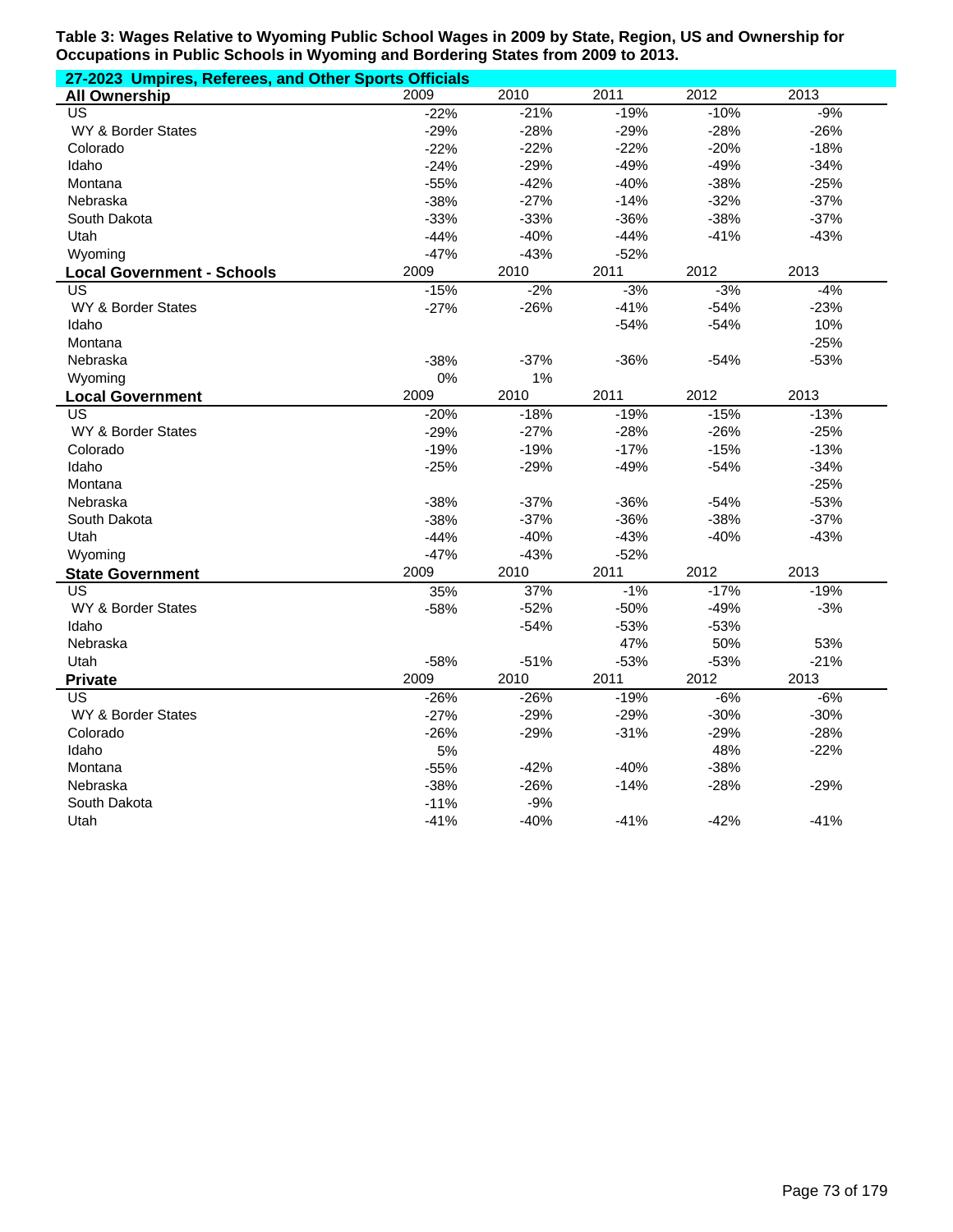| 27-2041 Music Directors and Composers |        |        |        |        |        |
|---------------------------------------|--------|--------|--------|--------|--------|
| <b>All Ownership</b>                  | 2009   | 2010   | 2011   | 2012   | 2013   |
| US                                    | 12%    | 11%    | 13%    | 12%    | 15%    |
| WY & Border States                    | $-25%$ | $-19%$ | $-14%$ | $-7%$  | 3%     |
| Colorado                              | 3%     | $-17%$ | $-9%$  | 10%    | 67%    |
| Idaho                                 | $-21%$ | $-4%$  | $-12%$ | $-4%$  | $-13%$ |
| Montana                               | $-37%$ | $-32%$ | $-28%$ | $-24%$ | $-22%$ |
| Nebraska                              | $-15%$ | $-16%$ | $-12%$ | $-10%$ | $-3%$  |
| South Dakota                          | $-49%$ | $-48%$ | $-9%$  | $-8%$  | $-6%$  |
| Utah                                  | $-38%$ | $-26%$ | $-5%$  | 17%    | 13%    |
| Wyoming                               | $-15%$ | $-4%$  | 2%     | 4%     | 15%    |
| <b>Local Government - Schools</b>     | 2009   | 2010   | 2011   | 2012   | 2013   |
| US.                                   | 9%     | 7%     | 7%     | 7%     | 9%     |
| WY & Border States                    | $-17%$ | $-8%$  | $-8%$  | $-3%$  | $-4%$  |
| Idaho                                 | $-35%$ | $-10%$ | $-6%$  | 3%     | $-11%$ |
| Montana                               | $-12%$ | $-6%$  | $-15%$ | $-12%$ | $-12%$ |
| Nebraska                              | $-3%$  | $-7%$  | $-6%$  | $-4%$  | $-2%$  |
| Utah                                  | $-55%$ | $-54%$ | $-27%$ | $-10%$ | $-8%$  |
| Wyoming                               | 0%     | 0%     | 5%     | 4%     | 15%    |
| <b>Local Government</b>               | 2009   | 2010   | 2011   | 2012   | 2013   |
| US                                    | 9%     | 7%     | 8%     | 8%     | 13%    |
| <b>WY &amp; Border States</b>         | $-17%$ | $-8%$  | $-8%$  | $-3%$  | $-4%$  |
| Colorado                              | $-11%$ | $-10%$ | $-8%$  |        |        |
| Idaho                                 | $-35%$ | $-10%$ | $-6%$  | 3%     | $-11%$ |
| Montana                               | $-12%$ | $-6%$  | $-15%$ | $-12%$ | $-12%$ |
| Nebraska                              | $-3%$  | $-7%$  | $-6%$  | $-4%$  | $-2%$  |
| Utah                                  | $-55%$ | $-54%$ | $-27%$ | $-10%$ | $-8%$  |
| Wyoming                               | 0%     | 0%     | 5%     | 4%     | 15%    |
| <b>State Government</b>               | 2009   | 2010   | 2011   | 2012   | 2013   |
| US.                                   | 28%    | 24%    | 13%    | 14%    | 25%    |
| WY & Border States                    | 57%    | $-12%$ | $-50%$ | $-49%$ | $-25%$ |
| Colorado                              |        |        | $-36%$ | $-34%$ | $-25%$ |
| Idaho                                 | 57%    | $-12%$ | $-64%$ | $-64%$ |        |
| <b>Federal Government</b>             | 2009   | 2010   | 2011   | 2012   | 2013   |
| WY & Border States                    | 48%    | 51%    | 51%    | 53%    | 53%    |
| Colorado                              | 48%    | 51%    | 51%    | 53%    | 53%    |
| <b>Private</b>                        | 2009   | 2010   | 2011   | 2012   | 2013   |
| US                                    | 14%    | 14%    | 19%    | 17%    | 16%    |
| WY & Border States                    | $-30%$ | $-32%$ | $-24%$ | $-13%$ | 14%    |
| Colorado                              | 1%     | $-19%$ | $-9%$  | 10%    | 69%    |
| Idaho                                 | 51%    | 83%    | $-29%$ | $-25%$ | $-20%$ |
| Montana                               | $-42%$ | $-42%$ | $-39%$ | $-34%$ | $-31%$ |
| Nebraska                              | $-38%$ | $-51%$ | $-55%$ | $-49%$ | $-16%$ |
| South Dakota                          | $-49%$ | $-48%$ | $-9%$  | $-8%$  | $-6%$  |
| Utah                                  | $-36%$ | $-21%$ | 3%     | 24%    | 17%    |
| Wyoming                               | $-43%$ | $-54%$ | $-53%$ |        |        |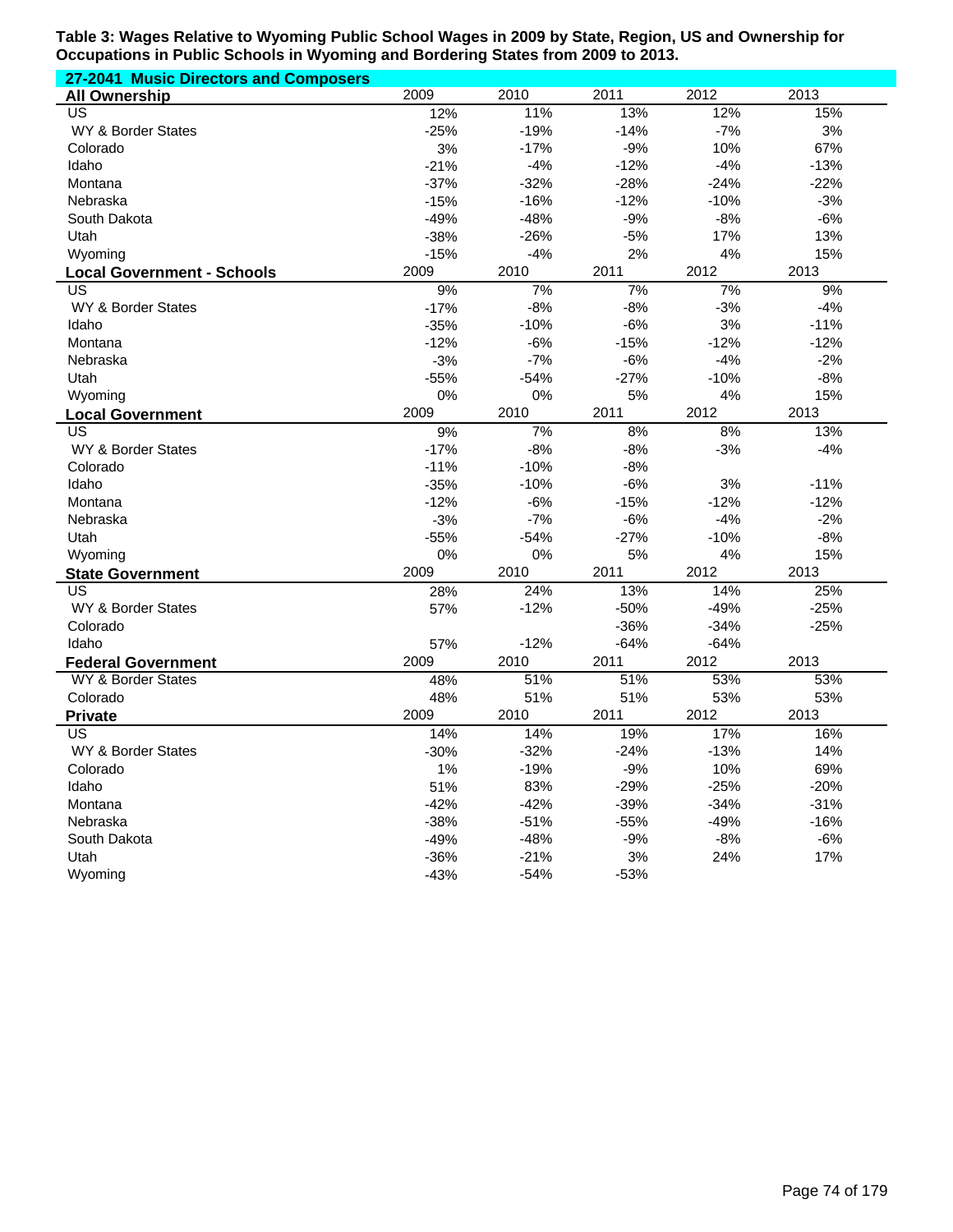| 27-3000 Media and Communication Workers |             |             |             |             |             |  |  |
|-----------------------------------------|-------------|-------------|-------------|-------------|-------------|--|--|
| <b>All Ownership</b>                    | 2009        | 2010        | 2011        | 2012        | 2013        |  |  |
| US                                      | 57%         | 58%         | 61%         | 65%         | 66%         |  |  |
| WY & Border States                      | 43%         | 41%         | 42%         | 41%         | 43%         |  |  |
| Colorado                                | 65%         | 65%         | 65%         | 62%         | 62%         |  |  |
| Idaho                                   | 31%         | 26%         | 25%         | 26%         | 35%         |  |  |
| Montana                                 | 7%          | 12%         | 9%          | 13%         | 14%         |  |  |
| Nebraska                                | 14%         | 12%         | 16%         | 18%         | 18%         |  |  |
| South Dakota                            | 4%          | 6%          | 10%         | 7%          | 7%          |  |  |
| Utah                                    | 38%         | 33%         | 38%         | 46%         | 52%         |  |  |
| Wyoming                                 | 8%<br>2009  | 10%<br>2010 | 8%<br>2011  | 12%<br>2012 | 15%<br>2013 |  |  |
| <b>Local Government - Schools</b><br>US | 11%         | 17%         | 19%         | 21%         | 19%         |  |  |
| WY & Border States                      | 16%         | 17%         | 21%         | 25%         | 25%         |  |  |
| Colorado                                | 37%         | 41%         | 43%         | 43%         | 44%         |  |  |
| Idaho                                   | $-4%$       | $-18%$      | $-13%$      | $-7%$       | 2%          |  |  |
| Montana                                 | $-26%$      | $-13%$      | $-10%$      | 5%          | 4%          |  |  |
| Nebraska                                | 15%         | 8%          | 11%         | 15%         | 15%         |  |  |
| South Dakota                            | 3%          | 5%          | 1%          | 3%          | 1%          |  |  |
| Utah                                    | 3%          | 5%          | 14%         | 23%         | 21%         |  |  |
| Wyoming                                 | 0%          | 6%          | 4%          | 10%         | 14%         |  |  |
| <b>Local Government</b>                 | 2009        | 2010        | 2011        | 2012        | 2013        |  |  |
| <b>US</b>                               | 30%         | 33%         | 36%         | 39%         | 40%         |  |  |
| WY & Border States                      | 31%         | 30%         | 33%         | 33%         | 34%         |  |  |
| Colorado                                | 52%         | 57%         | 56%         | 52%         | 54%         |  |  |
| Idaho                                   | 10%         | 7%          | 12%         | 9%          | 12%         |  |  |
| Montana                                 | $-2%$       | 1%          | 10%         | 22%         | 19%         |  |  |
| Nebraska                                | 28%         | 15%         | 19%         | 20%         | 18%         |  |  |
| South Dakota                            | 14%         | 13%         | 15%         | 15%         | 16%         |  |  |
| Utah                                    | 12%         | 18%         | 28%         | 30%         | 28%         |  |  |
| Wyoming                                 | 13%         | 24%         | 23%         | 36%         | 33%         |  |  |
| <b>State Government</b><br>US           | 2009<br>40% | 2010<br>41% | 2011<br>44% | 2012<br>45% | 2013<br>47% |  |  |
| WY & Border States                      | 23%         | 22%         | 30%         | 30%         | 31%         |  |  |
| Colorado                                | 45%         | 57%         | 61%         | 57%         | 44%         |  |  |
| Idaho                                   | 35%         | 5%          | 14%         | 14%         | 19%         |  |  |
| Montana                                 | 12%         | 17%         | 20%         | 20%         | 21%         |  |  |
| Nebraska                                | 15%         | 31%         | 32%         | 36%         | 30%         |  |  |
| South Dakota                            | 6%          | 5%          | 7%          | 8%          | 9%          |  |  |
| Utah                                    | 18%         | 18%         | 31%         | 33%         | 39%         |  |  |
| Wyoming                                 | 36%         | 37%         | 39%         | 34%         | 36%         |  |  |
| <b>Federal Government</b>               | 2009        | 2010        | 2011        | 2012        | 2013        |  |  |
| US                                      | 125%        | 131%        | 132%        | 135%        | 136%        |  |  |
| WY & Border States                      | 98%         | 103%        | 106%        | 109%        | 110%        |  |  |
| Colorado                                | 116%        | 118%        | 122%        | 124%        | 124%        |  |  |
| Idaho                                   | 98%         | 104%        | 109%        | 117%        | 119%        |  |  |
| Montana                                 | 90%         | 101%        | 98%         | 96%         | 95%         |  |  |
| Nebraska                                | 116%        | 121%        | 109%        | 115%        | 110%        |  |  |
| South Dakota                            | 84%         | 93%         | 90%         | 79%         | 80%         |  |  |
| Utah                                    | 70%         | 78%         | 82%         | 86%         | 90%         |  |  |
| Wyoming                                 | 67%         | 75%         | 80%         | 85%         | 87%         |  |  |
| <b>Private</b><br>US                    | 2009        | 2010        | 2011        | 2012<br>66% | 2013<br>67% |  |  |
| WY & Border States                      | 58%<br>43%  | 59%<br>41%  | 62%<br>42%  | 41%         | 42%         |  |  |
| Colorado                                |             | 65%         | 64%         | 62%         | 62%         |  |  |
|                                         |             |             |             |             |             |  |  |
|                                         | 65%         |             |             |             |             |  |  |
| Idaho                                   | 30%         | 27%         | 25%         | 26%         | 35%         |  |  |
| Montana                                 | 4%          | 9%          | 4%          | 9%          | 10%         |  |  |
| Nebraska                                | 11%         | 10%         | 14%         | 16%         | 17%         |  |  |
| South Dakota<br>Utah                    | 3%<br>41%   | 5%<br>34%   | 9%<br>39%   | 5%<br>47%   | 6%<br>53%   |  |  |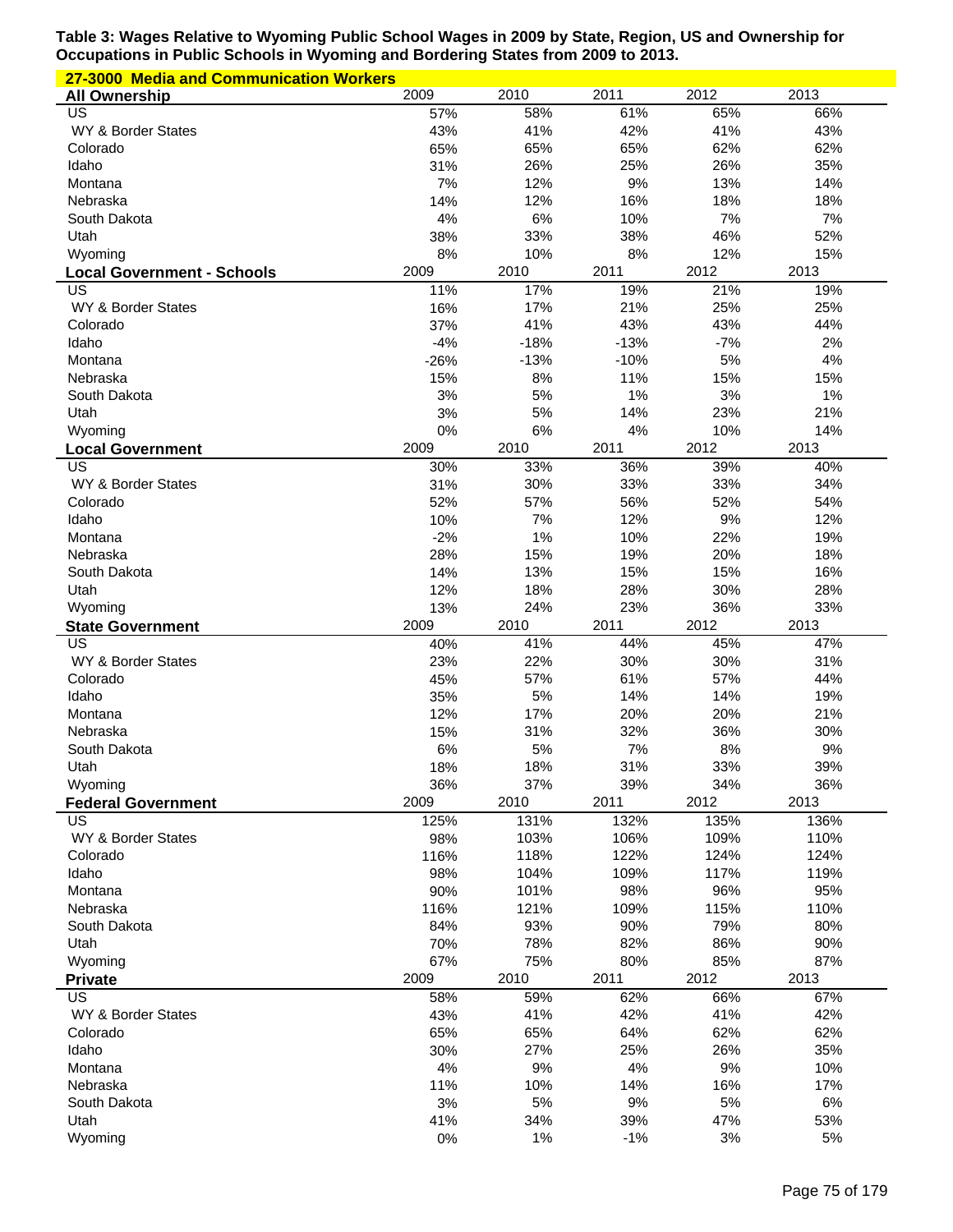| 27-3031 Public Relations Specialists |            |            |             |              |              |
|--------------------------------------|------------|------------|-------------|--------------|--------------|
| <b>All Ownership</b>                 | 2009       | 2010       | 2011        | 2012         | 2013         |
| US                                   | 119%       | 119%       | 123%        | 129%         | 133%         |
| WY & Border States                   | 104%       | 102%       | 105%        | 101%         | 100%         |
| Colorado                             | 127%       | 128%       | 127%        | 112%         | 108%         |
| Idaho                                | 141%       | 121%       | 112%        | 107%         | 113%         |
| Montana                              | 64%        | 63%        | 64%         | 71%          | 79%          |
| Nebraska                             | 59%        | 64%        | 74%         | 86%          | 74%          |
| South Dakota                         | 55%        | 58%        | 63%         | 59%          | 63%          |
| Utah                                 | 87%        | 85%        | 102%        | 116%         | 134%         |
| Wyoming                              | 68%        | 80%        | 80%         | 90%          | 91%          |
| <b>Local Government - Schools</b>    | 2009       | 2010       | 2011        | 2012         | 2013         |
| US                                   | 96%        | 100%       | 100%        | 105%         | 96%          |
| WY & Border States                   | 97%        | 129%       | 121%        | 121%         | 119%         |
| Colorado                             | 130%       | 140%       | 128%        | 132%         | 130%         |
| Idaho                                | 97%        | 248%       | 146%        | 141%         | 144%         |
| Nebraska                             | 20%        | 82%        | 93%         | 84%          | 75%          |
| South Dakota                         | 77%        | 84%        | 63%         | 45%          | 48%          |
| Utah                                 | 153%       | 124%       | 131%        | 124%         | 156%         |
| Wyoming                              | 0%         | 1%         | 3%          |              | 208%         |
| <b>Local Government</b><br><b>US</b> | 2009       | 2010       | 2011        | 2012         | 2013         |
|                                      | 99%        | 103%       | 107%        | 106%         | 109%         |
| WY & Border States<br>Colorado       | 91%        | 98%        | 99%         | 95%          | 98%          |
|                                      | 129%       | 136%       | 132%<br>81% | 123%<br>64%  | 126%         |
| Idaho                                | 100%       | 105%       |             |              | 66%          |
| Montana                              | 39%        | 67%        | 74%<br>77%  | 70%<br>72%   | 64%<br>69%   |
| Nebraska                             | 44%        | 68%        |             |              |              |
| South Dakota                         | 57%<br>66% | 52%        | 58%         | 60%<br>97%   | 67%<br>93%   |
| Utah                                 | 77%        | 75%<br>85% | 85%<br>86%  |              |              |
| Wyoming                              | 2009       | 2010       | 2011        | 107%<br>2012 | 101%<br>2013 |
| <b>State Government</b><br>US        | 89%        | 90%        | 93%         | 92%          | 96%          |
| WY & Border States                   | 70%        | 72%        | 76%         | 76%          | 78%          |
| Colorado                             | 91%        | 108%       | 121%        | 119%         | 95%          |
| Idaho                                | 87%        | 79%        | 79%         | 82%          | 89%          |
| Montana                              | 61%        | 65%        | 66%         | 67%          | 67%          |
| Nebraska                             | 54%        | 75%        | 77%         | 83%          | 77%          |
| South Dakota                         | 45%        | 44%        | 45%         | 47%          | 48%          |
| Utah                                 | 76%        | 60%        | 71%         | 72%          | 88%          |
| Wyoming                              | 85%        | 86%        | 89%         | 83%          | 85%          |
| <b>Federal Government</b>            | 2009       | 2010       | 2011        | 2012         | 2013         |
| US                                   | 215%       | 220%       | 222%        | 225%         | 225%         |
| WY & Border States                   | 186%       | 191%       | 195%        | 197%         | 195%         |
| Colorado                             | 198%       | 201%       | 209%        | 210%         | 205%         |
| Idaho                                | 196%       | 198%       | 205%        | 212%         | 219%         |
| Montana                              | 180%       | 188%       | 185%        | 181%         | 178%         |
| Nebraska                             | 184%       | 191%       | 176%        | 189%         | 179%         |
| South Dakota                         | 145%       | 156%       | 152%        | 138%         | 139%         |
| Utah                                 | 169%       | 172%       | 174%        | 180%         | 185%         |
| Wyoming                              | 132%       | 155%       | 167%        | 167%         | 161%         |
| <b>Private</b>                       | 2009       | 2010       | 2011        | 2012         | 2013         |
| $\overline{US}$                      | 121%       | 119%       | 124%        | 131%         | 136%         |
| WY & Border States                   | 105%       | 103%       | 105%        | 101%         | 99%          |
| Colorado                             | 126%       | 126%       | 125%        | 109%         | 103%         |
| Idaho                                | 150%       | 123%       | 113%        | 109%         | 117%         |
| Montana                              | 59%        | 54%        | 55%         | 65%          | 76%          |
| Nebraska                             | 58%        | 61%        | 72%         | 86%          | 72%          |
| South Dakota                         | 56%        | 59%        | 65%         | 60%          | 64%          |
| Utah                                 | 88%        | 86%        | 103%        | 119%         | 141%         |
| Wyoming                              | 49%        | 68%        | 67%         | 80%          | 82%          |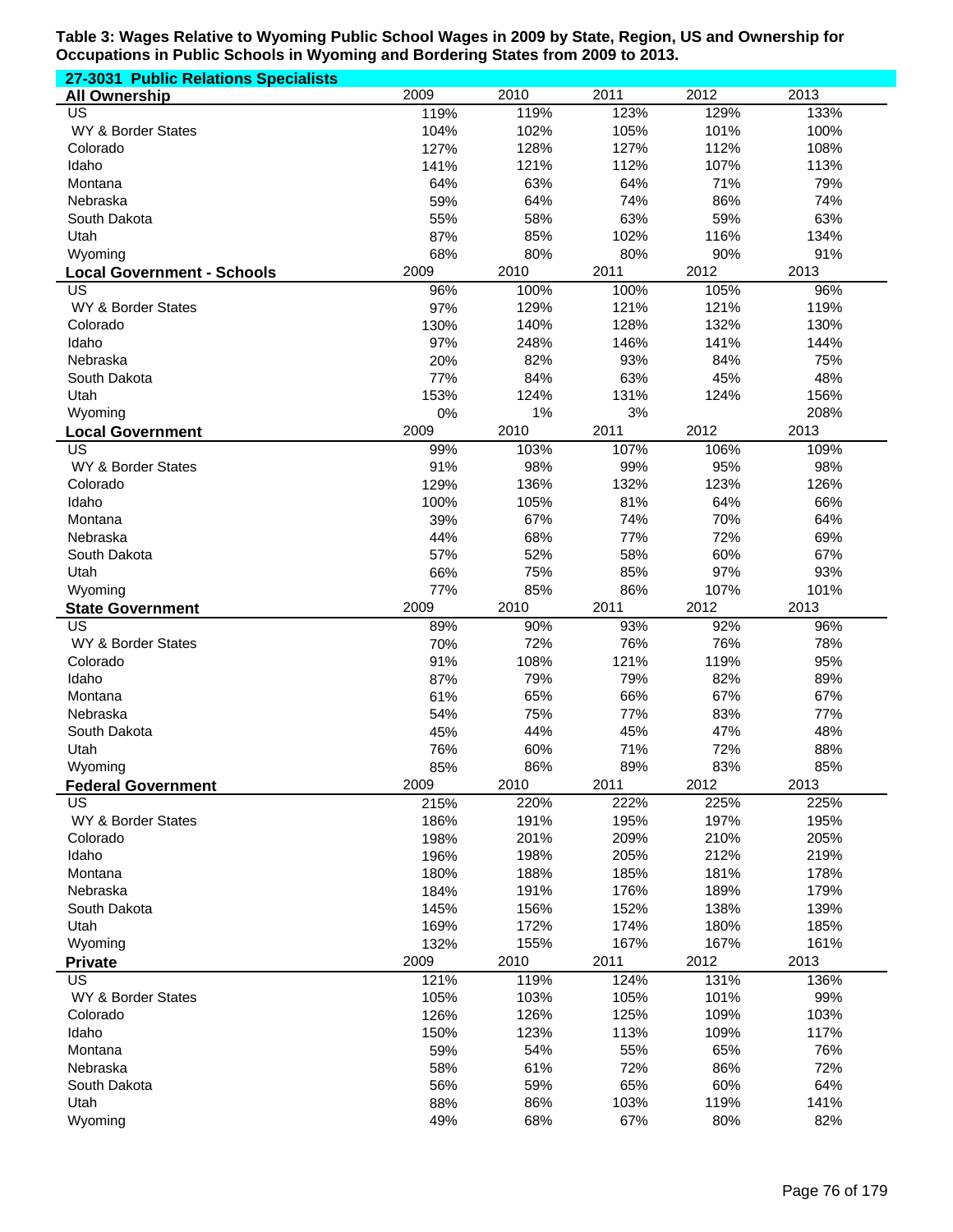| 27-3091 Interpreters and Translators |        |        |        |        |        |
|--------------------------------------|--------|--------|--------|--------|--------|
| <b>All Ownership</b>                 | 2009   | 2010   | 2011   | 2012   | 2013   |
| US                                   | 21%    | 31%    | 34%    | 41%    | 26%    |
| WY & Border States                   | 18%    | 27%    | 28%    | 29%    | 23%    |
| Colorado                             | 35%    | 55%    | 57%    | 52%    | 35%    |
| Idaho                                | 13%    | 14%    | $-10%$ | 20%    | 31%    |
| Montana                              | $-22%$ | $-17%$ | $-15%$ | $-6%$  | $-2%$  |
| Nebraska                             | 9%     | 6%     | 9%     | 8%     | 8%     |
| South Dakota                         | $-2%$  | 12%    | 9%     | 2%     | $-9%$  |
| Utah                                 | 12%    | 12%    | 12%    | 21%    | 20%    |
| Wyoming                              | $-8%$  | $-8%$  | 0%     | 5%     | 7%     |
| <b>Local Government - Schools</b>    | 2009   | 2010   | 2011   | 2012   | 2013   |
| US                                   | $-1%$  | 4%     | 7%     | 9%     | 6%     |
| WY & Border States                   | 7%     | 5%     | 9%     | 12%    | 13%    |
| Colorado                             | 22%    | 26%    | 28%    | 28%    | 28%    |
| Idaho                                | $-24%$ | $-30%$ | $-21%$ | $-22%$ | $-19%$ |
| Montana                              | $-29%$ | $-17%$ | $-14%$ | 0%     | $-2%$  |
| Nebraska                             | 11%    | 1%     | 3%     | 7%     | 7%     |
| South Dakota                         | $-6%$  | $-3%$  | $-6%$  | $-3%$  | $-5%$  |
| Utah                                 | $-10%$ | $-8%$  | $-3%$  | $-7%$  | $-6%$  |
| Wyoming                              | 0%     | 1%     | $-1%$  | 4%     | 6%     |
| <b>Local Government</b>              | 2009   | 2010   | 2011   | 2012   | 2013   |
| $\overline{\mathsf{US}}$             | 5%     | 9%     | 12%    | 17%    | 16%    |
| WY & Border States                   | 6%     | 6%     | 9%     | 12%    | 11%    |
| Colorado                             | 20%    | 25%    | 27%    | 26%    | 26%    |
| Idaho                                | $-15%$ | $-13%$ | $-8%$  | $-7%$  | $-11%$ |
| Montana                              | $-28%$ | $-17%$ | $-14%$ | 0%     | $-2%$  |
| Nebraska                             | 9%     | 4%     | 6%     | 9%     | 5%     |
| South Dakota                         | $-6%$  | $-3%$  | $-6%$  | $-3%$  | $-5%$  |
| Utah                                 | $-11%$ | $-8%$  | $-6%$  | $-5%$  | $-6%$  |
| Wyoming                              | $-4%$  | $-2%$  | $-1%$  | 3%     | 5%     |
| <b>State Government</b>              | 2009   | 2010   | 2011   | 2012   | 2013   |
| US                                   | 28%    | 32%    | 37%    | 43%    | 39%    |
| WY & Border States                   | 6%     | 10%    | 22%    | 25%    | 24%    |
| Colorado                             | 45%    | 55%    | 58%    | 50%    | 36%    |
| Idaho                                | 21%    | $-11%$ | $-21%$ | $-49%$ | $-50%$ |
| Montana                              | $-22%$ | $-22%$ | $-19%$ | $-17%$ | 10%    |
| Nebraska                             | 28%    | 49%    | 65%    | 68%    | 58%    |
| South Dakota                         | 11%    | $-7%$  | $-10%$ | $-3%$  | $-10%$ |
| Utah                                 | $0\%$  | 9%     | 26%    | 29%    | 30%    |
| <b>Federal Government</b>            | 2009   | 2010   | 2011   | 2012   | 2013   |
| <b>US</b>                            | 91%    | 97%    | 98%    | 96%    | 94%    |
| WY & Border States                   | 91%    | 94%    | 92%    | 95%    | 102%   |
| Colorado                             | 103%   | 102%   | 92%    | 95%    | 104%   |
| Nebraska                             |        |        | 106%   | 106%   | 112%   |
| Utah                                 | 71%    | 78%    | 85%    | 87%    | 92%    |
| <b>Private</b>                       | 2009   | 2010   | 2011   | 2012   | 2013   |
| <b>US</b>                            | 29%    | 43%    | 43%    | 52%    | 29%    |
| WY & Border States                   | 28%    | 42%    | 39%    | 37%    | 27%    |
| Colorado                             | 41%    | 64%    | 66%    | 61%    | 37%    |
| Idaho                                | 20%    | 45%    | $-3%$  | 52%    | 59%    |
| Montana                              | $-18%$ | $-15%$ | $-8%$  | $-6%$  | $-26%$ |
| Nebraska                             | 10%    | 7%     | 10%    | 4%     | 10%    |
| South Dakota                         | 1%     | 22%    | 13%    | 3%     | $-11%$ |
| Utah                                 | 41%    | 19%    | $-8%$  | 13%    | 12%    |
| Wyoming                              | $-30%$ | $-25%$ | 0%     | 7%     | 10%    |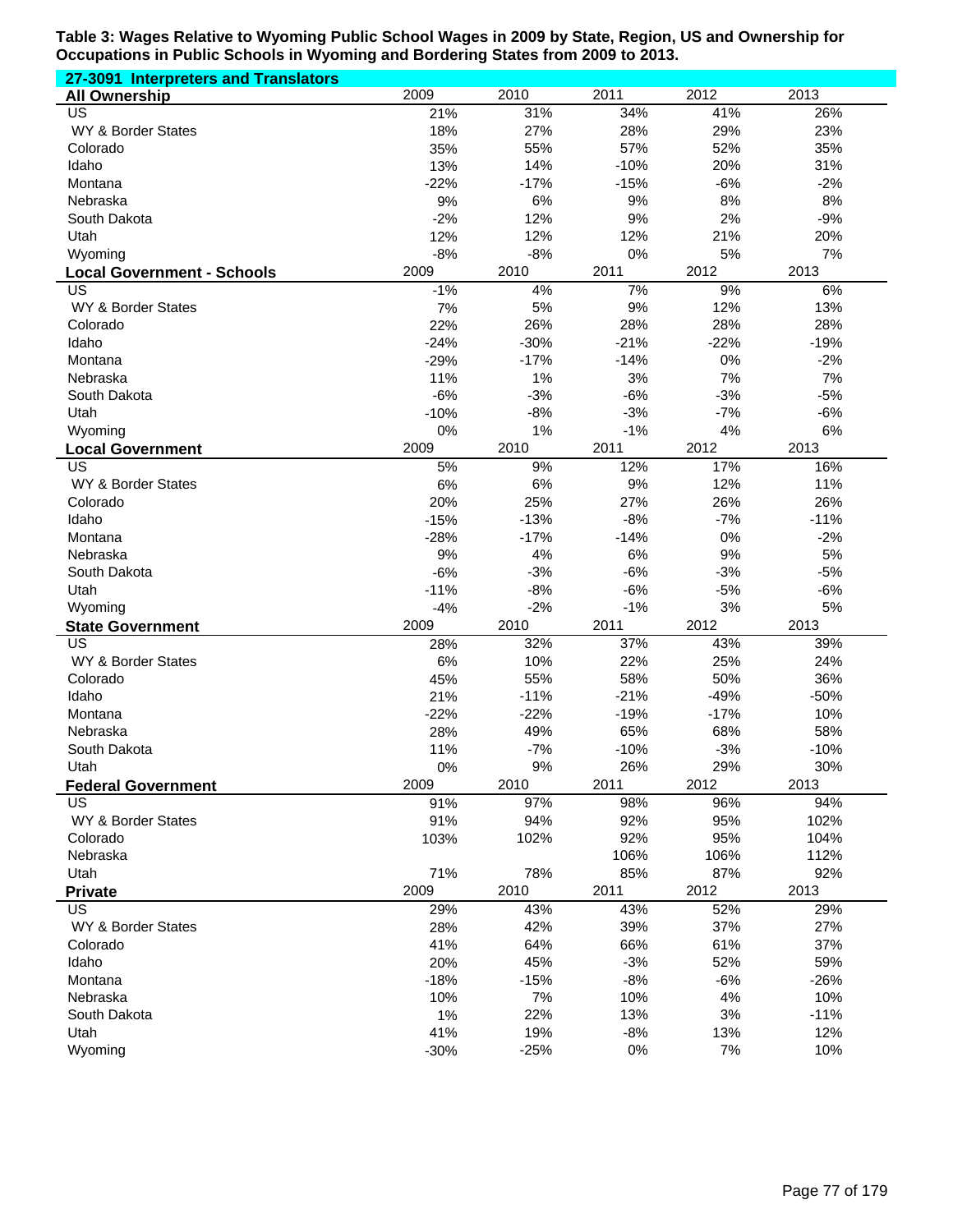| 27-3099 Media and Communication Workers, All Other |       |       |      |      |      |  |  |
|----------------------------------------------------|-------|-------|------|------|------|--|--|
| <b>All Ownership</b>                               | 2009  | 2010  | 2011 | 2012 | 2013 |  |  |
| <b>US</b>                                          | 153%  | 152%  | 163% | 162% | 164% |  |  |
| <b>WY &amp; Border States</b>                      | 152%  | 129%  | 123% | 115% | 144% |  |  |
| Colorado                                           | 168%  | 165%  | 142% | 147% | 173% |  |  |
| Idaho                                              | 118%  | 37%   | 92%  | 86%  | 96%  |  |  |
| Montana                                            | 80%   | 48%   | 51%  | 46%  | 141% |  |  |
| Nebraska                                           | 65%   | 96%   | 92%  | 77%  | 54%  |  |  |
| South Dakota                                       | 112%  | 113%  | 112% | 104% | 113% |  |  |
| Utah                                               | 102%  | 113%  | 115% | 70%  | 46%  |  |  |
| Wyoming                                            | 161%  | 116%  | 144% | 152% | 139% |  |  |
| <b>Local Government - Schools</b>                  | 2009  | 2010  | 2011 | 2012 | 2013 |  |  |
| US                                                 | 147%  | 135%  | 116% | 132% | 164% |  |  |
| WY & Border States                                 | 12%   | 45%   |      |      |      |  |  |
| Utah                                               | 43%   | 45%   |      |      |      |  |  |
| Wyoming                                            | 0%    |       |      |      |      |  |  |
| <b>Local Government</b>                            | 2009  | 2010  | 2011 | 2012 | 2013 |  |  |
| <b>US</b>                                          | 121%  | 120%  | 130% | 127% | 139% |  |  |
| WY & Border States                                 | 113%  | 119%  | 130% | 113% | 107% |  |  |
| Colorado                                           | 130%  | 132%  | 123% | 190% | 187% |  |  |
| Idaho                                              | $-8%$ |       |      | 22%  | 24%  |  |  |
| Montana                                            | 222%  |       |      |      |      |  |  |
| Nebraska                                           |       | $-5%$ | 117% | 207% | 442% |  |  |
| Utah                                               | 43%   | 45%   |      | 10%  | 12%  |  |  |
| Wyoming                                            | 67%   | 145%  | 150% | 158% | 144% |  |  |
| <b>State Government</b>                            | 2009  | 2010  | 2011 | 2012 | 2013 |  |  |
| US                                                 | 117%  | 120%  | 127% | 131% | 142% |  |  |
| WY & Border States                                 | 87%   | 48%   | 113% | 105% | 108% |  |  |
| Colorado                                           | 98%   | 562%  |      |      | 138% |  |  |
| Idaho                                              | 137%  | 28%   | 44%  | 45%  | 46%  |  |  |
| Montana                                            |       |       |      | 113% | 115% |  |  |
| Nebraska                                           | 64%   | 108%  | 126% | 132% | 117% |  |  |
| South Dakota                                       | 112%  | 113%  | 112% | 104% | 113% |  |  |
| Utah                                               | 63%   | 141%  | 141% | 102% | 112% |  |  |
| Wyoming                                            | 112%  | 115%  | 119% | 113% | 118% |  |  |
| <b>Private</b>                                     | 2009  | 2010  | 2011 | 2012 | 2013 |  |  |
| US                                                 | 158%  | 157%  | 167% | 167% | 166% |  |  |
| WY & Border States                                 | 158%  | 143%  | 123% | 116% | 148% |  |  |
| Colorado                                           | 171%  | 165%  | 142% | 146% | 172% |  |  |
| Idaho                                              | 119%  | 92%   | 95%  | 95%  | 110% |  |  |
| Montana                                            | 58%   | 48%   | 51%  | 44%  | 146% |  |  |
| Nebraska                                           | 67%   | 104%  | 84%  | 62%  | 43%  |  |  |
| Utah                                               | 107%  | 114%  | 113% | 91%  | 51%  |  |  |
| Wyoming                                            | 237%  | 60%   |      |      |      |  |  |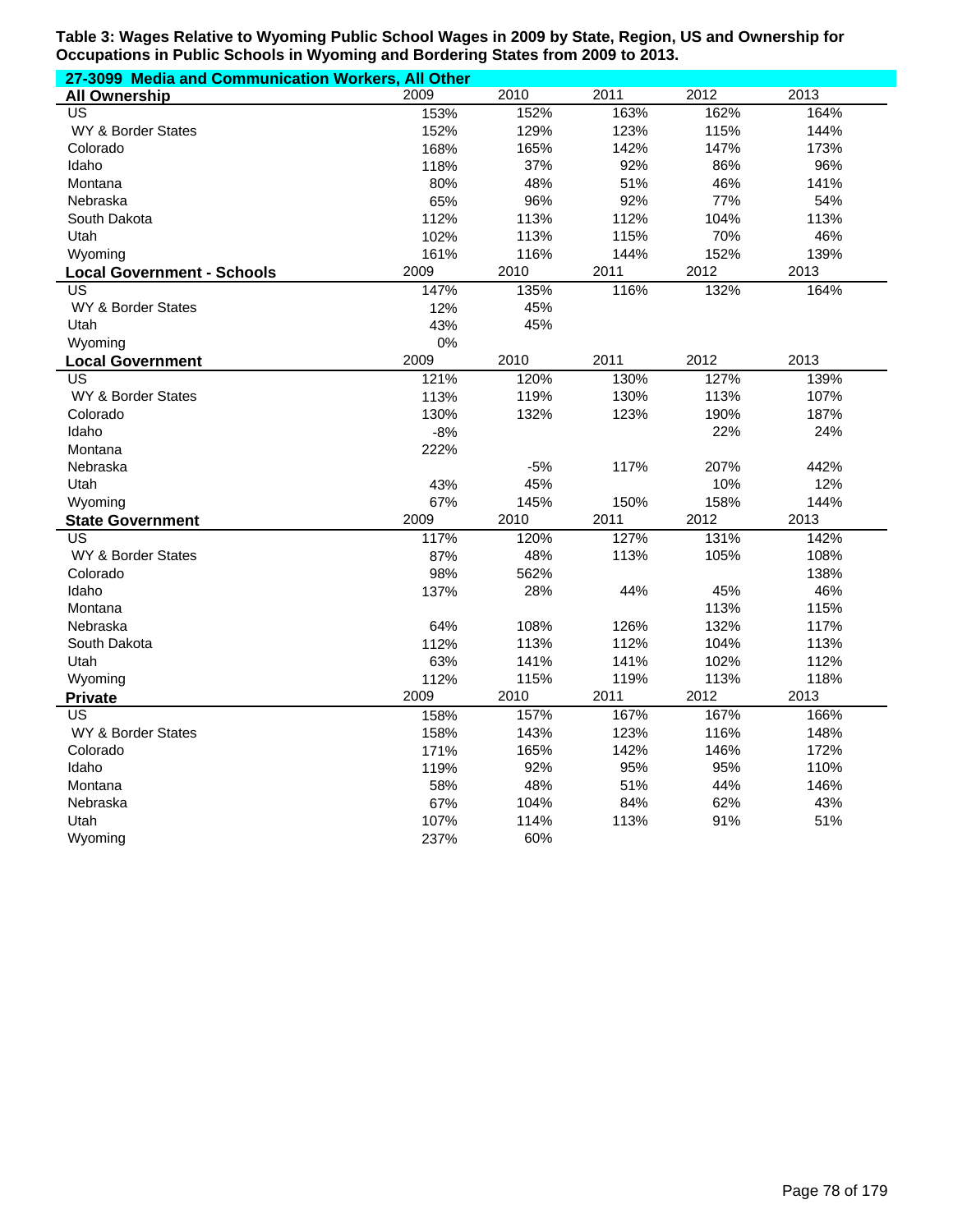| 27-4000 Media and Communication Equipment Workers |                  |                  |                  |                 |                  |  |  |
|---------------------------------------------------|------------------|------------------|------------------|-----------------|------------------|--|--|
| <b>All Ownership</b>                              | 2009             | 2010             | 2011             | 2012            | 2013             |  |  |
| US                                                | 3%               | 6%               | 10%              | 9%              | 11%              |  |  |
| WY & Border States                                | $-10%$           | $-10%$           | $-9%$            | $-7%$           | $-7%$            |  |  |
| Colorado                                          | 4%               | 4%               | 4%               | 9%              | 7%               |  |  |
| Idaho                                             | $-24%$           | $-25%$           | $-30%$           | $-28%$          | $-24%$           |  |  |
| Montana                                           | $-20%$           | $-24%$           | $-27%$           | $-26%$          | $-20%$           |  |  |
| Nebraska                                          | $-19%$           | $-17%$           | $-18%$           | $-20%$          | $-17%$           |  |  |
| South Dakota                                      | $-36%$           | $-33%$           | $-29%$           | $-30%$          | $-29%$           |  |  |
| Utah                                              | $-15%$           | $-15%$           | $-13%$           | $-10%$          | $-11%$           |  |  |
| Wyoming                                           | $-20%$           | $-12%$           | $-15%$           | $-13%$          | $-14%$           |  |  |
| <b>Local Government - Schools</b>                 | 2009             | 2010             | 2011             | 2012            | 2013             |  |  |
| US                                                | $-6%$<br>$-6%$   | $-8%$            | $-2%$            | $-2%$<br>$-9%$  | 4%               |  |  |
| WY & Border States<br>Colorado                    | 31%              | $-12%$<br>29%    | $-11%$<br>31%    | 23%             | $-8%$<br>18%     |  |  |
| Idaho                                             | 43%              | 44%              | 47%              | $-22%$          | $-21%$           |  |  |
| Montana                                           | $-43%$           | $-40%$           | $-39%$           | $-11%$          | $-13%$           |  |  |
| Nebraska                                          | 2%               | $-3%$            | $-1%$            | 1%              | $-11%$           |  |  |
| South Dakota                                      | $-16%$           | $-15%$           | $-3%$            | $-1%$           | 1%               |  |  |
| Utah                                              |                  |                  |                  | $-3%$           | $-9%$            |  |  |
| Wyoming                                           | 0%               | $-13%$           | $-11%$           | $-30%$          |                  |  |  |
| <b>Local Government</b>                           | 2009             | 2010             | 2011             | 2012            | 2013             |  |  |
| US                                                | $-5%$            | $-2%$            | 1%               | 1%              | 2%               |  |  |
| WY & Border States                                | $-9%$            | $-5%$            | $-9%$            | $-8%$           | $-9%$            |  |  |
| Colorado                                          | 3%               | 8%               | 5%               | 0%              | 1%               |  |  |
| Idaho                                             | $-7%$            | $-8%$            | 6%               | $-17%$          | $-17%$           |  |  |
| Montana                                           | $-39%$           | $-35%$           | $-37%$           | $-24%$          | $-23%$           |  |  |
| Nebraska                                          | $-28%$           | $-24%$           | $-25%$           | 11%             | $-1%$            |  |  |
| South Dakota                                      | $-11%$           | $-11%$           | $-3%$            | $-1%$           | 1%               |  |  |
| Utah                                              | $-18%$           | $-17%$           | $-14%$           | $-13%$          | $-14%$           |  |  |
| Wyoming                                           | 1%               | 5%               | 2%               | 2%              | 5%               |  |  |
|                                                   |                  |                  |                  |                 |                  |  |  |
| <b>State Government</b>                           | 2009             | 2010             | 2011             | 2012            | 2013             |  |  |
| US                                                | $-5%$            | $-4%$            | $-3%$            | $-4%$           | $-3%$            |  |  |
| WY & Border States                                | $-8%$            | $-18%$           | $-19%$           | $-20%$          | $-19%$           |  |  |
| Colorado                                          | 4%               | 5%               | 7%               | 1%              | $-11%$           |  |  |
| Idaho                                             | $-19%$           | $-28%$           | $-26%$           | $-24%$          | $-15%$           |  |  |
| Montana                                           | $-32%$           | $-30%$           | $-29%$           | $-30%$          | $-32%$           |  |  |
| Nebraska                                          | 0%               | 5%               | 4%               | 6%              | $-2%$            |  |  |
| South Dakota                                      | $-17%$           | $-18%$           | $-16%$           | $-15%$          | $-14%$           |  |  |
| Utah                                              | $-18%$           | $-43%$           | $-41%$           | $-39%$          | $-35%$           |  |  |
| Wyoming                                           | $-3%$            | $-7%$            | $-12%$           | $-7%$           | $-6%$            |  |  |
| <b>Federal Government</b>                         | 2009             | 2010             | 2011             | 2012            | 2013             |  |  |
| US                                                | 80%              | 86%              | 85%              | 86%             | 87%              |  |  |
| WY & Border States                                | 73%              | 76%              | 75%              | 75%             | 75%              |  |  |
| Colorado                                          | 90%              | 92%              | 90%              | 89%             | 87%              |  |  |
| Idaho                                             | 69%              | 73%              | 75%              | 81%             | 74%              |  |  |
| Montana                                           | 43%              | 49%              | 50%              | 49%             | 54%              |  |  |
| Nebraska                                          | 64%              | 69%              | 68%              | 68%             | 68%              |  |  |
| South Dakota                                      | 41%              | 37%              | 39%              | 37%             | 31%              |  |  |
| Utah                                              | 48%              | 54%              | 54%              | 55%             | 58%              |  |  |
| Wyoming                                           | 52%              | 59%              | 45%              | 46%             | 51%              |  |  |
| <b>Private</b>                                    | 2009             | 2010             | 2011             | 2012            | 2013             |  |  |
| US                                                | 2%               | 4%               | 8%               | 7%              | 10%              |  |  |
| WY & Border States                                | $-14%$           | $-13%$           | $-13%$           | $-10%$          | $-10%$           |  |  |
| Colorado                                          | $-1%$            | $-1%$            | $-1%$            | 4%              | 3%               |  |  |
| Idaho                                             | $-29%$           | $-31%$           | $-36%$           | $-33%$          | $-29%$           |  |  |
| Montana                                           | $-21%$           | $-27%$           | $-30%$           | $-30%$          | $-22%$           |  |  |
| Nebraska                                          | $-26%$           | $-24%$           | $-25%$           | $-28%$          | $-25%$           |  |  |
| South Dakota                                      | $-38%$           | $-35%$           | $-31%$           | $-33%$          | $-31%$           |  |  |
| Utah<br>Wyoming                                   | $-18%$<br>$-27%$ | $-15%$<br>$-21%$ | $-13%$<br>$-24%$ | $-9%$<br>$-24%$ | $-11%$<br>$-21%$ |  |  |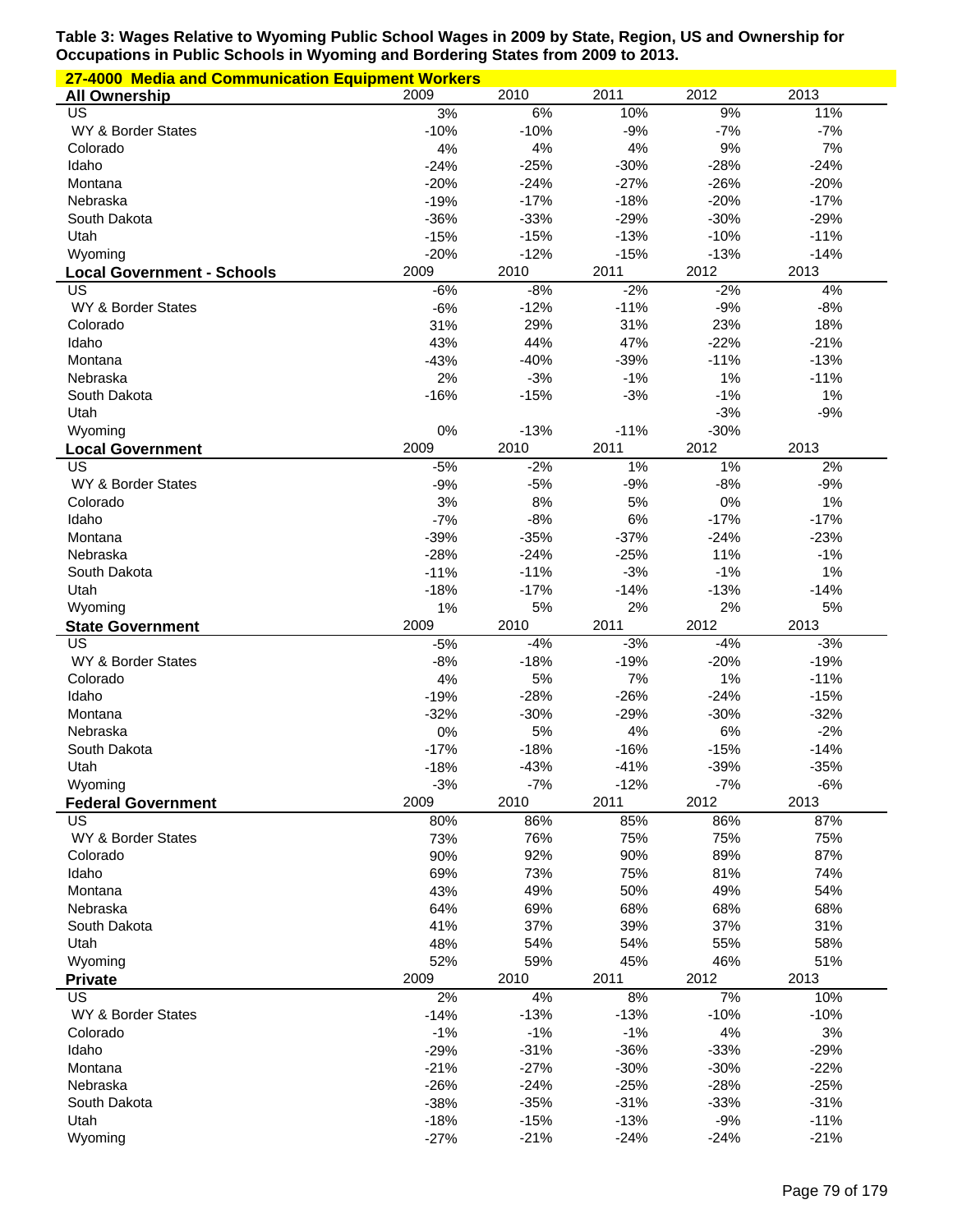| 27-4011 Audio and Video Equipment Technicians |        |        |        |        |        |  |  |
|-----------------------------------------------|--------|--------|--------|--------|--------|--|--|
| <b>All Ownership</b>                          | 2009   | 2010   | 2011   | 2012   | 2013   |  |  |
| US                                            | 0%     | 4%     | 8%     | 8%     | 8%     |  |  |
| WY & Border States                            | $-17%$ | $-13%$ | $-8%$  | 2%     | $0\%$  |  |  |
| Colorado                                      | $-9%$  | $-7%$  | 1%     | 20%    | 18%    |  |  |
| Idaho                                         | $-6%$  | $-11%$ | $-13%$ | $-7%$  | $-13%$ |  |  |
| Montana                                       | $-36%$ | $-35%$ | $-25%$ | $-25%$ | $-21%$ |  |  |
| Nebraska                                      | $-29%$ | $-22%$ | $-17%$ | $-10%$ | $-8%$  |  |  |
| South Dakota                                  | $-28%$ | $-25%$ | $-26%$ | $-26%$ | $-25%$ |  |  |
| Utah                                          | $-20%$ | $-13%$ | $-14%$ | $-11%$ | $-16%$ |  |  |
| Wyoming                                       | $-17%$ | $-2%$  | $-10%$ | $-7%$  | $-5%$  |  |  |
| <b>Local Government - Schools</b>             | 2009   | 2010   | 2011   | 2012   | 2013   |  |  |
| US                                            | $-8%$  | $-5%$  | 2%     | $0\%$  | 3%     |  |  |
| WY & Border States                            | $-21%$ | $-19%$ | $-19%$ | $-12%$ | $-10%$ |  |  |
| Colorado                                      |        |        |        | $-1%$  | 1%     |  |  |
| Idaho                                         | 45%    | 47%    | 50%    | $-21%$ | $-19%$ |  |  |
| Montana                                       | $-42%$ | $-39%$ | $-38%$ | $-10%$ | $-12%$ |  |  |
| Nebraska                                      |        |        |        |        | $-14%$ |  |  |
| South Dakota                                  | $-15%$ | $-14%$ | $-1%$  | 1%     | 3%     |  |  |
| Utah                                          |        |        |        | $-1%$  | $-7%$  |  |  |
| Wyoming                                       | 0%     | $-28%$ | $-27%$ | $-28%$ |        |  |  |
| <b>Local Government</b>                       | 2009   | 2010   | 2011   | 2012   | 2013   |  |  |
| $\overline{\mathsf{US}}$                      | $-7%$  | $-4%$  | 1%     | $-1%$  | 0%     |  |  |
| WY & Border States                            | $-20%$ | $-17%$ | $-15%$ | $-11%$ | $-13%$ |  |  |
| Colorado                                      | $-5%$  | 7%     | 10%    | 4%     | 5%     |  |  |
| Idaho                                         | $-11%$ | $-14%$ | $-1%$  | $-24%$ | $-22%$ |  |  |
| Montana                                       | $-42%$ | $-36%$ | $-35%$ | $-22%$ | $-21%$ |  |  |
| Nebraska                                      | $-34%$ | $-34%$ | $-35%$ | 6%     | $-4%$  |  |  |
| South Dakota                                  | $-15%$ | $-14%$ | $-1%$  | 1%     | 3%     |  |  |
| Utah                                          | $-37%$ | $-36%$ | $-35%$ | $-26%$ | $-29%$ |  |  |
| Wyoming                                       | $-18%$ | $-18%$ | $-13%$ | $-5%$  | 1%     |  |  |
| <b>State Government</b>                       | 2009   | 2010   | 2011   | 2012   | 2013   |  |  |
| $\overline{US}$                               | $-7%$  | $-4%$  | $-2%$  | $-1%$  | $-2%$  |  |  |
| WY & Border States                            | $-8%$  | $-12%$ | $-13%$ | $-15%$ | $-13%$ |  |  |
| Colorado                                      | 5%     | 10%    | 11%    | $-5%$  | $-7%$  |  |  |
| Idaho                                         | $-7%$  | $-31%$ | $-23%$ | $-22%$ | $-14%$ |  |  |
| Montana                                       | $-29%$ | $-44%$ | $-43%$ | $-49%$ | $-48%$ |  |  |
| Nebraska                                      | 5%     | 9%     | 4%     | 6%     | $-5%$  |  |  |
| South Dakota                                  | $-11%$ | $-11%$ | $-14%$ | $-13%$ | $-12%$ |  |  |
| Utah                                          | -39%   | $-34%$ | $-32%$ | $-26%$ | $-23%$ |  |  |
| Wyoming                                       | 1%     | 2%     | 4%     | $-9%$  | $-7%$  |  |  |
| <b>Private</b>                                | 2009   | 2010   | 2011   | 2012   | 2013   |  |  |
| US                                            | 1%     | 5%     | 9%     | 9%     | 9%     |  |  |
| WY & Border States                            | $-18%$ | $-13%$ | $-8%$  | 5%     | 1%     |  |  |
| Colorado                                      | $-11%$ | $-8%$  | 0%     | 21%    | 19%    |  |  |
| Idaho                                         | $-6%$  | $-7%$  | $-10%$ | $0\%$  | $-12%$ |  |  |
| Montana                                       | $-34%$ | $-33%$ | $-20%$ | $-25%$ | $-21%$ |  |  |
| Nebraska                                      | $-31%$ | $-24%$ | $-18%$ | $-11%$ | $-9%$  |  |  |
| South Dakota                                  | $-32%$ | $-29%$ | $-31%$ | $-31%$ | $-33%$ |  |  |
| Utah                                          | $-18%$ | $-10%$ | $-11%$ | $-8%$  | $-14%$ |  |  |
| Wyoming                                       | $-22%$ | 8%     | $-11%$ | $-7%$  | $-6%$  |  |  |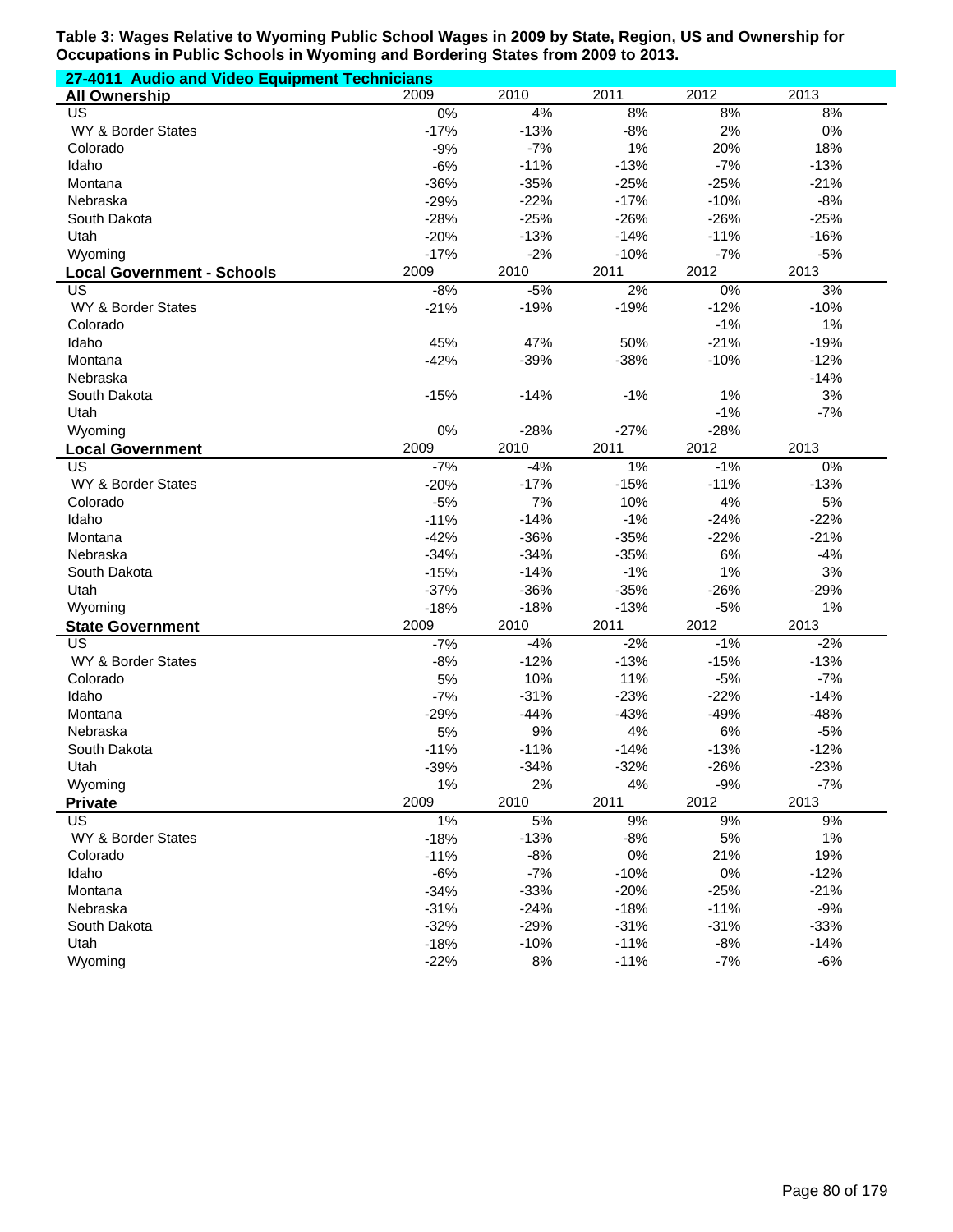| 27-4099 Media and Communication Equipment Workers, All Other |        |        |        |        |        |  |  |
|--------------------------------------------------------------|--------|--------|--------|--------|--------|--|--|
| <b>All Ownership</b>                                         | 2009   | 2010   | 2011   | 2012   | 2013   |  |  |
| US                                                           | 37%    | 46%    | 59%    | 57%    | 53%    |  |  |
| WY & Border States                                           | 36%    | 34%    | 40%    | 40%    | 28%    |  |  |
| Colorado                                                     | 41%    | 32%    | 38%    | 38%    | 23%    |  |  |
| Idaho                                                        | 27%    | 48%    | 65%    | 64%    | 22%    |  |  |
| Montana                                                      | 25%    | 28%    | 9%     | $-5%$  | 10%    |  |  |
| Nebraska                                                     | 65%    | 68%    | 68%    | 68%    | 68%    |  |  |
| South Dakota                                                 | 3%     | 5%     | 21%    | 42%    | 30%    |  |  |
| Utah                                                         | 16%    | 24%    | 55%    | 42%    | 31%    |  |  |
| Wyoming                                                      | 36%    | 32%    | 23%    | 44%    | 49%    |  |  |
| <b>Local Government - Schools</b>                            | 2009   | 2010   | 2011   | 2012   | 2013   |  |  |
| US                                                           | $-13%$ | $-11%$ | $-22%$ | $-11%$ | 1%     |  |  |
| WY & Border States                                           | 0%     | 16%    | 20%    |        |        |  |  |
| Wyoming                                                      | 0%     | 16%    | 20%    |        |        |  |  |
| <b>Local Government</b>                                      | 2009   | 2010   | 2011   | 2012   | 2013   |  |  |
| <b>US</b>                                                    | $-1%$  | 2%     | $-1%$  | 10%    | 15%    |  |  |
| WY & Border States                                           | $-1%$  | 7%     | $-11%$ | $-15%$ | $-14%$ |  |  |
| Colorado                                                     | $-18%$ | $-12%$ | $-25%$ | $-26%$ | $-32%$ |  |  |
| Idaho                                                        | 29%    | 33%    | 48%    | 4%     | 39%    |  |  |
| Utah                                                         | $-43%$ | $-41%$ | $-40%$ |        |        |  |  |
| Wyoming                                                      | 14%    | 26%    | 6%     | $-4%$  |        |  |  |
| <b>State Government</b>                                      | 2009   | 2010   | 2011   | 2012   | 2013   |  |  |
| <b>US</b>                                                    | $-10%$ | $-6%$  |        | 2%     | 2%     |  |  |
| WY & Border States                                           | $-6%$  | $-4%$  | $-3%$  | 2%     | $-14%$ |  |  |
| Colorado                                                     | 11%    | 2%     | 4%     | 4%     | $-14%$ |  |  |
| Idaho                                                        | $-33%$ | $-32%$ | $-41%$ | $-40%$ | $-62%$ |  |  |
| Nebraska                                                     |        | 23%    |        |        | 34%    |  |  |
| Utah                                                         | $-46%$ |        |        |        |        |  |  |
| Wyoming                                                      |        | $-16%$ | $-21%$ |        |        |  |  |
| <b>Federal Government</b>                                    | 2009   | 2010   | 2011   | 2012   | 2013   |  |  |
| <b>US</b>                                                    | 82%    | 88%    | 87%    | 88%    | 89%    |  |  |
| WY & Border States                                           | 76%    | 79%    | 78%    | 78%    | 77%    |  |  |
| Colorado                                                     | 92%    | 94%    | 91%    | 90%    | 88%    |  |  |
| Idaho                                                        | 69%    | 72%    | 75%    | 80%    | 73%    |  |  |
| Montana                                                      | 51%    | 55%    | 58%    | 55%    | 59%    |  |  |
| Nebraska                                                     | 64%    | 68%    | 67%    | 68%    | 68%    |  |  |
| South Dakota                                                 | 41%    | 46%    | 47%    | 42%    | 30%    |  |  |
| Utah                                                         | 54%    | 60%    | 59%    | 60%    | 62%    |  |  |
| Wyoming                                                      | 53%    | 59%    | 53%    | 53%    | 59%    |  |  |
| <b>Private</b>                                               | 2009   | 2010   | 2011   | 2012   | 2013   |  |  |
| <b>US</b>                                                    | 22%    | 31%    | 47%    | 44%    | 40%    |  |  |
| WY & Border States                                           | 5%     | $-3%$  | 5%     | $-2%$  | $-9%$  |  |  |
| Colorado                                                     | 5%     | $-3%$  | 6%     | 4%     | $-5%$  |  |  |
| Idaho                                                        | 36%    | 32%    |        |        | $-57%$ |  |  |
| Montana                                                      | 6%     | $0\%$  | $-22%$ | $-58%$ | $-54%$ |  |  |
| Nebraska                                                     | 117%   | 120%   | 93%    | 96%    | 100%   |  |  |
| South Dakota                                                 | $-21%$ | $-16%$ | $-2%$  |        |        |  |  |
| Utah                                                         | $-4%$  | $-32%$ | 28%    | $-40%$ | $-46%$ |  |  |
| Wyoming                                                      | 44%    | 47%    | 49%    | 58%    | 38%    |  |  |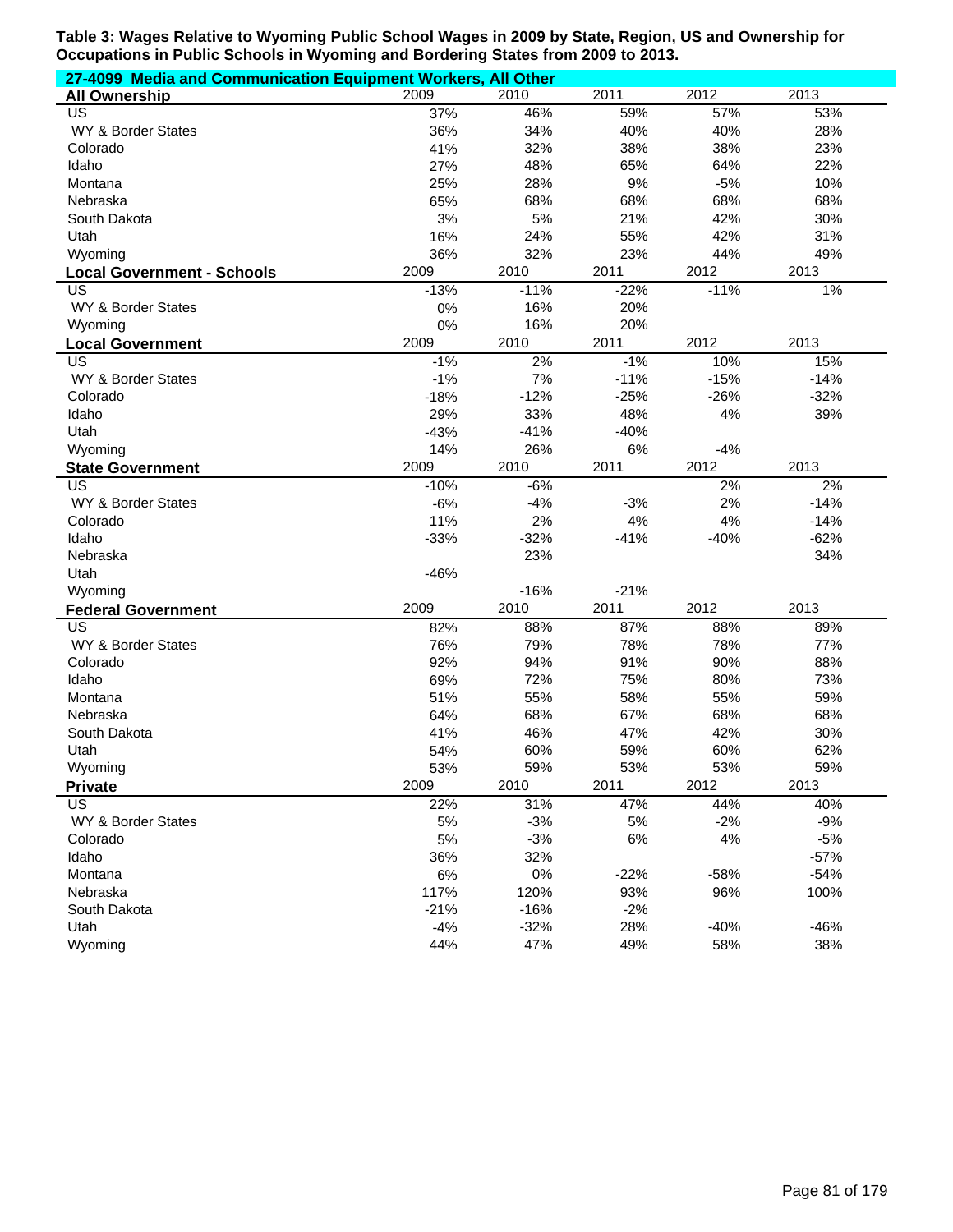| 29-0000 Healthcare Practitioners and Technical Occupations |           |            |            |            |            |
|------------------------------------------------------------|-----------|------------|------------|------------|------------|
| <b>All Ownership</b>                                       | 2009      | 2010       | 2011       | 2012       | 2013       |
| US                                                         | 27%       | 30%        | 32%        | 34%        | 36%        |
| WY & Border States                                         | 19%       | 22%        | 25%        | 26%        | 27%        |
| Colorado                                                   | 30%       | 33%        | 34%        | 36%        | 37%        |
| Idaho                                                      | 17%       | 22%        | 19%        | 20%        | 21%        |
| Montana                                                    | 12%       | 16%        | 17%        | 17%        | 23%        |
| Nebraska                                                   | 9%        | 12%        | 16%        | 16%        | 18%        |
| South Dakota                                               | 4%        | 5%         | 9%         | 12%        | 11%        |
| Utah                                                       | 17%       | 18%        | 27%        | 30%        | 26%        |
| Wyoming                                                    | 19%       | 20%        | 24%        | 24%        | 30%        |
| <b>Local Government - Schools</b>                          | 2009      | 2010       | 2011       | 2012       | 2013       |
| US<br>WY & Border States                                   | 3%<br>11% | 5%         | 8%         | 9%         | 9%         |
| Colorado                                                   | 38%       | 18%<br>44% | 22%<br>45% | 23%<br>47% | 22%<br>46% |
| Idaho                                                      | $-9%$     | $-7%$      | $-11%$     | $-10%$     | 1%         |
| Montana                                                    | $-30%$    | $-27%$     | $-20%$     | 4%         | 12%        |
| Nebraska                                                   | $-16%$    | $-9%$      | $-5%$      | $-3%$      | $-9%$      |
| South Dakota                                               | $-20%$    | $-19%$     | $-18%$     | $-16%$     | $-14%$     |
| Utah                                                       | $-5%$     | $-1%$      | 1%         | $-6%$      | $-6%$      |
| Wyoming                                                    | 0%        | 3%         | 6%         | 6%         | 5%         |
| <b>Local Government</b>                                    | 2009      | 2010       | 2011       | 2012       | 2013       |
| US                                                         | 6%        | 8%         | 10%        | 11%        | 14%        |
| WY & Border States                                         | 3%        | 7%         | 9%         | 12%        | 12%        |
| Colorado                                                   | 17%       | 22%        | 25%        | 30%        | 32%        |
| Idaho                                                      | $-2%$     | 0%         | 0%         | $-2%$      | 1%         |
| Montana                                                    | $-16%$    | $-14%$     | $-14%$     | $-4%$      | 6%         |
| Nebraska                                                   | $-10%$    | $-6%$      | $-3%$      | $-2%$      | $-3%$      |
| South Dakota                                               | $-22%$    | $-21%$     | $-21%$     | $-22%$     | $-21%$     |
| Utah                                                       | $-18%$    | $-17%$     | $-17%$     | $-16%$     | $-17%$     |
| Wyoming                                                    | 8%        | 11%        | 13%        | 19%        | 20%        |
| <b>State Government</b>                                    | 2009      | 2010       | 2011       | 2012       | 2013       |
| US                                                         | 11%       | 13%        | 16%        | 19%        | 21%        |
| WY & Border States                                         | 1%        | 4%         | 6%         | $6\%$      | 11%        |
| Colorado                                                   | 19%       | 20%        | 22%        | 23%        | 24%        |
| Idaho                                                      | $-3%$     | $-4%$      | $-8%$      | $-7%$      | $-6%$      |
| Montana                                                    | $-3%$     | 2%         | 1%         | 2%         | $-2%$      |
| Nebraska                                                   | $-11%$    | $-10%$     | $-2%$      | $-1%$      | 1%         |
| South Dakota                                               | $-12%$    | $-17%$     | $-14%$     | $-14%$     | $-10%$     |
| Utah                                                       | $-11%$    | $-7%$      | $-6%$      | $-5%$      | $-2%$      |
| Wyoming                                                    | 4%        | 5%         | 4%         | 6%         | 6%         |
| <b>Federal Government</b>                                  | 2009      | 2010       | 2011       | 2012       | 2013       |
| US                                                         | 57%       | 62%        | 64%        | 66%        | 67%        |
| WY & Border States                                         | 43%       | 50%        | 51%        | 53%        | 55%        |
| Colorado                                                   | 46%       | 53%        | 55%        | 57%        | 58%        |
| Idaho                                                      | 43%       | 50%        | 53%        | 56%        | 54%        |
| Montana                                                    | 34%       | 43%        | 45%        | 51%        | 52%        |
| Nebraska                                                   | 40%       | 46%        | 48%        | 48%        | 53%        |
| South Dakota                                               | 27%       | 33%        | 34%        | 35%        | 39%        |
| Utah                                                       | 64%       | 71%        | 72%        | 74%        | 75%        |
| Wyoming                                                    | 45%       | 49%        | 50%        | 50%        | 49%        |
| <b>Private</b>                                             | 2009      | 2010       | 2011       | 2012       | 2013       |
| US                                                         | 29%       | 32%        | 34%        | 36%        | 38%        |
| WY & Border States                                         | 20%       | 24%        | 26%        | 27%        | 28%        |
| Colorado                                                   | 30%       | 34%        | 35%        | 36%        | 39%        |
| Idaho                                                      | 21%       | 26%        | 22%        | 22%        | 23%        |
| Montana                                                    | 12%       | 17%        | 18%        | 17%        | 23%        |
| Nebraska                                                   | 11%       | 14%        | 18%        | 17%        | 19%        |
| South Dakota                                               | 4%        | 5%         | 10%        | 8%         | 8%         |
| Utah                                                       | 19%       | 21%        | 28%        | 34%        | 30%        |
| Wyoming                                                    | 23%       | 26%        | 27%        | 26%        | 34%        |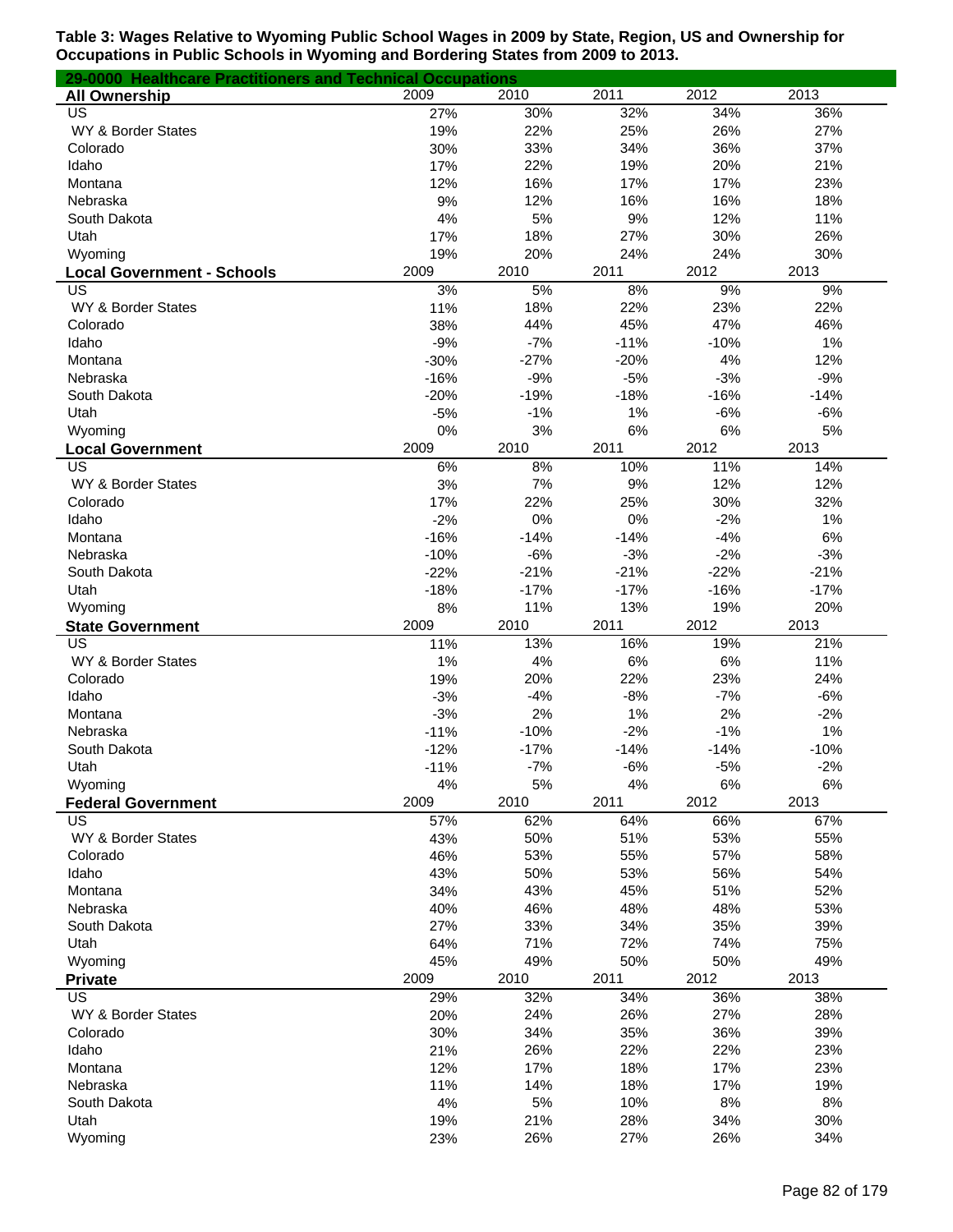| 29-1000 Health Diagnosing and Treating Practitioners |            |            |            |             |             |
|------------------------------------------------------|------------|------------|------------|-------------|-------------|
| <b>All Ownership</b>                                 | 2009       | 2010       | 2011       | 2012        | 2013        |
| $\overline{US}$                                      | 60%        | 63%        | 66%        | 68%         | 71%         |
| WY & Border States                                   | 47%        | 50%        | 54%        | 55%         | 56%         |
| Colorado                                             | 57%        | 60%        | 60%        | 62%         | 64%         |
| Idaho                                                | 46%        | 54%        | 48%        | 49%         | 49%         |
| Montana                                              | 40%        | 46%        | 49%        | 49%         | 56%         |
| Nebraska                                             | 35%        | 39%        | 44%        | 43%         | 46%         |
| South Dakota                                         | 27%        | 28%        | 33%        | 38%         | 36%         |
| Utah                                                 | 49%        | 50%        | 64%        | 66%         | 61%         |
| Wyoming                                              | 42%        | 45%        | 50%        | 52%         | 59%         |
| <b>Local Government - Schools</b>                    | 2009       | 2010       | 2011       | 2012        | 2013        |
| US<br>WY & Border States                             | 8%<br>15%  | 10%<br>23% | 12%<br>27% | 14%<br>26%  | 15%<br>26%  |
| Colorado                                             | 43%        | 50%        | 52%        | 52%         | 52%         |
| Idaho                                                | $-5%$      | $-8%$      | $-9%$      | $-8%$       | 3%          |
| Montana                                              | $-18%$     | $-16%$     | $-13%$     | 11%         | 20%         |
| Nebraska                                             | $-13%$     | $-5%$      | $-3%$      | $0\%$       | $-7%$       |
| South Dakota                                         | $-19%$     | $-18%$     | $-17%$     | $-15%$      | $-13%$      |
| Utah                                                 | $-4%$      | $0\%$      | 6%         | $-2%$       | $-1%$       |
| Wyoming                                              | 0%         | 4%         | 7%         | 10%         | 8%          |
| <b>Local Government</b>                              | 2009       | 2010       | 2011       | 2012        | 2013        |
| US                                                   | 25%        | 27%        | 29%        | 31%         | 34%         |
| WY & Border States                                   | 21%        | 26%        | 29%        | 34%         | 34%         |
| Colorado                                             | 35%        | 40%        | 43%        | 48%         | 49%         |
| Idaho                                                | 18%        | 21%        | 19%        | 19%         | 24%         |
| Montana                                              | 2%         | 4%         | 5%         | 18%         | 30%         |
| Nebraska                                             | 2%         | 8%         | 12%        | 15%         | 13%         |
| South Dakota                                         | $-6%$      | $-5%$      | $-4%$      | $-4%$       | $-4%$       |
| Utah                                                 | 2%         | 5%         | 9%         | 5%          | 6%          |
| Wyoming                                              | 26%        | 29%        | 30%        | 42%         | 42%         |
|                                                      |            |            |            |             |             |
| <b>State Government</b>                              | 2009       | 2010       | 2011       | 2012        | 2013        |
| US                                                   | 37%        | 40%        | 42%        | 44%         | 47%         |
| WY & Border States                                   | 19%        | 20%        | 21%        | 21%         | 28%         |
| Colorado                                             | 32%        | 35%        | 36%        | 35%         | 39%         |
| Idaho                                                | 19%        | 19%        | 11%        | 12%         | 14%         |
| Montana                                              | 18%        | 26%        | 24%        | 27%         | 32%         |
| Nebraska                                             | 2%         | $3%$       | 7%         | $8%$        | $9%$        |
| South Dakota                                         | 1%         | $-9%$      | $-7%$      | $-7%$       | $-3%$       |
| Utah                                                 | 13%        | 12%        | 15%        | 16%         | 21%         |
| Wyoming                                              | 11%        | 12%        | 10%        | 12%         | 12%         |
| <b>Federal Government</b>                            | 2009       | 2010       | 2011       | 2012        | 2013        |
| US                                                   | 87%        | 93%        | 95%        | 97%         | 98%         |
| WY & Border States                                   | 71%        | 78%        | 80%        | 82%         | 84%         |
| Colorado                                             | 74%        | 81%        | 83%        | 86%         | 89%         |
| Idaho                                                | 69%        | 78%        | 80%        | 83%         | 82%         |
| Montana                                              | 63%        | 75%        | 77%        | 84%         | 84%         |
| Nebraska                                             | 68%        | 75%        | 75%        | 75%         | 80%         |
| South Dakota                                         | 54%        | 60%<br>98% | 62%<br>98% | 64%<br>100% | 67%<br>100% |
| Utah<br>Wyoming                                      | 91%<br>72% | 79%        | 82%        | 80%         | 81%         |
| <b>Private</b>                                       | 2009       | 2010       | 2011       | 2012        | 2013        |
| US                                                   | 64%        | 67%        | 71%        | 72%         | 75%         |
| WY & Border States                                   | 49%        | 54%        | 56%        | 57%         | 58%         |
| Colorado                                             | 59%        | 64%        | 64%        | 64%         | 67%         |
| Idaho                                                | 50%        | 59%        | 52%        | 53%         | 52%         |
| Montana                                              | 40%        | 48%        | 50%        | 50%         | 57%         |
| Nebraska                                             | 39%        | 43%        | 48%        | 46%         | 49%         |
| South Dakota                                         | 28%        | 29%        | 34%        | 32%         | 31%         |
| Utah<br>Wyoming                                      | 51%<br>52% | 54%<br>59% | 64%<br>59% | 71%<br>57%  | 66%<br>70%  |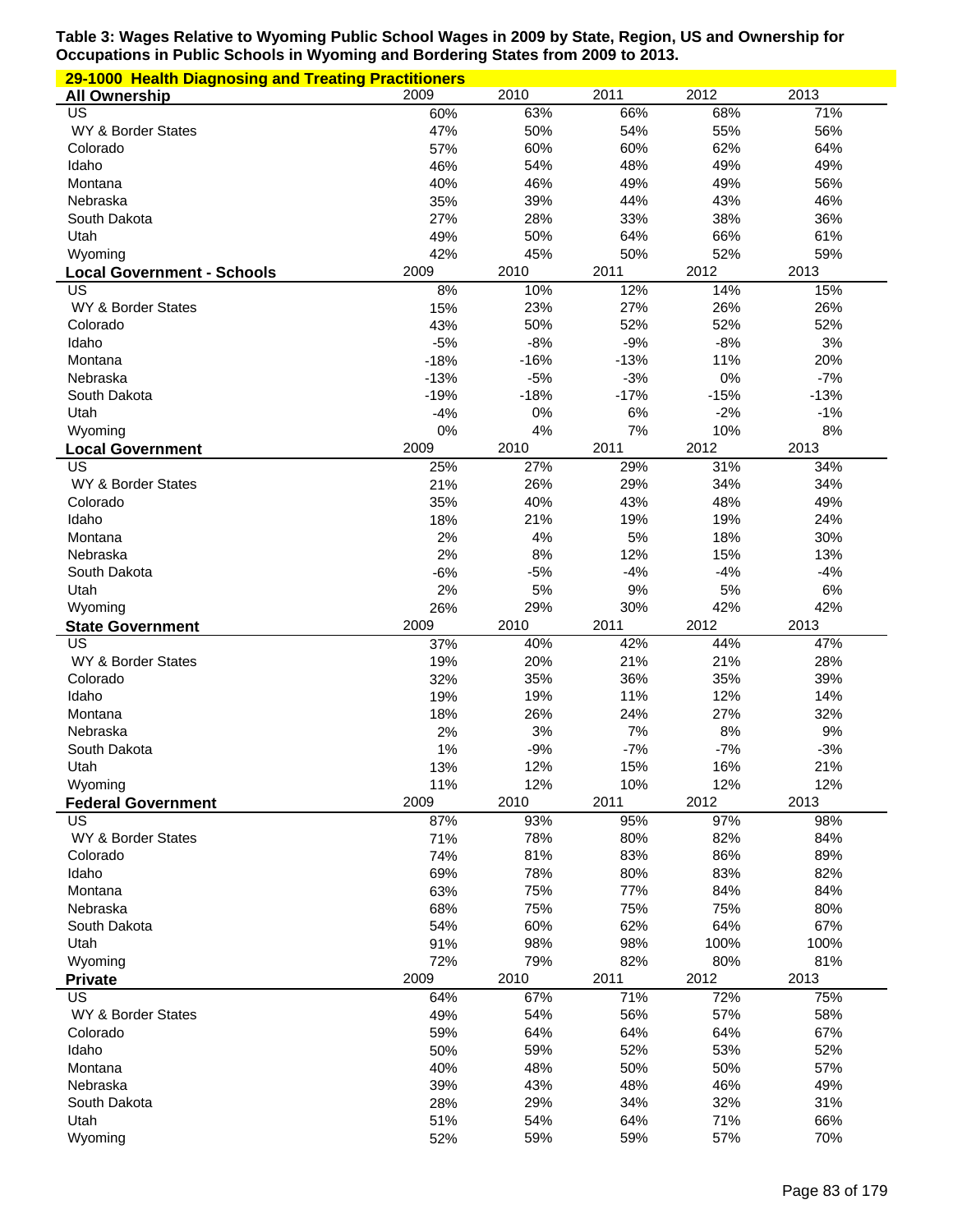| 29-1122 Occupational Therapists         |             |              |              |              |              |
|-----------------------------------------|-------------|--------------|--------------|--------------|--------------|
| <b>All Ownership</b>                    | 2009        | 2010         | 2011         | 2012         | 2013         |
| US                                      | 18%         | 23%          | 25%          | 28%          | 30%          |
| WY & Border States                      | 10%         | 15%          | 19%          | 21%          | 24%          |
| Colorado                                | 17%         | 22%          | 26%          | 27%          | 29%          |
| Idaho                                   | $-4%$       | 2%           | 5%           | 7%           | 13%          |
| Montana                                 | 1%          | 2%           | 4%           | 10%          | 17%          |
| Nebraska                                | 5%          | 10%          | 17%          | 21%          | 20%          |
| South Dakota                            | $-1%$       | 0%           | 2%           | 6%           | 7%           |
| Utah                                    | 9%<br>11%   | 14%<br>13%   | 24%<br>8%    | 26%<br>12%   | 32%<br>16%   |
| Wyoming                                 | 2009        | 2010         | 2011         | 2012         | 2013         |
| <b>Local Government - Schools</b><br>US | 6%          | 9%           | 12%          | 15%          | 16%          |
| WY & Border States                      | 20%         | 25%          | 28%          | 32%          | 34%          |
| Colorado                                | 30%         | 37%          | 38%          | 41%          | 44%          |
| Idaho                                   | $-12%$      | $-16%$       | $-19%$       | $-6%$        | 12%          |
| Montana                                 | $-51%$      | $-37%$       | $-36%$       | 17%          | 23%          |
| Nebraska                                | 11%         | 8%           | 14%          | 17%          | 6%           |
| South Dakota                            | $-3%$       | $-3%$        | $-8%$        | $-8%$        | $-4%$        |
| Utah                                    | $-4%$       | $-3%$        | $-5%$        | $6\%$        | 11%          |
| Wyoming                                 | 0%          | 5%           | 3%           | 10%          | 11%          |
| <b>Local Government</b>                 | 2009        | 2010         | 2011         | 2012         | 2013         |
| $\overline{\mathsf{US}}$                | 9%          | 12%          | 15%          | 17%          | 19%          |
| WY & Border States                      | 18%         | 23%          | 26%          | 29%          | 31%          |
| Colorado                                | 27%         | 33%          | 34%          | 37%          | 42%          |
| Idaho                                   | $-2%$       | $-5%$        | $-4%$        | 8%           | 17%          |
| Montana                                 | $-29%$      | $-25%$       | $-25%$       | 15%          | 21%          |
| Nebraska                                | 7%<br>$-2%$ | 13%<br>$-2%$ | 17%          | 19%<br>$-6%$ | 7%           |
| South Dakota<br>Utah                    | 0%          | 1%           | $-6%$<br>10% | 8%           | $-3%$<br>12% |
| Wyoming                                 | 10%         | 13%          | 14%          | 15%          | 16%          |
| <b>State Government</b>                 | 2009        | 2010         | 2011         | 2012         | 2013         |
| US                                      | 5%          | 11%          | 15%          | 15%          | 16%          |
| WY & Border States                      | $-5%$       | $-3%$        | 14%          | 13%          | 18%          |
| Colorado                                | 23%         | 24%          | 34%          | 31%          | 24%          |
| Idaho                                   | $-22%$      | $-12%$       |              |              |              |
| Montana                                 | $-10%$      | $-8%$        | $-7%$        | 0%           | $-12%$       |
| Nebraska                                | $-26%$      | $-26%$       | $-15%$       | $-14%$       | $-13%$       |
| South Dakota                            | 3%          | $-10%$       | $-9%$        | $-7%$        | 13%          |
| Utah                                    | $-12%$      | $-12%$       | 10%          | 11%          | 16%          |
| Wyoming                                 | 15%         | 6%           | 8%           | 9%           | 10%          |
| <b>Federal Government</b>               | 2009        | 2010         | 2011         | 2012         | 2013         |
| <b>US</b>                               |             | 24%          | 25%          | 26%          | 27%          |
| WY & Border States                      | 15%<br>23%  | 18%          | 19%          | 18%          | 18%          |
| Colorado<br>Idaho                       | 18%         | 29%<br>21%   | 30%<br>16%   | 28%<br>6%    | 27%<br>20%   |
| Montana                                 | $-6%$       | 19%          | 13%          | 16%          | 16%          |
| Nebraska                                | 9%          | 8%           | 10%          | 12%          | 15%          |
| South Dakota                            | 14%         | 8%           | 7%           | 10%          | 8%           |
| Utah                                    | 7%          | 15%          | 22%          | 16%          | 14%          |
| Wyoming                                 | 8%          | 12%          | 17%          | 21%          | 25%          |
| <b>Private</b>                          | 2009        | 2010         | 2011         | 2012         | 2013         |
| <b>US</b>                               | 20%         | 25%          | 28%          | 30%          | 33%          |
| WY & Border States                      | 8%          | 13%          | 17%          | 20%          | 23%          |
| Colorado                                | 12%         | 17%          | 22%          | 23%          | 24%          |
| Idaho                                   | $-4%$       | 4%           | 6%           | 7%           | 13%          |
| Montana                                 | 4%          | 4%           | 7%           | 9%           | 16%          |
| Nebraska                                | 6%          | 12%          | 18%          | 22%          | 22%          |
| South Dakota                            | $-1%$       | 1%           | 4%           | 9%           | 10%          |
| Utah                                    | 13%         | 18%          | 26%          | 28%          | 34%          |
| Wyoming                                 | 12%         | 13%          | 4%           | 12%          | 17%          |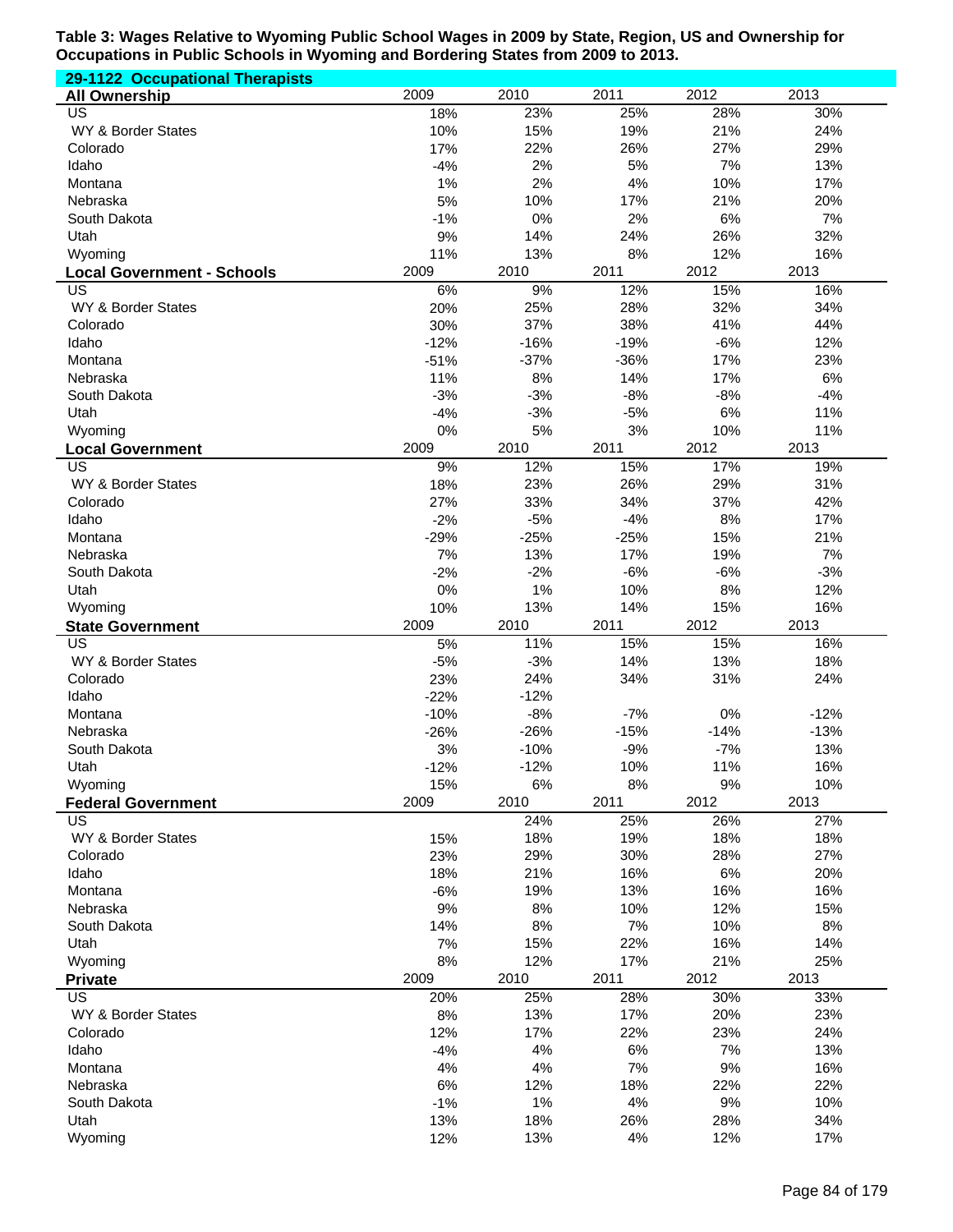| 29-1123 Physical Therapists                  |            |            |            |            |            |
|----------------------------------------------|------------|------------|------------|------------|------------|
| <b>All Ownership</b>                         | 2009       | 2010       | 2011       | 2012       | 2013       |
| US                                           | 24%        | 27%        | 30%        | 32%        | 34%        |
| WY & Border States                           | 12%        | 16%        | 19%        | 21%        | 22%        |
| Colorado                                     | 13%        | 17%        | 17%        | 19%        | 21%        |
| Idaho                                        | 15%        | 12%        | 19%        | 20%        | 25%        |
| Montana                                      | 5%         | 9%         | 14%        | 9%         | 12%        |
| Nebraska                                     | 12%        | 19%        | 22%        | 23%        | 22%        |
| South Dakota                                 | 8%         | 10%        | 15%        | 14%        | 13%        |
| Utah                                         | 10%<br>16% | 17%<br>22% | 25%<br>28% | 32%<br>30% | 32%<br>28% |
| Wyoming<br><b>Local Government - Schools</b> | 2009       | 2010       | 2011       | 2012       | 2013       |
| US                                           | 8%         | 10%        | 13%        | 16%        | 17%        |
| WY & Border States                           | 22%        | 27%        | 31%        | 38%        | 41%        |
| Colorado                                     | 37%        | 39%        | 44%        | 46%        | 49%        |
| Idaho                                        | $-31%$     | $-37%$     | $-36%$     | $-55%$     | 8%         |
| Montana                                      | $-50%$     | $-37%$     | $-32%$     | 15%        | 43%        |
| Nebraska                                     | 35%        | 45%        | 45%        | 45%        | 59%        |
| South Dakota                                 | 10%        | 12%        | 6%         | 2%         | 6%         |
| Utah                                         | 11%        | 16%        | 25%        | 28%        | 31%        |
| Wyoming                                      | 0%         | $-2%$      | 1%         | 11%        | 11%        |
| <b>Local Government</b>                      | 2009       | 2010       | 2011       | 2012       | 2013       |
| $\overline{\mathsf{US}}$                     | 15%        | 18%        | 21%        | 23%        | 25%        |
| WY & Border States                           | 16%        | 20%        | 24%        | 27%        | 33%        |
| Colorado                                     | 20%        | 22%        | 28%        | 30%        | 38%        |
| Idaho                                        | 3%         | 8%         | 4%         | 14%        | 21%        |
| Montana                                      | $-20%$     | $-17%$     | $-15%$     | 13%        | 31%        |
| Nebraska                                     | 20%<br>5%  | 29%        | 34%<br>4%  | 36%<br>2%  | 39%<br>5%  |
| South Dakota<br>Utah                         | 12%        | 6%<br>16%  | 24%        | 25%        | 26%        |
| Wyoming                                      | 20%        | 25%        | 27%        | 31%        | 28%        |
| <b>State Government</b>                      | 2009       | 2010       | 2011       | 2012       | 2013       |
| US                                           | 10%        | 19%        | 22%        | 23%        | 22%        |
| WY & Border States                           | $-7%$      | $-5%$      | 7%         | 13%        | 21%        |
| Colorado                                     | 17%        | 18%        | 20%        | 30%        | 32%        |
| Idaho                                        | $-13%$     |            |            |            | 37%        |
| Montana                                      | $-10%$     | $-8%$      | $-8%$      | $-3%$      | $-1%$      |
| Nebraska                                     | $-18%$     | $-13%$     | $-7%$      | $-7%$      | $-8%$      |
| South Dakota                                 | 8%         | 5%         | 7%         | 11%        | 16%        |
| Utah                                         | $-20%$     | $-19%$     | 3%         | $5\%$      | $8\%$      |
| Wyoming                                      |            | 38%        | 38%        | 38%        | 38%        |
| <b>Federal Government</b>                    | 2009       | 2010       | 2011       | 2012       | 2013       |
| <b>US</b>                                    | 23%        | 26%        | 26%        | 27%        | 28%        |
| WY & Border States                           | 15%        | 18%        | 18%<br>21% | 19%        | 19%        |
| Colorado<br>Idaho                            | 20%<br>23% | 22%<br>23% | 13%        | 22%<br>24% | 23%<br>28% |
| Montana                                      | 10%        | 13%        | 17%        | 19%        | 19%        |
| Nebraska                                     | 23%        | 26%        | 22%        | 25%        | 25%        |
| South Dakota                                 | 15%        | 18%        | 14%        | 15%        | 15%        |
| Utah                                         | $-4%$      | 2%         | 10%        | $8%$       | 2%         |
| Wyoming                                      | 21%        | 20%        | 22%        | 24%        | 24%        |
| <b>Private</b>                               | 2009       | 2010       | 2011       | 2012       | 2013       |
| <b>US</b>                                    | 25%        | 28%        | 31%        | 33%        | 34%        |
| WY & Border States                           | 12%        | 16%        | 19%        | 20%        | 21%        |
| Colorado                                     | 13%        | 16%        | 16%        | 17%        | 19%        |
| Idaho                                        | 17%        | 13%        | 20%        | 20%        | 26%        |
| Montana                                      | 5%         | 10%        | 15%        | 9%         | 11%        |
| Nebraska                                     | 12%        | 19%        | 22%        | 22%        | 21%        |
| South Dakota                                 | 8%         | 10%        | 15%        | 15%        | 14%        |
| Utah                                         | 12%        | 20%        | 27%        | 35%        | 35%        |
| Wyoming                                      | 14%        | 21%        | 28%        | 30%        | 29%        |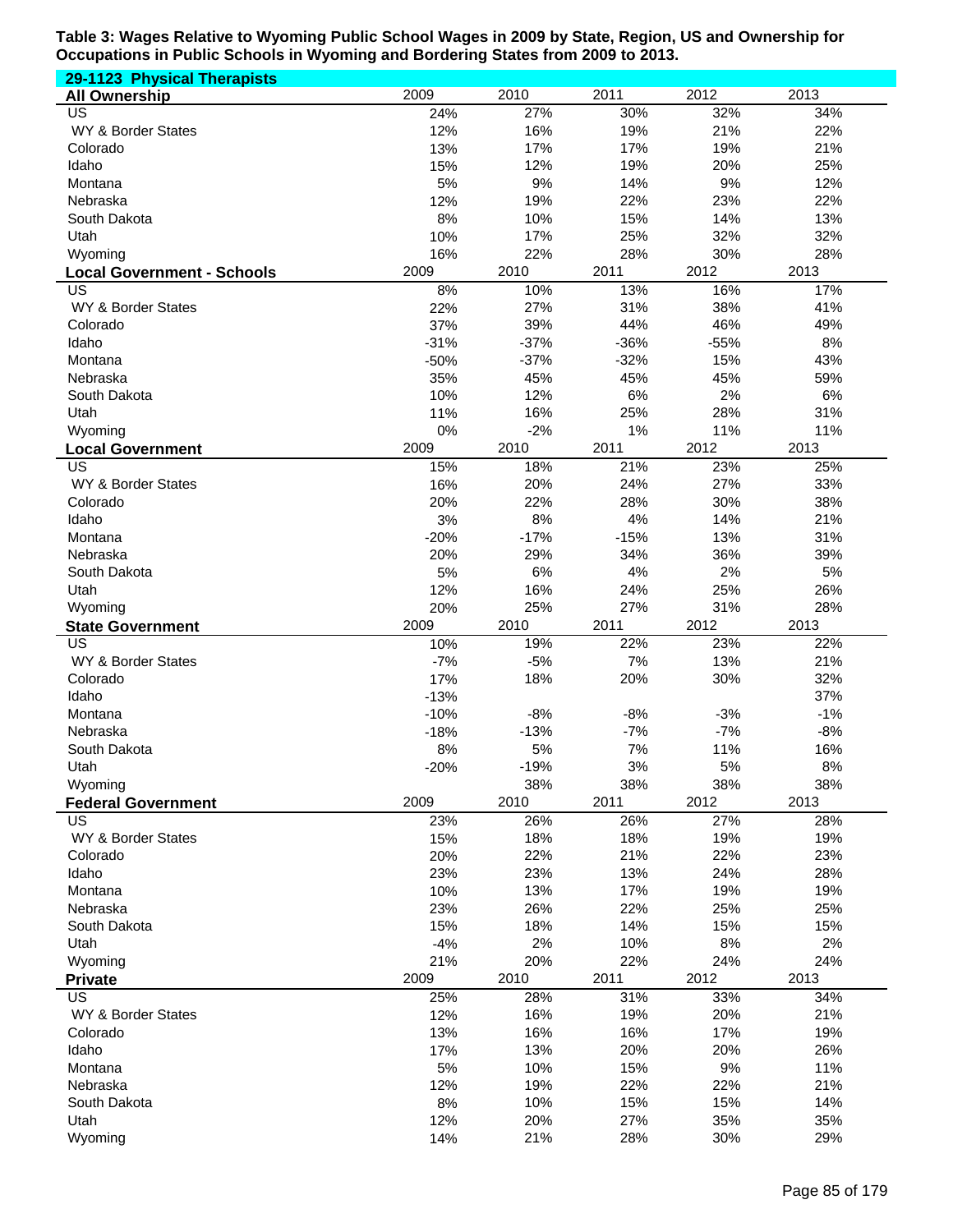| 29-1125 Recreational Therapists   |        |        |        |       |        |
|-----------------------------------|--------|--------|--------|-------|--------|
| <b>All Ownership</b>              | 2009   | 2010   | 2011   | 2012  | 2013   |
| US                                | 13%    | 14%    | 18%    | 22%   | 25%    |
| WY & Border States                | 0%     | 2%     | 5%     | 7%    | 13%    |
| Colorado                          | 10%    | $-5%$  | $-3%$  | $-1%$ | 21%    |
| Idaho                             | 7%     | 19%    | 12%    | 14%   | 13%    |
| Montana                           | $-10%$ | $-9%$  | $-10%$ | 2%    | 4%     |
| Nebraska                          | $-14%$ | $-3%$  | 3%     | 3%    | 5%     |
| South Dakota                      | 9%     | 10%    | 16%    | 17%   | 18%    |
| Utah                              | 2%     | 6%     | 9%     | 12%   | 11%    |
| Wyoming                           | 20%    | 21%    | 30%    | 25%   | 26%    |
| <b>Local Government - Schools</b> | 2009   | 2010   | 2011   | 2012  | 2013   |
| US                                |        | 22%    | 25%    | 27%   | 27%    |
| WY & Border States                | 0%     | 9%     | 22%    | 24%   | 21%    |
| Nebraska                          |        | 16%    | 18%    | 20%   | 13%    |
| Wyoming                           | 0%     | 1%     | 25%    | 26%   | 28%    |
| <b>Local Government</b>           | 2009   | 2010   | 2011   | 2012  | 2013   |
| US                                | 11%    | 12%    | 17%    | 22%   | 26%    |
| WY & Border States                | $-1%$  | 18%    | 15%    | 24%   | 21%    |
| Colorado                          | $-6%$  | 25%    | 13%    | 32%   | 46%    |
| Idaho                             | 4%     | 52%    | 33%    | 32%   | 35%    |
| Montana                           | $-26%$ | $-23%$ | $-23%$ |       |        |
| Nebraska                          | $-12%$ | 0%     | 4%     | 21%   | 17%    |
| Utah                              | 2%     | 24%    | 21%    | $-7%$ | $-12%$ |
| Wyoming                           | 23%    | 39%    | 33%    | 21%   | 18%    |
| <b>State Government</b>           | 2009   | 2010   | 2011   | 2012  | 2013   |
| US                                | 23%    | 21%    | 24%    | 29%   | 34%    |
| WY & Border States                | 1%     | 7%     | 10%    | 10%   | 9%     |
| Colorado                          | 27%    | 29%    | 31%    | 26%   | 29%    |
| Idaho                             | 27%    | 31%    | 31%    | 33%   | 38%    |
| Montana                           | 6%     | 5%     | 4%     | 9%    | 5%     |
| Nebraska                          | $-8%$  | $-3%$  | $-2%$  | $-4%$ | $-1%$  |
| South Dakota                      | $-5%$  | $-6%$  | $-4%$  | $-3%$ | $-6%$  |
| Utah                              | 2%     | 15%    | 17%    | 21%   | 14%    |
| Wyoming                           | 22%    | 23%    | 25%    | 27%   | 27%    |
| <b>Federal Government</b>         | 2009   | 2010   | 2011   | 2012  | 2013   |
| US                                | 74%    | 77%    | 78%    | 80%   | 79%    |
| WY & Border States                | 68%    | 71%    | 75%    | 74%   | 75%    |
| Colorado                          | 74%    | 75%    | 84%    | 80%   | 83%    |
| Idaho                             | 64%    | 67%    | 67%    | 68%   | 68%    |
| Montana                           |        |        |        | 44%   | 63%    |
| Nebraska                          | 64%    | 67%    | 69%    | 69%   | 69%    |
| South Dakota                      | 69%    | 76%    | 77%    | 86%   | 77%    |
| Utah                              | 61%    | 65%    | 69%    | 69%   | 72%    |
| Wyoming                           | 63%    | 66%    | 68%    | 65%   | 66%    |
| <b>Private</b>                    | 2009   | 2010   | 2011   | 2012  | 2013   |
| US                                | 8%     | 8%     | 12%    | 15%   | 18%    |
| WY & Border States                | $-4%$  | $-4%$  | $-1%$  | 1%    | 11%    |
| Colorado                          | 7%     | $-9%$  | $-6%$  | $-5%$ | 15%    |
| Idaho                             | 2%     | 11%    | 3%     | 4%    | 4%     |
| Montana                           | $-12%$ | $-13%$ | $-16%$ | $-4%$ | $0\%$  |
| Nebraska                          | $-19%$ | $-6%$  | 7%     | 13%   | 15%    |
| South Dakota                      | 2%     | 5%     | 13%    | 13%   | 16%    |
| Utah                              | 1%     | $-1%$  | 5%     | 6%    | 9%     |
| Wyoming                           | 3%     | 0%     | 31%    | 13%   | 18%    |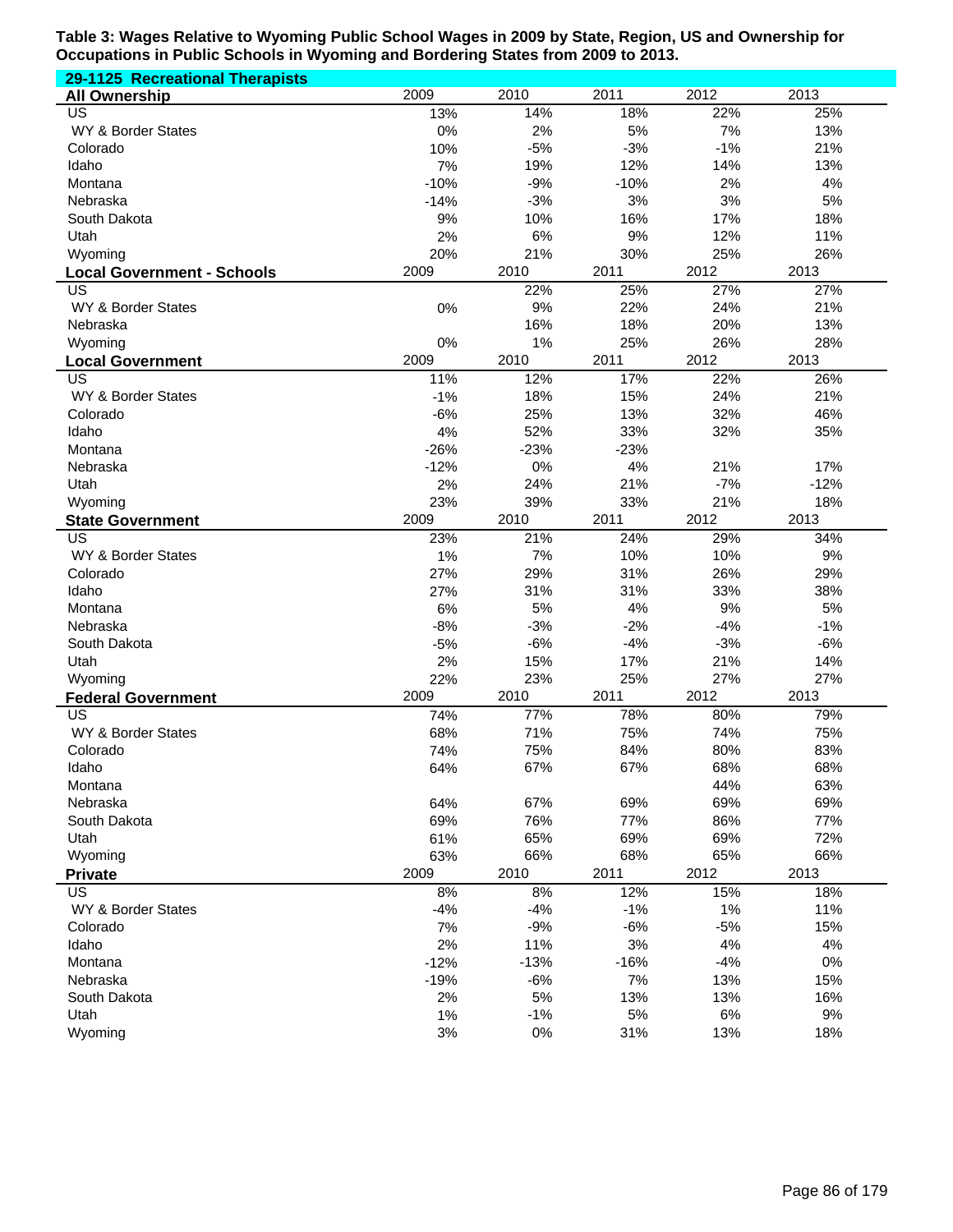| 29-1127 Speech-Language Pathologists    |                 |                  |                 |                |               |
|-----------------------------------------|-----------------|------------------|-----------------|----------------|---------------|
| <b>All Ownership</b>                    | 2009            | 2010             | 2011            | 2012           | 2013          |
| US                                      | 16%             | 18%              | 22%             | 23%            | 25%           |
| WY & Border States                      | 13%             | 16%              | 21%             | 22%            | 22%           |
| Colorado                                | 33%             | 36%              | 41%             | 42%            | 42%           |
| Idaho                                   | 2%              | 5%               | 7%              | 3%             | 10%           |
| Montana                                 | $-11%$          | $-11%$           | 1%              | 8%             | 11%           |
| Nebraska                                | $-11%$          | $-2%$            | 2%              | 7%             | 2%            |
| South Dakota<br>Utah                    | $-19%$<br>1%    | $-17%$<br>8%     | $-16%$<br>12%   | $-14%$<br>13%  | $-14%$<br>10% |
| Wyoming                                 | 4%              | 5%               | 9%              | 15%            | 14%           |
|                                         | 2009            | 2010             | 2011            | 2012           | 2013          |
| <b>Local Government - Schools</b><br>US | 6%              | 8%               | 11%             | 12%            | 13%           |
| WY & Border States                      | 10%             | 18%              | 23%             | 24%            | 22%           |
| Colorado                                | 42%             | 47%              | 48%             | 48%            | 47%           |
| Idaho                                   | $-19%$          | $-12%$           | $-6%$           | $-1%$          | 4%            |
| Montana                                 | $-18%$          | $-17%$           | $-12%$          | 3%             | 8%            |
| Nebraska                                | $-20%$          | $-11%$           | $-7%$           | $-4%$          | $-10%$        |
| South Dakota                            | $-27%$          | $-26%$           | $-27%$          | $-25%$         | $-23%$        |
| Utah                                    | $-8%$           | $-5%$            | $-3%$           | $-6%$          | $-8%$         |
| Wyoming                                 | 0%              | 5%               | 6%              | $8%$           | 7%            |
| <b>Local Government</b>                 | 2009            | 2010             | 2011            | 2012           | 2013          |
| $\overline{\mathsf{US}}$                | 6%              | 9%               | 11%             | 13%            | 13%           |
| WY & Border States                      | 9%              | 17%              | 21%             | 22%            | 20%           |
| Colorado                                | 41%             | 45%              | 46%             | 47%            | 47%           |
| Idaho                                   | $-17%$          | $-9%$            | $-4%$           | 0%             | 6%            |
| Montana                                 | $-13%$          | $-16%$           | $-11%$          | 3%             | 8%            |
| Nebraska                                | $-19%$          | $-8%$            | $-6%$           | $-3%$          | $-8%$         |
| South Dakota                            | $-27%$          | $-26%$           | $-27%$          | $-25%$         | $-23%$        |
|                                         | $-8%$           | $-5%$            | $-3%$           | $-6%$          | $-8%$         |
| Utah                                    |                 |                  |                 |                |               |
| Wyoming                                 | 4%              | 8%               | 9%              | 10%            | 9%            |
| <b>State Government</b>                 | 2009            | 2010             | 2011            | 2012           | 2013          |
| US                                      | 11%             | 12%              | 16%             | 14%            | 14%           |
| WY & Border States                      | $-5%$           | $-5%$            | 17%             | 14%            | 18%           |
| Colorado                                | 76%             | 70%              | 72%             | 42%            | 25%           |
| Idaho                                   | $-8%$           | $-4%$            | 8%              | $-8%$          | $-6%$         |
| Montana                                 | $-9%$           | $-11%$           | $-10%$          | $-9%$          | 5%            |
| Nebraska<br>South Dakota                | $-19%$          | $-13%$<br>$-24%$ | $-2%$           | 0%             | 0%            |
| Utah                                    | $-32%$          | $-26%$           | $-20%$<br>$4\%$ | $-22%$<br>$8%$ | $-18%$<br>10% |
| Wyoming                                 | $-27%$<br>$-2%$ | 3%               | 3%              | 3%             | 3%            |
| <b>Federal Government</b>               | 2009            | 2010             | 2011            | 2012           | 2013          |
| <b>US</b>                               | 34%             | 38%              | 38%             | 38%            | 38%           |
| WY & Border States                      | 35%             | 36%              | 37%             | 38%            | 38%           |
| Colorado                                | 38%             | 43%              | 46%             | 47%            | 49%           |
| Idaho                                   | 36%             | 39%              | 43%             | 43%            | 31%           |
| Montana                                 | 26%             | 20%              | 17%             |                | $-14%$        |
| Nebraska                                | 35%             | 38%              | 35%             | 35%            | 29%           |
| South Dakota                            | 36%             | 38%              | 42%             | 42%            | 43%           |
| Utah                                    | 34%             | 26%              | 28%             | 27%            | 31%           |
| Wyoming                                 | 20%             | 25%              | 28%             | 30%            | 28%           |
| <b>Private</b>                          | 2009            | 2010             | 2011            | 2012           | 2013          |
| <b>US</b>                               | 27%             | 29%              | 33%             | 33%            | 37%           |
| WY & Border States                      | 19%             | 15%              | 20%             | 23%            | 25%           |
| Colorado                                | 24%             | 17%              | 25%             | 31%            | 34%           |
| Idaho                                   | 16%             | 17%              | 15%             | 5%             | 15%           |
| Montana                                 | $-9%$           | $-5%$            | 14%             | 11%            | 14%           |
| Nebraska                                | 13%             | 15%              | 17%             | 21%            | 18%           |
| South Dakota<br>Utah                    | $-6%$<br>28%    | $-4%$<br>32%     | 2%<br>26%       | 1%<br>29%      | 1%<br>31%     |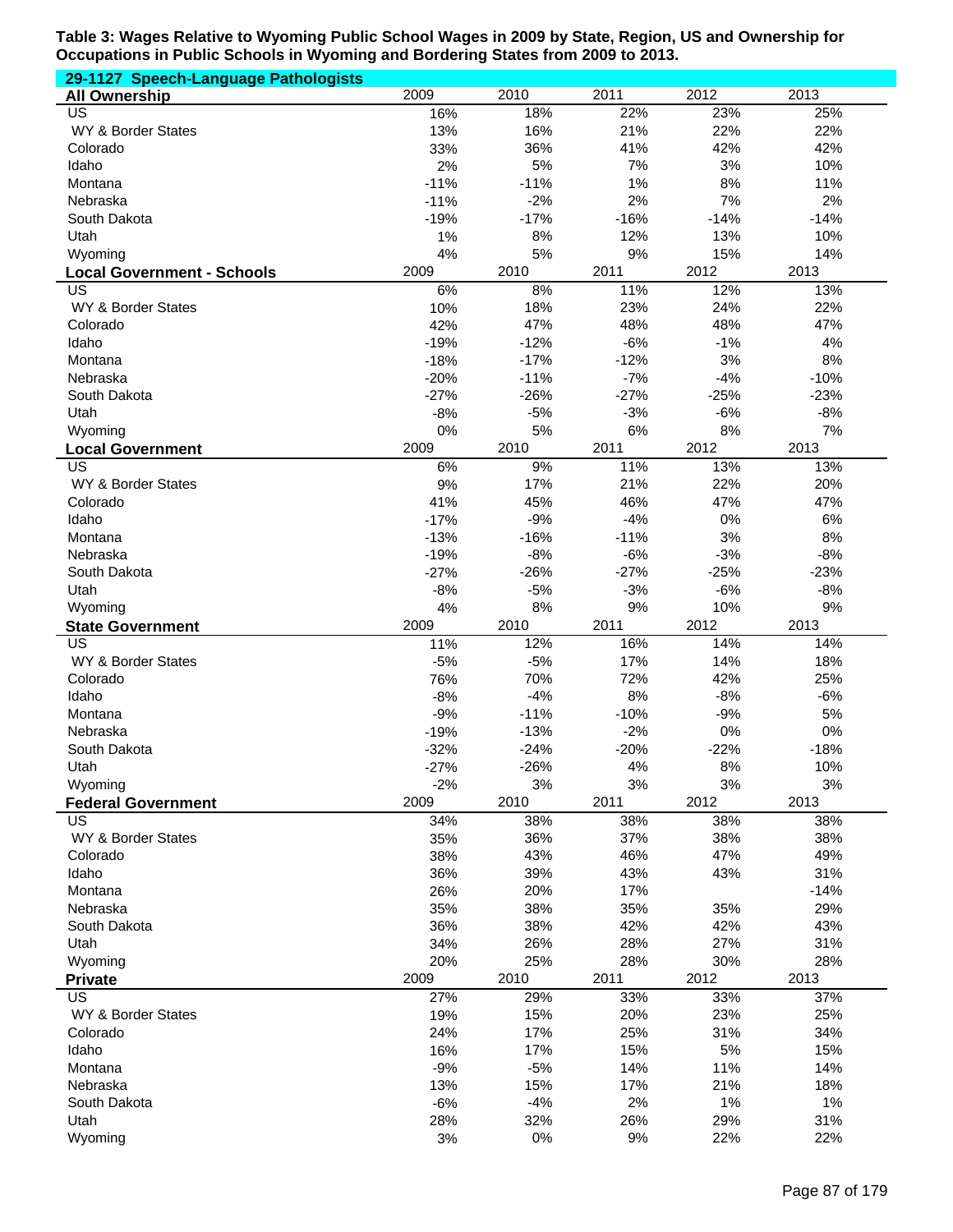| 29-1141 Registered Nurses         |               |            |            |            |            |
|-----------------------------------|---------------|------------|------------|------------|------------|
| <b>All Ownership</b>              | 2009          | 2010       | 2011       | 2012       | 2013       |
| US                                | 35%           | 37%        | 40%        | 42%        | 44%        |
| WY & Border States                | 23%           | 25%        | 28%        | 29%        | 31%        |
| Colorado                          | 35%           | 36%        | 39%        | 40%        | 43%        |
| Idaho                             | 24%           | 27%        | 27%        | 27%        | 29%        |
| Montana                           | 14%           | 17%        | 22%        | 25%        | 27%        |
| Nebraska                          | 12%           | 14%        | 18%        | 20%        | 21%        |
| South Dakota                      | 8%            | 11%        | 13%        | 15%        | 15%        |
| Utah                              | 20%           | 23%        | 25%        | 27%        | 28%        |
| Wyoming                           | 18%           | 19%        | 23%        | 28%        | 30%        |
| <b>Local Government - Schools</b> | 2009          | 2010       | 2011       | 2012       | 2013       |
| US                                | 6%            | 8%         | 9%         | 10%        | 11%        |
| WY & Border States                | 14%           | 18%<br>48% | 21%<br>49% | 21%<br>48% | 21%<br>47% |
| Colorado<br>Idaho                 | 41%<br>$-18%$ | $-26%$     | $-12%$     | $-15%$     | $-3%$      |
| Montana                           | $-14%$        | $-18%$     | $-14%$     | 14%        | 22%        |
| Nebraska                          | $-12%$        | $-5%$      | $-4%$      | $-3%$      | $-9%$      |
| South Dakota                      | $-20%$        | $-20%$     | $-12%$     | $-11%$     | $-10%$     |
| Utah                              | $-5%$         | $-1%$      | 22%        | 30%        | 46%        |
| Wyoming                           | 0%            | 2%         | 7%         | 10%        | 5%         |
| <b>Local Government</b>           | 2009          | 2010       | 2011       | 2012       | 2013       |
| $\overline{\mathsf{US}}$          | 28%           | 29%        | 31%        | 31%        | 34%        |
| WY & Border States                | 20%           | 23%        | 25%        | 30%        | 29%        |
| Colorado                          | 28%           | 33%        | 35%        | 41%        | 41%        |
| Idaho                             | 28%           | 27%        | 24%        | 25%        | 30%        |
| Montana                           | $-1%$         | 0%         | 3%         | 13%        | 18%        |
| Nebraska                          | 2%            | 5%         | 9%         | 10%        | 10%        |
| South Dakota                      | 0%            | 1%         | 5%         | 1%         | 2%         |
| Utah                              | 10%           | 13%        | 18%        | 21%        | 24%        |
| Wyoming                           | 19%           | 22%        | 25%        | 32%        | 31%        |
| <b>State Government</b>           | 2009          | 2010       | 2011       | 2012       | 2013       |
| $\overline{US}$                   | 32%           | 37%        | 39%        | 42%        | 43%        |
| WY & Border States                | 27%           | 27%        | 30%        | 29%        | 38%        |
| Colorado                          | 44%           | 46%        | 48%        | 46%        | 50%        |
| Idaho                             | 22%           | 11%        | 12%        | 13%        | 15%        |
| Montana                           | 2%            | 4%         | 5%         | 6%         | 16%        |
| Nebraska                          | 15%           | 16%        | 24%        | 23%        | 26%        |
| South Dakota                      | $-4%$         | $-6%$      | $-5%$      | $-4%$      | 1%         |
| Utah                              | 16%           | 15%        | 16%        | 17%        | 25%        |
| Wyoming                           | 17%           | 19%        | 20%        | 24%        | 23%        |
| <b>Federal Government</b>         | 2009          | 2010       | 2011       | 2012       | 2013       |
| <b>US</b>                         | 58%           | 61%        | 62%        | 62%        | 62%        |
| WY & Border States                | 41%           | 44%        | 45%        | 45%        | 46%        |
| Colorado                          | 48%           | 51%        | 52%        | 53%        | 53%        |
| Idaho                             | 49%           | 53%        | 54%        | 55%        | 53%        |
| Montana                           | 26%           | 30%        | 32%        | 33%        | 33%        |
| Nebraska                          | 34%           | 36%        | 36%        | 36%        | 39%        |
| South Dakota                      | 32%           | 34%        | 35%        | 35%        | 35%        |
| Utah                              | 46%           | 51%        | 48%        | 49%        | 50%        |
| Wyoming                           | 51%           | 54%        | 55%        | 55%        | 55%        |
| <b>Private</b>                    | 2009          | 2010       | 2011       | 2012       | 2013       |
| <b>US</b>                         | 35%           | 38%        | 41%        | 42%        | 45%        |
| WY & Border States                | 23%           | 24%        | 27%        | 29%        | 30%        |
| Colorado                          | 35%           | 36%        | 39%        | 39%        | 42%        |
| Idaho                             | 23%           | 27%        | 27%        | 27%        | 28%        |
| Montana                           | 15%           | 18%        | 23%        | 26%        | 27%        |
| Nebraska                          | 12%           | 15%        | 18%        | 20%<br>15% | 21%        |
| South Dakota<br>Utah              | 8%<br>21%     | 10%<br>23% | 12%<br>25% | 27%        | 15%<br>28% |
| Wyoming                           | 13%           | 12%        | 18%        | 21%        | 27%        |
|                                   |               |            |            |            |            |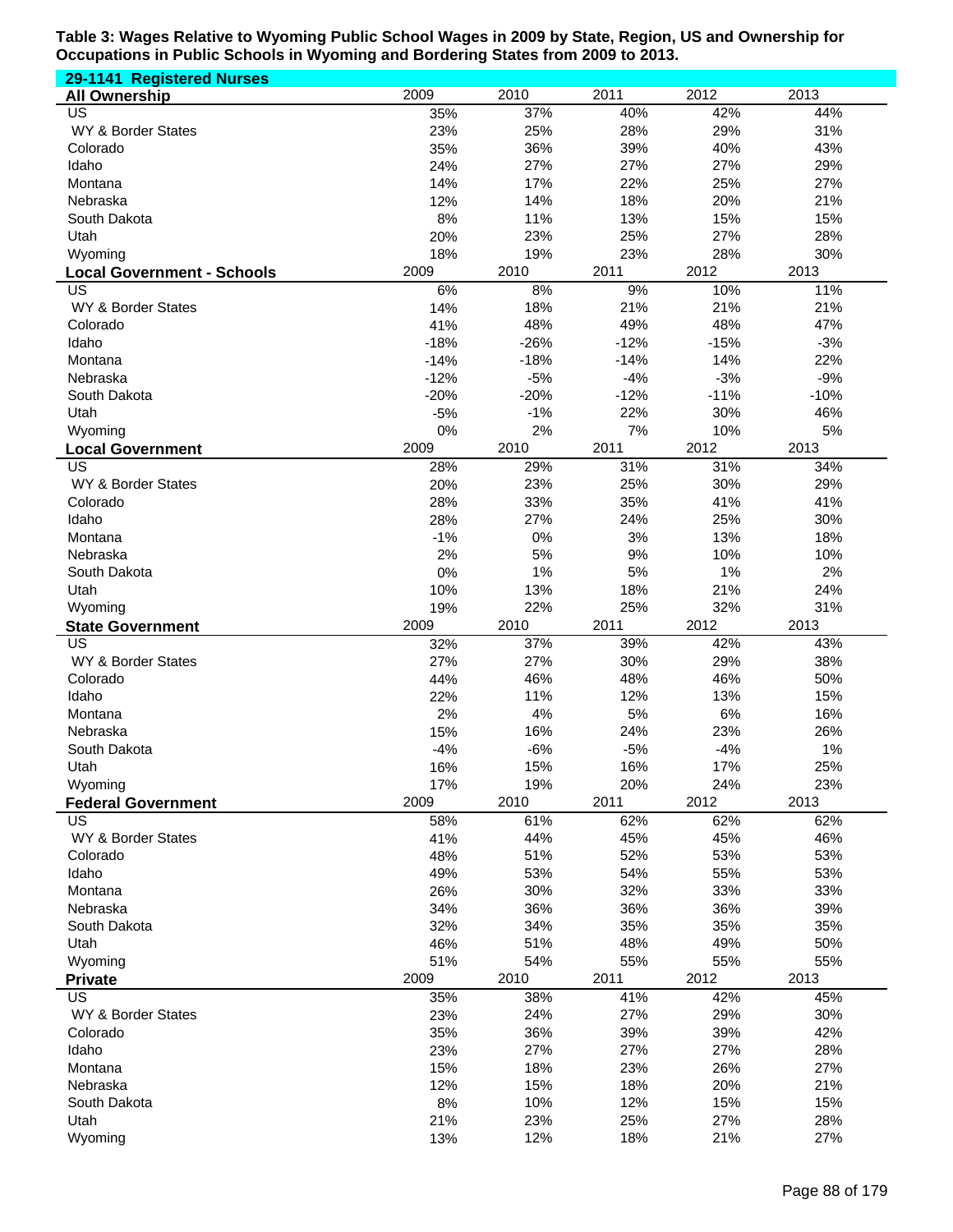| 29-1181 Audiologists              |        |        |        |        |        |
|-----------------------------------|--------|--------|--------|--------|--------|
| <b>All Ownership</b>              | 2009   | 2010   | 2011   | 2012   | 2013   |
| US                                | 6%     | 10%    | 12%    | 15%    | 17%    |
| WY & Border States                | $-7%$  | 9%     | 18%    | 20%    | 20%    |
| Colorado                          | $-7%$  | 11%    | 26%    | 33%    | 46%    |
| Idaho                             | $-10%$ | 29%    | 29%    | 44%    | 1%     |
| Montana                           | 5%     | $-3%$  | $-7%$  | 6%     | 7%     |
| Nebraska                          | $-6%$  | 9%     | 11%    | 0%     | $-2%$  |
| South Dakota                      | $-2%$  | $-2%$  | $-6%$  | $-13%$ | $-7%$  |
| Utah                              | $-10%$ | $-2%$  | $-6%$  | 0%     | 5%     |
| Wyoming                           | $-1%$  | $-3%$  | 12%    | 7%     | 15%    |
| <b>Local Government - Schools</b> | 2009   | 2010   | 2011   | 2012   | 2013   |
| US                                | 2%     | $1\%$  | 5%     | 7%     | 10%    |
| WY & Border States                | 17%    | 30%    | 32%    | 34%    | 29%    |
| Colorado                          | 29%    | 38%    | 36%    | 34%    | 35%    |
| Idaho                             | $-4%$  | 14%    | 13%    |        | $-32%$ |
| Montana                           | 5%     | 6%     | 8%     | 5%     | 7%     |
| Nebraska                          | $-12%$ | 26%    | 33%    | 42%    | 1%     |
| South Dakota                      | $-21%$ | $-18%$ | $-37%$ | $-32%$ | $-31%$ |
| Utah                              | $-12%$ | $-10%$ | $-15%$ | 33%    | 35%    |
| Wyoming                           | 0%     | 3%     | 30%    | 38%    | 45%    |
| <b>Local Government</b>           | 2009   | 2010   | 2011   | 2012   | 2013   |
| $\overline{US}$                   | 0%     | 3%     | 6%     | 8%     | 11%    |
| WY & Border States                | 14%    | 26%    | 29%    | 32%    | 29%    |
| Colorado                          | 26%    | 35%    | 32%    | 33%    | 34%    |
| Idaho                             | $-4%$  | 14%    | 13%    |        | $-32%$ |
| Montana                           | 5%     | 6%     | 8%     | 5%     | 7%     |
| Nebraska                          | $-13%$ | 16%    | 20%    | 25%    | 5%     |
| South Dakota                      | $-21%$ | $-18%$ | $-37%$ | $-32%$ | $-31%$ |
| Utah                              | $-12%$ | $-10%$ | $-15%$ | 33%    | 35%    |
| Wyoming                           | 0%     | 3%     | 34%    | 40%    | 46%    |
| <b>State Government</b>           | 2009   | 2010   | 2011   | 2012   | 2013   |
| $\overline{US}$                   | $-2%$  | $-1%$  | 3%     | 1%     | 6%     |
| WY & Border States                | $-3%$  | $-3%$  | 0%     | 5%     | 13%    |
| Colorado                          | 11%    | 13%    | 15%    | 15%    | 17%    |
| Idaho                             | 1%     | 9%     | 11%    |        |        |
| Montana                           | $-33%$ | $-32%$ | $-31%$ |        |        |
| Nebraska                          | $-15%$ |        |        |        |        |
| Utah                              | $-16%$ | $-13%$ | $-11%$ | $-6%$  | 7%     |
| <b>Private</b>                    | 2009   | 2010   | 2011   | 2012   | 2013   |
| $\overline{\mathsf{US}}$          | 7%     | 12%    | 13%    | 16%    | 19%    |
| WY & Border States                | $-12%$ | 6%     | 16%    | 18%    | 19%    |
| Colorado                          | $-17%$ | 6%     | 25%    | 34%    | 57%    |
| Idaho                             | $-22%$ | 34%    | 35%    | 44%    | 5%     |
| Montana                           | 7%     | $-2%$  | $-7%$  | 6%     | 7%     |
| Nebraska                          | $-4%$  | 7%     | 9%     | $-4%$  | $-3%$  |
| South Dakota                      | 0%     | $0\%$  | $-1%$  | $-11%$ | $-6%$  |
| Utah                              | $-10%$ | $0\%$  | $-5%$  | $0\%$  | 4%     |
| Wyoming                           | $-3%$  | $-16%$ | $-2%$  | 1%     | 7%     |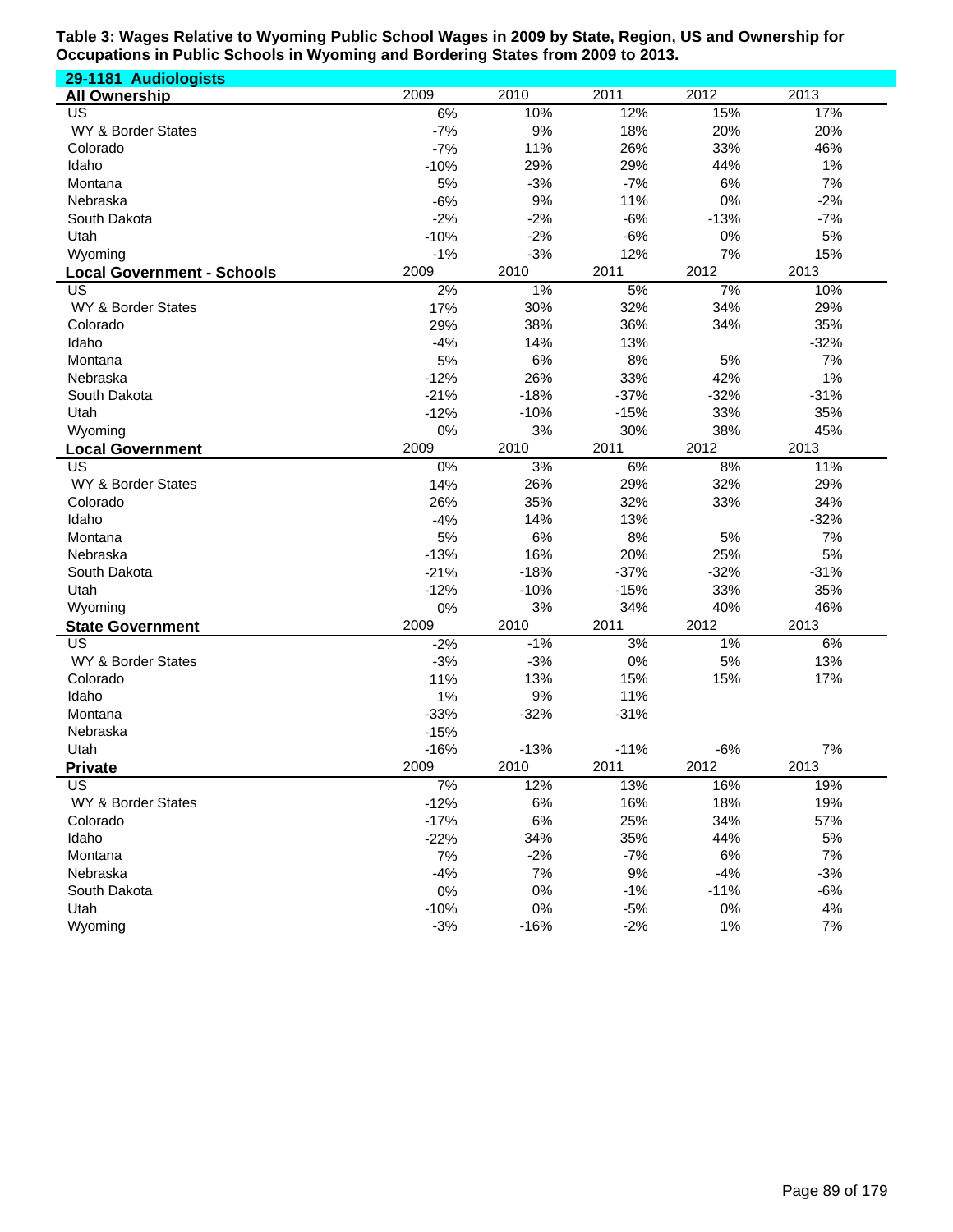| 29-2000 Health Technologists and Technicians |                  |                  |                  |                  |                  |  |  |
|----------------------------------------------|------------------|------------------|------------------|------------------|------------------|--|--|
| <b>All Ownership</b>                         | 2009             | 2010             | 2011             | 2012             | 2013             |  |  |
| US                                           | $-19%$           | $-18%$           | $-16%$           | $-15%$           | $-14%$           |  |  |
| WY & Border States                           | $-22%$           | $-20%$           | $-18%$           | $-18%$           | $-17%$           |  |  |
| Colorado                                     | $-14%$           | $-12%$           | $-9%$            | $-8%$            | $-8%$            |  |  |
| Idaho                                        | $-22%$           | $-21%$           | $-20%$           | $-20%$           | $-19%$           |  |  |
| Montana                                      | $-25%$           | $-24%$           | $-23%$           | $-22%$           | $-22%$           |  |  |
| Nebraska                                     | $-27%$           | $-25%$           | $-24%$           | $-22%$           | $-22%$           |  |  |
| South Dakota                                 | $-29%$           | $-28%$           | $-27%$           | $-27%$           | $-26%$           |  |  |
| Utah                                         | $-25%$           | $-23%$           | $-22%$<br>$-21%$ | $-21%$<br>$-18%$ | $-21%$<br>$-16%$ |  |  |
| Wyoming                                      | $-23%$<br>2009   | $-23%$<br>2010   | 2011             | 2012             | 2013             |  |  |
| <b>Local Government - Schools</b><br>US      | $-37%$           | $-35%$           | $-31%$           | $-34%$           | $-33%$           |  |  |
| WY & Border States                           | $-25%$           | $-21%$           | $-25%$           | $-21%$           | $-19%$           |  |  |
| Colorado                                     | $-16%$           | $-15%$           | $-11%$           | $-5%$            | $-2%$            |  |  |
| Idaho                                        | $-3%$            | 4%               | $-55%$           | $-43%$           | $-41%$           |  |  |
| Montana                                      | $-58%$           | $-51%$           | $-47%$           | $-32%$           | $-27%$           |  |  |
| Nebraska                                     | $-41%$           | $-40%$           | $-28%$           | $-29%$           | $-29%$           |  |  |
| South Dakota                                 | $-41%$           | $-43%$           | $-44%$           | $-41%$           | $-40%$           |  |  |
| Utah                                         | $-26%$           | $-25%$           | $-50%$           | $-55%$           | $-43%$           |  |  |
| Wyoming                                      | 0%               | $-8%$            | $-38%$           | $-14%$           | 5%               |  |  |
| <b>Local Government</b>                      | 2009             | 2010             | 2011             | 2012             | 2013             |  |  |
| US                                           | $-24%$           | $-23%$           | $-21%$           | $-21%$           | $-19%$           |  |  |
| WY & Border States                           | $-26%$           | $-24%$           | $-22%$           | $-21%$           | $-22%$           |  |  |
| Colorado                                     | $-19%$           | $-16%$           | $-12%$           | $-9%$            | $-9%$            |  |  |
| Idaho                                        | $-22%$           | $-22%$           | $-23%$           | $-27%$           | $-25%$           |  |  |
| Montana                                      | $-39%$           | $-35%$           | $-36%$           | $-31%$           | $-31%$           |  |  |
| Nebraska                                     | $-29%$           | $-27%$           | $-24%$           | $-25%$           | $-23%$           |  |  |
| South Dakota<br>Utah                         | $-42%$<br>$-37%$ | $-41%$<br>$-36%$ | $-41%$<br>$-35%$ | $-41%$<br>$-30%$ | $-41%$<br>$-32%$ |  |  |
| Wyoming                                      | $-23%$           | $-23%$           | $-21%$           | $-19%$           | $-17%$           |  |  |
| <b>State Government</b>                      | 2009             | 2010             | 2011             | 2012             | 2013             |  |  |
| US                                           | $-24%$           | $-22%$           | $-20%$           | $-18%$           | $-17%$           |  |  |
| WY & Border States                           | $-28%$           | $-25%$           | $-22%$           | $-22%$           | $-17%$           |  |  |
| Colorado                                     | $-9%$            | $-8%$            | $-4%$            | $-3%$            | $-3%$            |  |  |
| Idaho                                        | $-34%$           | $-39%$           | $-38%$           | $-37%$           | $-36%$           |  |  |
| Montana                                      | $-30%$           | $-28%$           | $-27%$           | $-27%$           | $-35%$           |  |  |
| Nebraska                                     | $-39%$           | $-37%$           | $-28%$           | $-29%$           | $-25%$           |  |  |
| South Dakota                                 | $-42%$           | $-41%$           | $-40%$           | $-39%$           | $-38%$           |  |  |
| Utah                                         | $-36%$           | $-34%$           | $-35%$           | $-34%$           | $-29%$           |  |  |
| Wyoming                                      | $-17%$           | $-10%$           | $-7%$            | $-7%$            | $-6%$            |  |  |
| <b>Federal Government</b>                    | 2009             | 2010             | 2011             | 2012             | 2013             |  |  |
| US                                           | $-9%$            | $-7%$            | $-6%$            | $-6%$            | $-6%$            |  |  |
| WY & Border States<br>Colorado               | $-13%$<br>$-11%$ | $-12%$<br>$-10%$ | $-11%$<br>$-9%$  | $-11%$<br>$-10%$ | $-10%$<br>$-10%$ |  |  |
| Idaho                                        | $-16%$           | $-15%$           | $-13%$           | $-13%$           | $-14%$           |  |  |
| Montana                                      | $-17%$           | $-14%$           | $-14%$           | $-13%$           | $-12%$           |  |  |
| Nebraska                                     | $-12%$           | $-10%$           | $-10%$           | $-9%$            | $-8%$            |  |  |
| South Dakota                                 | $-17%$           | $-15%$           | $-15%$           | $-15%$           | $-14%$           |  |  |
| Utah                                         | $-10%$           | $-8%$            | $-6%$            | $-5%$            | $-5%$            |  |  |
| Wyoming                                      | $-11%$           | $-10%$           | $-11%$           | $-9%$            | $-10%$           |  |  |
| <b>Private</b>                               | 2009             | 2010             | 2011             | 2012             | 2013             |  |  |
| US                                           | $-19%$           | $-17%$           | $-16%$           | $-15%$           | $-14%$           |  |  |
| WY & Border States                           | $-21%$           | $-20%$           | $-18%$           | $-17%$           | $-17%$           |  |  |
| Colorado                                     | $-14%$           | $-12%$           | $-9%$            | $-8%$            | $-8%$            |  |  |
| Idaho                                        | $-21%$           | $-21%$           | $-19%$           | $-19%$           | $-17%$           |  |  |
| Montana                                      | $-25%$           | $-24%$           | $-23%$           | $-22%$           | $-22%$           |  |  |
|                                              |                  |                  |                  |                  |                  |  |  |
| Nebraska                                     | $-27%$           | $-25%$           | $-24%$           | $-22%$           | $-22%$           |  |  |
| South Dakota                                 | $-29%$           | $-28%$           | $-27%$           | $-27%$           | $-25%$           |  |  |
| Utah<br>Wyoming                              | $-23%$<br>$-24%$ | $-21%$<br>$-25%$ | $-21%$<br>$-22%$ | $-20%$<br>$-19%$ | $-19%$<br>$-17%$ |  |  |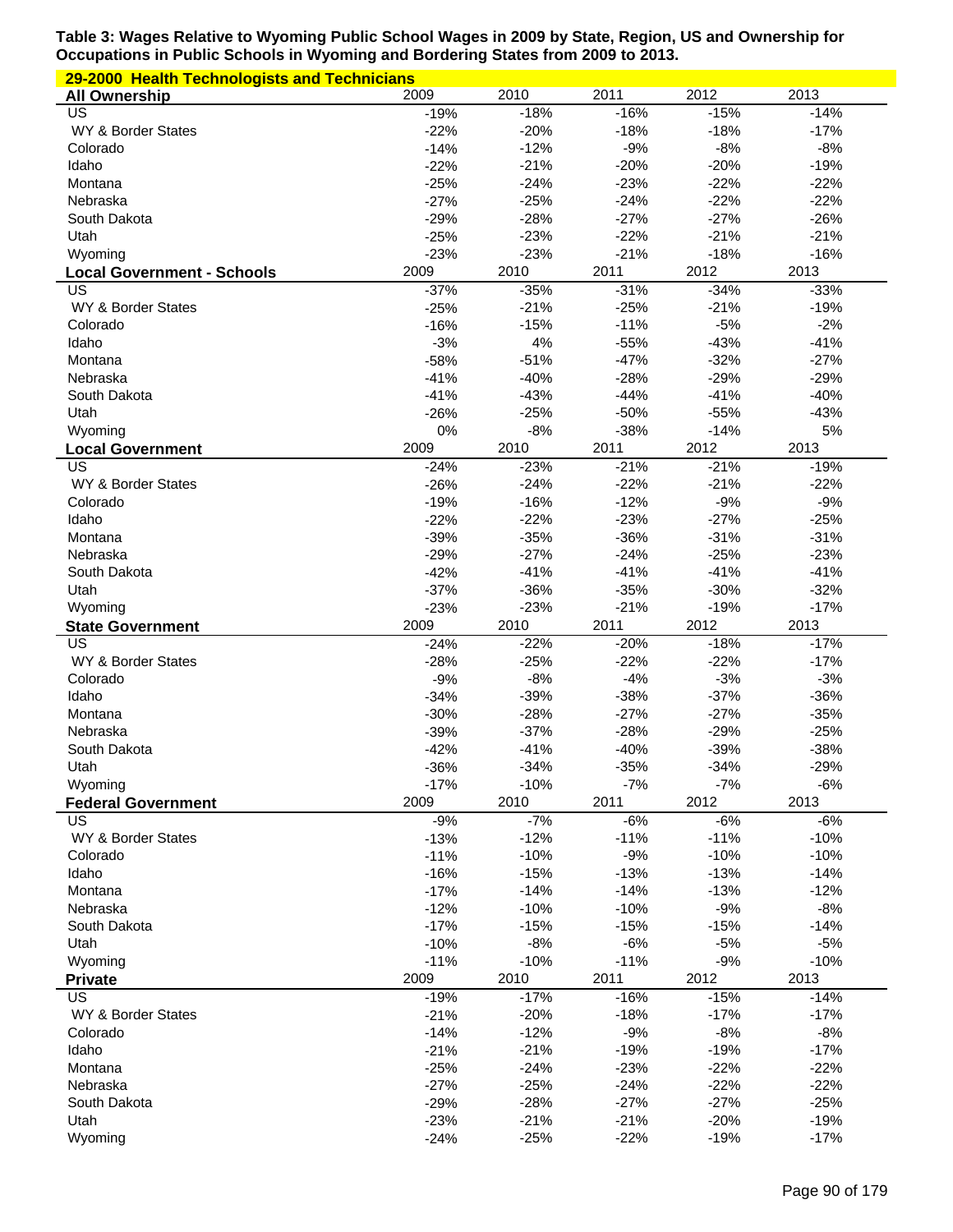| 29-2061 Licensed Practical and Licensed Vocational Nurses |                  |                  |                  |                  |                  |  |  |
|-----------------------------------------------------------|------------------|------------------|------------------|------------------|------------------|--|--|
| <b>All Ownership</b>                                      | 2009             | 2010             | 2011             | 2012             | 2013             |  |  |
| US                                                        | $-21%$           | $-20%$           | $-19%$           | $-18%$           | $-17%$           |  |  |
| WY & Border States                                        | $-27%$           | $-25%$           | $-24%$           | $-24%$           | $-22%$           |  |  |
| Colorado                                                  | $-19%$           | $-17%$           | $-14%$           | $-14%$           | $-13%$           |  |  |
| Idaho                                                     | $-27%$           | $-27%$           | $-25%$           | $-26%$           | $-25%$           |  |  |
| Montana                                                   | $-33%$           | $-31%$           | $-30%$           | $-28%$           | $-26%$           |  |  |
| Nebraska                                                  | $-31%$           | $-30%$           | $-28%$           | $-27%$           | $-26%$           |  |  |
| South Dakota                                              | $-36%$           | $-35%$           | $-34%$           | $-34%$           | $-33%$           |  |  |
| Utah                                                      | $-23%$           | $-23%$           | $-24%$           | $-24%$           | $-21%$           |  |  |
| Wyoming                                                   | $-24%$           | $-23%$           | $-22%$           | $-20%$           | $-18%$           |  |  |
| <b>Local Government - Schools</b>                         | 2009             | 2010             | 2011             | 2012             | 2013             |  |  |
| US                                                        | $-36%$           | $-35%$           | $-33%$           | $-34%$           | $-33%$           |  |  |
| WY & Border States                                        | $-27%$           | $-23%$           | $-31%$           | $-25%$           | $-23%$           |  |  |
| Colorado                                                  | $-9%$            | $-9%$            | $-3%$            | 6%               | 1%               |  |  |
| Idaho                                                     | $-3%$            | 4%               | $-51%$           | $-39%$           | $-38%$           |  |  |
| Montana                                                   | $-58%$           | $-51%$           | $-47%$           | $-33%$           | $-28%$           |  |  |
| Nebraska                                                  | $-42%$           | $-41%$           | $-28%$           | $-29%$           | $-29%$           |  |  |
| South Dakota                                              | $-41%$           | $-43%$           | $-44%$           | $-41%$           | $-40%$           |  |  |
| Utah                                                      | $-19%$           | $-12%$           | $-52%$           | $-63%$           | $-39%$           |  |  |
| Wyoming                                                   | 0%               | 3%               |                  | 3%               | 5%               |  |  |
| <b>Local Government</b>                                   | 2009             | 2010             | 2011             | 2012             | 2013             |  |  |
| $\overline{US}$                                           | $-27%$           | $-26%$           | $-25%$           | $-25%$           | $-24%$           |  |  |
| WY & Border States                                        | $-29%$           | $-28%$           | $-28%$           | $-26%$           | $-24%$           |  |  |
| Colorado                                                  | $-29%$           | $-26%$           | $-23%$           | $-17%$           | $-14%$           |  |  |
| Idaho                                                     | $-23%$           | $-20%$           | $-28%$           | $-30%$           | $-23%$           |  |  |
| Montana                                                   | $-34%$           | $-34%$           | $-32%$           | $-25%$           | $-25%$           |  |  |
| Nebraska                                                  | $-33%$<br>$-35%$ | $-33%$<br>$-34%$ | $-30%$<br>$-31%$ | $-28%$<br>$-31%$ | $-27%$<br>$-30%$ |  |  |
| South Dakota<br>Utah                                      | $-30%$           | $-28%$           | $-32%$           | $-36%$           | $-33%$           |  |  |
| Wyoming                                                   | $-20%$           | $-21%$           | $-20%$           | $-18%$           | $-15%$           |  |  |
| <b>State Government</b>                                   | 2009             | 2010             | 2011             | 2012             | 2013             |  |  |
| $\overline{US}$                                           | $-24%$           | $-22%$           | $-21%$           | $-21%$           | $-20%$           |  |  |
| WY & Border States                                        | $-31%$           | $-31%$           | $-29%$           | $-28%$           | $-26%$           |  |  |
| Colorado                                                  | $-22%$           | $-23%$           | $-20%$           | $-15%$           | $-17%$           |  |  |
| Idaho                                                     | $-27%$           | $-32%$           | $-32%$           | $-32%$           | $-31%$           |  |  |
| Montana                                                   | $-32%$           | $-29%$           | $-29%$           | $-27%$           | $-23%$           |  |  |
| Nebraska                                                  | $-35%$           | $-34%$           | $-30%$           | $-30%$           | $-28%$           |  |  |
| South Dakota                                              | $-39%$           | $-37%$           | $-37%$           | $-38%$           | $-35%$           |  |  |
| Utah                                                      | $-34%$           | $-31%$           | $-28%$           | $-29%$           | $-26%$           |  |  |
| Wyoming                                                   | $-31%$           | $-27%$           | $-28%$           | $-26%$           | $-25%$           |  |  |
| <b>Federal Government</b>                                 | 2009             | 2010             | 2011             | 2012             | 2013             |  |  |
| <b>US</b>                                                 | $-18%$           | $-16%$           | $-15%$           | $-15%$           | $-15%$           |  |  |
| WY & Border States                                        | $-22%$           | $-21%$           | $-20%$           | $-21%$           | $-20%$           |  |  |
| Colorado                                                  | $-20%$           | $-20%$           | $-20%$           | $-21%$           | $-20%$           |  |  |
| Idaho                                                     | $-25%$           | $-25%$           | $-23%$           | $-24%$           | $-25%$           |  |  |
| Montana                                                   | $-27%$           | $-22%$           | $-22%$           | $-21%$           | $-21%$           |  |  |
| Nebraska                                                  | $-18%$           | $-16%$           | $-17%$           | $-17%$           | $-16%$           |  |  |
| South Dakota                                              | $-25%$           | $-24%$           | $-24%$           | $-24%$           | $-24%$           |  |  |
| Utah                                                      | $-22%$           | $-21%$           | $-16%$           | $-16%$           | $-15%$           |  |  |
| Wyoming                                                   | $-15%$           | $-17%$           | $-17%$           | $-16%$           | $-17%$           |  |  |
| <b>Private</b>                                            | 2009             | 2010             | 2011             | 2012             | 2013             |  |  |
| <b>US</b>                                                 | $-21%$           | $-20%$           | $-19%$           | $-18%$           | $-17%$           |  |  |
| WY & Border States                                        | $-26%$           | $-25%$           | $-24%$           | $-23%$           | $-22%$           |  |  |
| Colorado                                                  | $-18%$           | $-16%$           | $-13%$           | $-13%$           | $-12%$           |  |  |
| Idaho                                                     | $-28%$           | $-27%$           | $-25%$           | $-25%$           | $-25%$           |  |  |
| Montana                                                   | $-33%$           | $-31%$           | $-31%$           | $-28%$           | $-27%$           |  |  |
| Nebraska                                                  | $-31%$           | $-29%$           | $-28%$           | $-27%$           | $-26%$           |  |  |
| South Dakota                                              | $-37%$           | $-36%$           | $-34%$           | $-35%$           | $-34%$           |  |  |
| Utah                                                      | $-22%$           | $-22%$           | $-24%$           | $-23%$           | $-20%$           |  |  |
| Wyoming                                                   | $-26%$           | $-25%$           | $-23%$           | $-20%$           | $-18%$           |  |  |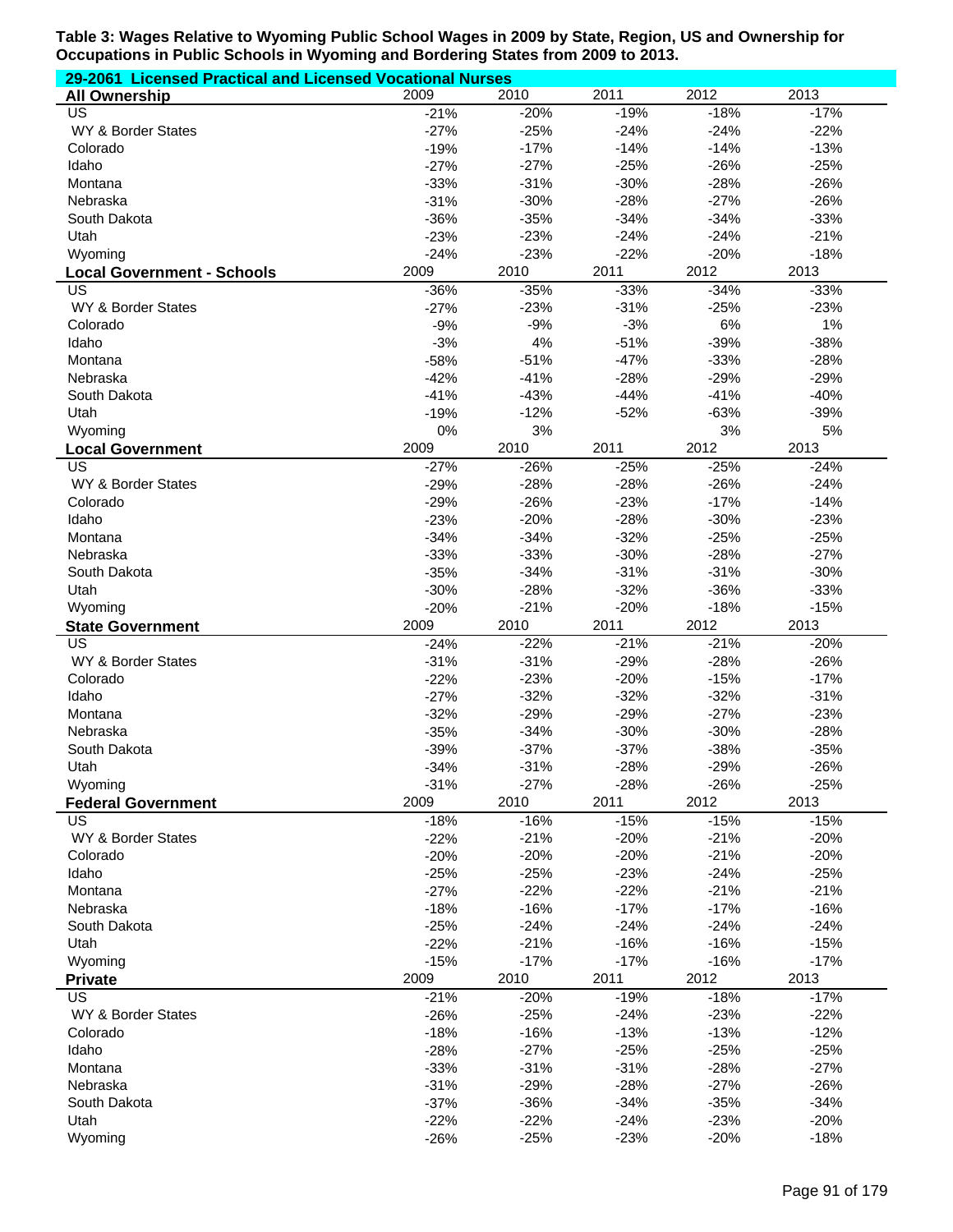| 29-9000 Other Healthcare Practitioners and Technical Occupations |                  |                  |                  |                  |                  |  |  |
|------------------------------------------------------------------|------------------|------------------|------------------|------------------|------------------|--|--|
| <b>All Ownership</b>                                             | 2009             | 2010             | 2011             | 2012             | 2013             |  |  |
| US                                                               | $-32%$           | $-31%$           | $-29%$           | $-29%$           | $-27%$           |  |  |
| WY & Border States                                               | $-34%$           | $-32%$           | $-30%$           | $-28%$           | $-27%$           |  |  |
| Colorado                                                         | $-22%$           | $-19%$           | $-17%$           | $-15%$           | $-19%$           |  |  |
| Idaho                                                            | $-36%$           | $-32%$           | $-33%$           | $-34%$           | $-35%$           |  |  |
| Montana                                                          | $-42%$           | $-41%$           | $-40%$           | $-36%$           | $-31%$           |  |  |
| Nebraska                                                         | $-36%$           | $-37%$           | $-38%$           | $-34%$           | $-32%$           |  |  |
| South Dakota                                                     | $-44%$           | $-41%$           | $-40%$           | $-41%$           | $-42%$           |  |  |
| Utah                                                             | $-41%$           | $-39%$           | $-35%$           | $-34%$           | $-30%$           |  |  |
| Wyoming                                                          | $-26%$           | $-27%$           | $-23%$           | $-27%$           | $-26%$           |  |  |
| <b>Local Government - Schools</b>                                | 2009             | 2010             | 2011             | 2012             | 2013             |  |  |
| US                                                               | $-36%$           | $-34%$           | $-33%$           | $-35%$           | $-36%$           |  |  |
| WY & Border States                                               | $-49%$           | $-47%$           | $-46%$           | $-48%$           | $-49%$           |  |  |
| Colorado<br>Idaho                                                | $-41%$<br>$-68%$ | $-42%$<br>$-45%$ | $-46%$<br>$-57%$ | $-45%$<br>$-58%$ | $-49%$<br>$-58%$ |  |  |
| Montana                                                          | $-70%$           | $-76%$           | $-48%$           | $-39%$           | $-32%$           |  |  |
| Nebraska                                                         | $-50%$           | $-46%$           | $-46%$           | $-46%$           | $-35%$           |  |  |
| South Dakota                                                     | $-48%$           | $-47%$           | $-46%$           | $-47%$           | $-46%$           |  |  |
| Utah                                                             | $-36%$           | $-36%$           | $-42%$           | $-45%$           | $-68%$           |  |  |
| Wyoming                                                          | 0%               | $-28%$           | $-33%$           | $-58%$           | $-56%$           |  |  |
| <b>Local Government</b>                                          | 2009             | 2010             | 2011             | 2012             | 2013             |  |  |
| US                                                               | $-35%$           | $-34%$           | $-33%$           | $-33%$           | $-32%$           |  |  |
| WY & Border States                                               | $-43%$           | $-40%$           | $-37%$           | $-36%$           | $-34%$           |  |  |
| Colorado                                                         | $-36%$           | $-37%$           | $-37%$           | $-32%$           | $-31%$           |  |  |
| Idaho                                                            | $-64%$           | $-49%$           | $-49%$           | $-46%$           | $-46%$           |  |  |
| Montana                                                          | $-55%$           | $-56%$           | $-45%$           | $-47%$           | $-42%$           |  |  |
| Nebraska                                                         | $-40%$           | $-34%$           | $-32%$           | $-24%$           | $-21%$           |  |  |
| South Dakota                                                     | $-36%$           | $-38%$           | $-52%$           | $-49%$           | $-49%$           |  |  |
| Utah                                                             | $-37%$           | $-36%$           | $-28%$           | $-32%$           | $-33%$           |  |  |
| Wyoming                                                          | $-39%$           | $-45%$           | $-41%$           | $-47%$           | $-45%$           |  |  |
| <b>State Government</b>                                          | 2009             | 2010             | 2011             | 2012             | 2013             |  |  |
| US                                                               | $-33%$           | $-33%$           | $-32%$           | $-35%$           | $-32%$           |  |  |
| WY & Border States                                               | $-34%$           | $-34%$           | $-34%$           | $-38%$           | $-39%$           |  |  |
| Colorado                                                         | $-17%$           | $-19%$           | $-19%$           | $-28%$           | $-30%$           |  |  |
| Idaho                                                            | $-33%$           | $-28%$           | $-33%$           | $-33%$           | $-39%$           |  |  |
| Montana                                                          | $-39%$           | $-41%$           | $-42%$           | $-45%$           | $-38%$           |  |  |
| Nebraska                                                         | $-46%$           | $-43%$           | $-44%$           | $-42%$           | $-42%$           |  |  |
| South Dakota                                                     | $-44%$           | $-46%$           | $-46%$           | $-46%$           | $-45%$           |  |  |
| Utah                                                             | $-40%$           | $-39%$           | $-38%$           | $-38%$           | $-46%$           |  |  |
| Wyoming                                                          | $-33%$           | $-33%$           | $-33%$           | $-27%$           | $-30%$           |  |  |
| <b>Federal Government</b>                                        | 2009             | 2010             | 2011             | 2012             | 2013             |  |  |
| US                                                               | $-12%$           | $-10%$           | $-9%$            | $-9%$            | $-9%$            |  |  |
| WY & Border States                                               | $-13%$           | $-11%$           | $-10%$           | $-9%$            | $-10%$           |  |  |
| Colorado                                                         | $-5%$            | $-4%$            | $-3%$            | $-1%$            | $-2%$            |  |  |
| Idaho                                                            | $-16%$           | $-14%$           | $-14%$           | $-14%$           | $-12%$           |  |  |
| Montana                                                          | $-26%$           | $-19%$           | $-20%$           | $-18%$           | $-19%$           |  |  |
| Nebraska                                                         | $-3%$            | $-11%$           | $-7%$            | $-6%$            | $-6%$            |  |  |
| South Dakota                                                     | $-25%$           | $-17%$           | $-18%$           | $-24%$           | $-23%$           |  |  |
| Utah                                                             | $-18%$           | $-15%$           | $-14%$           | $-14%$           | $-14%$           |  |  |
| Wyoming                                                          | $-23%$           | $-20%$           | $-14%$           | $-13%$           | $-17%$           |  |  |
| <b>Private</b>                                                   | 2009             | 2010             | 2011             | 2012             | 2013             |  |  |
| $\overline{US}$                                                  | $-34%$           | $-33%$           | $-31%$           | $-30%$           | $-28%$           |  |  |
| WY & Border States                                               | $-36%$           | $-34%$           | $-32%$           | $-29%$           | $-27%$           |  |  |
| Colorado                                                         | $-23%$           | $-18%$           | $-15%$           | $-13%$           | $-18%$           |  |  |
| Idaho                                                            | $-33%$           | $-33%$           | $-33%$           | $-35%$           | $-36%$           |  |  |
| Montana<br>Nebraska                                              | $-43%$<br>$-38%$ | $-41%$<br>$-40%$ | $-43%$<br>$-41%$ | $-34%$<br>$-37%$ | $-27%$<br>$-34%$ |  |  |
| South Dakota                                                     | $-49%$           | $-46%$           | $-44%$           | $-44%$           | $-46%$           |  |  |
| Utah                                                             | $-43%$           | $-42%$           | $-38%$           | $-36%$           | $-30%$           |  |  |
| Wyoming                                                          | $-23%$           | $-24%$           | $-21%$           | $-23%$           | $-23%$           |  |  |
|                                                                  |                  |                  |                  |                  |                  |  |  |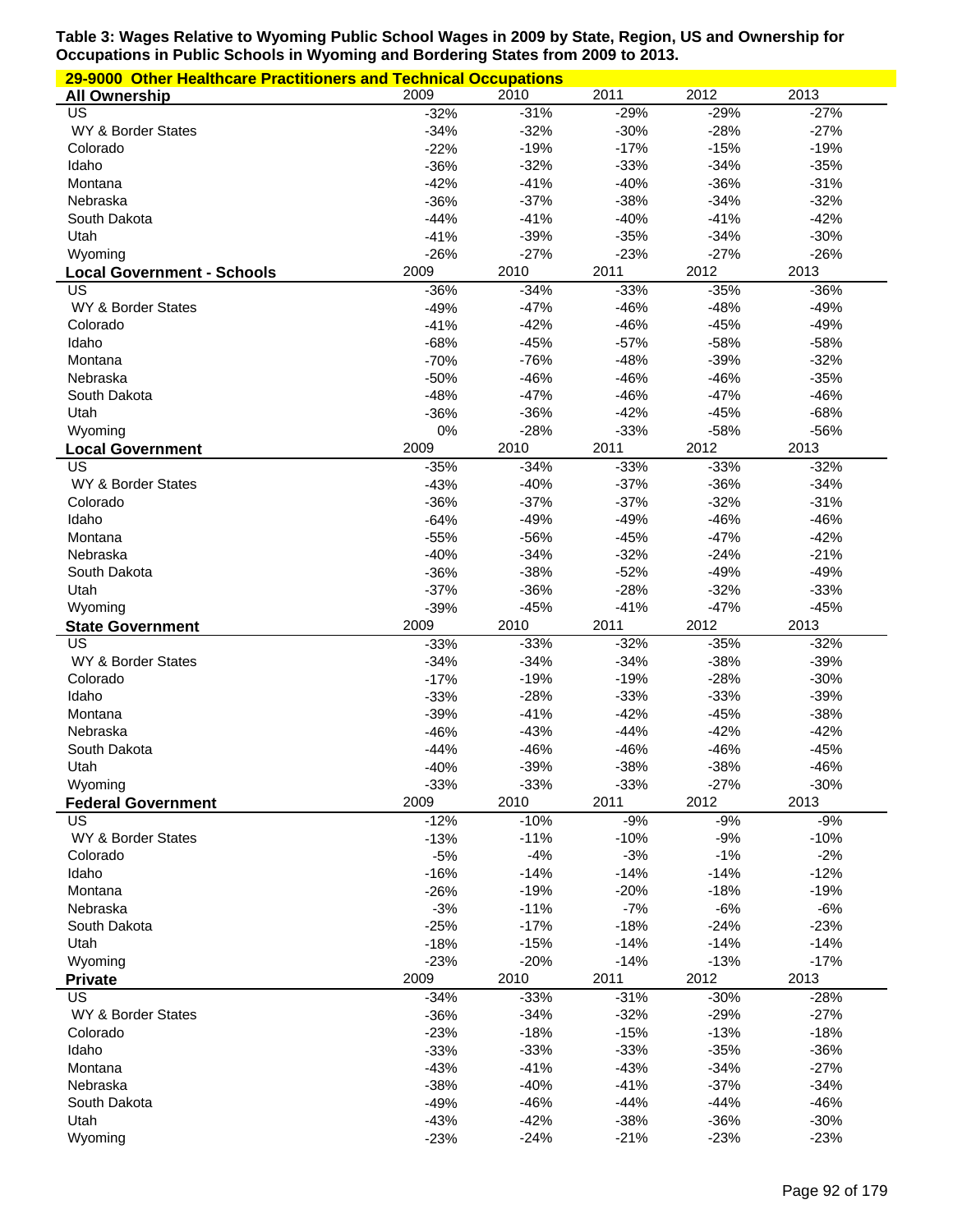| 29-9091 Athletic Trainers         |        |        |        |        |        |
|-----------------------------------|--------|--------|--------|--------|--------|
| <b>All Ownership</b>              | 2009   | 2010   | 2011   | 2012   | 2013   |
| US                                | $-49%$ | $-49%$ | $-48%$ | $-49%$ | $-48%$ |
| WY & Border States                | $-48%$ | $-47%$ | $-45%$ | $-52%$ | $-51%$ |
| Colorado                          | $-52%$ | $-44%$ | $-43%$ | $-43%$ | $-45%$ |
| Idaho                             | $-49%$ | $-59%$ | $-54%$ | $-60%$ | $-59%$ |
| Montana                           | $-64%$ | $-63%$ | $-57%$ | $-53%$ | $-51%$ |
| Nebraska                          | $-54%$ | $-52%$ | $-52%$ | $-50%$ | $-47%$ |
| South Dakota                      | $-59%$ | $-56%$ | $-55%$ | $-56%$ | $-55%$ |
| Utah                              | $-32%$ | $-25%$ | $-30%$ | -56%   | $-55%$ |
| Wyoming                           | $-41%$ | $-50%$ | $-51%$ | $-51%$ | $-49%$ |
| <b>Local Government - Schools</b> | 2009   | 2010   | 2011   | 2012   | 2013   |
| US                                | $-39%$ | $-38%$ | $-36%$ | $-37%$ | $-37%$ |
| WY & Border States                | $-64%$ | $-66%$ | $-51%$ | $-50%$ | $-45%$ |
| Idaho                             | $-69%$ | $-69%$ | $-68%$ | $-51%$ | $-50%$ |
| Montana                           | $-76%$ | $-77%$ | $-51%$ | $-42%$ | $-36%$ |
| Nebraska                          | $-53%$ | $-57%$ | $-57%$ | -56%   | $-39%$ |
| South Dakota                      | $-51%$ | $-50%$ | $-49%$ | $-50%$ | $-50%$ |
| Utah                              | $-58%$ | $-43%$ | $-48%$ | $-48%$ | $-70%$ |
| Wyoming                           | 0%     | $-35%$ | $-34%$ | $-36%$ | $-51%$ |
| <b>Local Government</b>           | 2009   | 2010   | 2011   | 2012   | 2013   |
| US                                | $-42%$ | $-41%$ | $-41%$ | $-41%$ | $-41%$ |
| WY & Border States                | $-60%$ | $-60%$ | $-52%$ | $-51%$ | $-47%$ |
| Colorado                          |        |        | $-68%$ | $-57%$ | $-56%$ |
| Idaho                             | $-47%$ | $-46%$ | $-47%$ | $-42%$ | $-44%$ |
| Montana                           | $-76%$ | $-77%$ | $-50%$ | $-43%$ | $-42%$ |
| Nebraska                          | $-51%$ | $-53%$ | $-52%$ | $-53%$ | $-40%$ |
| South Dakota                      | $-51%$ | $-50%$ | $-62%$ | $-62%$ | $-62%$ |
| Utah                              | $-58%$ | $-43%$ | $-48%$ | $-48%$ | $-70%$ |
| Wyoming                           | $-29%$ | $-50%$ | $-49%$ | $-48%$ | $-47%$ |
| <b>State Government</b>           | 2009   | 2010   | 2011   | 2012   | 2013   |
| US                                | $-47%$ | $-46%$ | $-48%$ | $-47%$ | $-46%$ |
| WY & Border States                | $-50%$ | $-52%$ | $-51%$ | $-51%$ | $-49%$ |
| Colorado                          | $-49%$ | $-51%$ | $-53%$ | $-52%$ | $-48%$ |
| Idaho                             | $-36%$ | $-46%$ | $-49%$ | $-48%$ | $-66%$ |
| Montana                           | $-52%$ | $-54%$ | $-53%$ | $-54%$ | $-43%$ |
| Nebraska                          | $-51%$ | $-49%$ | $-49%$ | $-49%$ | $-44%$ |
| South Dakota                      | $-60%$ | $-59%$ | $-57%$ | $-57%$ | $-54%$ |
| Utah                              | $-48%$ | $-46%$ | $-42%$ | $-43%$ | $-41%$ |
| Wyoming                           | $-51%$ | $-50%$ | $-49%$ | $-44%$ | $-43%$ |
| <b>Private</b>                    | 2009   | 2010   | 2011   | 2012   | 2013   |
| <b>US</b>                         | $-51%$ | $-51%$ | $-50%$ | $-51%$ | $-50%$ |
| WY & Border States                | $-46%$ | $-44%$ | $-44%$ | $-53%$ | $-51%$ |
| Colorado                          | $-53%$ | $-42%$ | $-40%$ | $-40%$ | $-43%$ |
| Idaho                             | $-51%$ | $-61%$ | $-56%$ | $-62%$ | $-58%$ |
| Montana                           | $-62%$ | $-59%$ | $-58%$ | $-55%$ | $-58%$ |
| Nebraska                          | $-56%$ | $-52%$ | $-52%$ | $-50%$ | $-49%$ |
| South Dakota                      | $-58%$ | $-55%$ | $-52%$ | $-55%$ | $-54%$ |
| Utah                              | $-31%$ | $-23%$ | $-28%$ | $-59%$ | $-57%$ |
| Wyoming                           |        |        | $-53%$ | $-55%$ | $-53%$ |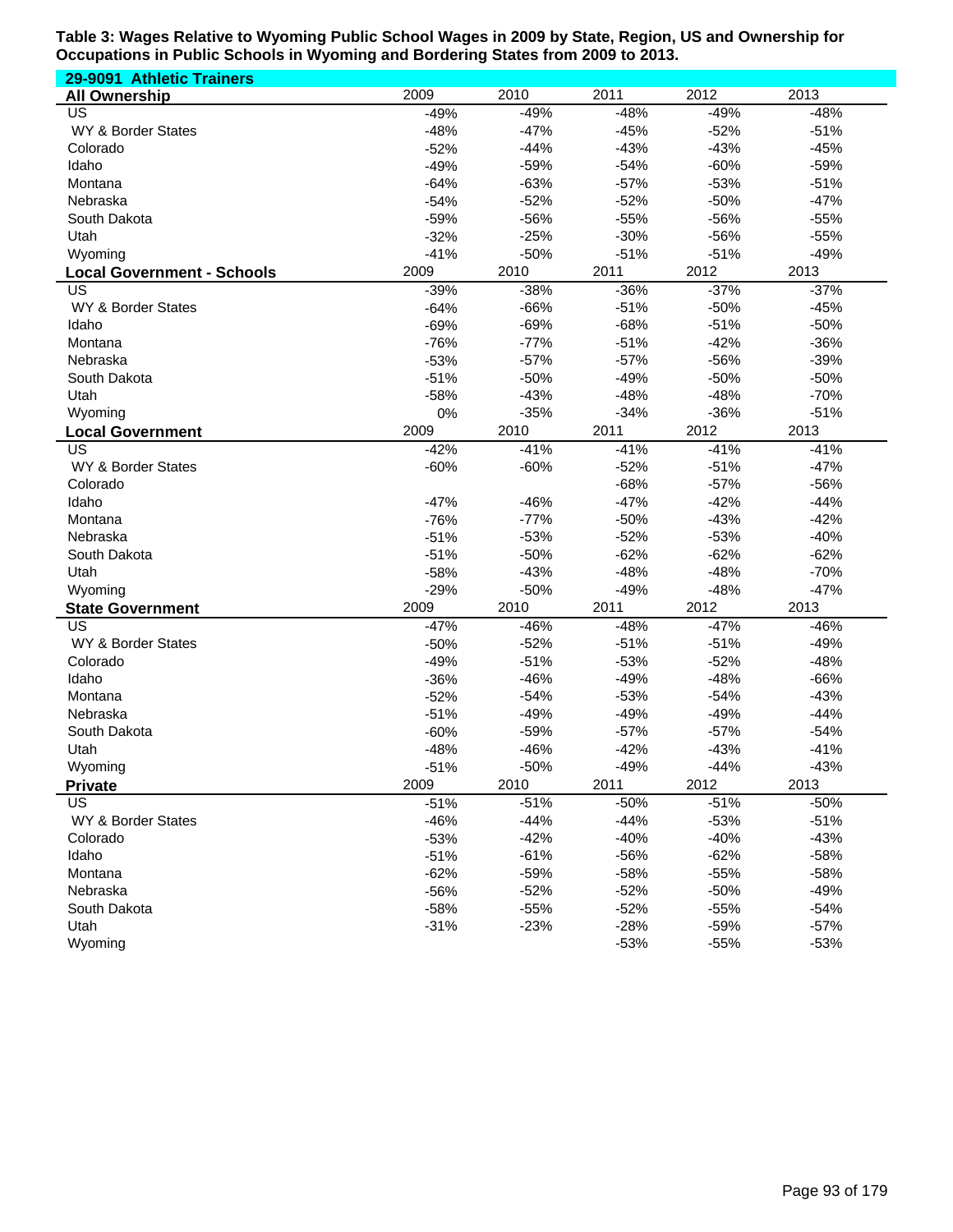| 29-9099 Healthcare Practitioners and Technical Workers, All Other |               |               |            |              |               |  |  |
|-------------------------------------------------------------------|---------------|---------------|------------|--------------|---------------|--|--|
| <b>All Ownership</b>                                              | 2009          | 2010          | 2011       | 2012         | 2013          |  |  |
| <b>US</b>                                                         | $-27%$        | $-26%$        | $-25%$     | $-25%$       | $-23%$        |  |  |
| WY & Border States                                                | $-38%$        | $-35%$        | $-31%$     | $-24%$       | $-23%$        |  |  |
| Colorado                                                          | $-27%$        | $-15%$        | $-12%$     | $-7%$        | $-20%$        |  |  |
| Idaho                                                             | $-25%$        | $-21%$        | $-17%$     | $-22%$       | $-17%$        |  |  |
| Montana                                                           | $-45%$        | $-36%$        | $-38%$     | $-38%$       | $-38%$        |  |  |
| Nebraska                                                          | $-29%$        | $-31%$        | $-40%$     | $-30%$       | $-27%$        |  |  |
| South Dakota                                                      | $-41%$        | $-31%$        | $-31%$     | $-39%$       | $-39%$        |  |  |
| Utah                                                              | $-48%$        | $-45%$        | $-40%$     | $-27%$       | $-21%$        |  |  |
| Wyoming                                                           | $-44%$        | $-39%$        | $-44%$     | $-39%$       | $-43%$        |  |  |
| <b>Local Government - Schools</b>                                 | 2009          | 2010          | 2011       | 2012         | 2013          |  |  |
| US                                                                | $-29%$        | $-27%$        | $-28%$     | $-35%$       | $-38%$        |  |  |
| WY & Border States                                                | $-31%$        | $-33%$        | $-38%$     | $-42%$       | $-45%$        |  |  |
| Colorado                                                          | $-32%$        | $-33%$        | $-38%$     | $-37%$       | $-42%$        |  |  |
| Idaho                                                             |               |               | $-77%$     | $-77%$       | $-76%$        |  |  |
| Utah                                                              | $-25%$        | $-24%$        | $-23%$     |              |               |  |  |
| Wyoming                                                           | $0\%$         | $-6%$         | $-28%$     | $-54%$       | $-53%$        |  |  |
| <b>Local Government</b>                                           | 2009          | 2010          | 2011       | 2012         | 2013          |  |  |
| US                                                                | $-30%$        | $-30%$        | $-31%$     | $-34%$       | $-34%$        |  |  |
| WY & Border States                                                | $-36%$        | $-38%$        | $-41%$     | $-40%$       | $-43%$        |  |  |
| Colorado                                                          | $-32%$        | $-33%$        | $-38%$     | $-37%$       | $-42%$        |  |  |
| Idaho                                                             | $-29%$        | $-23%$        | $-59%$     | $-57%$       | $-57%$        |  |  |
| Montana                                                           | $-62%$        | $-47%$        | $-46%$     | $-38%$       |               |  |  |
| Nebraska                                                          | $-58%$        | $-57%$        | -56%       | $-24%$       | $-23%$        |  |  |
| Utah                                                              | $-25%$        | $-24%$        | $-23%$     | $-38%$       | $-37%$        |  |  |
| Wyoming                                                           | $-22%$        | $-37%$        | $-37%$     | $-43%$       | $-43%$        |  |  |
| <b>State Government</b>                                           | 2009          | 2010          | 2011       | 2012         | 2013          |  |  |
| US                                                                | $-23%$        | $-28%$        | $-24%$     | $-30%$       | $-24%$        |  |  |
| WY & Border States                                                | $-26%$        | $-24%$        | $-29%$     | $-21%$       | $-40%$        |  |  |
| Colorado                                                          | $-63%$        | $-60%$        | $-60%$     | $-35%$       | $-35%$        |  |  |
| Idaho                                                             | $-23%$        | 106%          | 106%       | 106%         | 90%           |  |  |
| Montana                                                           |               | $-29%$        | $-31%$     | $-31%$       | $-30%$        |  |  |
| Nebraska                                                          | $-42%$        | $-31%$        | $-31%$     | 23%          | 18%           |  |  |
| Utah                                                              |               |               |            | -56%<br>2012 | $-55%$        |  |  |
| <b>Federal Government</b><br><b>US</b>                            | 2009<br>$-8%$ | 2010<br>$-4%$ | 2011<br>0% | $1\%$        | 2013<br>$1\%$ |  |  |
| WY & Border States                                                | $-12%$        | $-8%$         | $-5%$      | $-3%$        | $-2%$         |  |  |
| Colorado                                                          | 5%            | 7%            | 10%        | 15%          | 14%           |  |  |
| Idaho                                                             | $-5%$         | $-3%$         | $-10%$     | $-12%$       | $-4%$         |  |  |
| Montana                                                           | $-43%$        | $-18%$        | $-32%$     | $-27%$       | $-22%$        |  |  |
| Nebraska                                                          | 19%           | $-4%$         | 4%         | 2%           | 9%            |  |  |
| South Dakota                                                      | $-38%$        | $-17%$        | $-20%$     | $-37%$       | $-35%$        |  |  |
| Utah                                                              | $-40%$        | $-35%$        | $-35%$     | $-27%$       | $-30%$        |  |  |
| Wyoming                                                           | $-54%$        | $-53%$        | $-47%$     |              | $-47%$        |  |  |
| <b>Private</b>                                                    | 2009          | 2010          | 2011       | 2012         | 2013          |  |  |
| <b>US</b>                                                         | $-29%$        | $-28%$        | $-28%$     | $-26%$       | $-25%$        |  |  |
| WY & Border States                                                | $-43%$        | $-37%$        | $-33%$     | $-24%$       | $-21%$        |  |  |
| Colorado                                                          | $-31%$        | $-6%$         | 9%         | 11%          | $-20%$        |  |  |
| Idaho                                                             | $-33%$        | $-33%$        | $-20%$     | $-27%$       | $-24%$        |  |  |
| Montana                                                           | $-45%$        | $-41%$        | $-44%$     | $-58%$       | $-59%$        |  |  |
| Nebraska                                                          | $-28%$        | $-29%$        | $-42%$     | $-37%$       | $-38%$        |  |  |
| South Dakota                                                      | $-45%$        | $-41%$        | $-40%$     | $-43%$       | $-51%$        |  |  |
| Utah                                                              | $-49%$        | $-45%$        | $-40%$     | $-27%$       | $-16%$        |  |  |
| Wyoming                                                           | $-49%$        | $-38%$        | $-46%$     | $-29%$       | $-42%$        |  |  |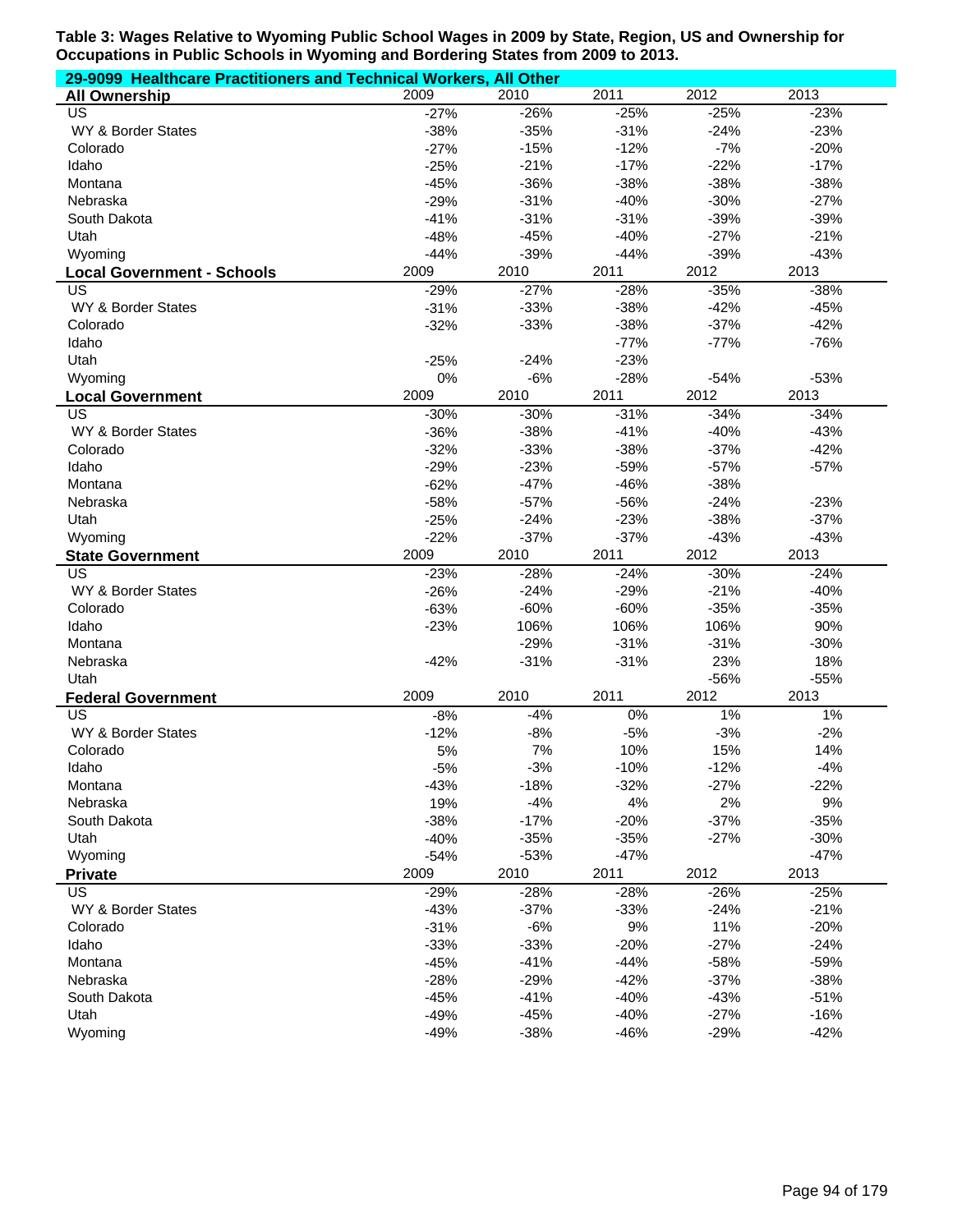| 31-0000 Healthcare Support Occupations |            |             |             |             |             |
|----------------------------------------|------------|-------------|-------------|-------------|-------------|
| <b>All Ownership</b>                   | 2009       | 2010        | 2011        | 2012        | 2013        |
| US                                     | $-4%$      | $-3%$       | $-2%$       | $0\%$       | 2%          |
| WY & Border States                     | $-5%$      | $-5%$       | $-3%$       | $-2%$       | 1%          |
| Colorado                               | 6%         | 5%          | 5%          | 6%          | 11%         |
| Idaho                                  | $-12%$     | $-12%$      | $-10%$      | $-8%$       | $-7%$       |
| Montana                                | $-13%$     | $-12%$      | $-10%$      | $-6%$       | $-3%$       |
| Nebraska                               | $-9%$      | $-8%$       | $-5%$       | $-4%$       | $-2%$       |
| South Dakota                           | $-12%$     | $-12%$      | $-10%$      | $-10%$      | $-9%$       |
| Utah                                   | $-11%$     | $-9%$       | $-9%$       | $-8%$       | $-6%$       |
| Wyoming                                | $-3%$      | 0%          | 4%          | 5%          | 6%          |
| <b>Local Government - Schools</b>      | 2009       | 2010        | 2011        | 2012        | 2013        |
| US                                     | 16%        | 18%         | 20%         | 18%         | 21%         |
| WY & Border States                     | $-3%$      | 5%          | 8%          | 7%          | 8%          |
| Colorado                               | 5%         | 6%          | 8%          | 7%          | 8%          |
| Idaho                                  | $-31%$     | $-12%$      | 38%         | $-5%$       | $-9%$       |
| Montana<br>Nebraska                    | $-23%$     | $-8%$<br>4% | 2%<br>7%    | 6%<br>7%    | 16%<br>3%   |
| South Dakota                           | 1%<br>9%   | 9%          | 11%         | 12%         |             |
| Utah                                   | 6%         | 26%         | 16%         | 52%         | 55%         |
| Wyoming                                | 0%         | $-3%$       | 8%          | 24%         | 26%         |
| <b>Local Government</b>                | 2009       | 2010        | 2011        | 2012        | 2013        |
| $\overline{US}$                        | $-1%$      | 0%          | 2%          | 3%          | 5%          |
| WY & Border States                     | $-7%$      | $-5%$       | $-3%$       | $-2%$       | 0%          |
| Colorado                               | $-1%$      | 0%          | 1%          | 4%          | 6%          |
| Idaho                                  | $-10%$     | $-4%$       | $-4%$       | $-4%$       | $-3%$       |
| Montana                                | $-14%$     | $-15%$      | $-12%$      | $-6%$       | $-5%$       |
| Nebraska                               | $-15%$     | $-12%$      | $-11%$      | $-11%$      | $-9%$       |
| South Dakota                           | $-18%$     | $-14%$      | $-11%$      | $-11%$      | $-11%$      |
| Utah                                   | $-10%$     | $-8%$       | $-11%$      | $-8%$       | $-6%$       |
| Wyoming                                | 5%         | 7%          | 8%          | 8%          | 9%          |
| <b>State Government</b>                | 2009       | 2010        | 2011        | 2012        | 2013        |
| US                                     | 9%         | 9%          | 12%         | 8%          | 9%          |
| WY & Border States                     | 0%         | 0%          | 4%          | 2%          | $9%$        |
| Colorado                               | 22%        | 23%         | 24%         | 22%         | 21%         |
| Idaho                                  | $-4%$      | $-12%$      | $-16%$      | $-15%$      | $-12%$      |
| Montana                                | $-5%$      | $-7%$       | $-7%$       | $-8%$       | 1%          |
| Nebraska                               | $-9%$      | $-7%$       | $-5%$       | $-3%$       | $-1%$       |
| South Dakota                           | $-14%$     | $-13%$      | $-13%$      | $-12%$      | $-8%$       |
| Utah                                   | $-5%$      | $-1%$       | 7%          | $-6%$       | $8\%$       |
| Wyoming                                | 2%<br>2009 | 4%          | 13%         | 17%         | 16%         |
| <b>Federal Government</b><br>US        |            | 2010<br>40% | 2011<br>41% | 2012<br>41% | 2013<br>41% |
| WY & Border States                     | 45%<br>30% | 33%         | 34%         | 35%         | 36%         |
| Colorado                               | 34%        | 35%         | 36%         | 38%         | 39%         |
| Idaho                                  | 17%        | 20%         | 24%         | 27%         | 28%         |
| Montana                                | 25%        | 27%         | 29%         | 29%         | 30%         |
| Nebraska                               | 35%        | 39%         | 38%         | 36%         | 39%         |
| South Dakota                           | 30%        | 34%         | 36%         | 35%         | 36%         |
| Utah                                   | 34%        | 38%         | 39%         | 37%         | 38%         |
| Wyoming                                | 21%        | 28%         | 30%         | 31%         | 28%         |
| <b>Private</b>                         | 2009       | 2010        | 2011        | 2012        | 2013        |
| US                                     | $-5%$      | $-4%$       | $-3%$       | $-1%$       | 1%          |
| WY & Border States                     | $-6%$      | $-5%$       | $-4%$       | $-2%$       | $0\%$       |
| Colorado                               | 6%         | 5%          | 5%          | 6%          | 10%         |
| Idaho                                  | $-13%$     | $-12%$      | $-10%$      | $-9%$       | $-7%$       |
| Montana                                | $-14%$     | $-12%$      | $-11%$      | $-7%$       | $-4%$       |
| Nebraska                               | $-9%$      | $-8%$       | $-5%$       | $-3%$       | $-1%$       |
| South Dakota                           | $-13%$     | $-13%$      | $-11%$      | $-11%$      | $-10%$      |
| Utah                                   | $-11%$     | $-10%$      | $-9%$       | $-8%$       | $-6%$       |
| Wyoming                                | $-6%$      | $-3%$       | 1%          | 3%          | 3%          |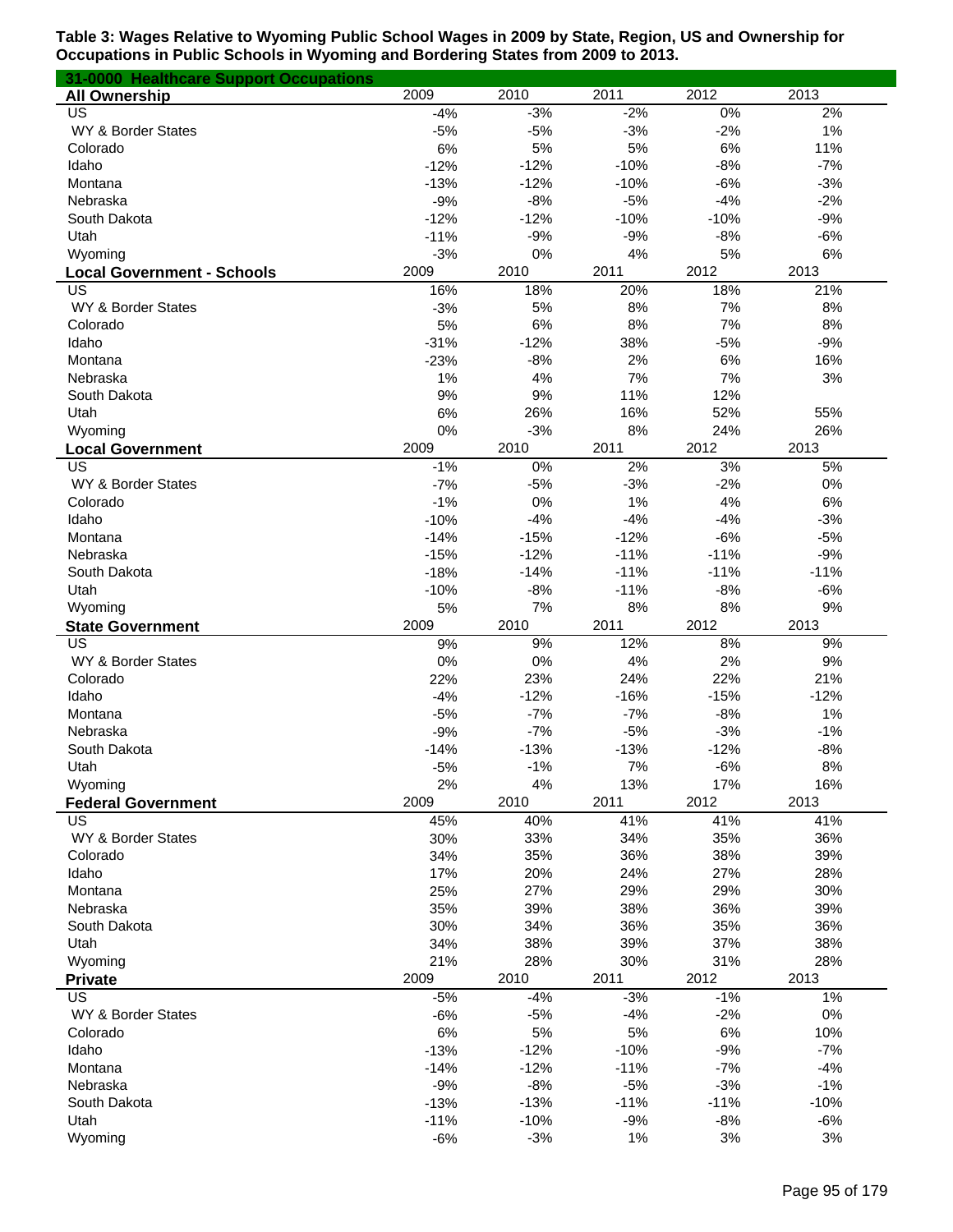| 31-2000 Occupational and Physical Therapist Assistants and Aides |        |        |        |        |        |
|------------------------------------------------------------------|--------|--------|--------|--------|--------|
| <b>All Ownership</b>                                             | 2009   | 2010   | 2011   | 2012   | 2013   |
| US                                                               | 34%    | 37%    | 40%    | 42%    | 46%    |
| WY & Border States                                               | 3%     | 5%     | 12%    | 18%    | 23%    |
| Colorado                                                         | 21%    | 19%    | 23%    | 33%    | 46%    |
| Idaho                                                            | 4%     | $-2%$  | 14%    | 15%    | 30%    |
| Montana                                                          | 0%     | 0%     | 3%     | 12%    | 17%    |
| Nebraska                                                         | 4%     | 12%    | 23%    | 25%    | 21%    |
| South Dakota                                                     | $-1%$  | 1%     | 4%     | 6%     | 7%     |
| Utah                                                             | $-14%$ | $-9%$  | $-7%$  | $-3%$  | 0%     |
| Wyoming                                                          | 8%     | 10%    | 20%    | 26%    | 27%    |
| <b>Local Government - Schools</b>                                | 2009   | 2010   | 2011   | 2012   | 2013   |
| US                                                               | 42%    | 41%    | 43%    | 44%    | 49%    |
| WY & Border States                                               | 38%    | 34%    | 37%    | 28%    | 31%    |
| Colorado                                                         | 48%    | 44%    | 47%    | 49%    | 53%    |
| Idaho                                                            | $-10%$ | $-9%$  | $-8%$  | $-10%$ | $-9%$  |
| Montana                                                          | $-22%$ | $-10%$ | $-19%$ | $-5%$  | $-2%$  |
| Nebraska                                                         | 14%    | 9%     | 31%    | 33%    | 184%   |
| South Dakota                                                     | 1%     | 1%     | 2%     | 4%     |        |
| Utah                                                             | 36%    | 38%    | 40%    |        |        |
| Wyoming                                                          | 0%     | $-6%$  | 6%     | 20%    | 15%    |
| <b>Local Government</b>                                          | 2009   | 2010   | 2011   | 2012   | 2013   |
| US                                                               | 29%    | 31%    | 39%    | 41%    | 45%    |
| WY & Border States                                               | 21%    | 20%    | 24%    | 21%    | 25%    |
| Colorado                                                         | 34%    | 31%    | 34%    | 37%    | 44%    |
| Idaho                                                            | 17%    | 21%    | 25%    | 6%     | 8%     |
| Montana                                                          | $-19%$ | $-25%$ | $-29%$ | $-10%$ | $-3%$  |
| Nebraska                                                         | 1%     | 4%     | 9%     | 1%     | 2%     |
| South Dakota                                                     | 10%    | 11%    | 14%    | 17%    | 22%    |
| Utah                                                             | $-6%$  | $-5%$  | $-4%$  |        |        |
| Wyoming                                                          | 27%    | 32%    | 34%    | 36%    | 39%    |
| <b>State Government</b>                                          | 2009   | 2010   | 2011   | 2012   | 2013   |
| US                                                               | 11%    | 44%    | 19%    | 21%    | 20%    |
| WY & Border States                                               | 22%    | 24%    | 28%    | 27%    | 34%    |
| Colorado                                                         | 30%    | 31%    | 47%    | 31%    | 37%    |
| Idaho                                                            | $-10%$ | $-19%$ | $-19%$ | $-21%$ | $-20%$ |
| Montana                                                          |        |        |        | 13%    | 14%    |
| Nebraska                                                         | 3%     | 4%     | 7%     | 8%     | 22%    |
| South Dakota                                                     | $-1%$  | 5%     | 6%     | 7%     | 9%     |
| Utah                                                             | 39%    | 45%    | 45%    | 46%    | 47%    |
| <b>Private</b>                                                   | 2009   | 2010   | 2011   | 2012   | 2013   |
| US                                                               | 35%    | 38%    | 40%    | 43%    | 47%    |
| WY & Border States                                               | 2%     | 4%     | 12%    | 17%    | 22%    |
| Colorado                                                         | 19%    | 17%    | 21%    | 33%    | 47%    |
| Idaho                                                            | 4%     | $-2%$  | 14%    | 16%    | 31%    |
| Montana                                                          | 1%     | $1\%$  | $4%$   | 13%    | 18%    |
| Nebraska                                                         | 4%     | 13%    | 24%    | 27%    | 22%    |
| South Dakota                                                     | $-1%$  | $1\%$  | $4%$   | 5%     | 6%     |
| Utah                                                             | $-16%$ | $-10%$ | $-8%$  | $-4%$  | 0%     |
| Wyoming                                                          | 3%     | 5%     | 17%    | 25%    | 25%    |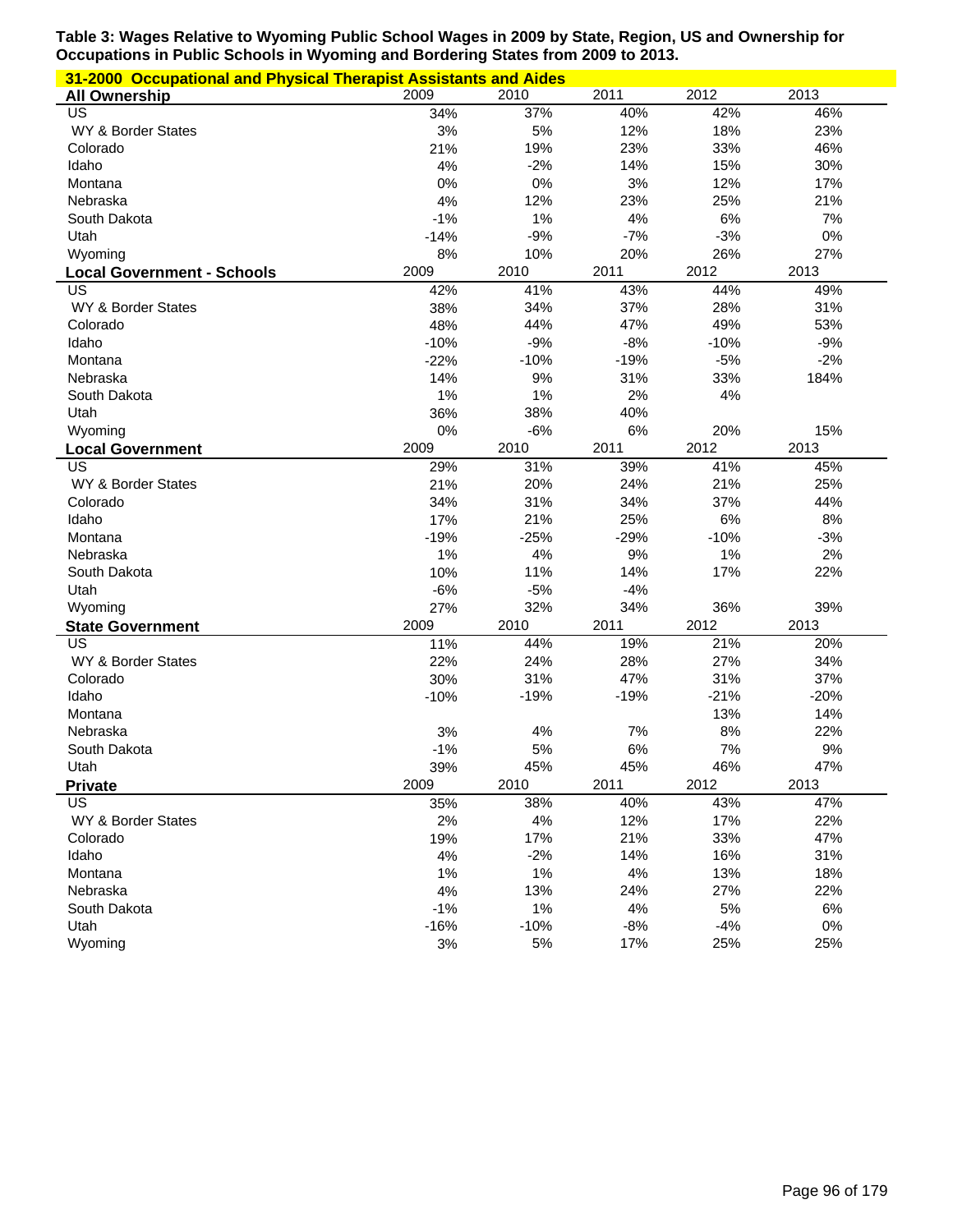| 31-2011 Occupational Therapy Assistants |        |        |        |        |        |
|-----------------------------------------|--------|--------|--------|--------|--------|
| <b>All Ownership</b>                    | 2009   | 2010   | 2011   | 2012   | 2013   |
| US                                      | 7%     | 8%     | 10%    | 12%    | 16%    |
| WY & Border States                      | $-8%$  | $-12%$ | $-3%$  | $-2%$  | $6\%$  |
| Colorado                                | $-11%$ | $-19%$ | $-16%$ | $-10%$ | 6%     |
| Idaho                                   | 34%    | 12%    | 22%    | 17%    | 20%    |
| Montana                                 | $-20%$ | $-17%$ | $-16%$ | $-17%$ | $-8%$  |
| Nebraska                                | $-11%$ | $-3%$  | 17%    | 17%    | 14%    |
| South Dakota                            | $-28%$ | $-30%$ | $-26%$ | $-24%$ | $-23%$ |
| Utah                                    | $-10%$ | $-4%$  | 9%     | 14%    | 18%    |
| Wyoming                                 | $-4%$  | $-1%$  | 0%     | $-2%$  | $-2%$  |
| <b>Local Government - Schools</b>       | 2009   | 2010   | 2011   | 2012   | 2013   |
| US                                      | $-7%$  | $-8%$  | $-6%$  | $-4%$  | $-2%$  |
| WY & Border States                      | $-10%$ | $-9%$  | $-7%$  | $-12%$ | $-10%$ |
| Colorado                                | $-8%$  | $-9%$  | $-7%$  | $-8%$  | $-6%$  |
| Idaho                                   |        |        |        | $-43%$ | $-42%$ |
| Montana                                 | $-54%$ | $-43%$ | $-48%$ | $-41%$ | $-42%$ |
| Nebraska                                | $-27%$ | $6\%$  | 31%    | 32%    | 81%    |
| South Dakota                            | $-36%$ | $-36%$ | $-35%$ | $-34%$ |        |
|                                         |        |        | $-14%$ |        |        |
| Utah                                    | $-16%$ | $-15%$ |        |        |        |
| Wyoming                                 | 0%     | 42%    | 6%     | $-22%$ | $-21%$ |
| <b>Local Government</b>                 | 2009   | 2010   | 2011   | 2012   | 2013   |
| US                                      | $-5%$  | $-6%$  | $-4%$  | $-1%$  | $0\%$  |
| WY & Border States                      | $-9%$  | $-9%$  | $-8%$  | $-11%$ | $-9%$  |
| Colorado                                | $-8%$  | $-9%$  | $-8%$  | $-7%$  | $-7%$  |
| Idaho                                   | $-1%$  | 0%     |        | $-43%$ | $-42%$ |
| Montana                                 | $-54%$ | $-43%$ | $-48%$ | $-41%$ | $-42%$ |
| Nebraska                                | 1%     | 12%    | 21%    | 19%    | 25%    |
| South Dakota                            | $-35%$ | $-34%$ | $-31%$ | $-27%$ | $-18%$ |
| Utah                                    | $-16%$ | $-15%$ | $-14%$ |        |        |
| Wyoming                                 | $-3%$  | 7%     | $-1%$  | $-19%$ | $-4%$  |
| <b>State Government</b>                 | 2009   | 2010   | 2011   | 2012   | 2013   |
| US                                      | $-4%$  | $-2%$  | 2%     | 3%     | 3%     |
| WY & Border States                      | $-17%$ | $-14%$ | $-10%$ | $-11%$ | $-9%$  |
| Colorado                                | 13%    | 15%    | 8%     | $-8%$  | $-9%$  |
| Nebraska                                | $-39%$ | $-38%$ | $-28%$ | $-27%$ | $-26%$ |
| South Dakota                            | $-35%$ | $-31%$ | $-31%$ | $-30%$ | $-28%$ |
| Utah                                    | $-11%$ | $-7%$  | $-2%$  | $-2%$  | 0%     |
| <b>Private</b>                          | 2009   | 2010   | 2011   | 2012   | 2013   |
| US.                                     | 9%     | 10%    | 12%    | 13%    | 18%    |
| WY & Border States                      | $-7%$  | $-12%$ | $-2%$  | 0%     | 9%     |
| Colorado                                | $-12%$ | $-22%$ | $-18%$ | $-10%$ | 12%    |
| Idaho                                   | 34%    | 12%    | 22%    | 19%    | 22%    |
| Montana                                 | $-19%$ | $-15%$ | $-15%$ | $-13%$ | $-5%$  |
| Nebraska                                | $-11%$ | $-2%$  | 18%    | 18%    | 15%    |
| South Dakota                            | $-26%$ | $-29%$ | $-25%$ | $-23%$ | $-23%$ |
| Utah                                    | $-10%$ | $-3%$  | 10%    | 15%    | 19%    |
| Wyoming                                 | $-5%$  | $-3%$  | 1%     | $-1%$  | $-2%$  |
|                                         |        |        |        |        |        |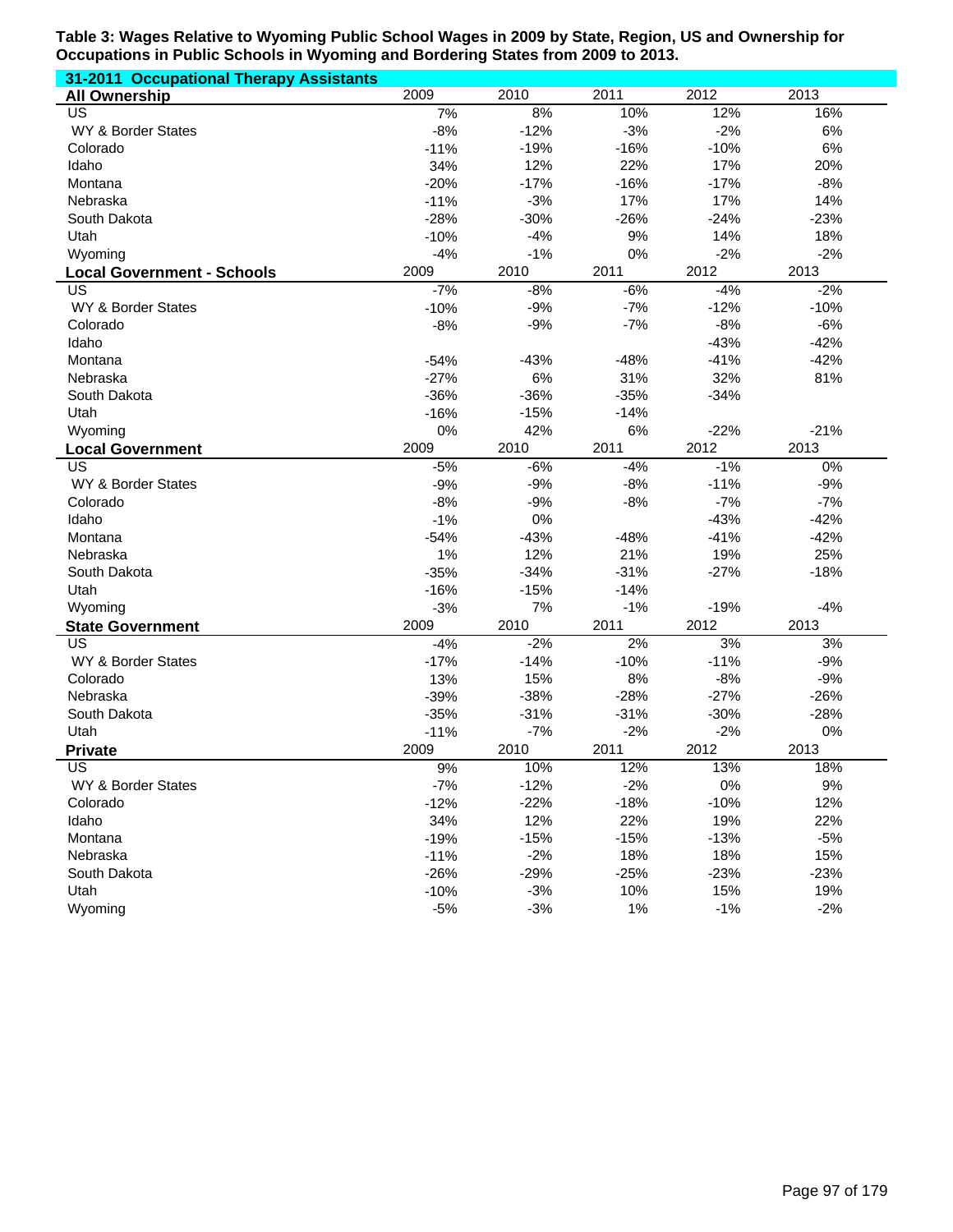| 31-2012 Occupational Therapy Aides |        |        |        |      |      |
|------------------------------------|--------|--------|--------|------|------|
| <b>All Ownership</b>               | 2009   | 2010   | 2011   | 2012 | 2013 |
| <b>US</b>                          | 34%    | 44%    | 47%    | 38%  | 34%  |
| WY & Border States                 | 3%     | 5%     | 19%    | 32%  | 35%  |
| Colorado                           | 72%    | 70%    | 99%    | 54%  | 43%  |
| Idaho                              | $-22%$ | $-18%$ | $-14%$ | 18%  | 21%  |
| Montana                            | 24%    | 49%    | 55%    | 68%  | 38%  |
| Nebraska                           | 2%     | 18%    | 20%    | 28%  | 27%  |
| South Dakota                       | 0%     | 0%     | 1%     | 13%  | 27%  |
| Utah                               | $-7%$  | 10%    | 11%    | 13%  | 59%  |
| Wyoming                            | 25%    | 33%    | 73%    | 77%  | 41%  |
| <b>Local Government - Schools</b>  | 2009   | 2010   | 2011   | 2012 | 2013 |
| <b>US</b>                          | 63%    | 55%    | 53%    | 45%  | 45%  |
| WY & Border States                 | 8%     | 13%    | 17%    | 26%  | 30%  |
| Idaho                              | 25%    | 27%    | 29%    | 25%  | 27%  |
| Montana                            | 25%    | 27%    | 12%    | 27%  | 36%  |
| Nebraska                           |        | 19%    | 21%    | 23%  |      |
| Wyoming                            | 0%     | 1%     | 15%    | 60%  | 44%  |
| <b>Local Government</b>            | 2009   | 2010   | 2011   | 2012 | 2013 |
| $\overline{\mathsf{US}}$           | 57%    | 56%    | 63%    | 55%  | 54%  |
| WY & Border States                 | 30%    | 13%    | 16%    | 28%  | 32%  |
| Colorado                           | 57%    |        |        |      | 36%  |
| Idaho                              | 25%    | 27%    | 29%    | 25%  | 27%  |
| Montana                            | 25%    | 27%    | 12%    | 27%  | 36%  |
| Nebraska                           |        | 19%    | 18%    | 23%  | 24%  |
| Wyoming                            | 0%     | 1%     | 15%    | 109% | 83%  |
| <b>State Government</b>            | 2009   | 2010   | 2011   | 2012 | 2013 |
| <b>US</b>                          | $-9%$  | 33%    | 41%    | 50%  | 49%  |
| WY & Border States                 |        | 111%   | 114%   | 77%  | 47%  |
| Colorado                           |        |        |        | 45%  | 47%  |
| Utah                               |        | 111%   | 114%   | 117% |      |
| <b>Private</b>                     | 2009   | 2010   | 2011   | 2012 | 2013 |
| US                                 | 39%    | 43%    | 46%    | 37%  | 32%  |
| WY & Border States                 | 2%     | 3%     | 18%    | 31%  | 35%  |
| Colorado                           | 74%    | 70%    | 99%    | 56%  | 42%  |
| Idaho                              | $-22%$ | $-18%$ | $-14%$ | 9%   | 13%  |
| Montana                            | 24%    | 52%    | 69%    | 85%  | 39%  |
| Nebraska                           | 2%     | 18%    | 20%    | 30%  | 28%  |
| South Dakota                       | 0%     | 0%     | 1%     | 13%  | 27%  |
| Utah                               | $-7%$  | $-1%$  | 3%     | 3%   | 59%  |
| Wyoming                            | 39%    | 61%    | 92%    | 70%  | 28%  |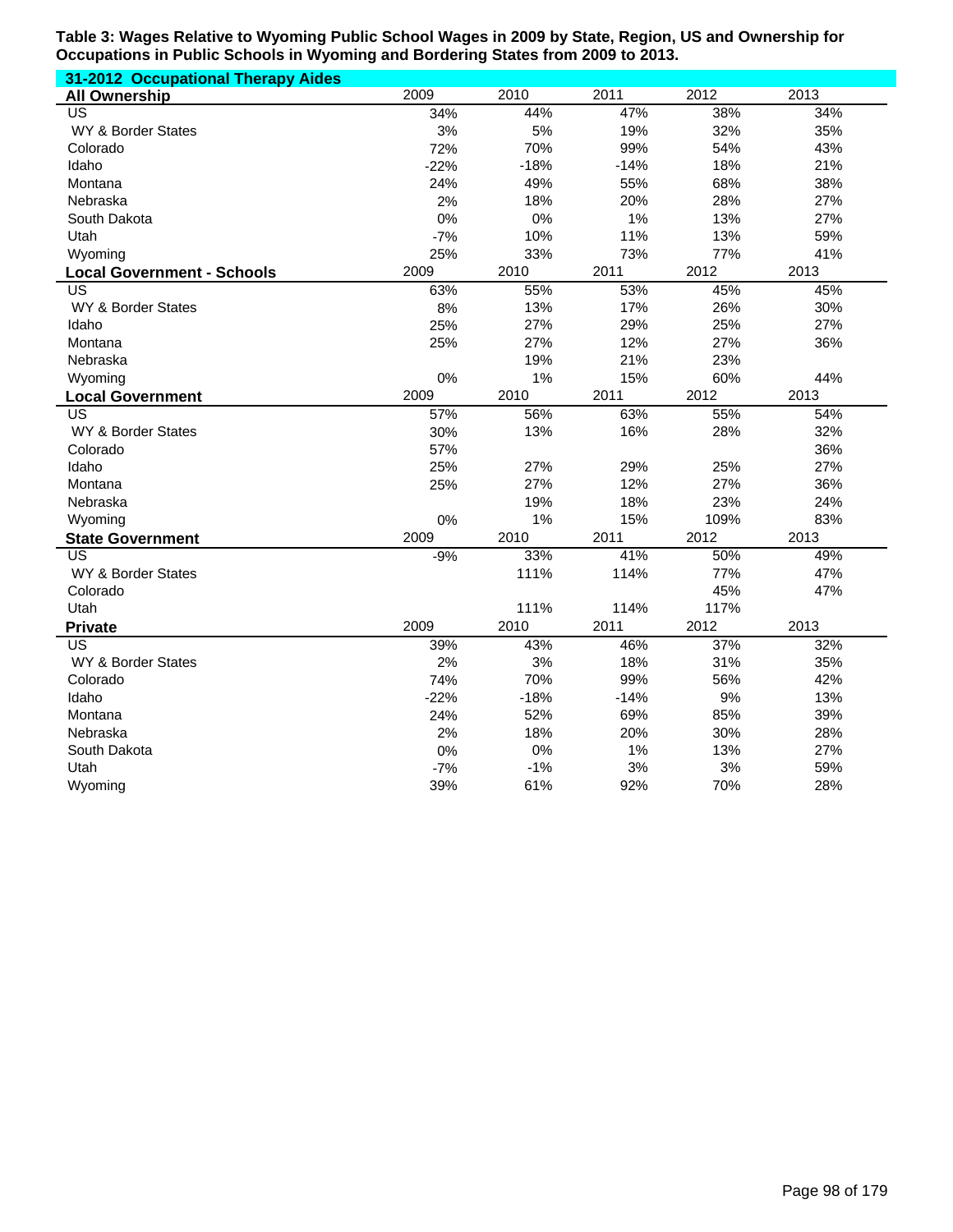| 31-9000 Other Healthcare Support Occupations |            |            |            |            |            |
|----------------------------------------------|------------|------------|------------|------------|------------|
| <b>All Ownership</b>                         | 2009       | 2010       | 2011       | 2012       | 2013       |
| $\overline{US}$                              | 34%        | 35%        | 37%        | 39%        | 41%        |
| WY & Border States                           | 32%        | 33%        | 35%        | 35%        | 37%        |
| Colorado                                     | 49%        | 50%        | 50%        | 48%        | 51%        |
| Idaho                                        | 25%        | 27%        | 28%        | 31%        | 30%        |
| Montana                                      | 27%        | 28%        | 28%        | 31%        | 34%        |
| Nebraska                                     | 25%        | 27%        | 28%        | 30%        | 31%        |
| South Dakota                                 | 19%        | 18%        | 21%        | 23%        | 25%        |
| Utah                                         | 19%        | 21%        | 23%        | 23%        | 24%        |
| Wyoming                                      | 21%        | 28%        | 34%        | 36%        | 38%        |
| <b>Local Government - Schools</b>            | 2009       | 2010       | 2011       | 2012       | 2013       |
| US                                           | 40%        | 43%        | 45%        | 45%        | 50%        |
| WY & Border States                           | 23%        | 24%        | 26%        | 25%        | 27%        |
| Colorado                                     | 23%        | 25%        | 26%        | 25%        | 26%        |
| Idaho                                        |            | 83%        | 86%        | 88%        | 18%        |
| Montana                                      | $-2%$      | 12%        | 27%        | 29%        | 49%        |
| Nebraska                                     |            | 16%        | 28%        | 29%        | 35%        |
| Utah                                         | $-6%$      | $-5%$      | $-4%$      | 84%        | 86%        |
| Wyoming                                      | $0\%$      | $-25%$     | $-24%$     |            | 60%        |
| <b>Local Government</b>                      | 2009       | 2010       | 2011       | 2012       | 2013       |
| $\overline{\mathsf{US}}$                     | 33%        | 34%        | 36%        | 37%        | 40%        |
| WY & Border States                           | 28%        | 29%        | 31%        | 31%        | 33%        |
| Colorado                                     | 29%        | 31%        | 33%        | 33%        | 34%        |
| Idaho                                        | 32%        | 27%        | 26%        | 26%        | 29%        |
| Montana                                      | 34%        | 19%        | 24%        | 25%        | 29%        |
| Nebraska                                     | 12%        | 16%        | 23%        | 26%        | 27%        |
| South Dakota                                 | 19%        | 26%        | 30%        | 35%        | 37%        |
| Utah                                         | 22%        | 26%        | 25%        | 28%        | 29%        |
| Wyoming                                      | 43%        | 43%        | 38%        | 35%        | 38%        |
| <b>State Government</b>                      | 2009       | 2010       | 2011       | 2012       | 2013       |
| US                                           | 39%        | 38%        | 41%        | 47%        | 49%        |
| WY & Border States                           | 46%        | 45%        | 40%        | 41%        | 45%        |
| Colorado                                     | 61%        | 62%        | 60%        | 53%        | 55%        |
| Idaho                                        | 38%        | 14%        | 7%<br>26%  | 9%         | 12%        |
| Montana                                      | 19%        | 26%<br>32% | 33%        | 30%<br>32% | 24%<br>35% |
| Nebraska                                     | 29%        |            |            |            |            |
| South Dakota                                 | 18%        | 17%        | 15%<br>33% | 12%<br>38% | 16%        |
| Utah<br>Wyoming                              | 36%<br>80% | 59%<br>88% | 87%        | 72%        | 35%<br>74% |
|                                              | 2009       | 2010       | 2011       | 2012       | 2013       |
| <b>Federal Government</b><br>US              | 75%        | 78%        | 79%        | 79%        | 81%        |
| WY & Border States                           | 64%        | 68%        | 70%        | 71%        | 71%        |
| Colorado                                     | 70%        | 73%        | 73%        | 74%        | 75%        |
| Idaho                                        | 47%        | 54%        | 58%        | 69%        | 65%        |
| Montana                                      | 55%        | 58%        | 60%        | 60%        | 62%        |
| Nebraska                                     | 72%        | 76%        | 79%        | 79%        | 82%        |
| South Dakota                                 | 62%        | 66%        | 70%        | 70%        | 70%        |
| Utah                                         | 63%        | 66%        | 68%        | 66%        | 67%        |
| Wyoming                                      | 63%        | 69%        | 69%        | 71%        | 68%        |
| <b>Private</b>                               | 2009       | 2010       | 2011       | 2012       | 2013       |
| US                                           | 33%        | 34%        | 37%        | 38%        | 40%        |
| WY & Border States                           | 31%        | 33%        | 34%        | 35%        | 36%        |
| Colorado                                     | 50%        | 51%        | 51%        | 49%        | 51%        |
| Idaho                                        | 25%        | 27%        | 28%        | 32%        | 31%        |
| Montana                                      | 26%        | 27%        | 27%        | 31%        | 33%        |
| Nebraska                                     | 25%        | 26%        | 28%        | 29%        | 30%        |
| South Dakota                                 | 17%        | 16%        | 18%        | 20%        | 23%        |
|                                              |            |            |            |            |            |
| Utah                                         | 18%        | 20%        | 22%        | 22%        | 24%        |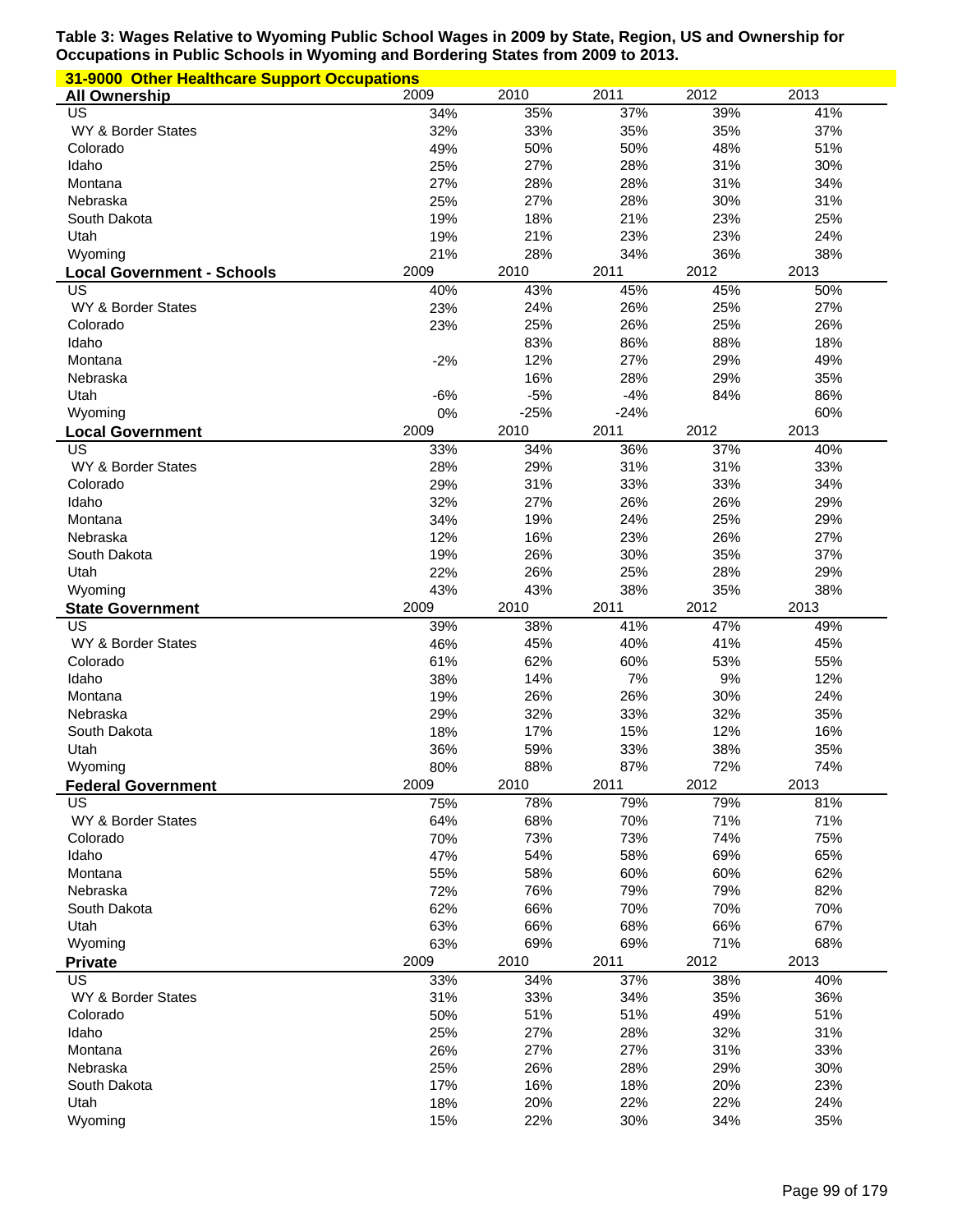| 31-9099 Healthcare Support Workers, All Other |            |            |            |            |            |
|-----------------------------------------------|------------|------------|------------|------------|------------|
| <b>All Ownership</b>                          | 2009       | 2010       | 2011       | 2012       | 2013       |
| US                                            | 36%        | 37%        | 40%        | 40%        | 43%        |
| WY & Border States                            | 32%        | 32%        | 34%        | 32%        | 34%        |
| Colorado                                      | 36%        | 37%        | 39%        | 38%        | 39%        |
| Idaho                                         | 19%        | 19%        | 22%        | 24%        | 28%        |
| Montana                                       | 29%        | 31%        | 29%        | 32%        | 32%        |
| Nebraska                                      | 23%        | 23%        | 33%        | 35%        | 39%        |
| South Dakota                                  | 52%        | 30%        | 30%        | 27%        | 28%        |
| Utah                                          | 31%        | 30%        | 30%        | 21%        | 21%        |
| Wyoming                                       | 36%        | 37%        | 34%        | 35%        | 35%        |
| <b>Local Government - Schools</b>             | 2009       | 2010       | 2011       | 2012       | 2013       |
| US                                            | 41%        | 45%        | 47%        | 47%        | 51%        |
| WY & Border States                            | 23%        | 24%        | 26%        | 25%        | 27%        |
| Colorado                                      | 23%        | 25%        | 26%        | 25%        | 26%        |
| Montana                                       | $-2%$      | 12%        | 27%        | 29%        | 49%        |
| Nebraska                                      |            | 16%        | 37%        | 42%        | 65%        |
| Utah                                          | $-6%$      | $-5%$      | $-4%$      | 84%        | 86%        |
| Wyoming                                       | 0%         | $-25%$     | $-24%$     |            | 60%        |
| <b>Local Government</b>                       | 2009       | 2010       | 2011       | 2012       | 2013       |
| US                                            | 32%        | 34%        | 35%        | 35%        | 39%        |
| WY & Border States                            | 24%        | 25%        | 27%        | 26%        | 28%        |
| Colorado                                      | 23%        | 25%        | 27%        | 25%        | 27%        |
| Idaho                                         | 15%        | 11%        | 14%        | 13%        | 16%        |
| Montana                                       | 16%        | 13%        | 24%        | 23%        | 31%        |
| Nebraska                                      | 4%         | 19%        | 31%        | 39%        | 43%        |
| South Dakota                                  |            |            | 17%        | 18%        | 20%        |
| Utah                                          | 42%        | 44%        | 44%        | 34%        | 36%        |
| Wyoming                                       | 54%        | 49%        | 41%        | 33%        | 36%        |
| <b>State Government</b>                       | 2009       | 2010       | 2011       | 2012       | 2013       |
| US                                            | 47%        | 44%        | 40%        | 44%        | 47%        |
| WY & Border States                            | 76%        | 87%        | 64%        | 47%        | 46%        |
| Colorado                                      | 84%        | 80%        | 90%        | 49%        | 47%        |
| Idaho                                         | $-12%$     | 22%        |            |            |            |
| Montana                                       |            | 47%        | 49%        | 51%        | 11%        |
| Nebraska                                      | 17%        | 17%        | 23%        | 20%        | 23%        |
| Utah                                          | 113%       | 138%       | 38%        | 40%        | 42%        |
| Wyoming                                       |            |            |            | 48%        | 50%        |
| <b>Federal Government</b>                     | 2009       | 2010       | 2011       | 2012       | 2013       |
| US                                            | 78%        | 81%        | 83%        | 83%        | 84%        |
| WY & Border States                            | 69%        | 72%        | 73%        | 74%        | 75%        |
| Colorado                                      | 76%        | 78%        | 79%        | 79%        | 81%        |
| Idaho                                         | 48%        | 55%        | 60%        | 75%        | 68%        |
| Montana                                       | 58%        | 62%<br>77% | 63%<br>80% | 65%        | 65%        |
| Nebraska                                      | 73%        |            |            | 81%        | 83%        |
| South Dakota                                  |            |            |            |            |            |
| Utah                                          | 69%        | 72%        | 74%        | 76%        | 74%        |
|                                               | 66%        | 68%        | 69%        | 66%        | 67%        |
| Wyoming                                       | 64%        | 71%        | 71%        | 73%        | 69%        |
| <b>Private</b>                                | 2009       | 2010       | 2011       | 2012       | 2013       |
| US                                            | 32%        | 33%        | 36%        | 37%        | 40%        |
| WY & Border States                            | 28%        | 26%        | 29%        | 28%        | 29%        |
| Colorado                                      | 38%        | 38%        | 40%        | 40%        | 40%        |
| Idaho                                         | 17%        | 15%        | 17%        | 22%        | 26%        |
| Montana                                       | 24%        | 28%        | 22%        | 28%        | 25%        |
| Nebraska                                      | 17%        | 16%        | 28%        | 30%        | 34%        |
| South Dakota                                  | 21%        | 11%        | 10%        | 11%        | 9%         |
| Utah<br>Wyoming                               | 25%<br>19% | 23%<br>17% | 25%<br>19% | 15%<br>26% | 15%<br>27% |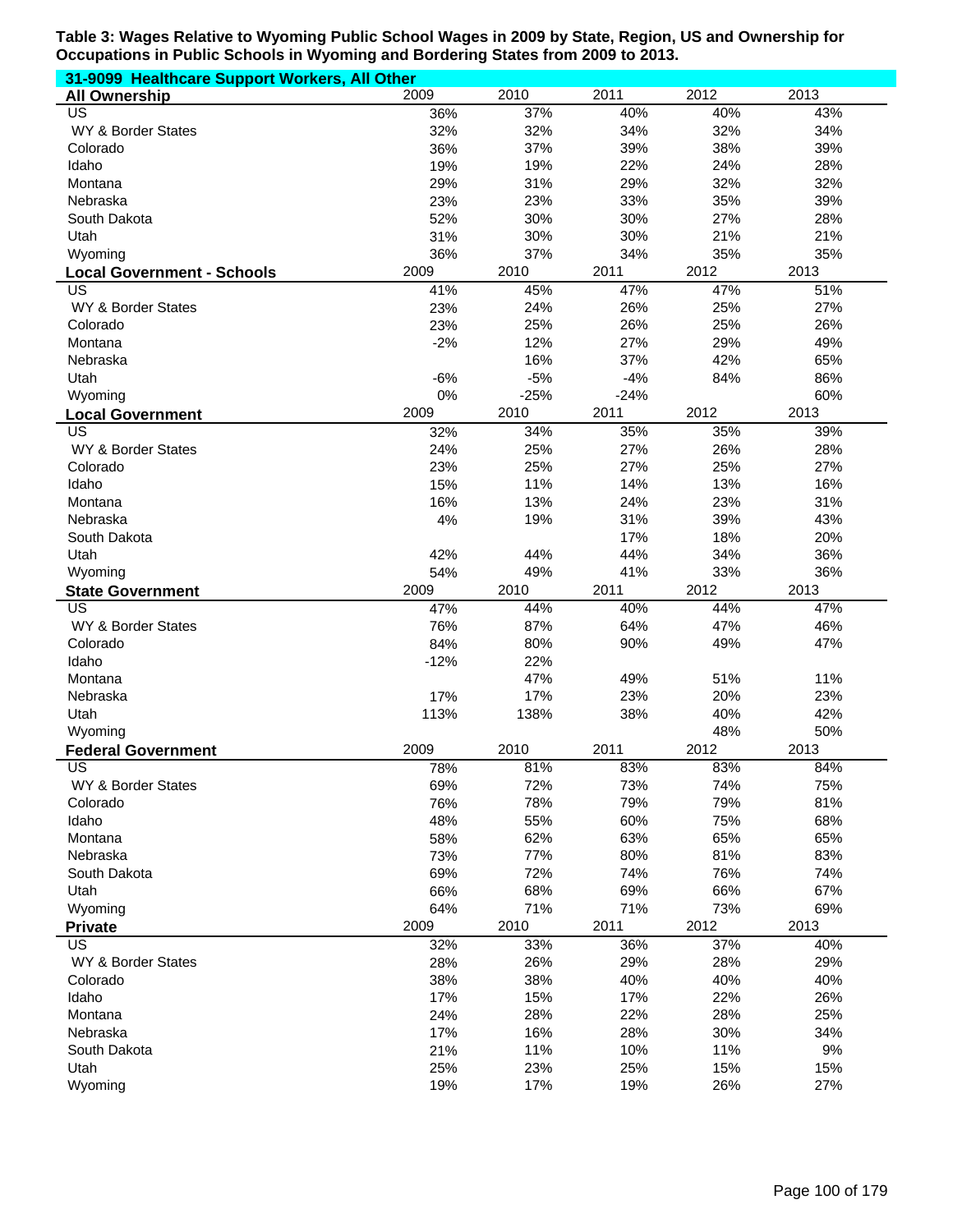| $33 - 53$<br><b>All Other Support</b>   |            |            |            |            |            |
|-----------------------------------------|------------|------------|------------|------------|------------|
| <b>All Ownership</b>                    | 2009       | 2010       | 2011       | 2012       | 2013       |
| US                                      | 15%        | 16%        | 18%        | 18%        | 20%        |
| WY & Border States                      | 11%        | 12%        | 14%        | 15%        | 17%        |
| Colorado                                | 20%        | 21%        | 22%        | 23%        | 25%        |
| Idaho                                   | 4%         | 6%         | 6%         | 5%         | 7%         |
| Montana                                 | 3%         | 4%         | 6%         | 10%        | 12%        |
| Nebraska                                | 5%         | 7%         | 9%         | 9%         | 10%        |
| South Dakota                            | $-5%$      | $-3%$      | 0%         | 1%         | 2%         |
| Utah                                    | 8%         | 10%        | 13%        | 15%        | 17%        |
| Wyoming                                 | 20%        | 23%        | 27%        | 29%        | 30%        |
| <b>Local Government - Schools</b><br>US | 2009<br>1% | 2010<br>2% | 2011<br>4% | 2012<br>4% | 2013<br>5% |
| WY & Border States                      | 1%         | 2%         | 4%         | 4%         | 5%         |
| Colorado                                | 15%        | 18%        | 19%        | 17%        | 18%        |
| Idaho                                   | $-5%$      | $-6%$      | $-9%$      | $-10%$     | $-12%$     |
| Montana                                 | $-10%$     | $-7%$      | $-6%$      | $-2%$      | $-1%$      |
| Nebraska                                | $-9%$      | $-7%$      | $-4%$      | $-2%$      | $-1%$      |
| South Dakota                            | $-18%$     | $-16%$     | $-12%$     | $-11%$     | $-10%$     |
| Utah                                    | $-5%$      | $-6%$      | $-7%$      | $-7%$      | $-5%$      |
| Wyoming                                 | 0%         | 5%         | 11%        | 17%        | 19%        |
| <b>Local Government</b>                 | 2009       | 2010       | 2011       | 2012       | 2013       |
| US                                      | 30%        | 32%        | 34%        | 35%        | 37%        |
| WY & Border States                      | 20%        | 22%        | 25%        | 26%        | 27%        |
| Colorado                                | 38%        | 40%        | 42%        | 41%        | 44%        |
| Idaho                                   | 12%        | 13%        | 14%        | 13%        | 15%        |
| Montana                                 | 6%         | 9%         | 12%        | 18%        | 17%        |
| Nebraska                                | 10%        | 15%        | 17%        | 22%        | 22%        |
| South Dakota                            | $-4%$      | $-2%$      | 1%         | 1%         | 2%         |
| Utah                                    | 12%        | 13%        | 16%        | 17%        | 19%        |
| Wyoming                                 | 18%        | 24%        | 28%        | 28%        | 27%        |
| <b>State Government</b>                 | 2009       | 2010       | 2011       | 2012       | 2013       |
| US                                      | 34%        | 35%        | 39%        | 39%        | 40%        |
| WY & Border States                      | 27%        | 25%        | 25%        | 25%        | 26%        |
| Colorado                                | 53%        | 52%        | 52%        | 51%        | 47%        |
| Idaho                                   | 26%        | 12%        | 8%         | 8%         | 12%        |
| Montana                                 | 13%        | 15%        | 15%        | 16%        | 18%        |
| Nebraska                                | 7%         | 13%        | 15%        | 16%        | 16%<br>8%  |
| South Dakota<br>Utah                    | 5%<br>16%  | 5%<br>10%  | 5%<br>10%  | 6%<br>10%  | 14%        |
| Wyoming                                 | 33%        | 37%        | 38%        | 43%        | 44%        |
| <b>Federal Government</b>               | 2009       | 2010       | 2011       | 2012       | 2013       |
| US                                      | 77%        | 84%        | 87%        | 87%        | 86%        |
| WY & Border States                      | 68%        | 73%        | 77%        | 79%        | 79%        |
| Colorado                                | 79%        | 84%        | 87%        | 89%        | 89%        |
| Idaho                                   | 65%        | 72%        | 76%        | 77%        | 78%        |
| Montana                                 | 65%        | 72%        | 73%        | 76%        | 76%        |
| Nebraska                                | 64%        | 69%        | 71%        | 71%        | 69%        |
| South Dakota                            | 55%        | 58%        | 61%        | 61%        | 61%        |
| Utah                                    | 64%        | 70%        | 75%        | 80%        | 81%        |
| Wyoming                                 | 58%        | 62%        | 65%        | 66%        | 66%        |
| <b>Private</b>                          | 2009       | 2010       | 2011       | 2012       | 2013       |
| US                                      | 12%        | 13%        | 15%        | 16%        | 17%        |
| WY & Border States                      | 9%         | 10%        | 12%        | 13%        | 15%        |
| Colorado                                | 17%        | 17%        | 19%        | 20%        | 22%        |
| Idaho                                   | 2%         | 4%         | 5%         | 4%         | 5%         |
| Montana                                 | 1%         | 2%         | 4%         | 8%         | 10%        |
| Nebraska                                | 4%         | 5%         | 8%         | 7%         | 9%         |
| South Dakota                            | $-7%$      | $-4%$      | $-1%$      | 0%         | 1%         |
| Utah                                    | 6%         | 8%         | 11%        | 13%        | 15%        |
| Wyoming                                 | 19%        | 22%        | 26%        | 28%        | 29%        |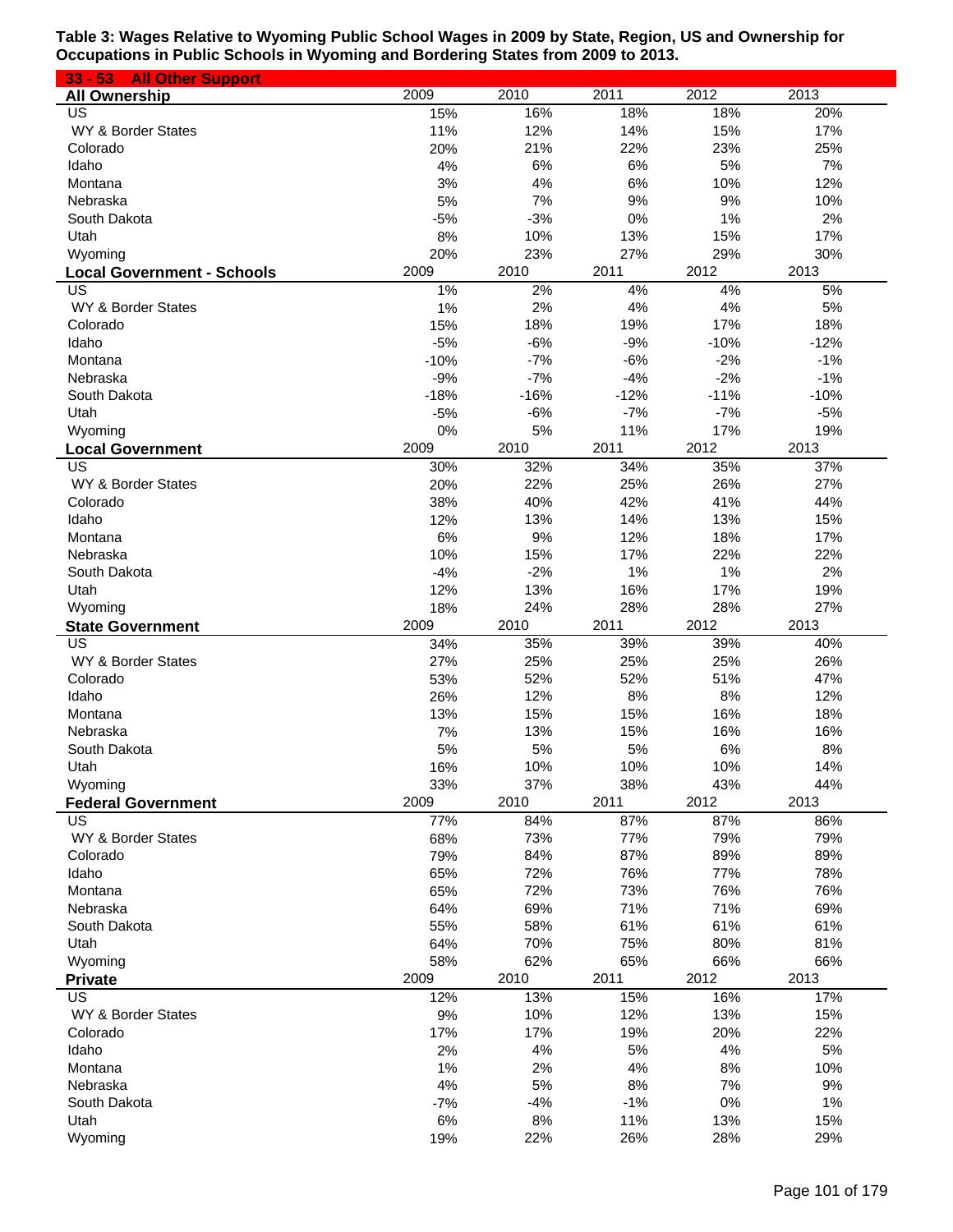| 33-0000 Protective Service Occupations |       |      |      |      |      |
|----------------------------------------|-------|------|------|------|------|
| <b>All Ownership</b>                   | 2009  | 2010 | 2011 | 2012 | 2013 |
| US                                     | 125%  | 130% | 131% | 132% | 135% |
| WY & Border States                     | 113%  | 116% | 118% | 119% | 123% |
| Colorado                               | 135%  | 135% | 134% | 134% | 140% |
| Idaho                                  | 104%  | 107% | 108% | 106% | 111% |
| Montana                                | 93%   | 104% | 109% | 115% | 109% |
| Nebraska                               | 98%   | 102% | 106% | 115% | 120% |
| South Dakota                           | 85%   | 93%  | 97%  | 98%  | 96%  |
| Utah                                   | 92%   | 93%  | 97%  | 101% | 105% |
| Wyoming                                | 119%  | 135% | 135% | 133% | 131% |
| <b>Local Government - Schools</b>      | 2009  | 2010 | 2011 | 2012 | 2013 |
| US                                     | 59%   | 58%  | 63%  | 59%  | 60%  |
| WY & Border States                     | 40%   | 46%  | 45%  | 45%  | 44%  |
| Colorado                               | 49%   | 56%  | 56%  | 53%  | 51%  |
| Idaho                                  | 20%   | 38%  | 21%  | 24%  | 33%  |
| Montana                                | $-1%$ | 3%   | 3%   | 21%  | 25%  |
| Nebraska                               | 36%   | 28%  | 30%  | 31%  | 31%  |
| South Dakota                           | 21%   | 25%  | 29%  | 31%  | 34%  |
| Utah                                   | 59%   | 64%  | 62%  | 82%  | 57%  |
| Wyoming                                | 0%    | 3%   | 5%   | 37%  | 40%  |
| <b>Local Government</b>                | 2009  | 2010 | 2011 | 2012 | 2013 |
| US                                     | 176%  | 173% | 174% | 177% | 180% |
| WY & Border States                     | 140%  | 142% | 144% | 145% | 149% |
| Colorado                               | 175%  | 175% | 181% | 180% | 186% |
| Idaho                                  | 116%  | 121% | 121% | 122% | 127% |
| Montana                                | 102%  | 109% | 113% | 126% | 120% |
| Nebraska                               | 131%  | 129% | 132% | 148% | 153% |
| South Dakota                           | 99%   | 102% | 106% | 105% | 106% |
| Utah                                   | 111%  | 112% | 109% | 111% | 114% |
| Wyoming                                | 132%  | 152% | 155% | 147% | 140% |
| <b>State Government</b>                | 2009  | 2010 | 2011 | 2012 | 2013 |
| US                                     | 160%  | 158% | 164% | 167% | 171% |
| WY & Border States                     | 144%  | 135% | 135% | 134% | 139% |
| Colorado                               | 181%  | 175% | 173% | 165% | 170% |
| Idaho                                  | 134%  | 114% | 115% | 115% | 115% |
| Montana                                | 115%  | 116% | 118% | 107% | 112% |
| Nebraska                               | 106%  | 106% | 113% | 110% | 119% |
| South Dakota                           | 89%   | 87%  | 86%  | 88%  | 94%  |
| Utah                                   | 130%  | 115% | 108% | 122% | 130% |
| Wyoming                                | 155%  | 148% | 148% | 156% | 156% |
| <b>Federal Government</b>              | 2009  | 2010 | 2011 | 2012 | 2013 |
| US                                     | 244%  | 291% | 296% | 244% | 251% |
| WY & Border States                     | 204%  | 228% | 229% | 235% | 243% |
| Colorado                               | 222%  | 239% | 240% | 247% | 248% |
| Idaho                                  | 261%  | 284% | 299% | 288% | 299% |
| Montana                                | 214%  | 257% | 259% | 268% | 289% |
| Nebraska                               | 224%  | 266% | 265% | 256% | 267% |
| South Dakota                           | 170%  | 202% | 204% | 203% | 211% |
| Utah                                   | 171%  | 188% | 191% | 204% | 215% |
| Wyoming                                | 156%  | 175% | 177% | 180% | 185% |
| <b>Private</b>                         | 2009  | 2010 | 2011 | 2012 | 2013 |
| US                                     | 46%   | 49%  | 50%  | 52%  | 54%  |
| WY & Border States                     | 49%   | 52%  | 54%  | 57%  | 60%  |
| Colorado                               | 58%   | 57%  | 53%  | 57%  | 62%  |
| Idaho                                  | 55%   | 59%  | 65%  | 59%  | 66%  |
| Montana                                | 45%   | 47%  | 57%  | 56%  | 46%  |
| Nebraska                               | 37%   | 47%  | 52%  | 52%  | 54%  |
| South Dakota                           | 21%   | 43%  | 51%  | 53%  | 34%  |
| Utah                                   | 39%   | 40%  | 53%  | 60%  | 64%  |
| Wyoming                                | 44%   | 56%  | 58%  | 62%  | 65%  |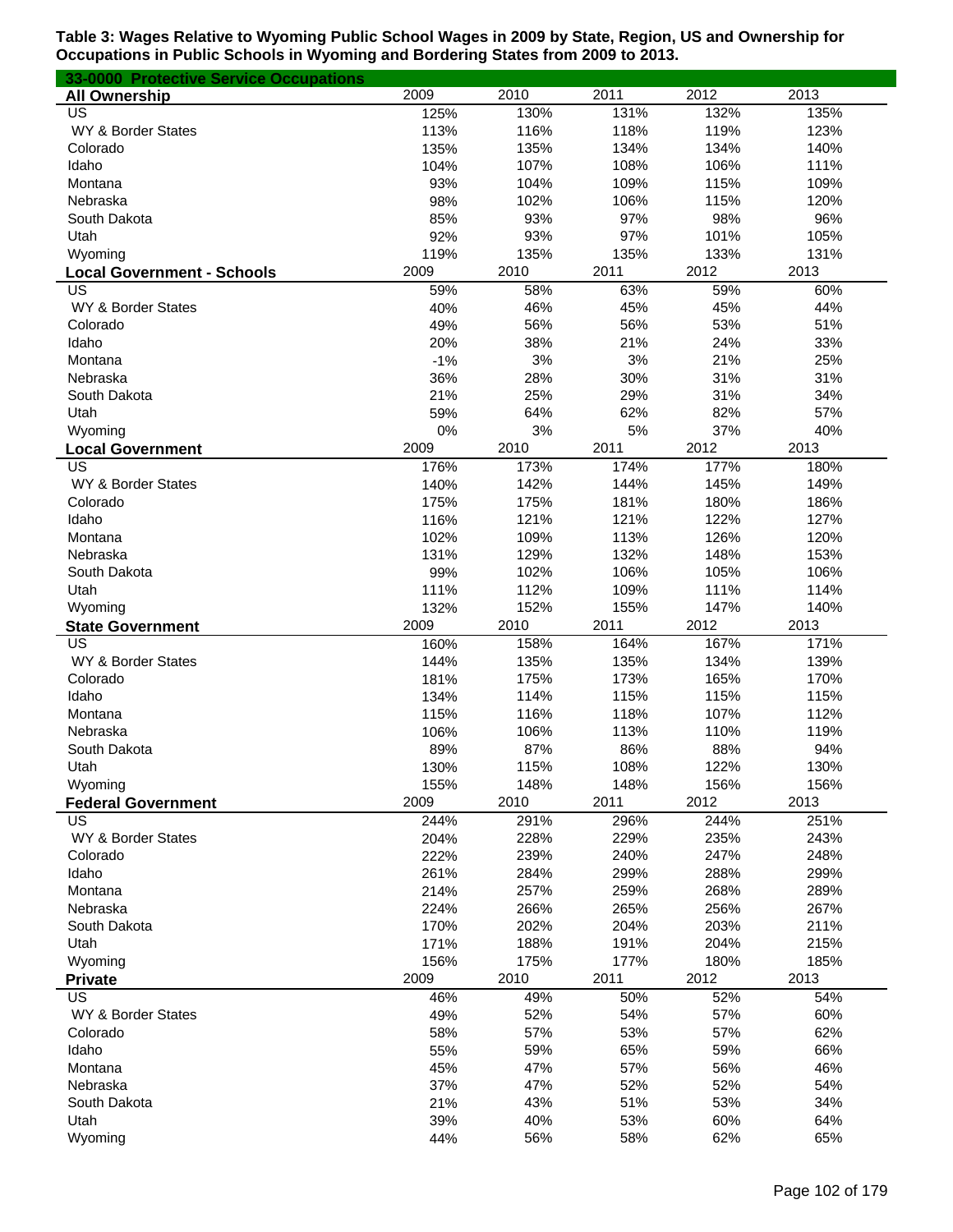| 33-9000 Other Protective Service Workers |             |             |             |             |              |
|------------------------------------------|-------------|-------------|-------------|-------------|--------------|
| <b>All Ownership</b>                     | 2009        | 2010        | 2011        | 2012        | 2013         |
| US                                       | 45%         | 47%         | 48%         | 50%         | 52%          |
| WY & Border States                       | 43%         | 45%         | 48%         | 49%         | 51%          |
| Colorado                                 | 52%         | 50%         | 49%         | 49%         | 54%          |
| Idaho                                    | 42%         | 47%         | 49%         | 46%         | 50%          |
| Montana                                  | 42%         | 40%         | 47%         | 47%         | 41%          |
| Nebraska                                 | 33%         | 42%         | 47%         | 51%         | 52%          |
| South Dakota                             | 24%         | 37%         | 45%<br>43%  | 45%         | 32%          |
| Utah<br>Wyoming                          | 33%<br>43%  | 35%<br>62%  | 67%         | 45%<br>71%  | 45%<br>67%   |
|                                          | 2009        | 2010        | 2011        | 2012        | 2013         |
| <b>Local Government - Schools</b><br>US  | 57%         | 57%         | 59%         | 53%         | 53%          |
| WY & Border States                       | 37%         | 43%         | 42%         | 45%         | 43%          |
| Colorado                                 | 49%         | 56%         | 56%         | 53%         | 50%          |
| Idaho                                    | 20%         | 36%         | 19%         | 22%         | 33%          |
| Montana                                  | $-1%$       | 2%          | 3%          | 20%         | 22%          |
| Nebraska                                 | 36%         | 28%         | 30%         | 31%         | 31%          |
| South Dakota                             | 20%         | 24%         | 28%         | 30%         | 33%          |
| Utah                                     | 30%         | 26%         | 18%         | 82%         | 56%          |
| Wyoming                                  | 0%          | 3%          | 5%          | 37%         | 40%          |
| <b>Local Government</b>                  | 2009        | 2010        | 2011        | 2012        | 2013         |
| US                                       | 59%         | 54%         | 57%         | 54%         | 56%          |
| WY & Border States                       | 33%         | 37%         | 38%         | 38%         | 39%          |
| Colorado                                 | 46%         | 45%         | 48%         | 46%         | 51%          |
| Idaho                                    | 19%         | 24%         | 26%         | 32%         | 33%          |
| Montana                                  | 28%         | 16%         | 17%         | 27%         | 31%          |
| Nebraska                                 | 29%         | 39%         | 37%         | 44%         | 49%          |
| South Dakota                             | 19%         | 23%         | 28%         | 26%         | 26%          |
| Utah<br>Wyoming                          | 19%<br>27%  | 24%<br>53%  | 21%<br>64%  | 19%<br>66%  | 16%<br>51%   |
| <b>State Government</b>                  | 2009        | 2010        | 2011        | 2012        | 2013         |
| US                                       | 91%         | 85%         | 85%         | 84%         | 86%          |
| WY & Border States                       | 68%         | 65%         | 69%         | 67%         | 70%          |
| Colorado                                 | 75%         | 78%         | 91%         | 46%         | 103%         |
| Idaho                                    | 93%         | 54%         | 37%         | 56%         | 49%          |
| Montana                                  | 89%         | 87%         | 92%         | 41%         | 52%          |
| Nebraska                                 | 49%         | 59%         | 58%         | 84%         | 65%          |
| South Dakota                             | 59%         | 47%         | 44%         | 44%         | 46%          |
| Utah                                     | 51%         | 51%         | 45%         | 67%         | 56%          |
| Wyoming                                  | 73%         | 104%        | 144%        | 146%        | 148%         |
| <b>Federal Government</b>                | 2009        | 2010        | 2011        | 2012        | 2013         |
| US                                       | 121%        | 120%        | 116%        | 105%        | 107%         |
| WY & Border States                       | 105%        | 106%        | 104%        | 107%        | 114%         |
| Colorado                                 | 109%        | 105%        | 100%        | 105%        | 110%         |
| Idaho<br>Montana                         | 108%<br>95% | 100%<br>97% | 106%<br>97% | 110%<br>92% | 126%<br>104% |
| Nebraska                                 | 101%        | 102%        | 101%        | 101%        | 121%         |
| South Dakota                             | 91%         | 94%         | 92%         | 95%         | 105%         |
| Utah                                     | 107%        | 108%        | 106%        | 113%        | 120%         |
| Wyoming                                  |             |             |             |             |              |
|                                          |             |             |             |             |              |
|                                          | 108%        | 115%        | 116%        | 117%        | 119%         |
| <b>Private</b><br>US                     | 2009        | 2010        | 2011<br>44% | 2012<br>45% | 2013<br>47%  |
| WY & Border States                       | 41%<br>44%  | 43%<br>46%  | 49%         | 50%         | 53%          |
| Colorado                                 | 52%         | 50%         | 48%         | 49%         | 54%          |
| Idaho                                    | 49%         | 54%         | 55%         | 49%         | 55%          |
| Montana                                  | 43%         | 45%         | 55%         | 53%         | 40%          |
| Nebraska                                 | 32%         | 40%         | 48%         | 47%         | 51%          |
| South Dakota                             | 19%         | 38%         | 47%         | 50%         | 30%          |
| Utah<br>Wyoming                          | 34%<br>38%  | 35%<br>48%  | 49%<br>51%  | 54%<br>58%  | 57%<br>60%   |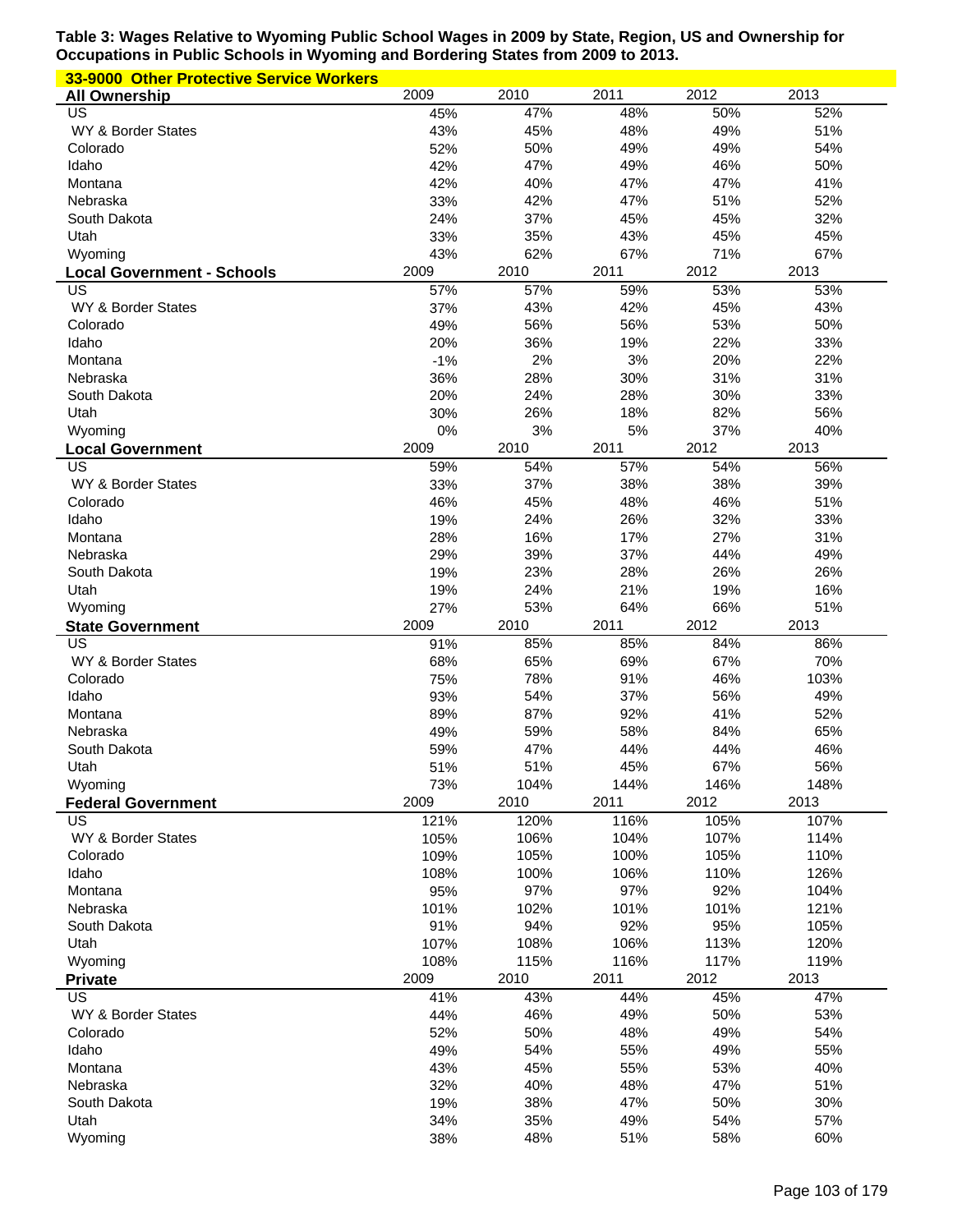| 33-9032 Security Guards                 |                  |                  |                  |                |                 |
|-----------------------------------------|------------------|------------------|------------------|----------------|-----------------|
| <b>All Ownership</b>                    | 2009             | 2010             | 2011             | 2012           | 2013            |
| US                                      | $-13%$           | $-12%$           | $-11%$           | $-11%$         | $-10%$          |
| WY & Border States                      | $-9%$            | $-8%$            | $-7%$            | $-7%$          | $-6%$           |
| Colorado                                | $-5%$            | $-5%$            | $-7%$            | $-9%$          | $-6%$           |
| Idaho                                   | $-1%$            | 4%               | 4%               | $-1%$          | 4%              |
| Montana                                 | $-16%$           | $-17%$           | $-12%$           | $-16%$         | $-18%$          |
| Nebraska                                | $-13%$           | $-7%$            | $-3%$            | $-8%$          | $-7%$           |
| South Dakota                            | $-25%$           | $-16%$           | $-13%$           | $-9%$<br>$-5%$ | $-19%$          |
| Utah<br>Wyoming                         | $-14%$<br>$-15%$ | $-14%$<br>$-7%$  | $-9%$<br>$-4%$   | 3%             | $-4%$<br>0%     |
|                                         | 2009             | 2010             | 2011             | 2012           | 2013            |
| <b>Local Government - Schools</b><br>US | 0%               | 1%               | 3%               | 2%             | 3%              |
| WY & Border States                      | 0%               | 3%               | 4%               | 6%             | 6%              |
| Colorado                                | 17%              | 20%              | 21%              | 18%            | 18%             |
| Idaho                                   | $-24%$           | 12%              | $-4%$            | $-4%$          | $-12%$          |
| Montana                                 | $-18%$           | $-13%$           | $-14%$           | $-10%$         | $-8%$           |
| Nebraska                                | $-15%$           | $-20%$           | $-19%$           | $-19%$         | $-19%$          |
| South Dakota                            | $-25%$           | $-21%$           | $-13%$           | $-14%$         | $-12%$          |
| Utah                                    | $-14%$           | $-15%$           | $-22%$           | 11%            | 25%             |
| Wyoming                                 | 0%               | 0%               | $-26%$           | $-33%$         | $-2%$           |
| <b>Local Government</b>                 | 2009             | 2010             | 2011             | 2012           | 2013            |
| US                                      | 4%               | 4%               | 6%               | 3%             | 5%              |
| WY & Border States                      | 1%               | 5%               | 6%               | 6%             | 7%              |
| Colorado                                | 16%              | 15%              | 14%              | 11%            | 15%             |
| Idaho                                   | $-7%$            | $-5%$            | $-1%$            | 0%             | $-6%$           |
| Montana                                 | $-22%$           | $-24%$           | $-25%$           | $-23%$         | $-22%$          |
| Nebraska                                | 2%               | 11%              | 11%              | 20%            | 23%             |
| South Dakota                            | $-22%$           | $-18%$           | $-16%$           | $-19%$         | $-18%$          |
| Utah                                    | $-11%$           | $-6%$            | $-11%$           | $-1%$          | $-9%$           |
| Wyoming                                 | 1%               | 12%              | 17%              | 11%            | 9%              |
|                                         |                  |                  |                  |                |                 |
| <b>State Government</b>                 | 2009             | 2010             | 2011             | 2012           | 2013            |
| US                                      | 6%               | 5%               | 6%               | 6%             | 7%              |
| WY & Border States                      | $-2%$            | 1%               | 2%               | $-3%$          | $-2%$           |
| Colorado                                | 3%               | 2%               | 15%              | 14%            | 20%             |
| Idaho                                   | 12%              | $-1%$            | $-17%$           | $-16%$         | $-19%$          |
| Montana                                 | 26%              | 20%              | 22%              | $-14%$         | $-14%$          |
| Nebraska<br>South Dakota                | $-13%$           | $-10%$           | $-5%$            | $-4%$          | $-3%$           |
| Utah                                    | $-12%$<br>$-14%$ | $-14%$<br>$-5%$  | $-18%$<br>1%     | $-17%$<br>3%   | $-13%$<br>$-8%$ |
| Wyoming                                 | 5%               | 12%              | 18%              | 20%            | 20%             |
| <b>Federal Government</b>               | 2009             | 2010             | 2011             | 2012           | 2013            |
| US                                      | 20%              | 20%              | 15%              | 18%            | 21%             |
| WY & Border States                      | 20%              | 18%              | 15%              | 18%            | 21%             |
| Colorado                                | 19%              | 15%              | 10%              | 14%            | 18%             |
| Idaho                                   | 35%              | 30%              | 32%              | 34%            | 33%             |
| Montana                                 | 1%               | 3%               | 4%               | 8%             | 3%              |
| Nebraska                                |                  |                  |                  | 5%             | 8%              |
| South Dakota                            | 0%               | 3%               | 1%               | 0%             | 2%              |
| Utah                                    | 23%              | 22%              | 22%              | 25%            | 28%             |
| Wyoming                                 | 20%              | 23%              | 20%              | 11%            | 15%             |
| <b>Private</b>                          | 2009             | 2010             | 2011             | 2012           | 2013            |
| US                                      | $-15%$           | $-14%$           | $-13%$           | $-12%$         | $-11%$          |
| WY & Border States                      | $-11%$           | $-10%$           | $-9%$            | $-9%$          | $-8%$           |
| Colorado                                | $-7%$            | $-7%$            | $-9%$            | $-10%$         | $-8%$           |
| Idaho                                   | $-1%$            | 5%               | 5%               | $-1%$          | 6%              |
| Montana<br>Nebraska                     | $-17%$           | $-18%$           | $-13%$           | $-16%$         | $-18%$          |
|                                         | $-15%$           | $-10%$           | $-5%$            | $-13%$         | $-14%$          |
| South Dakota<br>Utah                    | $-27%$           | $-17%$<br>$-16%$ | $-13%$<br>$-10%$ | $-6%$<br>$-6%$ | $-20%$<br>$-5%$ |
| Wyoming                                 | $-16%$<br>$-20%$ | $-14%$           | $-11%$           | $-2%$          | $-4%$           |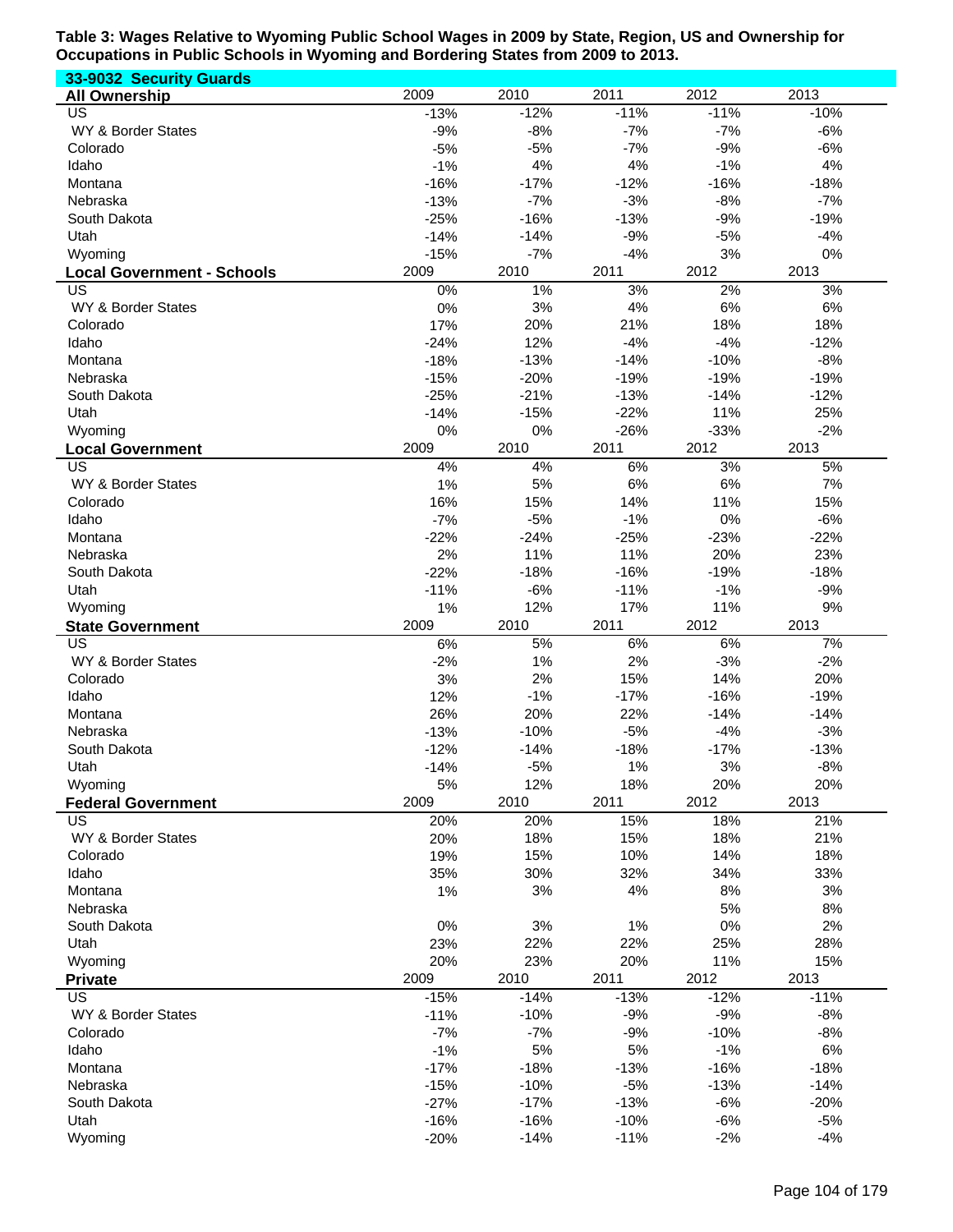| 33-9091 Crossing Guards           |        |        |        |        |        |
|-----------------------------------|--------|--------|--------|--------|--------|
| <b>All Ownership</b>              | 2009   | 2010   | 2011   | 2012   | 2013   |
| US                                | 16%    | 18%    | 18%    | 19%    | 21%    |
| <b>WY &amp; Border States</b>     | 9%     | 17%    | 19%    | 18%    | 13%    |
| Colorado                          | 23%    | 29%    | 31%    | 32%    | 30%    |
| Idaho                             | $-11%$ | 20%    | 17%    | 15%    | 0%     |
| Montana                           | 32%    | 28%    | 37%    | 42%    | 32%    |
| Nebraska                          | $-18%$ | $-9%$  | $-9%$  | $-2%$  | 3%     |
| South Dakota                      | $-8%$  | $-3%$  | $-4%$  | $-3%$  | $-4%$  |
| Utah                              | $-5%$  | 1%     | $-4%$  | $-3%$  | $-7%$  |
| Wyoming                           | 31%    | 27%    | 43%    | 43%    | 45%    |
| <b>Local Government - Schools</b> | 2009   | 2010   | 2011   | 2012   | 2013   |
| $\overline{\mathsf{US}}$          | 9%     | 9%     | 9%     | 5%     | 5%     |
| WY & Border States                | $-13%$ | $-14%$ | $-9%$  | $-1%$  | 4%     |
| Idaho                             | $-12%$ | $-22%$ | $-8%$  | $-5%$  | $-2%$  |
| Montana                           | $-18%$ | $-15%$ | $-14%$ | 7%     | 12%    |
| Nebraska                          | $-30%$ | $-8%$  | $-2%$  | 0%     | 12%    |
| South Dakota                      | $-10%$ | $-5%$  | $-7%$  | $-2%$  | $-1%$  |
| Wyoming                           | 0%     | $-5%$  | $-2%$  | $-10%$ | $-14%$ |
| <b>Local Government</b>           | 2009   | 2010   | 2011   | 2012   | 2013   |
| US                                |        | 17%    | 16%    |        | 18%    |
| WY & Border States                | $-8%$  | $-3%$  | $-5%$  | $-3%$  | $-6%$  |
| Colorado                          | 5%     | $-1%$  | 2%     | 3%     | 21%    |
| Idaho                             | $-16%$ | $-24%$ | $-10%$ | $-8%$  | $-4%$  |
| Montana                           | $-8%$  | $-10%$ | $-8%$  | 7%     | 12%    |
| Nebraska                          | $-28%$ | $-11%$ | $-7%$  | $-5%$  | 4%     |
| South Dakota                      | $-16%$ | $-11%$ | $-10%$ | $-9%$  | $-7%$  |
| Utah                              | $-5%$  | 1%     | $-5%$  | $-4%$  | $-9%$  |
| Wyoming                           | 12%    | 15%    | 19%    | 17%    | 12%    |
| <b>State Government</b>           | 2009   | 2010   | 2011   | 2012   | 2013   |
| $\overline{US}$                   |        |        | 31%    |        | 32%    |
| <b>Private</b>                    | 2009   | 2010   | 2011   | 2012   | 2013   |
| US                                |        | 21%    | 24%    | 30%    | 34%    |
| WY & Border States                | 25%    | 38%    | 35%    | 33%    | 26%    |
| Colorado                          | 24%    | 32%    | 33%    | 33%    | 30%    |
| Idaho                             | $-4%$  | 52%    | 36%    | 32%    | 3%     |
| Montana                           | 56%    | 71%    | 82%    | 77%    | 44%    |
| Nebraska                          | $-7%$  | 6%     | $-19%$ | 1%     | 3%     |
| South Dakota                      | 13%    | 18%    | 22%    | 17%    | 25%    |
| Utah                              | 3%     | 6%     | 6%     | 1%     | 1%     |
| Wyoming                           | 34%    | 31%    | 47%    | 47%    | 50%    |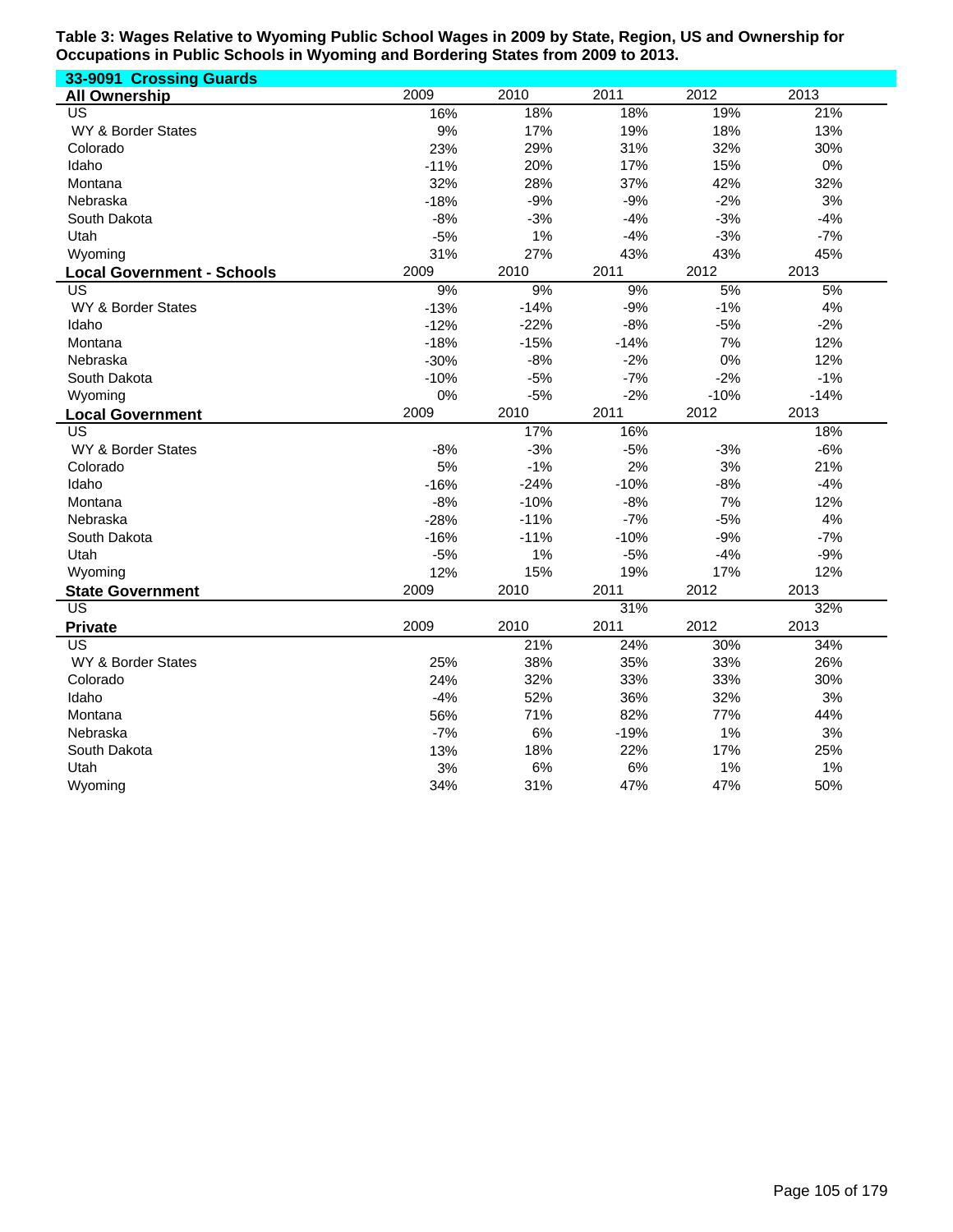| 33-9092 Lifeguards, Ski Patrol, and Other Recreational Protective Service |       |      |      |      |      |  |  |
|---------------------------------------------------------------------------|-------|------|------|------|------|--|--|
| <b>All Ownership</b>                                                      | 2009  | 2010 | 2011 | 2012 | 2013 |  |  |
| US                                                                        | 26%   | 28%  | 28%  | 27%  | 28%  |  |  |
| WY & Border States                                                        | 17%   | 21%  | 24%  | 23%  | 24%  |  |  |
| Colorado                                                                  | 27%   | 26%  | 28%  | 28%  | 31%  |  |  |
| Idaho                                                                     | 13%   | 14%  | 15%  | 21%  | 16%  |  |  |
| Montana                                                                   | 14%   | 26%  | 28%  | 32%  | 23%  |  |  |
| Nebraska                                                                  | 7%    | 11%  | 12%  | 7%   | 14%  |  |  |
| South Dakota                                                              | 8%    | 9%   | 14%  | 14%  | 15%  |  |  |
| Utah                                                                      | 8%    | 16%  | 22%  | 16%  | 18%  |  |  |
| Wyoming                                                                   | 15%   | 26%  | 29%  | 26%  | 29%  |  |  |
| <b>Local Government - Schools</b>                                         | 2009  | 2010 | 2011 | 2012 | 2013 |  |  |
| US                                                                        | 26%   | 29%  | 27%  | 27%  | 22%  |  |  |
| WY & Border States                                                        | 0%    | 4%   | 7%   | 9%   | 13%  |  |  |
| Montana                                                                   | 0%    | 2%   | 7%   | 8%   | 13%  |  |  |
| Utah                                                                      | 32%   | 36%  | 38%  |      | 2%   |  |  |
| Wyoming                                                                   | 0%    | 6%   | 6%   | 47%  | 26%  |  |  |
| <b>Local Government</b>                                                   | 2009  | 2010 | 2011 | 2012 | 2013 |  |  |
| <b>US</b>                                                                 | 34%   | 35%  | 37%  | 35%  | 37%  |  |  |
| WY & Border States                                                        | 16%   | 19%  | 20%  | 19%  | 20%  |  |  |
| Colorado                                                                  | 25%   | 24%  | 25%  | 24%  | 27%  |  |  |
| Idaho                                                                     | 15%   | 14%  | 11%  | 8%   | 9%   |  |  |
| Montana                                                                   | 7%    | 15%  | 17%  | 22%  | 18%  |  |  |
| Nebraska                                                                  | 6%    | 9%   | 9%   | 7%   | 12%  |  |  |
| South Dakota                                                              | 7%    | 9%   | 15%  | 19%  | 18%  |  |  |
| Utah                                                                      | 5%    | 15%  | 16%  | 13%  | 12%  |  |  |
| Wyoming                                                                   | 13%   | 24%  | 27%  | 32%  | 30%  |  |  |
| <b>State Government</b>                                                   | 2009  | 2010 | 2011 | 2012 | 2013 |  |  |
| $\overline{US}$                                                           | 36%   | 73%  | 71%  | 78%  | 72%  |  |  |
| WY & Border States                                                        | 20%   | 12%  | 10%  | 11%  | 6%   |  |  |
| Idaho                                                                     |       | 2%   | 3%   | 5%   | 3%   |  |  |
| Montana                                                                   | 31%   | 23%  | 29%  | 29%  | 31%  |  |  |
| South Dakota                                                              | $-5%$ | 9%   | 10%  | 11%  | 3%   |  |  |
| Utah                                                                      | 12%   | 13%  | 2%   | 3%   | 5%   |  |  |
| <b>Private</b>                                                            | 2009  | 2010 | 2011 | 2012 | 2013 |  |  |
| <b>US</b>                                                                 | 20%   | 21%  | 21%  | 22%  | 23%  |  |  |
| <b>WY &amp; Border States</b>                                             | 19%   | 24%  | 28%  | 29%  | 30%  |  |  |
| Colorado                                                                  | 32%   | 30%  | 31%  | 34%  | 38%  |  |  |
| Idaho                                                                     | 11%   | 14%  | 17%  | 24%  | 19%  |  |  |
| Montana                                                                   | 23%   | 42%  | 50%  | 49%  | 30%  |  |  |
| Nebraska                                                                  | 7%    | 15%  | 16%  | 6%   | 17%  |  |  |
| South Dakota                                                              | 9%    | 10%  | 12%  | 9%   | 11%  |  |  |
| Utah                                                                      | 12%   | 17%  | 46%  | 30%  | 42%  |  |  |
| Wyoming                                                                   | 21%   | 31%  | 33%  | 18%  | 24%  |  |  |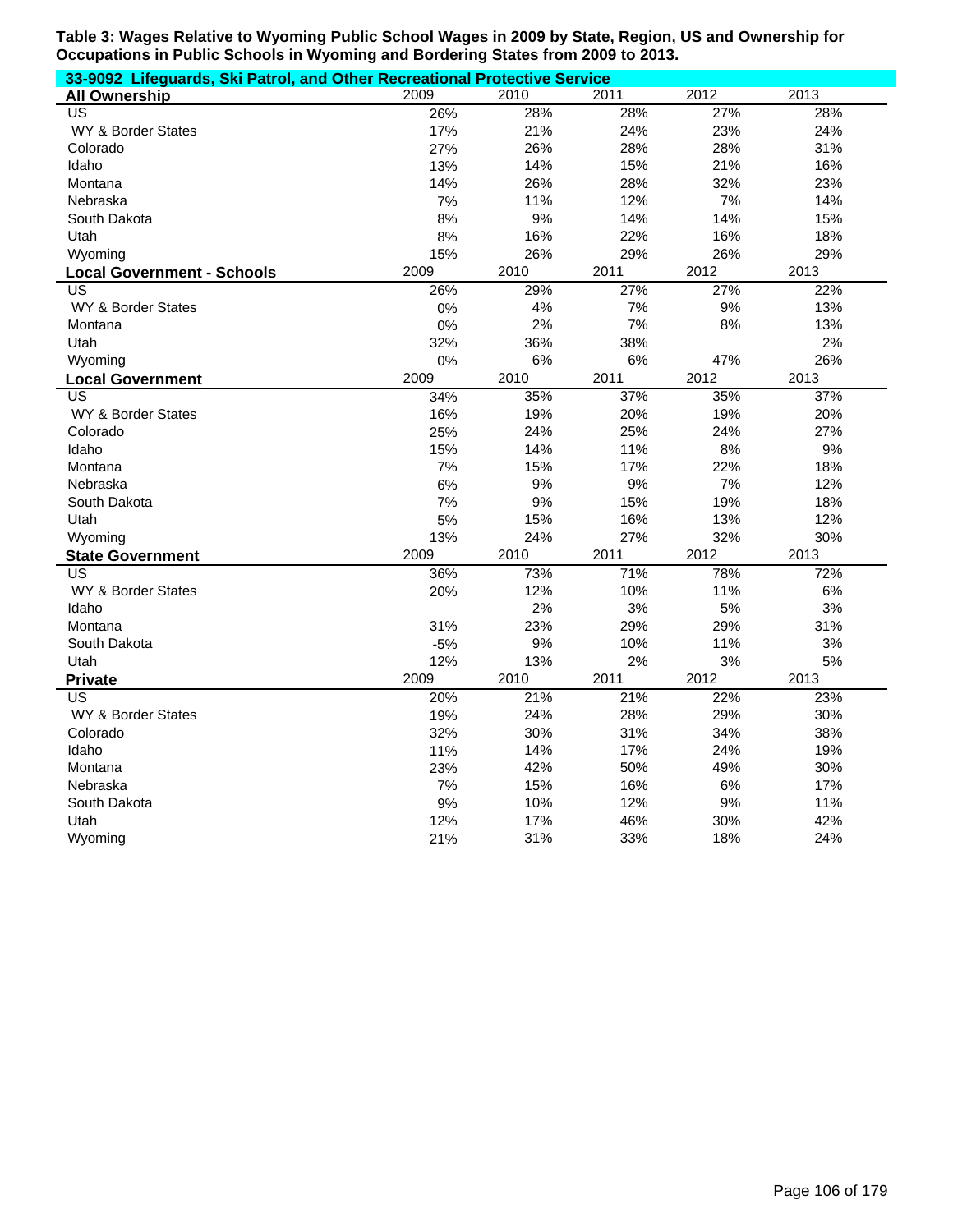| 35-0000 Food Preparation and Serving Related Occupations |             |            |            |            |             |
|----------------------------------------------------------|-------------|------------|------------|------------|-------------|
| <b>All Ownership</b>                                     | 2009        | 2010       | 2011       | 2012       | 2013        |
| US                                                       | $-13%$      | $-11%$     | $-10%$     | $-11%$     | $-10%$      |
| WY & Border States                                       | $-15%$      | $-13%$     | $-13%$     | $-13%$     | $-12%$      |
| Colorado                                                 | $-8%$       | $-8%$      | $-9%$      | $-7%$      | $-6%$       |
| Idaho                                                    | $-20%$      | $-18%$     | $-17%$     | $-19%$     | $-18%$      |
| Montana                                                  | $-20%$      | $-18%$     | $-17%$     | $-15%$     | $-13%$      |
| Nebraska                                                 | $-21%$      | $-18%$     | $-18%$     | $-18%$     | $-18%$      |
| South Dakota                                             | $-23%$      | $-20%$     | $-18%$     | $-19%$     | $-19%$      |
| Utah                                                     | $-16%$      | $-14%$     | $-13%$     | $-13%$     | $-13%$      |
| Wyoming                                                  | $-15%$      | $-14%$     | $-13%$     | $-14%$     | $-14%$      |
| <b>Local Government - Schools</b>                        | 2009        | 2010       | 2011       | 2012       | 2013        |
| US                                                       | $-5%$       | $-4%$      | $-2%$      | $-2%$      | $-1%$       |
| WY & Border States                                       | $-6%$       | $-4%$      | $-3%$      | $-1%$      | 1%          |
| Colorado                                                 | 6%          | 8%         | 10%        | 10%        | 10%         |
| Idaho                                                    | $-12%$      | $-15%$     | $-13%$     | $-15%$     | $-12%$      |
| Montana                                                  | $-11%$      | $-7%$      | $-4%$      | $-2%$      | $-1%$       |
| Nebraska                                                 | $-11%$      | $-10%$     | $-8%$      | $-6%$      | $-4%$       |
| South Dakota                                             | $-16%$      | $-15%$     | $-10%$     | $-10%$     | $-8%$       |
| Utah                                                     | $-5%$       | $-3%$      | $-4%$      | $-2%$      | 1%          |
| Wyoming                                                  | 0%          | $-1%$      | 5%         | 13%        | 20%         |
| <b>Local Government</b>                                  | 2009        | 2010       | 2011       | 2012       | 2013        |
| US                                                       | $-4%$       | $-3%$      | $-1%$      | $-1%$      | 0%          |
| WY & Border States                                       | $-7%$       | $-5%$      | $-4%$      | $-3%$      | $-1%$       |
| Colorado                                                 | 4%          | 6%         | 7%         | 8%         | 8%          |
| Idaho                                                    | $-11%$      | $-13%$     | $-11%$     | $-13%$     | $-10%$      |
| Montana                                                  | $-12%$      | $-8%$      | $-6%$      | $-2%$      | $-1%$       |
| Nebraska                                                 | $-12%$      | $-11%$     | $-9%$      | $-8%$      | $-5%$       |
| South Dakota                                             | $-18%$      | $-16%$     | $-13%$     | $-12%$     | $-11%$      |
| Utah                                                     | $-7%$       | $-4%$      | $-6%$      | $-3%$      | 0%          |
| Wyoming                                                  | 0%          | 1%         | 5%         | $8%$       | 13%         |
| <b>State Government</b>                                  | 2009        | 2010       | 2011       | 2012       | 2013        |
| US                                                       | 17%         | 20%        | 23%        | 24%        | 24%         |
| WY & Border States                                       | 16%         | 30%        | 17%        | 11%        | 11%         |
| Colorado                                                 | 40%         | 64%        | 39%        | 20%        | 21%         |
| Idaho                                                    | 24%         | 12%        | 14%        | 11%        | 11%         |
| Montana                                                  | $-8%$       | $-6%$      | $-6%$      | 0%         | $-2%$       |
| Nebraska                                                 | $-1%$       | 9%         | 11%        | 11%        | 7%          |
| South Dakota                                             | $-11%$      | $-10%$     | $-22%$     | $-21%$     | $-20%$      |
| Utah                                                     | $-3%$       | $-9%$      | $-7%$      | $-7%$      | $-3%$       |
| Wyoming                                                  | 16%<br>2009 | 22%        | 24%        | 36%        | 36%         |
| <b>Federal Government</b><br>US                          |             | 2010       | 2011       | 2012       | 2013<br>61% |
|                                                          | 55%         | 59%        | 60%        | 61%        |             |
| WY & Border States                                       | 38%         | 42%        | 44%        | 44%        | 44%         |
| Colorado<br>Idaho                                        | 41%<br>19%  | 45%<br>29% | 50%<br>37% | 50%<br>35% | 50%<br>36%  |
| Montana                                                  | 71%         | 73%        | 79%        | 72%        | 73%         |
| Nebraska                                                 | 13%         | 8%         | 10%        | 11%        | 7%          |
| South Dakota                                             | 37%         | 40%        | 39%        | 42%        | 43%         |
| Utah                                                     | 24%         | 29%        | 30%        | 31%        | 25%         |
| Wyoming                                                  | 32%         | 36%        | 34%        | 37%        | 32%         |
| <b>Private</b>                                           | 2009        | 2010       | 2011       | 2012       | 2013        |
| US                                                       | $-13%$      | $-12%$     | $-11%$     | $-11%$     | $-10%$      |
| WY & Border States                                       | $-16%$      | $-14%$     | $-14%$     | $-13%$     | $-13%$      |
| Colorado                                                 | $-9%$       | $-9%$      | $-10%$     | $-8%$      | $-7%$       |
| Idaho                                                    | $-21%$      | $-19%$     | $-18%$     | $-19%$     | $-18%$      |
| Montana                                                  | $-20%$      | $-19%$     | $-18%$     | $-15%$     | $-14%$      |
| Nebraska                                                 | $-22%$      | $-19%$     | $-18%$     | $-19%$     | $-19%$      |
| South Dakota                                             | $-24%$      | $-21%$     | $-19%$     | $-20%$     | $-20%$      |
| Utah                                                     | $-16%$      | $-14%$     | $-13%$     | $-14%$     | $-13%$      |
| Wyoming                                                  | $-17%$      | $-15%$     | $-14%$     | $-16%$     | $-16%$      |
|                                                          |             |            |            |            |             |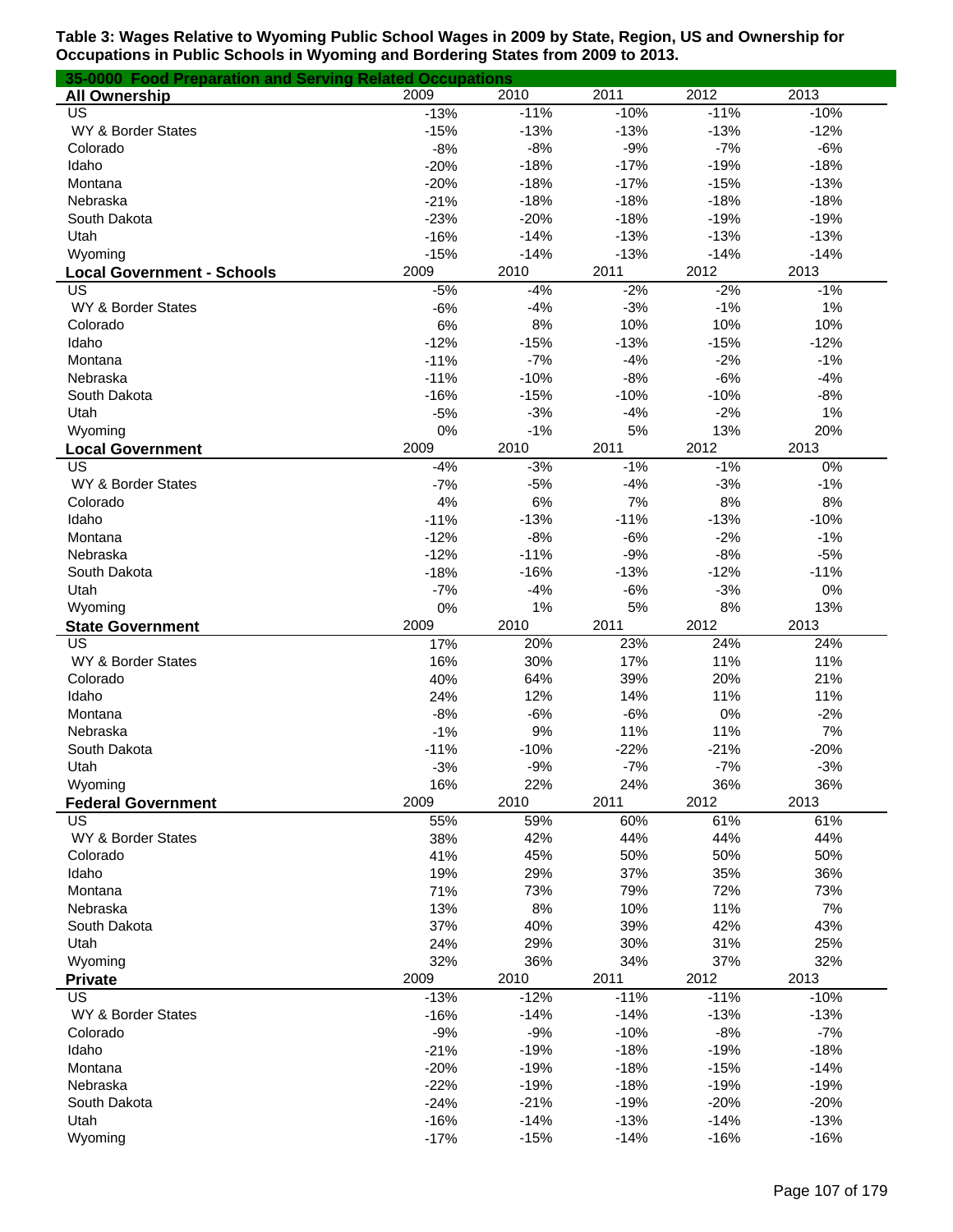| 35-1000 Supervisors, Food Preparation and Serving Workers |               |                |                |                |                |
|-----------------------------------------------------------|---------------|----------------|----------------|----------------|----------------|
| <b>All Ownership</b>                                      | 2009          | 2010           | 2011           | 2012           | 2013           |
| US                                                        | 5%            | 6%             | 8%             | 7%             | 8%             |
| WY & Border States                                        | 3%            | 5%             | 6%             | 4%             | 4%             |
| Colorado                                                  | 12%           | 15%            | 18%            | 16%            | 15%            |
| Idaho                                                     | $-16%$        | $-14%$         | $-14%$         | $-13%$         | $-11%$         |
| Montana                                                   | $-2%$         | $-3%$          | $-5%$          | $-3%$          | 3%             |
| Nebraska                                                  | 3%            | 3%             | 3%             | $-2%$          | $-3%$          |
| South Dakota                                              | $-6%$         | $-4%$          | 2%             | 3%             | 2%             |
| Utah                                                      | 1%            | $-1%$          | $-2%$          | $-1%$          | 0%             |
| Wyoming                                                   | $-4%$<br>2009 | $-5%$          | $-4%$          | $-5%$<br>2012  | $-3%$<br>2013  |
| <b>Local Government - Schools</b><br>US                   | $-3%$         | 2010<br>$-1%$  | 2011<br>0%     | 0%             | 1%             |
| WY & Border States                                        | $-5%$         | $-4%$          | $-3%$          | 0%             | 2%             |
| Colorado                                                  | 11%           | 29%            | 35%            | 19%            | 18%            |
| Idaho                                                     | $-3%$         | $-3%$          | $-15%$         | $-19%$         | $-16%$         |
| Montana                                                   | $-8%$         | $-8%$          | 1%             | 2%             | 5%             |
| Nebraska                                                  | $-19%$        | $-17%$         | $-14%$         | $-13%$         | $-11%$         |
| South Dakota                                              | $-4%$         | $-3%$          | 4%             | $6\%$          | 10%            |
| Utah                                                      | $-1%$         | $-2%$          | 7%             | 4%             | 10%            |
| Wyoming                                                   | 0%            | $-5%$          | $-1%$          | 7%             | 14%            |
| <b>Local Government</b>                                   | 2009          | 2010           | 2011           | 2012           | 2013           |
| US                                                        | 1%            | 3%             | 4%             | 4%             | 5%             |
| WY & Border States                                        | $-3%$         | $-1%$          | 1%             | 3%             | 4%             |
| Colorado                                                  | 16%           | 30%            | 34%            | 20%            | 21%            |
| Idaho                                                     | $-4%$         | $-2%$          | $-10%$         | $-14%$         | $-14%$         |
| Montana                                                   | $-7%$         | $-5%$          | 0%             | 3%             | 5%             |
| Nebraska                                                  | $-17%$        | $-15%$         | $-12%$         | $-11%$         | $-8%$          |
| South Dakota                                              | $-3%$         | $-1%$          | 5%             | 7%             | 9%             |
| Utah                                                      | $-1%$         | $-2%$          | 6%             | 4%             | 8%             |
| Wyoming                                                   | 3%            | 3%             | 7%             | 16%            | 20%            |
|                                                           |               |                |                |                |                |
| <b>State Government</b>                                   | 2009          | 2010           | 2011           | 2012           | 2013           |
| US                                                        | 31%           | 32%            | 32%            | 33%            | 32%            |
| WY & Border States                                        | 22%           | 34%            | 29%            | 25%            | 30%            |
| Colorado                                                  | 49%           | 75%            | 70%            | 62%            | 62%            |
| Idaho                                                     | 25%           | 12%            | 12%            | 13%            | 13%            |
| Montana                                                   | 2%            | $-1%$          | 1%             | 4%             | 4%             |
| Nebraska                                                  | 6%            | 6%             | 7%             | 5%             | 7%             |
| South Dakota                                              | 4%            | 10%            | $-13%$         | $-12%$         | $-11%$         |
| Utah                                                      | $-2%$         | $-3%$          | 11%            | 12%            | 17%            |
| Wyoming                                                   | 31%           | 32%            | 36%            | 55%            | 56%            |
| <b>Federal Government</b>                                 | 2009          | 2010           | 2011           | 2012           | 2013           |
| US                                                        | 109%          | 114%           | 115%           | 115%           | 114%           |
| WY & Border States                                        | 95%           | 97%            | 99%            | 96%            | 96%            |
| Colorado                                                  | 96%           | 97%            | 99%            | 98%            | 97%            |
| Idaho<br>Montana                                          |               |                |                | 63%            | 68%<br>124%    |
| Nebraska                                                  | 115%<br>76%   | 126%<br>80%    | 130%           | 124%<br>87%    | 93%            |
| South Dakota                                              | 84%           | 87%            | 87%<br>87%     | 87%            | 89%            |
| Utah                                                      | 83%           | 83%            | 87%            | 87%            | 82%            |
| Wyoming                                                   | 149%          | 163%           | 163%           | 84%            | 90%            |
| <b>Private</b>                                            | 2009          | 2010           | 2011           | 2012           | 2013           |
| US                                                        | 5%            | 6%             | 7%             | 7%             | 8%             |
| WY & Border States                                        | 3%            | 4%             | 5%             | 4%             | 4%             |
| Colorado                                                  | 12%           | 14%            | 17%            | 15%            | 14%            |
| Idaho                                                     | $-18%$        | $-16%$         | $-15%$         | $-13%$         | $-12%$         |
| Montana                                                   | $-2%$         | $-4%$          | $-6%$          | $-3%$          | 2%             |
| Nebraska                                                  | 5%            | 5%             | 5%             | $-1%$          | $-3%$          |
| South Dakota                                              | $-6%$         | $-4%$          | 1%             | 3%             | 1%             |
| Utah<br>Wyoming                                           | 1%<br>$-5%$   | $-1%$<br>$-6%$ | $-3%$<br>$-5%$ | $-2%$<br>$-8%$ | $0\%$<br>$-6%$ |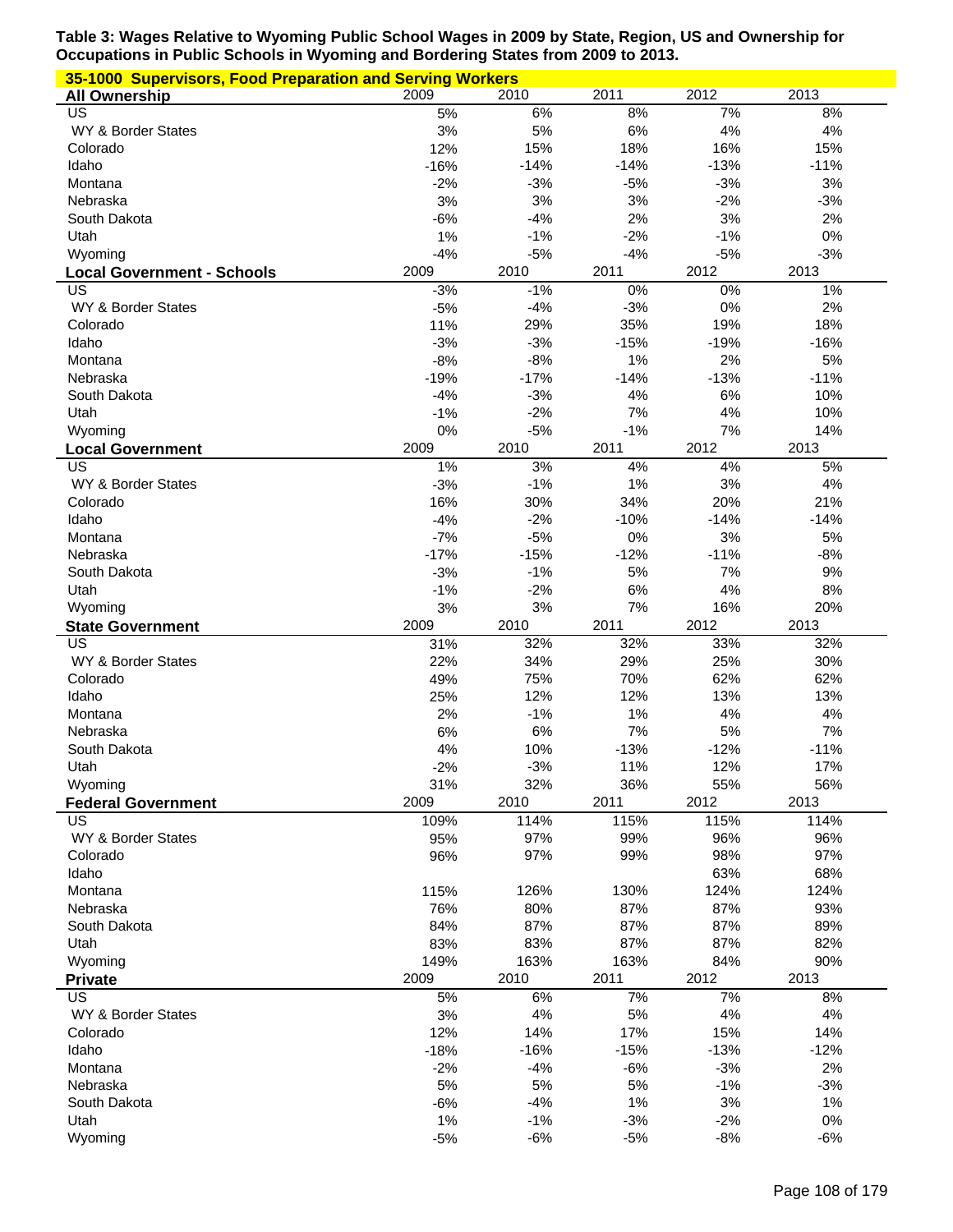| 35-1012 First-Line Supervisors of Food Preparation and Serving Workers |        |        |        |        |        |  |  |
|------------------------------------------------------------------------|--------|--------|--------|--------|--------|--|--|
| <b>All Ownership</b>                                                   | 2009   | 2010   | 2011   | 2012   | 2013   |  |  |
| US                                                                     | 1%     | 2%     | 3%     | 2%     | 3%     |  |  |
| WY & Border States                                                     | 0%     | 1%     | 2%     | $0\%$  | 1%     |  |  |
| Colorado                                                               | 8%     | 10%    | 14%    | 11%    | 11%    |  |  |
| Idaho                                                                  | $-15%$ | $-17%$ | $-17%$ | $-16%$ | $-15%$ |  |  |
| Montana                                                                | $-5%$  | $-7%$  | $-9%$  | $-5%$  | 1%     |  |  |
| Nebraska                                                               | 3%     | 2%     | 2%     | $-3%$  | $-5%$  |  |  |
| South Dakota                                                           | $-7%$  | $-4%$  | 1%     | 3%     | 1%     |  |  |
| Utah                                                                   | $-3%$  | $-4%$  | $-6%$  | $-6%$  | $-5%$  |  |  |
| Wyoming                                                                | $-9%$  | $-9%$  | $-7%$  | $-9%$  | $-7%$  |  |  |
| <b>Local Government - Schools</b>                                      | 2009   | 2010   | 2011   | 2012   | 2013   |  |  |
| US                                                                     | $-3%$  | $-1%$  | $0\%$  | $0\%$  | 0%     |  |  |
| WY & Border States                                                     | $-5%$  | $-4%$  | $-3%$  | 0%     | 2%     |  |  |
| Colorado                                                               | 11%    | 29%    | 35%    | 19%    | 18%    |  |  |
| Idaho                                                                  | $-4%$  | $-4%$  | $-16%$ | $-19%$ | $-17%$ |  |  |
| Montana                                                                | $-8%$  | $-8%$  | 1%     | 2%     | 10%    |  |  |
| Nebraska                                                               | $-18%$ | $-17%$ | $-14%$ | $-13%$ | $-12%$ |  |  |
| South Dakota                                                           | $-4%$  | $-3%$  | 4%     | 6%     | 10%    |  |  |
| Utah                                                                   | $-2%$  | $-2%$  | 6%     | 4%     | 10%    |  |  |
| Wyoming                                                                | 0%     | $-5%$  | $-1%$  | 7%     | 14%    |  |  |
| <b>Local Government</b>                                                | 2009   | 2010   | 2011   | 2012   | 2013   |  |  |
| $\overline{\mathsf{US}}$                                               | 0%     | 2%     | 3%     | 2%     | 3%     |  |  |
| WY & Border States                                                     | $-4%$  | $-2%$  | 0%     | 3%     | 4%     |  |  |
| Colorado                                                               | 13%    | 29%    | 33%    | 20%    | 20%    |  |  |
| Idaho                                                                  | $-5%$  | $-4%$  | $-13%$ | $-16%$ | $-15%$ |  |  |
| Montana                                                                | $-8%$  | $-7%$  | $-1%$  | 3%     | 8%     |  |  |
| Nebraska                                                               | $-16%$ | $-15%$ | $-12%$ | $-11%$ | $-9%$  |  |  |
| South Dakota                                                           | $-3%$  | $-1%$  | 5%     | 7%     | 9%     |  |  |
| Utah                                                                   | $-3%$  | $-3%$  | 5%     | 3%     | 7%     |  |  |
| Wyoming                                                                | 2%     | 2%     | 7%     | 15%    | 19%    |  |  |
| <b>State Government</b>                                                | 2009   | 2010   | 2011   | 2012   | 2013   |  |  |
| $\overline{US}$                                                        | 29%    | 30%    | 30%    | 31%    | 30%    |  |  |
| WY & Border States                                                     | 19%    | 35%    | 29%    | 25%    | 30%    |  |  |
| Colorado                                                               | 57%    | 83%    | 82%    | 78%    | 74%    |  |  |
| Idaho                                                                  | 25%    | 12%    | 12%    | 13%    | 13%    |  |  |
| Montana                                                                | 1%     | $-3%$  | $-1%$  | 2%     | 2%     |  |  |
| Nebraska                                                               | 6%     | 6%     | 7%     | 5%     | 6%     |  |  |
|                                                                        | 4%     |        |        |        |        |  |  |
| South Dakota                                                           |        | 10%    | $-13%$ | $-12%$ | $-11%$ |  |  |
| Utah                                                                   | $-9%$  | $-9%$  | 7%     | $8\%$  | 11%    |  |  |
| Wyoming                                                                | 29%    | 29%    | 33%    | 55%    | 56%    |  |  |
| <b>Federal Government</b>                                              | 2009   | 2010   | 2011   | 2012   | 2013   |  |  |
| <b>US</b>                                                              | 135%   | 137%   | 137%   | 133%   | 131%   |  |  |
| WY & Border States                                                     | 133%   | 122%   | 125%   | 115%   | 114%   |  |  |
| Colorado                                                               | 140%   | 124%   | 128%   | 127%   | 124%   |  |  |
| Idaho                                                                  |        |        |        | 63%    | 68%    |  |  |
| South Dakota                                                           | 129%   | 140%   | 140%   | 106%   | 109%   |  |  |
| Utah                                                                   | 26%    | 33%    | 37%    | 62%    | 52%    |  |  |
| Wyoming                                                                | 149%   | 163%   | 163%   | 84%    | 90%    |  |  |
| <b>Private</b>                                                         | 2009   | 2010   | 2011   | 2012   | 2013   |  |  |
| US                                                                     | 1%     | 2%     | 2%     | 2%     | 2%     |  |  |
| WY & Border States                                                     | 0%     | 1%     | 2%     | $0\%$  | 0%     |  |  |
| Colorado                                                               | 7%     | 9%     | 13%    | 10%    | 10%    |  |  |
| Idaho                                                                  | $-18%$ | $-20%$ | $-18%$ | $-16%$ | $-15%$ |  |  |
| Montana                                                                | $-5%$  | $-7%$  | $-9%$  | $-6%$  | $1\%$  |  |  |
| Nebraska                                                               | 5%     | 4%     | 4%     | $-2%$  | $-4%$  |  |  |
| South Dakota                                                           | $-7%$  | $-4%$  | 1%     | 2%     | 0%     |  |  |
| Utah                                                                   | $-3%$  | $-4%$  | $-7%$  | $-7%$  | $-6%$  |  |  |
| Wyoming                                                                | $-10%$ | $-11%$ | $-9%$  | $-11%$ | $-10%$ |  |  |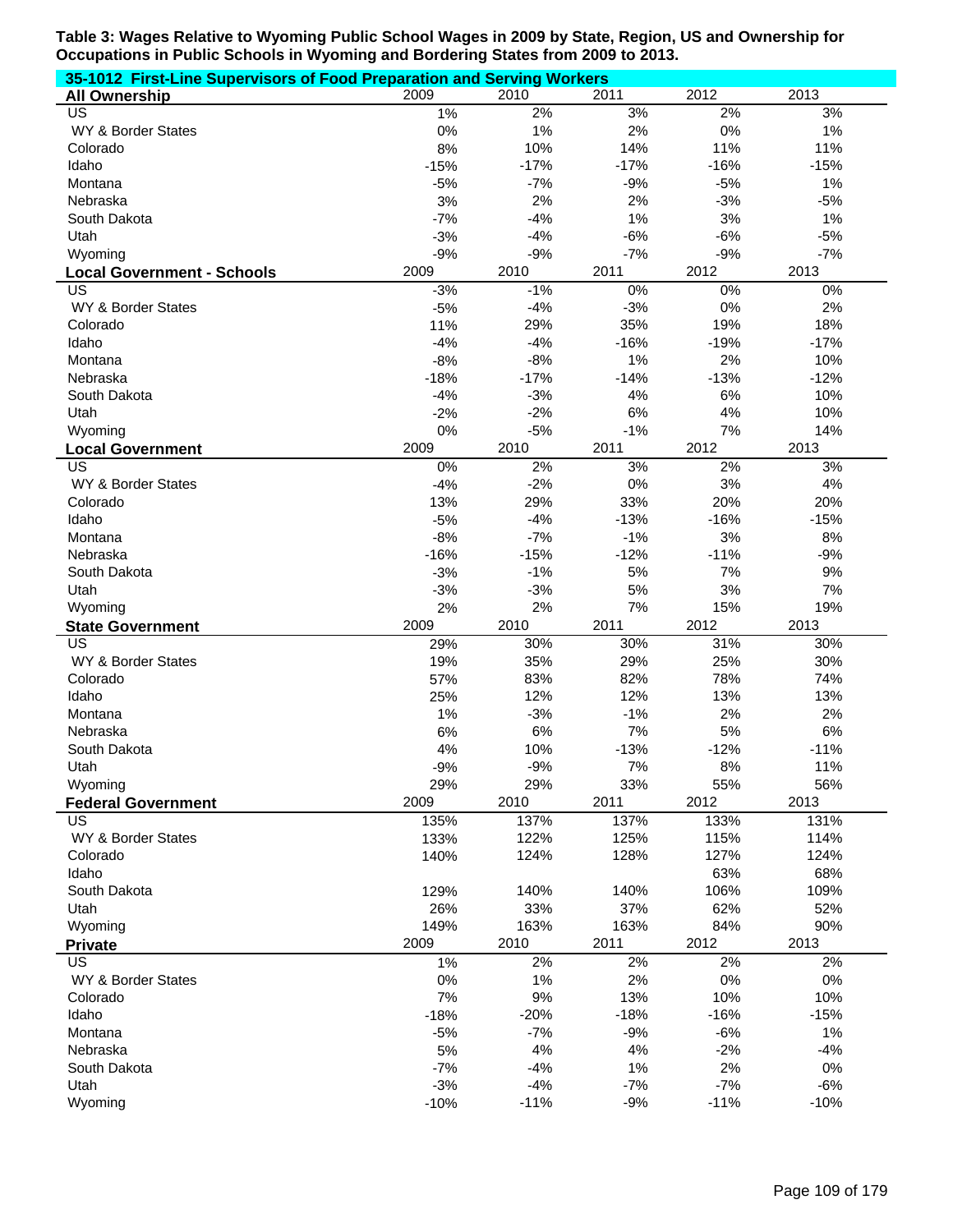| 35-2000 Cooks and Food Preparation Workers |                  |                  |                  |                  |                  |  |  |
|--------------------------------------------|------------------|------------------|------------------|------------------|------------------|--|--|
| <b>All Ownership</b>                       | 2009             | 2010             | 2011             | 2012             | 2013             |  |  |
| US                                         | $-8%$            | $-6%$            | $-5%$            | $-5%$            | $-4%$            |  |  |
| WY & Border States                         | $-9%$            | $-8%$            | $-7%$            | $-7%$            | $-6%$            |  |  |
| Colorado                                   | $-3%$            | 0%               | 0%               | 1%               | 1%               |  |  |
| Idaho                                      | $-13%$           | $-13%$           | $-14%$           | $-15%$           | $-13%$           |  |  |
| Montana                                    | $-13%$           | $-13%$           | $-10%$           | $-9%$            | $-7%$            |  |  |
| Nebraska<br>South Dakota                   | $-15%$<br>$-16%$ | $-13%$<br>$-14%$ | $-13%$<br>$-12%$ | $-14%$<br>$-13%$ | $-13%$<br>$-12%$ |  |  |
| Utah                                       | $-12%$           | $-11%$           | $-10%$           | $-7%$            | $-6%$            |  |  |
| Wyoming                                    | $-5%$            | $-4%$            | $-2%$            | $-3%$            | $-1%$            |  |  |
| <b>Local Government - Schools</b>          | 2009             | 2010             | 2011             | 2012             | 2013             |  |  |
| US                                         | $-2%$            | $-1%$            | 0%               | $-1%$            | 0%               |  |  |
| WY & Border States                         | $-3%$            | $-1%$            | 0%               | 1%               | 3%               |  |  |
| Colorado                                   | 8%               | 10%              | 11%              | 8%               | 9%               |  |  |
| Idaho                                      | $-12%$           | $-11%$           | $-14%$           | $-14%$           | $-11%$           |  |  |
| Montana                                    | $-9%$            | $-4%$            | $-1%$            | 2%               | 4%               |  |  |
| Nebraska                                   | $-12%$           | $-11%$           | $-8%$            | $-7%$            | $-5%$            |  |  |
| South Dakota                               | $-12%$           | $-11%$           | $-7%$            | $-6%$            | $-4%$            |  |  |
| Utah                                       | $-5%$            | $-2%$            | $-3%$            | 1%               | 4%               |  |  |
| Wyoming                                    | 0%               | $-6%$            | 3%               | 13%              | 24%              |  |  |
| <b>Local Government</b>                    | 2009             | 2010             | 2011             | 2012             | 2013             |  |  |
| US                                         | $-1%$            | 0%               | 1%               | 0%               | 1%               |  |  |
| WY & Border States                         | $-3%$            | $-1%$            | $-1%$            | 0%               | $3%$             |  |  |
| Colorado                                   | 7%               | 9%               | 11%              | 8%               | 8%               |  |  |
| Idaho                                      | $-9%$            | $-9%$            | $-11%$           | $-11%$           | $-8%$            |  |  |
| Montana                                    | $-8%$            | $-4%$            | $-1%$            | 3%               | 5%               |  |  |
| Nebraska                                   | $-12%$           | $-11%$           | $-9%$            | $-9%$            | $-6%$            |  |  |
| South Dakota                               | $-13%$           | $-11%$           | $-8%$            | $-6%$            | $-5%$            |  |  |
| Utah                                       | $-5%$            | $-3%$<br>$-1%$   | $-4%$<br>4%      | $-1%$            | 4%               |  |  |
| Wyoming                                    | 0%               |                  |                  | 11%              | 18%              |  |  |
|                                            |                  |                  |                  |                  |                  |  |  |
| <b>State Government</b>                    | 2009             | 2010             | 2011             | 2012             | 2013             |  |  |
| US                                         | 19%              | 22%              | 24%              | 23%              | 24%              |  |  |
| WY & Border States<br>Colorado             | 23%              | 41%              | 22%              | $9%$             | 7%               |  |  |
|                                            | 43%              | 61%              | 35%              | 9%               | 9%               |  |  |
| Idaho<br>Montana                           | 26%<br>$-6%$     | 13%<br>$-3%$     | 15%<br>1%        | 15%<br>$-2%$     | 16%<br>$-1%$     |  |  |
| Nebraska                                   | $-3%$            | 5%               | 7%               | 7%               | 1%               |  |  |
| South Dakota                               | $-12%$           | $-11%$           | $-28%$           | $-27%$           | $-26%$           |  |  |
| Utah                                       | 17%              | 7%               | $-2%$            | 0%               | $-5%$            |  |  |
| Wyoming                                    | 17%              | 27%              | 30%              | 37%              | 38%              |  |  |
| <b>Federal Government</b>                  | 2009             | 2010             | 2011             | 2012             | 2013             |  |  |
| US                                         | 72%              | 76%              | 78%              | 78%              | 78%              |  |  |
| WY & Border States                         | 56%              | 58%              | 59%              | 59%              | 60%              |  |  |
| Colorado                                   | 46%              | 50%              | 49%              | 50%              | 52%              |  |  |
| Idaho                                      | 64%              | 75%              | 72%              | 76%              | 75%              |  |  |
| Montana                                    | 80%              | 87%              | 89%              | 86%              | 87%              |  |  |
| Nebraska                                   | 42%              | 24%              | 34%              | 37%              | 34%              |  |  |
| South Dakota                               | 55%              | 56%              | 58%              | 55%              | 56%              |  |  |
| Utah                                       | 46%              | 50%              | 56%              | 54%              | 57%              |  |  |
| Wyoming                                    | 66%              | 69%              | 62%              | 71%              | 60%              |  |  |
| <b>Private</b>                             | 2009             | 2010             | 2011             | 2012             | 2013             |  |  |
| US<br>WY & Border States                   | $-8%$            | $-7%$            | $-6%$            | $-6%$            | $-5%$            |  |  |
| Colorado                                   | $-11%$<br>$-5%$  | $-10%$<br>$-3%$  | $-9%$            | $-8%$            | $-7%$<br>0%      |  |  |
| Idaho                                      | $-13%$           | $-14%$           | $-2%$<br>$-14%$  | $0\%$<br>$-15%$  | $-14%$           |  |  |
| Montana                                    | $-14%$           | $-15%$           | $-12%$           | $-11%$           | $-10%$           |  |  |
| Nebraska                                   | $-16%$           | $-13%$           | $-14%$           | $-15%$           | $-14%$           |  |  |
| South Dakota                               | $-17%$           | $-15%$           | $-13%$           | $-14%$           | $-14%$           |  |  |
| Utah                                       | $-13%$<br>$-6%$  | $-12%$<br>$-6%$  | $-10%$<br>$-4%$  | $-8%$<br>$-7%$   | $-7%$<br>$-6%$   |  |  |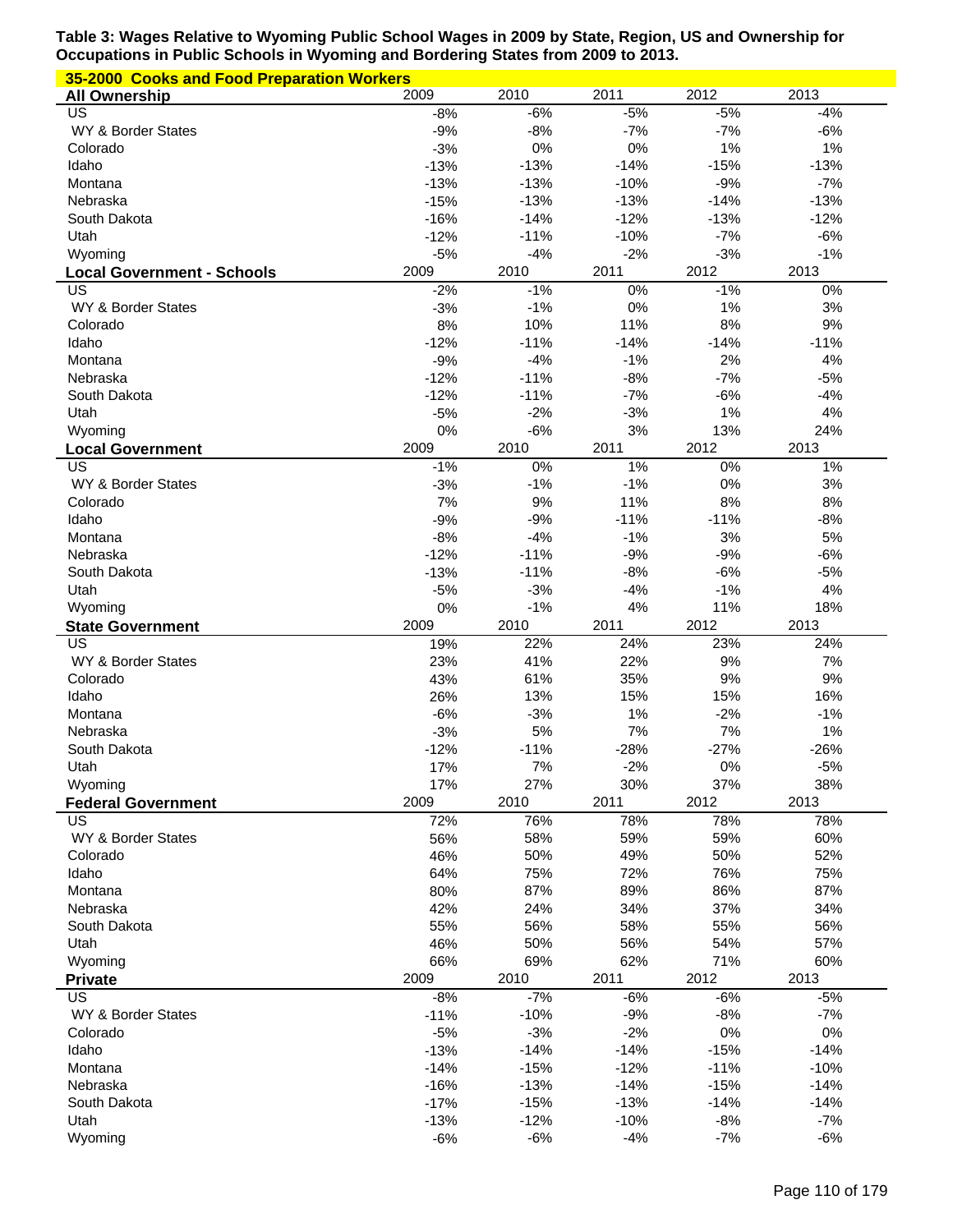| 35-2012 Cooks, Institution and Cafeteria |                |                 |                |                |                |
|------------------------------------------|----------------|-----------------|----------------|----------------|----------------|
| <b>All Ownership</b>                     | 2009           | 2010            | 2011           | 2012           | 2013           |
| US                                       | 0%             | 1%              | 2%             | 2%             | 3%             |
| WY & Border States                       | $-1%$          | 1%              | $-1%$          | $-1%$          | 2%             |
| Colorado                                 | 16%            | 21%             | 13%            | 9%             | 12%            |
| Idaho                                    | $-5%$          | $-8%$           | $-9%$          | $-11%$         | $-9%$          |
| Montana                                  | $-4%$          | $-2%$           | 1%             | 2%<br>$-7%$    | 6%             |
| Nebraska<br>South Dakota                 | $-10%$         | $-10%$<br>$-5%$ | $-8%$<br>$-4%$ | $-4%$          | $-4%$<br>$-3%$ |
| Utah                                     | $-6%$<br>$-7%$ | $-7%$           | $-7%$          | $-5%$          | 0%             |
| Wyoming                                  | $-2%$          | $-1%$           | 3%             | 9%             | 13%            |
|                                          | 2009           | 2010            | 2011           | 2012           | 2013           |
| <b>Local Government - Schools</b><br>US  | $-7%$          | $-5%$           | $-5%$          | $-5%$          | $-4%$          |
| WY & Border States                       | $-4%$          | $-2%$           | $-2%$          | $-1%$          | 2%             |
| Colorado                                 | 41%            | 40%             | 41%            | 22%            | 19%            |
| Idaho                                    | $-13%$         | $-14%$          | $-16%$         | $-16%$         | $-15%$         |
| Montana                                  | $-8%$          | $-4%$           | 1%             | 3%             | 8%             |
| Nebraska                                 | $-15%$         | $-14%$          | $-11%$         | $-9%$          | $-7%$          |
| South Dakota                             | $-9%$          | $-8%$           | $-6%$          | $-4%$          | $-2%$          |
| Utah                                     | $-7%$          | $-5%$           | $-6%$          | $-2%$          | 1%             |
| Wyoming                                  | 0%             | $-5%$           | 5%             | 14%            | 19%            |
| <b>Local Government</b>                  | 2009           | 2010            | 2011           | 2012           | 2013           |
| $\overline{\mathsf{US}}$                 | $-4%$          | $-3%$           | $-3%$          | $-3%$          | $-2%$          |
| WY & Border States                       | $-4%$          | $-2%$           | $-2%$          | $-1%$          | 2%             |
| Colorado                                 | 31%            | 33%             | 32%            | 17%            | 17%            |
| Idaho                                    | $-9%$          | $-11%$          | $-13%$         | $-15%$         | $-13%$         |
| Montana                                  | $-7%$          | $-3%$           | 2%             | 5%             | 10%            |
| Nebraska                                 | $-14%$         | $-13%$          | $-11%$         | $-10%$         | $-7%$          |
| South Dakota                             | $-9%$          | $-8%$           | $-6%$          | $-4%$          | $-2%$          |
| Utah                                     | $-8%$<br>2%    | $-6%$<br>1%     | $-7%$<br>7%    | $-4%$<br>14%   | 1%<br>19%      |
|                                          |                |                 |                |                |                |
| Wyoming                                  |                |                 |                |                |                |
| <b>State Government</b>                  | 2009           | 2010            | 2011           | 2012           | 2013           |
| US                                       | 23%            | 26%             | 29%            | 27%            | 28%            |
| WY & Border States                       | 38%            | 55%             | 30%            | 11%            | 12%            |
| Colorado<br>Idaho                        | 58%            | 77%<br>13%      | 53%            | 17%<br>11%     | 18%<br>13%     |
| Montana                                  | 25%<br>$-4%$   | $-6%$           | 12%<br>$-2%$   | $-6%$          | $-4%$          |
| Nebraska                                 | 4%             | $-3%$           | 0%             | $-1%$          | 1%             |
| South Dakota                             | $-11%$         | $-12%$          | $-31%$         | $-30%$         | $-29%$         |
| Utah                                     | 14%            | $5%$            | 0%             | $3%$           | $8\%$          |
| Wyoming                                  | 20%            | 26%             | 26%            | 37%            | 37%            |
| <b>Federal Government</b>                | 2009           | 2010            | 2011           | 2012           | 2013           |
| <b>US</b>                                | 67%            | 71%             | 73%            | 72%            | 72%            |
| WY & Border States                       | 51%            | 53%             | 54%            | 54%            | 55%            |
| Colorado                                 | 41%            | 45%             | 44%            | 46%            | 47%            |
| Idaho                                    | 59%            | 69%             | 67%            | 70%            | 69%            |
| Montana                                  | 75%            | 81%             | 83%            | 81%            | 81%            |
| Nebraska                                 | 37%            | 20%             | 30%            | 32%            | 30%            |
| South Dakota                             | 50%            | 51%             | 53%            | 50%            | 51%            |
| Utah                                     | 41%            | 45%             | 51%            | 50%            | 52%            |
| Wyoming                                  | 61%            | 64%             | 57%            | 65%            | 55%            |
| <b>Private</b>                           | 2009           | 2010            | 2011           | 2012           | 2013           |
| <b>US</b>                                | 1%             | 2%              | $2\%$          | 3%             | 5%             |
| WY & Border States                       | $-3%$          | $-3%$           | $-3%$          | $-2%$          | 1%             |
| Colorado<br>Idaho                        | 5%             | 5%              | 4%             | 5%             | 8%             |
|                                          | $-4%$          | $-7%$           | $-6%$          | $-8%$          | $-5%$          |
| Montana<br>Nebraska                      | $-4%$<br>$-8%$ | $-4%$<br>$-7%$  | $-2%$<br>$-7%$ | $-2%$<br>$-6%$ | 2%<br>$-3%$    |
| South Dakota                             | $-8%$          | $-7%$           | $-6%$          | $-7%$          | $-6%$          |
| Utah                                     | $-7%$          | $-9%$           | $-8%$          | $-6%$          | $-2%$          |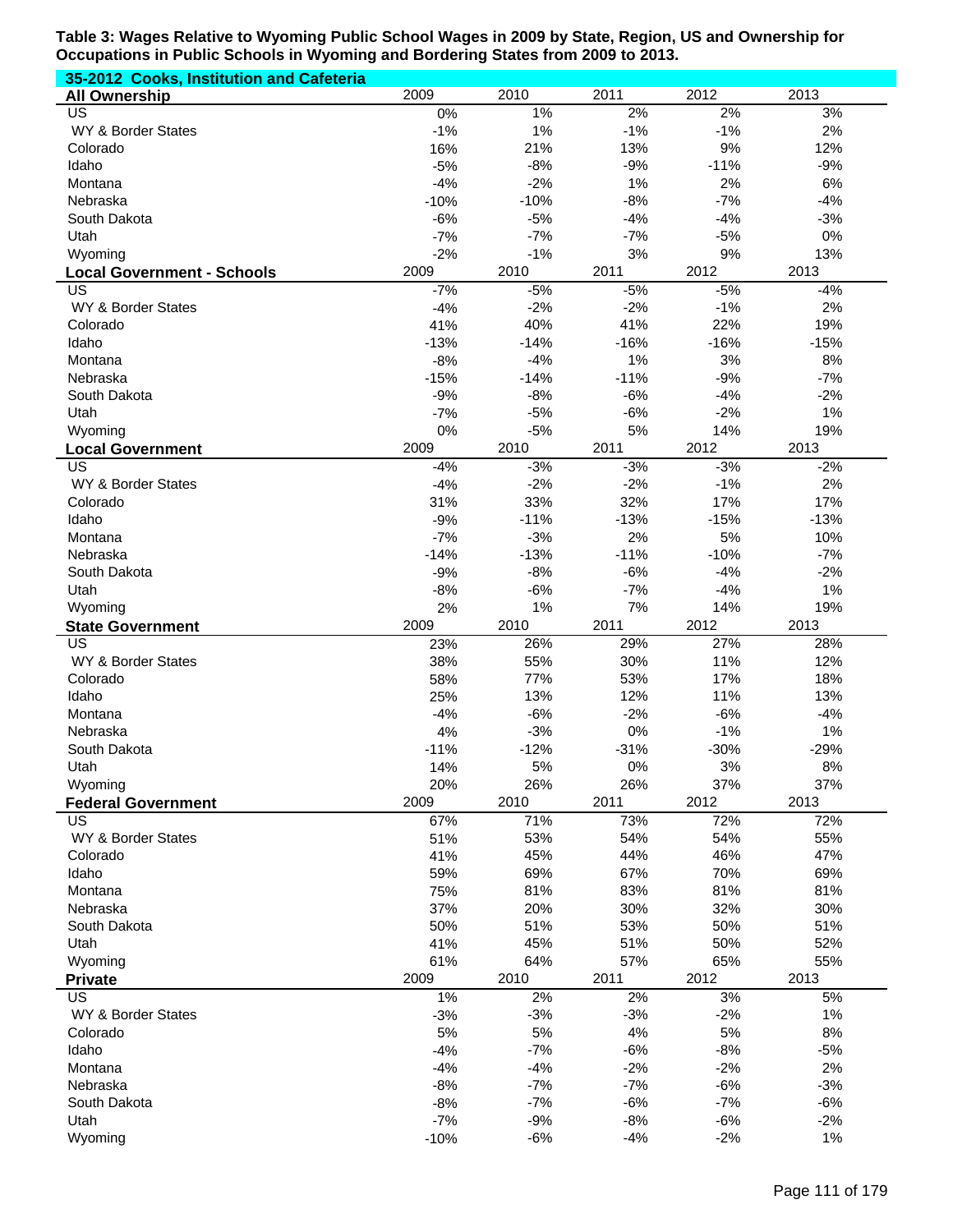| 35-2021 Food Preparation Workers  |        |        |       |       |       |
|-----------------------------------|--------|--------|-------|-------|-------|
| <b>All Ownership</b>              | 2009   | 2010   | 2011  | 2012  | 2013  |
| US                                | 1%     | 2%     | 4%    | 3%    | 4%    |
| WY & Border States                | $-3%$  | $-1%$  | 1%    | 2%    | 2%    |
| Colorado                          | 6%     | 7%     | 8%    | 13%   | 12%   |
| Idaho                             | $-4%$  | $-6%$  | $-4%$ | $-3%$ | 0%    |
| Montana                           | $-10%$ | $-9%$  | $-3%$ | 0%    | 1%    |
| Nebraska                          | $-6%$  | $-1%$  | $-1%$ | $-6%$ | $-8%$ |
| South Dakota                      | $-11%$ | $-8%$  | $-6%$ | $-7%$ | $-6%$ |
| Utah                              | $-9%$  | $-6%$  | $-4%$ | $-1%$ | $-1%$ |
| Wyoming                           | 3%     | 3%     | 7%    | 5%    | 7%    |
| <b>Local Government - Schools</b> | 2009   | 2010   | 2011  | 2012  | 2013  |
| US                                | 15%    | 16%    | 17%   | 17%   | 18%   |
| WY & Border States                | 9%     | 11%    | 13%   | 13%   | 13%   |
| Colorado                          | 15%    | 16%    | 18%   | 17%   | 16%   |
| Idaho                             | $-1%$  | 0%     | $-5%$ | $-6%$ | 12%   |
| Montana                           | $-3%$  | 4%     | 3%    | 10%   | 7%    |
| Nebraska                          | 2%     | 4%     | 7%    | 0%    | $-2%$ |
| South Dakota                      | $-8%$  | $-6%$  | 0%    | 0%    | 2%    |
| Utah                              | 5%     | 7%     | 14%   | 35%   | 13%   |
| Wyoming                           | 0%     | 0%     | $-2%$ | 4%    | 48%   |
| <b>Local Government</b>           | 2009   | 2010   | 2011  | 2012  | 2013  |
| US                                | 13%    | 14%    | 16%   | 15%   | 16%   |
| WY & Border States                | 7%     | 10%    | 11%   | 12%   | 12%   |
| Colorado                          | 15%    | 16%    | 18%   | 17%   | 16%   |
| Idaho                             | $-2%$  | 0%     | 0%    | 3%    | 13%   |
| Montana                           | $-3%$  | 3%     | 3%    | 9%    | 7%    |
| Nebraska                          | $-1%$  | 1%     | 3%    | $-4%$ | $-4%$ |
| South Dakota                      | $-9%$  | $-7%$  | $-1%$ | $-1%$ | 0%    |
| Utah                              | 2%     | 7%     | 10%   | 22%   | 9%    |
| Wyoming                           | 2%     | 6%     | 7%    | 11%   | 22%   |
| <b>State Government</b>           | 2009   | 2010   | 2011  | 2012  | 2013  |
| US                                | 19%    | 23%    | 28%   | 29%   | 29%   |
| WY & Border States                | 7%     | 12%    | 16%   | 16%   | 7%    |
| Colorado                          | 11%    | 4%     | 10%   | 10%   | 9%    |
| Idaho                             | $-7%$  | $-6%$  |       |       |       |
| Montana                           | 1%     | 1%     | 14%   | 17%   |       |
| Nebraska                          | 6%     | 24%    | 25%   | 26%   | 10%   |
| South Dakota                      | $-9%$  | $-9%$  |       |       |       |
| Utah                              | 44%    | 7%     | $-4%$ | $-4%$ | $-6%$ |
| Wyoming                           | 8%     | 10%    |       |       |       |
| <b>Private</b>                    | 2009   | 2010   | 2011  | 2012  | 2013  |
| US                                | 0%     | 1%     | 2%    | 2%    | 3%    |
| WY & Border States                | $-6%$  | $-4%$  | $-2%$ | 0%    | $0\%$ |
| Colorado                          | 1%     | 1%     | 2%    | 11%   | 11%   |
| Idaho                             | $-4%$  | $-6%$  | $-5%$ | $-3%$ | $-2%$ |
| Montana                           | $-12%$ | $-11%$ | $-5%$ | $-3%$ | $0\%$ |
| Nebraska                          | $-9%$  | $-3%$  | $-3%$ | $-7%$ | $-9%$ |
| South Dakota                      | $-11%$ | $-8%$  | $-7%$ | $-8%$ | $-7%$ |
| Utah                              | $-9%$  | $-6%$  | $-5%$ | $-1%$ | $-1%$ |
| Wyoming                           | 3%     | 3%     | $8%$  | 3%    | $3%$  |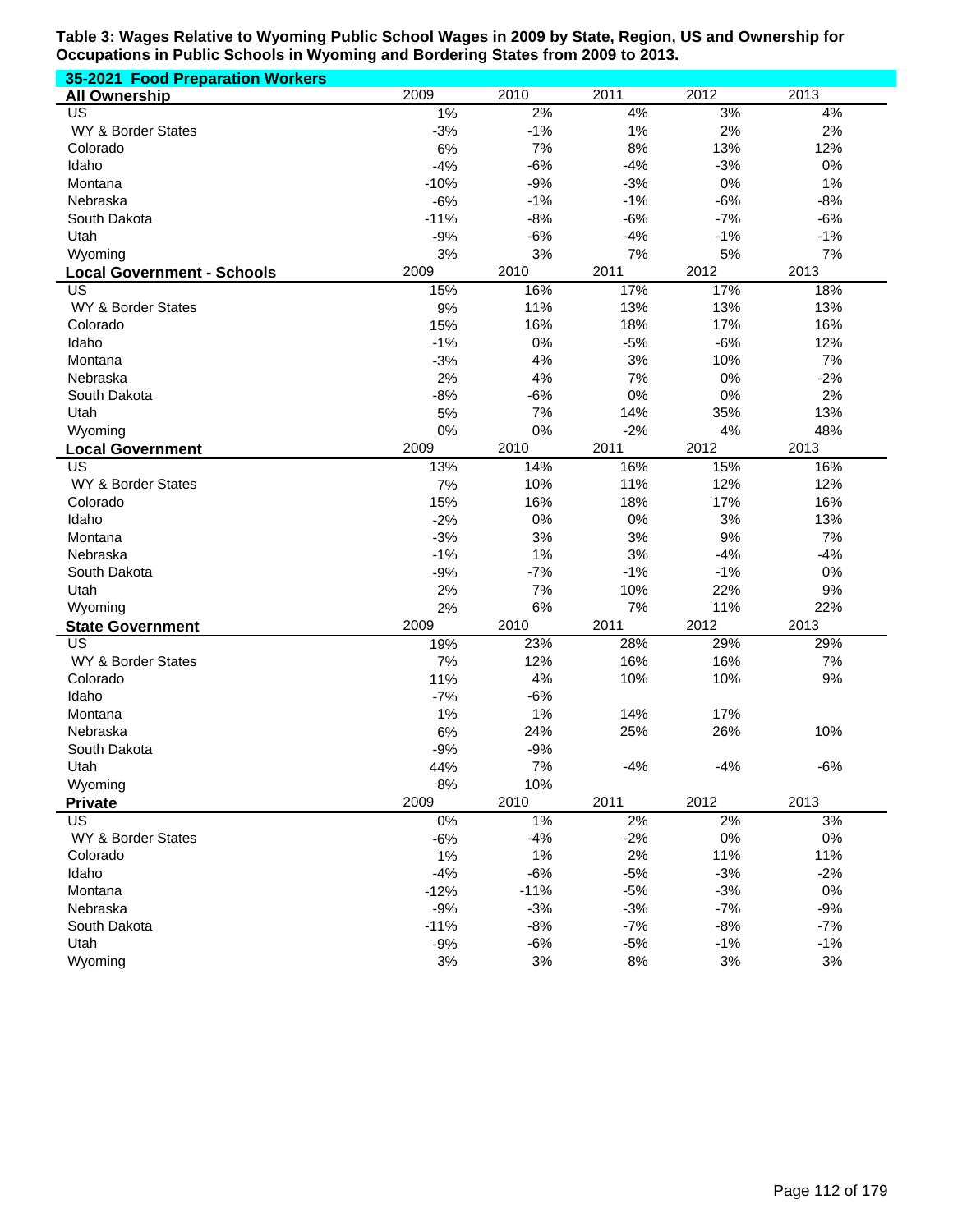| 35-3000 Food and Beverage Serving Workers |                  |                  |                  |                  |                  |  |  |
|-------------------------------------------|------------------|------------------|------------------|------------------|------------------|--|--|
| <b>All Ownership</b>                      | 2009             | 2010             | 2011             | 2012             | 2013             |  |  |
| US                                        | $-18%$           | $-16%$           | $-16%$           | $-16%$           | $-15%$           |  |  |
| WY & Border States                        | $-20%$           | $-18%$           | $-18%$           | $-17%$           | $-17%$           |  |  |
| Colorado                                  | $-14%$           | $-13%$           | $-16%$           | $-13%$           | $-12%$           |  |  |
| Idaho                                     | $-23%$           | $-20%$           | $-19%$           | $-22%$           | $-22%$           |  |  |
| Montana                                   | $-24%$           | $-21%$           | $-21%$           | $-19%$           | $-18%$           |  |  |
| Nebraska                                  | $-27%$           | $-24%$           | $-23%$           | $-23%$           | $-23%$           |  |  |
| South Dakota                              | $-28%$           | $-25%$           | $-22%$           | $-24%$           | $-24%$           |  |  |
| Utah                                      | $-20%$           | $-17%$           | $-16%$           | $-17%$           | $-16%$           |  |  |
| Wyoming                                   | $-24%$           | $-21%$           | $-21%$           | $-22%$           | $-22%$           |  |  |
| <b>Local Government - Schools</b>         | 2009             | 2010             | 2011             | 2012             | 2013             |  |  |
| US<br>WY & Border States                  | $-11%$<br>$-12%$ | $-9%$            | $-6%$<br>$-8%$   | $-6%$<br>$-6%$   | $-5%$            |  |  |
| Colorado                                  |                  | $-10%$           |                  | 14%              | $-6%$<br>8%      |  |  |
| Idaho                                     | $-25%$           | $-22%$           | $-17%$           | $-18%$           | $-18%$           |  |  |
| Montana                                   | $-12%$           | $-9%$            | $-8%$            | $-9%$            | $-14%$           |  |  |
| Nebraska                                  | $-10%$           | $-10%$           | $-9%$            | $-7%$            | $-4%$            |  |  |
| South Dakota                              | $-20%$           | $-18%$           | $-14%$           | $-13%$           | $-13%$           |  |  |
| Utah                                      | $-7%$            | $-8%$            | $-7%$            | $-5%$            | $-4%$            |  |  |
| Wyoming                                   | 0%               | 13%              | 12%              | 15%              | 6%               |  |  |
| <b>Local Government</b>                   | 2009             | 2010             | 2011             | 2012             | 2013             |  |  |
| US                                        | $-11%$           | $-9%$            | $-6%$            | $-6%$            | $-5%$            |  |  |
| WY & Border States                        | $-16%$           | $-14%$           | $-11%$           | $-10%$           | $-9%$            |  |  |
| Colorado                                  | $-17%$           | $-20%$           | $-19%$           | $-19%$           | $-15%$           |  |  |
| Idaho                                     | $-22%$           | $-21%$           | $-15%$           | $-17%$           | $-18%$           |  |  |
| Montana                                   | $-16%$           | $-13%$           | $-12%$           | $-9%$            | $-11%$           |  |  |
| Nebraska                                  | $-13%$           | $-12%$           | $-11%$           | $-9%$            | $-7%$            |  |  |
| South Dakota                              | $-24%$           | $-22%$           | $-19%$           | $-19%$           | $-18%$           |  |  |
| Utah                                      | $-13%$           | $-10%$           | $-8%$            | $-6%$            | $-6%$            |  |  |
| Wyoming                                   | $-5%$            | 5%               | 6%               | 3%               | $-2%$            |  |  |
|                                           |                  |                  |                  |                  |                  |  |  |
| <b>State Government</b>                   | 2009             | 2010             | 2011             | 2012             | 2013             |  |  |
| US                                        | $-1%$            | 1%               | 4%               | 3%               | 6%               |  |  |
| WY & Border States                        | $-12%$           | $-12%$           | $-13%$           | $-9%$            | $-4%$            |  |  |
| Colorado                                  | 4%               | 4%               | $-5%$            | 1%               | 8%               |  |  |
| Idaho                                     | $-10%$           | $-16%$           | $-21%$           | $-22%$           | $-23%$           |  |  |
| Montana                                   | $-17%$           | $-16%$           | $-16%$           | $-12%$           | $-13%$           |  |  |
| Nebraska                                  |                  | $-9%$            | $-8%$            | 14%              | 3%               |  |  |
| South Dakota                              | $-12%$           | $-10%$           |                  |                  |                  |  |  |
| Utah                                      | $-13%$           | $-16%$           | $-12%$           | $-13%$           | $-8%$            |  |  |
| Wyoming                                   |                  | 12%              | 2%               | 4%               | 2%               |  |  |
| <b>Federal Government</b>                 | 2009             | 2010             | 2011             | 2012             | 2013             |  |  |
| US                                        | 28%              | 31%              | 32%              | 33%              | 33%              |  |  |
| WY & Border States                        | 14%              | 17%              | 17%              | 17%              | 18%              |  |  |
| Colorado                                  | 18%              | 20%              | 22%              | 21%              | 25%              |  |  |
| Idaho                                     | $-3%$            | 1%               | 5%               | 1%               | $-1%$            |  |  |
| Montana                                   | 21%              | 22%              | 24%              | 25%              | 23%              |  |  |
| Nebraska                                  | 1%               | $-2%$            | $-3%$            | $-4%$            | $-5%$            |  |  |
| South Dakota                              | 9%               | 13%              | 10%              | 14%              | 14%              |  |  |
| Utah                                      | 9%               | 16%              | 17%              | 14%              | 14%              |  |  |
| Wyoming                                   | 20%              | 23%              | 22%              | 25%              | 20%              |  |  |
| <b>Private</b>                            | 2009             | 2010             | 2011             | 2012             | 2013             |  |  |
| US<br>WY & Border States                  | $-18%$           | $-17%$           | $-16%$           | $-16%$           | $-16%$           |  |  |
| Colorado                                  | $-20%$           | $-18%$           | $-18%$           | $-18%$           | $-17%$           |  |  |
| Idaho                                     | $-14%$<br>$-23%$ | $-13%$<br>$-20%$ | $-16%$<br>$-19%$ | $-13%$<br>$-22%$ | $-12%$<br>$-22%$ |  |  |
| Montana                                   | $-24%$           | $-21%$           | $-21%$           | $-19%$           | $-18%$           |  |  |
| Nebraska                                  | $-28%$           | $-24%$           | $-24%$           | $-23%$           | $-24%$           |  |  |
| South Dakota                              | $-28%$           | $-25%$           | $-23%$           | $-24%$           | $-24%$           |  |  |
| Utah                                      | $-20%$           | $-17%$           | $-16%$           | $-17%$           | $-16%$           |  |  |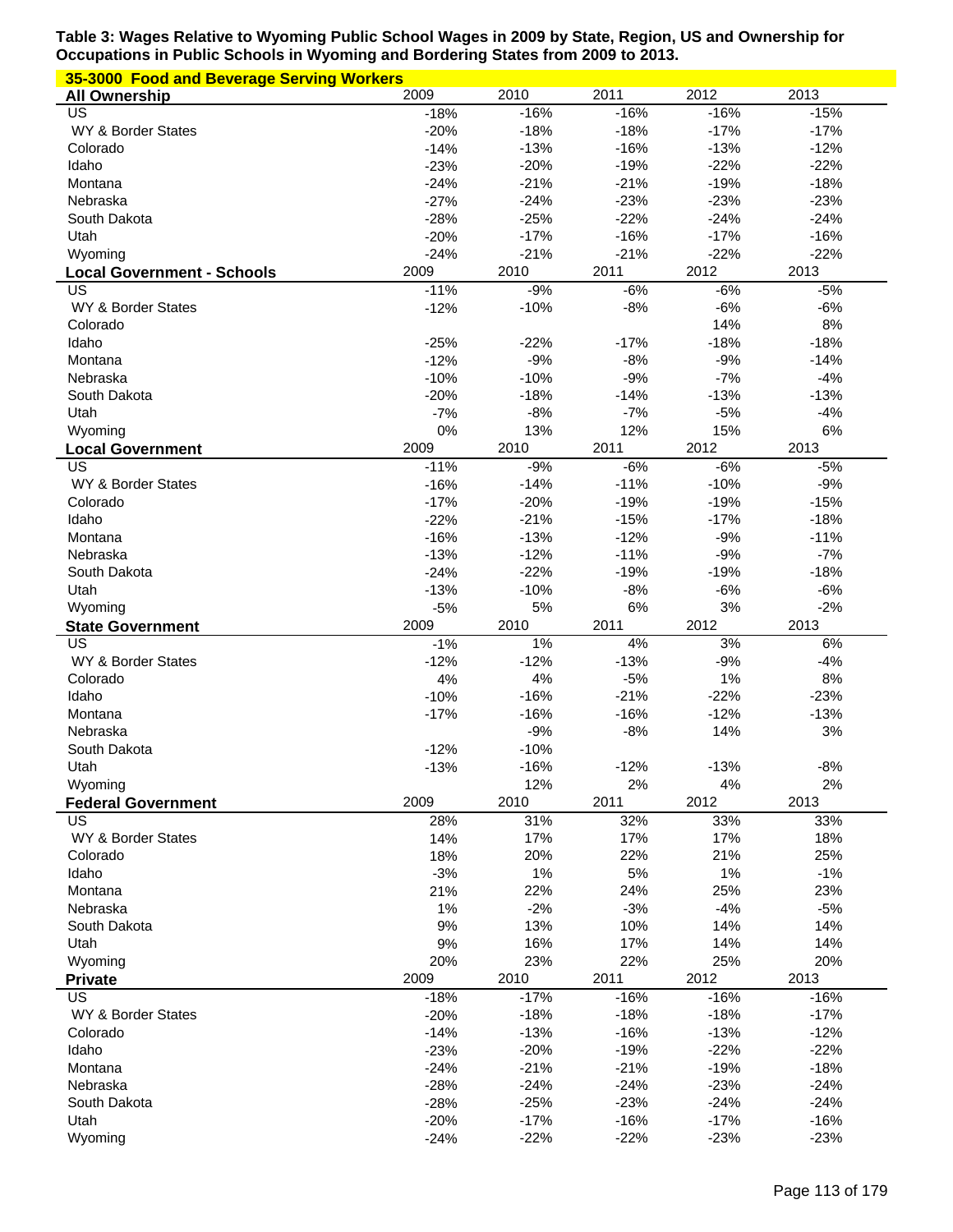| 35-3021 Combined Food Preparation and Serving Workers, Including Fast Food |               |            |                  |                  |            |  |  |
|----------------------------------------------------------------------------|---------------|------------|------------------|------------------|------------|--|--|
| <b>All Ownership</b>                                                       | 2009          | 2010       | 2011             | 2012             | 2013       |  |  |
| <b>US</b>                                                                  | $-24%$        | $-22%$     | $-21%$           | $-21%$           | $-21%$     |  |  |
| WY & Border States                                                         | $-24%$        | $-22%$     | $-22%$           | $-21%$           | $-21%$     |  |  |
| Colorado                                                                   | $-21%$        | $-20%$     | $-19%$           | $-19%$           | $-18%$     |  |  |
| Idaho                                                                      | $-26%$        | $-22%$     | $-21%$           | $-24%$           | $-24%$     |  |  |
| Montana                                                                    | $-23%$        | $-21%$     | $-21%$           | $-17%$           | $-17%$     |  |  |
| Nebraska                                                                   | $-29%$        | $-26%$     | $-25%$           | $-23%$           | $-23%$     |  |  |
| South Dakota                                                               | $-31%$        | $-27%$     | $-26%$           | $-26%$           | $-26%$     |  |  |
| Utah                                                                       | $-27%$        | $-24%$     | $-25%$           | $-24%$           | $-24%$     |  |  |
| Wyoming                                                                    | $-20%$        | $-19%$     | $-21%$           | $-23%$           | $-24%$     |  |  |
| <b>Local Government - Schools</b>                                          | 2009          | 2010       | 2011             | 2012             | 2013       |  |  |
| US                                                                         | $-13%$        | $-10%$     | $-7%$            | $-7%$            | $-6%$      |  |  |
| WY & Border States                                                         | $-10%$        | $-10%$     | $-8%$            | $-6%$            | $-6%$      |  |  |
| Idaho                                                                      | $-26%$        | $-23%$     | $-19%$           | $-22%$           | $-22%$     |  |  |
| Montana                                                                    | $-12%$        | $-9%$      | $-9%$            | $-8%$            | $-13%$     |  |  |
| Nebraska                                                                   | $-10%$        | $-9%$      | $-8%$            | $-6%$            | $-3%$      |  |  |
| South Dakota                                                               | $-32%$        | $-27%$     | $-30%$           | $-17%$           | $-15%$     |  |  |
| Utah                                                                       | $-4%$         | $-11%$     | $-8%$            | $-6%$            | $-6%$      |  |  |
| Wyoming                                                                    | 0%            | 12%        | 11%              | 14%              | 5%         |  |  |
| <b>Local Government</b>                                                    | 2009          | 2010       | 2011             | 2012             | 2013       |  |  |
| <b>US</b>                                                                  | $-12%$        | $-10%$     | $-7%$            | $-6%$            | $-6%$      |  |  |
| WY & Border States                                                         | $-11%$        | $-9%$      | $-8%$            | $-6%$            | $-6%$      |  |  |
| Colorado                                                                   | $-10%$        | 2%         | 3%               | 3%               | 7%         |  |  |
| Idaho                                                                      | $-25%$        | $-23%$     | $-19%$           | $-22%$           | $-22%$     |  |  |
| Montana                                                                    | $-12%$        | $-9%$      | $-9%$            | $-8%$            | $-10%$     |  |  |
|                                                                            |               |            |                  | $-6%$            |            |  |  |
| Nebraska                                                                   | $-10%$        | $-9%$      | $-7%$            |                  | $-4%$      |  |  |
| South Dakota                                                               | $-32%$        | $-27%$     | $-30%$           | $-17%$           | $-15%$     |  |  |
| Utah                                                                       | $-6%$         | $-12%$     | $-9%$            | $-7%$            | $-7%$      |  |  |
| Wyoming                                                                    | $-4%$<br>2009 | 8%<br>2010 | 7%<br>2011       | 10%<br>2012      | 2%<br>2013 |  |  |
| <b>State Government</b><br>US                                              |               | $-1%$      | 4%               | 3%               | 7%         |  |  |
|                                                                            | $-2%$         |            |                  |                  |            |  |  |
| WY & Border States                                                         | $-13%$        | $-11%$     | $-13%$           | $-12%$           | $-9%$      |  |  |
| Colorado                                                                   | 8%            | 7%         | $8%$             | $-2%$            | 2%         |  |  |
| Idaho                                                                      | $-13%$        | $-18%$     | $-22%$<br>$-17%$ | $-22%$<br>$-10%$ | $-24%$     |  |  |
| Montana<br>Nebraska                                                        | $-18%$        | $-17%$     |                  |                  | $-12%$     |  |  |
|                                                                            |               | $-10%$     | $-8%$            | $-7%$            | 2%         |  |  |
| Utah                                                                       | $-12%$        | $-14%$     | $-13%$           | $-15%$           | $-14%$     |  |  |
| Wyoming                                                                    |               | 12%        | 2%               | 2%               | 0%         |  |  |
| <b>Federal Government</b>                                                  | 2009          | 2010       | 2011             | 2012             | 2013       |  |  |
| US                                                                         | 27%           | 30%        | 31%              | 32%              | 32%        |  |  |
| WY & Border States                                                         | 11%           | 14%        | 14%              | 14%              | 15%        |  |  |
| Colorado                                                                   | 14%           | 16%        | 18%              | 17%              | 20%        |  |  |
| Idaho                                                                      | $-4%$         | 1%         | 5%               | 0%               | $-2%$      |  |  |
| Montana                                                                    | 20%           | 21%        | 23%              | 24%              | 22%        |  |  |
| Nebraska                                                                   | 0%            | $-3%$      | $-4%$            | $-4%$            | $-5%$      |  |  |
| South Dakota                                                               | 8%            | 13%        | 9%               | 13%              | 13%        |  |  |
| Utah                                                                       | 8%            | 15%        | 16%              | 14%              | 13%        |  |  |
| Wyoming                                                                    | 19%           | 22%        | 21%              | 24%              | 19%        |  |  |
| <b>Private</b>                                                             | 2009          | 2010       | 2011             | 2012             | 2013       |  |  |
| <b>US</b>                                                                  | $-25%$        | $-23%$     | $-22%$           | $-22%$           | $-22%$     |  |  |
| WY & Border States                                                         | $-25%$        | $-23%$     | $-22%$           | $-22%$           | $-22%$     |  |  |
| Colorado                                                                   | $-21%$        | $-20%$     | $-20%$           | $-19%$           | $-18%$     |  |  |
| Idaho                                                                      | $-26%$        | $-22%$     | $-22%$           | $-24%$           | $-24%$     |  |  |
| Montana                                                                    | $-23%$        | $-22%$     | $-21%$           | $-17%$           | $-17%$     |  |  |
| Nebraska                                                                   | $-30%$        | $-26%$     | $-26%$           | $-24%$           | $-25%$     |  |  |
| South Dakota                                                               | $-31%$        | $-28%$     | $-26%$           | $-27%$           | $-26%$     |  |  |
| Utah                                                                       | $-27%$        | $-25%$     | $-25%$           | $-25%$           | $-25%$     |  |  |
| Wyoming                                                                    | $-21%$        | $-21%$     | $-23%$           | $-24%$           | $-25%$     |  |  |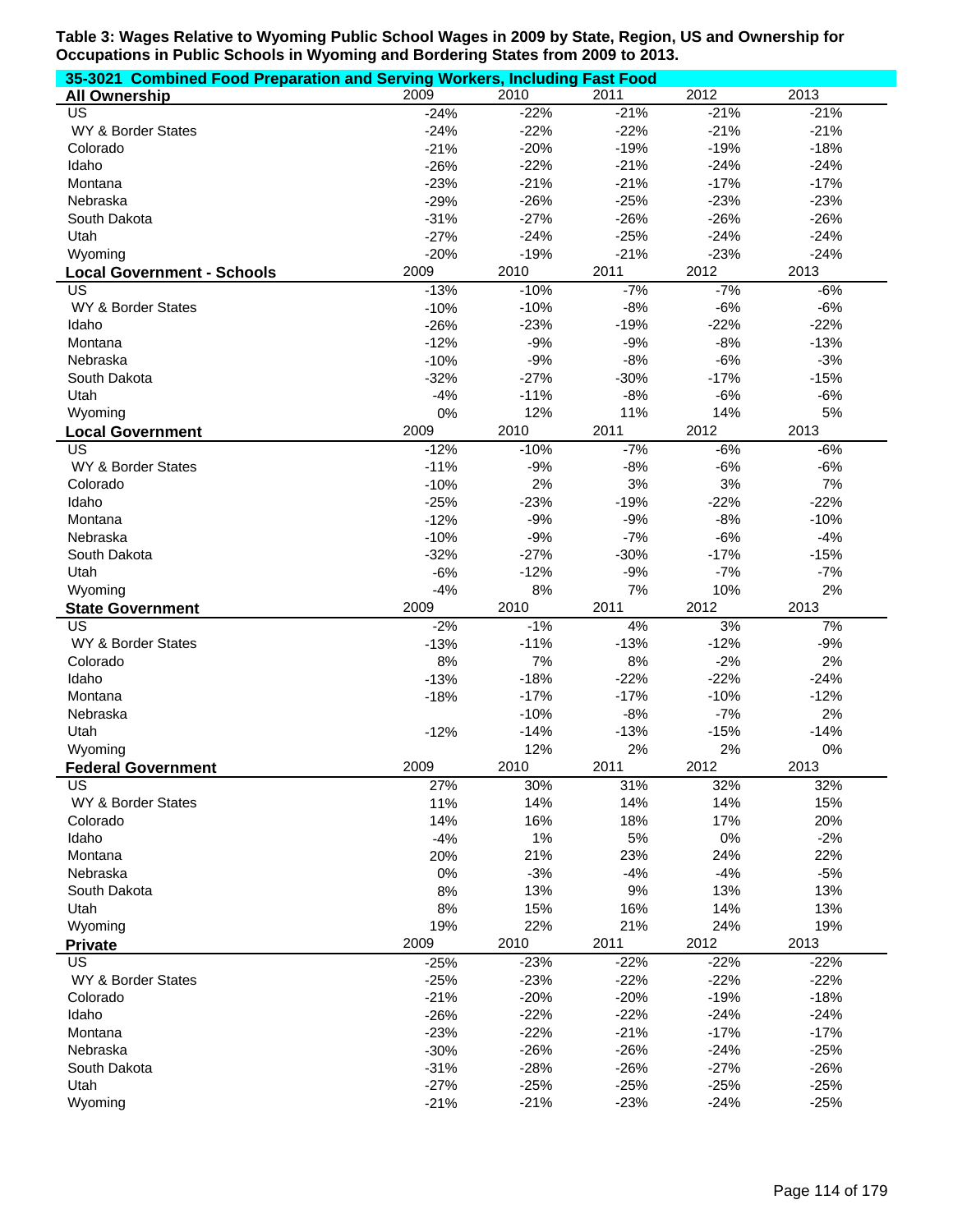| 35-3022 Counter Attendants, Cafeteria, Food Concession, and Coffee Shop |      |      |      |      |      |
|-------------------------------------------------------------------------|------|------|------|------|------|
| <b>All Ownership</b>                                                    | 2009 | 2010 | 2011 | 2012 | 2013 |
| <b>US</b>                                                               | 26%  | 28%  | 29%  | 29%  | 30%  |
| WY & Border States                                                      | 19%  | 21%  | 22%  | 23%  | 25%  |
| Colorado                                                                | 27%  | 23%  | 22%  | 26%  | 34%  |
| Idaho                                                                   | 16%  | 19%  | 23%  | 19%  | 20%  |
| Montana                                                                 | 18%  | 22%  | 28%  | 29%  | 30%  |
| Nebraska                                                                | 13%  | 18%  | 21%  | 21%  | 23%  |
| South Dakota                                                            | 16%  | 20%  | 22%  | 21%  | 24%  |
| Utah                                                                    | 21%  | 26%  | 24%  | 24%  | 25%  |
| Wyoming                                                                 | 14%  | 18%  | 17%  | 18%  | 21%  |
| <b>Local Government - Schools</b>                                       | 2009 | 2010 | 2011 | 2012 | 2013 |
| US                                                                      | 44%  | 45%  | 47%  | 49%  | 52%  |
| WY & Border States                                                      | 30%  | 38%  | 42%  | 43%  | 42%  |
| Colorado                                                                |      |      |      | 79%  | 70%  |
| Idaho                                                                   |      |      | 41%  | 42%  | 45%  |
| Montana                                                                 | 8%   | 27%  | 41%  | 33%  | 23%  |
| Nebraska                                                                | 17%  | 37%  | 33%  | 35%  | 14%  |
| South Dakota                                                            | 26%  | 29%  | 36%  | 36%  | 37%  |
| Utah                                                                    | 40%  | 49%  | 52%  | 56%  | 55%  |
| Wyoming                                                                 | 0%   |      | 80%  | 82%  | 61%  |
| <b>Local Government</b>                                                 | 2009 | 2010 | 2011 | 2012 | 2013 |
| US                                                                      | 42%  | 44%  | 46%  | 46%  | 48%  |
| WY & Border States                                                      | 27%  | 32%  | 35%  | 36%  | 37%  |
| Colorado                                                                | 28%  | 16%  | 19%  | 24%  | 35%  |
| Idaho                                                                   | 11%  | 29%  | 39%  | 41%  | 43%  |
| Montana                                                                 | 18%  | 31%  | 40%  | 35%  | 33%  |
| Nebraska                                                                | 12%  | 31%  | 29%  | 31%  | 15%  |
| South Dakota                                                            | 25%  | 27%  | 31%  | 31%  | 32%  |
| Utah                                                                    | 35%  | 43%  | 46%  | 48%  | 49%  |
| Wyoming                                                                 | 27%  | 37%  | 43%  | 34%  | 37%  |
| <b>State Government</b>                                                 | 2009 | 2010 | 2011 | 2012 | 2013 |
| $\overline{US}$                                                         | 52%  | 59%  | 69%  | 66%  | 61%  |
| WY & Border States                                                      | 36%  | 28%  | 30%  | 36%  | 36%  |
| Colorado                                                                |      |      | 34%  | 37%  | 39%  |
| Idaho                                                                   | 85%  |      |      |      |      |
| Montana                                                                 |      |      |      | 17%  | 19%  |
| Nebraska                                                                |      |      |      | 86%  |      |
| South Dakota                                                            | 39%  | 41%  |      |      |      |
| Utah                                                                    | 32%  | 25%  | 27%  | 24%  | 37%  |
| Wyoming                                                                 |      |      |      | 126% | 130% |
| <b>Private</b>                                                          | 2009 | 2010 | 2011 | 2012 | 2013 |
| $\overline{US}$                                                         | 25%  | 26%  | 28%  | 28%  | 29%  |
| WY & Border States                                                      | 19%  | 20%  | 21%  | 22%  | 25%  |
| Colorado                                                                | 27%  | 23%  | 22%  | 26%  | 34%  |
| Idaho                                                                   | 16%  | 19%  | 22%  | 19%  | 19%  |
| Montana                                                                 | 18%  | 22%  | 26%  | 28%  | 30%  |
| Nebraska                                                                | 13%  | 17%  | 20%  | 20%  | 23%  |
| South Dakota                                                            | 15%  | 18%  | 21%  | 19%  | 23%  |
| Utah                                                                    | 19%  | 23%  | 21%  | 22%  | 22%  |
| Wyoming                                                                 | 14%  | 17%  | 16%  | 18%  | 21%  |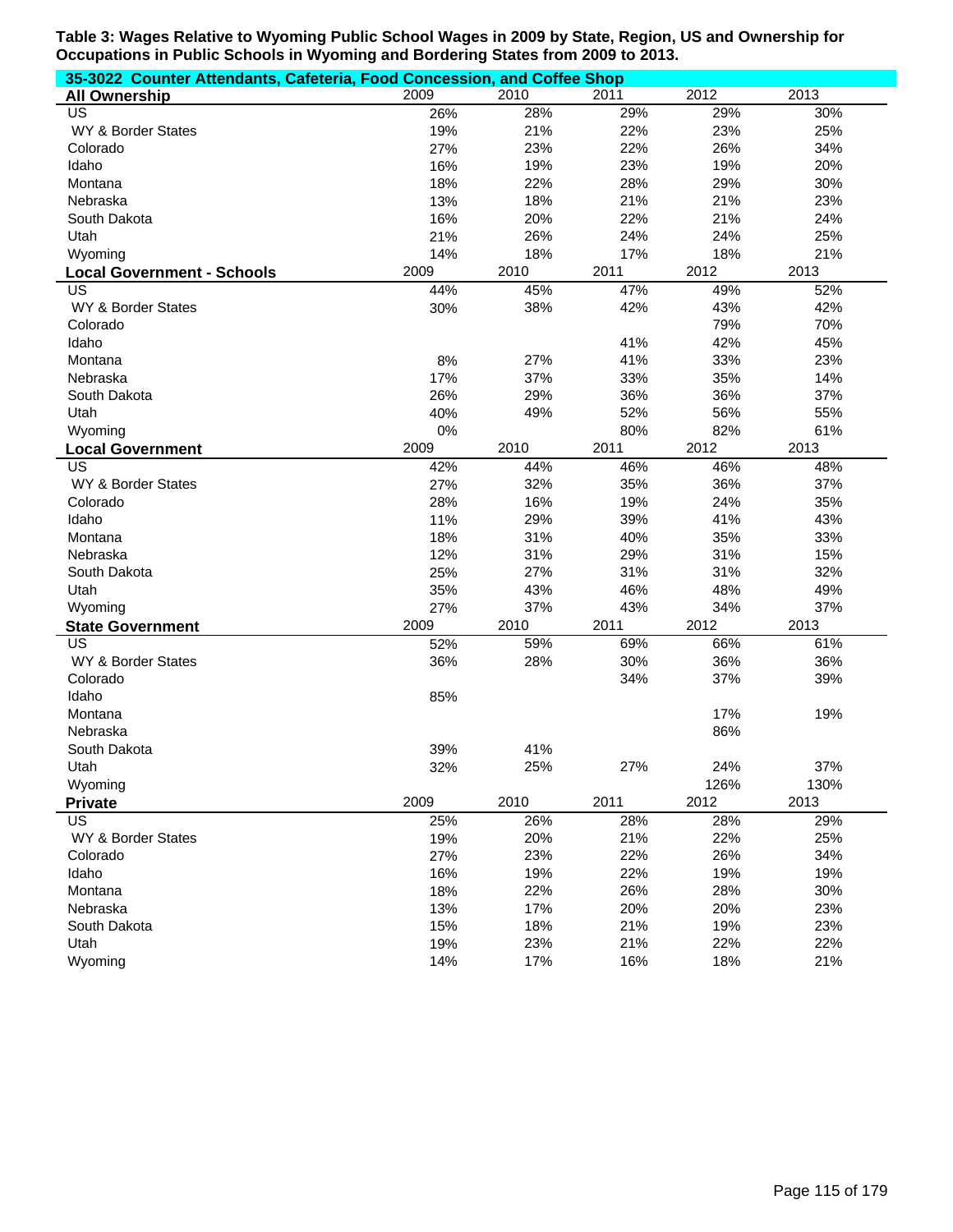| 35-9000 Other Food Preparation and Serving Related Workers |        |        |        |        |        |  |  |  |
|------------------------------------------------------------|--------|--------|--------|--------|--------|--|--|--|
| <b>All Ownership</b>                                       | 2009   | 2010   | 2011   | 2012   | 2013   |  |  |  |
| US                                                         | 0%     | 2%     | 3%     | 3%     | 4%     |  |  |  |
| WY & Border States                                         | $-3%$  | $-2%$  | $-1%$  | 0%     | 1%     |  |  |  |
| Colorado                                                   | 2%     | 2%     | 2%     | 3%     | 7%     |  |  |  |
| Idaho                                                      | $-9%$  | $-8%$  | $-4%$  | $-5%$  | $-3%$  |  |  |  |
| Montana                                                    | $-9%$  | $-5%$  | $-4%$  | 0%     | $-2%$  |  |  |  |
| Nebraska                                                   | $-8%$  | $-4%$  | $-3%$  | $-5%$  | $-5%$  |  |  |  |
| South Dakota                                               | $-7%$  | $-5%$  | $-3%$  | $-3%$  | $-2%$  |  |  |  |
| Utah                                                       | $-6%$  | $-4%$  | $-2%$  | $-3%$  | $-3%$  |  |  |  |
| Wyoming                                                    | $-4%$  | 0%     | $-1%$  | $-2%$  | 0%     |  |  |  |
| <b>Local Government - Schools</b>                          | 2009   | 2010   | 2011   | 2012   | 2013   |  |  |  |
| US                                                         | 9%     | 13%    | 14%    | 14%    | 15%    |  |  |  |
| WY & Border States                                         | 2%     | $-1%$  | 10%    | 7%     | 8%     |  |  |  |
| Colorado                                                   |        |        |        |        | $-6%$  |  |  |  |
| Idaho                                                      | 2%     | $-11%$ | 11%    | $-10%$ | $-8%$  |  |  |  |
| Montana                                                    | 0%     | 9%     | 8%     | 2%     | 1%     |  |  |  |
| Nebraska                                                   | $-1%$  | $-7%$  | $-5%$  | $-7%$  | 3%     |  |  |  |
| South Dakota                                               | $-1%$  | 0%     | 8%     | 7%     | 11%    |  |  |  |
| Utah                                                       | 7%     | 18%    | 16%    | 19%    | 10%    |  |  |  |
| Wyoming                                                    | 0%     | 10%    | 45%    | 39%    | 14%    |  |  |  |
| <b>Local Government</b>                                    | 2009   | 2010   | 2011   | 2012   | 2013   |  |  |  |
| US                                                         | 9%     | 12%    | 12%    | 12%    | 14%    |  |  |  |
| WY & Border States                                         | 1%     | 0%     | 7%     | 5%     | 7%     |  |  |  |
| Colorado                                                   | 2%     | 6%     | 7%     | 12%    | 8%     |  |  |  |
| Idaho                                                      | 1%     | $-9%$  | 9%     | $-6%$  | $-2%$  |  |  |  |
| Montana                                                    | 2%     | 9%     | 8%     | 2%     | 5%     |  |  |  |
| Nebraska                                                   | $-1%$  | $-6%$  | $-4%$  | $-4%$  | 4%     |  |  |  |
| South Dakota                                               | $-4%$  | $-1%$  | 5%     | 5%     | 8%     |  |  |  |
| Utah                                                       | 5%     | 13%    | 11%    | 14%    | 8%     |  |  |  |
| Wyoming                                                    | 12%    | 13%    | 25%    | 6%     | 8%     |  |  |  |
| <b>State Government</b>                                    | 2009   | 2010   | 2011   | 2012   | 2013   |  |  |  |
| US                                                         | 15%    | 17%    | 19%    | 20%    | 20%    |  |  |  |
| WY & Border States                                         | $-2%$  | $-4%$  | $-6%$  | $-5%$  | 0%     |  |  |  |
| Colorado                                                   | 0%     |        | 14%    | 30%    | 37%    |  |  |  |
| Idaho                                                      |        | $-14%$ | $-17%$ | $-15%$ | $-3%$  |  |  |  |
| Nebraska                                                   | 14%    | 12%    | 14%    | 15%    | 21%    |  |  |  |
| South Dakota                                               | $-11%$ | $-11%$ | $-12%$ | $-11%$ | $-10%$ |  |  |  |
| Utah                                                       | 2%     | $-9%$  | $-10%$ | $-9%$  | $-3%$  |  |  |  |
| Wyoming                                                    | $-5%$  | $-1%$  | 1%     | $-1%$  | 0%     |  |  |  |
| <b>Federal Government</b>                                  | 2009   | 2010   | 2011   | 2012   | 2013   |  |  |  |
| WY & Border States                                         | 31%    | 35%    | 43%    |        | 36%    |  |  |  |
| Colorado                                                   | 31%    | 35%    | 43%    |        | 36%    |  |  |  |
| <b>Private</b>                                             | 2009   | 2010   | 2011   | 2012   | 2013   |  |  |  |
| US                                                         | 0%     | 2%     | 3%     | 3%     | 4%     |  |  |  |
| WY & Border States                                         | $-3%$  | $-2%$  | $-1%$  | $-1%$  | 1%     |  |  |  |
| Colorado                                                   | 2%     | $1\%$  | 1%     | 3%     | 7%     |  |  |  |
| Idaho                                                      | $-11%$ | $-8%$  | $-5%$  | $-5%$  | $-3%$  |  |  |  |
| Montana                                                    | $-9%$  | $-6%$  | $-5%$  | $0\%$  | $-2%$  |  |  |  |
| Nebraska                                                   | $-8%$  | $-4%$  | $-3%$  | $-5%$  | $-5%$  |  |  |  |
| South Dakota                                               | $-8%$  | $-5%$  | $-4%$  | $-4%$  | $-4%$  |  |  |  |
| Utah                                                       | $-7%$  | $-4%$  | $-3%$  | $-4%$  | $-3%$  |  |  |  |
| Wyoming                                                    | $-4%$  | $-1%$  | $-1%$  | $-2%$  | $0\%$  |  |  |  |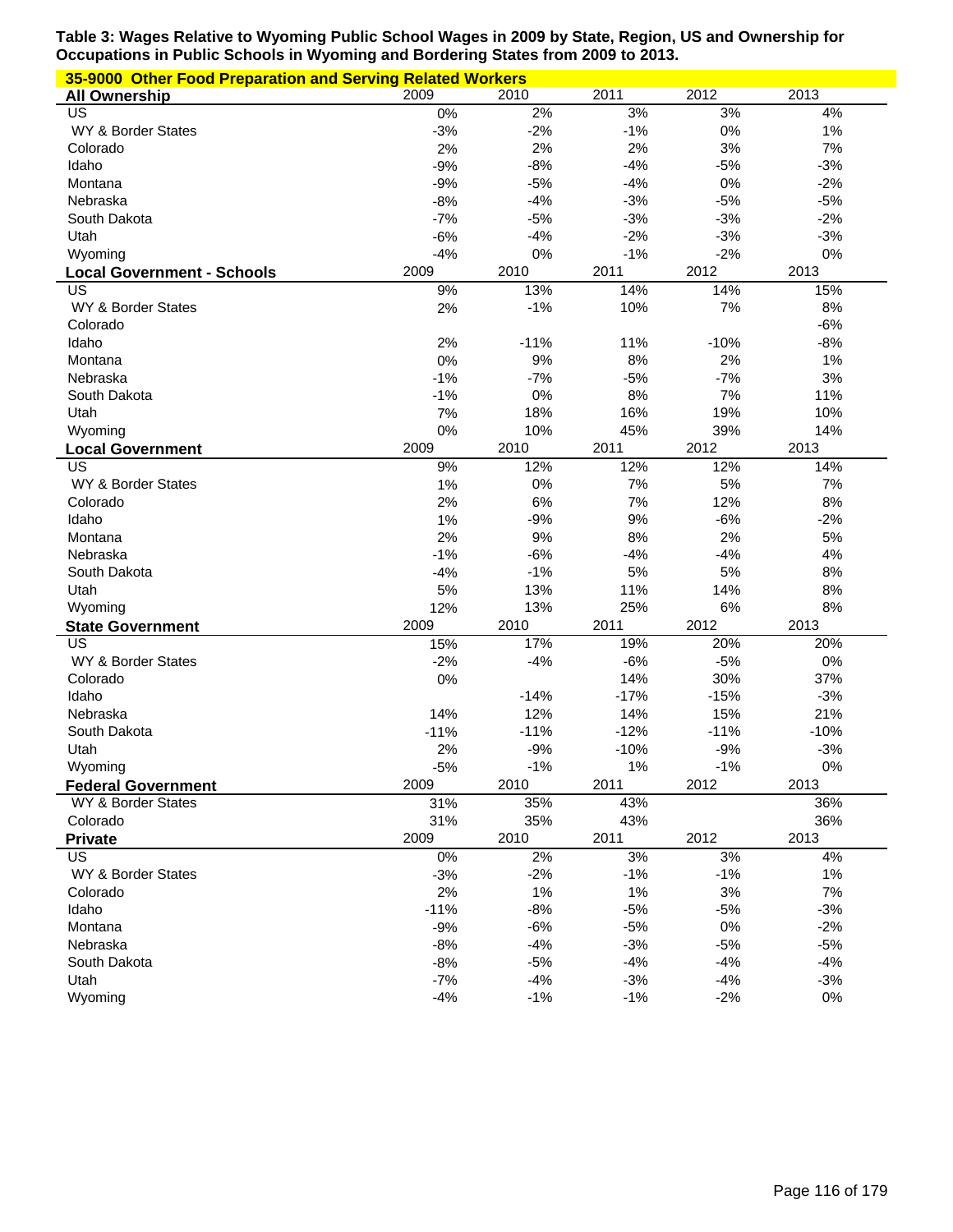| 35-9011 Dining Room and Cafeteria Attendants and Bartender Helpers |        |        |        |        |        |  |  |  |
|--------------------------------------------------------------------|--------|--------|--------|--------|--------|--|--|--|
| <b>All Ownership</b>                                               | 2009   | 2010   | 2011   | 2012   | 2013   |  |  |  |
| US                                                                 | $-21%$ | $-19%$ | $-18%$ | $-17%$ | $-16%$ |  |  |  |
| WY & Border States                                                 | $-23%$ | $-21%$ | $-21%$ | $-19%$ | $-20%$ |  |  |  |
| Colorado                                                           | $-18%$ | $-19%$ | $-20%$ | $-17%$ | $-18%$ |  |  |  |
| Idaho                                                              | $-29%$ | $-26%$ | $-24%$ | $-22%$ | $-19%$ |  |  |  |
| Montana                                                            | $-27%$ | $-22%$ | $-23%$ | $-16%$ | $-21%$ |  |  |  |
| Nebraska                                                           | $-24%$ | $-19%$ | $-21%$ | $-20%$ | $-23%$ |  |  |  |
| South Dakota                                                       | $-26%$ | $-24%$ | $-22%$ | $-22%$ | $-22%$ |  |  |  |
| Utah                                                               | $-25%$ | $-22%$ | $-21%$ | $-20%$ | $-21%$ |  |  |  |
| Wyoming                                                            | $-23%$ | $-22%$ | $-26%$ | $-24%$ | $-23%$ |  |  |  |
| <b>Local Government - Schools</b>                                  | 2009   | 2010   | 2011   | 2012   | 2013   |  |  |  |
| US                                                                 | $-11%$ | $-10%$ | $-11%$ | $-12%$ | $-10%$ |  |  |  |
| WY & Border States                                                 | $-17%$ | $-16%$ | $-15%$ | $-14%$ | $-13%$ |  |  |  |
| Colorado                                                           |        |        |        |        | $-26%$ |  |  |  |
| Idaho                                                              | $-32%$ | $-30%$ | $-30%$ | $-29%$ | $-29%$ |  |  |  |
| Montana                                                            | $-13%$ | $-11%$ | $-7%$  | $-9%$  | $-7%$  |  |  |  |
| Nebraska                                                           | 0%     |        |        |        |        |  |  |  |
| South Dakota                                                       | $-22%$ | $-22%$ | $-14%$ | $-14%$ | $-11%$ |  |  |  |
| Utah                                                               | $-14%$ | $-6%$  | $-8%$  | $-5%$  | $-13%$ |  |  |  |
| Wyoming                                                            | 0%     | 1%     |        | $-10%$ | $-10%$ |  |  |  |
| <b>Local Government</b>                                            | 2009   | 2010   | 2011   | 2012   | 2013   |  |  |  |
| US                                                                 | $-13%$ | $-12%$ | $-13%$ | $-13%$ | $-12%$ |  |  |  |
| WY & Border States                                                 | $-19%$ | $-17%$ | $-15%$ | $-15%$ | $-14%$ |  |  |  |
| Colorado                                                           | $-19%$ | $-17%$ | $-15%$ | $-1%$  | $-14%$ |  |  |  |
| Idaho                                                              | $-26%$ | $-27%$ | $-29%$ | $-28%$ | $-27%$ |  |  |  |
| Montana                                                            | $-20%$ | $-19%$ | $-16%$ | $-14%$ | $-13%$ |  |  |  |
| Nebraska                                                           | $-17%$ | $-14%$ | $-14%$ | 16%    | 14%    |  |  |  |
| South Dakota                                                       | $-24%$ | $-23%$ | $-15%$ | $-16%$ | $-13%$ |  |  |  |
| Utah                                                               | $-16%$ | $-7%$  | $-9%$  | $-7%$  | $-14%$ |  |  |  |
| Wyoming                                                            | $-4%$  | $-3%$  |        | $-17%$ | $-14%$ |  |  |  |
| <b>State Government</b>                                            | 2009   | 2010   | 2011   | 2012   | 2013   |  |  |  |
| US                                                                 | $-15%$ | $-16%$ | $-8%$  | $-8%$  | $-8%$  |  |  |  |
| WY & Border States                                                 | $-21%$ | $-22%$ | $-26%$ | $-25%$ | $-21%$ |  |  |  |
| Colorado                                                           | $-21%$ |        |        |        |        |  |  |  |
| Nebraska                                                           | $-10%$ | $-9%$  | $-5%$  | $-6%$  | $-4%$  |  |  |  |
| South Dakota                                                       | $-24%$ | $-23%$ | $-31%$ | $-30%$ | $-28%$ |  |  |  |
| Utah                                                               | $-3%$  | $-28%$ | $-29%$ | $-28%$ | $-23%$ |  |  |  |
| Wyoming                                                            | $-25%$ | $-21%$ | $-20%$ | $-22%$ | $-20%$ |  |  |  |
| <b>Private</b>                                                     | 2009   | 2010   | 2011   | 2012   | 2013   |  |  |  |
| US                                                                 | $-21%$ | $-19%$ | $-18%$ | $-18%$ | $-17%$ |  |  |  |
| WY & Border States                                                 | $-23%$ | $-21%$ | $-21%$ | $-19%$ | $-20%$ |  |  |  |
| Colorado                                                           | $-18%$ | $-19%$ | $-20%$ | $-17%$ | $-18%$ |  |  |  |
| Idaho                                                              | $-29%$ | $-25%$ | $-23%$ | $-22%$ | $-19%$ |  |  |  |
| Montana                                                            | $-27%$ | $-22%$ | $-23%$ | $-16%$ | $-22%$ |  |  |  |
| Nebraska                                                           | $-24%$ | $-19%$ | $-21%$ | $-20%$ | $-23%$ |  |  |  |
| South Dakota                                                       | $-26%$ | $-24%$ | $-24%$ | $-23%$ | $-24%$ |  |  |  |
| Utah                                                               | $-27%$ | $-24%$ | $-22%$ | $-22%$ | $-21%$ |  |  |  |
| Wyoming                                                            | $-24%$ | $-23%$ | $-27%$ | $-26%$ | $-25%$ |  |  |  |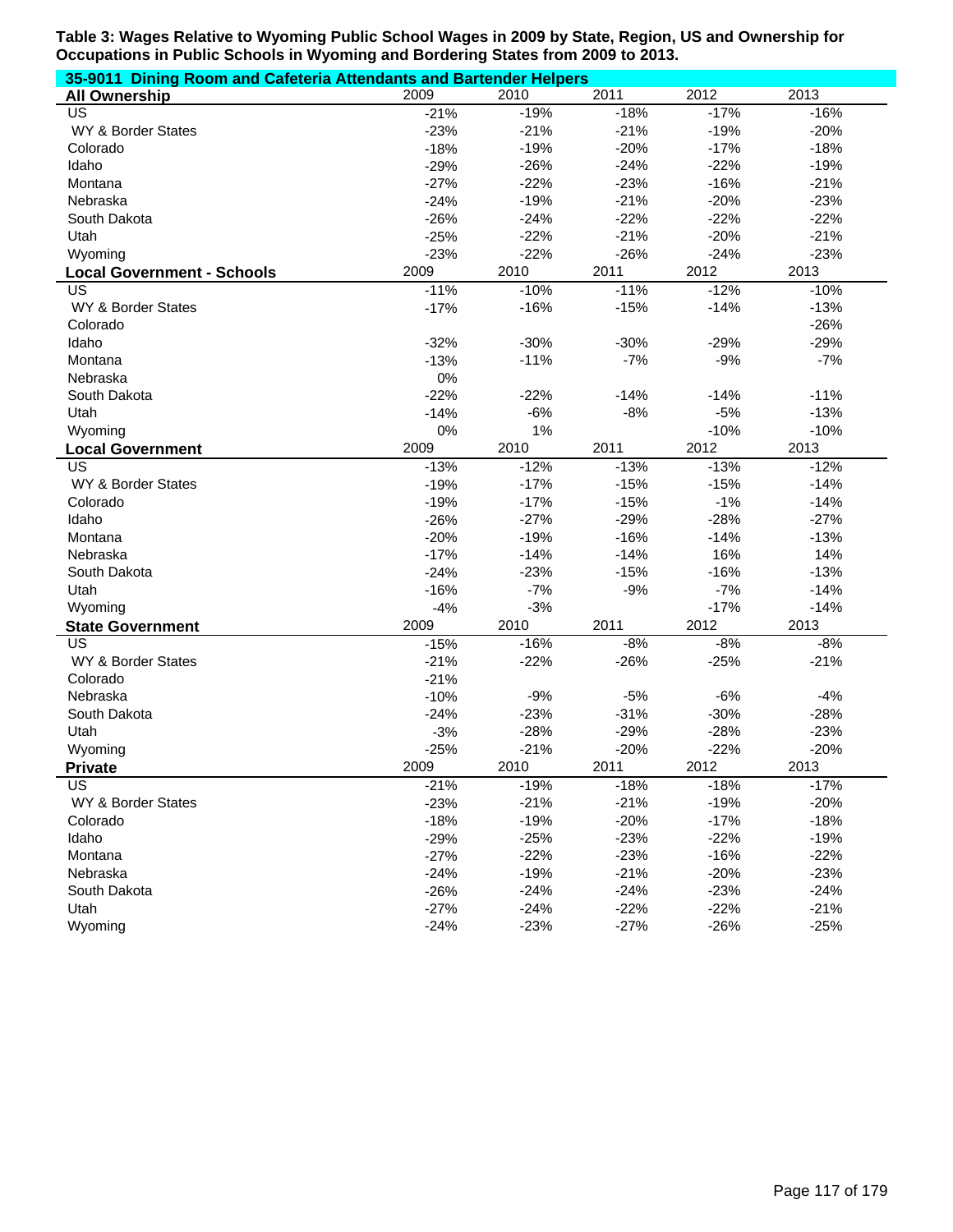| 35-9099 Food Preparation and Serving Related Workers, All Other |      |       |      |      |      |  |  |  |
|-----------------------------------------------------------------|------|-------|------|------|------|--|--|--|
| <b>All Ownership</b>                                            | 2009 | 2010  | 2011 | 2012 | 2013 |  |  |  |
| US <sup></sup>                                                  | 28%  | 32%   | 32%  | 36%  | 35%  |  |  |  |
| <b>WY &amp; Border States</b>                                   | 22%  | 14%   | 35%  | 29%  | 27%  |  |  |  |
| Colorado                                                        | 39%  | 32%   | 32%  | 34%  | 27%  |  |  |  |
| Idaho                                                           | 11%  | $-1%$ | 73%  | 20%  | 14%  |  |  |  |
| Montana                                                         | 36%  | 54%   | 59%  | 37%  | 53%  |  |  |  |
| Nebraska                                                        | 25%  | $-1%$ | 12%  | 8%   | 18%  |  |  |  |
| South Dakota                                                    |      |       |      |      | 31%  |  |  |  |
| Utah                                                            | 24%  | 35%   | 36%  | 32%  | 25%  |  |  |  |
| Wyoming                                                         | 8%   | 14%   | 18%  | 48%  | 36%  |  |  |  |
| <b>Local Government - Schools</b>                               | 2009 | 2010  | 2011 | 2012 | 2013 |  |  |  |
| <b>US</b>                                                       | 36%  | 42%   | 53%  | 47%  | 47%  |  |  |  |
| <b>WY &amp; Border States</b>                                   | 11%  | $-1%$ | 96%  | 33%  | 15%  |  |  |  |
| Idaho                                                           | 12%  | $-2%$ | 102% |      |      |  |  |  |
| Montana                                                         |      |       | 24%  | 17%  | 15%  |  |  |  |
| Wyoming                                                         | 0%   | 12%   | 58%  | 61%  |      |  |  |  |
| <b>Local Government</b>                                         | 2009 | 2010  | 2011 | 2012 | 2013 |  |  |  |
| $\overline{\mathsf{US}}$                                        | 33%  | 40%   | 43%  | 45%  | 44%  |  |  |  |
| WY & Border States                                              | 13%  | 1%    | 94%  | 39%  | 31%  |  |  |  |
| Idaho                                                           | 12%  | $-2%$ | 102% |      |      |  |  |  |
| Montana                                                         | 86%  | 89%   | 76%  | 17%  | 15%  |  |  |  |
| Nebraska                                                        | 45%  | 49%   | 51%  |      |      |  |  |  |
| Wyoming                                                         | 2%   | 12%   | 58%  | 61%  | 64%  |  |  |  |
| <b>State Government</b>                                         | 2009 | 2010  | 2011 | 2012 | 2013 |  |  |  |
| <b>US</b>                                                       | 60%  | 61%   | 49%  | 42%  | 40%  |  |  |  |
| WY & Border States                                              |      |       | 25%  | 27%  | 29%  |  |  |  |
| Colorado                                                        |      |       | 25%  | 27%  | 29%  |  |  |  |
| <b>Federal Government</b>                                       | 2009 | 2010  | 2011 | 2012 | 2013 |  |  |  |
| WY & Border States                                              | 43%  | 48%   | 57%  |      | 48%  |  |  |  |
| Colorado                                                        | 43%  | 48%   | 57%  |      | 48%  |  |  |  |
| <b>Private</b>                                                  | 2009 | 2010  | 2011 | 2012 | 2013 |  |  |  |
| US                                                              | 27%  | 30%   | 30%  | 34%  | 34%  |  |  |  |
| WY & Border States                                              | 30%  | 24%   | 29%  | 29%  | 27%  |  |  |  |
| Colorado                                                        | 39%  | 32%   | 32%  | 34%  | 27%  |  |  |  |
| Idaho                                                           | 5%   | 5%    | 24%  | 20%  | 14%  |  |  |  |
| Montana                                                         | 27%  | 12%   | 49%  | 40%  | 59%  |  |  |  |
| Nebraska                                                        | 23%  | $-3%$ | 11%  | 8%   | 18%  |  |  |  |
| South Dakota                                                    |      |       |      |      | 31%  |  |  |  |
| Utah                                                            | 24%  | 35%   | 36%  | 32%  | 25%  |  |  |  |
| Wyoming                                                         | 11%  | 16%   | 15%  | 35%  | 30%  |  |  |  |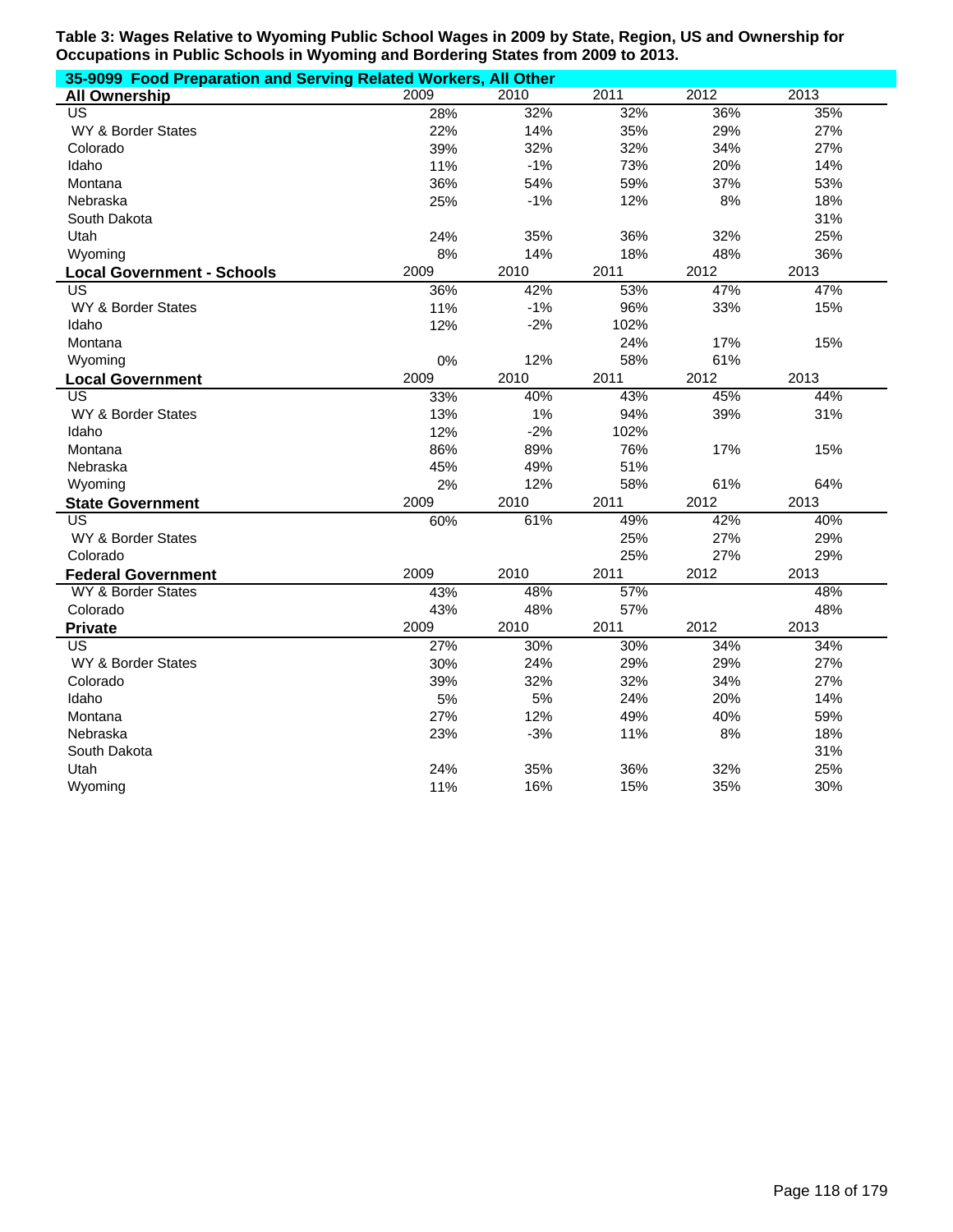| 37-0000 Building and Grounds Cleaning and Maintenance Occupations |        |        |        |        |        |
|-------------------------------------------------------------------|--------|--------|--------|--------|--------|
| <b>All Ownership</b>                                              | 2009   | 2010   | 2011   | 2012   | 2013   |
| US                                                                | $-12%$ | $-11%$ | $-10%$ | $-10%$ | $-8%$  |
| WY & Border States                                                | $-17%$ | $-15%$ | $-14%$ | $-14%$ | $-13%$ |
| Colorado                                                          | $-12%$ | $-11%$ | $-9%$  | $-9%$  | $-7%$  |
| Idaho                                                             | $-16%$ | $-16%$ | $-16%$ | $-17%$ | $-15%$ |
| Montana                                                           | $-20%$ | $-18%$ | $-18%$ | $-15%$ | $-14%$ |
| Nebraska                                                          | $-22%$ | $-20%$ | $-19%$ | $-17%$ | $-16%$ |
| South Dakota                                                      | $-24%$ | $-22%$ | $-20%$ | $-20%$ | $-20%$ |
| Utah                                                              | $-19%$ | $-17%$ | $-17%$ | $-18%$ | $-18%$ |
| Wyoming                                                           | $-11%$ | $-11%$ | $-9%$  | $-8%$  | $-6%$  |
| <b>Local Government - Schools</b>                                 | 2009   | 2010   | 2011   | 2012   | 2013   |
| US                                                                | 3%     | 4%     | 6%     | 5%     | 6%     |
| WY & Border States                                                | $-4%$  | $-3%$  | $-3%$  | $-3%$  | $-3%$  |
| Colorado                                                          | 7%     | 8%     | 8%     | 11%    | 12%    |
| Idaho                                                             | $-6%$  | $-8%$  | $-9%$  | $-11%$ | $-12%$ |
| Montana                                                           | $-12%$ | $-7%$  | $-7%$  | 0%     | $-2%$  |
| Nebraska                                                          | $-6%$  | $-4%$  | $-3%$  | $-2%$  | $-1%$  |
| South Dakota                                                      | $-17%$ | $-14%$ | $-10%$ | $-10%$ | $-9%$  |
| Utah                                                              | $-13%$ | $-13%$ | $-15%$ | $-18%$ | $-19%$ |
| Wyoming                                                           | 0%     | 3%     | 11%    | 16%    | 17%    |
| <b>Local Government</b>                                           | 2009   | 2010   | 2011   | 2012   | 2013   |
| US                                                                | 4%     | 5%     | 6%     | 6%     | 7%     |
| WY & Border States                                                | $-4%$  | $-3%$  | $-2%$  | $-1%$  | $-1%$  |
| Colorado                                                          | 7%     | 8%     | 9%     | 10%    | 11%    |
| Idaho                                                             | $-7%$  | $-6%$  | $-7%$  | $-9%$  | $-10%$ |
| Montana                                                           | $-11%$ | $-7%$  | $-6%$  | 0%     | $-1%$  |
| Nebraska                                                          | $-10%$ | $-8%$  | $-7%$  | $-5%$  | $-3%$  |
| South Dakota                                                      | $-17%$ | $-14%$ | $-11%$ | $-11%$ | $-11%$ |
| Utah                                                              | $-10%$ | $-10%$ | $-10%$ | $-12%$ | $-14%$ |
| Wyoming                                                           | 1%     | 4%     | 9%     | 12%    | 13%    |
| <b>State Government</b>                                           | 2009   | 2010   | 2011   | 2012   | 2013   |
| US                                                                | $-3%$  | $-2%$  | $-1%$  | $-1%$  | $-1%$  |
| WY & Border States                                                | $-9%$  | $-12%$ | $-9%$  | $-12%$ | $-10%$ |
| Colorado                                                          | 2%     | $-2%$  | 7%     | $-1%$  | 1%     |
| Idaho                                                             | $-9%$  | $-16%$ | $-24%$ | $-23%$ | $-22%$ |
| Montana                                                           | $-10%$ | $-9%$  | $-8%$  | $-7%$  | $-6%$  |
| Nebraska                                                          | $-17%$ | $-12%$ | $-11%$ | $-11%$ | $-13%$ |
| South Dakota                                                      | $-23%$ | $-22%$ | $-20%$ | $-19%$ | $-18%$ |
| Utah                                                              | $-13%$ | $-20%$ | $-21%$ | $-22%$ | $-19%$ |
| Wyoming                                                           | $-9%$  | $-7%$  | $-7%$  | $-7%$  | $-7%$  |
| <b>Federal Government</b>                                         | 2009   | 2010   | 2011   | 2012   | 2013   |
| US                                                                | 47%    | 49%    | 51%    | 49%    | 46%    |
| WY & Border States                                                | 39%    | 41%    | 43%    | 41%    | 37%    |
| Colorado                                                          | 49%    | 54%    | 55%    | 51%    | 49%    |
| Idaho                                                             | 36%    | 40%    | 41%    | 42%    | 40%    |
| Montana                                                           | 39%    | 42%    | 44%    | 41%    | 36%    |
| Nebraska                                                          | 39%    | 41%    | 39%    | 43%    | 33%    |
| South Dakota                                                      | 17%    | 16%    | 17%    | 22%    | 20%    |
| Utah                                                              | 48%    | 49%    | 54%    | 49%    | 45%    |
| Wyoming                                                           | 23%    | 24%    | 29%    | 21%    | 18%    |
| <b>Private</b>                                                    | 2009   | 2010   | 2011   | 2012   | 2013   |
| US                                                                | $-16%$ | $-15%$ | $-14%$ | $-13%$ | $-12%$ |
| WY & Border States                                                | $-20%$ | $-19%$ | $-18%$ | $-17%$ | $-16%$ |
| Colorado                                                          | $-16%$ | $-15%$ | $-13%$ | $-12%$ | $-11%$ |
| Idaho                                                             | $-18%$ | $-19%$ | $-19%$ | $-19%$ | $-17%$ |
| Montana                                                           | $-23%$ | $-21%$ | $-21%$ | $-19%$ | $-17%$ |
| Nebraska                                                          | $-25%$ | $-24%$ | $-23%$ | $-21%$ | $-20%$ |
| South Dakota                                                      | $-26%$ | $-24%$ | $-23%$ | $-23%$ | $-22%$ |
| Utah                                                              | $-22%$ | $-19%$ | $-19%$ | $-20%$ | $-20%$ |
| Wyoming                                                           | $-16%$ | $-17%$ | $-15%$ | $-15%$ | $-13%$ |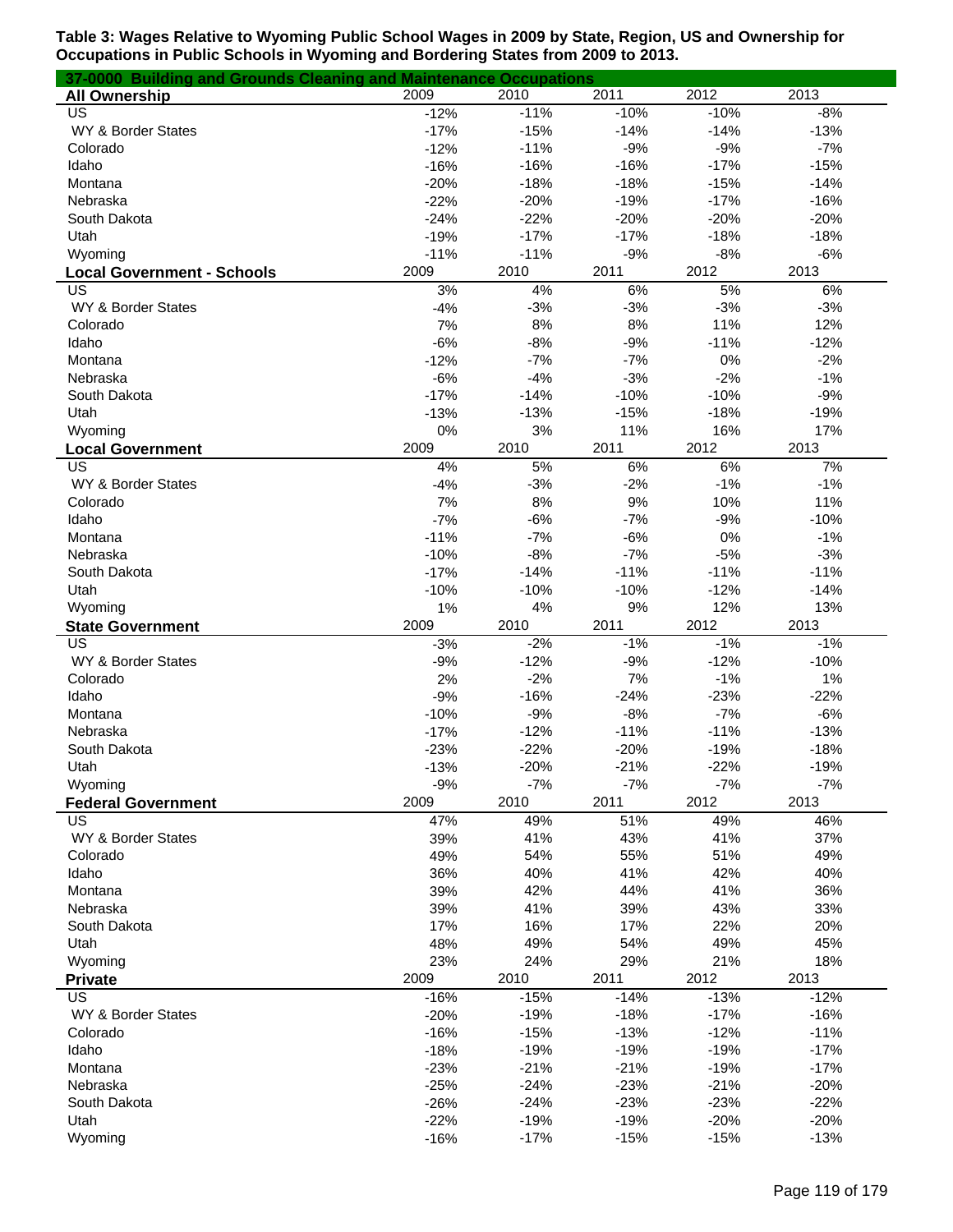| 37-1000 Supervisors, Building and Grounds Cleaning and Maintenance Workers |        |        |        |        |        |  |  |
|----------------------------------------------------------------------------|--------|--------|--------|--------|--------|--|--|
| <b>All Ownership</b>                                                       | 2009   | 2010   | 2011   | 2012   | 2013   |  |  |
| US                                                                         | $-7%$  | $-6%$  | $-5%$  | $-5%$  | $-4%$  |  |  |
| WY & Border States                                                         | $-12%$ | $-9%$  | $-8%$  | $-6%$  | $-5%$  |  |  |
| Colorado                                                                   | $-5%$  | $-1%$  | 2%     | 2%     | 3%     |  |  |
| Idaho                                                                      | $-17%$ | $-16%$ | $-18%$ | $-16%$ | $-15%$ |  |  |
| Montana                                                                    | $-17%$ | $-17%$ | $-14%$ | $-10%$ | $-9%$  |  |  |
| Nebraska                                                                   | $-15%$ | $-16%$ | $-17%$ | $-13%$ | $-11%$ |  |  |
| South Dakota                                                               | $-18%$ | $-15%$ | $-13%$ | $-12%$ | $-8%$  |  |  |
| Utah                                                                       | $-16%$ | $-9%$  | $-8%$  | $-8%$  | $-9%$  |  |  |
| Wyoming                                                                    | $-10%$ | $-11%$ | $-6%$  | $-6%$  | $-2%$  |  |  |
| <b>Local Government - Schools</b>                                          | 2009   | 2010   | 2011   | 2012   | 2013   |  |  |
| US                                                                         | $-2%$  | 0%     | 0%     | 1%     | $1\%$  |  |  |
| WY & Border States                                                         | $-8%$  | $-5%$  | $-6%$  | $-2%$  | $-3%$  |  |  |
| Colorado                                                                   | 10%    | 12%    | $-4%$  | 3%     | $6\%$  |  |  |
| Idaho                                                                      | $-22%$ | $-24%$ | $-21%$ | $-19%$ | $-22%$ |  |  |
| Montana                                                                    | $-15%$ | $-12%$ | $-10%$ | $-8%$  | $-9%$  |  |  |
| Nebraska                                                                   | $-14%$ | $-15%$ | $-13%$ | $-11%$ | $-8%$  |  |  |
| South Dakota                                                               | $-13%$ | $-11%$ | $-7%$  | $-5%$  | $-3%$  |  |  |
| Utah                                                                       | $-7%$  | 0%     | 0%     | 4%     | 2%     |  |  |
| Wyoming                                                                    | 0%     | 4%     | 3%     | 0%     | 0%     |  |  |
| <b>Local Government</b>                                                    | 2009   | 2010   | 2011   | 2012   | 2013   |  |  |
| US                                                                         | 3%     | 5%     | 6%     | 6%     | 7%     |  |  |
| WY & Border States                                                         | $-1%$  | 1%     | 2%     | 5%     | $6\%$  |  |  |
|                                                                            |        | 21%    | 14%    | 17%    | 19%    |  |  |
| Colorado                                                                   | 20%    |        | $-11%$ | $-7%$  |        |  |  |
| Idaho                                                                      | $-14%$ | $-11%$ |        |        | $-10%$ |  |  |
| Montana                                                                    | $-10%$ | $-7%$  | $-4%$  | $-4%$  | $-4%$  |  |  |
| Nebraska                                                                   | $-11%$ | $-10%$ | $-7%$  | $-5%$  | $-2%$  |  |  |
| South Dakota                                                               | $-11%$ | $-9%$  | $-6%$  | $-5%$  | $-2%$  |  |  |
| Utah                                                                       | $-5%$  | 0%     | 3%     | 7%     | 6%     |  |  |
| Wyoming                                                                    | 4%     | 6%     | 8%     | $9%$   | 10%    |  |  |
| <b>State Government</b>                                                    | 2009   | 2010   | 2011   | 2012   | 2013   |  |  |
| $\overline{US}$                                                            | $-7%$  | $-5%$  | $-5%$  | $-5%$  | $-5%$  |  |  |
| WY & Border States                                                         | $-12%$ | $-11%$ | $-3%$  | $-13%$ | $-8%$  |  |  |
| Colorado                                                                   | 5%     | 0%     | 14%    | 5%     | 23%    |  |  |
| Idaho                                                                      | $-12%$ | $-6%$  | $-18%$ | $-18%$ | $-21%$ |  |  |
| Montana                                                                    | $-16%$ | $-16%$ | $-20%$ | $-19%$ | $-19%$ |  |  |
| Nebraska                                                                   | $-25%$ | $-21%$ | $-20%$ | $-20%$ | $-22%$ |  |  |
| South Dakota                                                               | $-26%$ | $-26%$ | $-24%$ | $-24%$ | $-24%$ |  |  |
| Utah                                                                       | $-8%$  | $-3%$  | $-10%$ | $-12%$ | $-19%$ |  |  |
| Wyoming                                                                    | $-9%$  | $-13%$ | $-13%$ | $-10%$ | $-9%$  |  |  |
| <b>Federal Government</b>                                                  | 2009   | 2010   | 2011   | 2012   | 2013   |  |  |
| US                                                                         | 65%    | 66%    | 66%    | 68%    | 70%    |  |  |
| WY & Border States                                                         | 56%    | 54%    | 52%    | 59%    | 57%    |  |  |
| Colorado                                                                   | 44%    | 55%    | 53%    | 56%    | 51%    |  |  |
| Idaho                                                                      | 29%    | 34%    | 40%    | 43%    | 45%    |  |  |
| Nebraska                                                                   | 101%   | 111%   | 111%   | 104%   | 111%   |  |  |
| South Dakota                                                               | 53%    | 49%    | 47%    | 48%    | 44%    |  |  |
| Utah                                                                       | 94%    | 72%    | 77%    | 80%    | 83%    |  |  |
| Wyoming                                                                    | 40%    | 31%    | 32%    | 43%    | 42%    |  |  |
| <b>Private</b>                                                             | 2009   | 2010   | 2011   | 2012   | 2013   |  |  |
| US                                                                         | $-9%$  | $-8%$  | $-7%$  | $-7%$  | $-6%$  |  |  |
| WY & Border States                                                         | $-15%$ | $-13%$ | $-12%$ | $-10%$ | $-9%$  |  |  |
| Colorado                                                                   | $-9%$  | $-5%$  | $-3%$  | $-2%$  | $-2%$  |  |  |
| Idaho                                                                      | $-18%$ | $-18%$ | $-21%$ | $-19%$ | $-17%$ |  |  |
| Montana                                                                    | $-20%$ | $-20%$ | $-16%$ | $-11%$ | $-9%$  |  |  |
| Nebraska                                                                   | $-16%$ | $-19%$ | $-22%$ | $-16%$ | $-14%$ |  |  |
| South Dakota                                                               | $-20%$ | $-17%$ | $-15%$ | $-14%$ | $-10%$ |  |  |
| Utah                                                                       | $-20%$ | $-14%$ | $-13%$ | $-14%$ | $-15%$ |  |  |
| Wyoming                                                                    | $-19%$ | $-20%$ | $-13%$ | $-12%$ | $-8%$  |  |  |
|                                                                            |        |        |        |        |        |  |  |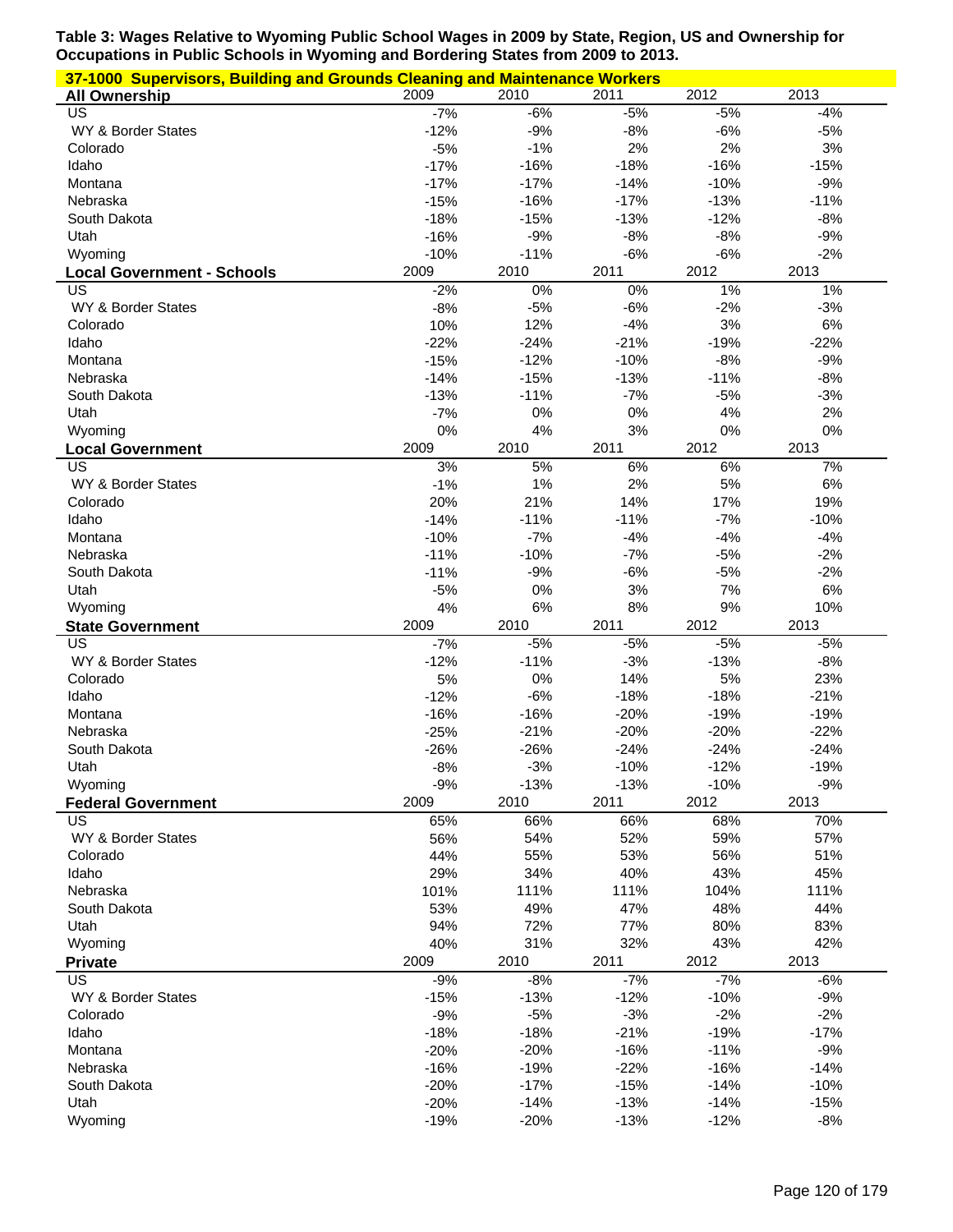| 37-1011 First-Line Supervisors of Housekeeping and Janitorial Workers |                 |              |             |                 |             |  |  |
|-----------------------------------------------------------------------|-----------------|--------------|-------------|-----------------|-------------|--|--|
| <b>All Ownership</b>                                                  | 2009            | 2010         | 2011        | 2012            | 2013        |  |  |
| US                                                                    | $-11%$          | $-11%$       | $-10%$      | $-10%$          | $-9%$       |  |  |
| WY & Border States                                                    | $-17%$          | $-15%$       | $-13%$      | $-13%$          | $-13%$      |  |  |
| Colorado                                                              | $-12%$          | $-7%$        | $-3%$       | $-5%$           | $-6%$       |  |  |
| Idaho                                                                 | $-20%$          | $-24%$       | $-28%$      | $-25%$          | $-23%$      |  |  |
| Montana                                                               | $-24%$          | $-23%$       | $-19%$      | $-18%$          | $-18%$      |  |  |
| Nebraska                                                              | $-19%$          | $-22%$       | $-23%$      | $-21%$          | $-18%$      |  |  |
| South Dakota                                                          | $-20%$          | $-18%$       | $-15%$      | $-15%$          | $-11%$      |  |  |
| Utah                                                                  | $-20%$          | $-14%$       | $-13%$      | $-12%$          | $-15%$      |  |  |
| Wyoming                                                               | $-16%$          | $-17%$       | $-16%$      | $-15%$          | $-13%$      |  |  |
| <b>Local Government - Schools</b>                                     | 2009            | 2010         | 2011        | 2012            | 2013        |  |  |
| US                                                                    | $-2%$           | 0%           | 0%          | $1\%$           | 1%          |  |  |
| WY & Border States                                                    | $-9%$           | $-6%$        | $-6%$       | $-2%$           | $-2%$       |  |  |
| Colorado                                                              | 4%              | 5%           | $-3%$       | 4%              | 7%          |  |  |
| Idaho                                                                 | $-21%$          | $-24%$       | $-23%$      | $-21%$          | $-19%$      |  |  |
| Montana                                                               | $-13%$          | $-13%$       | $-11%$      | $-11%$          | $-11%$      |  |  |
| Nebraska                                                              | $-13%$          | $-16%$       | $-13%$      | $-11%$<br>$-3%$ | $-9%$       |  |  |
| South Dakota<br>Utah                                                  | $-12%$<br>$-6%$ | $-10%$<br>1% | $-6%$<br>2% | 5%              | $-1%$<br>2% |  |  |
| Wyoming                                                               |                 | 4%           | 2%          | $-2%$           | $-1%$       |  |  |
|                                                                       | 0%<br>2009      | 2010         | 2011        | 2012            | 2013        |  |  |
| <b>Local Government</b><br>US                                         | $-1%$           | 1%           | 1%          | 2%              |             |  |  |
| WY & Border States                                                    | $-10%$          | $-8%$        | $-6%$       | $-2%$           | 2%<br>$-2%$ |  |  |
| Colorado                                                              | 1%              | 3%           | $-2%$       | 4%              | 6%          |  |  |
| Idaho                                                                 | $-21%$          | $-22%$       | $-20%$      | $-18%$          | $-16%$      |  |  |
| Montana                                                               | $-12%$          | $-12%$       | $-10%$      | $-10%$          | $-9%$       |  |  |
| Nebraska                                                              | $-15%$          | $-18%$       | $-16%$      | $-14%$          | $-10%$      |  |  |
| South Dakota                                                          | $-13%$          | $-11%$       | $-7%$       | $-5%$           | $-3%$       |  |  |
| Utah                                                                  | $-10%$          | $-2%$        | 1%          | 4%              | 2%          |  |  |
| Wyoming                                                               | $-1%$           | 2%           | 1%          | 1%              | 2%          |  |  |
| <b>State Government</b>                                               | 2009            | 2010         | 2011        | 2012            | 2013        |  |  |
| US                                                                    | $-8%$           | $-8%$        | $-6%$       | $-6%$           | $-5%$       |  |  |
| WY & Border States                                                    | $-15%$          | $-14%$       | 0%          | $-15%$          | $-6%$       |  |  |
| Colorado                                                              | 5%              | 2%           | 17%         | 7%              | 27%         |  |  |
| Idaho                                                                 | $-13%$          | $-9%$        | $-26%$      | $-25%$          | $-29%$      |  |  |
| Montana                                                               | $-19%$          | $-17%$       | $-19%$      | $-19%$          | $-19%$      |  |  |
| Nebraska                                                              | $-25%$          | $-24%$       | $-21%$      | $-21%$          | $-19%$      |  |  |
| South Dakota                                                          | $-27%$          | $-26%$       | $-23%$      | $-23%$          | $-23%$      |  |  |
| Utah                                                                  | $-10%$          | $-7%$        | $-21%$      | $-25%$          | $-27%$      |  |  |
| Wyoming                                                               | $-19%$          | $-18%$       | $-17%$      | $-11%$          | $-11%$      |  |  |
| <b>Federal Government</b>                                             | 2009            | 2010         | 2011        | 2012            | 2013        |  |  |
| US                                                                    | 78%             | 80%          | 79%         | 81%             | 84%         |  |  |
| WY & Border States                                                    | 69%             | 61%          | 57%         | 68%             | 62%         |  |  |
| Colorado                                                              | 37%             | 60%          | 55%         | 59%             | 51%         |  |  |
| Idaho                                                                 | 34%             | 41%          | 46%         | 50%             | 50%         |  |  |
| Nebraska                                                              | 104%            | 114%         | 114%        | 107%            | 114%        |  |  |
| South Dakota                                                          | 67%             | 57%          | 52%         | 53%             | 46%         |  |  |
| Utah                                                                  | 120%            | 95%          | 101%        | 108%            | 114%        |  |  |
| Wyoming                                                               | 39%             | 13%          | 25%         | 37%             | 39%         |  |  |
| <b>Private</b>                                                        | 2009            | 2010         | 2011        | 2012            | 2013        |  |  |
| US                                                                    | $-14%$          | $-14%$       | $-13%$      | $-13%$          | $-11%$      |  |  |
| WY & Border States                                                    | $-20%$          | $-18%$       | $-17%$      | $-17%$          | $-17%$      |  |  |
| Colorado                                                              | $-14%$          | $-9%$        | $-6%$       | $-8%$           | $-11%$      |  |  |
| Idaho                                                                 | $-21%$          | $-25%$       | $-33%$      | $-28%$          | $-26%$      |  |  |
| Montana                                                               | $-27%$          | $-26%$       | $-21%$      | $-20%$          | $-20%$      |  |  |
| Nebraska                                                              | $-21%$          | $-23%$       | $-26%$      | $-23%$          | $-21%$      |  |  |
| South Dakota                                                          | $-23%$          | $-20%$       | $-17%$      | $-18%$          | $-14%$      |  |  |
| Utah                                                                  | $-25%$          | $-20%$       | $-20%$      | $-19%$          | $-21%$      |  |  |
| Wyoming                                                               | $-26%$          | $-29%$       | $-26%$      | $-23%$          | $-20%$      |  |  |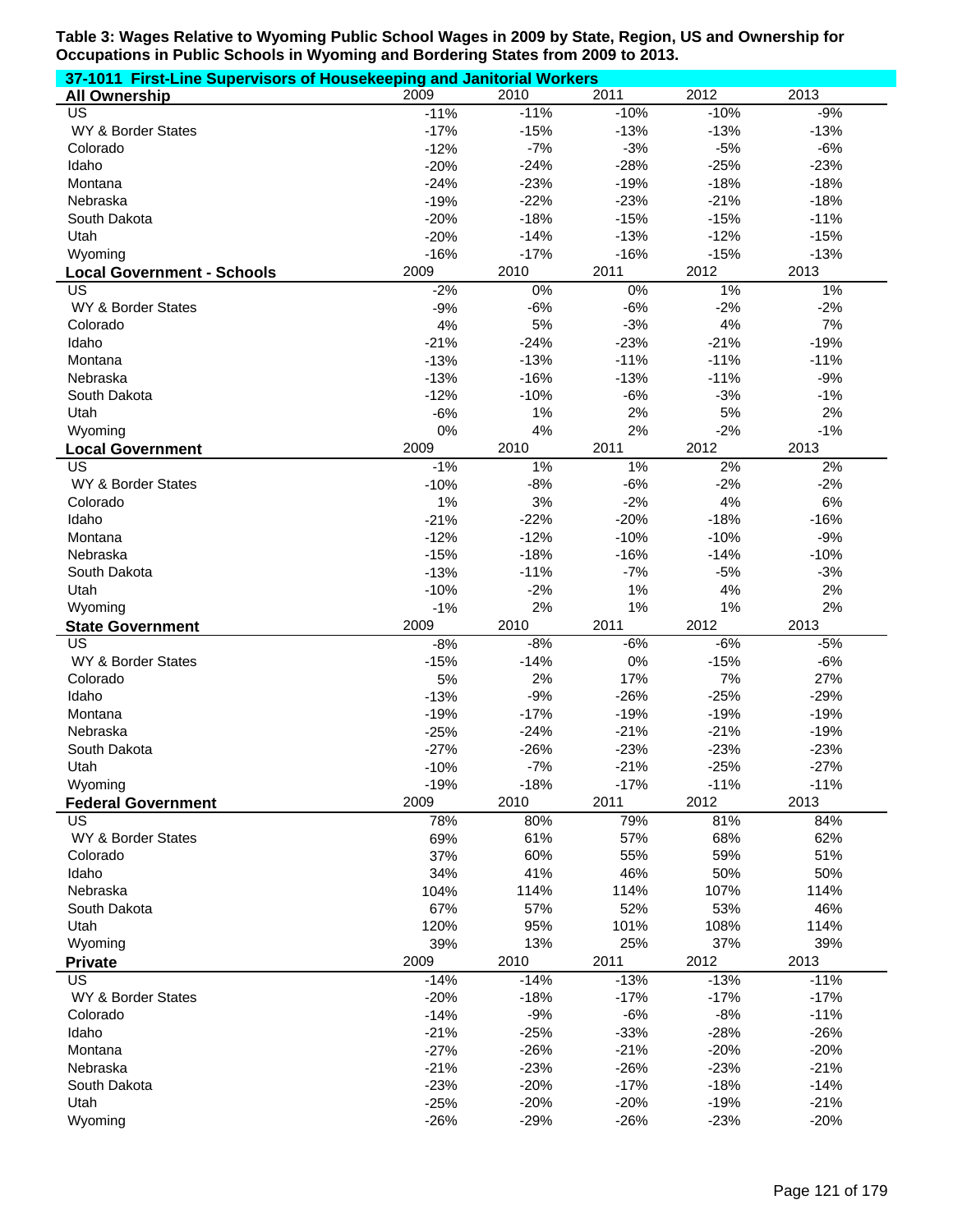| 37-1012 First-Line Supervisors of Landscaping, Lawn Service, and Groundskeeping Workers |        |        |        |        |        |
|-----------------------------------------------------------------------------------------|--------|--------|--------|--------|--------|
| <b>All Ownership</b>                                                                    | 2009   | 2010   | 2011   | 2012   | 2013   |
| US                                                                                      | $-20%$ | $-18%$ | $-18%$ | $-18%$ | $-17%$ |
| WY & Border States                                                                      | $-23%$ | $-20%$ | $-20%$ | $-18%$ | $-16%$ |
| Colorado                                                                                | $-15%$ | $-14%$ | $-12%$ | $-12%$ | $-10%$ |
| Idaho                                                                                   | $-32%$ | $-28%$ | $-29%$ | $-25%$ | $-26%$ |
| Montana                                                                                 | $-27%$ | $-25%$ | $-26%$ | $-21%$ | $-20%$ |
| Nebraska                                                                                | $-23%$ | $-23%$ | $-26%$ | $-21%$ | $-22%$ |
| South Dakota                                                                            | $-29%$ | $-26%$ | $-26%$ | $-24%$ | $-20%$ |
| Utah                                                                                    | $-27%$ | $-21%$ | $-19%$ | $-22%$ | $-21%$ |
| Wyoming                                                                                 | $-19%$ | $-19%$ | $-10%$ | $-11%$ | $-3%$  |
| <b>Local Government - Schools</b>                                                       | 2009   | 2010   | 2011   | 2012   | 2013   |
| US                                                                                      | $-18%$ | $-15%$ | $-13%$ | $-10%$ | $-10%$ |
| WY & Border States                                                                      | $-5%$  | $-1%$  | $-16%$ | $-10%$ | $-20%$ |
| Colorado                                                                                | 12%    | 14%    | $-2%$  | $-6%$  | 2%     |
| Idaho                                                                                   | $-42%$ | $-29%$ | $-22%$ | $-20%$ | $-48%$ |
| Montana                                                                                 | $-38%$ | 2%     | $-11%$ | $-11%$ | $-17%$ |
| Nebraska                                                                                | $-29%$ | $-21%$ | $-24%$ | $-15%$ | $-5%$  |
| South Dakota                                                                            | $-34%$ | $-33%$ |        |        | $-22%$ |
| Utah                                                                                    | $-10%$ | $-9%$  | $-8%$  | $-4%$  | $-13%$ |
| Wyoming                                                                                 | 0%     | 10%    | 15%    | 5%     | $-5%$  |
| <b>Local Government</b>                                                                 | 2009   | 2010   | 2011   | 2012   | 2013   |
| US                                                                                      | $-11%$ | $-9%$  | $-7%$  | $-6%$  | $-6%$  |
| WY & Border States                                                                      | $-9%$  | $-8%$  | $-7%$  | $-7%$  | $-7%$  |
| Colorado                                                                                | 6%     | 7%     | 8%     | 5%     | 6%     |
| Idaho                                                                                   | $-15%$ | $-14%$ | $-18%$ | $-18%$ | $-21%$ |
| Montana                                                                                 | $-27%$ | $-22%$ | $-17%$ | $-18%$ | $-20%$ |
| Nebraska                                                                                | $-18%$ | $-15%$ | $-14%$ | $-10%$ | $-11%$ |
| South Dakota                                                                            | $-25%$ | $-24%$ | $-24%$ | $-22%$ | $-19%$ |
| Utah                                                                                    | $-16%$ | $-15%$ | $-12%$ | $-10%$ | $-10%$ |
| Wyoming                                                                                 | $-8%$  | $-8%$  | $-4%$  | $-3%$  | $-2%$  |
| <b>State Government</b>                                                                 | 2009   | 2010   | 2011   | 2012   | 2013   |
| US                                                                                      | $-21%$ | $-17%$ | $-19%$ | $-21%$ | $-21%$ |
| WY & Border States                                                                      | $-27%$ | $-26%$ | $-27%$ | $-27%$ | $-31%$ |
| Colorado                                                                                | $-14%$ | $-22%$ | $-22%$ | $-21%$ | $-17%$ |
| Idaho                                                                                   | $-29%$ | $-21%$ | $-25%$ | $-24%$ | $-24%$ |
| Montana                                                                                 | $-29%$ | $-31%$ | $-37%$ | $-36%$ | $-37%$ |
| Nebraska                                                                                | $-40%$ | $-33%$ | $-36%$ | $-35%$ | $-40%$ |
| South Dakota                                                                            | $-34%$ | $-38%$ | $-41%$ | $-40%$ | $-38%$ |
| Utah                                                                                    | $-26%$ | $-23%$ | $-23%$ | $-23%$ | $-28%$ |
| Wyoming                                                                                 | $-19%$ | $-13%$ | $-12%$ | $-3%$  | $-1%$  |
| <b>Federal Government</b>                                                               | 2009   | 2010   | 2011   | 2012   | 2013   |
| US                                                                                      | 16%    | 15%    | 17%    | 16%    | 16%    |
| WY & Border States                                                                      | 10%    | 14%    | 15%    | 15%    | 17%    |
| Colorado                                                                                | 16%    | 18%    | 20%    | 20%    | 22%    |
| Idaho                                                                                   | $-3%$  | 0%     | $6\%$  | 6%     | 10%    |
| South Dakota                                                                            | 5%     | 10%    | 10%    | 12%    | 12%    |
| Utah                                                                                    | 14%    | 18%    | 20%    | 20%    | 20%    |
| Wyoming                                                                                 | 11%    | 17%    | 17%    | 17%    | 17%    |
| <b>Private</b>                                                                          | 2009   | 2010   | 2011   | 2012   | 2013   |
| US                                                                                      | $-21%$ | $-20%$ | $-19%$ | $-20%$ | $-19%$ |
| WY & Border States                                                                      | $-26%$ | $-24%$ | $-23%$ | $-21%$ | $-19%$ |
| Colorado                                                                                | $-21%$ | $-20%$ | $-17%$ | $-16%$ | $-13%$ |
| Idaho                                                                                   | $-35%$ | $-31%$ | $-31%$ | $-29%$ | $-27%$ |
| Montana                                                                                 | $-26%$ | $-26%$ | $-27%$ | $-20%$ | $-18%$ |
| Nebraska                                                                                | $-24%$ | $-27%$ | $-31%$ | $-24%$ | $-24%$ |
| South Dakota                                                                            | $-30%$ | $-27%$ | $-26%$ | $-24%$ | $-20%$ |
| Utah                                                                                    | $-30%$ | $-23%$ | $-21%$ | $-26%$ | $-25%$ |
| Wyoming                                                                                 | $-26%$ | $-25%$ | $-14%$ | $-15%$ | $-3%$  |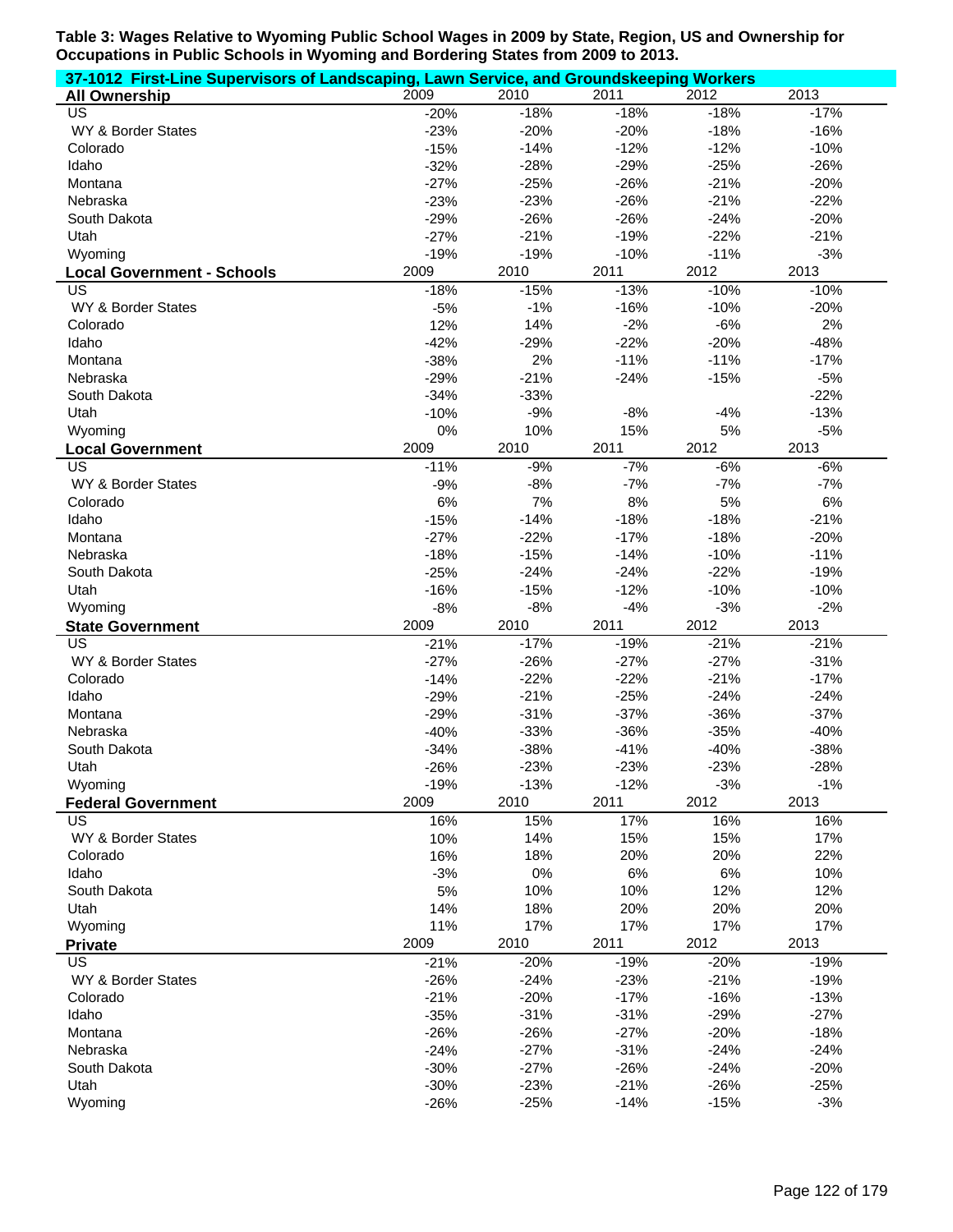| 37-2000 Building Cleaning and Pest Control Workers |                  |                  |                  |                  |                  |
|----------------------------------------------------|------------------|------------------|------------------|------------------|------------------|
| <b>All Ownership</b>                               | 2009             | 2010             | 2011             | 2012             | 2013             |
| US                                                 | $-13%$           | $-11%$           | $-10%$           | $-10%$           | $-8%$            |
| WY & Border States                                 | $-19%$           | $-17%$           | $-16%$           | $-16%$           | $-15%$           |
| Colorado                                           | $-15%$           | $-14%$           | $-12%$           | $-11%$           | $-10%$           |
| Idaho                                              | $-17%$           | $-17%$           | $-19%$           | $-19%$           | $-18%$           |
| Montana                                            | $-21%$           | $-18%$           | $-18%$           | $-16%$           | $-14%$           |
| Nebraska                                           | $-22%$           | $-20%$           | $-18%$           | $-18%$           | $-17%$           |
| South Dakota                                       | $-24%$           | $-22%$           | $-20%$           | $-21%$           | $-20%$           |
| Utah                                               | $-22%$           | $-21%$           | $-22%$           | $-22%$           | $-21%$           |
| Wyoming                                            | $-14%$           | $-13%$           | $-12%$           | $-11%$           | $-9%$            |
| <b>Local Government - Schools</b>                  | 2009             | 2010             | 2011             | 2012             | 2013             |
| US                                                 | 6%               | 7%               | 9%               | 8%               | 9%               |
| WY & Border States<br>Colorado                     | $-3%$<br>9%      | $-2%$<br>10%     | $-2%$<br>11%     | $-2%$<br>13%     | $-2%$<br>14%     |
| Idaho                                              | $-1%$            | $-3%$            | $-6%$            | $-9%$            | $-10%$           |
| Montana                                            | $-8%$            | $-3%$            | $-2%$            | 4%               | 2%               |
| Nebraska                                           | $-6%$            | $-2%$            | 0%               | 1%               | 2%               |
| South Dakota                                       | $-15%$           | $-12%$           | $-7%$            | $-8%$            | $-7%$            |
| Utah                                               | $-13%$           | $-15%$           | $-18%$           | $-21%$           | $-21%$           |
| Wyoming                                            | 0%               | 3%               | 12%              | 18%              | 20%              |
| <b>Local Government</b>                            | 2009             | 2010             | 2011             | 2012             | 2013             |
| US                                                 | 4%               | 6%               | 7%               | 6%               | 8%               |
| WY & Border States                                 | $-5%$            | $-4%$            | $-3%$            | $-3%$            | $-3%$            |
| Colorado                                           | 7%               | 8%               | 9%               | 10%              | 12%              |
| Idaho                                              | $-6%$            | $-7%$            | $-9%$            | $-11%$           | $-11%$           |
| Montana                                            | $-9%$            | $-5%$            | $-3%$            | 2%               | 2%               |
| Nebraska                                           | $-10%$           | $-6%$            | $-5%$            | $-3%$            | $-2%$            |
| South Dakota                                       | $-17%$           | $-13%$           | $-10%$           | $-11%$           | $-10%$           |
| Utah                                               | $-14%$           | $-15%$           | $-17%$           | $-20%$           | $-20%$           |
|                                                    |                  |                  |                  |                  |                  |
|                                                    |                  | 1%               | 7%               | 12%              | 12%              |
| Wyoming<br><b>State Government</b>                 | $-2%$<br>2009    | 2010             | 2011             | 2012             | 2013             |
| US                                                 | $-4%$            | $-3%$            | $-1%$            | $-1%$            | 1%               |
| WY & Border States                                 | $-9%$            | $-11%$           | $-12%$           | $-12%$           | $-12%$           |
| Colorado                                           | 4%               | $-2%$            | $-2%$            | $-2%$            | $-6%$            |
| Idaho                                              | $-10%$           | $-16%$           | $-24%$           | $-24%$           | $-24%$           |
| Montana                                            | $-9%$            | $-7%$            | $-7%$            | $-6%$            | $-6%$            |
| Nebraska                                           | $-17%$           | $-11%$           | $-10%$           | $-10%$           | $-13%$           |
| South Dakota                                       | $-25%$           | $-23%$           | $-21%$           | $-19%$           | $-18%$           |
| Utah                                               | $-19%$           | $-22%$           | $-23%$           | $-23%$           | $-22%$           |
| Wyoming                                            | $-12%$           | $-5%$            | $-5%$            | $-6%$            | $-5%$            |
| <b>Federal Government</b>                          | 2009             | 2010             | 2011             | 2012             | 2013             |
| US                                                 | 54%              | 56%              | 57%              | 55%              | 51%              |
| WY & Border States                                 | 45%              | 47%              | 48%              | 46%              | 42%              |
| Colorado                                           | 57%              | 61%              | 62%              | 57%              | 54%              |
| Idaho                                              | 42%              | 46%              | 48%              | 50%              | 47%              |
| Montana                                            | 46%              | 48%              | 51%              | 50%              | 45%              |
| Nebraska                                           | 44%              | 47%              | 45%              | 48%              | 38%              |
| South Dakota                                       | 20%              | 19%              | 20%              | 23%              | 20%              |
| Utah                                               | 53%              | 55%              | 60%              | 54%              | 49%              |
| Wyoming                                            | 25%              | 27%              | 30%              | 26%              | 21%              |
| <b>Private</b>                                     | 2009             | 2010             | 2011             | 2012             | 2013             |
| US                                                 | $-17%$           | $-15%$           | $-14%$           | $-13%$           | $-12%$           |
| WY & Border States                                 | $-23%$           | $-21%$           | $-20%$           | $-20%$           | $-18%$           |
| Colorado                                           | $-20%$           | $-19%$           | $-16%$           | $-15%$           | $-14%$           |
| Idaho<br>Montana                                   | $-20%$           | $-21%$           | $-22%$           | $-22%$           | $-20%$           |
| Nebraska                                           | $-24%$           | $-22%$<br>$-24%$ | $-22%$           | $-20%$<br>$-22%$ | $-18%$<br>$-22%$ |
| South Dakota                                       | $-26%$<br>$-27%$ | $-25%$           | $-23%$<br>$-23%$ | $-24%$           | $-23%$           |
| Utah                                               | $-25%$           | $-23%$           | $-23%$           | $-23%$           | $-22%$           |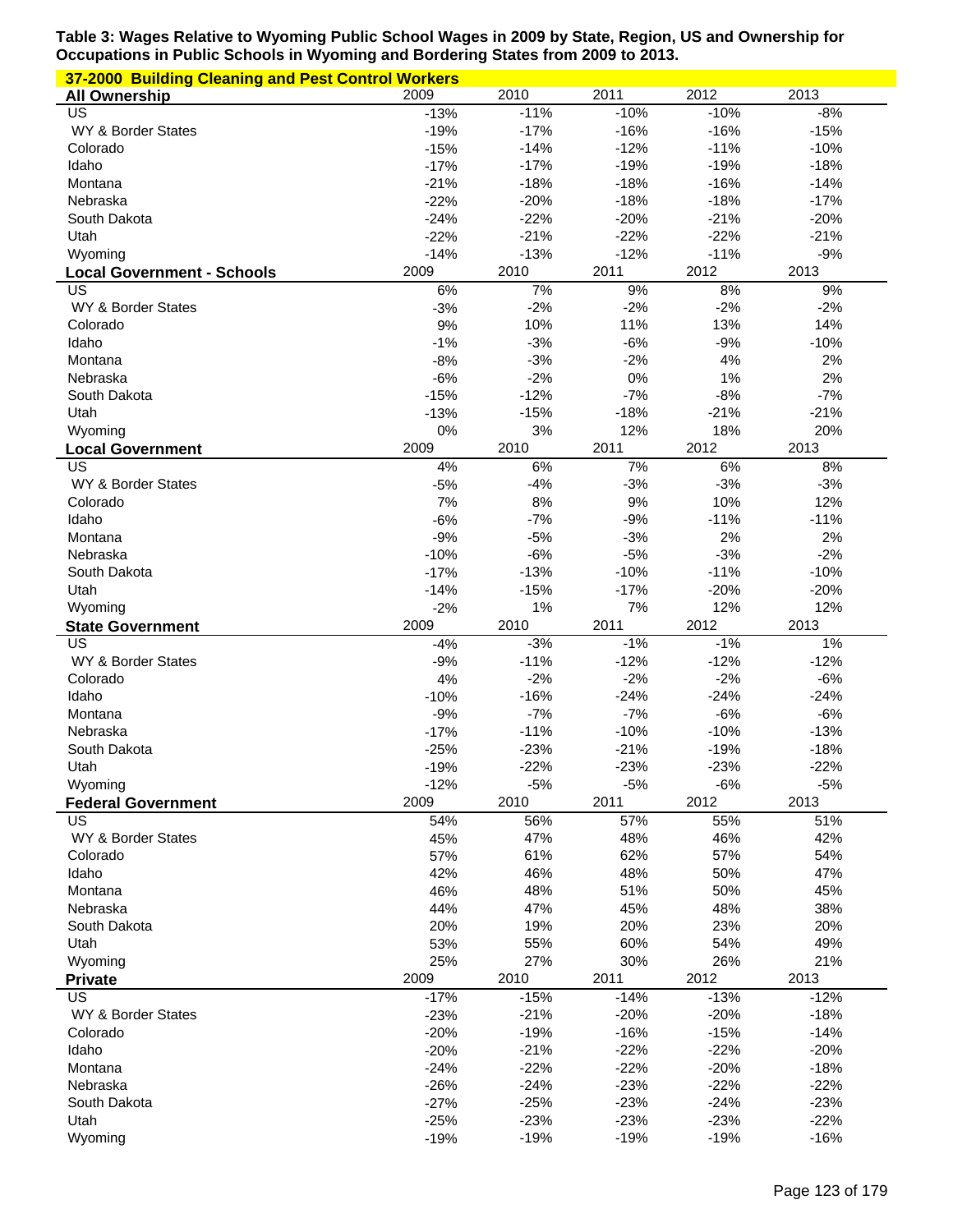| 37-2011 Janitors and Cleaners, Except Maids and Housekeeping Cleaners |                  |                  |                  |                  |                  |  |  |
|-----------------------------------------------------------------------|------------------|------------------|------------------|------------------|------------------|--|--|
| <b>All Ownership</b>                                                  | 2009             | 2010             | 2011             | 2012             | 2013             |  |  |
| US                                                                    | $-10%$           | $-8%$            | $-7%$            | $-7%$            | $-6%$            |  |  |
| WY & Border States                                                    | $-16%$           | $-15%$           | $-13%$           | $-13%$           | $-12%$           |  |  |
| Colorado                                                              | $-13%$           | $-13%$           | $-9%$            | $-8%$            | $-7%$            |  |  |
| Idaho                                                                 | $-12%$           | $-14%$           | $-15%$           | $-17%$           | $-16%$           |  |  |
| Montana                                                               | $-15%$           | $-13%$           | $-11%$           | $-10%$           | $-8%$            |  |  |
| Nebraska                                                              | $-20%$           | $-17%$           | $-15%$           | $-14%$           | $-13%$           |  |  |
| South Dakota                                                          | $-22%$           | $-19%$           | $-16%$           | $-16%$           | $-16%$           |  |  |
| Utah                                                                  | $-19%$           | $-18%$           | $-20%$           | $-21%$           | $-20%$           |  |  |
| Wyoming                                                               | $-7%$            | $-4%$            | $-2%$            | 1%               | 3%               |  |  |
| <b>Local Government - Schools</b>                                     | 2009             | 2010             | 2011             | 2012             | 2013             |  |  |
| US<br>WY & Border States                                              | 6%<br>$-3%$      | 7%<br>$-2%$      | 9%<br>$-2%$      | 8%<br>$-2%$      | 9%               |  |  |
| Colorado                                                              | 9%               | 10%              | 11%              | 13%              | $-2%$<br>14%     |  |  |
| Idaho                                                                 | $-1%$            | $-3%$            | $-6%$            | $-9%$            | $-10%$           |  |  |
| Montana                                                               | $-8%$            | $-3%$            | $-2%$            | 4%               | 2%               |  |  |
| Nebraska                                                              | $-6%$            | $-2%$            | 0%               | 1%               | 2%               |  |  |
| South Dakota                                                          | $-15%$           | $-12%$           | $-7%$            | $-8%$            | $-7%$            |  |  |
| Utah                                                                  | $-13%$           | $-15%$           | $-18%$           | $-21%$           | $-21%$           |  |  |
| Wyoming                                                               | 0%               | 3%               | 12%              | 18%              | 20%              |  |  |
| <b>Local Government</b>                                               | 2009             | 2010             | 2011             | 2012             | 2013             |  |  |
| US                                                                    | 6%               | 7%               | 8%               | 8%               | 9%               |  |  |
| WY & Border States                                                    | $-4%$            | $-3%$            | $-2%$            | $-2%$            | $-2%$            |  |  |
| Colorado                                                              | 8%               | 9%               | 10%              | 11%              | 13%              |  |  |
| Idaho                                                                 | $-4%$            | $-6%$            | $-7%$            | $-10%$           | $-11%$           |  |  |
| Montana                                                               | $-8%$            | $-5%$            | $-2%$            | 4%               | 3%               |  |  |
| Nebraska                                                              | $-8%$            | $-5%$            | $-3%$            | $-1%$            | 0%               |  |  |
| South Dakota                                                          | $-16%$           | $-13%$           | $-9%$            | $-9%$            | $-9%$            |  |  |
|                                                                       |                  | $-15%$           | $-17%$           | $-20%$           | $-20%$           |  |  |
| Utah                                                                  | $-14%$           |                  |                  |                  |                  |  |  |
| Wyoming                                                               | $-1%$            | 2%               | 8%               | 14%              | 14%              |  |  |
| <b>State Government</b>                                               | 2009             | 2010             | 2011             | 2012             | 2013             |  |  |
| US                                                                    | $-3%$            | $-2%$            | $0\%$            | 0%               | $1\%$            |  |  |
| WY & Border States                                                    | $-9%$            | $-11%$           | $-12%$           | $-12%$           | $-12%$           |  |  |
| Colorado                                                              | 4%               | $-2%$            | $-2%$            | $-2%$            | $-6%$            |  |  |
| Idaho                                                                 | $-10%$           | $-16%$           | $-24%$           | $-24%$           | $-24%$           |  |  |
| Montana                                                               | $-9%$            | $-7%$            | $-7%$            | $-6%$            | $-6%$            |  |  |
| Nebraska                                                              | $-17%$           | $-11%$           | $-10%$           | $-9%$            | $-13%$           |  |  |
| South Dakota                                                          | $-25%$           | $-23%$           | $-21%$           | $-19%$           | $-18%$           |  |  |
| Utah                                                                  | $-19%$           | $-22%$           | $-23%$           | $-23%$           | $-22%$           |  |  |
| Wyoming                                                               | $-12%$           | $-5%$            | $-5%$            | $-5%$            | $-5%$            |  |  |
| <b>Federal Government</b>                                             | 2009             | 2010             | 2011             | 2012             | 2013             |  |  |
| US                                                                    | 54%              | 56%              | 57%              | 55%              | 51%              |  |  |
| WY & Border States                                                    | 44%              | 46%              | 48%              | 46%              | 41%              |  |  |
| Colorado                                                              | 57%              | 61%              | 62%              | 57%              | 54%              |  |  |
| Idaho                                                                 | 41%              | 46%              | 48%              | 50%              | 47%              |  |  |
| Montana                                                               | 45%              | 47%              | 50%              | 49%              | 43%              |  |  |
| Nebraska                                                              | 44%              | 47%              | 45%              | 48%              | 37%              |  |  |
| South Dakota                                                          | 20%              | 19%              | 20%              | 23%              | 20%              |  |  |
| Utah                                                                  | 52%              | 54%              | 59%              | 53%              | 48%              |  |  |
| Wyoming                                                               | 24%              | 26%              | 29%              | 25%              | 21%              |  |  |
| <b>Private</b>                                                        | 2009             | 2010             | 2011             | 2012             | 2013             |  |  |
| US                                                                    | $-15%$           | $-14%$           | $-12%$           | $-12%$           | $-11%$           |  |  |
| WY & Border States                                                    | $-21%$           | $-20%$           | $-18%$           | $-17%$           | $-16%$           |  |  |
| Colorado                                                              | $-20%$           | $-19%$           | $-15%$           | $-14%$           | $-13%$           |  |  |
| Idaho<br>Montana                                                      | $-16%$           | $-19%$           | $-19%$           | $-20%$           | $-19%$           |  |  |
| Nebraska                                                              | $-19%$           | $-18%$           | $-17%$           | $-16%$           | $-13%$           |  |  |
| South Dakota                                                          | $-24%$           | $-22%$<br>$-22%$ | $-21%$<br>$-20%$ | $-20%$<br>$-20%$ | $-19%$<br>$-20%$ |  |  |
| Utah                                                                  | $-25%$<br>$-22%$ | $-20%$           | $-21%$           | $-22%$           | $-21%$           |  |  |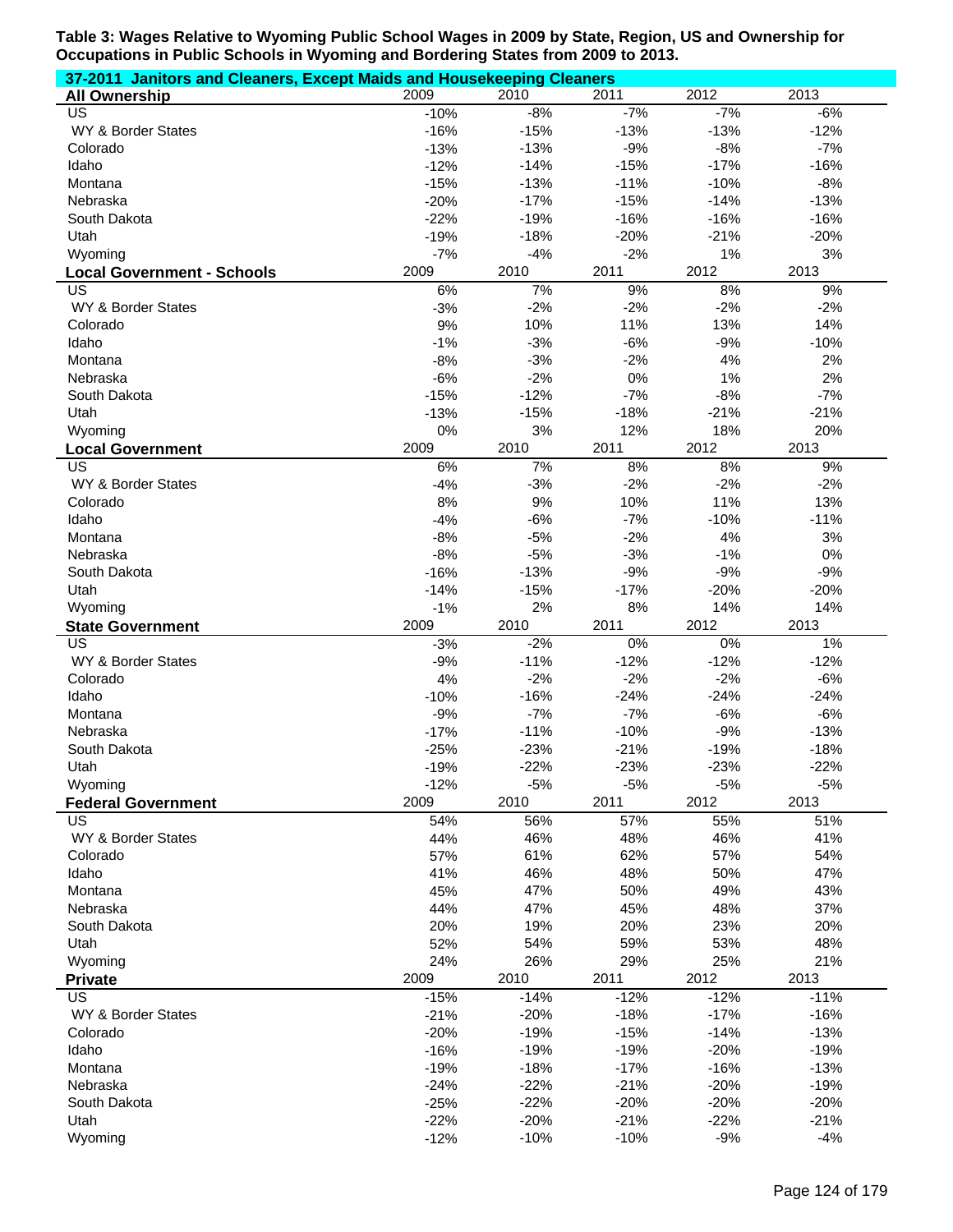| 37-3000 Grounds Maintenance Workers     |                  |                  |                  |                  |                  |
|-----------------------------------------|------------------|------------------|------------------|------------------|------------------|
| <b>All Ownership</b>                    | 2009             | 2010             | 2011             | 2012             | 2013             |
| US                                      | $-18%$           | $-17%$           | $-16%$           | $-16%$           | $-14%$           |
| WY & Border States                      | $-18%$           | $-17%$           | $-16%$           | $-15%$           | $-15%$           |
| Colorado                                | $-14%$           | $-13%$           | $-12%$           | $-11%$           | $-9%$            |
| Idaho                                   | $-22%$           | $-20%$           | $-17%$           | $-17%$           | $-16%$           |
| Montana                                 | $-21%$           | $-20%$           | $-20%$           | $-17%$           | $-16%$           |
| Nebraska                                | $-25%$           | $-25%$           | $-25%$           | $-22%$           | $-20%$           |
| South Dakota                            | $-23%$           | $-20%$           | $-18%$           | $-17%$           | $-19%$           |
| Utah                                    | $-22%$<br>$-7%$  | $-17%$<br>$-11%$ | $-15%$<br>$-6%$  | $-17%$<br>$-9%$  | $-21%$<br>$-6%$  |
| Wyoming                                 | 2009             | 2010             | 2011             | 2012             | 2013             |
| <b>Local Government - Schools</b><br>US | 0%               | 1%               | 2%               | 3%               | 1%               |
| WY & Border States                      | 1%               | 1%               | 0%               | 6%               | $-7%$            |
| Colorado                                | 22%              | 21%              | 20%              | 21%              | 23%              |
| Idaho                                   | $-45%$           | $-30%$           | $-24%$           | $-13%$           | $-25%$           |
| Montana                                 | $-19%$           | $-14%$           | $-22%$           | $-9%$            | 1%               |
| Nebraska                                | $-11%$           | $-11%$           | $-10%$           | $-5%$            | $-4%$            |
| South Dakota                            | $-18%$           | $-14%$           | $-9%$            | $-6%$            | $-10%$           |
| Utah                                    | $-7%$            | 3%               | 1%               | 8%               | $-30%$           |
| Wyoming                                 | 0%               | 5%               | 11%              | 16%              | 11%              |
| <b>Local Government</b>                 | 2009             | 2010             | 2011             | 2012             | 2013             |
| US                                      | $-4%$            | $-2%$            | $-2%$            | $-1%$            | 0%               |
| WY & Border States                      | $-14%$           | $-12%$           | $-10%$           | $-10%$           | $-12%$           |
| Colorado                                | $-6%$            | $-4%$            | $-2%$            | $-3%$            | $-5%$            |
| Idaho                                   | $-17%$           | $-12%$           | $-13%$           | $-18%$           | $-20%$           |
| Montana                                 | $-21%$           | $-16%$           | $-17%$           | $-11%$           | $-12%$           |
| Nebraska                                | $-22%$           | $-20%$           | $-20%$           | $-18%$           | $-16%$           |
| South Dakota                            | $-22%$           | $-20%$           | $-18%$           | $-18%$           | $-19%$           |
| Utah                                    | $-17%$           | $-15%$           | $-13%$           | $-12%$           | $-18%$           |
| Wyoming                                 | $-5%$            | $-5%$            | $-1%$            | $-1%$            | $-1%$            |
|                                         |                  |                  |                  |                  |                  |
| <b>State Government</b>                 | 2009             | 2010             | 2011             | 2012             | 2013             |
| US                                      | $-4%$            | $-5%$            | $-4%$            |                  | $-10%$           |
| WY & Border States                      | $-13%$           | $-15%$           | $-16%$           | $-14%$           | $-13%$           |
| Colorado                                | 10%              | 7%               | 7%               | 10%              | 11%              |
| Idaho<br>Montana                        | $-19%$           | $-22%$<br>$-23%$ | $-25%$<br>$-17%$ | $-24%$<br>$-15%$ | $-21%$<br>$-13%$ |
| Nebraska                                | $-24%$<br>$-18%$ | $-14%$           | $-13%$           | $-12%$           | $-9%$            |
| South Dakota                            | $-26%$           | $-27%$           | $-25%$           | $-27%$           | $-22%$           |
| Utah                                    | $-14%$           | $-23%$           | $-30%$           | $-28%$           | $-28%$           |
| Wyoming                                 | $-21%$           | $-16%$           | 21%              | 9%               | 10%              |
| <b>Federal Government</b>               | 2009             | 2010             | 2011             | 2012             | 2013             |
| US                                      | 50%              | 52%              | 53%              |                  | 55%              |
| WY & Border States                      | 47%              | 51%              | 53%              | 56%              | 56%              |
| Colorado                                | 53%              | 57%              | 60%              | 64%              | 64%              |
| Idaho                                   | 39%              | 39%              | 29%              | 19%              | 19%              |
| Montana                                 | 60%              | 64%              | 62%              | 43%              | 45%              |
| Nebraska                                | 51%              | 53%              | 54%              | 54%              | 50%              |
| South Dakota                            | 22%              | 27%              | 27%              | 41%              | 46%              |
| Utah                                    | 60%              | 67%              | 71%              | 74%              | 74%              |
| Wyoming                                 | 52%              | 54%              | 57%              |                  | 46%              |
| <b>Private</b>                          | 2009             | 2010             | 2011             | 2012             | 2013             |
| US                                      | $-20%$           | $-20%$           | $-19%$           | $-18%$           | $-16%$           |
| WY & Border States                      | $-20%$           | $-18%$           | $-17%$           | $-16%$           | $-15%$           |
| Colorado                                | $-16%$           | $-15%$           | $-14%$           | $-13%$           | $-10%$           |
| Idaho<br>Montana                        | $-22%$           | $-21%$           | $-18%$           | $-16%$           | $-15%$           |
| Nebraska                                | $-21%$           | $-21%$<br>$-26%$ | $-20%$<br>$-27%$ | $-18%$<br>$-23%$ | $-17%$<br>$-21%$ |
| South Dakota                            | $-26%$<br>$-24%$ | $-20%$           | $-18%$           | $-18%$           | $-19%$           |
| Utah                                    | $-23%$           | $-17%$           | $-15%$           | $-18%$           | $-22%$           |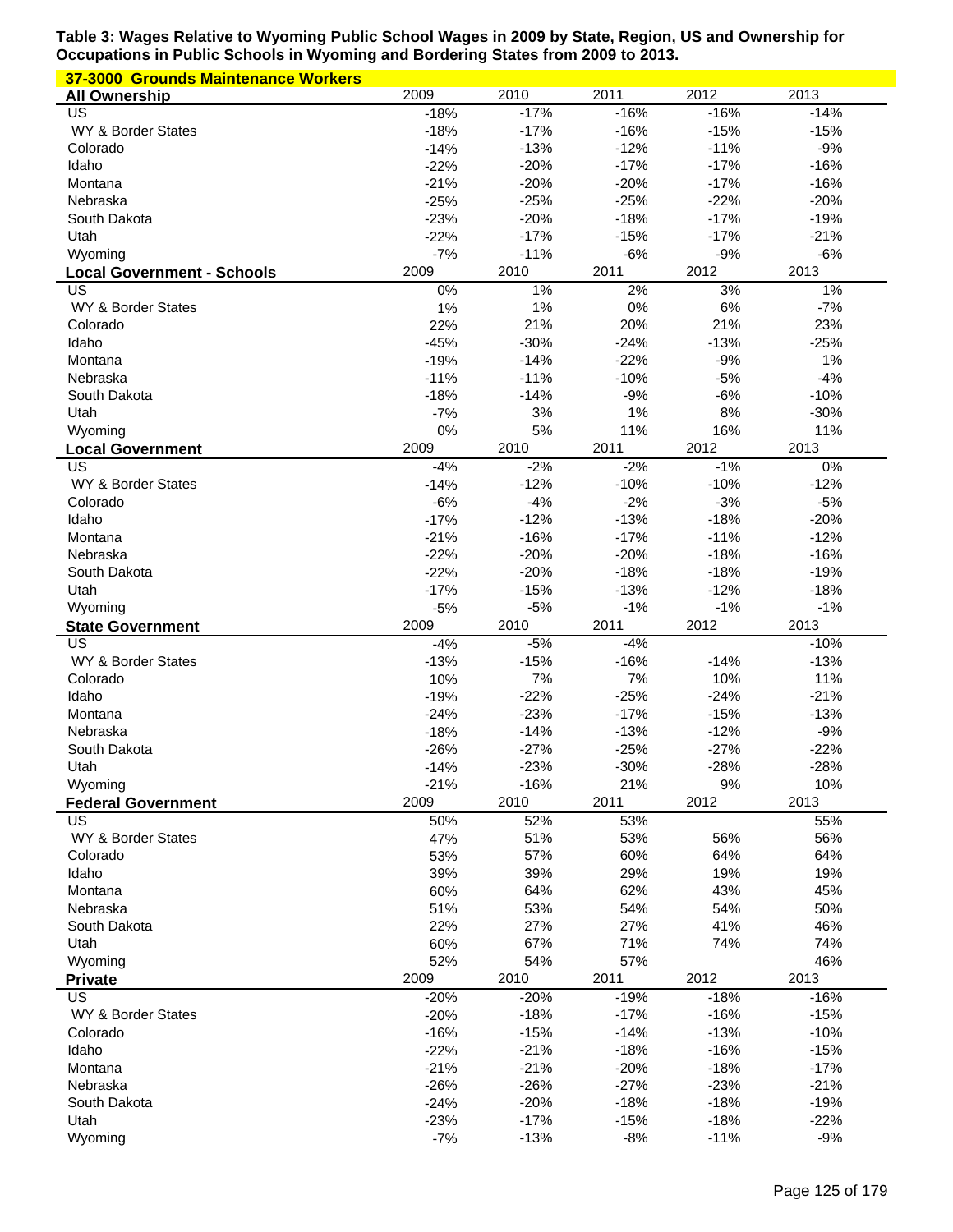| 37-3011 Landscaping and Groundskeeping Workers      |                  |                  |                 |                  |                  |
|-----------------------------------------------------|------------------|------------------|-----------------|------------------|------------------|
| <b>All Ownership</b>                                | 2009             | 2010             | 2011            | 2012             | 2013             |
| <b>US</b>                                           | $-19%$           | $-19%$           | $-18%$          | $-17%$           | $-16%$           |
| WY & Border States                                  | $-20%$           | $-18%$           | $-17%$          | $-16%$           | $-16%$           |
| Colorado                                            | $-15%$           | $-14%$           | $-13%$          | $-12%$           | $-10%$           |
| Idaho                                               | $-24%$           | $-21%$           | $-20%$          | $-20%$           | $-20%$           |
| Montana                                             | $-21%$           | $-20%$           | $-20%$          | $-18%$           | $-18%$           |
| Nebraska                                            | $-26%$           | $-26%$           | $-27%$          | $-23%$           | $-22%$           |
| South Dakota                                        | $-27%$           | $-25%$           | $-23%$          | $-23%$           | $-23%$           |
| Utah                                                | $-23%$           | $-18%$           | $-16%$          | $-19%$           | $-23%$           |
| Wyoming                                             | $-10%$           | $-12%$           | $-7%$           | $-10%$           | $-8%$            |
| <b>Local Government - Schools</b>                   | 2009             | 2010             | 2011            | 2012             | 2013             |
| US                                                  | 0%               | $1\%$            | $1\%$           | 2%               | 0%               |
| WY & Border States                                  | 1%               | 1%               | 0%              | 6%               | $-6%$            |
| Colorado                                            | 22%              | 21%              | 20%             | 21%              | 23%              |
| Idaho                                               | $-45%$           | $-30%$           | $-24%$          | $-13%$           | $-25%$           |
| Montana                                             | $-19%$           | $-14%$           | $-22%$          | $-9%$            | 1%               |
| Nebraska                                            | $-11%$           | $-11%$<br>$-14%$ | $-10%$          | $-5%$<br>$-6%$   | $-4%$            |
| South Dakota                                        | $-18%$           |                  | $-9%$           |                  | $-10%$           |
| Utah                                                | $-7%$<br>0%      | 3%               | 1%              | 3%               | $-35%$           |
| Wyoming                                             | 2009             | 5%<br>2010       | 11%<br>2011     | 16%<br>2012      | 11%<br>2013      |
| <b>Local Government</b><br>$\overline{\mathsf{US}}$ | $-5%$            | $-4%$            | $-3%$           | $-3%$            | $-2%$            |
| WY & Border States                                  |                  | $-13%$           | $-11%$          | $-12%$           | $-14%$           |
| Colorado                                            | $-15%$<br>$-7%$  | $-5%$            | $-3%$           | $-4%$            | $-6%$            |
| Idaho                                               | $-19%$           | $-16%$           | $-17%$          | $-20%$           | $-24%$           |
| Montana                                             | $-21%$           | $-15%$           | $-18%$          | $-12%$           | $-14%$           |
| Nebraska                                            | $-23%$           | $-21%$           | $-21%$          | $-19%$           | $-18%$           |
| South Dakota                                        | $-24%$           | $-22%$           | $-20%$          | $-20%$           | $-21%$           |
| Utah                                                | $-20%$           | $-17%$           | $-15%$          | $-17%$           | $-22%$           |
| Wyoming                                             | $-4%$            | $-5%$            | $-2%$           | $-4%$            | $-2%$            |
|                                                     |                  |                  |                 |                  |                  |
|                                                     |                  |                  |                 |                  |                  |
| <b>State Government</b>                             | 2009             | 2010             | 2011            | 2012             | 2013             |
| $\overline{US}$                                     | $-5%$            | $-6%$            | $-4%$           | $-5%$            | $-11%$           |
| WY & Border States                                  | $-13%$           | $-15%$           | $-16%$          | $-14%$           | $-13%$           |
| Colorado                                            | 10%              | 7%               | 7%              | 10%              | 11%              |
| Idaho<br>Montana                                    | $-19%$           | $-22%$           | $-25%$          | $-24%$           | $-21%$           |
| Nebraska                                            | $-24%$           | $-23%$           | $-17%$          | $-15%$           | $-13%$           |
| South Dakota                                        | $-18%$           | $-14%$           | $-13%$          | $-12%$           | $-9%$            |
|                                                     | $-26%$           | $-27%$           | $-25%$          | $-27%$           | $-22%$           |
| Utah<br>Wyoming                                     | $-14%$           | $-23%$<br>$-16%$ | $-30%$<br>21%   | $-29%$<br>9%     | $-28%$<br>10%    |
|                                                     | $-21%$<br>2009   | 2010             | 2011            | 2012             | 2013             |
| <b>Federal Government</b><br><b>US</b>              |                  | 46%              | 47%             | 48%              | 49%              |
| WY & Border States                                  | 21%              | 26%              | 29%             | 28%              | 31%              |
| Colorado                                            | 34%              | 39%              | 42%             | 44%              | 36%              |
| Idaho                                               | 21%              | 25%              | 29%             | 19%              | 19%              |
| Montana                                             | 32%              | 37%              | 41%             | 43%              | 45%              |
| Nebraska                                            | 2%               | 4%               | 8%              | 8%               | 12%              |
| South Dakota                                        | 9%               | 11%              | 11%             | 11%              |                  |
| Utah                                                | 11%              | 19%              | 19%             | 24%              | 24%              |
| Wyoming                                             | 23%              | 25%              | 30%             |                  | 46%              |
| <b>Private</b>                                      | 2009             | 2010             | 2011            | 2012             | 2013             |
| <b>US</b>                                           | $-22%$           | $-21%$           | $-21%$          | $-20%$           | $-18%$           |
| WY & Border States                                  | $-21%$           | $-19%$           | $-18%$          | $-17%$           | $-17%$           |
| Colorado                                            | $-17%$           | $-16%$           | $-15%$          | $-13%$           | $-11%$           |
| Idaho                                               | $-25%$           | $-22%$           | $-20%$          | $-20%$           | $-19%$           |
| Montana                                             | $-21%$           | $-21%$           | $-21%$          | $-20%$           | $-19%$           |
| Nebraska                                            | $-27%$           | $-27%$           | $-28%$          | $-24%$           | $-23%$           |
| South Dakota                                        | $-28%$           | $-27%$           | $-24%$          | $-24%$           | $-23%$           |
| Utah<br>Wyoming                                     | $-24%$<br>$-11%$ | $-18%$<br>$-14%$ | $-16%$<br>$-9%$ | $-19%$<br>$-13%$ | $-22%$<br>$-11%$ |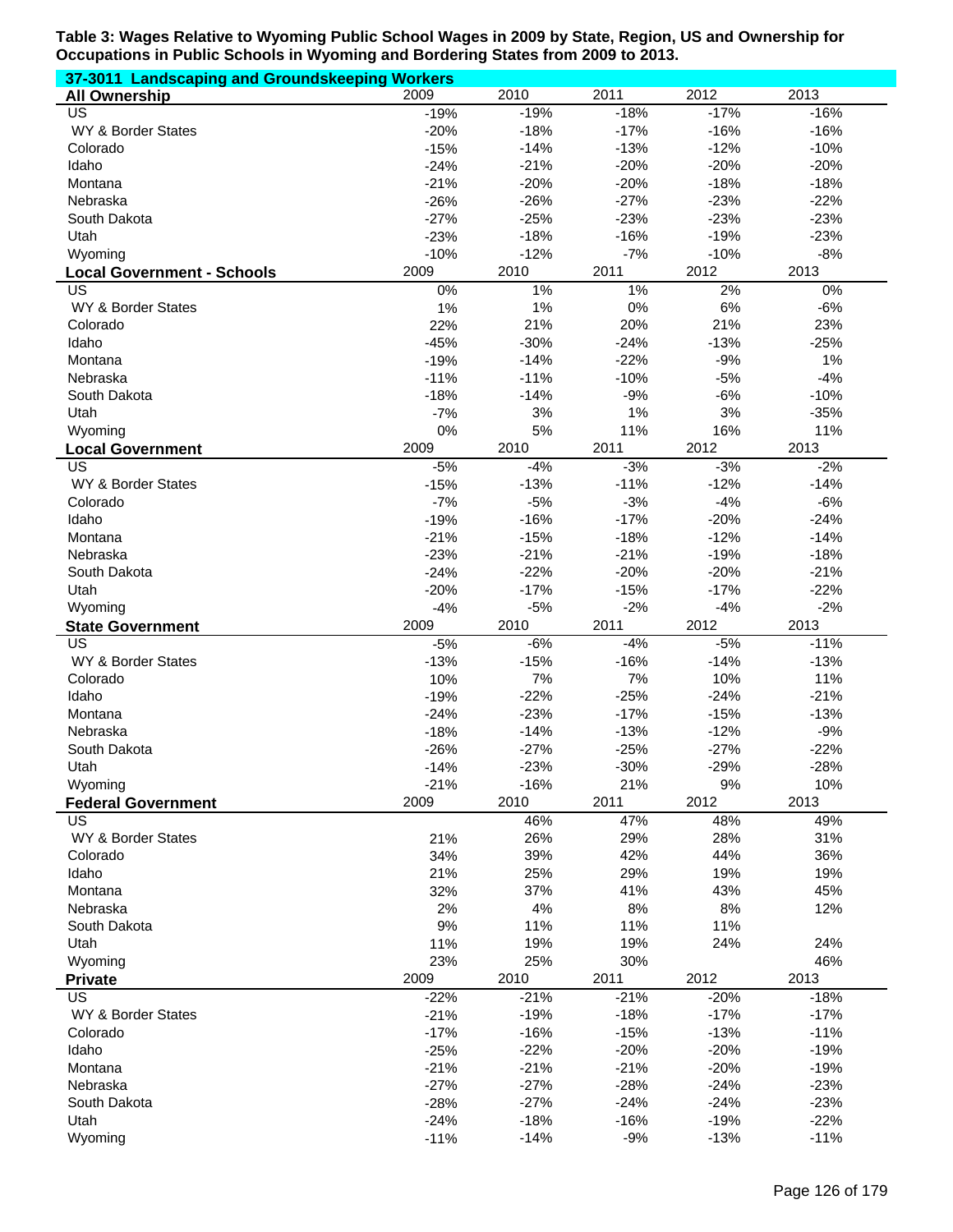| 39-0000 Personal Care and Service Occupations |        |        |        |        |        |
|-----------------------------------------------|--------|--------|--------|--------|--------|
| <b>All Ownership</b>                          | 2009   | 2010   | 2011   | 2012   | 2013   |
| US                                            | $-5%$  | $-5%$  | $-4%$  | $-5%$  | $-4%$  |
| WY & Border States                            | $-7%$  | $-6%$  | $-6%$  | $-5%$  | $-4%$  |
| Colorado                                      | 2%     | 2%     | $0\%$  | 1%     | 2%     |
| Idaho                                         | $-15%$ | $-16%$ | $-18%$ | $-16%$ | $-16%$ |
| Montana                                       | $-16%$ | $-15%$ | $-13%$ | $-8%$  | $-6%$  |
| Nebraska                                      | $-15%$ | $-11%$ | $-11%$ | $-11%$ | $-9%$  |
| South Dakota                                  | $-16%$ | $-14%$ | $-12%$ | $-11%$ | $-10%$ |
| Utah                                          | $-7%$  | $-6%$  | $-5%$  | $-4%$  | $-5%$  |
| Wyoming                                       | $-7%$  | $-5%$  | $-4%$  | $-3%$  | $-2%$  |
| <b>Local Government - Schools</b>             | 2009   | 2010   | 2011   | 2012   | 2013   |
| US                                            | $-7%$  | $-7%$  | $-5%$  | $-5%$  | $-4%$  |
| WY & Border States                            | 1%     | 2%     | 4%     | 2%     | 4%     |
| Colorado                                      | 14%    | 15%    | 16%    | 11%    | 13%    |
| Idaho                                         | $-27%$ | $-35%$ | $-25%$ | $-25%$ | $-26%$ |
| Montana                                       | $-16%$ | $-25%$ | $-26%$ | $-18%$ | 14%    |
| Nebraska                                      | $-23%$ | $-19%$ | $-18%$ | $-15%$ | $-16%$ |
| South Dakota                                  | $-25%$ | $-23%$ | $-25%$ | $-24%$ | $-22%$ |
| Utah                                          | $-17%$ | $-17%$ | $-16%$ | $-10%$ | $-8%$  |
| Wyoming                                       | 0%     | 4%     | 8%     | 11%    | 13%    |
| <b>Local Government</b>                       | 2009   | 2010   | 2011   | 2012   | 2013   |
| US                                            | $-2%$  | $-2%$  | $-1%$  | 1%     | 2%     |
| WY & Border States                            | $-2%$  | 0%     | 1%     | 0%     | 1%     |
| Colorado                                      | 10%    | 11%    | 9%     | 7%     | 10%    |
| Idaho                                         | $-16%$ | $-12%$ | $-6%$  | $-2%$  | $-4%$  |
| Montana                                       | $-14%$ | $-7%$  | 0%     | 14%    | 13%    |
| Nebraska                                      | $-19%$ | $-14%$ | $-13%$ | $-12%$ | $-12%$ |
| South Dakota                                  | $-17%$ | $-13%$ | $-12%$ | $-14%$ | $-14%$ |
| Utah                                          | $-15%$ | $-11%$ | $-10%$ | $-7%$  | $-7%$  |
| Wyoming                                       | $-3%$  | 4%     | 15%    | 11%    | 2%     |
| <b>State Government</b>                       | 2009   | 2010   | 2011   | 2012   | 2013   |
| US                                            | 8%     | 7%     | 6%     | 11%    | 12%    |
| WY & Border States                            | 11%    | $-1%$  | $-5%$  | $-4%$  | $-4%$  |
| Colorado                                      | 17%    | 21%    | 19%    | 18%    | 32%    |
| Idaho                                         | 49%    | $-4%$  | $-18%$ | $-19%$ | $-19%$ |
| Montana                                       | 3%     | 8%     | 13%    | 16%    | 18%    |
| Nebraska                                      | 14%    | 15%    | $-1%$  | 2%     | $-6%$  |
| South Dakota                                  | $-7%$  | $-8%$  | $-6%$  | $-6%$  | 0%     |
| Utah                                          | $-15%$ | $-10%$ | $-7%$  | $-5%$  | $-14%$ |
| Wyoming                                       | 37%    | 41%    | 45%    | 53%    | 56%    |
| <b>Federal Government</b>                     | 2009   | 2010   | 2011   | 2012   | 2013   |
| US                                            | 64%    | 64%    | 64%    | 65%    | 84%    |
| WY & Border States                            | 71%    | 71%    | 72%    | 74%    | 92%    |
| Colorado                                      | 104%   | 105%   | 99%    | 96%    | 113%   |
| Idaho                                         | 63%    | 76%    | 72%    | 76%    | 116%   |
| Montana                                       | 89%    | 82%    | 79%    | 86%    | 112%   |
| Nebraska                                      | 60%    | 57%    | 62%    | 73%    | 120%   |
| South Dakota                                  | 30%    | 32%    | 36%    | 36%    | 48%    |
| Utah                                          | 51%    | 53%    | 57%    | 57%    | 65%    |
| Wyoming                                       | 74%    | 68%    | 71%    | 67%    | 78%    |
| <b>Private</b>                                | 2009   | 2010   | 2011   | 2012   | 2013   |
| US                                            | $-6%$  | $-5%$  | $-5%$  | $-6%$  | $-5%$  |
| WY & Border States                            | $-8%$  | $-8%$  | $-8%$  | $-7%$  | $-6%$  |
| Colorado                                      | 0%     | $-1%$  | $-2%$  | $-1%$  | 0%     |
| Idaho                                         | $-16%$ | $-18%$ | $-19%$ | $-18%$ | $-17%$ |
| Montana                                       | $-17%$ | $-16%$ | $-14%$ | $-10%$ | $-8%$  |
| Nebraska                                      | $-15%$ | $-11%$ | $-11%$ | $-11%$ | $-9%$  |
| South Dakota                                  | $-16%$ | $-15%$ | $-12%$ | $-11%$ | $-10%$ |
| Utah                                          | $-6%$  | $-6%$  | $-5%$  | $-3%$  | $-5%$  |
| Wyoming                                       | $-9%$  | $-8%$  | $-7%$  | $-7%$  | $-4%$  |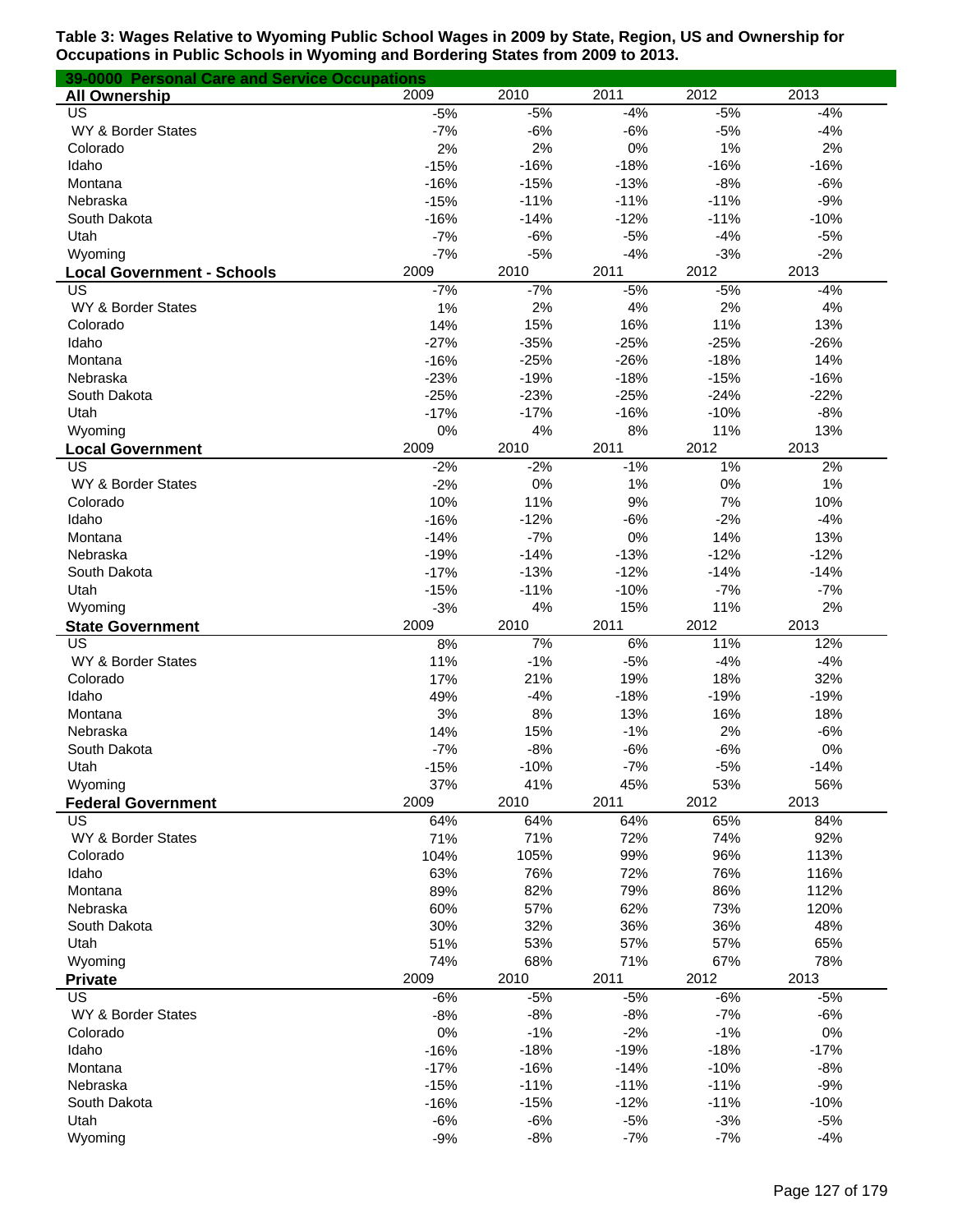| 39-9000 Other Personal Care and Service Workers |                 |              |             |             |              |  |  |
|-------------------------------------------------|-----------------|--------------|-------------|-------------|--------------|--|--|
| <b>All Ownership</b>                            | 2009            | 2010         | 2011        | 2012        | 2013         |  |  |
| US                                              | $-9%$           | $-9%$        | $-9%$       | $-9%$       | $-8%$        |  |  |
| WY & Border States                              | $-9%$           | $-8%$        | $-9%$       | $-7%$       | $-7%$        |  |  |
| Colorado                                        | 2%              | 4%           | 0%          | 1%          | 0%           |  |  |
| Idaho                                           | $-19%$          | $-19%$       | $-20%$      | $-18%$      | $-18%$       |  |  |
| Montana                                         | $-17%$          | $-17%$       | $-15%$      | $-11%$      | $-11%$       |  |  |
| Nebraska                                        | $-19%$          | $-16%$       | $-16%$      | $-17%$      | $-15%$       |  |  |
| South Dakota                                    | $-20%$          | $-18%$       | $-17%$      | $-17%$      | $-16%$       |  |  |
| Utah                                            | $-7%$           | $-8%$        | $-4%$       | $-3%$       | $-4%$        |  |  |
| Wyoming                                         | $-9%$           | $-7%$        | $-5%$       | $-6%$       | $-6%$        |  |  |
| <b>Local Government - Schools</b>               | 2009            | 2010         | 2011        | 2012        | 2013         |  |  |
| US                                              | $-8%$           | $-8%$<br>2%  | $-6%$<br>4% | $-6%$<br>0% | $-6%$        |  |  |
| WY & Border States<br>Colorado                  | 1%<br>14%       | 15%          | 16%         | $9%$        | $-1%$<br>7%  |  |  |
| Idaho                                           | $-27%$          | $-35%$       | $-25%$      | $-25%$      | $-26%$       |  |  |
| Montana                                         | $-18%$          | $-25%$       | $-27%$      | $-22%$      | 12%          |  |  |
| Nebraska                                        | $-23%$          | $-19%$       | $-18%$      | $-15%$      | $-16%$       |  |  |
| South Dakota                                    | $-25%$          | $-22%$       | $-25%$      | $-24%$      | $-22%$       |  |  |
| Utah                                            | $-24%$          | $-21%$       | $-20%$      | $-11%$      | $-8%$        |  |  |
| Wyoming                                         | 0%              | 4%           | 7%          | 11%         | 12%          |  |  |
| <b>Local Government</b>                         | 2009            | 2010         | 2011        | 2012        | 2013         |  |  |
| US                                              | $-4%$           | $-4%$        | $-3%$       | $-2%$       | $-1%$        |  |  |
| WY & Border States                              | 2%              | 3%           | 3%          | 1%          | 1%           |  |  |
| Colorado                                        | 14%             | 15%          | 13%         | 9%          | 10%          |  |  |
| Idaho                                           | $-17%$          | $-16%$       | $-9%$       | $-8%$       | $-8%$        |  |  |
| Montana                                         | $-13%$          | $-5%$        | 2%          | 12%         | 9%           |  |  |
| Nebraska                                        | $-18%$          | $-14%$       | $-14%$      | $-14%$      | $-14%$       |  |  |
| South Dakota                                    | $-20%$          | $-15%$       | $-15%$      | $-15%$      | $-15%$       |  |  |
| Utah                                            | $-16%$          | $-11%$       | $-8%$       | $-6%$       | $-7%$        |  |  |
| Wyoming                                         | $-2%$           | 10%          | 11%         | 11%         | $-1%$        |  |  |
|                                                 |                 |              |             |             |              |  |  |
| <b>State Government</b>                         | 2009            | 2010         | 2011        | 2012        | 2013         |  |  |
| US                                              | 4%              | 3%           | 3%          | 11%         | 13%          |  |  |
| WY & Border States                              | 9%              | 5%           | $-1%$       | $0\%$       | 5%           |  |  |
| Colorado                                        | 2%              | 7%           | 7%          | 9%          | 27%          |  |  |
| Idaho                                           | 52%             | 35%          | $-5%$       | $-10%$      | $-18%$       |  |  |
| Montana                                         | 8%              | 11%          | 18%         | 18%         | 21%          |  |  |
| Nebraska                                        | 13%             | 14%          | $-9%$       | $-9%$       | $-12%$       |  |  |
| South Dakota                                    | $-8%$           | $-8%$        | $-5%$       | $-5%$       | 0%           |  |  |
| Utah                                            | $-19%$          | $-11%$       | $-4%$       | $1\%$       | $2\%$        |  |  |
| Wyoming                                         | 40%             | 43%          | 47%         | 51%         | 53%          |  |  |
| <b>Federal Government</b>                       | 2009            | 2010         | 2011        | 2012        | 2013         |  |  |
| US                                              | 71%             | 74%          | 73%         | 78%         | 100%         |  |  |
| WY & Border States                              | 94%             | 95%          | 93%         | 99%         | 121%         |  |  |
| Colorado                                        | 120%            | 125%         | 114%        | 114%        | 127%         |  |  |
| Idaho                                           | 67%             | 80%          | 72%         | 77%         | 129%         |  |  |
| Montana                                         | 119%            | 108%         | 96%         | 107%        | 141%         |  |  |
| Nebraska                                        | 68%             | 62%          | 64%         | 78%         | 146%         |  |  |
| South Dakota                                    | 49%             | 47%          | 63%         | 73%         | 80%          |  |  |
| Utah                                            | 84%             | 88%          | 103%        | 105%        | 100%         |  |  |
| Wyoming<br><b>Private</b>                       | 114%<br>2009    | 100%<br>2010 | 99%<br>2011 | 98%<br>2012 | 115%<br>2013 |  |  |
| $\overline{US}$                                 | $-11%$          | $-10%$       | $-10%$      | $-10%$      | $-10%$       |  |  |
| WY & Border States                              | $-11%$          | $-11%$       | $-11%$      | $-10%$      | $-9%$        |  |  |
| Colorado                                        | $-3%$           | $-1%$        | $-4%$       | $-2%$       | $-3%$        |  |  |
| Idaho                                           | $-21%$          | $-21%$       | $-21%$      | $-19%$      | $-19%$       |  |  |
| Montana                                         | $-19%$          | $-20%$       | $-17%$      | $-13%$      | $-12%$       |  |  |
| Nebraska                                        | $-19%$          | $-18%$       | $-17%$      | $-18%$      | $-16%$       |  |  |
| South Dakota                                    | $-21%$          | $-19%$       | $-18%$      | $-18%$      | $-17%$       |  |  |
| Utah                                            | $-6%$<br>$-12%$ | $-9%$        | $-4%$       | $-3%$       | $-4%$        |  |  |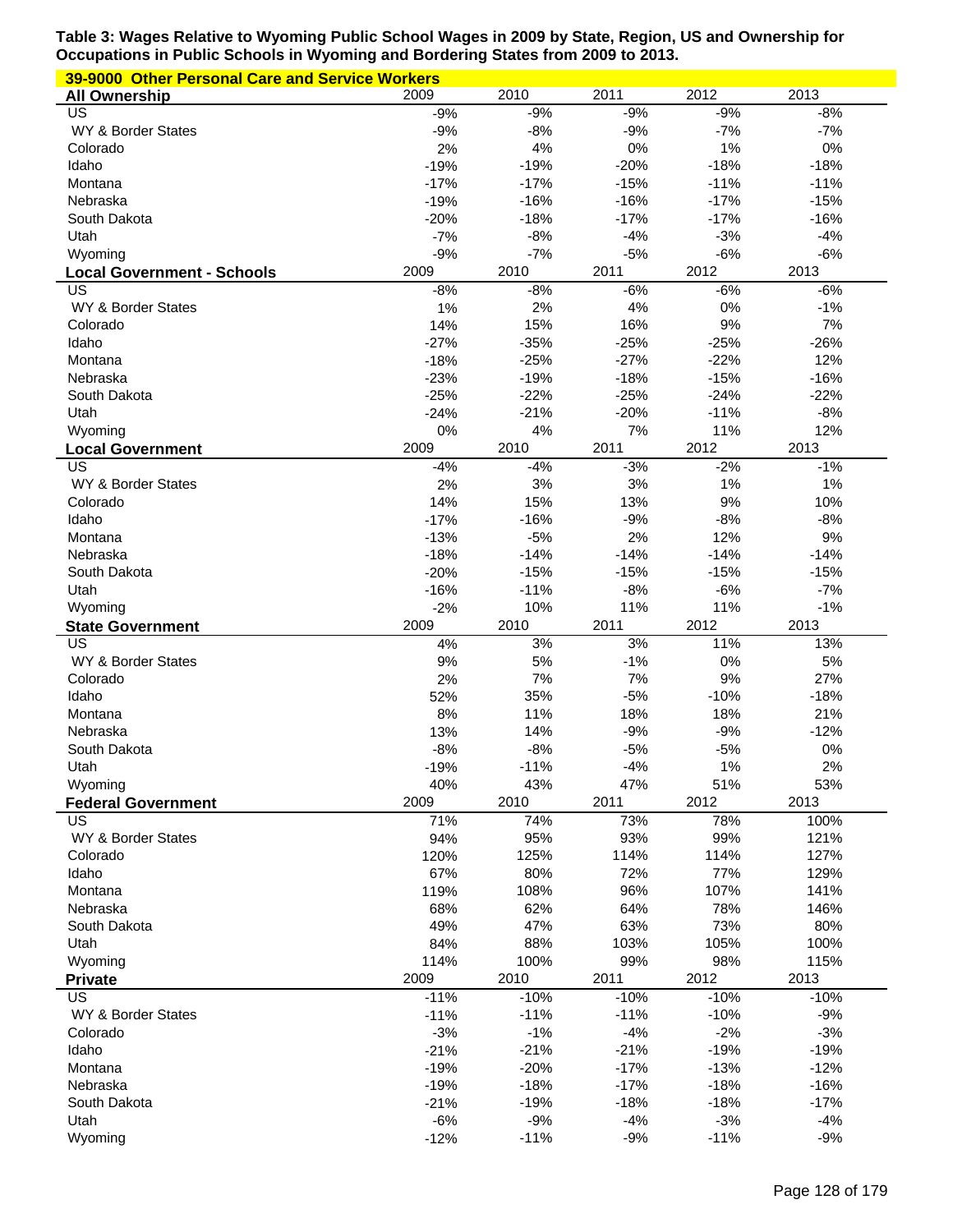| 39-9011 Childcare Workers         |        |        |        |        |        |
|-----------------------------------|--------|--------|--------|--------|--------|
| <b>All Ownership</b>              | 2009   | 2010   | 2011   | 2012   | 2013   |
| US                                | $-8%$  | $-7%$  | $-6%$  | $-6%$  | $-6%$  |
| WY & Border States                | $-12%$ | $-11%$ | $-8%$  | $-8%$  | $-8%$  |
| Colorado                          | 1%     | 3%     | 7%     | 7%     | 5%     |
| Idaho                             | $-22%$ | $-24%$ | $-18%$ | $-17%$ | $-13%$ |
| Montana                           | $-22%$ | $-19%$ | $-18%$ | $-11%$ | $-10%$ |
| Nebraska                          | $-20%$ | $-19%$ | $-18%$ | $-19%$ | $-17%$ |
| South Dakota                      | $-20%$ | $-19%$ | $-19%$ | $-20%$ | $-19%$ |
| Utah                              | $-18%$ | $-13%$ | $-13%$ | $-9%$  | $-11%$ |
| Wyoming                           | $-9%$  | $-4%$  | 0%     | 1%     | $-1%$  |
| <b>Local Government - Schools</b> | 2009   | 2010   | 2011   | 2012   | 2013   |
| US                                | 4%     | 4%     | 6%     | 6%     | 6%     |
| WY & Border States                | 14%    | 17%    | 19%    | 15%    | 13%    |
| Colorado                          | 29%    | 30%    | 31%    | 24%    | 21%    |
| Idaho                             | $-18%$ | $-26%$ | $-15%$ | $-16%$ | $-17%$ |
| Montana                           | $-11%$ | $-11%$ | $-16%$ | 0%     | 22%    |
| Nebraska                          | $-13%$ | $-10%$ | $-9%$  | $-3%$  | $-6%$  |
| South Dakota                      | $-19%$ | $-16%$ | $-18%$ | $-18%$ | $-17%$ |
| Utah                              | $-14%$ | $-14%$ | $-12%$ | 0%     | 5%     |
| Wyoming                           | 0%     | 10%    | 20%    | 25%    | 25%    |
| <b>Local Government</b>           | 2009   | 2010   | 2011   | 2012   | 2013   |
| US                                | 3%     | 3%     | 6%     | 5%     | 6%     |
| WY & Border States                | 6%     | 9%     | 12%    | 8%     | $6\%$  |
| Colorado                          | 20%    | 22%    | 25%    | 17%    | 15%    |
| Idaho                             | $-17%$ | $-24%$ | $-16%$ | $-17%$ | $-16%$ |
| Montana                           | $-6%$  | $-7%$  | $-13%$ | $-9%$  | $-7%$  |
|                                   |        |        |        |        |        |
| Nebraska                          | $-17%$ | $-14%$ | $-12%$ | $-12%$ | $-9%$  |
| South Dakota                      | $-21%$ | $-17%$ | $-18%$ | $-18%$ | $-18%$ |
| Utah                              | $-14%$ | $-10%$ | $-7%$  | $-1%$  | 1%     |
| Wyoming                           | 20%    | 28%    | 26%    | 26%    | 26%    |
| <b>State Government</b>           | 2009   | 2010   | 2011   | 2012   | 2013   |
| US                                | 4%     | 3%     | 2%     | 6%     | 7%     |
| WY & Border States                | $-8%$  | $-8%$  | $-5%$  | $-3%$  | $-1%$  |
| Colorado                          | $6\%$  | 13%    | 18%    | 15%    | 18%    |
| Idaho                             | 3%     | 2%     | $-18%$ | $-17%$ | $-17%$ |
| Montana                           | $-5%$  | $-8%$  | $-7%$  | 19%    | 21%    |
| Nebraska                          | 3%     | $-4%$  | $-5%$  | $-4%$  | 6%     |
| South Dakota                      | $-11%$ | $-11%$ | $-9%$  | $-7%$  | $-5%$  |
| Utah                              | $-22%$ | $-18%$ | $-13%$ | $-9%$  | $-3%$  |
| Wyoming                           | $-29%$ | $-19%$ | $-1%$  | 6%     | 6%     |
| <b>Private</b>                    | 2009   | 2010   | 2011   | 2012   | 2013   |
| US.                               | $-12%$ | $-11%$ | $-10%$ | $-10%$ | $-9%$  |
| WY & Border States                | $-17%$ | $-15%$ | $-13%$ | $-12%$ | $-12%$ |
| Colorado                          | $-9%$  | $-7%$  | $-2%$  | 1%     | $-1%$  |
| Idaho                             | $-23%$ | $-24%$ | $-18%$ | $-18%$ | $-13%$ |
| Montana                           | $-23%$ | $-20%$ | $-18%$ | $-11%$ | $-10%$ |
| Nebraska                          | $-21%$ | $-19%$ | $-19%$ | $-20%$ | $-18%$ |
| South Dakota                      | $-20%$ | $-19%$ | $-20%$ | $-21%$ | $-20%$ |
| Utah                              | $-19%$ | $-13%$ | $-14%$ | $-11%$ | $-14%$ |
| Wyoming                           | $-13%$ | $-8%$  | $-6%$  | $-5%$  | $-9%$  |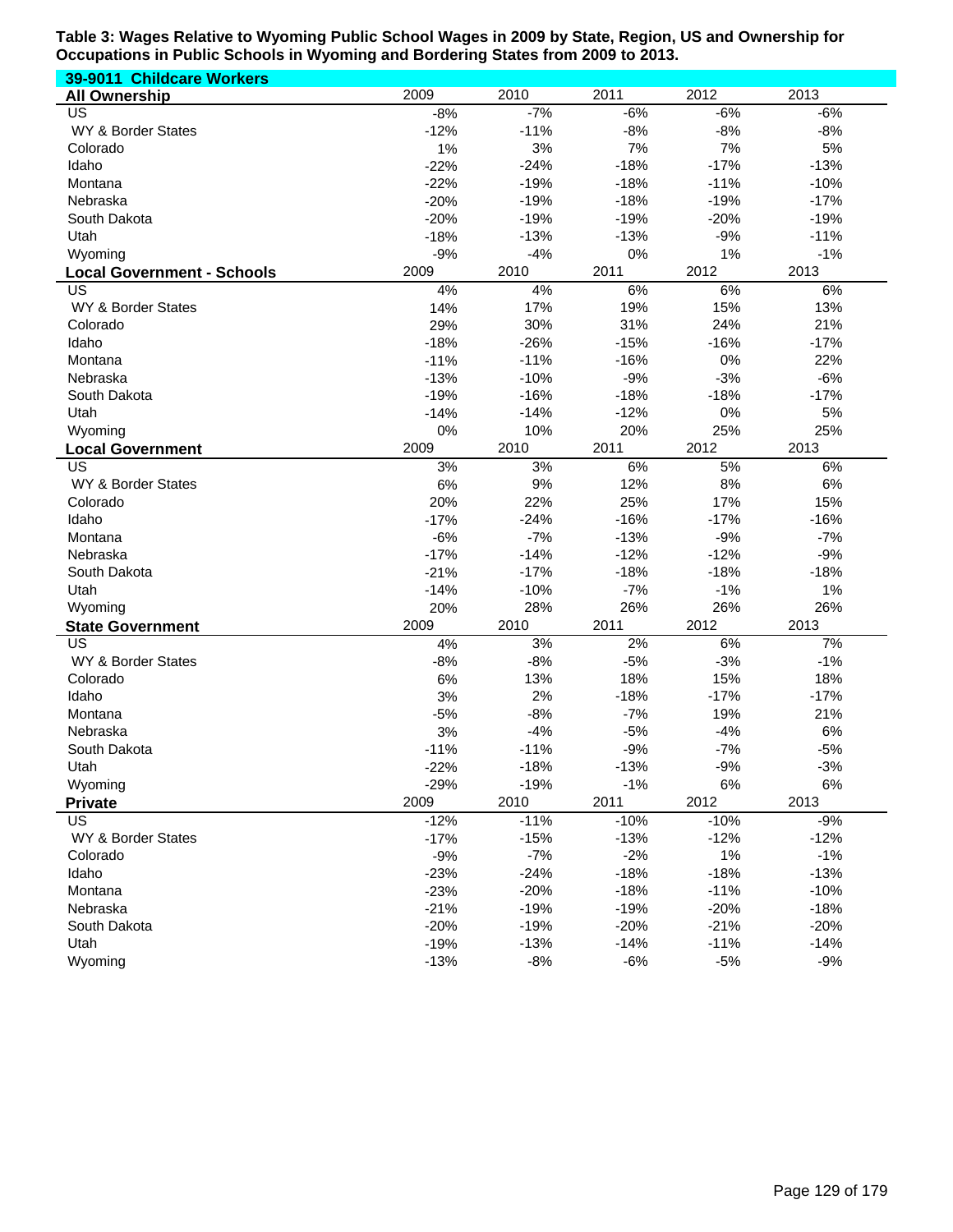| 39-9032 Recreation Workers        |        |        |        |        |        |
|-----------------------------------|--------|--------|--------|--------|--------|
| <b>All Ownership</b>              | 2009   | 2010   | 2011   | 2012   | 2013   |
| $\overline{US}$                   | $-11%$ | $-10%$ | $-10%$ | $-9%$  | $-9%$  |
| WY & Border States                | $-9%$  | $-8%$  | $-8%$  | $-9%$  | $-8%$  |
| Colorado                          | $-4%$  | $-4%$  | $-3%$  | $-3%$  | $-3%$  |
| Idaho                             | 0%     | $-6%$  | $-8%$  | $-9%$  | $-11%$ |
| Montana                           | $-13%$ | $-10%$ | $-2%$  | 3%     | $-1%$  |
| Nebraska                          | $-22%$ | $-23%$ | $-22%$ | $-23%$ | $-14%$ |
| South Dakota                      | $-10%$ | $-7%$  | $-4%$  | $-4%$  | $-3%$  |
| Utah                              | $-12%$ | $-12%$ | $-13%$ | $-16%$ | $-15%$ |
| Wyoming                           | $-2%$  | 18%    | 11%    | 7%     | $-9%$  |
| <b>Local Government - Schools</b> | 2009   | 2010   | 2011   | 2012   | 2013   |
| US                                | $-13%$ | $-10%$ | $-11%$ | $-5%$  | $-7%$  |
| WY & Border States                | $-3%$  | $-25%$ | $-22%$ | $-23%$ | $-24%$ |
| Montana                           | 10%    | $-37%$ | $-35%$ | $-36%$ | $-36%$ |
| Nebraska                          | $-42%$ | $-38%$ | $-38%$ |        |        |
| South Dakota                      | $-18%$ | $-17%$ |        |        |        |
| Utah                              | $-18%$ | $-5%$  | $-4%$  | $-17%$ | $-23%$ |
| Wyoming                           | 0%     | 7%     | 10%    |        |        |
| <b>Local Government</b>           | 2009   | 2010   | 2011   | 2012   | 2013   |
| US                                | $-9%$  | $-8%$  | $-8%$  | $-7%$  | $-6%$  |
| WY & Border States                | $-9%$  | $-7%$  | $-6%$  | $-7%$  | $-9%$  |
| Colorado                          | $-2%$  | $-3%$  | $-5%$  | $-4%$  | $-3%$  |
| Idaho                             | $-6%$  | $-7%$  | $-5%$  | $-7%$  | $-6%$  |
| Montana                           | $-14%$ | 0%     | 15%    | 20%    | 15%    |
| Nebraska                          | $-22%$ | $-22%$ | $-23%$ | $-26%$ | $-22%$ |
| South Dakota                      | 3%     | 9%     | 15%    | 15%    | 14%    |
| Utah                              | $-21%$ | $-15%$ | $-12%$ | $-18%$ | $-20%$ |
| Wyoming                           | $-15%$ | 1%     | 4%     | 7%     | $-19%$ |
| <b>State Government</b>           | 2009   | 2010   | 2011   | 2012   | 2013   |
| US                                | 7%     | 12%    | 4%     | $-2%$  | $-4%$  |
| WY & Border States                | 25%    | 2%     | $-8%$  | $-8%$  | $-9%$  |
| Colorado                          | 53%    | 50%    | 48%    | 59%    | 48%    |
| Idaho                             | 24%    | $-1%$  | $-5%$  | $-3%$  | 4%     |
| Montana                           | 29%    | 26%    | 24%    | 10%    | 13%    |
| Nebraska                          | 28%    | 44%    | $-28%$ | $-29%$ | $-38%$ |
| South Dakota                      | 19%    | 17%    | 24%    | 5%     | 31%    |
| Utah                              | $-1%$  | $-8%$  | $-7%$  | $-5%$  | $-13%$ |
| Wyoming                           | 52%    | 54%    | 56%    | 68%    | 70%    |
| <b>Federal Government</b>         | 2009   | 2010   | 2011   | 2012   | 2013   |
| US                                | 57%    | 60%    | 59%    | 63%    | 84%    |
| WY & Border States                | 79%    | 79%    | 77%    | 83%    | 103%   |
| Colorado                          | 102%   | 107%   | 97%    | 97%    | 108%   |
| Idaho                             | 54%    | 65%    | 58%    | 63%    | 110%   |
| Montana                           | 101%   | 91%    | 80%    | 90%    | 121%   |
| Nebraska                          | 55%    | 49%    | 51%    | 63%    | 126%   |
| South Dakota                      | 37%    | 35%    | 49%    | 59%    | 65%    |
| Utah                              | 69%    | 73%    | 87%    | 88%    | 84%    |
| Wyoming                           | 96%    | 83%    | 83%    | 82%    | 97%    |
| <b>Private</b>                    | 2009   | 2010   | 2011   | 2012   | 2013   |
| US                                | $-14%$ | $-13%$ | $-13%$ | $-12%$ | $-12%$ |
| WY & Border States                | $-14%$ | $-13%$ | $-14%$ | $-15%$ | $-12%$ |
| Colorado                          | $-10%$ | $-9%$  | $-7%$  | $-7%$  | $-8%$  |
| Idaho                             | $-5%$  | $-16%$ | $-20%$ | $-21%$ | $-19%$ |
| Montana                           | $-18%$ | $-18%$ | $-15%$ | $-16%$ | $-14%$ |
| Nebraska                          | $-25%$ | $-26%$ | $-24%$ | $-24%$ | $-12%$ |
| South Dakota                      | $-15%$ | $-14%$ | $-12%$ | $-12%$ | $-10%$ |
| Utah                              | $-12%$ | $-16%$ | $-19%$ | $-20%$ | $-16%$ |
| Wyoming                           | 7%     | 33%    | 9%     | $-7%$  | $-5%$  |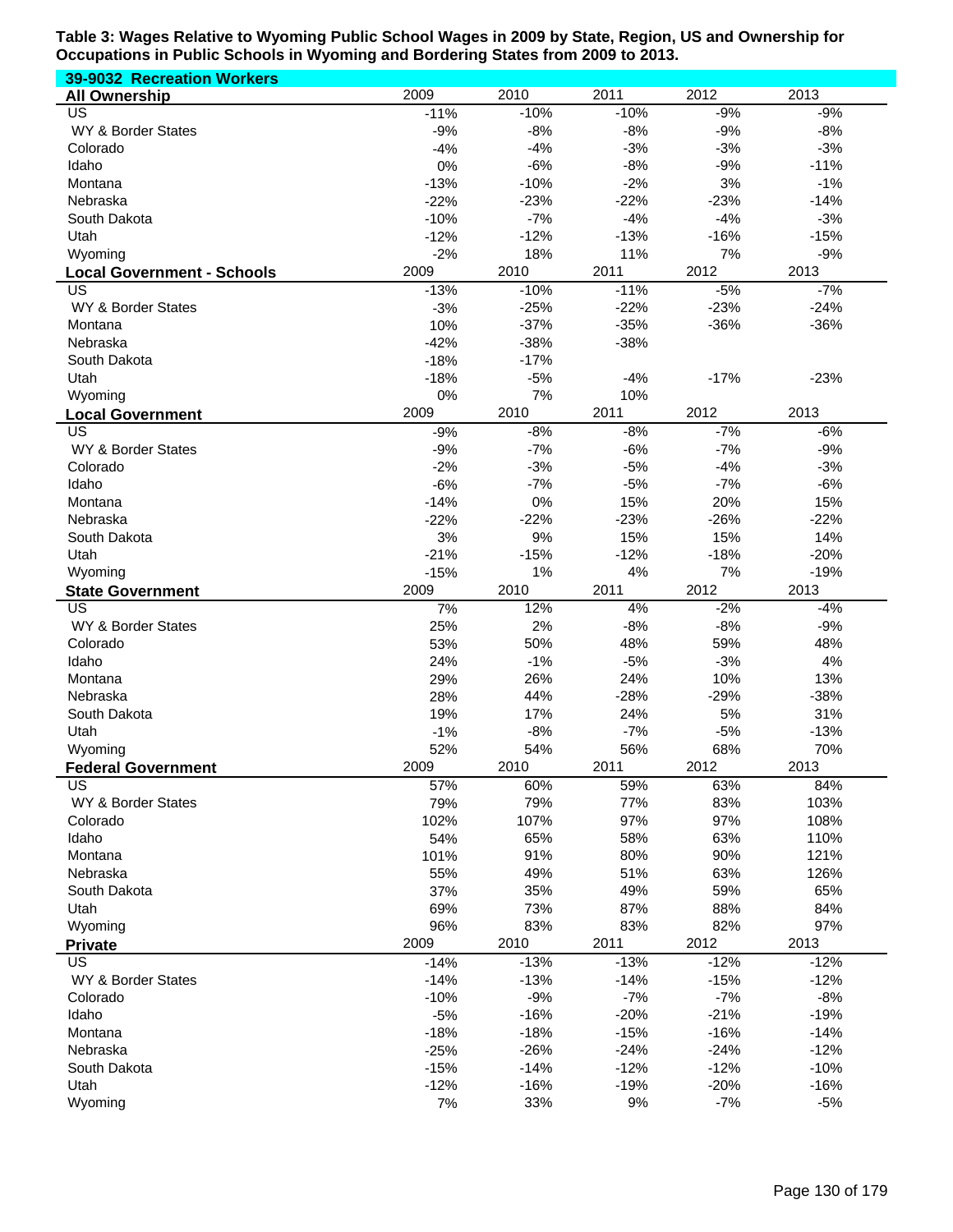| 39-9041 Residential Advisors      |        |        |        |        |        |
|-----------------------------------|--------|--------|--------|--------|--------|
| <b>All Ownership</b>              | 2009   | 2010   | 2011   | 2012   | 2013   |
| US                                | $-28%$ | $-28%$ | $-27%$ | $-27%$ | $-27%$ |
| WY & Border States                | $-34%$ | $-31%$ | $-32%$ | $-31%$ | $-30%$ |
| Colorado                          | $-21%$ | $-14%$ | $-19%$ | $-20%$ | $-25%$ |
| Idaho                             | $-20%$ | $-27%$ | $-38%$ | $-33%$ | $-35%$ |
| Montana                           | $-36%$ | $-40%$ | $-41%$ | $-36%$ | $-34%$ |
| Nebraska                          | $-22%$ | $-26%$ | $-27%$ | $-26%$ | $-22%$ |
| South Dakota                      | $-39%$ | $-38%$ | $-36%$ | $-36%$ | $-35%$ |
| Utah                              | $-37%$ | $-27%$ | $-28%$ | $-28%$ | $-29%$ |
| Wyoming                           | $-27%$ | $-13%$ | $-1%$  | $-7%$  | $-9%$  |
| <b>Local Government - Schools</b> | 2009   | 2010   | 2011   | 2012   | 2013   |
| US                                | $-9%$  | $-21%$ | $-23%$ | $-26%$ | $-29%$ |
| WY & Border States                | $-33%$ | $-32%$ | $-31%$ | $-34%$ | $-33%$ |
| South Dakota                      | $-39%$ | $-36%$ | $-36%$ | $-37%$ | $-35%$ |
| Wyoming                           | 0%     | 1%     | 46%    | 48%    | 50%    |
| <b>Local Government</b>           | 2009   | 2010   | 2011   | 2012   | 2013   |
| US                                | $-20%$ | $-24%$ | $-23%$ | $-24%$ | $-23%$ |
| WY & Border States                | $-29%$ | $-30%$ | $-29%$ | $-29%$ | $-29%$ |
| Colorado                          | $-37%$ | $-39%$ | $-52%$ |        |        |
| Idaho                             | $-41%$ | $-50%$ | $-40%$ | $-34%$ | $-23%$ |
| Montana                           | $-10%$ | $-8%$  | $-26%$ | 0%     | $-14%$ |
| Nebraska                          | $-13%$ | 9%     | 11%    | 13%    | 1%     |
| South Dakota                      | $-42%$ | $-38%$ | $-38%$ | $-36%$ | $-37%$ |
| Utah                              |        |        | 17%    | 18%    | $-39%$ |
| Wyoming                           | $-5%$  | $-2%$  | 10%    | 22%    | 18%    |
| <b>State Government</b>           | 2009   | 2010   | 2011   | 2012   | 2013   |
| US                                | $-21%$ | $-18%$ | $-18%$ | $-19%$ | $-17%$ |
| <b>WY &amp; Border States</b>     | $-16%$ | $-19%$ | $-25%$ | $-27%$ | $-30%$ |
| Colorado                          | $-26%$ | $-28%$ | $-33%$ | $-33%$ | $-28%$ |
| Idaho                             | 15%    | 1%     | $-19%$ | $-30%$ | $-43%$ |
| Montana                           | $-14%$ | $-18%$ | $-21%$ | $-21%$ | $-32%$ |
| Nebraska                          | $-19%$ | $-15%$ | $-11%$ | $-10%$ | $-14%$ |
| South Dakota                      | $-36%$ | $-37%$ | $-35%$ | $-33%$ | $-31%$ |
| Utah                              | $-23%$ | $-27%$ | $-23%$ | $-25%$ | $-14%$ |
| Wyoming                           | 5%     | 7%     | 8%     | $-1%$  | 1%     |
| <b>Private</b>                    | 2009   | 2010   | 2011   | 2012   | 2013   |
| US                                | $-30%$ | $-29%$ | $-29%$ | $-29%$ | $-28%$ |
| <b>WY &amp; Border States</b>     | $-36%$ | $-32%$ | $-32%$ | $-31%$ | $-31%$ |
| Colorado                          | $-15%$ | $-10%$ | $-14%$ | $-17%$ | $-25%$ |
| Idaho                             | $-34%$ | $-39%$ | $-42%$ | $-33%$ | $-34%$ |
| Montana                           | $-39%$ | $-42%$ | $-42%$ | $-39%$ | $-37%$ |
| Nebraska                          | $-23%$ | $-28%$ | $-29%$ | $-27%$ | $-23%$ |
| South Dakota                      | $-39%$ | $-37%$ | $-36%$ | $-36%$ | $-35%$ |
| Utah                              | $-37%$ | $-27%$ | $-28%$ | $-28%$ | $-29%$ |
| Wyoming                           | $-35%$ | $-19%$ | $-4%$  | $-10%$ | $-15%$ |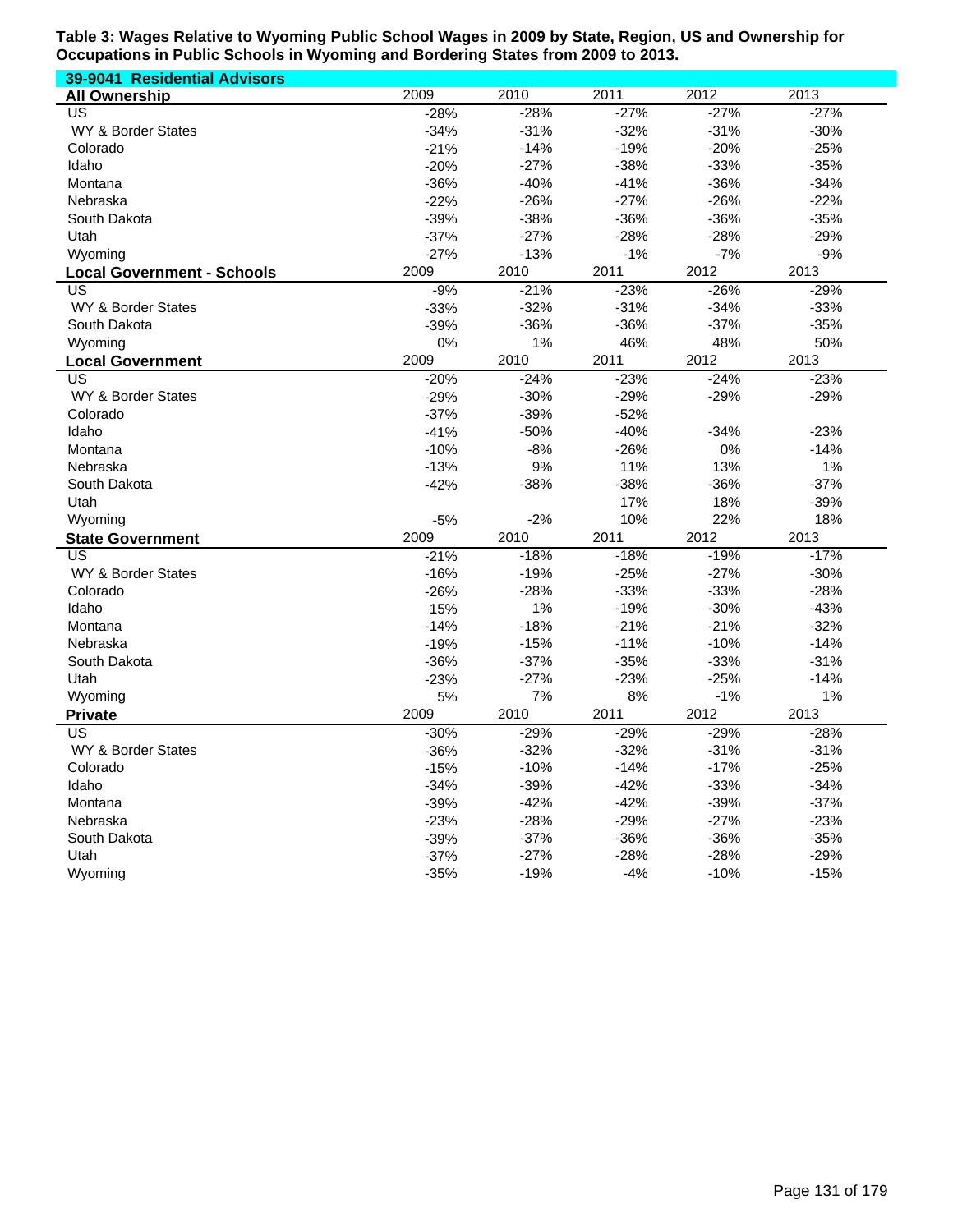| 43-0000 Office and Administrative Support Occupations |          |           |           |          |          |
|-------------------------------------------------------|----------|-----------|-----------|----------|----------|
| <b>All Ownership</b>                                  | 2009     | 2010      | 2011      | 2012     | 2013     |
| US                                                    | 4%       | 6%        | 8%        | 9%       | 10%      |
| WY & Border States                                    | $-2%$    | 0%        | 2%        | 3%       | 4%       |
| Colorado                                              | 10%      | 11%       | 13%       | 13%      | 14%      |
| Idaho                                                 | $-6%$    | $-5%$     | $-5%$     | $-4%$    | $-3%$    |
| Montana                                               | $-8%$    | $-7%$     | $-5%$     | $-4%$    | $-2%$    |
| Nebraska                                              | $-8%$    | $-6%$     | $-4%$     | $-3%$    | $-1%$    |
| South Dakota                                          | $-16%$   | $-15%$    | $-13%$    | $-12%$   | $-11%$   |
| Utah                                                  | $-8%$    | $-6%$     | $-3%$     | $-1%$    | 1%       |
| Wyoming                                               | $-5%$    | $-1%$     | 0%        | 3%       | 3%       |
| <b>Local Government - Schools</b>                     | 2009     | 2010      | 2011      | 2012     | 2013     |
| US<br>WY & Border States                              | 3%<br>1% | 5%        | 7%        | 8%<br>5% | 8%<br>5% |
| Colorado                                              | 18%      | 3%<br>20% | 4%<br>22% | 19%      | 20%      |
| Idaho                                                 | 2%       | 3%        | $-9%$     | $-10%$   | $-11%$   |
| Montana                                               | $-16%$   | $-11%$    | $-10%$    | $-3%$    | $-2%$    |
| Nebraska                                              | $-10%$   | $-11%$    | $-7%$     | $-5%$    | $-4%$    |
| South Dakota                                          | $-22%$   | $-20%$    | $-16%$    | $-15%$   | $-13%$   |
| Utah                                                  | $-12%$   | $-9%$     | $-10%$    | $-6%$    | $-5%$    |
| Wyoming                                               | 0%       | 4%        | 9%        | 12%      | 16%      |
| <b>Local Government</b>                               | 2009     | 2010      | 2011      | 2012     | 2013     |
| US                                                    | 8%       | 10%       | 12%       | 13%      | 14%      |
| WY & Border States                                    | 3%       | 4%        | 6%        | 7%       | 8%       |
| Colorado                                              | 19%      | 19%       | 21%       | 21%      | 23%      |
| Idaho                                                 | $-3%$    | $-2%$     | $-3%$     | $-4%$    | $-2%$    |
| Montana                                               | $-11%$   | $-7%$     | $-6%$     | $-2%$    | $-1%$    |
| Nebraska                                              | $-9%$    | $-7%$     | $-6%$     | $-3%$    | $-1%$    |
| South Dakota                                          | $-19%$   | $-16%$    | $-13%$    | $-13%$   | $-12%$   |
| Utah                                                  | $-7%$    | $-5%$     | $-3%$     | 1%       | 2%       |
| Wyoming                                               | 4%       | 7%        | 8%        | 11%      | 12%      |
| <b>State Government</b>                               | 2009     | 2010      | 2011      | 2012     | 2013     |
| US                                                    | 12%      | 14%       | 17%       | 17%      | 18%      |
| WY & Border States                                    | 8%       | 6%        | 6%        | $6\%$    | 8%       |
| Colorado                                              | 31%      | 33%       | 32%       | 31%      | 26%      |
| Idaho                                                 | 7%       | $-3%$     | $-7%$     | $-7%$    | $-3%$    |
| Montana                                               | $-9%$    | $-9%$     | $-8%$     | $-7%$    | $-4%$    |
| Nebraska                                              | $-14%$   | $-7%$     | $-5%$     | $-4%$    | $-5%$    |
| South Dakota                                          | $-11%$   | $-11%$    | $-11%$    | $-11%$   | $-8%$    |
| Utah                                                  | 1%       | $-3%$     | $-3%$     | $-4%$    | 1%       |
| Wyoming                                               | 8%       | 16%       | 17%       | 21%      | 21%      |
| <b>Federal Government</b>                             | 2009     | 2010      | 2011      | 2012     | 2013     |
| US                                                    | 48%      | 50%       | 53%       | 54%      | 52%      |
| WY & Border States                                    | 39%      | 42%       | 45%       | 46%      | 45%      |
| Colorado                                              | 48%      | 50%       | 53%       | 54%      | 52%      |
| Idaho                                                 | 37%      | 42%       | 45%       | 45%      | 44%      |
| Montana                                               | 32%      | 34%       | 34%       | 36%      | 34%      |
| Nebraska                                              | 43%      | 46%       | 49%       | 48%      | 45%      |
| South Dakota                                          | 34%      | 36%       | 38%       | 38%      | 35%      |
| Utah                                                  | 29%      | 32%       | 36%       | 41%      | 42%      |
| Wyoming                                               | 30%      | 32%       | 35%       | 36%      | 33%      |
| <b>Private</b>                                        | 2009     | 2010      | 2011      | 2012     | 2013     |
| US                                                    | 2%       | 3%        | 5%        | 6%       | 8%       |
| WY & Border States                                    | $-4%$    | $-3%$     | $-1%$     | 0%       | 2%       |
| Colorado                                              | 7%       | 7%        | 9%        | 10%      | 11%      |
| Idaho                                                 | $-9%$    | $-8%$     | $-7%$     | $-6%$    | $-5%$    |
| Montana                                               | $-10%$   | $-9%$     | $-7%$     | $-6%$    | $-4%$    |
| Nebraska                                              | $-9%$    | $-8%$     | $-5%$     | $-5%$    | $-2%$    |
| South Dakota                                          | $-19%$   | $-18%$    | $-16%$    | $-15%$   | $-14%$   |
| Utah                                                  | $-10%$   | $-8%$     | $-5%$     | $-2%$    | $-1%$    |
| Wyoming                                               | $-10%$   | $-6%$     | $-4%$     | $-2%$    | $-2%$    |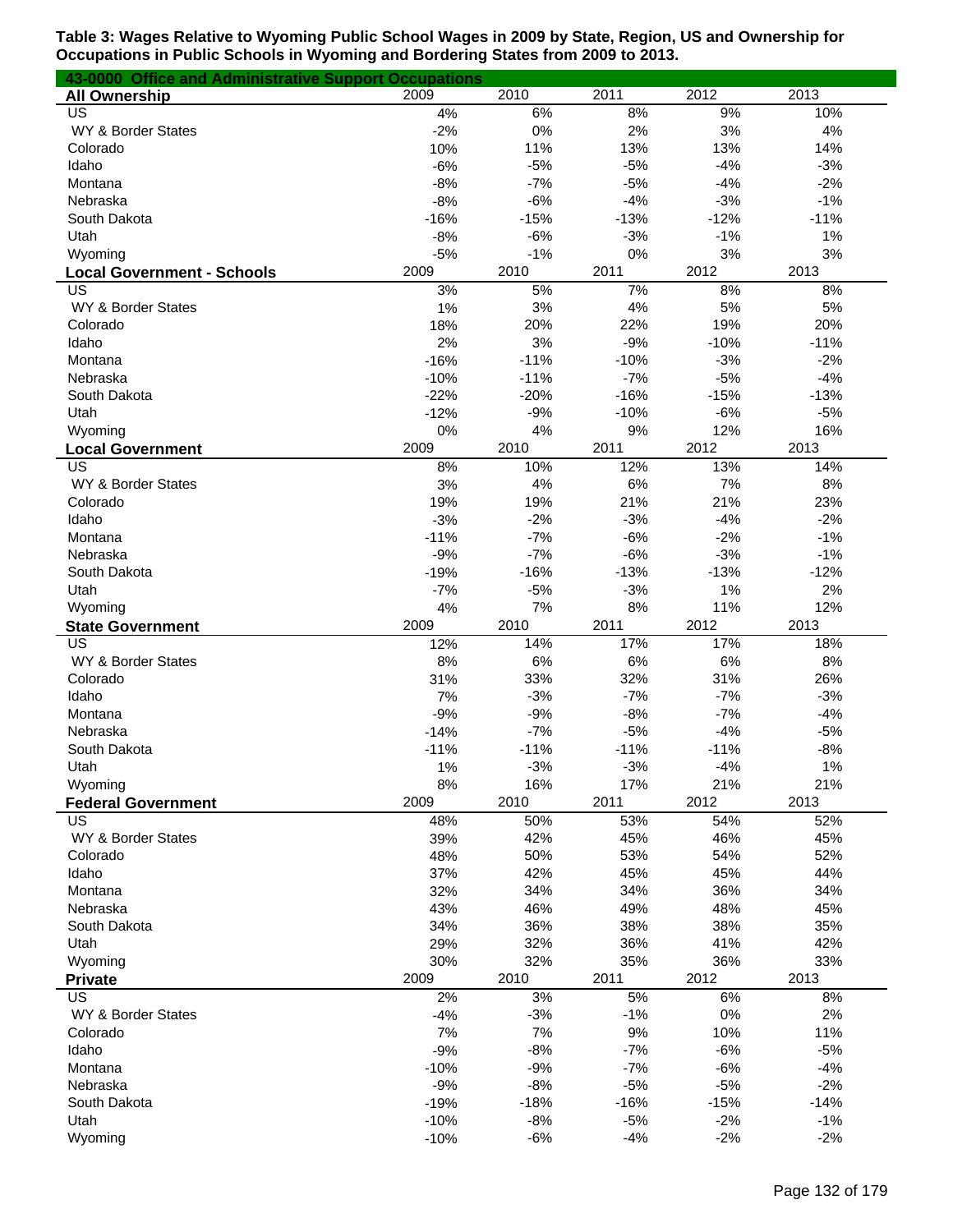| 43-1000 Supervisors, Office and Administrative Support Workers |             |             |             |             |             |
|----------------------------------------------------------------|-------------|-------------|-------------|-------------|-------------|
| <b>All Ownership</b>                                           | 2009        | 2010        | 2011        | 2012        | 2013        |
| US                                                             | 11%         | 12%         | 16%         | 17%         | 19%         |
| WY & Border States                                             | 5%          | 5%          | 9%          | 9%          | 12%         |
| Colorado                                                       | 18%         | 18%         | 21%         | 21%         | 23%         |
| Idaho                                                          | $-3%$       | $-4%$       | $-5%$       | $-4%$       | $-3%$       |
| Montana                                                        | 1%          | $-2%$       | 4%          | 5%          | 9%          |
| Nebraska                                                       | 3%          | 4%          | 8%          | 6%          | 9%          |
| South Dakota                                                   | $-6%$       | $-6%$       | $-4%$       | $-1%$       | $-2%$       |
| Utah                                                           | $-2%$       | $-2%$       | 4%          | 6%          | 9%          |
| Wyoming                                                        | $-5%$       | $-3%$       | $-1%$       | 1%          | 3%          |
| <b>Local Government - Schools</b>                              | 2009        | 2010        | 2011        | 2012        | 2013        |
| US                                                             | 20%         | 22%         | 22%         | 23%         | 20%         |
| WY & Border States<br>Colorado                                 | 12%<br>43%  | 19%<br>57%  | 4%<br>61%   | 7%<br>67%   | 6%<br>6%    |
| Idaho                                                          | 48%         | 71%         | $-11%$      | $-25%$      | $-25%$      |
| Montana                                                        | $-8%$       | 13%         | 23%         | 20%         | 2%          |
| Nebraska                                                       | $-26%$      | $-24%$      | $-10%$      | $-12%$      | $-10%$      |
| South Dakota                                                   | $-10%$      | $-7%$       | $-13%$      | $-9%$       | $-8%$       |
| Utah                                                           | $-9%$       | 4%          | 4%          | 21%         | 22%         |
| Wyoming                                                        | 0%          | 1%          | 40%         | 22%         | 6%          |
| <b>Local Government</b>                                        | 2009        | 2010        | 2011        | 2012        | 2013        |
| <b>US</b>                                                      | 15%         | 17%         | 18%         | 19%         | 20%         |
| WY & Border States                                             | 9%          | 11%         | 12%         | 13%         | 14%         |
| Colorado                                                       | 24%         | 24%         | 27%         | 26%         | 26%         |
| Idaho                                                          | 15%         | 16%         | 0%          | $-3%$       | 0%          |
| Montana                                                        | $-4%$       | $-2%$       | $-5%$       | $-11%$      | $-11%$      |
| Nebraska                                                       | $-5%$       | 0%          | 4%          | 5%          | 3%          |
| South Dakota                                                   | $-11%$      | $-8%$       | $-5%$       | $-5%$       | $-5%$       |
| Utah                                                           | $-1%$       | 2%          | 11%         | 17%         | 18%         |
| Wyoming                                                        | 5%          | 4%          | 7%          | 6%          | 12%         |
| <b>State Government</b>                                        | 2009        | 2010        | 2011        | 2012        | 2013        |
| US                                                             | 16%         | 18%         | 23%         | 20%         | 19%         |
|                                                                | 9%          | 7%          | 8%          | 6%          | 6%          |
| WY & Border States                                             |             |             |             |             |             |
| Colorado                                                       | 34%         | 28%         | 29%         | 22%         | 19%         |
| Idaho                                                          | $-2%$       | $-5%$       | $-5%$       | $-6%$       | $-4%$       |
| Montana                                                        | $-12%$      | $-14%$      | $-13%$      | $-15%$      | $-10%$      |
| Nebraska                                                       | $-7%$       | $-1%$       | 0%          | 3%          | 1%          |
| South Dakota                                                   | $-11%$      | $-10%$      | $-11%$      | $-7%$       | $-10%$      |
| Utah                                                           | $-3%$       | $-1%$       | $-2%$       | $-2%$       | 0%          |
| Wyoming                                                        | 4%          | 17%         | 19%         | 31%         | 29%         |
| <b>Federal Government</b>                                      | 2009        | 2010        | 2011        | 2012        | 2013        |
| US                                                             | 44%         | 46%         | 48%         | 47%         | 45%         |
| WY & Border States                                             | 33%         | 38%         | 44%         | 43%         | 40%         |
| Colorado                                                       | 48%         | 57%         | 48%         | 47%         | 44%         |
| Idaho                                                          | 47%         | 48%         | 48%         | 47%         | 43%         |
| Montana                                                        | 35%         | 35%         | 40%         | 39%         | 38%         |
| Nebraska                                                       | 51%         | 54%         | 50%         | 49%         | 47%         |
| South Dakota                                                   | 27%         | 30%         | 41%         | 40%         | 36%         |
| Utah                                                           | 19%         | 24%         | 39%         | 38%         | 36%         |
| Wyoming                                                        | 11%<br>2009 | 11%<br>2010 | 32%<br>2011 | 29%<br>2012 | 30%<br>2013 |
| <b>Private</b><br>US                                           |             |             |             | 16%         |             |
| WY & Border States                                             | 10%<br>5%   | 12%<br>4%   | 15%<br>8%   | 9%          | 18%<br>11%  |
| Colorado                                                       | 16%         | 16%         | 19%         | 20%         | 22%         |
| Idaho                                                          | $-5%$       | $-6%$       | $-6%$       | $-5%$       | $-4%$       |
| Montana                                                        | 2%          | $-2%$       | 4%          | 7%          | 10%         |
| Nebraska                                                       | 3%          | $4\%$       | 8%          | 6%          | 9%          |
| South Dakota                                                   | $-6%$       | $-6%$       | $-4%$       | $-1%$       | $-2%$       |
| Utah                                                           | $-2%$       | $-2%$       | 3%          | 5%          | 8%          |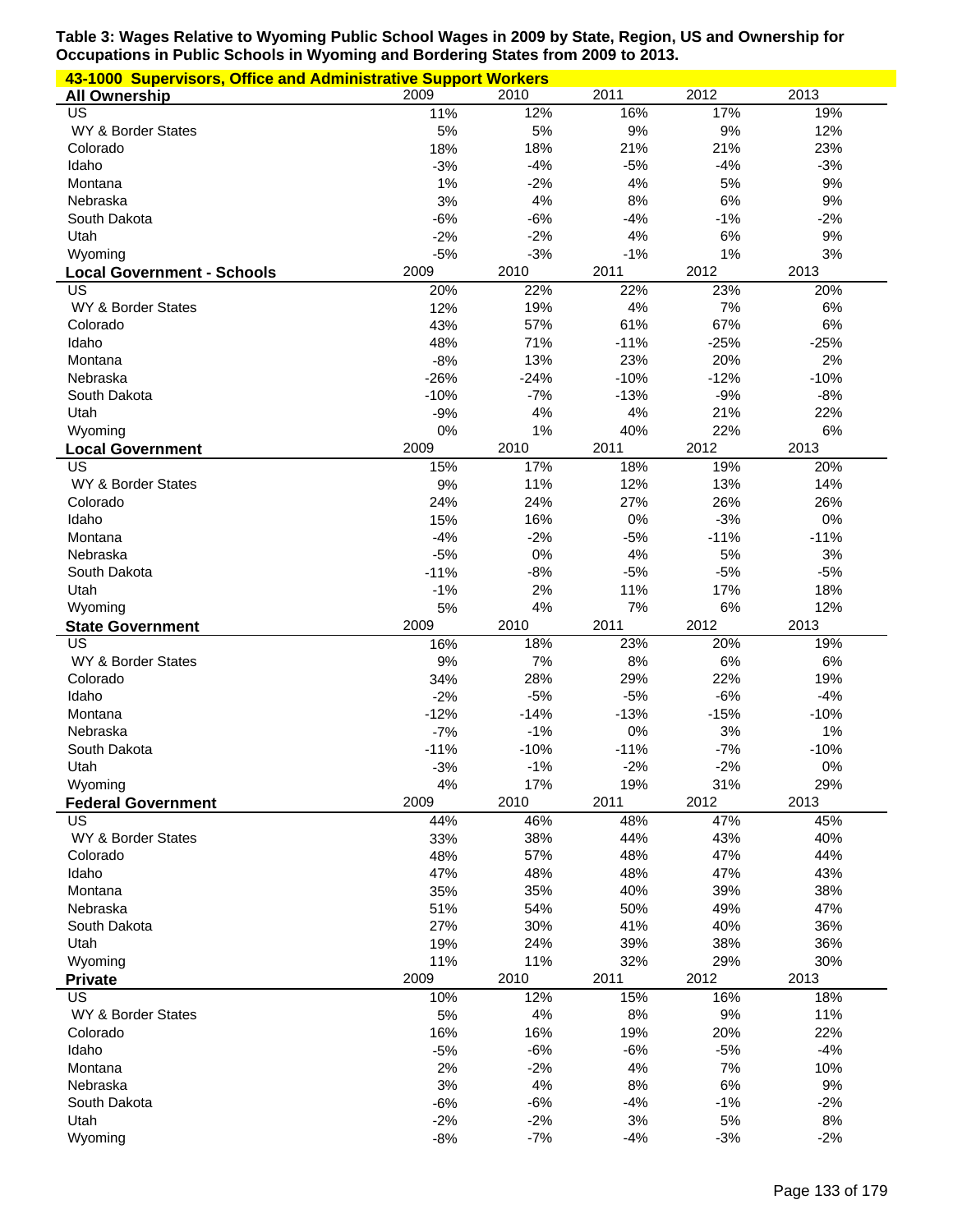| 43-1011 First-Line Supervisors of Office and Administrative Support Workers |                |                |               |             |             |  |
|-----------------------------------------------------------------------------|----------------|----------------|---------------|-------------|-------------|--|
| <b>All Ownership</b>                                                        | 2009           | 2010           | 2011          | 2012        | 2013        |  |
| US                                                                          | 11%            | 12%            | 16%           | 17%         | 19%         |  |
| WY & Border States                                                          | 5%             | 5%             | 9%            | $9%$        | 12%         |  |
| Colorado                                                                    | 18%            | 18%            | 21%           | 21%         | 23%         |  |
| Idaho                                                                       | $-3%$          | $-4%$          | $-5%$         | $-4%$       | $-3%$       |  |
| Montana                                                                     | 1%             | $-2%$          | 4%            | 5%          | 9%          |  |
| Nebraska                                                                    | 3%             | 4%             | 8%            | 6%          | 9%          |  |
| South Dakota                                                                | $-6%$          | $-6%$          | $-4%$         | $-1%$       | $-2%$       |  |
| Utah                                                                        | $-2%$          | $-2%$          | 4%            | 6%          | 9%          |  |
| Wyoming                                                                     | $-5%$          | $-3%$          | $-1%$         | 1%          | 3%          |  |
| <b>Local Government - Schools</b>                                           | 2009           | 2010           | 2011          | 2012        | 2013        |  |
| US                                                                          | 20%            | 22%            | 22%           | 23%         | 20%         |  |
| WY & Border States                                                          | 12%            | 19%            | 4%            | 7%          | 6%          |  |
| Colorado                                                                    | 43%            | 57%            | 61%           | 67%         | 6%          |  |
| Idaho                                                                       | 48%            | 71%            | $-11%$        | $-25%$      | $-25%$      |  |
| Montana                                                                     | $-8%$          | 13%            | 23%           | 20%         | 2%          |  |
| Nebraska                                                                    | $-26%$         | $-24%$         | $-10%$        | $-12%$      | $-10%$      |  |
| South Dakota                                                                | $-10%$         | $-7%$          | $-13%$        | $-9%$       | $-8%$       |  |
| Utah                                                                        | $-9%$          | 4%             | 4%            | 21%         | 22%         |  |
| Wyoming                                                                     | 0%             | 1%             | 40%           | 22%         | $6\%$       |  |
| <b>Local Government</b>                                                     | 2009           | 2010           | 2011          | 2012        | 2013        |  |
| $\overline{\mathsf{US}}$                                                    | 15%            | 17%            | 18%           | 19%         | 20%         |  |
| WY & Border States                                                          | 9%             | 11%            | 12%           | 13%         | 14%         |  |
| Colorado                                                                    | 24%            | 24%            | 27%           | 26%         | 26%         |  |
| Idaho                                                                       | 15%            | 16%            | 0%            | $-3%$       | 0%          |  |
| Montana                                                                     | $-4%$          | $-2%$          | $-5%$         | $-11%$      | $-11%$      |  |
| Nebraska                                                                    | $-5%$          | 0%             | 4%            | 5%          | 3%          |  |
| South Dakota                                                                | $-11%$         | $-8%$          | $-5%$         | $-5%$       | $-5%$       |  |
| Utah                                                                        | $-1%$          | 2%             | 11%           | 17%         | 18%         |  |
| Wyoming                                                                     | 5%             | 4%             | 7%            | 6%          | 12%         |  |
| <b>State Government</b>                                                     | 2009           | 2010           | 2011          | 2012        | 2013        |  |
| $\overline{US}$                                                             | 16%            | 18%            | 23%           | 20%         | 19%         |  |
| WY & Border States                                                          | 9%             | 7%             | 8%            | 6%          | 6%          |  |
| Colorado                                                                    | 34%            | 28%            | 29%           | 22%         | 19%         |  |
| Idaho                                                                       | $-2%$          | $-5%$          | $-5%$         | $-6%$       | $-4%$       |  |
| Montana                                                                     | $-12%$         | $-14%$         | $-13%$        | $-15%$      | $-10%$      |  |
| Nebraska                                                                    | $-7%$          | $-1%$          | 0%            | 3%          | 1%          |  |
| South Dakota                                                                | $-11%$         | $-10%$         | $-11%$        | $-7%$       | $-10%$      |  |
| Utah                                                                        | $-3%$          | $-1%$          | $-2%$         | $-2%$       | 0%          |  |
| Wyoming                                                                     | 4%             | 17%            | 19%           | 31%         | 29%         |  |
| <b>Federal Government</b>                                                   | 2009           | 2010           | 2011          | 2012        | 2013        |  |
| <b>US</b>                                                                   | 44%            | 46%            | 48%           | 47%         | 45%         |  |
| WY & Border States                                                          | 33%            | 38%            | 44%           | 43%         | 40%         |  |
| Colorado                                                                    | 48%<br>47%     | 57%            | 48%<br>48%    | 47%<br>47%  | 44%         |  |
| Idaho                                                                       | 35%            | 48%<br>35%     | 40%           | 39%         | 43%<br>38%  |  |
| Montana<br>Nebraska                                                         | 51%            | 54%            | 50%           | 49%         | 47%         |  |
| South Dakota                                                                | 27%            | 30%            | 41%           | 40%         | 36%         |  |
| Utah                                                                        | 19%            | 24%            | 39%           | 38%         | 36%         |  |
| Wyoming                                                                     | 11%            | 11%            | 32%           | 29%         | 30%         |  |
| <b>Private</b>                                                              |                |                |               | 2012        | 2013        |  |
|                                                                             |                |                |               |             |             |  |
|                                                                             | 2009           | 2010           | 2011          |             |             |  |
| <b>US</b>                                                                   | 10%            | 12%            | 15%           | 16%         | 18%         |  |
| WY & Border States                                                          | 5%             | 4%             | 8%            | 9%          | 11%         |  |
| Colorado                                                                    | 16%            | 16%            | 19%           | 20%         | 22%         |  |
| Idaho                                                                       | $-5%$          | $-6%$          | $-6%$         | $-5%$       | $-4%$       |  |
| Montana                                                                     | 2%             | $-2%$          | 4%            | 7%          | 10%         |  |
| Nebraska                                                                    | 3%             | 4%             | 8%            | 6%          | 9%          |  |
| South Dakota                                                                | $-6%$          | $-6%$          | $-4%$         | $-1%$       | $-2%$       |  |
| Utah<br>Wyoming                                                             | $-2%$<br>$-8%$ | $-2%$<br>$-7%$ | $3%$<br>$-4%$ | 5%<br>$-3%$ | 8%<br>$-2%$ |  |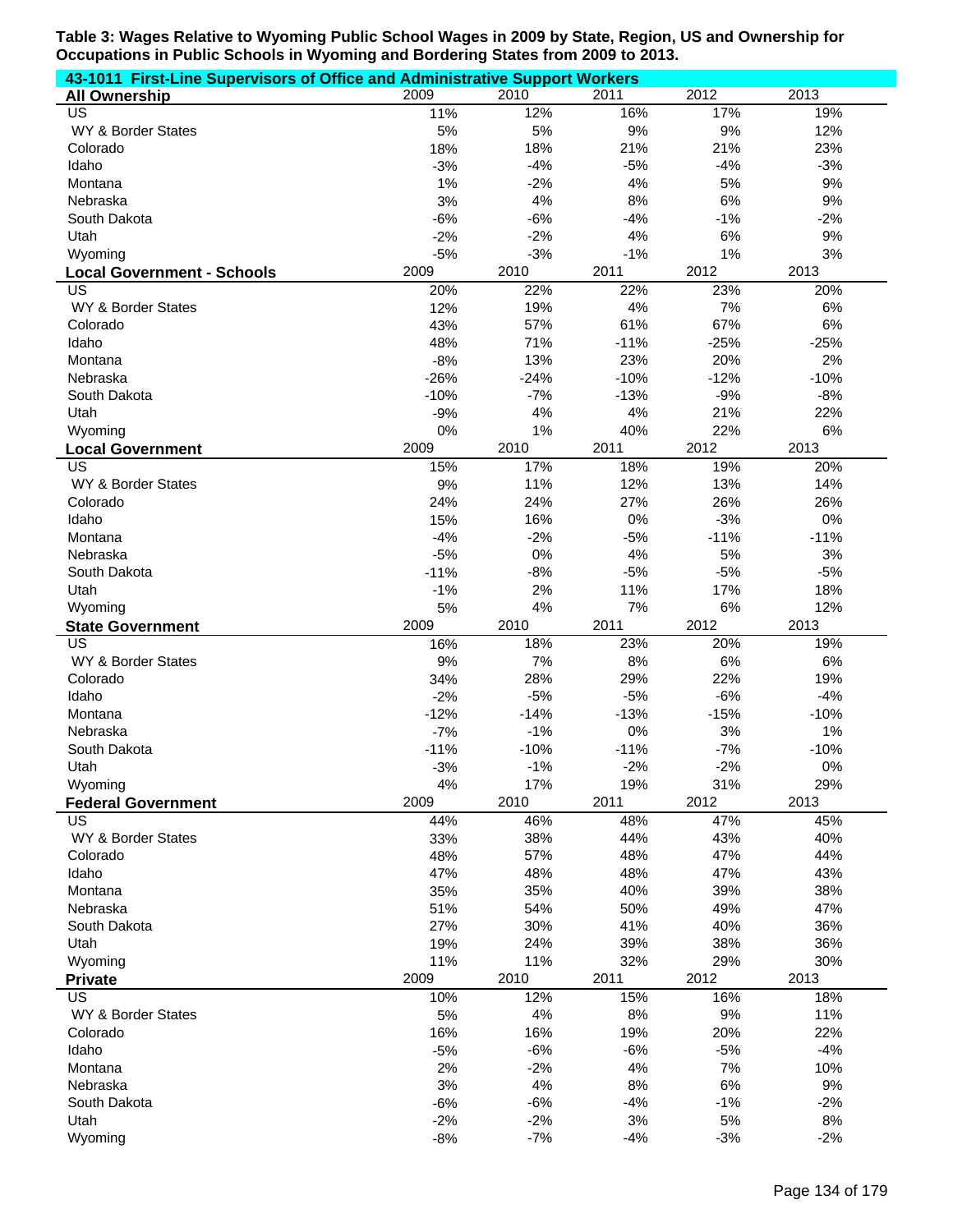| 43-3000 Financial Clerks          |                  |        |        |        |        |
|-----------------------------------|------------------|--------|--------|--------|--------|
| <b>All Ownership</b>              | 2009             | 2010   | 2011   | 2012   | 2013   |
| US                                | $-11%$           | $-10%$ | $-8%$  | $-7%$  | $-5%$  |
| WY & Border States                | $-18%$           | $-16%$ | $-14%$ | $-13%$ | $-11%$ |
| Colorado                          | $-9%$            | $-8%$  | $-6%$  | $-6%$  | $-3%$  |
| Idaho                             | $-21%$           | $-18%$ | $-17%$ | $-17%$ | $-15%$ |
| Montana                           | $-20%$           | $-19%$ | $-17%$ | $-16%$ | $-14%$ |
| Nebraska                          | $-23%$           | $-22%$ | $-20%$ | $-18%$ | $-16%$ |
| South Dakota                      | $-28%$           | $-27%$ | $-25%$ | $-23%$ | $-22%$ |
| Utah                              | $-20%$           | $-18%$ | $-16%$ | $-14%$ | $-12%$ |
| Wyoming                           | $-15%$           | $-12%$ | $-10%$ | $-8%$  | $-7%$  |
| <b>Local Government - Schools</b> | 2009             | 2010   | 2011   | 2012   | 2013   |
| US                                | $-3%$            | $-1%$  | 1%     | 2%     | 3%     |
| WY & Border States                | $-8%$            | $-8%$  | $-3%$  | $-1%$  | $-1%$  |
| Colorado                          | 4%               | $6\%$  | 8%     | 10%    | 9%     |
| Idaho                             |                  | $-9%$  | $-11%$ | $-8%$  | $-7%$  |
|                                   | $-6%$            |        |        |        |        |
| Montana                           | $-20%$           | $-16%$ | $-16%$ | $-13%$ | $-14%$ |
| Nebraska                          | $-20%$           | $-17%$ | $-10%$ | $-5%$  | $-2%$  |
| South Dakota                      | $-26%$           | $-23%$ | $-20%$ | $-18%$ | $-16%$ |
| Utah                              | $-19%$           | $-18%$ | $-5%$  | $-4%$  | $-6%$  |
| Wyoming                           | 0%               | 0%     | 4%     | 4%     | 12%    |
| <b>Local Government</b>           | 2009             | 2010   | 2011   | 2012   | 2013   |
| US                                | $-5%$            | $-3%$  | $-1%$  | $-2%$  | 0%     |
| WY & Border States                | $-12%$           | $-10%$ | $-7%$  | $-6%$  | $-5%$  |
| Colorado                          | 3%               | 4%     | 6%     | 6%     | 6%     |
| Idaho                             | $-19%$           | $-16%$ | $-12%$ | $-13%$ | $-10%$ |
| Montana                           | $-19%$           | $-17%$ | $-15%$ | $-11%$ | $-10%$ |
| Nebraska                          | $-19%$           | $-17%$ | $-14%$ | $-12%$ | $-10%$ |
| South Dakota                      | $-31%$           | $-28%$ | $-25%$ | $-25%$ | $-23%$ |
| Utah                              | $-14%$           | $-16%$ | $-10%$ | $-9%$  | $-5%$  |
| Wyoming                           | $-3%$            | 2%     | 5%     | 4%     | 3%     |
|                                   |                  |        |        |        |        |
|                                   | 2009             | 2010   | 2011   | 2012   |        |
| <b>State Government</b><br>US     |                  |        |        |        | 2013   |
|                                   | $-4%$            | $-3%$  | $1\%$  | 3%     | 5%     |
| WY & Border States                | $-11%$           | $-10%$ | $-10%$ | $-9%$  | $-7%$  |
| Colorado                          | 12%              | 7%     | 8%     | 8%     | 12%    |
| Idaho                             | $-18%$           | $-16%$ | $-19%$ | $-19%$ | $-17%$ |
| Montana                           | $-19%$           | $-19%$ | $-17%$ | $-17%$ | $-14%$ |
| Nebraska                          | $-21%$           | $-18%$ | $-15%$ | $-15%$ | $-15%$ |
| South Dakota                      | $-28%$           | $-28%$ | $-24%$ | $-26%$ | $-25%$ |
| Utah                              | $-18%$           | $-18%$ | $-19%$ | $-19%$ | $-16%$ |
| Wyoming                           | $-15%$           | $-10%$ | $-9%$  | $-6%$  | $-6%$  |
| <b>Federal Government</b>         | 2009             | 2010   | 2011   | 2012   | 2013   |
| US                                | 16%              | 17%    | 17%    | 18%    | 18%    |
| WY & Border States                | 13%              | 15%    | 15%    | 16%    | 16%    |
| Colorado                          | 18%              | 20%    | 20%    | 20%    | 19%    |
| Idaho                             | $9%$             | 15%    | 10%    | 12%    | 14%    |
| Montana                           | 7%               | 11%    | 11%    | 9%     | 10%    |
| Nebraska                          | 13%              | 16%    | 13%    | 13%    | 14%    |
| South Dakota                      | 8%               | 7%     | 9%     | 9%     | 10%    |
| Utah                              | 12%              | 14%    | 16%    | 17%    | 18%    |
| Wyoming                           | 8%               | 11%    | 11%    | 13%    | 13%    |
| <b>Private</b>                    | 2009             | 2010   | 2011   | 2012   | 2013   |
| US                                | $-12%$           | $-11%$ | $-9%$  | $-8%$  | $-6%$  |
| WY & Border States                | $-19%$           | $-17%$ | $-15%$ | $-14%$ | $-12%$ |
| Colorado                          | $-10%$           | $-10%$ | $-8%$  | $-7%$  | $-4%$  |
| Idaho                             | $-21%$           | $-19%$ | $-18%$ | $-17%$ | $-16%$ |
| Montana                           | $-21%$           | $-20%$ | $-17%$ | $-17%$ | $-15%$ |
| Nebraska                          | $-23%$           | $-22%$ | $-20%$ | $-19%$ | $-17%$ |
| South Dakota                      | $-28%$           | $-27%$ | $-26%$ | $-24%$ | $-22%$ |
| Utah                              |                  | $-19%$ | $-17%$ | $-15%$ | $-13%$ |
| Wyoming                           | $-22%$<br>$-16%$ | $-14%$ | $-12%$ | $-10%$ | $-9%$  |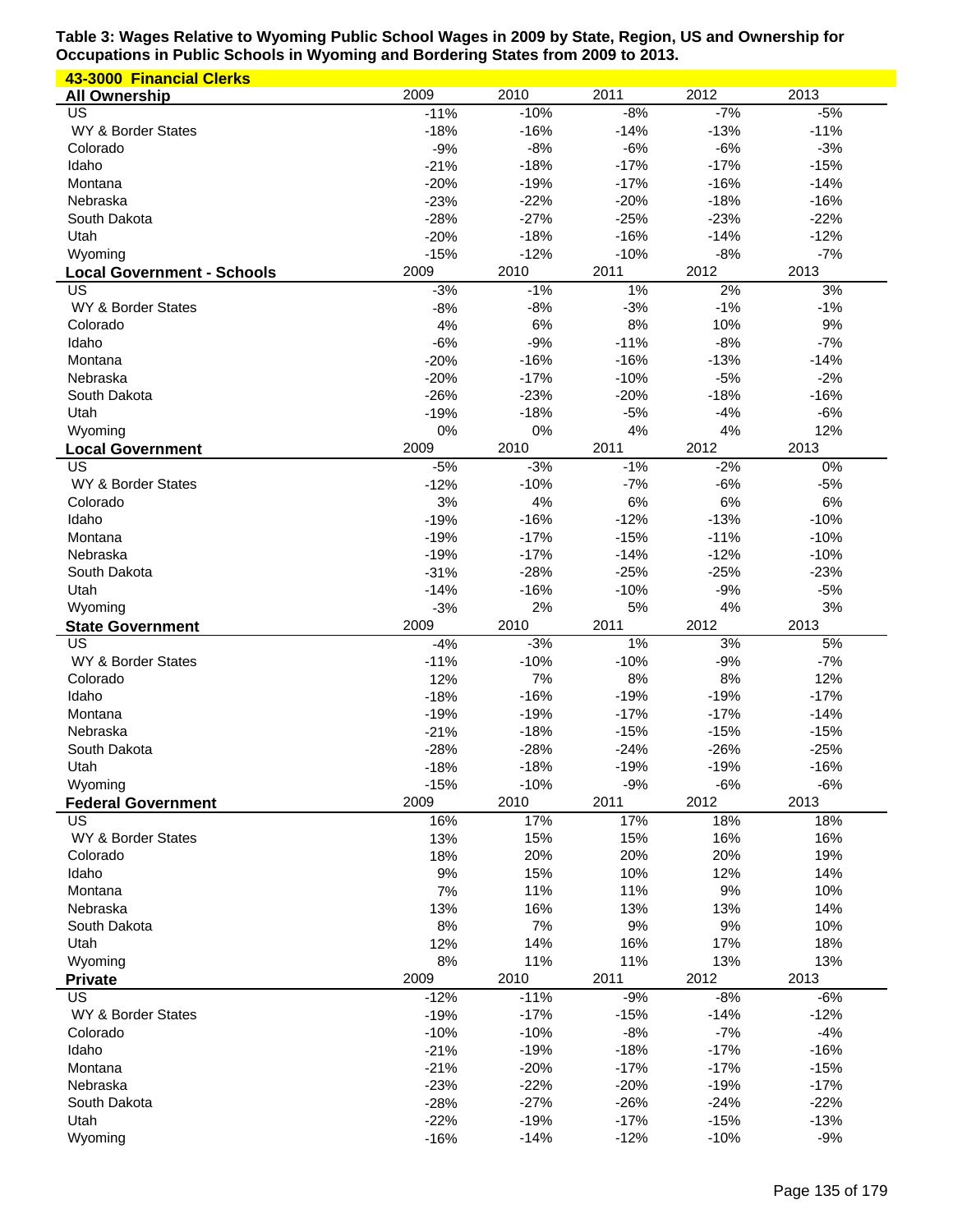| 43-3031 Bookkeeping, Accounting, and Auditing Clerks |                  |             |            |              |             |
|------------------------------------------------------|------------------|-------------|------------|--------------|-------------|
| <b>All Ownership</b>                                 | 2009             | 2010        | 2011       | 2012         | 2013        |
| US                                                   | $-2%$            | $0\%$       | 2%         | 3%           | 5%          |
| WY & Border States                                   | $-11%$           | $-9%$       | $-7%$      | $-6%$        | $-3%$       |
| Colorado                                             | $-1%$            | $-1%$       | 1%         | 2%           | 5%          |
| Idaho                                                | $-14%$           | $-11%$      | $-9%$      | $-8%$        | $-6%$       |
| Montana                                              | $-14%$           | $-13%$      | $-11%$     | $-10%$       | $-7%$       |
| Nebraska                                             | $-16%$           | $-15%$      | $-13%$     | $-12%$       | $-10%$      |
| South Dakota                                         | $-24%$           | $-22%$      | $-20%$     | $-18%$       | $-17%$      |
| Utah                                                 | $-12%$           | $-10%$      | $-8%$      | $-5%$        | $-2%$       |
| Wyoming                                              | $-7%$            | $-4%$       | $-1%$      | 2%           | 3%          |
| <b>Local Government - Schools</b>                    | 2009             | 2010        | 2011       | 2012         | 2013        |
| US                                                   | 0%               | 2%          | 4%         | 5%           | 6%          |
| WY & Border States                                   | $-6%$            | $-6%$       | $-1%$      | 2%           | $3%$        |
| Colorado                                             | 7%               | 8%          | 9%         | 12%          | 11%         |
| Idaho                                                | $-5%$            | $-11%$      | $-10%$     | $-7%$        | 0%          |
| Montana                                              | $-16%$           | $-12%$      | $-12%$     | $-11%$       | $-14%$      |
| Nebraska                                             | $-18%$           | $-16%$      | $-8%$      | $-2%$        | 2%          |
| South Dakota                                         | $-23%$           | $-19%$      | $-15%$     | $-14%$<br>1% | $-12%$      |
| Utah                                                 | $-20%$           | $-22%$      | $-2%$      |              | $-1%$       |
| Wyoming                                              | 0%<br>2009       | 3%          | 6%<br>2011 | 10%<br>2012  | 15%<br>2013 |
| <b>Local Government</b><br>$\overline{\mathsf{US}}$  | 1%               | 2010<br>3%  | 5%         | 5%           | 6%          |
|                                                      |                  |             | $-2%$      | 0%           | $0\%$       |
| WY & Border States<br>Colorado                       | $-7%$<br>8%      | $-6%$<br>8% | 9%         | 10%          | 11%         |
| Idaho                                                |                  | $-12%$      | $-8%$      | $-9%$        | $-5%$       |
| Montana                                              | $-17%$<br>$-14%$ | $-12%$      | $-10%$     | $-6%$        | $-6%$       |
| Nebraska                                             | $-17%$           | $-14%$      | $-9%$      | $-7%$        | $-7%$       |
| South Dakota                                         | $-25%$           | $-22%$      | $-18%$     | $-18%$       | $-17%$      |
| Utah                                                 | $-12%$           | $-16%$      | $-7%$      | $-5%$        | $-2%$       |
| Wyoming                                              | 1%               | 10%         | 15%        | 19%          | 15%         |
| <b>State Government</b>                              | 2009             | 2010        | 2011       | 2012         | 2013        |
| $\overline{US}$                                      | 0%               | $1\%$       | 6%         | 7%           | 9%          |
| WY & Border States                                   | $-7%$            | $-8%$       | $-7%$      | $-7%$        | $-4%$       |
| Colorado                                             | 16%              | 10%         | 11%        | 11%          | 15%         |
| Idaho                                                | $-15%$           | $-12%$      | $-16%$     | $-16%$       | $-13%$      |
| Montana                                              | $-16%$           | $-17%$      | $-14%$     | $-13%$       | $-14%$      |
| Nebraska                                             | $-18%$           | $-14%$      | $-12%$     | $-11%$       | $-11%$      |
| South Dakota                                         | $-25%$           | $-25%$      | $-21%$     | $-23%$       | $-22%$      |
| Utah                                                 | $-16%$           | $-17%$      | $-18%$     | $-18%$       | $-15%$      |
| Wyoming                                              | $-12%$           | $-6%$       | $-5%$      | $-4%$        | $-3%$       |
| <b>Federal Government</b>                            | 2009             | 2010        | 2011       | 2012         | 2013        |
| <b>US</b>                                            | 22%              | 24%         | 24%        | 24%          | 25%         |
| WY & Border States                                   | 20%              | 21%         | 22%        | 23%          | 23%         |
| Colorado                                             | 26%              | 28%         | 28%        | 30%          | 29%         |
| Idaho                                                | 13%              | 20%         | 13%        | 17%          | 19%         |
| Montana                                              | 13%              | 15%         | 16%        | 13%          | 15%         |
| Nebraska                                             | 20%              | 24%         | 22%        | 22%          | 21%         |
| South Dakota                                         | 12%              | 10%         | 13%        | 13%          | 15%         |
| Utah                                                 | 19%              | 19%         | 22%        | 24%          | 26%         |
| Wyoming                                              | 17%              | 18%         | 19%        | 21%          | 21%         |
| <b>Private</b>                                       | 2009             | 2010        | 2011       | 2012         | 2013        |
| <b>US</b>                                            | $-2%$            | $-1%$       | $1\%$      | 3%           | 5%          |
| WY & Border States                                   | $-11%$           | $-10%$      | $-8%$      | $-6%$        | $-4%$       |
| Colorado                                             | $-3%$            | $-2%$       | 0%         | 1%           | 3%          |
| Idaho                                                | $-14%$           | $-11%$      | $-9%$      | $-8%$        | $-7%$       |
| Montana                                              | $-14%$           | $-14%$      | $-11%$     | $-10%$       | $-7%$       |
| Nebraska                                             | $-16%$           | $-16%$      | $-14%$     | $-12%$       | $-10%$      |
| South Dakota                                         | $-25%$           | $-23%$      | $-21%$     | $-19%$       | $-17%$      |
| Utah                                                 | $-13%$           | $-11%$      | $-8%$      | $-5%$        | $-2%$       |
| Wyoming                                              | $-8%$            | $-5%$       | $-3%$      | 0%           | 2%          |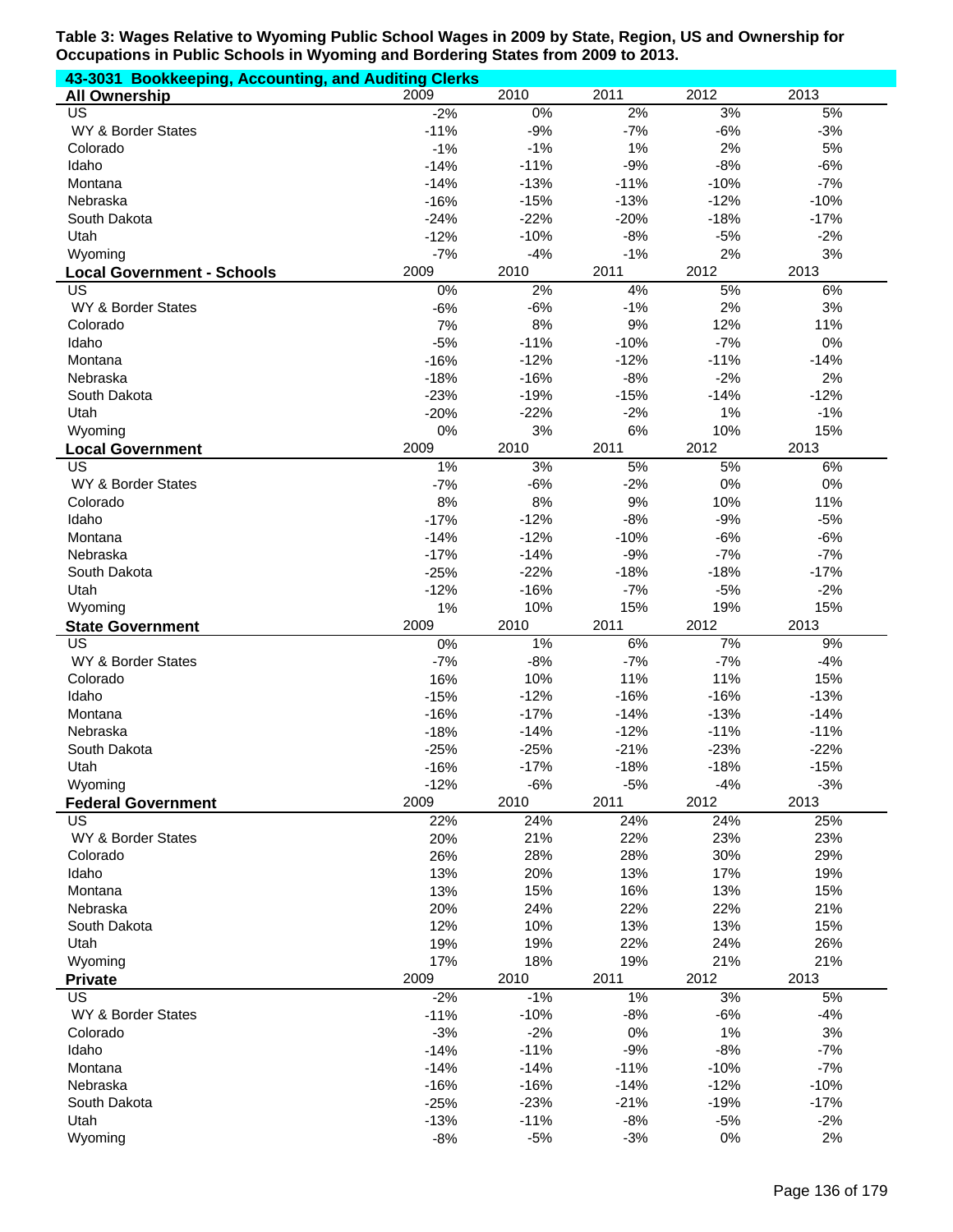| 43-3051 Payroll and Timekeeping Clerks |                 |            |             |             |             |
|----------------------------------------|-----------------|------------|-------------|-------------|-------------|
| <b>All Ownership</b>                   | 2009            | 2010       | 2011        | 2012        | 2013        |
| US                                     | $-5%$           | $-4%$      | $-1%$       | 1%          | 4%          |
| WY & Border States                     | $-10%$          | $-10%$     | $-7%$       | $-3%$       | 0%          |
| Colorado                               | $-1%$           | 0%         | 6%          | 9%          | 11%         |
| Idaho                                  | $-17%$          | $-16%$     | $-16%$      | $-13%$      | $-12%$      |
| Montana                                | $-19%$          | $-17%$     | $-16%$      | $-12%$      | $-12%$      |
| Nebraska                               | $-16%$          | $-17%$     | $-13%$      | $-8%$       | $-4%$       |
| South Dakota                           | $-23%$          | $-22%$     | $-19%$      | $-16%$      | $-14%$      |
| Utah                                   | $-11%$          | $-11%$     | $-7%$       | $-4%$       | 0%          |
| Wyoming                                | $-10%$          | $-7%$      | $-4%$       | 0%          | 5%          |
| <b>Local Government - Schools</b>      | 2009            | 2010       | 2011        | 2012        | 2013        |
| US                                     | $-3%$           | $-1%$      | 2%          | 2%          | 3%          |
| WY & Border States                     | $-14%$          | $-7%$      | $-8%$       | $-3%$       | $-6%$       |
| Idaho                                  | $-4%$           | 1%         | $-8%$       | 0%          | $-20%$      |
| Montana                                | $-27%$          | $-21%$     | $-17%$      | $-9%$       | $-6%$       |
| Nebraska                               | $-17%$          | $-9%$      | $-9%$       | 4%          | $-1%$       |
| South Dakota                           | $-28%$          | $-26%$     | $-21%$      | $-18%$      | $-16%$      |
| Utah                                   | $-9%$           | $-1%$      | 0%          | 3%          | 7%          |
| Wyoming                                | 0%              | $-1%$      | 3%          | $-6%$       | 9%          |
| <b>Local Government</b>                | 2009            | 2010       | 2011        | 2012        | 2013        |
| US                                     | $-1%$           | $1\%$      | 3%          | 4%          | 6%          |
| WY & Border States                     | $-10%$          | $-7%$      | $-5%$       | $-3%$       | 0%          |
| Colorado                               | 10%             | 10%        | 13%         | 17%         | 21%         |
| Idaho                                  | $-15%$          | $-10%$     | $-14%$      | $-10%$      | $-14%$      |
| Montana                                | $-21%$          | $-18%$     | $-13%$      | $-8%$       | $-5%$       |
| Nebraska                               | $-16%$          | $-13%$     | $-13%$      | $-9%$       | $-5%$       |
| South Dakota                           | $-26%$          | $-24%$     | $-22%$      | $-20%$      | $-18%$      |
| Utah                                   | $-5%$           | $-1%$      | 0%          | 1%          | 2%          |
| Wyoming                                | $-1%$           | 3%         | 10%         | 6%          | 14%         |
| <b>State Government</b>                | 2009            | 2010       | 2011        | 2012        | 2013        |
| US                                     | $-3%$           | $-3%$      | 2%          | 4%          | 6%          |
| WY & Border States                     | $-16%$          | $-15%$     | $-11%$      | $-8%$       | $-5%$       |
| Colorado                               | 36%             | 37%        | 36%         | 26%         | 25%         |
| Idaho                                  | 7%              | $-2%$      | $-10%$      | $-8%$       | $-6%$       |
| Montana                                | $-23%$          | $-19%$     | $-18%$      | $-20%$      | $-17%$      |
| Nebraska                               | $-26%$          | $-21%$     | $-19%$      | $-12%$      | $-15%$      |
| South Dakota                           | $-27%$          | $-22%$     | $-29%$      | $-27%$      | $-28%$      |
| Utah                                   | $-17%$          | $-18%$     | $-11%$      | $-10%$      | $-2%$       |
| Wyoming                                | $-12%$          | $-16%$     | $-8%$       | $3%$        | 2%          |
| <b>Federal Government</b>              | 2009            | 2010       | 2011        | 2012        | 2013        |
| US                                     | 10%             | 9%         | 10%         | 10%         | 9%          |
| WY & Border States                     | 11%             | 9%         | 11%         | $8%$        | 8%          |
| Colorado                               | 10%             | 6%         | 8%          | 5%          | 6%          |
| Idaho                                  | 5%              | 12%        | 9%          | 14%         | 9%          |
| Montana                                | 18%             | 19%        | 19%         | 7%          | 7%          |
| Nebraska                               | 28%             | 26%        | 21%         | 30%         | 29%         |
| South Dakota                           | 9%              | 19%        | 16%         | 19%         | 11%         |
| Utah                                   | 16%             | 20%        | 21%         | 20%         | 15%         |
| Wyoming                                | 35%<br>2009     | 4%<br>2010 | 13%<br>2011 | 13%<br>2012 | 23%<br>2013 |
| <b>Private</b><br>US                   |                 | $-5%$      | $-2%$       | $0\%$       | 3%          |
| WY & Border States                     | $-6%$<br>$-11%$ | $-11%$     | $-7%$       | $-3%$       | $-1%$       |
| Colorado                               | $-3%$           | $-1%$      | 6%          | $9%$        | 10%         |
| Idaho                                  | $-18%$          | $-17%$     | $-16%$      | $-13%$      | $-12%$      |
| Montana                                | $-19%$          | $-17%$     | $-17%$      | $-13%$      | $-14%$      |
| Nebraska                               | $-16%$          | $-18%$     | $-13%$      | $-9%$       | $-3%$       |
| South Dakota                           | $-23%$          | $-23%$     | $-19%$      | $-16%$      | $-14%$      |
| Utah                                   | $-12%$          | $-12%$     | $-8%$       | $-5%$       | $0\%$       |
| Wyoming                                | $-14%$          | $-11%$     | $-8%$       | $-1%$       | 3%          |
|                                        |                 |            |             |             |             |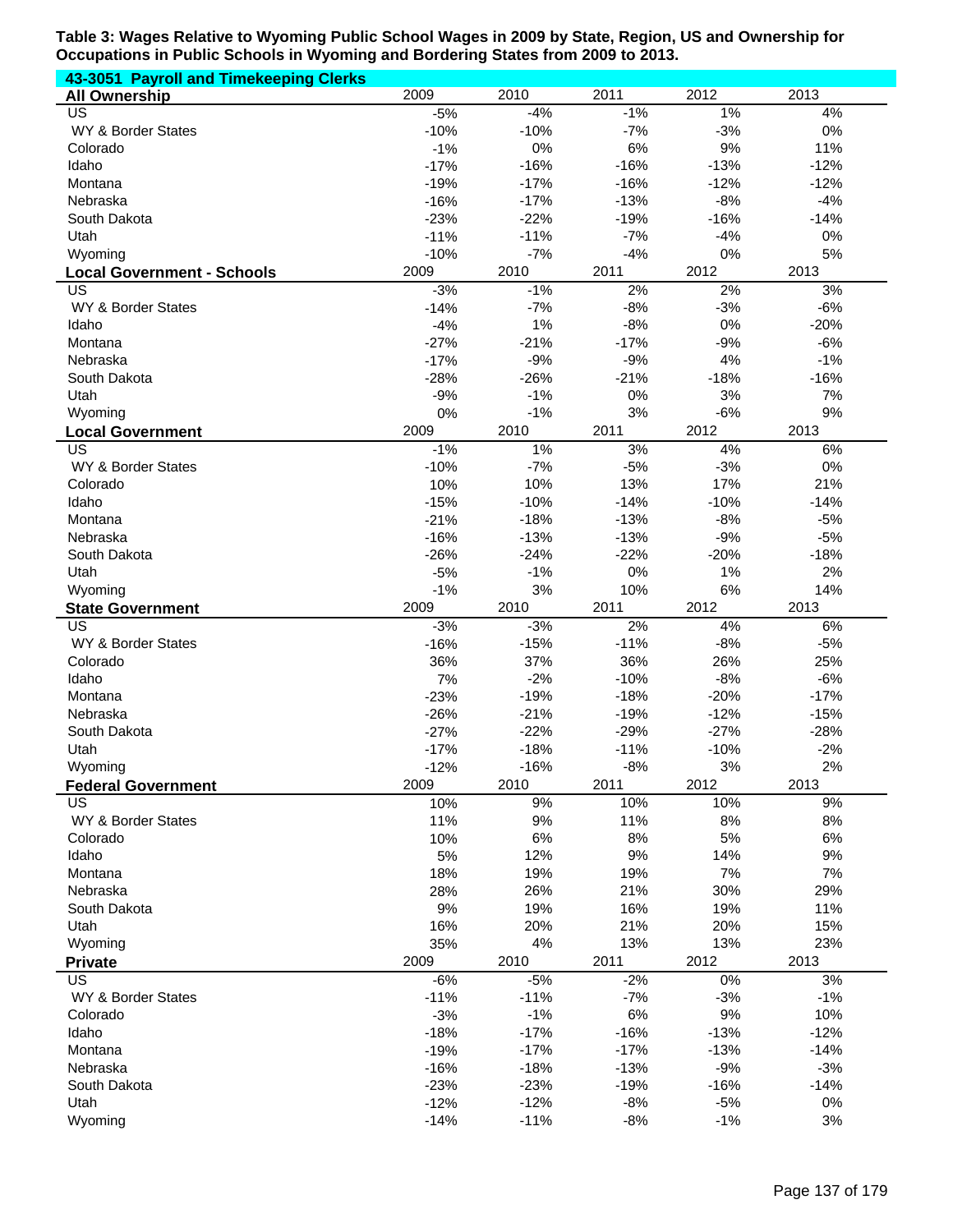| 43-3061 Procurement Clerks              |                  |                  |                  |                  |                  |
|-----------------------------------------|------------------|------------------|------------------|------------------|------------------|
| <b>All Ownership</b>                    | 2009             | 2010             | 2011             | 2012             | 2013             |
| US                                      | $-8%$            | $-6%$            | $-4%$            | $-3%$            | $-2%$            |
| WY & Border States                      | $-9%$            | $-7%$            | $-6%$            | $-8%$            | $-4%$            |
| Colorado                                | 5%               | 9%               | 13%              | 9%               | 13%              |
| Idaho                                   | $-13%$           | $-19%$           | $-17%$           | $-17%$           | $-5%$            |
| Montana                                 | $-14%$           | $-10%$           | $-9%$            | $-9%$            | $-9%$            |
| Nebraska                                | $-23%$           | $-22%$           | $-20%$           | $-19%$           | $-16%$           |
| South Dakota                            | $-21%$           | $-18%$<br>$-8%$  | $-15%$<br>$-7%$  | $-14%$           | $-12%$           |
| Utah                                    | $-10%$<br>$-7%$  | $-6%$            | $-1%$            | $-10%$<br>$-3%$  | $-8%$<br>$-2%$   |
| Wyoming                                 | 2009             | 2010             | 2011             | 2012             | 2013             |
| <b>Local Government - Schools</b><br>US | $-9%$            | $-5%$            | $-3%$            | $-3%$            | $-2%$            |
| WY & Border States                      | 4%               | 3%               | 6%               | 3%               | 4%               |
| Colorado                                | 15%              | 19%              | 26%              | 28%              | 28%              |
| Idaho                                   | $-4%$            | $-20%$           | $-18%$           | $-19%$           | $-11%$           |
| Montana                                 | $-32%$           | $-26%$           | $-25%$           | $-15%$           | $-16%$           |
| Nebraska                                | $-13%$           | $-10%$           | $-7%$            | $-30%$           | $-34%$           |
| South Dakota                            | $-24%$           | $-32%$           | $-31%$           | $-30%$           | $-17%$           |
| Utah                                    | $-18%$           | $-15%$           | $-20%$           | $-29%$           | $-40%$           |
| Wyoming                                 | 0%               | $-2%$            | 1%               | $-1%$            | 9%               |
| <b>Local Government</b>                 | 2009             | 2010             | 2011             | 2012             | 2013             |
| $\overline{\mathsf{US}}$                | $-8%$            | $-6%$            | $-5%$            | $-4%$            | $-3%$            |
| WY & Border States                      | $-5%$            | $-3%$            | $-1%$            | $-5%$            | $-3%$            |
| Colorado                                | 11%              | 14%              | 19%              | 19%              | 19%              |
| Idaho                                   | $-11%$           | $-13%$           | $-12%$           | $-22%$           | $-15%$           |
| Montana                                 | $-20%$           | $-15%$           | $-10%$           | $-12%$           | $-13%$           |
| Nebraska                                | $-22%$           | $-13%$           | $-12%$           | $-18%$           | $-12%$           |
| South Dakota<br>Utah                    | $-32%$<br>$-10%$ | $-30%$<br>$-12%$ | $-25%$<br>$-17%$ | $-23%$<br>$-26%$ | $-20%$<br>$-24%$ |
| Wyoming                                 | $-3%$            | $-7%$            | $-6%$            | $-8%$            | $-7%$            |
| <b>State Government</b>                 | 2009             | 2010             | 2011             | 2012             | 2013             |
| $\overline{US}$                         | $-11%$           | $-10%$           | $-7%$            | $-2%$            | $-1%$            |
| WY & Border States                      | $-21%$           | $-22%$           | $-21%$           | $-20%$           | $-17%$           |
| Colorado                                | $-2%$            | 3%               | 6%               | 0%               | 6%               |
| Idaho                                   | $-32%$           | $-31%$           | $-31%$           | $-29%$           | $-24%$           |
| Montana                                 | $-21%$           | $-21%$           | $-21%$           | $-21%$           | $-20%$           |
| Nebraska                                | $-19%$           | $-24%$           | $-4%$            | $-8%$            | $-22%$           |
| South Dakota                            | $-29%$           | $-32%$           | $-29%$           | $-29%$           | $-25%$           |
| Utah                                    | $-25%$           | $-25%$           | $-25%$           | $-27%$           | $-24%$           |
| Wyoming                                 | $-14%$           | $-13%$           | $-11%$           | 5%               | 7%               |
| <b>Federal Government</b>               | 2009             | 2010             | 2011             | 2012             | 2013             |
| <b>US</b>                               | 6%               | 8%               | 8%               | 9%               | 9%               |
| WY & Border States                      | 2%               | 6%               | 6%               | 5%               | 5%               |
| Colorado                                | 7%               | 9%               | 9%               | 9%               | 8%               |
| Idaho<br>Montana                        | 3%<br>$-3%$      | 6%<br>3%         | 4%<br>1%         | 5%<br>$0\%$      | 6%<br>2%         |
| Nebraska                                |                  | $5%$             | 1%               | 1%               | 3%               |
| South Dakota                            |                  |                  |                  |                  |                  |
|                                         | 2%               |                  |                  |                  |                  |
|                                         | 1%               | 2%               | 4%               | 3%               | 2%               |
| Utah                                    | 2%               | 5%               | 7%               | 5%               | 7%               |
| Wyoming                                 | $-4%$<br>2009    | 1%<br>2010       | $0\%$<br>2011    | 2%<br>2012       | 3%<br>2013       |
| <b>Private</b><br><b>US</b>             | $-12%$           | $-10%$           | $-8%$            | $-7%$            | $-5%$            |
| WY & Border States                      | $-13%$           | $-13%$           | $-11%$           | $-13%$           | $-7%$            |
| Colorado                                | 4%               | 8%               | 14%              | 7%               | 14%              |
| Idaho                                   | $-19%$           | $-27%$           | $-23%$           | $-23%$           | $-6%$            |
| Montana                                 | $-18%$           | $-13%$           | $-13%$           | $-12%$           | $-11%$           |
| Nebraska                                | $-27%$           | $-25%$           | $-23%$           | $-22%$           | $-19%$           |
| South Dakota                            | $-32%$           | $-31%$           | $-24%$           | $-23%$           | $-20%$           |
| Utah<br>Wyoming                         | $-18%$<br>$-14%$ | $-15%$<br>$-11%$ | $-13%$<br>1%     | $-12%$<br>$-8%$  | $-10%$<br>$-5%$  |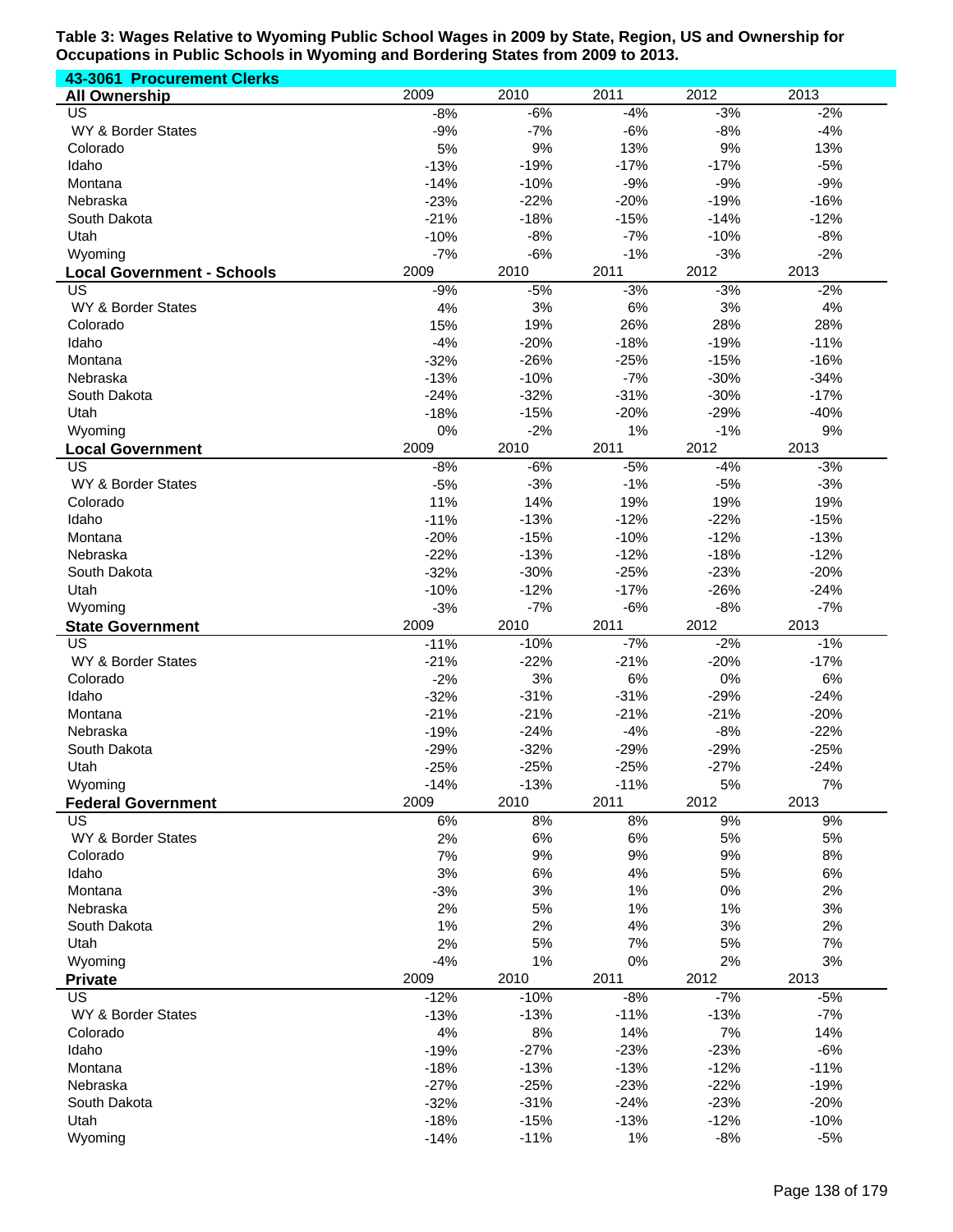| 43-4000 Information and Record Clerks   |                 |                 |             |              |             |
|-----------------------------------------|-----------------|-----------------|-------------|--------------|-------------|
| <b>All Ownership</b>                    | 2009            | 2010            | 2011        | 2012         | 2013        |
| US                                      | 11%             | 13%             | 15%         | 15%          | 16%         |
| WY & Border States                      | 4%              | 6%              | 7%          | 8%           | 9%          |
| Colorado                                | 16%             | 18%             | 19%         | 19%          | 19%         |
| Idaho                                   | $-2%$           | $-2%$           | $-3%$       | 0%           | 1%          |
| Montana                                 | $-2%$           | $-1%$           | $-2%$       | $-1%$        | 1%          |
| Nebraska                                | 0%              | 2%              | 3%          | 3%           | 4%          |
| South Dakota                            | $-9%$           | $-8%$           | $-6%$       | $-5%$        | $-4%$       |
| Utah                                    | $-2%$           | 1%              | 3%          | 5%           | 6%          |
| Wyoming                                 | $-5%$           | $-1%$           | 0%          | 3%           | 3%          |
| <b>Local Government - Schools</b><br>US | 2009<br>4%      | 2010<br>6%      | 2011<br>7%  | 2012<br>6%   | 2013<br>7%  |
| WY & Border States                      | 12%             | 10%             | 11%         | 14%          | 15%         |
| Colorado                                | 27%             | 30%             | 33%         | 34%          | 34%         |
| Idaho                                   | $-5%$           | $-4%$           | $-12%$      | $-9%$        | $-8%$       |
| Montana                                 | $-8%$           | $-9%$           | $-11%$      | $-5%$        | 7%          |
| Nebraska                                | 11%             | $-12%$          | $-10%$      | $-14%$       | $-12%$      |
| South Dakota                            | $-13%$          | $-8%$           | $-7%$       | $-6%$        | $-5%$       |
| Utah                                    | $-13%$          | $-13%$          | $-11%$      | $-8%$        | $-1%$       |
| Wyoming                                 | 0%              | 9%              | 8%          | 13%          | 20%         |
| <b>Local Government</b>                 | 2009            | 2010            | 2011        | 2012         | 2013        |
| US                                      | 14%             | 15%             | 17%         | 18%          | 19%         |
| WY & Border States                      | 11%             | 11%             | 12%         | 13%          | 14%         |
| Colorado                                | 28%             | 26%             | 28%         | 27%          | 29%         |
| Idaho                                   | 3%              | 2%              | 3%          | 2%           | 5%          |
| Montana                                 | $-3%$           | $-1%$           | 1%          | 2%           | 3%          |
| Nebraska                                | 2%              | 3%              | $-3%$       | 1%           | 0%          |
| South Dakota                            | $-11%$          | $-7%$           | $-4%$       | $-5%$        | $-4%$       |
| Utah                                    | $-7%$           | $-5%$           | $-1%$       | $-1%$        | 2%          |
| Wyoming                                 | 5%              | 9%              | 8%          | 10%          | 12%         |
| <b>State Government</b><br>US           | 2009            | 2010<br>31%     | 2011        | 2012<br>33%  | 2013<br>32% |
| WY & Border States                      | 31%<br>28%      | 26%             | 33%<br>27%  | 25%          | 27%         |
| Colorado                                | 50%             | 49%             | 49%         | 47%          | 44%         |
| Idaho                                   | 25%             | 12%             | 11%         | 11%          | 18%         |
| Montana                                 | 5%              | 4%              | 4%          | 4%           | 8%          |
| Nebraska                                | 2%              | 26%             | 29%         | 20%          | 29%         |
| South Dakota                            | 13%             | 12%             | 12%         | 11%          | 15%         |
| Utah                                    | 21%             | 17%             | 19%         | 16%          | 16%         |
| Wyoming                                 | 30%             | 43%             | 41%         | 47%          | 45%         |
| <b>Federal Government</b>               | 2009            | 2010            | 2011        | 2012         | 2013        |
| US                                      | 47%             | 50%             | 52%         | 54%          | 57%         |
| WY & Border States                      | 40%             | 43%             | 45%         | 47%          | 50%         |
| Colorado                                | 49%             | 51%             | 55%         | 58%          | 60%         |
| Idaho                                   | 31%             | 35%             | 36%         | 36%          | 37%         |
| Montana                                 | 29%             | 32%             | 32%         | 33%          | 35%         |
| Nebraska                                | 36%             | 42%             | 44%         | 45%          | 47%         |
| South Dakota                            | 44%             | 48%             | 50%         | 55%          | 52%         |
| Utah                                    | 38%             | 41%             | 42%         | 45%          | 47%         |
| Wyoming                                 | 20%             | 23%             | 25%         | 24%          | 31%         |
| <b>Private</b><br>US                    | 2009            | 2010            | 2011        | 2012         | 2013        |
| WY & Border States                      | 9%<br>1%        | 11%<br>3%       | 13%<br>5%   | 13%<br>$6\%$ | 15%<br>7%   |
| Colorado                                | 13%             | 14%             | 16%         | 16%          | 16%         |
| Idaho                                   | $-5%$           | $-4%$           | $-5%$       | $-2%$        | 0%          |
| Montana                                 | $-4%$           | $-2%$           | $-5%$       | $-3%$        | $-1%$       |
| Nebraska                                | 0%              | 1%              | 2%          | 3%           | 4%          |
|                                         |                 |                 |             |              |             |
|                                         |                 |                 |             |              |             |
| South Dakota<br>Utah                    | $-11%$          | $-10%$<br>$-2%$ | $-8%$       | $-6%$<br>4%  | $-6%$<br>5% |
| Wyoming                                 | $-5%$<br>$-12%$ | $-8%$           | 0%<br>$-6%$ | $-3%$        | $-2%$       |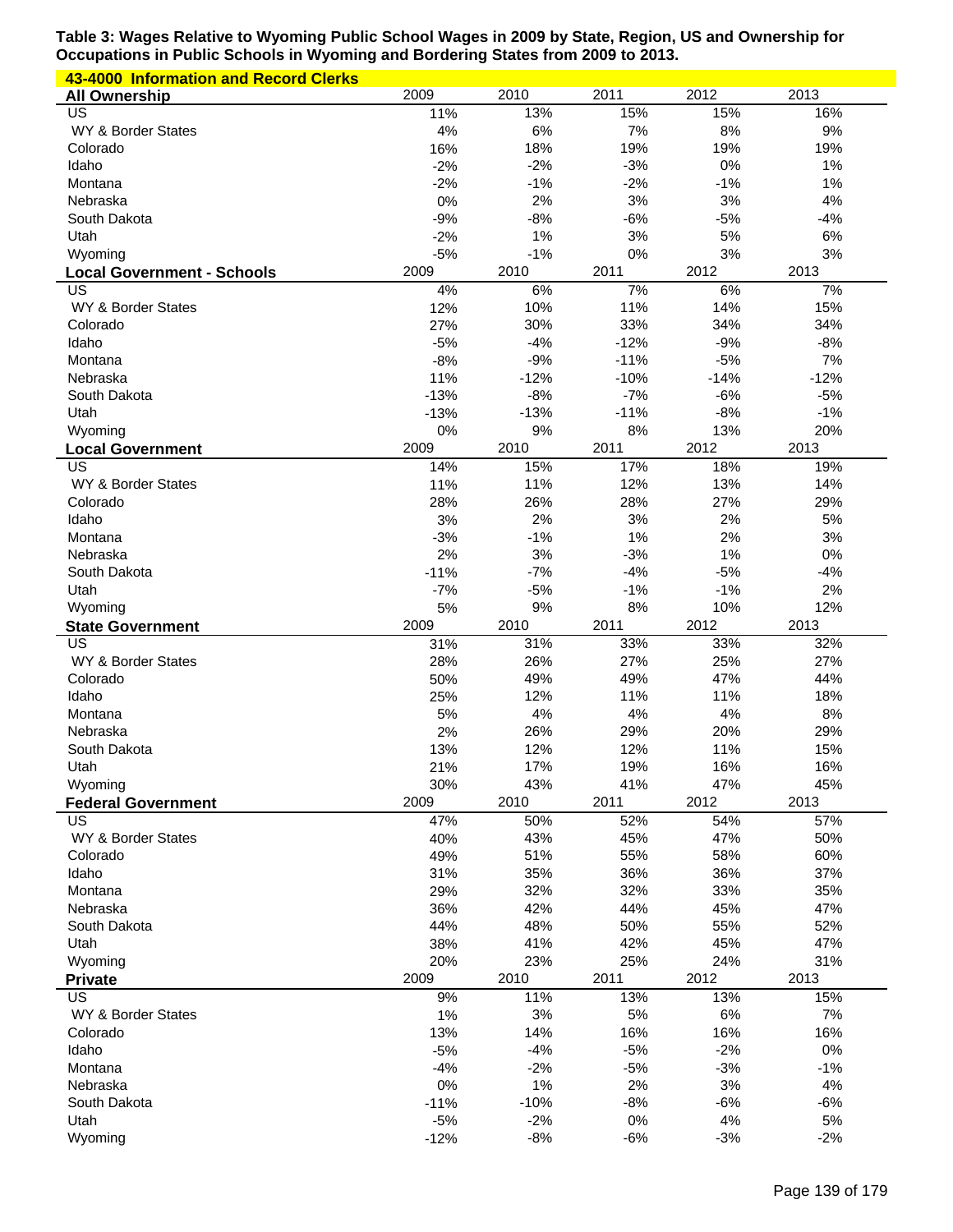| 43-4121 Library Assistants, Clerical |        |        |        |        |        |
|--------------------------------------|--------|--------|--------|--------|--------|
| <b>All Ownership</b>                 | 2009   | 2010   | 2011   | 2012   | 2013   |
| $\overline{\mathsf{US}}$             | 14%    | 15%    | 17%    | 18%    | 19%    |
| <b>WY &amp; Border States</b>        | 5%     | 5%     | 5%     | 5%     | 7%     |
| Colorado                             | 17%    | 21%    | 18%    | 15%    | 13%    |
| Idaho                                | 17%    | $-5%$  | $-10%$ | $-5%$  | $-1%$  |
| Montana                              | 8%     | 10%    | 8%     | 2%     | 3%     |
| Nebraska                             | $-5%$  | $-4%$  | $-4%$  | $-5%$  | $-5%$  |
| South Dakota                         | $-13%$ | $-9%$  | $-7%$  | $-18%$ | $-23%$ |
| Utah                                 | $-6%$  | $-3%$  | $-1%$  | 1%     | 9%     |
| Wyoming                              | 10%    | 20%    | 29%    | 25%    | 23%    |
| <b>Local Government - Schools</b>    | 2009   | 2010   | 2011   | 2012   | 2013   |
| US                                   | 18%    | 19%    | 21%    | 22%    | 22%    |
| WY & Border States                   | 4%     | 7%     | 13%    | 15%    | 15%    |
| Idaho                                | 32%    | 6%     | $-12%$ | 3%     | $-1%$  |
| Montana                              | 8%     | $-1%$  | $-1%$  | 6%     | 22%    |
| Nebraska                             | 7%     | 2%     | 3%     | 3%     | $-1%$  |
| South Dakota                         | $-21%$ |        |        |        |        |
| Utah                                 | 5%     | 11%    | 15%    | 21%    | 14%    |
| Wyoming                              | 0%     | 11%    | 31%    | 38%    | 51%    |
| <b>Local Government</b>              | 2009   | 2010   | 2011   | 2012   | 2013   |
| US                                   | 11%    | 13%    | 15%    | 15%    | 16%    |
| WY & Border States                   | 0%     | 2%     | 3%     | 2%     | 5%     |
| Colorado                             | 12%    | 16%    | 14%    | 10%    | 8%     |
| Idaho                                | $-5%$  | $-9%$  | $-11%$ | $-5%$  | $-2%$  |
| Montana                              | 7%     | 9%     | 7%     | 0%     | 4%     |
| Nebraska                             | $-7%$  | $-6%$  | $-6%$  | $-7%$  | $-7%$  |
| South Dakota                         | $-16%$ | $-11%$ | $-7%$  |        |        |
| Utah                                 | $-8%$  | $-6%$  | $-4%$  | $-2%$  | 9%     |
| Wyoming                              | 10%    | 20%    | 30%    | 26%    | 23%    |
| <b>State Government</b>              | 2009   | 2010   | 2011   | 2012   | 2013   |
| US                                   | 31%    | 28%    | 32%    | 32%    | 31%    |
| <b>WY &amp; Border States</b>        | 45%    | 24%    | 16%    | 15%    | 27%    |
| Colorado                             | 63%    | 67%    | 60%    | 63%    | 66%    |
| Idaho                                | 72%    | 26%    | 1%     | 2%     | 5%     |
| Montana                              | $-4%$  | 4%     | 9%     | 22%    | 51%    |
| Nebraska                             | 17%    | 27%    | 31%    | 34%    | 21%    |
| South Dakota                         | $-4%$  | $-3%$  | $-24%$ | $-18%$ | $-23%$ |
| Utah                                 | 13%    | 8%     | 7%     | 6%     | 10%    |
| Wyoming                              | 21%    | 17%    | 13%    | $8%$   | 10%    |
| <b>Private</b>                       | 2009   | 2010   | 2011   | 2012   | 2013   |
| <b>US</b>                            | 16%    | 18%    | 21%    | 24%    | 26%    |
| WY & Border States                   | 11%    | 16%    | 17%    | 22%    | 13%    |
| Colorado                             | 13%    | 29%    | 28%    | 33%    | 21%    |
| Idaho                                | 10%    | $-9%$  | $-14%$ | $-14%$ | $-5%$  |
| Montana                              | 24%    | 22%    | 39%    | 6%     | $-12%$ |
| Nebraska                             | 9%     | 7%     | 13%    | 20%    | 16%    |
| South Dakota                         | $-10%$ | $-6%$  | $-4%$  |        |        |
| Utah                                 |        | 15%    | $0\%$  | 4%     | 14%    |
| Wyoming                              | 14%    | 0%     | 2%     |        |        |
|                                      | 6%     |        |        |        |        |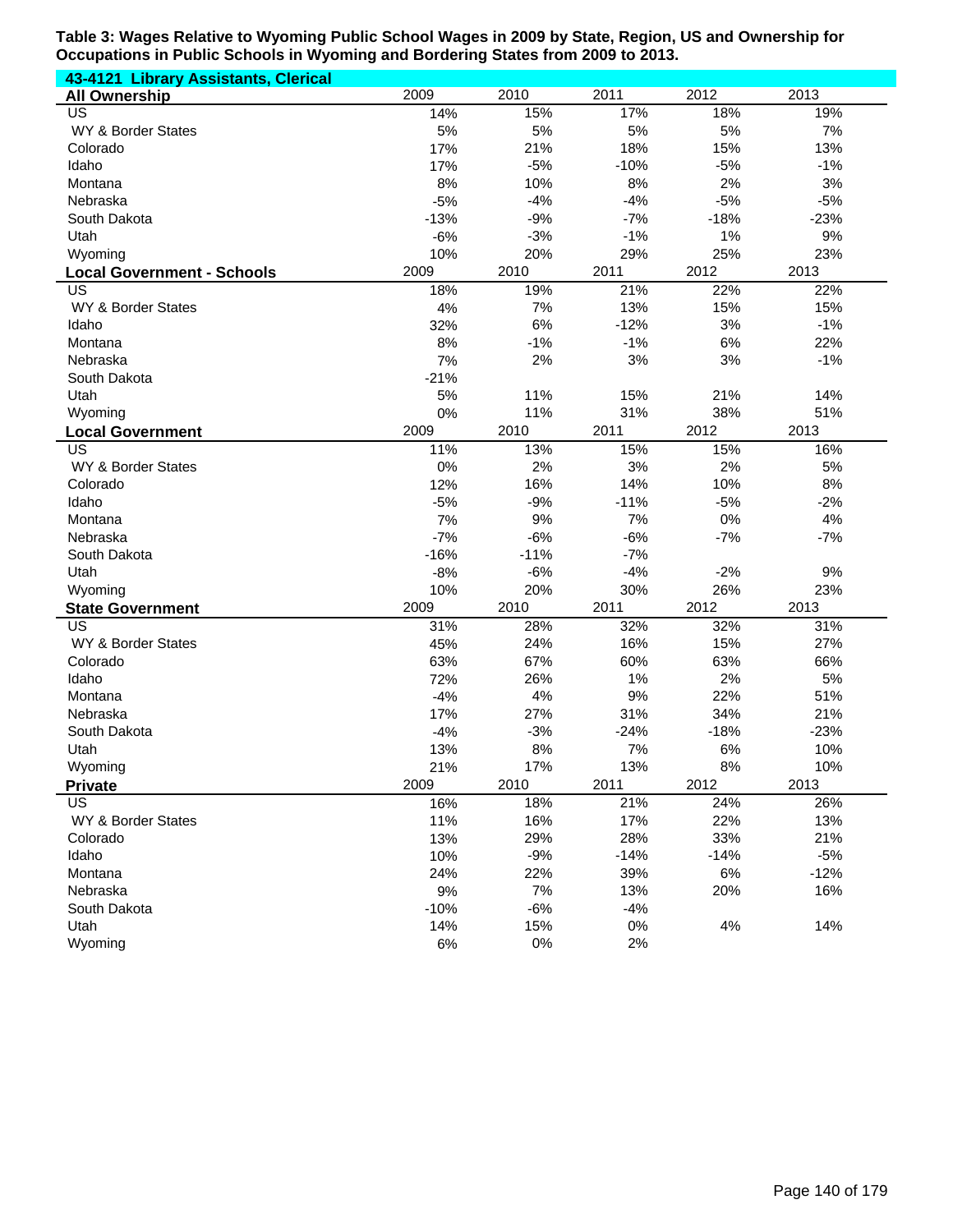| 43-4161 Human Resources Assistants, Except Payroll and Timekeeping |                 |                |                |                |                |
|--------------------------------------------------------------------|-----------------|----------------|----------------|----------------|----------------|
| <b>All Ownership</b>                                               | 2009            | 2010           | 2011           | 2012           | 2013           |
| US                                                                 | $-11%$          | $-11%$         | $-10%$         | $-10%$         | $-10%$         |
| WY & Border States                                                 | $-16%$          | $-15%$         | $-15%$         | $-15%$         | $-14%$         |
| Colorado                                                           | $-8%$           | $-7%$          | $-6%$          | $-7%$          | $-7%$          |
| Idaho                                                              | $-16%$          | $-15%$         | $-15%$         | $-15%$         | $-16%$         |
| Montana                                                            | $-23%$          | $-24%$         | $-21%$         | $-19%$         | $-20%$         |
| Nebraska                                                           | $-20%$          | $-20%$         | $-20%$         | $-23%$         | $-21%$         |
| South Dakota                                                       | $-35%$          | $-34%$         | $-28%$         | $-27%$         | $-27%$         |
| Utah                                                               | $-17%$          | $-18%$         | $-20%$         | $-19%$         | $-17%$         |
| Wyoming                                                            | $-9%$           | $-6%$          | $-12%$         | $-9%$          | $-10%$         |
| <b>Local Government - Schools</b>                                  | 2009            | 2010           | 2011           | 2012           | 2013           |
| US                                                                 | $-10%$          | $-9%$          | $-7%$          | $-7%$<br>1%    | $-6%$          |
| WY & Border States                                                 | $-3%$           | $-3%$          | $-2%$<br>6%    | 7%             | $-2%$          |
| Colorado<br>Idaho                                                  | 3%<br>$-20%$    | 4%<br>14%      | $-8%$          | $-6%$          | 7%<br>$-13%$   |
| Montana                                                            | $-33%$          | $-36%$         | $-37%$         | $-31%$         | $-20%$         |
| Nebraska                                                           | 9%              | $-11%$         | $-9%$          | $-11%$         | $-20%$         |
| South Dakota                                                       | $-38%$          | $-37%$         | $-38%$         | $-37%$         | $-38%$         |
| Utah                                                               | $-4%$           | $-8%$          | $-16%$         | $-19%$         | $-21%$         |
| Wyoming                                                            | 0%              | 8%             | $-7%$          | 3%             | 13%            |
| <b>Local Government</b>                                            | 2009            | 2010           | 2011           | 2012           | 2013           |
| US                                                                 | $-10%$          | $-8%$          | $-7%$          | $-7%$          | $-6%$          |
| WY & Border States                                                 | $-9%$           | $-8%$          | $-9%$          | $-8%$          | $-9%$          |
| Colorado                                                           | 2%              | 3%             | 5%             | 3%             | 3%             |
| Idaho                                                              | $-21%$          | $-2%$          | $-13%$         | $-14%$         | $-17%$         |
| Montana                                                            | $-29%$          | $-31%$         | $-29%$         | $-24%$         | $-17%$         |
| Nebraska                                                           | $-7%$           | $-14%$         | $-16%$         | $-14%$         | $-14%$         |
| South Dakota                                                       | $-39%$          | $-38%$         | $-37%$         | $-36%$         | $-35%$         |
| Utah                                                               | $-21%$          | $-22%$         | $-20%$         | $-19%$         | $-18%$         |
| Wyoming                                                            | $-8%$           | $-1%$          | $-13%$         | $-7%$          | $-13%$         |
| <b>State Government</b>                                            | 2009            | 2010           | 2011           | 2012           | 2013           |
| US                                                                 | $-1%$           | $-6%$          | $-4%$          | $-4%$          | $-4%$          |
| WY & Border States                                                 | $-21%$          | $-20%$         | $-25%$         | $-23%$         | $-22%$         |
| Colorado                                                           | $-6%$           | $-2%$          | $-3%$          | $-3%$          | $-6%$          |
| Idaho                                                              | $-21%$          | $-23%$         | $-24%$         | $-24%$         | $-19%$         |
| Montana                                                            | $-26%$          | $-26%$         | $-25%$         | $-23%$         | $-21%$         |
| Nebraska                                                           | $-25%$          | $-22%$         | $-22%$         | $-19%$         | $-14%$         |
| South Dakota                                                       | $-33%$          | $-32%$         | $-27%$         | $-26%$         | $-19%$         |
| Utah                                                               | $-26%$          | $-28%$         | $-39%$         | $-41%$         | $-38%$         |
| Wyoming                                                            | $-5%$           | $-1%$          | $-19%$         | $-3%$          | $-8%$          |
| <b>Federal Government</b>                                          | 2009            | 2010           | 2011           | 2012           | 2013           |
| US                                                                 | $-5%$           | $-2%$          | $-2%$          | $0\%$          | $1\%$          |
| WY & Border States                                                 | $-5%$           | $-1%$          | $-2%$          | $-1%$          | $0\%$          |
| Colorado                                                           | $-3%$           | 1%             | $-1%$          | $0\%$          | 1%             |
| Idaho<br>Montana                                                   | $-13%$          | $-7%$          | $-3%$<br>$-4%$ | $-4%$          | $-4%$          |
| Nebraska                                                           | $-11%$<br>$-8%$ | $-4%$<br>$-3%$ | $-3%$          | $-4%$<br>$-2%$ | $-1%$<br>$-1%$ |
| South Dakota                                                       | $-9%$           | $-10%$         | $-9%$          | $-8%$          | $-8%$          |
| Utah                                                               | 0%              | 1%             | 2%             | 3%             | 5%             |
| Wyoming                                                            | $-11%$          | $-7%$          | $-6%$          | $-6%$          | $-3%$          |
| <b>Private</b>                                                     | 2009            | 2010           | 2011           | 2012           | 2013           |
| US                                                                 | $-13%$          | $-13%$         | $-12%$         | $-12%$         | $-12%$         |
| WY & Border States                                                 | $-18%$          | $-18%$         | $-17%$         | $-17%$         | $-17%$         |
| Colorado                                                           | $-12%$          | $-12%$         | $-10%$         | $-11%$         | $-10%$         |
| Idaho                                                              | $-15%$          | $-16%$         | $-15%$         | $-15%$         | $-17%$         |
| Montana                                                            | $-23%$          | $-24%$         | $-22%$         | $-21%$         | $-24%$         |
| Nebraska                                                           | $-22%$          | $-21%$         | $-21%$         | $-25%$         | $-23%$         |
| South Dakota                                                       | $-38%$          | $-37%$         | $-30%$         | $-30%$         | $-30%$         |
| Utah                                                               | $-19%$          | $-20%$         | $-21%$         | $-19%$         | $-18%$         |
| Wyoming                                                            | $-10%$          | $-9%$          | $-13%$         | $-13%$         | $-11%$         |
|                                                                    |                 |                |                |                |                |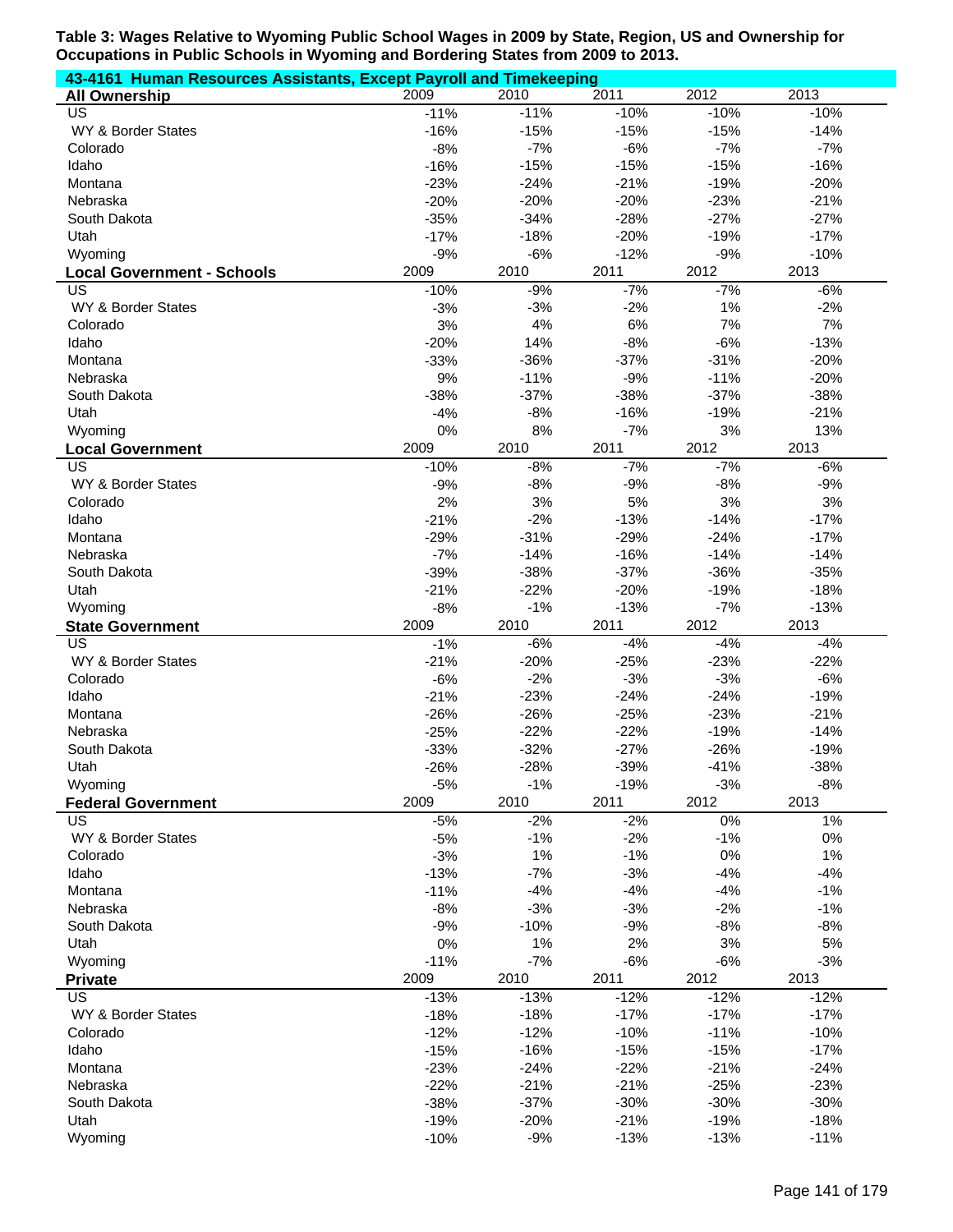| 43-4171 Receptionists and Information Clerks |                  |                 |                 |                |                |
|----------------------------------------------|------------------|-----------------|-----------------|----------------|----------------|
| <b>All Ownership</b>                         | 2009             | 2010            | 2011            | 2012           | 2013           |
| US                                           | 1%               | 2%              | 4%              | 5%             | 6%             |
| WY & Border States                           | $-5%$<br>4%      | $-4%$<br>5%     | $-1%$<br>9%     | 1%<br>11%      | 4%             |
| Colorado<br>Idaho                            | $-8%$            | $-4%$           | $-4%$           | $-1%$          | 14%<br>1%      |
| Montana                                      | $-11%$           | $-10%$          | $-9%$           | $-6%$          | $-3%$          |
| Nebraska                                     | $-7%$            | $-6%$           | $-5%$           | $-3%$          | $-1%$          |
| South Dakota                                 | $-15%$           | $-13%$          | $-10%$          | $-9%$          | $-8%$          |
| Utah                                         | $-14%$           | $-13%$          | $-10%$          | $-7%$          | $-3%$          |
| Wyoming                                      | $-9%$            | $-5%$           | $-3%$           | $-1%$          | 2%             |
| <b>Local Government - Schools</b>            | 2009             | 2010            | 2011            | 2012           | 2013           |
| US                                           | 4%               | 6%              | 6%              | 5%             | 5%             |
| WY & Border States                           | 3%               | 0%              | 1%              | 1%             | 8%             |
| Colorado                                     | 12%              | 16%             | 17%             | 14%            | 16%            |
| Idaho                                        | 3%               | $-5%$           | $-9%$           | $-6%$          | $-2%$          |
| Montana                                      | 0%               | 4%              | 1%              | $0\%$          | 4%             |
| Nebraska                                     | $-3%$            | $-6%$           | $-1%$           | $-6%$          | 7%             |
| South Dakota                                 | $-5%$            | $-3%$           | $-1%$           | $-1%$          | 2%             |
| Utah                                         | $-11%$           | $-16%$          | $-13%$          | $-9%$          | 3%             |
| Wyoming                                      | 0%               | 4%              | 16%             | 24%            | 31%            |
| <b>Local Government</b><br>US                | 2009<br>5%       | 2010<br>7%      | 2011<br>7%      | 2012<br>7%     | 2013<br>8%     |
| WY & Border States                           | $-3%$            | $-4%$           | $-1%$           | $-2%$          | 4%             |
| Colorado                                     | 7%               | 5%              | 7%              | 6%             | 11%            |
| Idaho                                        | $-4%$            | $-3%$           | 3%              | 6%             | 9%             |
| Montana                                      | $-6%$            | 0%              | 1%              | $-7%$          | $-2%$          |
| Nebraska                                     | $-7%$            | $-9%$           | $-6%$           | $-7%$          | 2%             |
| South Dakota                                 | $-12%$           | $-9%$           | $-7%$           | $-7%$          | $-7%$          |
| Utah                                         | $-10%$           | $-12%$          | $-8%$           | $-12%$         | $-7%$          |
| Wyoming                                      | $-4%$            | $-5%$           | $-3%$           | 0%             | 9%             |
|                                              |                  |                 |                 |                |                |
| <b>State Government</b>                      | 2009             | 2010            | 2011            | 2012           | 2013           |
| US                                           | 11%              | 6%              | 7%              | 16%            | 17%            |
| WY & Border States                           | $-8%$            | $-13%$          | $-4%$           | 6%             | 15%            |
| Colorado                                     | 16%              | 17%             | 17%             | 36%            | 39%            |
| Idaho                                        | $-5%$            | $-23%$          | $-25%$          | $-25%$         | $-17%$         |
| Montana                                      | $-3%$            | $-8%$           | $-11%$          | $-11%$         | $-13%$         |
| Nebraska                                     | 48%              | 65%             | 68%             | 71%            | 6%             |
| South Dakota                                 | $-9%$            | $-11%$          | $-6%$           | $-4%$          | $-4%$          |
| Utah                                         | $-14%$           | $-14%$          | 7%              | $-16%$         | $-20%$         |
| Wyoming                                      | $-17%$<br>2009   | $-21%$          | $-20%$          | $-21%$         | $-19%$         |
| <b>Federal Government</b><br>US              | 40%              | 2010<br>41%     | 2011<br>44%     | 2012<br>47%    | 2013<br>59%    |
| WY & Border States                           | 18%              | 18%             | 19%             | 20%            | 39%            |
| Colorado                                     | 21%              | 21%             | 23%             | 21%            | 46%            |
| Idaho                                        | 15%              | 16%             | 14%             | 15%            | 23%            |
| Montana                                      | 14%              | 11%             | 12%             | 11%            | 19%            |
| Nebraska                                     | 42%              | 48%             | 55%             | 55%            | 77%            |
| South Dakota                                 | 28%              | 30%             | 13%             | 20%            | 53%            |
| Utah                                         | 24%              | 23%             | 30%             | 38%            | 55%            |
| Wyoming                                      | 4%               | 5%              | $6\%$           | $8%$           | 19%            |
| <b>Private</b>                               | 2009             | 2010            | 2011            | 2012           | 2013           |
| $\overline{US}$                              | 0%               | 1%              | 3%              | 4%             | 6%             |
| WY & Border States                           | $-5%$            | $-4%$           | $-1%$           | 1%             | 4%             |
| Colorado                                     | 4%               | 5%              | 9%              | 11%            | 13%            |
| Idaho                                        | $-8%$            | $-4%$           | $-4%$           | $-1%$          | $0\%$          |
| Montana<br>Nebraska                          | $-12%$           | $-11%$          | $-10%$          | $-6%$          | $-3%$          |
| South Dakota                                 | $-7%$            | $-6%$<br>$-13%$ | $-5%$<br>$-11%$ | $-3%$<br>$-9%$ | $-1%$<br>$-8%$ |
| Utah                                         | $-15%$<br>$-14%$ | $-13%$          | $-11%$          | $-7%$          | $-3%$          |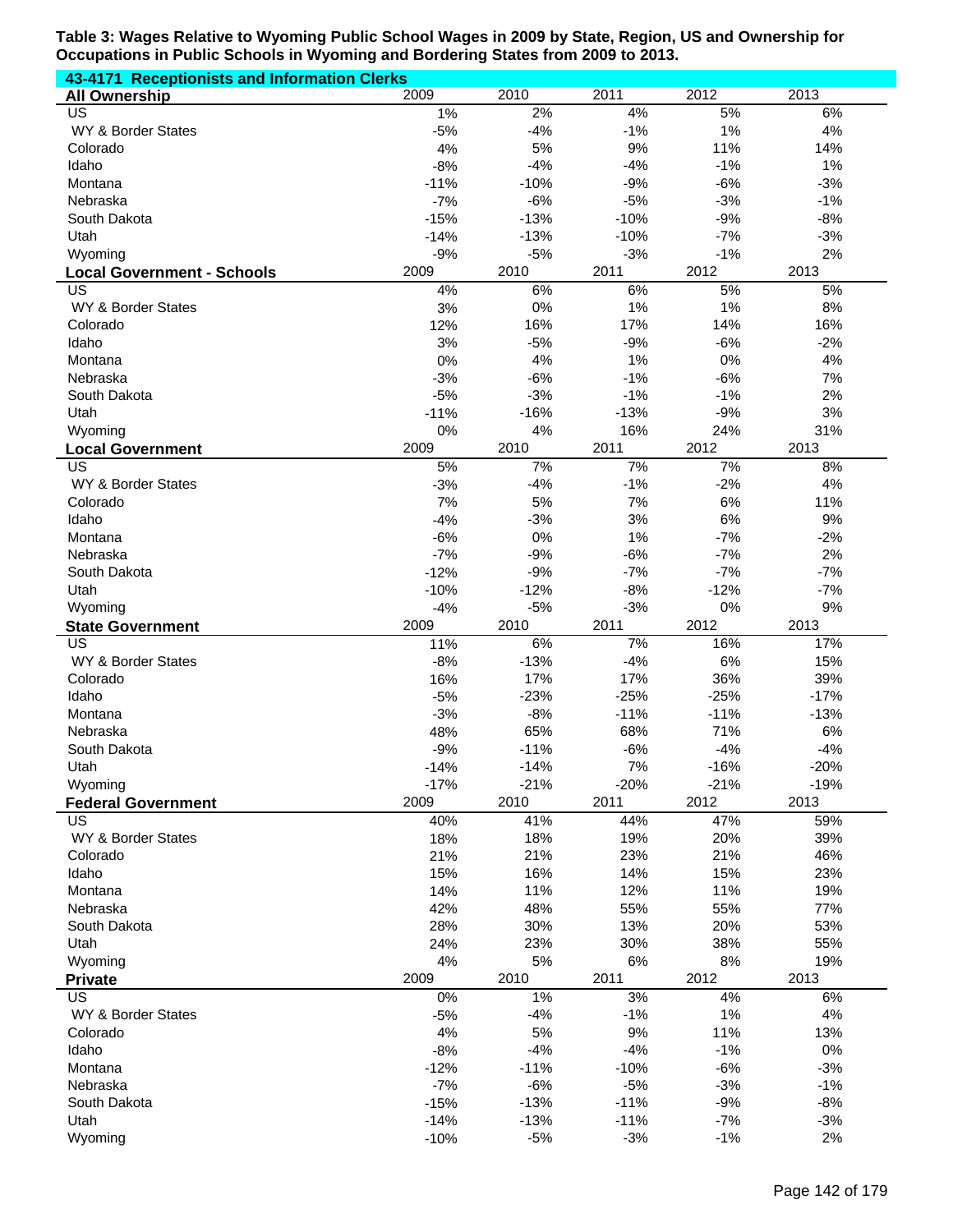| 43-4199 Information and Record Clerks, All Other |            |            |            |            |            |
|--------------------------------------------------|------------|------------|------------|------------|------------|
| <b>All Ownership</b>                             | 2009       | 2010       | 2011       | 2012       | 2013       |
| <b>US</b>                                        | 50%        | 55%        | 58%        | 56%        | 55%        |
| WY & Border States                               | 49%        | 52%        | 56%        | 59%        | 60%        |
| Colorado                                         | 56%        | 58%        | 63%        | 66%        | 65%        |
| Idaho                                            | 45%        | 49%        | 51%        | 51%        | 47%        |
| Montana                                          | 39%        | 36%        | 41%        | 44%        | 52%        |
| Nebraska                                         | 42%        | 47%        | 48%        | 48%        | 56%        |
| South Dakota                                     | 64%        | 69%        | 73%        | 76%        | 71%        |
| Utah                                             | 38%        | 43%        | 47%        | 50%        | 50%        |
| Wyoming                                          | 34%        | 41%        | 43%        | 42%        | 47%        |
| <b>Local Government - Schools</b>                | 2009       | 2010       | 2011       | 2012       | 2013       |
| US                                               | 33%        | 37%        | 38%        | 27%        | 27%        |
| WY & Border States                               | 36%        | 40%        | 42%        | 52%        | 54%        |
| Colorado                                         | 46%        | 48%        | 51%        | 53%        | 54%        |
| Idaho                                            | $-12%$     | $-10%$     | 7%         | 24%        | 25%        |
| Montana                                          | 17%        | 18%        | 20%        | 48%        | 57%        |
| Nebraska                                         |            |            |            |            | 77%        |
| Utah                                             | $-3%$      | $-3%$      | $-4%$      | 68%        | 72%        |
| Wyoming                                          | 0%         | 69%        | 73%        |            |            |
| <b>Local Government</b>                          | 2009       | 2010       | 2011       | 2012       | 2013       |
| US                                               | 37%        | 36%        | 40%        | 34%        | 31%        |
| WY & Border States                               | 40%        | 43%        | 47%        | 52%        | 56%        |
| Colorado                                         | 51%        | 54%        | 57%        | 56%        | 59%        |
| Idaho                                            | 37%        | 41%        | 30%        | 27%        | 28%        |
| Montana                                          | 13%        | 21%        | 31%        | 46%        | 53%        |
| Nebraska                                         | 37%        | 32%        | 35%        | 63%        | 117%       |
| Utah                                             | 17%        | 17%        | 17%        | 20%        | 38%        |
| Wyoming                                          | 29%        | 44%        | 45%        | 49%        | 53%        |
| <b>State Government</b>                          | 2009       | 2010       | 2011       | 2012       | 2013       |
| US                                               | 42%        | 41%        | 56%        | 47%        | 39%        |
| WY & Border States                               | 57%        | 55%        | 65%        | 65%        | 63%        |
| Colorado                                         | 62%        | 67%        | 76%        | 74%        | 73%        |
| Idaho                                            | 73%        | 75%        | 65%        | 66%        | 88%        |
| Montana                                          | 27%        | 25%        | 27%        | 25%        | 28%        |
| Nebraska                                         | $-9%$      | $-1%$      | 5%         |            | 1%         |
| Utah                                             | 8%         | 26%        | 43%        | 46%        | 41%        |
| Wyoming                                          |            |            |            | 110%       | 115%       |
| <b>Federal Government</b>                        | 2009       | 2010       | 2011       | 2012       | 2013       |
| US                                               | 63%        | 66%        | 69%        | 70%        | 73%        |
| WY & Border States                               | 54%        | 58%        |            |            |            |
| Colorado                                         |            |            | 60%        | 62%        | 64%        |
|                                                  | 66%        | 67%        | 73%        | 75%        | 78%        |
| Idaho                                            | 51%        | 55%        | 57%        | 56%        | 56%        |
| Montana                                          | 47%        | 50%        | 50%        | 50%        | 52%        |
| Nebraska                                         | 53%        | 61%        | 62%        | 62%        | 65%        |
| South Dakota                                     | 65%        | 70%        | 73%        | 80%        | 74%        |
| Utah                                             | 44%        | 48%        | 50%        | 51%        | 53%        |
| Wyoming                                          | 36%        | 39%        | 42%        | 40%        | 46%        |
| <b>Private</b>                                   | 2009       | 2010       | 2011       | 2012       | 2013       |
| US                                               | 42%        | 49%        | 51%        | 49%        | 49%        |
| WY & Border States                               | 45%        | 47%        | 53%        | 56%        | 58%        |
| Colorado                                         | 51%        | 53%        | 58%        | 62%        | 61%        |
| Idaho                                            | 36%        | 34%        | 45%        | 47%        | 35%        |
| Montana                                          | 28%        | 17%        | 33%        | 41%        | 57%        |
| Nebraska                                         | 24%        | 22%        | 24%        | 24%        | 36%        |
| South Dakota                                     | 45%        | 48%        | 44%        | 43%        | 45%        |
| Utah<br>Wyoming                                  | 26%<br>15% | 37%<br>51% | 46%<br>51% | 46%<br>47% | 39%<br>45% |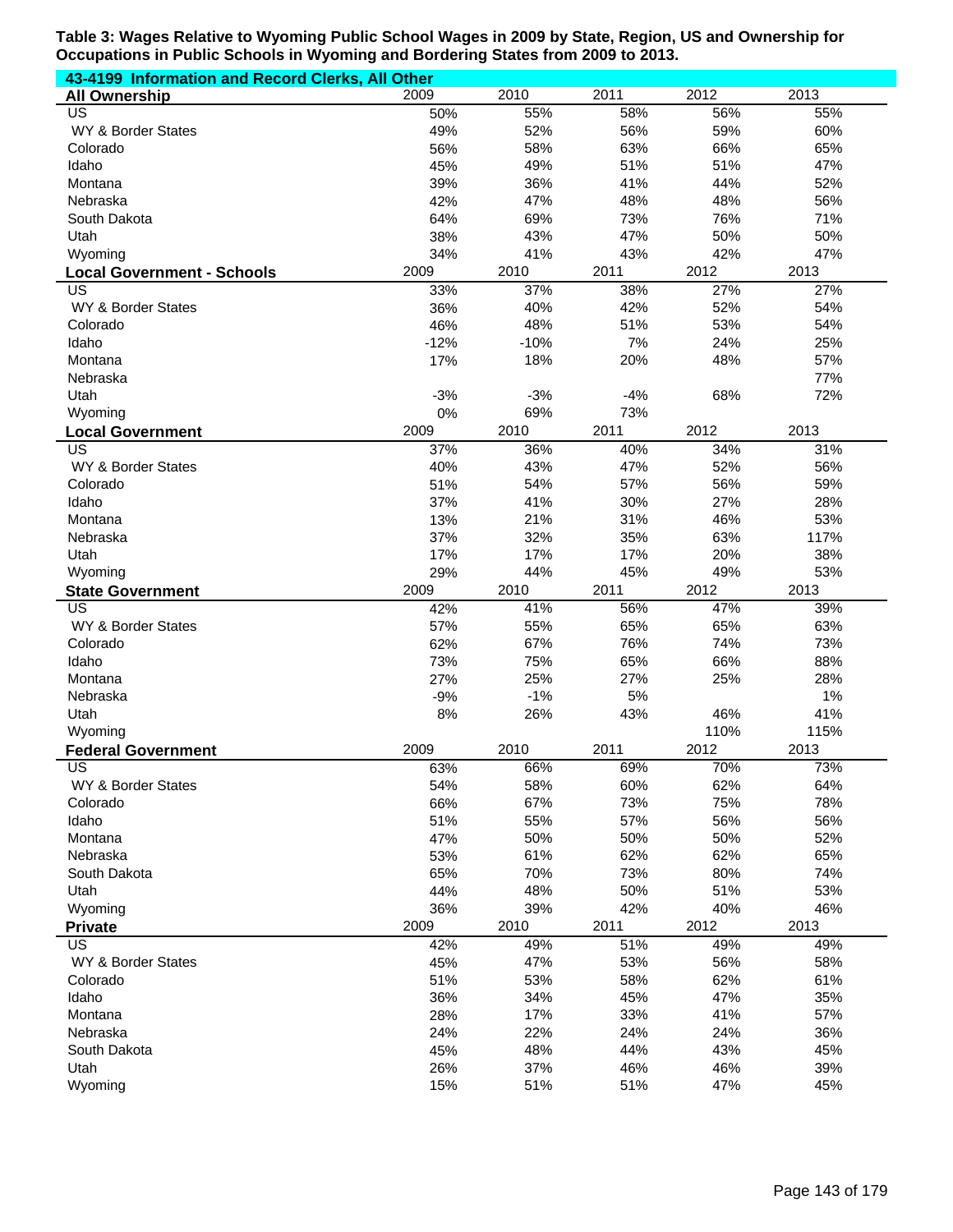| 43-6000 Secretaries and Administrative Assistants |        |        |        |        |        |
|---------------------------------------------------|--------|--------|--------|--------|--------|
| <b>All Ownership</b>                              | 2009   | 2010   | 2011   | 2012   | 2013   |
| US                                                | 17%    | 18%    | 21%    | 21%    | 23%    |
| WY & Border States                                | 7%     | 9%     | 11%    | 12%    | 13%    |
| Colorado                                          | 20%    | 21%    | 23%    | 22%    | 22%    |
| Idaho                                             | 7%     | 3%     | 2%     | $0\%$  | 0%     |
| Montana                                           | $-10%$ | $-7%$  | $-6%$  | $-3%$  | $-2%$  |
| Nebraska                                          | $-3%$  | 0%     | 3%     | 4%     | 7%     |
| South Dakota                                      | $-14%$ | $-14%$ | $-11%$ | $-8%$  | $-7%$  |
| Utah                                              | $-1%$  | 2%     | 7%     | 10%    | 10%    |
| Wyoming                                           | $-5%$  | $-1%$  | 4%     | 9%     | 10%    |
|                                                   | 2009   | 2010   | 2011   | 2012   | 2013   |
| <b>Local Government - Schools</b><br>US           | 9%     | 12%    | 14%    | 15%    | 16%    |
| WY & Border States                                |        | 7%     | 9%     | 9%     |        |
|                                                   | 4%     |        |        |        | 11%    |
| Colorado                                          | 19%    | 22%    | 24%    | 19%    | 21%    |
| Idaho                                             | $-5%$  | 0%     | $-3%$  | $-9%$  | $-8%$  |
| Montana                                           | $-17%$ | $-14%$ | $-11%$ | $-3%$  | $-1%$  |
| Nebraska                                          | $-10%$ | $-9%$  | $-5%$  | $-3%$  | $-1%$  |
| South Dakota                                      | $-21%$ | $-19%$ | $-14%$ | $-13%$ | $-11%$ |
| Utah                                              | $-6%$  | $-2%$  | $-1%$  | 4%     | 8%     |
| Wyoming                                           | 0%     | 3%     | 10%    | 15%    | 19%    |
| <b>Local Government</b>                           | 2009   | 2010   | 2011   | 2012   | 2013   |
| US                                                | 17%    | 19%    | 21%    | 22%    | 24%    |
| WY & Border States                                | 8%     | 10%    | 12%    | 12%    | 13%    |
| Colorado                                          | 23%    | 24%    | 26%    | 22%    | 24%    |
| Idaho                                             | 1%     | 2%     | 1%     | $-1%$  | 0%     |
| Montana                                           | $-9%$  | $-6%$  | $-5%$  | 0%     | 1%     |
| Nebraska                                          | $-8%$  | $-5%$  | $-1%$  | 3%     | 4%     |
| South Dakota                                      | $-17%$ | $-14%$ | $-11%$ | $-10%$ | $-9%$  |
| Utah                                              | 0%     | 4%     | 5%     | 10%    | 13%    |
| Wyoming                                           | 3%     | 7%     | 11%    | 15%    | 18%    |
|                                                   |        |        |        |        |        |
|                                                   |        |        | 2011   |        |        |
| <b>State Government</b><br>US                     | 2009   | 2010   |        | 2012   | 2013   |
|                                                   | 19%    | 23%    | 23%    | 25%    | 26%    |
| WY & Border States                                | 13%    | 14%    | 15%    | 15%    | 14%    |
| Colorado                                          | 35%    | 38%    | 37%    | 38%    | 31%    |
| Idaho                                             | 16%    | $-1%$  | $-7%$  | $-6%$  | $-4%$  |
| Montana                                           | $-10%$ | $-9%$  | $-9%$  | $-6%$  | $-3%$  |
| Nebraska                                          | 2%     | 9%     | 13%    | 15%    | 10%    |
| South Dakota                                      | $-13%$ | $-12%$ | $-12%$ | $-12%$ | $-10%$ |
| Utah                                              | 4%     | 1%     | $6\%$  | 6%     | 11%    |
| Wyoming                                           | 7%     | 12%    | 15%    | 18%    | 18%    |
| <b>Federal Government</b>                         | 2009   | 2010   | 2011   | 2012   | 2013   |
| US                                                | 51%    | 53%    | 54%    | 55%    | 56%    |
| WY & Border States                                | 41%    | 44%    | 43%    | 44%    | 45%    |
| Colorado                                          | 52%    | 54%    | 53%    | 54%    | 54%    |
| Idaho                                             | 35%    | 36%    | 38%    | 36%    | 39%    |
| Montana                                           | 32%    | 33%    | 33%    | 33%    | 36%    |
| Nebraska                                          | 38%    | 40%    | 39%    | 41%    | 42%    |
| South Dakota                                      | 28%    | 32%    | 31%    | 33%    | 34%    |
| Utah                                              | 37%    | 38%    | 37%    | 40%    | 42%    |
| Wyoming                                           | 28%    | 31%    | 32%    | 33%    | 33%    |
| <b>Private</b>                                    | 2009   | 2010   | 2011   | 2012   | 2013   |
| US                                                | 16%    | 18%    | 20%    | 20%    | 22%    |
| WY & Border States                                | 6%     | $8%$   | 10%    | 12%    | 12%    |
| Colorado                                          | 18%    | 18%    | 20%    | 20%    | 21%    |
| Idaho                                             | $6\%$  | 5%     | 4%     | 2%     | 1%     |
| Montana                                           | $-10%$ | $-7%$  | $-6%$  | $-4%$  | $-3%$  |
| Nebraska                                          | $-3%$  | $-1%$  | $3%$   | 3%     | 7%     |
| South Dakota                                      | $-15%$ | $-15%$ | $-11%$ | $-8%$  | $-6%$  |
| Utah                                              | $-2%$  | 1%     | 7%     | 11%    | 9%     |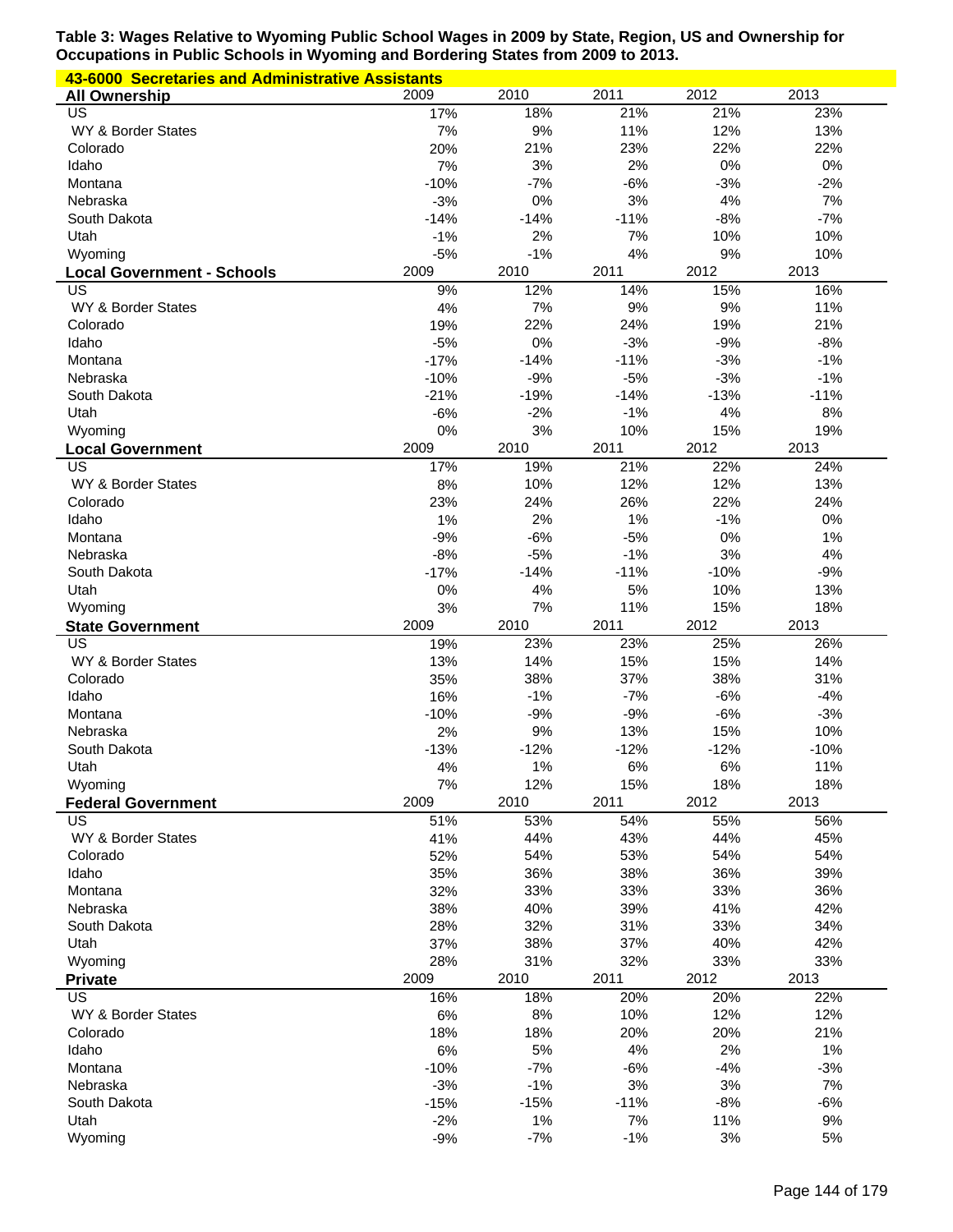| 43-6011 Executive Secretaries and Executive Administrative Assistants |            |            |              |              |             |  |  |
|-----------------------------------------------------------------------|------------|------------|--------------|--------------|-------------|--|--|
| <b>All Ownership</b>                                                  | 2009       | 2010       | 2011         | 2012         | 2013        |  |  |
| US                                                                    | 23%        | 28%        | 34%          | 40%          | 45%         |  |  |
| WY & Border States                                                    | 14%        | 19%        | 24%          | 29%          | 29%         |  |  |
| Colorado                                                              | 26%        | 32%        | 39%          | 42%          | 42%         |  |  |
| Idaho                                                                 | 0%         | 2%         | 6%           | 14%          | 22%         |  |  |
| Montana                                                               | $-5%$      | 6%         | 17%          | 30%          | 26%         |  |  |
| Nebraska                                                              | $-1%$      | 4%         | 12%          | 15%          | 14%         |  |  |
| South Dakota                                                          | $-9%$      | $-7%$      | $-4%$<br>17% | $-1%$<br>23% | 0%<br>28%   |  |  |
| Utah<br>Wyoming                                                       | 9%<br>7%   | 12%<br>10% | 12%          | 19%          | 24%         |  |  |
| <b>Local Government - Schools</b>                                     | 2009       | 2010       | 2011         | 2012         | 2013        |  |  |
| US                                                                    | 22%        | 27%        | 32%          | 32%          | 36%         |  |  |
| WY & Border States                                                    | 18%        | 21%        | 26%          | 21%          | 23%         |  |  |
| Colorado                                                              | 36%        | 38%        | 41%          | 28%          | 30%         |  |  |
| Idaho                                                                 | $-13%$     | $-11%$     | $-3%$        | $-2%$        | $-5%$       |  |  |
| Montana                                                               | $-11%$     | 14%        | 21%          | 23%          | 18%         |  |  |
| Nebraska                                                              | $-5%$      | $-6%$      | $-3%$        | 0%           | $-1%$       |  |  |
| South Dakota                                                          | $-14%$     | $-11%$     | $-2%$        | 0%           | 2%          |  |  |
| Utah                                                                  | 16%        | 8%         | 4%           | 14%          | 26%         |  |  |
| Wyoming                                                               | 0%         | 0%         | 0%           | $9%$         | 26%         |  |  |
| <b>Local Government</b>                                               | 2009       | 2010       | 2011         | 2012         | 2013        |  |  |
| US                                                                    | 26%        | 30%        | 34%          | 39%          | 43%         |  |  |
| WY & Border States                                                    | 15%        | 18%        | 21%          | 21%          | 24%         |  |  |
| Colorado                                                              | 31%        | 34%        | 39%          | 30%          | 32%         |  |  |
| Idaho                                                                 | $-7%$      | $-6%$      | 0%           | 9%           | 11%         |  |  |
| Montana                                                               | $-5%$      | 9%         | 14%          | 21%          | 21%         |  |  |
| Nebraska                                                              | 0%         | 2%         | 5%           | 9%           | 8%          |  |  |
| South Dakota                                                          | $-8%$      | $-6%$      | $-1%$        | 1%           | 1%          |  |  |
| Utah                                                                  | 16%        | 15%        | 12%          | 20%          | 26%         |  |  |
| Wyoming                                                               | 4%<br>2009 | 7%<br>2010 | 8%<br>2011   | 14%<br>2012  | 24%<br>2013 |  |  |
| <b>State Government</b><br>$\overline{US}$                            | 13%        | 21%        | 24%          | 25%          | 27%         |  |  |
| WY & Border States                                                    | 7%         | 18%        | 23%          | 24%          | 17%         |  |  |
| Colorado                                                              | 29%        | 33%        | 36%          | 36%          | 28%         |  |  |
| Idaho                                                                 | 0%         | 5%         | 32%          | 37%          | 34%         |  |  |
| Montana                                                               | $-18%$     | $-1%$      | 4%           | 21%          | 7%          |  |  |
| Nebraska                                                              | $-4%$      | 1%         | 11%          | 16%          | 4%          |  |  |
| South Dakota                                                          | $-14%$     | $-13%$     | $-13%$       | $-13%$       | $-11%$      |  |  |
| Utah                                                                  | 1%         | $7\%$      | 13%          | 13%          | 15%         |  |  |
| Wyoming                                                               | 8%         | 12%        | 16%          | 19%          | 20%         |  |  |
| <b>Federal Government</b>                                             | 2009       | 2010       | 2011         | 2012         | 2013        |  |  |
| US                                                                    | 56%        | 62%        | 64%          | 66%          | 66%         |  |  |
| WY & Border States                                                    | 43%        | 47%        | 53%          | 64%          | 64%         |  |  |
| Colorado                                                              | 48%        | 49%        | 54%          | 65%          | 63%         |  |  |
| Idaho                                                                 | 52%        | 65%        | 69%          | 65%          | 72%         |  |  |
| Montana                                                               | 37%        | 65%        | 65%          | 70%          | 70%         |  |  |
| Nebraska                                                              | 28%        | 2%         | 7%           |              |             |  |  |
| South Dakota<br>Utah                                                  | 24%<br>38% | 44%        | 6%<br>53%    | 56%          | 56%         |  |  |
| Wyoming                                                               |            | 46%        | 50%          | 60%          | 60%         |  |  |
| <b>Private</b>                                                        | 2009       | 2010       | 2011         | 2012         | 2013        |  |  |
| <b>US</b>                                                             | 23%        | 28%        | 35%          | 42%          | 47%         |  |  |
| WY & Border States                                                    | 15%        | 19%        | 25%          | 32%          | 34%         |  |  |
| Colorado                                                              | 25%        | 32%        | 39%          | 47%          | 50%         |  |  |
| Idaho                                                                 | 3%         | 3%         | 8%           | 14%          | 23%         |  |  |
| Montana                                                               | 0%         | 7%         | 19%          | 33%          | 32%         |  |  |
| Nebraska                                                              | 0%         | 6%         | 13%          | 16%          | 19%         |  |  |
| South Dakota                                                          | $-8%$      | $-6%$      | $-2%$        | 3%           | 3%          |  |  |
| Utah                                                                  | 9%         | 12%        | 18%          | 25%          | 31%         |  |  |
| Wyoming                                                               | 9%         | 11%        | 13%          | 22%          | 27%         |  |  |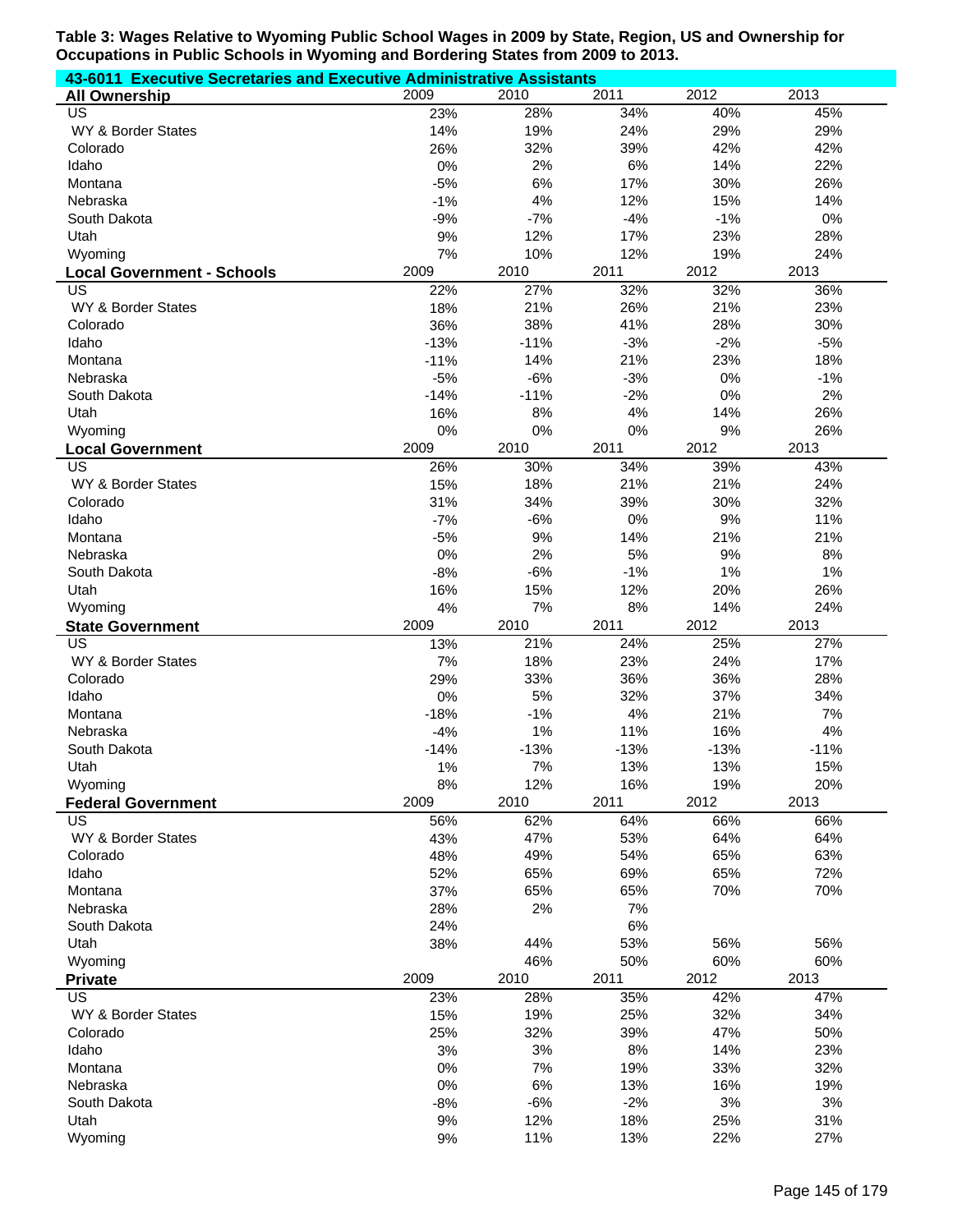| 43-6014 Secretaries and Administrative Assistants, Except Legal, Medical, and Executive |             |             |             |              |              |
|-----------------------------------------------------------------------------------------|-------------|-------------|-------------|--------------|--------------|
| <b>All Ownership</b>                                                                    | 2009        | 2010        | 2011        | 2012         | 2013         |
| US                                                                                      | 2%          | 6%          | 9%          | 11%          | 12%          |
| WY & Border States                                                                      | $-2%$       | 1%          | 4%          | 6%           | 8%           |
| Colorado                                                                                | 8%          | 10%         | 13%         | 14%          | 16%          |
| Idaho                                                                                   | $-2%$       | $-3%$       | $-3%$       | $-4%$        | $-4%$        |
| Montana                                                                                 | $-14%$      | $-10%$      | $-9%$       | $-6%$        | $-6%$        |
| Nebraska                                                                                | $-12%$      | $-8%$       | $-3%$       | $-1%$        | 2%           |
| South Dakota                                                                            | $-22%$      | $-20%$      | $-17%$      | $-15%$       | $-14%$       |
| Utah                                                                                    | $-8%$       | $-5%$       | 0%          | 4%           | 5%           |
| Wyoming                                                                                 | $-9%$       | $-5%$       | 0%          | 7%           | 10%          |
| <b>Local Government - Schools</b>                                                       | 2009        | 2010        | 2011        | 2012         | 2013         |
| US                                                                                      | 5%          | 8%          | 11%         | 12%          | 14%          |
| WY & Border States                                                                      | 0%          | 3%          | 5%          | 6%           | 8%           |
| Colorado                                                                                | 12%         | 15%         | 16%         | 14%          | 15%          |
| Idaho                                                                                   | $-10%$      | 1%          | $-7%$       | $-10%$       | $-8%$        |
| Montana                                                                                 | $-17%$      | $-15%$      | $-12%$      | $-3%$        | $-1%$        |
| Nebraska                                                                                | $-11%$      | $-10%$      | $-6%$       | $-3%$        | $-1%$        |
| South Dakota                                                                            | $-21%$      | $-18%$      | $-14%$      | $-13%$<br>3% | $-11%$<br>8% |
| Utah<br>Wyoming                                                                         | $-7%$<br>0% | $-3%$<br>5% | $-2%$       |              |              |
|                                                                                         | 2009        | 2010        | 13%<br>2011 | 18%<br>2012  | 21%<br>2013  |
| <b>Local Government</b><br>US                                                           |             |             | 13%         | 15%          |              |
| WY & Border States                                                                      | 7%<br>1%    | 11%<br>5%   | 7%          | 8%           | 17%<br>10%   |
| Colorado                                                                                | 15%         | 17%         | 19%         | 17%          | 19%          |
| Idaho                                                                                   | $-6%$       | 0%          | $-2%$       | $-3%$        | $-1%$        |
| Montana                                                                                 | $-13%$      | $-10%$      | $-8%$       | $-2%$        | $-1%$        |
| Nebraska                                                                                | $-13%$      | $-8%$       | $-4%$       | $-1%$        | 1%           |
| South Dakota                                                                            | $-21%$      | $-18%$      | $-15%$      | $-14%$       | $-12%$       |
| Utah                                                                                    | $-4%$       | $-1%$       | 0%          | 6%           | 9%           |
| Wyoming                                                                                 | $-1%$       | 5%          | 10%         | 16%          | 19%          |
| <b>State Government</b>                                                                 | 2009        | 2010        | 2011        | 2012         | 2013         |
| US                                                                                      | 10%         | 12%         | 14%         | 16%          | 17%          |
| WY & Border States                                                                      | 0%          | 0%          | 3%          | 5%           | $6\%$        |
| Colorado                                                                                | 18%         | 20%         | 22%         | 25%          | 23%          |
| Idaho                                                                                   | 20%         | $-8%$       | $-6%$       | $-6%$        | $-4%$        |
| Montana                                                                                 | $-17%$      | $-9%$       | $-10%$      | $-7%$        | $-5%$        |
| Nebraska                                                                                | $-6%$       | 2%          | 6%          | 8%           | 6%           |
| South Dakota                                                                            | $-18%$      | $-18%$      | $-17%$      | $-17%$       | $-15%$       |
| Utah                                                                                    | $-12%$      | $-9%$       | $-4%$       | $-3%$        | $0\%$        |
| Wyoming                                                                                 | 1%          | 6%          | 8%          | 9%           | 10%          |
| <b>Federal Government</b>                                                               | 2009        | 2010        | 2011        | 2012         | 2013         |
| US                                                                                      | 53%         | 56%         | 56%         | 57%          | 58%          |
| WY & Border States                                                                      | 45%         | 47%         | 46%         | 47%          | 49%          |
| Colorado                                                                                | 55%         | 58%         | 56%         | 57%          | 57%          |
| Idaho                                                                                   | 37%         | 38%         | 39%         | 38%          | 40%          |
| Montana                                                                                 | 35%         | 37%         | 36%         | 36%          | 40%          |
| Nebraska                                                                                | 41%         | 44%         | 43%         | 45%          | 46%          |
| South Dakota                                                                            | 31%         | 36%         | 35%         | 37%          | 38%          |
| Utah                                                                                    | 40%         | 41%         | 40%         | 43%          | 45%          |
| Wyoming                                                                                 | 32%         | 34%         | 35%         | 36%          | 36%          |
| <b>Private</b>                                                                          | 2009        | 2010        | 2011        | 2012         | 2013         |
| US                                                                                      | 0%          | 3%          | 7%          | 9%           | 10%          |
| WY & Border States                                                                      | $-4%$       | $-1%$       | 3%          | 5%           | 7%           |
| Colorado                                                                                | 5%          | 8%          | 11%         | 13%          | 15%          |
| Idaho                                                                                   | $-3%$       | $-3%$       | $-3%$       | $-5%$        | $-6%$        |
| Montana                                                                                 | $-16%$      | $-11%$      | $-10%$      | $-8%$        | $-8%$        |
| Nebraska                                                                                | $-13%$      | $-9%$       | $-4%$       | $-3%$        | 1%           |
| South Dakota                                                                            | $-25%$      | $-23%$      | $-19%$      | $-16%$       | $-16%$       |
| Utah                                                                                    | $-9%$       | $-6%$       | $0\%$       | 4%           | 4%           |
| Wyoming                                                                                 | $-13%$      | $-10%$      | $-5%$       | $0\%$        | 4%           |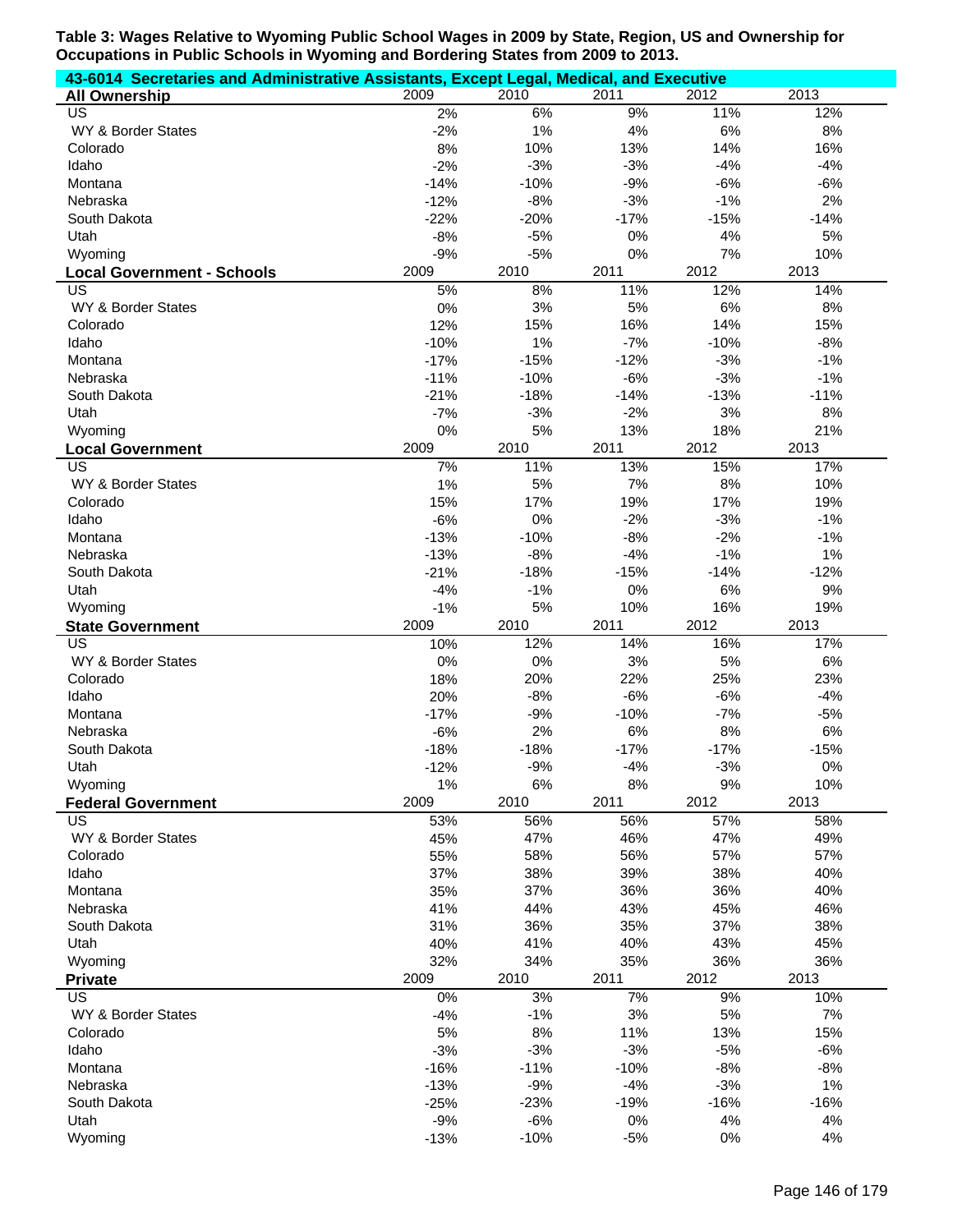| 43-9000 Other Office and Administrative Support Workers |                 |                 |             |             |          |
|---------------------------------------------------------|-----------------|-----------------|-------------|-------------|----------|
| <b>All Ownership</b>                                    | 2009            | 2010            | 2011        | 2012        | 2013     |
| $\overline{US}$                                         | 2%              | 4%              | 6%          | 7%          | 10%      |
| WY & Border States                                      | $-5%$           | $-3%$           | 0%          | 3%          | 6%       |
| Colorado                                                | 8%              | 10%             | 15%         | 20%         | 23%      |
| Idaho                                                   | $-8%$           | $-4%$           | $-1%$       | 1%          | 2%       |
| Montana                                                 | $-6%$           | $-7%$           | $-3%$       | $-3%$       | 1%       |
| Nebraska                                                | $-11%$          | $-9%$           | $-4%$       | $-3%$       | $-3%$    |
| South Dakota                                            | $-19%$          | $-17%$          | $-16%$      | $-15%$      | $-13%$   |
| Utah                                                    | $-9%$           | $-8%$           | $-7%$       | $-4%$       | 1%       |
| Wyoming                                                 | $-4%$           | 1%              | 3%          | $8%$        | 7%       |
| <b>Local Government - Schools</b>                       | 2009            | 2010            | 2011        | 2012        | 2013     |
| US                                                      | 0%              | 2%              | 5%          | 5%          | 5%       |
| WY & Border States                                      | $-6%$           | $-6%$           | $-9%$       | $-8%$       | $-9%$    |
| Colorado                                                | 9%              | 11%             | 14%         | 22%         | 18%      |
| Idaho                                                   | 4%              | 1%              | $-9%$       | $-6%$       | $-8%$    |
| Montana                                                 | $-18%$          | $-7%$           | $-5%$       | $-6%$       | $-2%$    |
| Nebraska                                                | $-5%$           | $-7%$           | $-6%$       | $-2%$       | $-5%$    |
| South Dakota                                            | $-32%$          | $-30%$          | $-30%$      | $-28%$      | $-27%$   |
| Utah                                                    | $-15%$          | $-12%$          | $-14%$      | $-12%$      | $-13%$   |
| Wyoming                                                 | 0%              | 9%              | 16%         | 16%         | 13%      |
| <b>Local Government</b>                                 | 2009            | 2010            | 2011        | 2012        | 2013     |
| US                                                      | 6%              | 8%              | 10%         | 11%         | 12%      |
| WY & Border States                                      | $-7%$           | $-6%$           | $-4%$       | $-2%$       | 1%       |
| Colorado                                                | 4%              | 5%              | 8%          | 17%         | 23%      |
| Idaho                                                   | $-5%$           | $-3%$           | $-6%$       | $-6%$       | $-3%$    |
| Montana                                                 | $-16%$          | $-12%$          | $-5%$       | 1%          | 2%       |
| Nebraska                                                | $-14%$          | $-12%$          | $-9%$       | $-7%$       | $-4%$    |
| South Dakota                                            | $-27%$          | $-25%$          | $-24%$      | $-24%$      | $-23%$   |
| Utah                                                    | $-12%$          | $-12%$          | $-10%$      | $-8%$       | $-7%$    |
| Wyoming                                                 | 4%              | 10%             | 13%         | 15%         | 11%      |
| <b>State Government</b>                                 | 2009            | 2010            | 2011        | 2012        | 2013     |
| $\overline{\mathsf{US}}$                                | 7%              | 8%              | 11%         | 10%         | 13%      |
| WY & Border States                                      | $-6%$           | $-11%$          | $-12%$      | $-9%$       | $-9%$    |
| Colorado                                                | 15%             | 6%              | 5%          | 11%         | 7%       |
| Idaho                                                   | 5%              | $-3%$           | $-11%$      | $-15%$      | $-1%$    |
| Montana                                                 | $-15%$          | $-13%$          | $-13%$      | $-16%$      | $-9%$    |
| Nebraska                                                | $-29%$          | $-19%$          | $-16%$      | $-12%$      | $-24%$   |
| South Dakota                                            | $-18%$          | $-17%$          | $-22%$      | $-20%$      | $-18%$   |
| Utah                                                    | $-9%$           | $-14%$          | $-15%$      | $-14%$      | $-8%$    |
| Wyoming                                                 | $-10%$          | $-3%$           | $-2%$       | 7%          | 7%       |
| <b>Federal Government</b>                               | 2009            | 2010            | 2011        | 2012        | 2013     |
| US                                                      | 27%             | 29%             | 32%         | 36%         | 36%      |
| WY & Border States                                      | 18%             | 20%             | 23%         | 29%         | 28%      |
| Colorado                                                | 33%             | 34%             | 34%         | 35%         | 37%      |
| Idaho                                                   |                 |                 |             |             |          |
| Montana                                                 | 19%             | 23%             | 23%         | 25%         | 21%      |
|                                                         | 15%             | 19%             | 19%         | 25%         | 22%      |
| Nebraska                                                | 33%             | 34%             | 33%         | 33%         | 33%      |
| South Dakota                                            | 25%             | 23%             | 27%         | 26%         | 26%      |
| Utah                                                    | 10%             | 14%             | 16%         | 26%         | 26%      |
| Wyoming                                                 | 22%             | 23%             | 26%         | 30%         | 20%      |
| <b>Private</b>                                          | 2009            | 2010            | 2011        | 2012        | 2013     |
| US                                                      | 1%              | 3%              | 5%          | 6%          | 9%       |
| WY & Border States                                      | $-5%$           | $-3%$           | 1%          | 4%          | 7%       |
| Colorado                                                | 7%              | 10%             | 15%         | 20%         | 23%      |
| Idaho                                                   | $-10%$          | $-4%$           | 0%          | 2%          | 2%       |
| Montana                                                 | $-5%$           | $-7%$           | $-3%$       | $-4%$       | 1%       |
| Nebraska                                                | $-9%$           | $-7%$           | $-3%$       | $-2%$       | $-1%$    |
| South Dakota                                            | $-20%$          | $-19%$          | $-17%$      | $-16%$      | $-14%$   |
| Utah<br>Wyoming                                         | $-10%$<br>$-8%$ | $-10%$<br>$-2%$ | $-8%$<br>1% | $-5%$<br>7% | 1%<br>6% |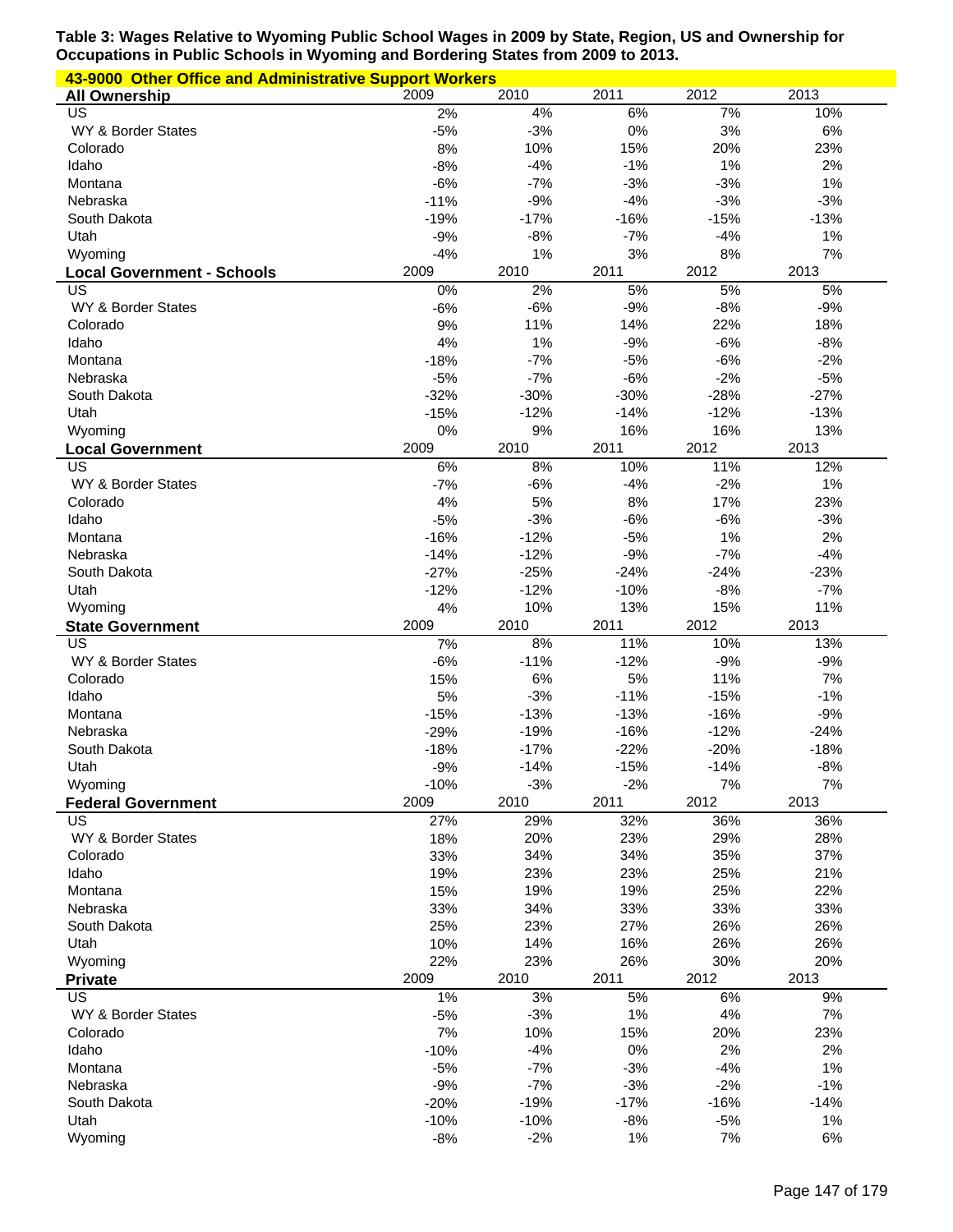| 43-9011 Computer Operators        |       |        |        |        |        |
|-----------------------------------|-------|--------|--------|--------|--------|
| <b>All Ownership</b>              | 2009  | 2010   | 2011   | 2012   | 2013   |
| $\overline{\mathsf{US}}$          | 38%   | 41%    | 45%    | 46%    | 47%    |
| WY & Border States                | 25%   | 19%    | 22%    | 24%    | 34%    |
| Colorado                          | 45%   | 44%    | 49%    | 61%    | 73%    |
| Idaho                             | 18%   | 23%    | 30%    | 33%    | 30%    |
| Montana                           | 11%   | 17%    | 39%    | 25%    | 38%    |
| Nebraska                          | 16%   | 11%    | 13%    | 10%    | 15%    |
| South Dakota                      | 18%   | 21%    | 15%    | 20%    | 27%    |
| Utah                              | 13%   | 7%     | 14%    | 21%    | 37%    |
|                                   | 23%   | 27%    | 29%    | 36%    | 42%    |
| Wyoming                           |       |        |        |        |        |
| <b>Local Government - Schools</b> | 2009  | 2010   | 2011   | 2012   | 2013   |
| US                                | 33%   | 34%    | 33%    | 38%    | 36%    |
| WY & Border States                | 11%   | 12%    | $-10%$ | $-16%$ | $-5%$  |
| Montana                           | 16%   | $-16%$ |        |        | $-1%$  |
| Nebraska                          | 75%   | 56%    | 59%    | 62%    | 95%    |
| Utah                              | 8%    | 10%    | $-20%$ | $-26%$ | $-24%$ |
| Wyoming                           | 0%    | 1%     | 3%     |        | 56%    |
| <b>Local Government</b>           | 2009  | 2010   | 2011   | 2012   | 2013   |
| US                                | 47%   | 51%    | 46%    | 47%    | 44%    |
| WY & Border States                | 29%   | 34%    | 28%    | 23%    | 25%    |
| Colorado                          | 70%   | 72%    | 73%    | 70%    | 74%    |
| Idaho                             | 32%   | 23%    | 24%    | 18%    | 25%    |
| Montana                           | 3%    | 4%     | 32%    | 20%    | 13%    |
| Nebraska                          | 35%   | 38%    | 44%    | 58%    | 54%    |
|                                   |       |        |        |        |        |
| South Dakota                      | 53%   | 71%    | 2%     |        |        |
| Utah                              | 16%   | 19%    | 3%     | $-1%$  | 2%     |
| Wyoming                           | 28%   | 46%    | 36%    | 1%     | 21%    |
| <b>State Government</b>           | 2009  | 2010   | 2011   | 2012   | 2013   |
| US                                | 43%   | 40%    | 44%    | 42%    | 47%    |
| WY & Border States                | 31%   | 2%     | $-2%$  | $-3%$  | 29%    |
| Colorado                          | 59%   | 53%    | 51%    | 61%    | 62%    |
| Idaho                             | 42%   | 102%   |        |        |        |
| Montana                           | $-5%$ | $-9%$  | 2%     | $-5%$  | $-17%$ |
| Nebraska                          | 34%   | 34%    | 38%    | 43%    | 45%    |
| South Dakota                      | 5%    | $8%$   | 6%     | 7%     | 13%    |
| Utah                              | $0\%$ | $-21%$ | $-21%$ | $-19%$ | $-15%$ |
| Wyoming                           | 17%   | 19%    | 21%    |        |        |
| <b>Federal Government</b>         | 2009  | 2010   | 2011   | 2012   | 2013   |
| US.                               | 93%   | 96%    | 97%    | 97%    | 100%   |
| WY & Border States                | 69%   | 76%    | 69%    | 74%    | 80%    |
| Colorado                          | 97%   | 101%   | 106%   | 101%   | 103%   |
| Idaho                             | 84%   | 87%    | 87%    | 87%    | 94%    |
|                                   |       |        | 90%    | 91%    |        |
| Montana                           | 84%   | 90%    |        |        | 93%    |
| Nebraska                          | 94%   | 96%    | 100%   | 100%   | 102%   |
| South Dakota                      | 97%   | 91%    | 92%    | 92%    | 97%    |
| Utah                              | 47%   | 55%    | 45%    | 51%    | 59%    |
| Wyoming                           | 97%   | 100%   | 100%   | 100%   | 102%   |
| <b>Private</b>                    | 2009  | 2010   | 2011   | 2012   | 2013   |
| US                                | 36%   | 39%    | 43%    | 45%    | 46%    |
| WY & Border States                | 23%   | 18%    | 22%    | 24%    | 33%    |
| Colorado                          | 43%   | 41%    | 45%    | 58%    | 72%    |
| Idaho                             | 13%   | 19%    | 28%    | 31%    | 28%    |
| Montana                           | 8%    | 15%    | 37%    | 23%    | 39%    |
| Nebraska                          | 13%   | $9%$   | 11%    | 8%     | 13%    |
| South Dakota                      | 5%    | 6%     | 4%     | 8%     | 19%    |
| Utah                              | 11%   | $8\%$  | 22%    | 36%    | 44%    |
| Wyoming                           | 21%   | 25%    | 27%    | 36%    | 42%    |
|                                   |       |        |        |        |        |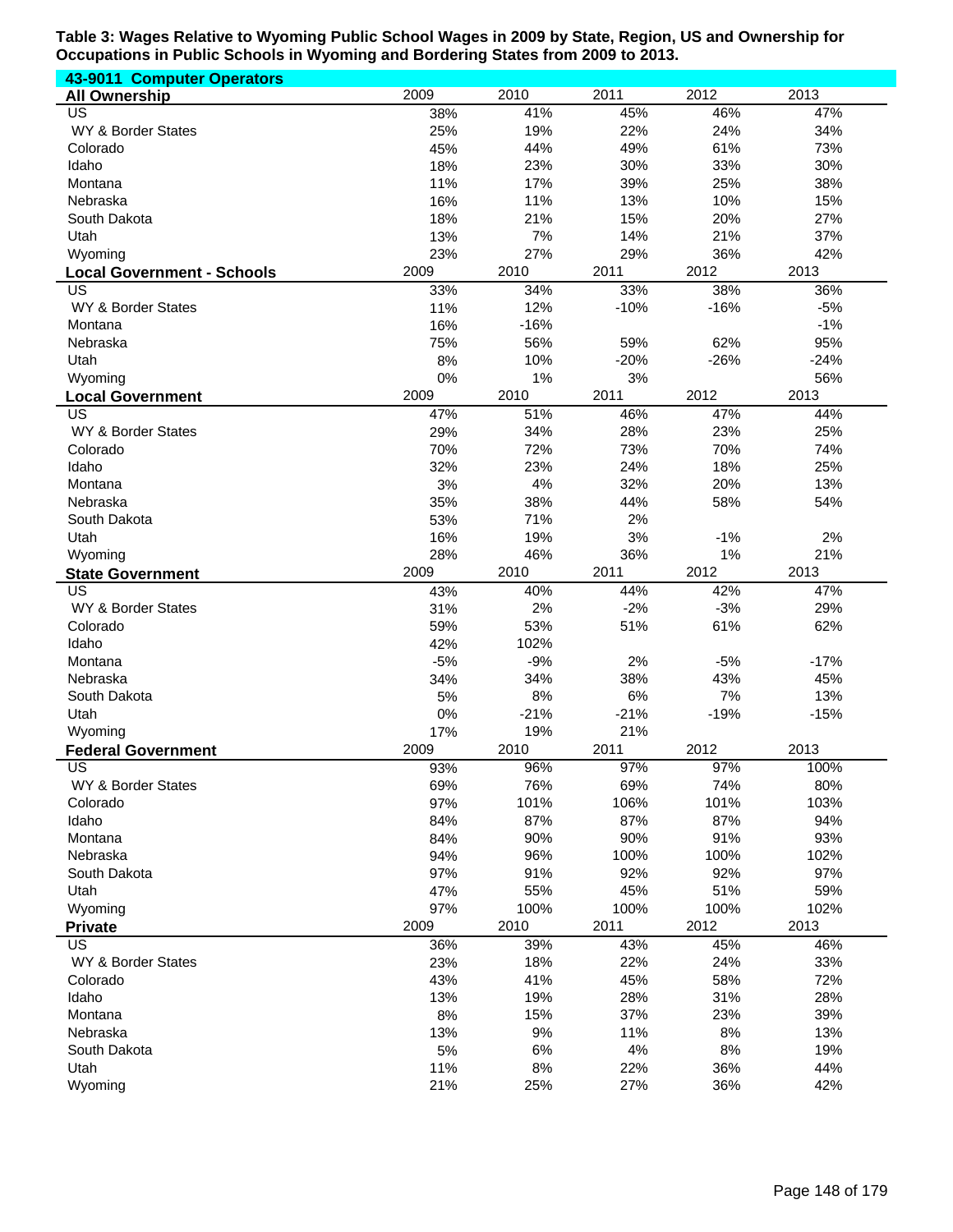| 43-9021 Data Entry Keyers         |                |                |                |                |                |
|-----------------------------------|----------------|----------------|----------------|----------------|----------------|
| <b>All Ownership</b>              | 2009           | 2010           | 2011           | 2012           | 2013           |
| <b>US</b>                         | $-15%$         | $-14%$         | $-12%$         | $-12%$         | $-10%$         |
| WY & Border States                | $-19%$         | $-16%$         | $-14%$         | $-10%$         | $-9%$          |
| Colorado                          | $-12%$         | $-11%$         | $-6%$          | 1%             | 1%             |
| Idaho                             | $-24%$         | $-17%$         | $-16%$         | $-16%$         | $-24%$         |
| Montana                           | $-22%$         | $-21%$         | $-16%$         | $-22%$         | $-20%$         |
| Nebraska                          | $-23%$         | $-22%$         | $-20%$         | $-19%$         | $-17%$         |
| South Dakota                      | $-24%$         | $-23%$         | $-26%$         | $-28%$         | $-24%$         |
| Utah                              | $-19%$         | $-16%$         | $-15%$         | $-11%$         | $-10%$         |
| Wyoming                           | $-29%$         | $-23%$         | $-27%$         | $-14%$         | $-16%$         |
| <b>Local Government - Schools</b> | 2009           | 2010           | 2011           | 2012           | 2013           |
| US                                | $-14%$         | $-12%$         | $-12%$         | $-11%$         | $-8%$          |
| WY & Border States                | $-5%$          | $-6%$          | $-4%$          | 2%             | $-5%$          |
| Colorado                          |                |                |                |                | $-19%$         |
| Idaho                             | $-34%$         | $-26%$         | $-24%$         | $-16%$         | $-30%$         |
| Montana                           |                |                | 103%           | 107%           | 111%           |
| Nebraska                          |                |                |                | $-18%$         | $-16%$         |
| South Dakota                      | $-45%$         | $-44%$         |                |                |                |
| Utah                              | 7%             | 7%             | 1%             | 5%             | $-14%$         |
| Wyoming                           | 0%             | 2%             | $-6%$          | $-49%$         | $-1%$          |
| <b>Local Government</b>           | 2009           | 2010           | 2011           | 2012           | 2013           |
| $\overline{\mathsf{US}}$          | $-8%$          | $-7%$          | $-6%$          | $-7%$          | $-4%$          |
| WY & Border States                | $-13%$         | $-13%$         | $-14%$         | $-3%$          | $-3%$          |
| Colorado                          | $-4%$          | $-8%$          | $-16%$         | 12%            | 14%            |
| Idaho                             | $-17%$         | $-10%$         | $-10%$         | $-10%$         | $-15%$         |
| Montana                           | $-17%$         | $-16%$         | $-9%$          | $-11%$         | $-7%$          |
| Nebraska                          | $-20%$         | $-22%$         | $-18%$         | $-11%$         | $-6%$          |
| South Dakota                      | $-45%$         | $-44%$         |                |                |                |
| Utah                              | $-18%$         | $-15%$         | $-13%$         | $-12%$         | $-12%$         |
| Wyoming                           | $-13%$<br>2009 | $-12%$<br>2010 | $-23%$<br>2011 | $-19%$<br>2012 | $-10%$<br>2013 |
| <b>State Government</b><br>US     | $-4%$          | $-3%$          | $-1%$          | $-2%$          | $0\%$          |
| WY & Border States                | $-22%$         | $-26%$         | $-14%$         | $-16%$         | $-9%$          |
| Colorado                          | $-13%$         | $-15%$         | 4%             | 3%             | 6%             |
| Idaho                             | $-28%$         | $-50%$         | $-49%$         | $-48%$         |                |
| Montana                           | $-27%$         | $-28%$         | $-29%$         | $-28%$         | $-26%$         |
| Nebraska                          | $-21%$         | $-15%$         | $-12%$         | $-12%$         | $-4%$          |
| South Dakota                      | $-41%$         | $-38%$         | $-38%$         | $-34%$         | $-35%$         |
| Utah                              | $-23%$         | $-29%$         | $-28%$         | $-27%$         | $-22%$         |
| <b>Federal Government</b>         | 2009           | 2010           | 2011           | 2012           | 2013           |
| US                                | $-3%$          | $-2%$          | 1%             | 6%             | 7%             |
| WY & Border States                | $-6%$          | $-2%$          | $-1%$          | 8%             | 8%             |
| Colorado                          | 31%            | 36%            | 38%            | 44%            | 47%            |
| Nebraska                          | $-32%$         | $-31%$         | $-31%$         | $-25%$         | $-25%$         |
| Utah                              | $-6%$          | $-2%$          | $-1%$          | 8%             | 7%             |
| <b>Private</b>                    | 2009           | 2010           | 2011           | 2012           | 2013           |
| US                                | $-17%$         | $-16%$         | $-14%$         | $-13%$         | $-11%$         |
| WY & Border States                | $-22%$         | $-19%$         | $-17%$         | $-13%$         | $-12%$         |
| Colorado                          | $-12%$         | $-11%$         | $-7%$          | $0\%$          | $0\%$          |
| Idaho                             | $-24%$         | $-18%$         | $-17%$         | $-17%$         | $-25%$         |
| Montana                           | $-22%$         | $-21%$         | $-16%$         | $-22%$         | $-20%$         |
| Nebraska                          | $-24%$         | $-22%$         | $-21%$         | $-19%$         | $-17%$         |
| South Dakota                      | $-22%$         | $-22%$         | $-26%$         | $-28%$         | $-23%$         |
| Utah                              | $-29%$         | $-26%$         | $-24%$         | $-19%$         | $-18%$         |
| Wyoming                           | $-31%$         | $-25%$         | $-27%$         | $-14%$         | $-19%$         |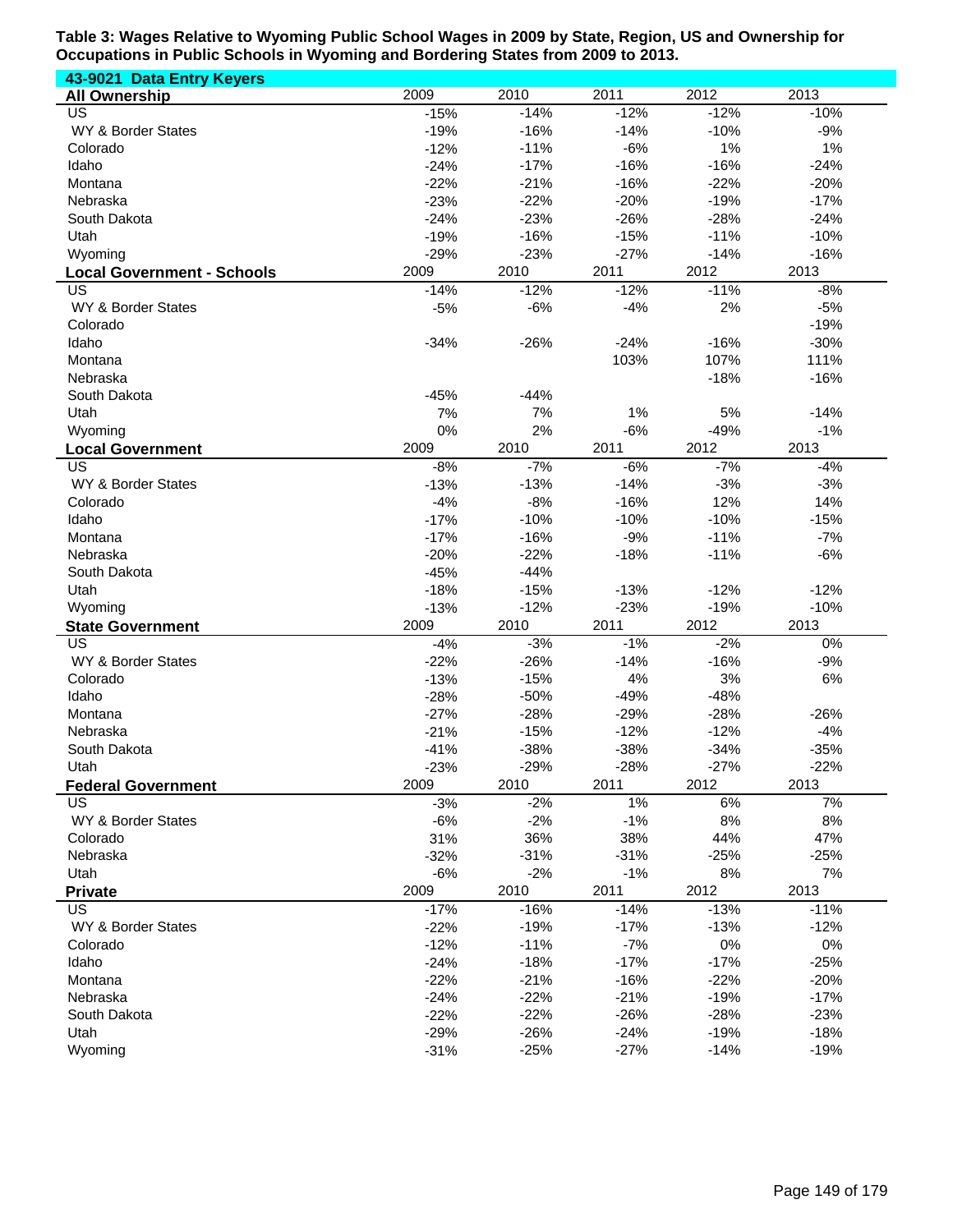| 43-9061 Office Clerks, General          |             |                 |              |                 |              |
|-----------------------------------------|-------------|-----------------|--------------|-----------------|--------------|
| <b>All Ownership</b>                    | 2009        | 2010            | 2011         | 2012            | 2013         |
| US                                      | 5%          | 7%              | 10%          | 11%             | 14%          |
| WY & Border States                      | $-4%$       | $-1%$           | 2%           | $6\%$           | 10%          |
| Colorado                                | 5%          | 12%             | 19%          | 26%             | 29%          |
| Idaho                                   | $-2%$       | 1%              | 4%           | 5%              | 6%           |
| Montana                                 | $-7%$       | $-6%$           | $-1%$        | 2%              | 7%           |
| Nebraska                                | $-14%$      | $-12%$          | $-9%$        | $-6%$           | $-8%$        |
| South Dakota                            | $-20%$      | $-17%$<br>$-6%$ | $-15%$       | $-13%$<br>$-3%$ | $-13%$<br>2% |
| Utah<br>Wyoming                         | $-6%$<br>1% | 10%             | $-5%$<br>12% | 16%             | 15%          |
|                                         | 2009        | 2010            | 2011         | 2012            | 2013         |
| <b>Local Government - Schools</b><br>US | 6%          | 7%              | 11%          | 11%             | 11%          |
| WY & Border States                      | $-2%$       | $-2%$           | $-6%$        | $-3%$           | $-5%$        |
| Colorado                                |             |                 |              | 63%             | 31%          |
| Idaho                                   | 11%         | 8%              | $-2%$        | 1%              | 0%           |
| Montana                                 | $-18%$      | $-14%$          | $-13%$       | $-2%$           | 3%           |
| Nebraska                                | 1%          | $-1%$           | 0%           | 4%              | 0%           |
| South Dakota                            | $-29%$      | $-26%$          | $-25%$       | $-23%$          | $-22%$       |
| Utah                                    | $-10%$      | $-8%$           | $-8%$        | $-7%$           | $-7%$        |
| Wyoming                                 | 0%          | 13%             | 17%          | 19%             | 20%          |
| <b>Local Government</b>                 | 2009        | 2010            | 2011         | 2012            | 2013         |
| $\overline{\mathsf{US}}$                | 11%         | 13%             | 16%          | 17%             | 18%          |
| WY & Border States                      | $-2%$       | $-1%$           | 1%           | 3%              | 6%           |
| Colorado                                | 9%          | 10%             | 15%          | 24%             | 33%          |
| Idaho                                   | 8%          | 4%              | 1%           | 1%              | 3%           |
| Montana                                 | $-13%$      | $-10%$          | $-2%$        | 8%              | 9%           |
| Nebraska                                | $-10%$      | $-8%$           | $-5%$        | $-3%$           | $-2%$        |
| South Dakota                            | $-23%$      | $-21%$          | $-19%$       | $-19%$          | $-18%$       |
| Utah                                    | $-8%$       | $-7%$           | $-5%$        | $-3%$           | $-1%$        |
| Wyoming                                 | 8%          | 16%             | 19%          | 20%             | 16%          |
| <b>State Government</b><br>US           | 2009<br>12% | 2010<br>11%     | 2011<br>15%  | 2012<br>13%     | 2013<br>17%  |
| WY & Border States                      | $-9%$       | $-9%$           | $-9%$        | $-5%$           | $-8%$        |
| Colorado                                | $-6%$       | 5%              | $-2%$        | 3%              | 0%           |
| Idaho                                   | 12%         | $-11%$          | $-14%$       | $-13%$          | $-8%$        |
| Montana                                 | $-16%$      | $-12%$          | $-15%$       | $-14%$          | $-12%$       |
| Nebraska                                | $-28%$      | $-16%$          | $-12%$       | $-6%$           | $-25%$       |
| South Dakota                            | $-15%$      | $-15%$          | $-22%$       | $-19%$          | $-19%$       |
| Utah                                    | $-2%$       | $-7%$           | $-8%$        | $-7%$           | $-1%$        |
| Wyoming                                 | $-4%$       | 4%              | 6%           | 15%             | 14%          |
| <b>Federal Government</b>               | 2009        | 2010            | 2011         | 2012            | 2013         |
| <b>US</b>                               | 46%         | 46%             | 46%          | 48%             | 47%          |
| WY & Border States                      | 41%         | 41%             | 39%          | 40%             | 42%          |
| Colorado                                | 46%         | 43%             | 41%          | 40%             | 46%          |
| Idaho                                   | 38%         | 41%             | 41%          | 38%             | 37%          |
| Montana                                 | 33%         | 35%             | 33%          | 38%             | 34%          |
| Nebraska                                | 41%         | 43%             | 41%          | 42%             | 42%          |
| South Dakota                            | 33%         | 35%             | 34%          | 35%             | 34%          |
| Utah                                    | 51%         | 45%             | 40%          | 46%             | 50%          |
| Wyoming                                 | 39%         | 40%             | 42%          | 42%             | 40%          |
| <b>Private</b>                          | 2009        | 2010            | 2011         | 2012            | 2013         |
| <b>US</b>                               | 3%          | 5%<br>$-1%$     | 8%<br>3%     | 10%<br>7%       | 13%<br>11%   |
| WY & Border States<br>Colorado          | $-5%$       |                 |              | 26%             |              |
| Idaho                                   | 5%<br>$-5%$ | 12%<br>1%       | 20%<br>4%    | 6%              | 30%<br>7%    |
| Montana                                 | $-6%$       | $-5%$           | $-2%$        | 1%              | 7%           |
| Nebraska                                | $-14%$      | $-13%$          | $-9%$        | $-7%$           | $-7%$        |
| South Dakota                            | $-22%$      | $-19%$          | $-17%$       | $-16%$          | $-15%$       |
| Utah                                    | $-6%$       | $-6%$           | $-5%$        | $-2%$           | 3%           |
| Wyoming                                 | $-4%$       | 8%              | 11%          | 15%             | 15%          |
|                                         |             |                 |              |                 |              |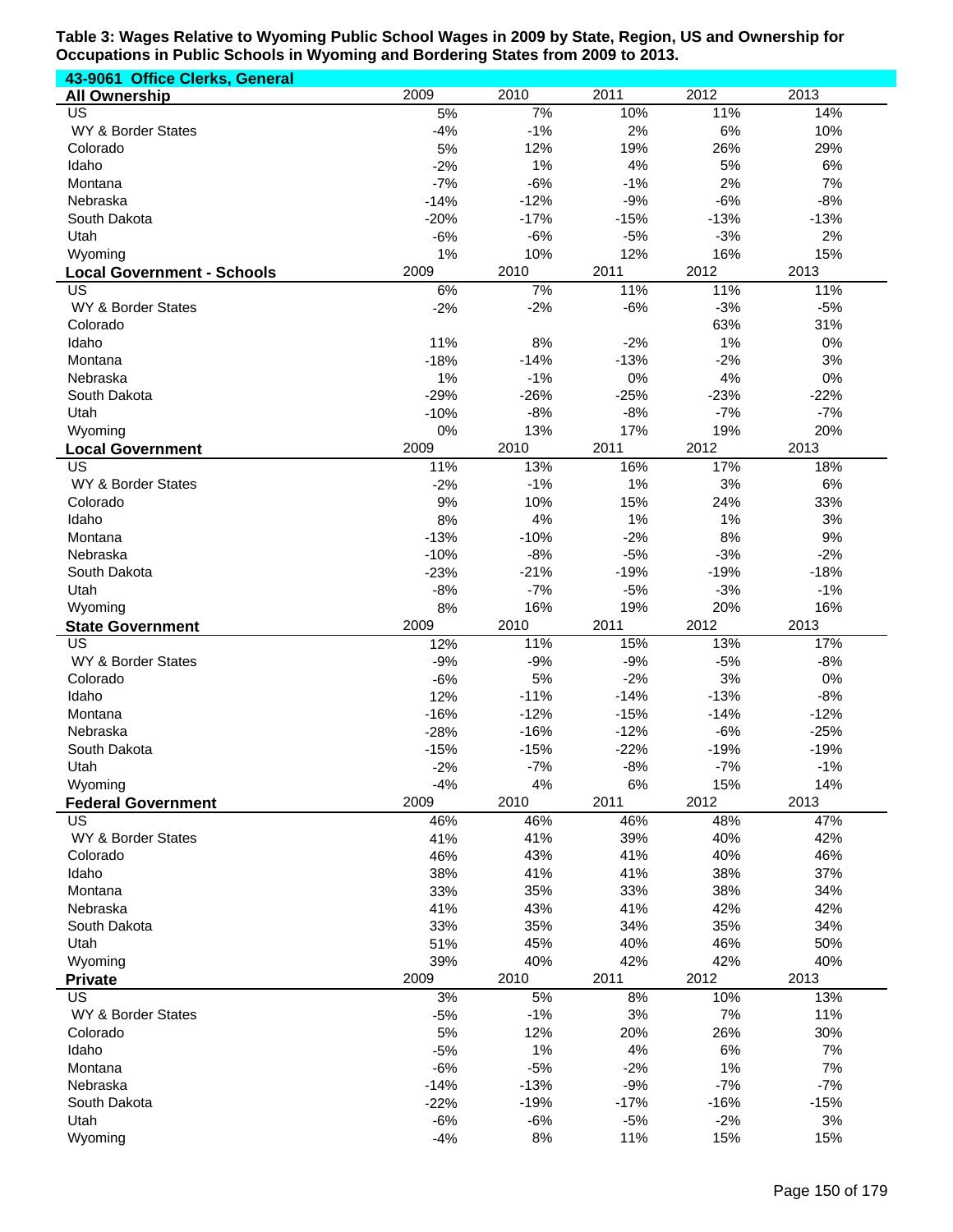| 43-9199 Office and Administrative Support Workers, All Other |        |        |        |        |        |  |  |
|--------------------------------------------------------------|--------|--------|--------|--------|--------|--|--|
| <b>All Ownership</b>                                         | 2009   | 2010   | 2011   | 2012   | 2013   |  |  |
| <b>US</b>                                                    | 2%     | 4%     | 6%     | 8%     | 11%    |  |  |
| WY & Border States                                           | 8%     | 5%     | 11%    | 11%    | 16%    |  |  |
| Colorado                                                     | 18%    | 10%    | 9%     | 13%    | 16%    |  |  |
| Idaho                                                        | $-19%$ | $-9%$  | $-1%$  | $-1%$  | 7%     |  |  |
| Montana                                                      | 31%    | 39%    | 41%    | 16%    | 4%     |  |  |
| Nebraska                                                     | $-4%$  | $-5%$  | 20%    | 24%    | 27%    |  |  |
| South Dakota                                                 | 19%    | 16%    | 12%    | 11%    | 7%     |  |  |
| Utah                                                         | 5%     | 4%     | 5%     | 7%     | 16%    |  |  |
| Wyoming                                                      | 4%     | 1%     | 10%    | 17%    | 15%    |  |  |
| <b>Local Government - Schools</b>                            | 2009   | 2010   | 2011   | 2012   | 2013   |  |  |
| US                                                           | $-14%$ | $-12%$ | $-9%$  | $-9%$  | $-8%$  |  |  |
| WY & Border States                                           | $-3%$  | 22%    | 41%    | 10%    | $6\%$  |  |  |
| Colorado                                                     | 35%    | 24%    | 28%    | 16%    | 29%    |  |  |
| Idaho                                                        | 92%    |        |        | $-32%$ | $-36%$ |  |  |
| Montana                                                      | $-17%$ | 72%    | 75%    |        |        |  |  |
| Utah                                                         | $-6%$  |        |        | 3%     | 7%     |  |  |
| Wyoming                                                      | 0%     | 3%     | 25%    | 24%    |        |  |  |
| <b>Local Government</b>                                      | 2009   | 2010   | 2011   | 2012   | 2013   |  |  |
| US                                                           | $-10%$ | $-8%$  | $-8%$  | $-4%$  | $-1%$  |  |  |
| WY & Border States                                           | $-19%$ | 0%     | 1%     | $0\%$  | 7%     |  |  |
| Colorado                                                     | $-3%$  | $-8%$  | $-14%$ | $-4%$  | $-3%$  |  |  |
| Idaho                                                        | $-40%$ | $-14%$ | $-25%$ | $-28%$ | $-3%$  |  |  |
| Montana                                                      | $-16%$ | 42%    | 45%    | $-11%$ |        |  |  |
| Nebraska                                                     | $-8%$  | $-15%$ | $-10%$ | $-15%$ | 10%    |  |  |
| Utah                                                         | 15%    | 18%    | 11%    | 8%     | 10%    |  |  |
| Wyoming                                                      | 1%     | 6%     | 18%    | 21%    | 23%    |  |  |
| <b>State Government</b>                                      | 2009   | 2010   | 2011   | 2012   | 2013   |  |  |
| US                                                           | $-2%$  | 4%     | 6%     | 5%     | 9%     |  |  |
| WY & Border States                                           | 27%    | $-12%$ | $-5%$  | 3%     | 14%    |  |  |
| Colorado                                                     | 38%    | 6%     | 7%     | 27%    | 28%    |  |  |
| Idaho                                                        | $-10%$ | $-33%$ | $-19%$ | $-20%$ | 17%    |  |  |
| Montana                                                      | $-13%$ | $-12%$ | $-11%$ |        |        |  |  |
| Nebraska                                                     | 1%     | $-13%$ | 8%     | 0%     | 11%    |  |  |
| Utah                                                         | 9%     | $-25%$ | $-39%$ | $-36%$ | $-40%$ |  |  |
| Wyoming                                                      |        |        |        | 38%    | 40%    |  |  |
| <b>Federal Government</b>                                    | 2009   | 2010   | 2011   | 2012   | 2013   |  |  |
| US                                                           | 20%    | 22%    | 29%    | 34%    | 22%    |  |  |
| WY & Border States                                           | 17%    | 21%    | 24%    | 29%    | 16%    |  |  |
| Colorado                                                     | 25%    | 26%    | 29%    | 34%    | 20%    |  |  |
| Idaho                                                        | 9%     | 18%    | 23%    | 23%    | 3%     |  |  |
| Montana                                                      | 0%     | 8%     | 10%    | 24%    | 5%     |  |  |
| Nebraska                                                     | 22%    | 26%    | 27%    | 24%    | 15%    |  |  |
| South Dakota                                                 | 21%    | 16%    | 24%    | 17%    | 9%     |  |  |
| Utah                                                         | 11%    | 17%    | 17%    | 33%    | 28%    |  |  |
| Wyoming                                                      | 23%    | 22%    | 24%    | 28%    | $-1%$  |  |  |
| <b>Private</b>                                               | 2009   | 2010   | 2011   | 2012   | 2013   |  |  |
| <b>US</b>                                                    | 7%     | 8%     | 11%    | 12%    | 16%    |  |  |
| WY & Border States                                           | 9%     | 8%     | 13%    | 11%    | 17%    |  |  |
| Colorado                                                     | 8%     | 10%    | 8%     | $9%$   | 14%    |  |  |
| Idaho                                                        | 4%     | 5%     | 6%     | $9%$   | $9%$   |  |  |
| Montana                                                      | 46%    | 43%    | 47%    | 14%    | 3%     |  |  |
| Nebraska                                                     | $-7%$  | $-6%$  | 23%    | 30%    | 35%    |  |  |
| South Dakota                                                 | $-28%$ | $-14%$ | $-14%$ | 0%     | 3%     |  |  |
| Utah                                                         | 4%     | 3%     | 8%     | 7%     | 17%    |  |  |
| Wyoming                                                      | 4%     | $-1%$  | 3%     | 9%     | 20%    |  |  |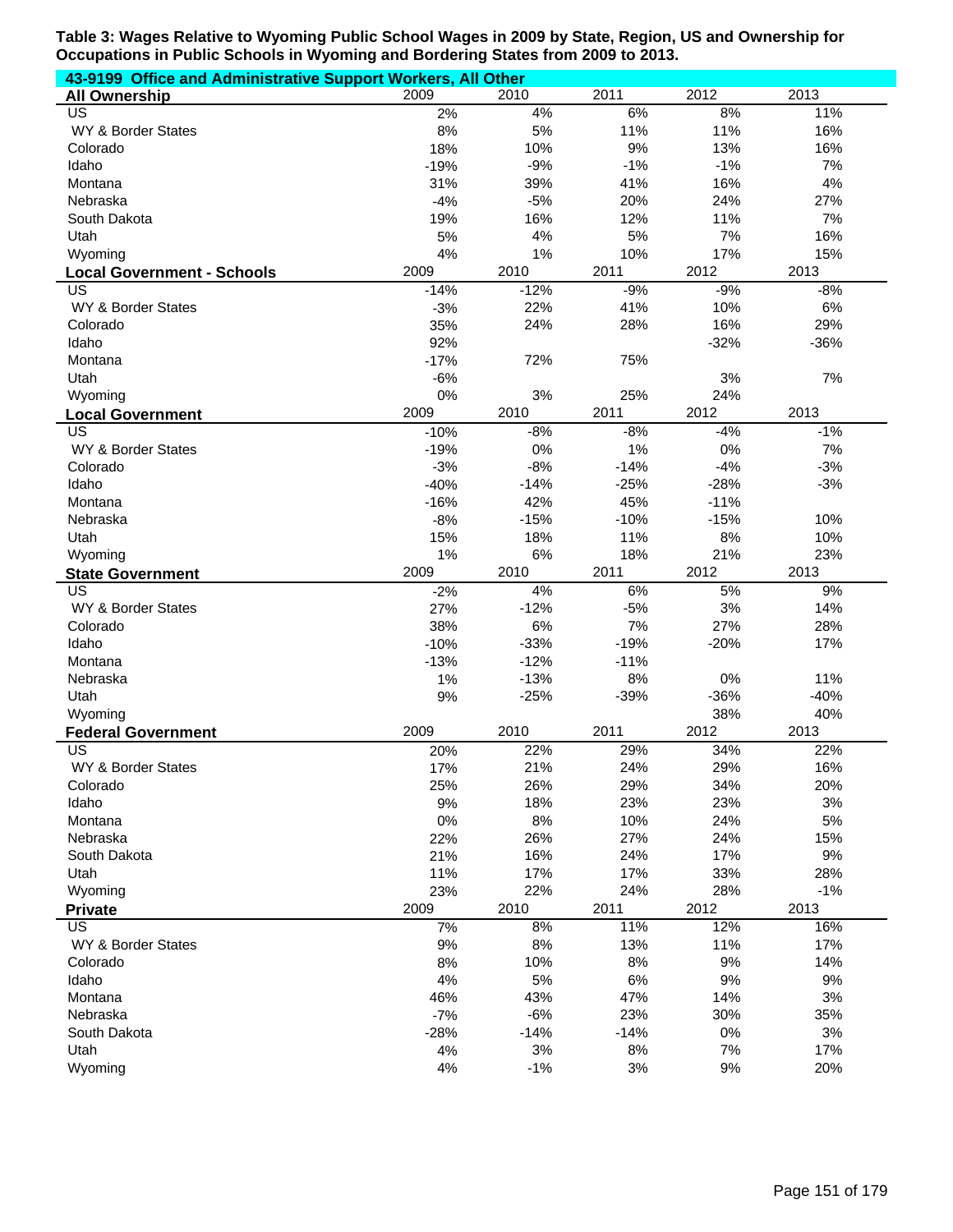| 47-0000 Construction and Extraction Occupations |             |                 |                 |                 |                 |
|-------------------------------------------------|-------------|-----------------|-----------------|-----------------|-----------------|
| <b>All Ownership</b>                            | 2009        | 2010            | 2011            | 2012            | 2013            |
| US                                              | 3%          | 4%              | 6%              | 7%              | 8%              |
| WY & Border States                              | $-5%$       | $-4%$           | $-2%$           | $-2%$           | 0%              |
| Colorado                                        | 0%          | 1%              | 3%              | 4%              | 4%              |
| Idaho                                           | $-10%$      | $-9%$           | $-9%$           | $-12%$          | $-10%$          |
| Montana                                         | $-6%$       | $-4%$           | $-1%$           | 3%              | 6%              |
| Nebraska                                        | $-10%$      | $-8%$           | $-9%$           | $-9%$           | $-8%$           |
| South Dakota                                    | $-22%$      | $-20%$          | $-20%$          | $-19%$          | $-18%$          |
| Utah                                            | $-8%$       | $-7%$           | $-5%$           | $-5%$           | $-3%$           |
| Wyoming                                         | 4%          | 8%              | 9%              | 10%             | 11%             |
| <b>Local Government - Schools</b>               | 2009        | 2010            | 2011            | 2012            | 2013            |
| US                                              | 8%          | 8%              | 10%             | 7%              | 11%             |
| WY & Border States                              | 1%          | 3%              | 4%              | 11%             | 13%             |
| Colorado                                        | $-3%$       | $-1%$           | 0%              | 8%              | 9%              |
| Idaho                                           | $-14%$      | 4%              | $-4%$           | $-7%$           | $-9%$           |
| Montana                                         | $-34%$      | $-22%$          | $-22%$          | 9%              | 10%             |
| Nebraska                                        | 31%         | 34%             | 39%             | 39%             | 44%             |
| South Dakota                                    | $-18%$      | $-16%$          | $-10%$          | $-9%$           | $-8%$           |
| Utah                                            | 2%          | 8%              | 6%              | 11%             | 11%             |
| Wyoming                                         | 0%          | 2%              | 3%              | 5%              | 4%              |
| <b>Local Government</b>                         | 2009        | 2010            | 2011            | 2012            | 2013            |
| US                                              | 1%          | 2%              | 4%              | 5%              | 7%              |
| WY & Border States                              | $-4%$       | $-2%$           | $-1%$           | $-1%$           | 1%              |
| Colorado                                        | 9%          | 11%             | 12%             | 11%             | 12%             |
| Idaho                                           | $-9%$       | $-9%$           | $-10%$          | $-12%$          | $-10%$          |
| Montana                                         | $-10%$      | $-11%$          | $-10%$          | $-5%$           | $-1%$           |
| Nebraska                                        | $-17%$      | $-9%$           | $-6%$           | $-6%$           | $-7%$           |
| South Dakota                                    | $-26%$      | $-23%$          | $-22%$          | $-21%$          | $-21%$          |
| Utah                                            | $-4%$       | $-3%$           | 4%              | 4%              | 5%              |
| Wyoming                                         | 0%          | 3%              | 3%              | 5%              | 6%              |
| <b>State Government</b>                         | 2009        | 2010            | 2011            | 2012            | 2013            |
| US                                              | $-2%$       | $-2%$           | 0%              | $-2%$           | 1%              |
| WY & Border States                              | $-1%$       | $-4%$           | $-4%$           | $-4%$           | $-3%$           |
| Colorado                                        | 14%         | 13%             | 13%             | 12%             | 11%             |
| Idaho                                           | $-7%$       | $-17%$          | $-18%$          | $-20%$          | $-13%$          |
| Montana                                         | 5%          | $-3%$           | $-2%$           | $-2%$           | $-2%$           |
| Nebraska                                        | $-14%$      | $-13%$          | $-12%$          | $-10%$          | $-9%$           |
| South Dakota                                    | $-27%$      | $-27%$          | $-26%$          | $-27%$          | $-24%$          |
| Utah                                            | $-1%$       | $-4%$           | $-5%$           | $-8%$           | $-7%$           |
| Wyoming                                         | 0%          | $-4%$           | $-4%$           | $-2%$           | $-1%$           |
| <b>Federal Government</b>                       | 2009        | 2010            | 2011            | 2012            | 2013            |
| US                                              | 26%         | 30%             | 31%             | 31%             | 32%             |
| WY & Border States                              | 23%         | 27%             | 29%             | 30%             | 31%             |
| Colorado                                        | 34%         | 39%             | 37%             | 36%             | 38%             |
| Idaho                                           | 21%         | 24%             | 27%             | 25%             | 27%             |
| Montana                                         | 29%         | 31%             | 32%             | 36%             | 36%             |
| Nebraska                                        | 11%         | 13%             | 13%             | 16%             | 17%             |
| South Dakota                                    | 28%         | 31%             | 31%             | 33%             | 35%             |
| Utah                                            | 20%         | 25%             | 28%             | 29%             | 29%             |
| Wyoming                                         | 26%         | 32%             | 33%             | 36%             | 38%             |
| <b>Private</b>                                  | 2009        | 2010            | 2011            | 2012<br>7%      | 2013            |
| US<br>WY & Border States                        | 3%          | 4%<br>$-4%$     | 6%<br>$-2%$     | $-2%$           | 9%<br>$-1%$     |
|                                                 | $-5%$       |                 | 3%              |                 |                 |
| Colorado                                        | $-1%$       | 0%              |                 | 4%              | 4%              |
| Idaho                                           | $-10%$      | $-9%$           | $-8%$           | $-12%$          | $-10%$          |
| Montana                                         | $-6%$       | $-4%$           | $-1%$           | 4%              | 6%              |
| Nebraska<br>South Dakota                        | $-9%$       | $-8%$<br>$-20%$ | $-9%$<br>$-19%$ | $-9%$<br>$-18%$ | $-8%$<br>$-18%$ |
| Utah                                            | $-22%$      | $-8%$           | $-6%$           | $-6%$           | $-4%$           |
| Wyoming                                         | $-9%$<br>4% | 8%              | 10%             | 10%             | 11%             |
|                                                 |             |                 |                 |                 |                 |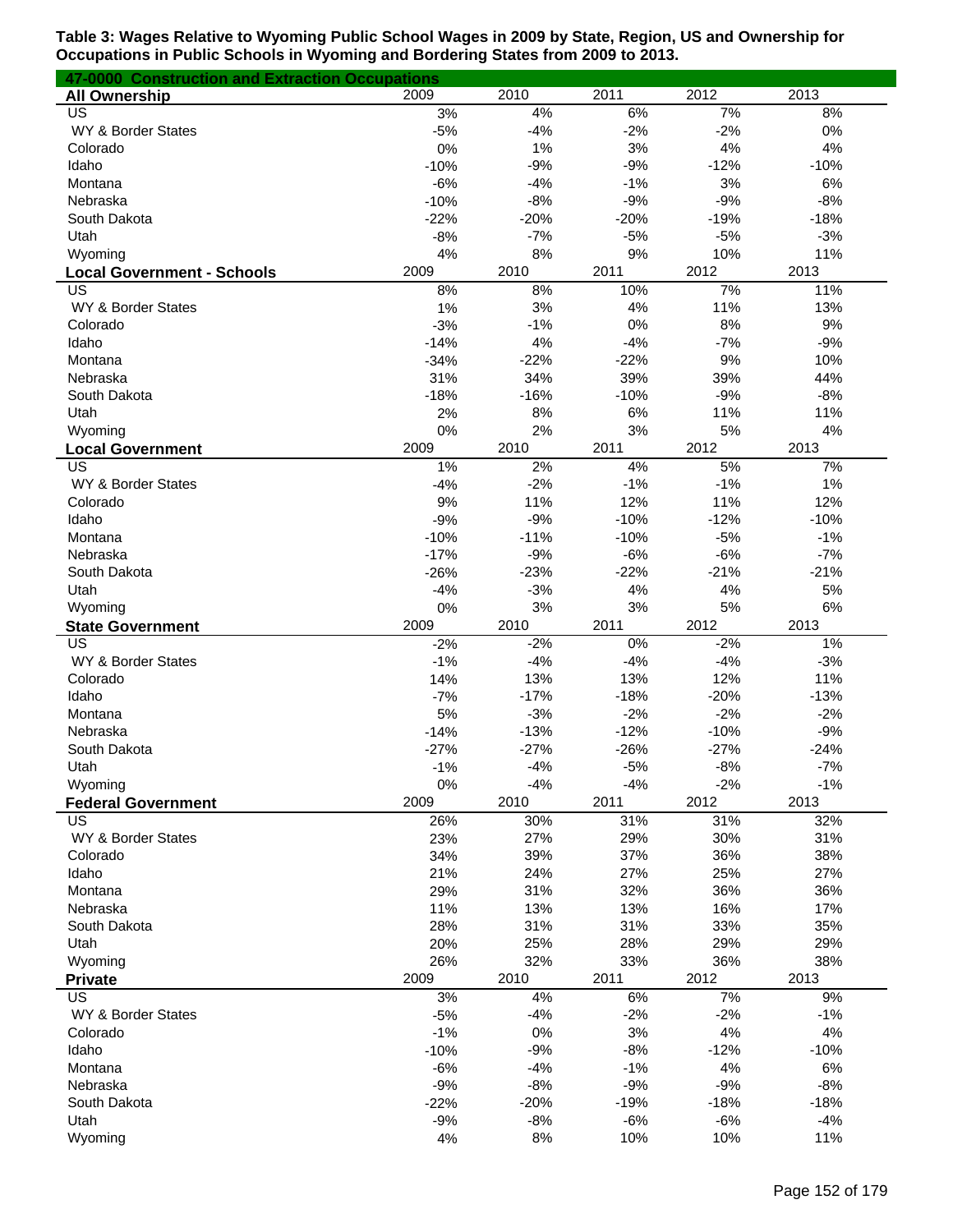| <b>47-2000 Construction Trades Workers</b> |        |        |        |        |        |
|--------------------------------------------|--------|--------|--------|--------|--------|
| <b>All Ownership</b>                       | 2009   | 2010   | 2011   | 2012   | 2013   |
| US                                         | $1\%$  | 2%     | 4%     | 4%     | 6%     |
| WY & Border States                         | $-10%$ | $-9%$  | $-7%$  | $-7%$  | $-6%$  |
| Colorado                                   | $-6%$  | $-5%$  | $-4%$  | $-3%$  | $-3%$  |
| Idaho                                      | $-14%$ | $-14%$ | $-12%$ | $-15%$ | $-13%$ |
| Montana                                    | $-8%$  | $-5%$  | $-5%$  | $-2%$  | 2%     |
| Nebraska                                   | $-12%$ | $-11%$ | $-11%$ | $-11%$ | $-10%$ |
| South Dakota                               | $-23%$ | $-22%$ | $-20%$ | $-19%$ | $-19%$ |
| Utah                                       | $-13%$ | $-11%$ | $-9%$  | $-10%$ | $-8%$  |
| Wyoming                                    | $-3%$  | 2%     | 3%     | 2%     | 4%     |
| <b>Local Government - Schools</b>          | 2009   | 2010   | 2011   | 2012   | 2013   |
| US                                         | 5%     | 5%     | 6%     | 3%     | 7%     |
| WY & Border States                         | $-3%$  | 1%     | 1%     | 9%     | 10%    |
| Colorado                                   | $-3%$  | $-2%$  | $-1%$  | 6%     | 7%     |
| Idaho                                      | $-14%$ | 4%     | $-4%$  | $-7%$  | $-9%$  |
| Montana                                    | $-37%$ | $-22%$ | $-22%$ | 9%     | 10%    |
| Nebraska                                   | 31%    | 34%    | 39%    | 40%    | 43%    |
|                                            |        | $-16%$ | $-10%$ | $-9%$  |        |
| South Dakota                               | $-18%$ |        |        |        | $-8%$  |
| Utah                                       | $-6%$  | 1%     | $-1%$  | 8%     | 6%     |
| Wyoming                                    | 0%     | $-3%$  | $-2%$  | $-1%$  | $-1%$  |
| <b>Local Government</b>                    | 2009   | 2010   | 2011   | 2012   | 2013   |
| US                                         | $-2%$  | 0%     | 2%     | 3%     | 4%     |
| WY & Border States                         | $-7%$  | $-4%$  | $-3%$  | $-2%$  | $-1%$  |
| Colorado                                   | 1%     | 2%     | 3%     | 4%     | 5%     |
| Idaho                                      | $-15%$ | $-15%$ | $-16%$ | $-16%$ | $-13%$ |
| Montana                                    | $-11%$ | $-13%$ | $-12%$ | $-8%$  | $-3%$  |
| Nebraska                                   | $-11%$ | 1%     | 4%     | 5%     | 2%     |
| South Dakota                               | $-20%$ | $-18%$ | $-15%$ | $-14%$ | $-13%$ |
| Utah                                       | $-8%$  | $-4%$  | $-3%$  | $-3%$  | $-3%$  |
| Wyoming                                    | $-3%$  | 1%     | $-2%$  | $-1%$  | 0%     |
|                                            | 2009   | 2010   | 2011   | 2012   | 2013   |
|                                            |        |        |        |        |        |
| <b>State Government</b><br>US              |        |        |        |        |        |
|                                            | $-3%$  | $-2%$  | $0\%$  | 0%     | 4%     |
| WY & Border States                         | 3%     | 5%     | 6%     | 4%     | 4%     |
| Colorado                                   | 26%    | 18%    | 21%    | 19%    | 16%    |
| Idaho                                      | $-4%$  | $-8%$  | $-15%$ | $-25%$ | $-15%$ |
| Montana                                    | 1%     | 5%     | 8%     | 5%     | 5%     |
| Nebraska                                   | $-5%$  | $-1%$  | 1%     | 1%     | $-1%$  |
| South Dakota                               | $-22%$ | $-21%$ | $-19%$ | $-19%$ | $-19%$ |
| Utah                                       | $-10%$ | $-5%$  | $-8%$  | $-10%$ | $-11%$ |
| Wyoming                                    | $-8%$  | $-5%$  | $-4%$  | 4%     | 5%     |
| <b>Federal Government</b>                  | 2009   | 2010   | 2011   | 2012   | 2013   |
| US                                         | 23%    | 26%    | 26%    | 27%    | 28%    |
| WY & Border States                         | 20%    | 24%    | 26%    | 28%    | 29%    |
| Colorado                                   | 24%    | 29%    | 27%    | 30%    | 31%    |
| Idaho                                      | 17%    | 20%    | 24%    | 23%    | 24%    |
| Montana                                    | 29%    | 32%    | 34%    | 37%    | 37%    |
| Nebraska                                   | 10%    | 13%    | 13%    | 14%    | 15%    |
| South Dakota                               | 26%    | 30%    | 31%    | 33%    | 35%    |
| Utah                                       | 18%    | 23%    | 26%    | 26%    | 27%    |
| Wyoming                                    | 25%    | 32%    | 33%    | 36%    | 38%    |
| <b>Private</b>                             | 2009   | 2010   | 2011   | 2012   | 2013   |
| US                                         | 1%     | 2%     | 4%     | 4%     | 6%     |
| WY & Border States                         | $-10%$ | $-9%$  | $-8%$  | $-8%$  | $-7%$  |
| Colorado                                   | $-6%$  | $-6%$  | $-5%$  | $-4%$  | $-4%$  |
| Idaho                                      | $-14%$ | $-14%$ | $-12%$ | $-15%$ | $-13%$ |
| Montana                                    | $-8%$  | $-5%$  | $-5%$  | $-2%$  | 2%     |
| Nebraska                                   | $-12%$ | $-11%$ | $-11%$ | $-12%$ | $-11%$ |
| South Dakota                               | $-24%$ | $-22%$ | $-21%$ | $-20%$ | $-19%$ |
| Utah                                       | $-14%$ | $-12%$ | $-10%$ | $-11%$ | $-9%$  |
| Wyoming                                    | $-3%$  | 2%     | 3%     | 2%     | 4%     |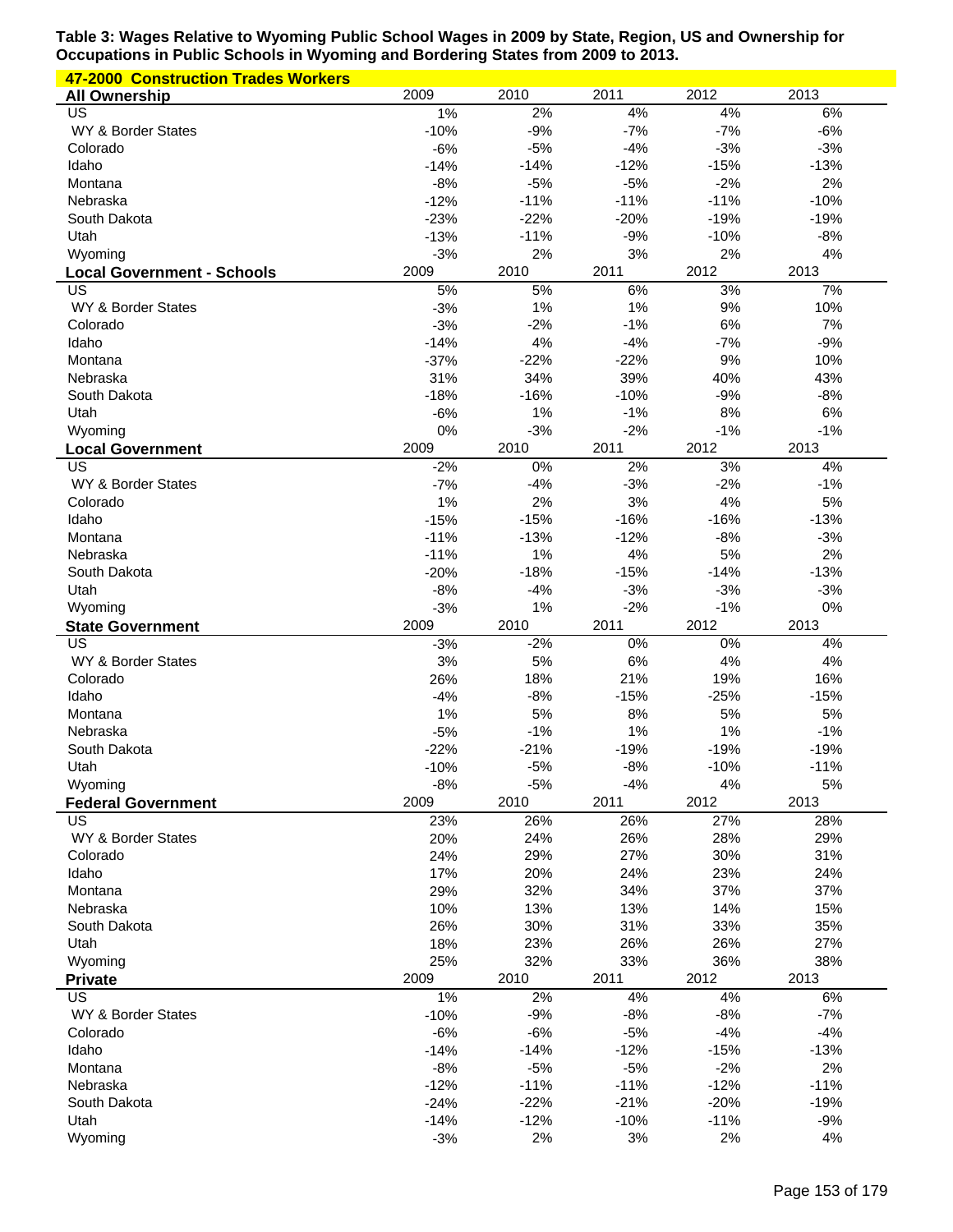**47-2031 Carpenters All Ownership** 2009 2010 2011 2012 2013 US 4% 4% 5% 6% 7% WY & Border States -10% -10% -10% -11% -12% -12% -12% Colorado 2% -1% -4% -4% -3% Idaho -13% -12% -10% -18% -15% Montana -16% -15% -14% -13% -7% Nebraska -21% -20% -16% -19% -18% South Dakota -27% -27% -25% -24% -23% Utah -13% -10% -13% -14% -16% Wyoming -3% -1% -3% -1% -3% **Local Government - Schools** 2009 2010 2011 2012 2013 US -2% -2% -1% -3% 1% WY & Border States **8%** 9% 9% 9% 9% 9% 9% 9% 4% Colorado 11% 12% 13% 12% 14% Idaho -14% 4% -5% -11% -21% Montana -33% -12% -13% 10% 7% Nebraska 19% 20% 23% 26% 21% South Dakota -26% -22% -13% -13% -12% Utah 10% 15% 12% 9% -5% Wyoming 0% -3% -2% -1% -7% **Local Government** 2009 2010 2011 2012 2013 US 9% 10% 12% 11% 14% WY & Border States **4%** 3% 0% -4% -4% -4% Colorado 17% 20% 19% 9% 10% Idaho 0% -3% -1% -7% -6% Montana -33% -21% -19% -12% -4% Nebraska 17% 16% 4% 5% 3% South Dakota -30% -28% -25% -22% -21% Utah 4% 8% 1% -5% -10% Wyoming 2% -8% -15% -19% -9% **State Government** 2009 2010 2011 2012 2013 US 5% 6% 8% 9% 8% WY & Border States -11% -8% -9% -7% -7% -7% -7% Colorado -1% -3% -1% -3% -7% Idaho -13% -15% -28% -32% -29% Montana -4% -1% 2% 1% 1% Nebraska -10% -4% -4% -3% -5% South Dakota -26% -26% -23% -22% -25% Utah -13% -11% -13% -12% -9% Wyoming -12% -8% -8% -2% -1% **Federal Government** 2009 2010 2011 2012 2013 US 23% 28% 29% 28% 29% WY & Border States 19% 19% 16% 16% 18% 18% 18% 17% Colorado 22% 23% 16% 14% 13% Idaho 19% 20% 15% 7% 7% Montana 22% 22% 23% 22% 22% Nebraska -1% -1% -1% 1% 4% South Dakota 9% 11% 10% 11% 11% Utah 7% 18% 23% 24% 22% Wyoming 15% 19% 19% 21% 21% **Private** 2009 2010 2011 2012 2013 US 4% 4% 5% 6% 7% WY & Border States -11% -11% -11% -11% -11% -11% -13% -12% Colorado 2% -1% -4% -4% -3% Idaho -13% -12% -10% -19% -15% Montana -16% -15% -14% -13% -7% Nebraska -22% -20% -17% -19% -19% South Dakota -27% -27% -25% -24% -23% Utah -13% -11% -13% -15% -16% Wyoming -3% -1% -3% -1% -3%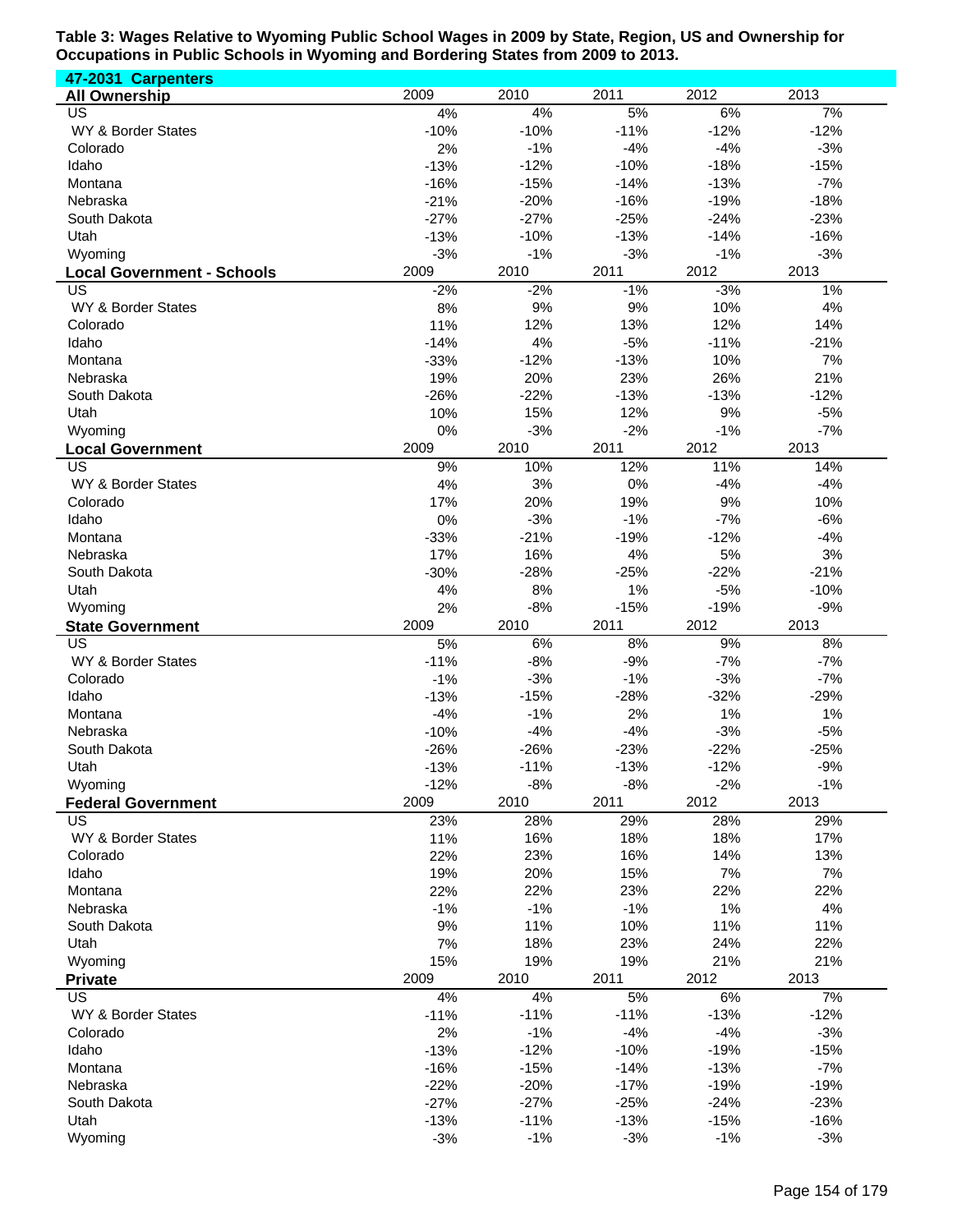| 49-0000 Installation, Maintenance, and Repair Occupations |             |             |              |           |           |
|-----------------------------------------------------------|-------------|-------------|--------------|-----------|-----------|
| <b>All Ownership</b>                                      | 2009        | 2010        | 2011         | 2012      | 2013      |
| US                                                        | $-2%$       | $0\%$       | 1%           | 2%        | 3%        |
| WY & Border States                                        | $-4%$       | $-2%$       | 0%           | 2%        | 3%        |
| Colorado                                                  | 1%          | 2%          | 5%           | 5%        | 7%        |
| Idaho                                                     | $-11%$      | $-9%$       | $-7%$        | $-5%$     | $-4%$     |
| Montana                                                   | $-8%$       | $-8%$       | $-6%$        | $-4%$     | $-2%$     |
| Nebraska                                                  | $-9%$       | $-8%$       | $-7%$        | $-4%$     | $-3%$     |
| South Dakota                                              | $-12%$      | $-10%$      | $-6%$        | $-5%$     | $-3%$     |
| Utah                                                      | $-4%$       | $-2%$       | 1%           | 3%        | 4%        |
| Wyoming                                                   | 6%          | 9%          | 14%          | 14%       | 17%       |
| <b>Local Government - Schools</b>                         | 2009        | 2010        | 2011         | 2012      | 2013      |
| US                                                        | $-5%$       | $-4%$       | $-4%$        | $-5%$     | $-4%$     |
| WY & Border States                                        | 0%          | 1%          | 2%           | 1%        | $-1%$     |
| Colorado                                                  | 9%          | 10%         | 13%          | 11%       | 11%       |
| Idaho                                                     | $-18%$      | $-5%$       | $-6%$        | $-6%$     | $-19%$    |
| Montana                                                   | $-24%$      | $-24%$      | $-22%$       | $-14%$    | $-12%$    |
| Nebraska                                                  | $-11%$      | $-5%$       | $-3%$        | $-4%$     | $-6%$     |
| South Dakota                                              | $-28%$      | $-25%$      | $-19%$       | $-18%$    | $-17%$    |
| Utah                                                      | 3%          | 4%          | $-1%$        | $-4%$     | $-8%$     |
| Wyoming                                                   | 0%          | 0%          | 0%           | 3%        | 2%        |
| <b>Local Government</b>                                   | 2009        | 2010        | 2011         | 2012      | 2013      |
| US                                                        | 2%          | 3%          | 5%           | 6%        | 7%        |
| WY & Border States                                        | 0%          | 2%          | 4%           | 5%        | 6%        |
| Colorado                                                  | 8%          | 9%          | 11%          | 9%        | 12%       |
| Idaho                                                     | $-12%$      | $-8%$       | $-9%$        | $-8%$     | $-10%$    |
| Montana                                                   | $-17%$      | $-16%$      | $-12%$       | $-7%$     | $-6%$     |
| Nebraska                                                  | 0%          | 7%          | 6%           | 9%        | 13%       |
| South Dakota                                              | $-19%$      | $-18%$      | $-14%$       | $-14%$    | $-11%$    |
| Utah                                                      | $-4%$       | $-2%$       | 4%           | 2%        | 1%        |
| Wyoming                                                   | $-9%$       | $-1%$       | 1%           | 4%        | 4%        |
| <b>State Government</b>                                   | 2009        | 2010        | 2011         | 2012      | 2013      |
| US                                                        | $-9%$       | $-7%$       | $-5%$        | $-4%$     | $-2%$     |
| WY & Border States                                        |             | $-5%$       | $-4%$        | $-2%$     | $-1%$     |
|                                                           | $-2%$       |             |              |           |           |
| Colorado                                                  | 19%         | 13%         | 15%          | 14%       | 15%       |
| Idaho                                                     | $-7%$       | $-17%$      | $-20%$       | $-20%$    | $-18%$    |
| Montana                                                   | $-10%$      | $-13%$      | $-13%$       | $-12%$    | $-8%$     |
| Nebraska                                                  | $-15%$      | $-12%$      | $-10%$       | $-9%$     | $-12%$    |
| South Dakota                                              | $-23%$      | $-22%$      | $-24%$       | $-24%$    | $-23%$    |
| Utah                                                      | $-9%$       | $-8%$       | $-10%$       | $-9%$     | $-10%$    |
| Wyoming                                                   | 7%          | 9%          | 10%          | 13%       | 13%       |
| <b>Federal Government</b>                                 | 2009        | 2010        | 2011         | 2012      | 2013      |
| US                                                        | 29%         | 32%         | 34%          | 34%       | 36%       |
| WY & Border States                                        | 25%         | 28%         | 31%          | 32%       | 34%       |
| Colorado                                                  | 29%         | 31%         | 33%          | 35%       | 37%       |
| Idaho                                                     | 27%         | 33%         | 38%          | 39%       | 37%       |
| Montana                                                   | 30%         | 34%         | 38%          | 39%       | 40%       |
| Nebraska                                                  | 18%         | 20%         | 20%          | 22%       | 22%       |
| South Dakota                                              | 22%         | 24%         | 25%          | 24%       | 25%       |
| Utah                                                      | 23%         | 28%         | 30%          | 32%       | 33%       |
| Wyoming                                                   | 24%         | 27%         | 30%          | 32%       | 33%       |
| <b>Private</b>                                            | 2009        | 2010        | 2011         | 2012      | 2013      |
| US                                                        | $-3%$       | $-1%$       | 0%           | 1%        | 3%        |
| WY & Border States                                        | $-5%$       | $-4%$       | $-1%$        | 1%        | 2%        |
| Colorado                                                  | 0%          | 1%          | 3%           | 4%        | 6%        |
| Idaho                                                     | $-13%$      | $-10%$      | $-8%$        | $-5%$     | $-5%$     |
| Montana                                                   | $-9%$       | $-10%$      | $-7%$        | $-5%$     | $-3%$     |
| Nebraska                                                  | $-10%$      | $-10%$      | $-8%$        | $-6%$     | $-5%$     |
| South Dakota                                              | $-13%$      | $-11%$      | $-6%$        | $-5%$     | $-3%$     |
| Utah                                                      | $-6%$<br>6% | $-4%$<br>9% | $-1%$<br>14% | 2%<br>14% | 3%<br>18% |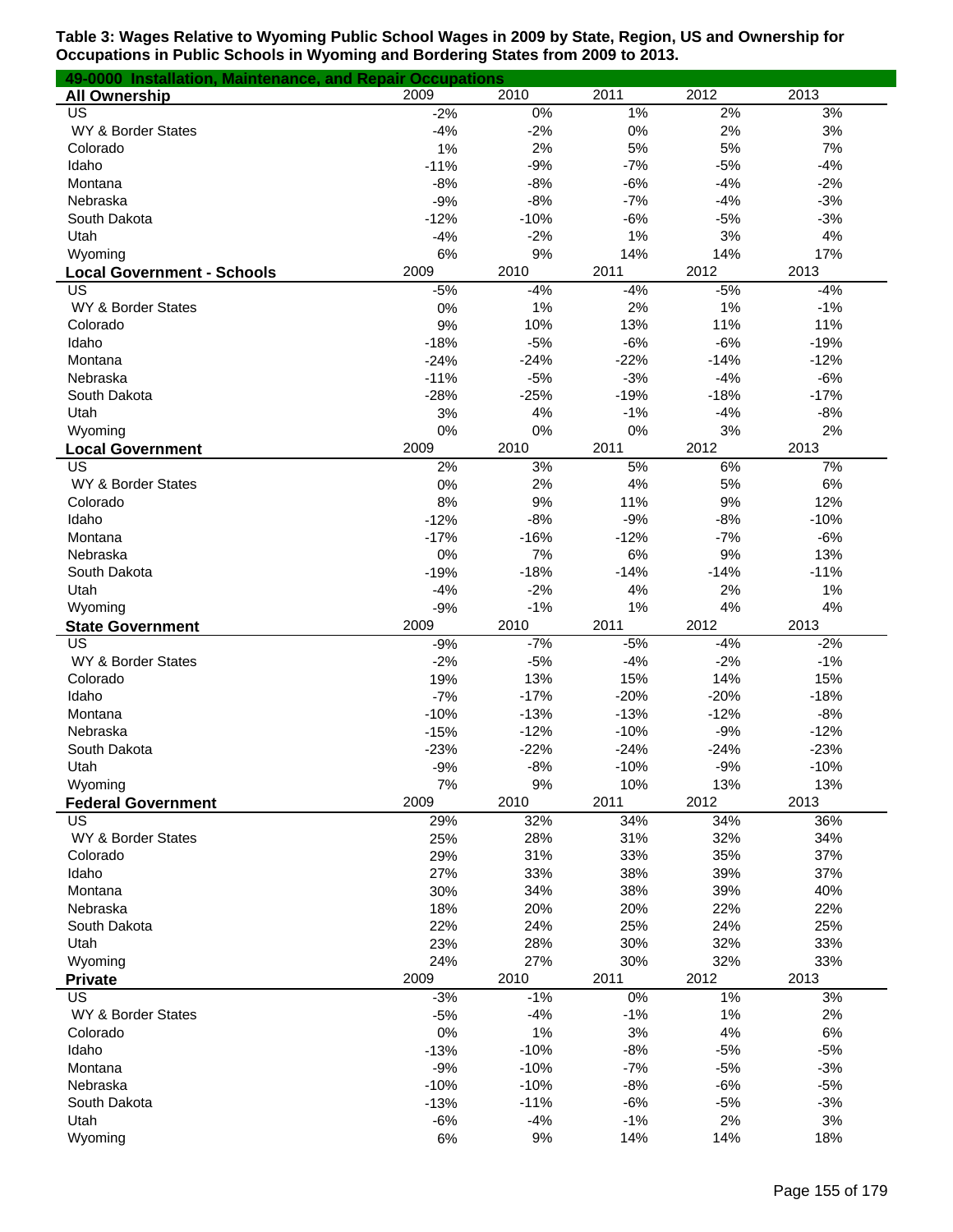| 49-1000 Supervisors of Installation, Maintenance, and Repair Workers |                  |                  |                  |                  |                  |  |  |
|----------------------------------------------------------------------|------------------|------------------|------------------|------------------|------------------|--|--|
| <b>All Ownership</b>                                                 | 2009             | 2010             | 2011             | 2012             | 2013             |  |  |
| US                                                                   | $-1%$            | $0\%$            | 2%               | 2%               | 4%               |  |  |
| WY & Border States                                                   | $-4%$            | $-1%$            | 2%               | 4%               | 5%               |  |  |
| Colorado                                                             | 2%               | 4%               | 7%               | 7%               | 9%               |  |  |
| Idaho                                                                | $-16%$           | $-13%$           | $-11%$           | $-8%$            | $-6%$            |  |  |
| Montana                                                              | $-6%$            | $-6%$            | $-5%$            | $-3%$            | $-2%$            |  |  |
| Nebraska                                                             | $-5%$            | $-3%$            | 0%               | 3%               | 4%               |  |  |
| South Dakota                                                         | $-4%$            | $-2%$            | 2%               | 4%               | 7%               |  |  |
| Utah                                                                 | $-6%$            | $-3%$            | 3%               | 7%               | 7%               |  |  |
| Wyoming                                                              | 2%               | 5%               | 6%               | 7%               | 12%              |  |  |
| <b>Local Government - Schools</b>                                    | 2009             | 2010             | 2011             | 2012             | 2013             |  |  |
| US<br>WY & Border States                                             | $-8%$<br>$-1%$   | $-5%$<br>5%      | $-5%$<br>4%      | $-5%$<br>5%      | $-5%$<br>$-1%$   |  |  |
| Colorado                                                             | 2%               | 5%               | 9%               | 11%              | 11%              |  |  |
| Idaho                                                                | $-9%$            | 10%              | 9%               | 12%              | $-35%$           |  |  |
| Montana                                                              | $-29%$           | $-4%$            | 9%               | 9%               | 9%               |  |  |
| Nebraska                                                             | $-3%$            | 6%               | 7%               | 19%              | 5%               |  |  |
| South Dakota                                                         | $-14%$           | $-11%$           | $-13%$           | $-14%$           | $-14%$           |  |  |
| Utah                                                                 | 0%               | 8%               | $-19%$           | $-18%$           | $-13%$           |  |  |
| Wyoming                                                              | 0%               | 8%               | $-6%$            | 0%               | 4%               |  |  |
| <b>Local Government</b>                                              | 2009             | 2010             | 2011             | 2012             | 2013             |  |  |
| <b>US</b>                                                            | $-1%$            | 0%               | 2%               | 3%               | 5%               |  |  |
| WY & Border States                                                   | $-3%$            | 2%               | 5%               | 5%               | 5%               |  |  |
| Colorado                                                             | 8%               | 11%              | 12%              | 10%              | 12%              |  |  |
| Idaho                                                                | $-22%$           | $-13%$           | $-14%$           | $-13%$           | $-18%$           |  |  |
| Montana                                                              | $-21%$           | $-17%$           | $-6%$            | $-2%$            | 0%               |  |  |
| Nebraska                                                             | $-6%$            | 6%               | 10%              | 13%              | 10%              |  |  |
| South Dakota                                                         | $-11%$           | $-10%$           | $-7%$            | $-6%$            | $-5%$            |  |  |
| Utah                                                                 | $-6%$            | $-5%$            | $-1%$            | $-2%$            | $-2%$            |  |  |
| Wyoming                                                              | $-7%$            | $-3%$            | $-3%$            | 0%               | 6%               |  |  |
| <b>State Government</b>                                              | 2009             | 2010             | 2011             | 2012             | 2013             |  |  |
| US                                                                   | $-18%$           | $-18%$           | $-16%$           | $-16%$           | $-14%$           |  |  |
| WY & Border States                                                   | $-11%$           | $-14%$           | $-13%$           | $-16%$           | $-15%$           |  |  |
| Colorado                                                             | 15%              | 12%              | $-7%$            | $-16%$           | $-16%$           |  |  |
| Idaho                                                                | $-21%$           | $-25%$           | $-26%$           | $-28%$           | $-27%$           |  |  |
| Montana                                                              | $-28%$           | $-26%$           | $-26%$           | $-28%$           | $-25%$           |  |  |
| Nebraska                                                             | $-17%$           | $-16%$           | $-21%$           | $-19%$           | $-10%$           |  |  |
| South Dakota<br>Utah                                                 | $-17%$<br>$-18%$ | $-11%$<br>$-18%$ | $-18%$<br>$-15%$ | $-17%$<br>$-13%$ | $-18%$<br>$-14%$ |  |  |
| Wyoming                                                              | $-3%$            | $-4%$            | $-3%$            | $-1%$            | 2%               |  |  |
| <b>Federal Government</b>                                            | 2009             | 2010             | 2011             | 2012             | 2013             |  |  |
| US                                                                   | 16%              | 19%              | 21%              | 21%              | 21%              |  |  |
| WY & Border States                                                   | 11%              | 15%              | 16%              | 16%              | 16%              |  |  |
| Colorado                                                             | 13%              | 15%              | 16%              | 14%              | 14%              |  |  |
| Idaho                                                                | 11%              | 15%              | 17%              | 19%              | 18%              |  |  |
| Montana                                                              | 14%              | 17%              | 20%              | 20%              | 21%              |  |  |
| Nebraska                                                             | 6%               | $9%$             | 11%              | 11%              | 10%              |  |  |
| South Dakota                                                         | 5%               | 7%               | 7%               | 7%               | 7%               |  |  |
| Utah                                                                 | 12%              | 16%              | 19%              | 19%              | 20%              |  |  |
| Wyoming                                                              | 12%              | 16%              | 17%              | 17%              | 16%              |  |  |
| <b>Private</b>                                                       | 2009             | 2010             | 2011             | 2012             | 2013             |  |  |
| US                                                                   | $-1%$            | $0\%$            | 2%               | 2%               | 4%               |  |  |
| WY & Border States                                                   | $-5%$            | $-2%$            | 1%               | 4%               | 6%               |  |  |
| Colorado                                                             | 0%               | 3%               | 7%               | 10%              | 11%              |  |  |
| Idaho                                                                | $-16%$           | $-14%$           | $-11%$           | $-8%$            | $-6%$            |  |  |
| Montana                                                              | $-5%$            | $-6%$            | $-5%$            | $-3%$            | $-2%$            |  |  |
| Nebraska                                                             | $-5%$            | $-4%$            | $-1%$            | 2%               | 3%               |  |  |
| South Dakota                                                         | $-4%$            | $-2%$            | 3%               | 5%               | 8%               |  |  |
| Utah                                                                 | $-7%$            | $-5%$            | 2%               | 7%               | 8%               |  |  |
| Wyoming                                                              | 2%               | $6\%$            | 7%               | $8%$             | 13%              |  |  |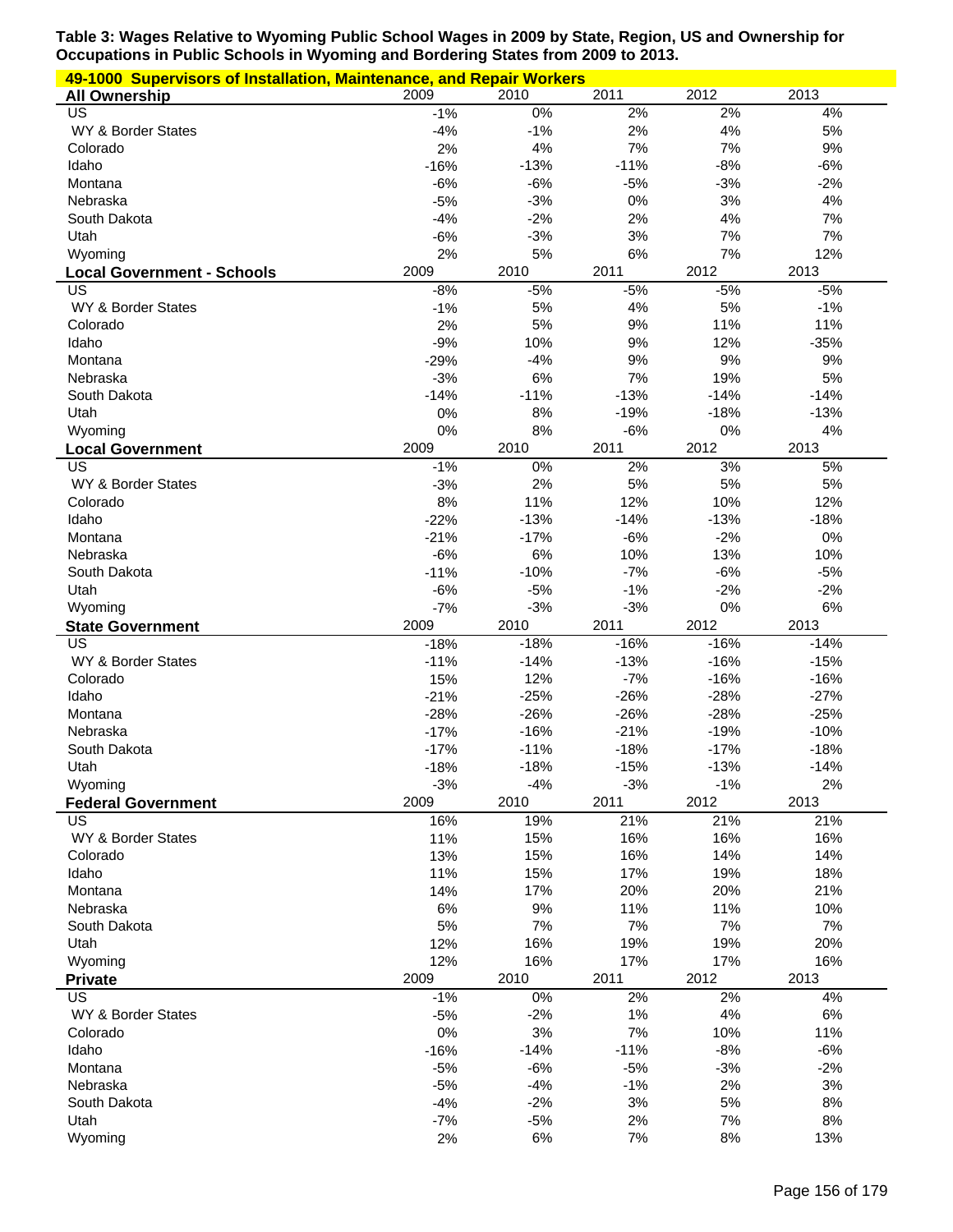| 49-1011 First-Line Supervisors of Mechanics, Installers, and Repairers |                 |             |          |           |          |
|------------------------------------------------------------------------|-----------------|-------------|----------|-----------|----------|
| <b>All Ownership</b>                                                   | 2009            | 2010        | 2011     | 2012      | 2013     |
| US                                                                     | $-1%$           | $0\%$       | 2%       | 2%        | 4%       |
| WY & Border States                                                     | $-4%$           | $-1%$       | 2%       | 4%        | 5%       |
| Colorado                                                               | 2%              | 4%          | 7%       | 7%        | 9%       |
| Idaho                                                                  | $-16%$          | $-13%$      | $-11%$   | $-8%$     | $-6%$    |
| Montana                                                                | $-6%$           | $-6%$       | $-5%$    | $-3%$     | $-2%$    |
| Nebraska                                                               | $-5%$           | $-3%$       | 0%       | 3%        | 4%       |
| South Dakota                                                           | $-4%$           | $-2%$       | 2%       | 4%        | 7%       |
| Utah                                                                   | $-6%$           | $-3%$       | 3%       | 7%        | 7%       |
| Wyoming                                                                | 2%              | 5%          | 6%       | 7%        | 12%      |
| <b>Local Government - Schools</b>                                      | 2009            | 2010        | 2011     | 2012      | 2013     |
| US                                                                     | $-8%$           | $-5%$       | $-5%$    | $-5%$     | $-5%$    |
| WY & Border States                                                     | $-1%$           | 5%          | 4%       | 5%        | $-1%$    |
| Colorado                                                               | 2%              | 5%          | 9%       | 11%       | 11%      |
| Idaho                                                                  | $-9%$           | 10%         | 9%       | 12%<br>9% | $-35%$   |
| Montana<br>Nebraska                                                    | $-29%$<br>$-3%$ | $-4%$<br>6% | 9%<br>7% | 19%       | 9%<br>5% |
| South Dakota                                                           |                 | $-11%$      | $-13%$   | $-14%$    | $-14%$   |
| Utah                                                                   | $-14%$<br>0%    | 8%          | $-19%$   | $-18%$    | $-13%$   |
| Wyoming                                                                | 0%              | 8%          | $-6%$    | $0\%$     | 4%       |
| <b>Local Government</b>                                                | 2009            | 2010        | 2011     | 2012      | 2013     |
| $\overline{\mathsf{US}}$                                               | $-1%$           | 0%          | 2%       | 3%        | 5%       |
| WY & Border States                                                     | $-3%$           | 2%          | 5%       | 5%        | 5%       |
| Colorado                                                               | 8%              | 11%         | 12%      | 10%       | 12%      |
| Idaho                                                                  | $-22%$          | $-13%$      | $-14%$   | $-13%$    | $-18%$   |
| Montana                                                                | $-21%$          | $-17%$      | $-6%$    | $-2%$     | 0%       |
| Nebraska                                                               | $-6%$           | 6%          | 10%      | 13%       | 10%      |
| South Dakota                                                           | $-11%$          | $-10%$      | $-7%$    | $-6%$     | $-5%$    |
| Utah                                                                   | $-6%$           | $-5%$       | $-1%$    | $-2%$     | $-2%$    |
| Wyoming                                                                | $-7%$           | $-3%$       | $-3%$    | 0%        | 6%       |
| <b>State Government</b>                                                | 2009            | 2010        | 2011     | 2012      | 2013     |
| $\overline{US}$                                                        | $-18%$          | $-18%$      | $-16%$   | $-16%$    | $-14%$   |
| WY & Border States                                                     | $-11%$          | $-14%$      | $-13%$   | $-16%$    | $-15%$   |
| Colorado                                                               | 15%             | 12%         | $-7%$    | $-16%$    | $-16%$   |
| Idaho                                                                  | $-21%$          | $-25%$      | $-26%$   | $-28%$    | $-27%$   |
| Montana                                                                | $-28%$          | $-26%$      | $-26%$   | $-28%$    | $-25%$   |
| Nebraska                                                               | $-17%$          | $-16%$      | $-21%$   | $-19%$    | $-10%$   |
| South Dakota                                                           | $-17%$          | $-11%$      | $-18%$   | $-17%$    | $-18%$   |
| Utah                                                                   | $-18%$          | $-18%$      | $-15%$   | $-13%$    | $-14%$   |
| Wyoming                                                                | $-3%$           | $-4%$       | $-3%$    | $-1%$     | 2%       |
| <b>Federal Government</b>                                              | 2009            | 2010        | 2011     | 2012      | 2013     |
| <b>US</b>                                                              | 16%             | 19%         | 21%      | 21%       | 21%      |
| WY & Border States                                                     | 11%             | 15%         | 16%      | 16%       | 16%      |
| Colorado                                                               | 13%             | 15%         | 16%      | 14%       | 14%      |
| Idaho                                                                  | 11%             | 15%         | 17%      | 19%       | 18%      |
| Montana                                                                | 14%             | 17%         | 20%      | 20%       | 21%      |
| Nebraska                                                               | 6%              | 9%          | 11%      | 11%       | 10%      |
| South Dakota                                                           | 5%              | 7%          | 7%       | 7%        | 7%       |
| Utah                                                                   | 12%             | 16%         | 19%      | 19%       | 20%      |
| Wyoming                                                                | 12%             | 16%         | 17%      | 17%       | 16%      |
| <b>Private</b>                                                         | 2009            | 2010        | 2011     | 2012      | 2013     |
| <b>US</b>                                                              | $-1%$           | 0%          | 2%       | 2%        | 4%       |
| WY & Border States                                                     | $-5%$           | $-2%$       | 1%       | 4%        | 6%       |
| Colorado                                                               | 0%              | 3%          | 7%       | 10%       | 11%      |
| Idaho                                                                  | $-16%$          | $-14%$      | $-11%$   | $-8%$     | $-6%$    |
| Montana                                                                | $-5%$           | $-6%$       | $-5%$    | $-3%$     | $-2%$    |
| Nebraska                                                               | $-5%$           | $-4%$       | $-1%$    | 2%        | 3%       |
| South Dakota                                                           | $-4%$           | $-2%$       | 3%       | 5%        | 8%       |
| Utah                                                                   | $-7%$           | $-5%$       | 2%       | 7%        | 8%       |
| Wyoming                                                                | 2%              | 6%          | 7%       | 8%        | 13%      |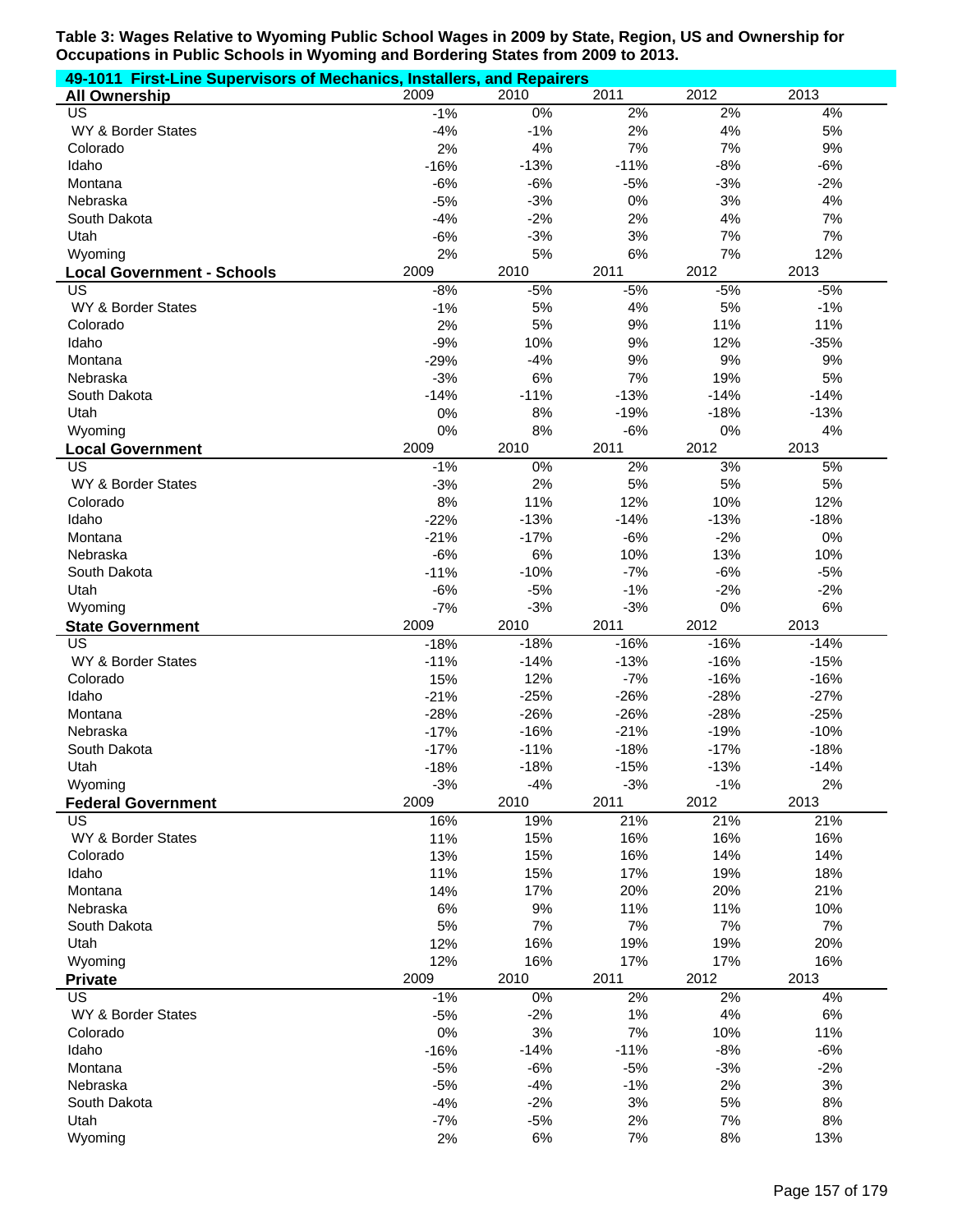| 49-3000 Vehicle and Mobile Equipment Mechanics, Installers, and Repairers |               |               |            |               |            |  |  |  |
|---------------------------------------------------------------------------|---------------|---------------|------------|---------------|------------|--|--|--|
| <b>All Ownership</b>                                                      | 2009          | 2010          | 2011       | 2012          | 2013       |  |  |  |
| US                                                                        | 0%            | 1%            | 2%         | 3%            | 4%         |  |  |  |
| WY & Border States                                                        | $-3%$         | $-2%$         | 1%         | 1%            | $3%$       |  |  |  |
| Colorado                                                                  | 5%            | 5%            | 6%         | 5%            | 7%         |  |  |  |
| Idaho                                                                     | $-11%$        | $-7%$         | $-7%$      | $-5%$         | $-5%$      |  |  |  |
| Montana                                                                   | $-7%$         | $-7%$         | $-4%$      | $-4%$         | $-2%$      |  |  |  |
| Nebraska                                                                  | $-9%$         | $-11%$        | $-11%$     | $-7%$         | $-6%$      |  |  |  |
| South Dakota                                                              | $-14%$        | $-12%$        | $-8%$      | $-6%$         | $-4%$      |  |  |  |
| Utah                                                                      | $-2%$         | 1%            | 5%         | 6%            | 5%         |  |  |  |
| Wyoming                                                                   | 3%            | 6%            | 14%        | 16%           | 20%        |  |  |  |
| <b>Local Government - Schools</b><br>US                                   | 2009<br>$-2%$ | 2010<br>$-1%$ | 2011<br>1% | 2012<br>$1\%$ | 2013<br>3% |  |  |  |
| WY & Border States                                                        | 10%           | 14%           | 12%        | 11%           | 12%        |  |  |  |
| Colorado                                                                  | 19%           | 22%           | 21%        | 17%           | 18%        |  |  |  |
| Idaho                                                                     | 3%            | 3%            | $-9%$      | $-9%$         | $-22%$     |  |  |  |
| Montana                                                                   | 20%           | 6%            | $-11%$     | $-1%$         | 1%         |  |  |  |
| Nebraska                                                                  | 7%            | 8%            | 10%        | 12%           | 15%        |  |  |  |
| South Dakota                                                              | $-19%$        | $-16%$        | $-12%$     | $-12%$        | $-10%$     |  |  |  |
| Utah                                                                      | $-30%$        | 4%            | 12%        | 13%           | 12%        |  |  |  |
| Wyoming                                                                   | 0%            | 1%            | 10%        | 15%           | 16%        |  |  |  |
| <b>Local Government</b>                                                   | 2009          | 2010          | 2011       | 2012          | 2013       |  |  |  |
| US                                                                        | 14%           | 17%           | 19%        | 21%           | 22%        |  |  |  |
| WY & Border States                                                        | 10%           | 13%           | 14%        | 13%           | 14%        |  |  |  |
| Colorado                                                                  | 20%           | 23%           | 23%        | 21%           | 22%        |  |  |  |
| Idaho                                                                     | $-8%$         | $-4%$         | $-5%$      | $-3%$         | $-2%$      |  |  |  |
| Montana                                                                   | 3%            | 1%            | 3%         | 10%           | 11%        |  |  |  |
| Nebraska                                                                  | 0%            | 6%            | 8%         | 5%            | 7%         |  |  |  |
| South Dakota                                                              | $-12%$        | $-9%$         | $-6%$      | $-6%$         | $-5%$      |  |  |  |
| Utah                                                                      | $-1%$         | 8%            | 10%        | 9%            | 10%        |  |  |  |
| Wyoming                                                                   | 8%            | 8%            | 12%        | 14%           | 17%        |  |  |  |
|                                                                           |               |               |            |               |            |  |  |  |
| <b>State Government</b>                                                   | 2009          | 2010          | 2011       | 2012          | 2013       |  |  |  |
| US                                                                        | 4%            | 5%            | 6%         | 8%            | 9%         |  |  |  |
| WY & Border States                                                        | $-1%$         | $-2%$         | 0%         | 4%            | 5%         |  |  |  |
| Colorado                                                                  | 43%           | 44%           | 38%        | 33%           | 32%        |  |  |  |
| Idaho                                                                     | 0%            | $-11%$        | $-12%$     | $-13%$        | $-14%$     |  |  |  |
| Montana                                                                   | $-10%$        | $-6%$         | $-4%$      | $-2%$         | 1%         |  |  |  |
| Nebraska                                                                  | $-10%$        | $-12%$        | $-10%$     | $-10%$        | $-11%$     |  |  |  |
| South Dakota                                                              | $-13%$        | $-12%$        | $-11%$     | $-13%$        | $-9%$      |  |  |  |
| Utah                                                                      | 1%            | $-5%$         | $-5%$      | $-6%$         | $-4%$      |  |  |  |
| Wyoming                                                                   | 9%<br>2009    | 15%           | 16%        | 15%           | 15%        |  |  |  |
| <b>Federal Government</b><br>US                                           |               | 2010          | 2011       | 2012          | 2013       |  |  |  |
|                                                                           | 36%           | 37%           | 39%        | 39%           | 40%        |  |  |  |
| WY & Border States<br>Colorado                                            | 31%<br>41%    | 36%<br>45%    | 37%<br>44% | 38%<br>46%    | 38%<br>45% |  |  |  |
| Idaho                                                                     | 30%           | 35%           | 39%        | 40%           | 38%        |  |  |  |
| Montana                                                                   | 36%           | 44%           | 46%        | 46%           | 48%        |  |  |  |
| Nebraska                                                                  | 21%           | 22%           | 23%        | 24%           | 24%        |  |  |  |
| South Dakota                                                              | 23%           | 26%           | 23%        | 22%           | 23%        |  |  |  |
| Utah                                                                      | 30%           | 35%           | 37%        | 38%           | 39%        |  |  |  |
| Wyoming                                                                   | 34%           | 39%           | 39%        | 40%           | 38%        |  |  |  |
| <b>Private</b>                                                            | 2009          | 2010          | 2011       | 2012          | 2013       |  |  |  |
| US                                                                        | $-2%$         | $-1%$         | $0\%$      | $1\%$         | 3%         |  |  |  |
| WY & Border States                                                        | $-4%$         | $-4%$         | $-1%$      | 0%            | 2%         |  |  |  |
| Colorado                                                                  | 3%            | 4%            | 4%         | 3%            | 6%         |  |  |  |
| Idaho                                                                     | $-12%$        | $-8%$         | $-8%$      | $-6%$         | $-6%$      |  |  |  |
| Montana                                                                   | $-8%$         | $-8%$         | $-6%$      | $-5%$         | $-3%$      |  |  |  |
| Nebraska                                                                  | $-9%$         | $-12%$        | $-12%$     | $-8%$         | $-7%$      |  |  |  |
| South Dakota                                                              | $-15%$        | $-13%$        | $-9%$      | $-7%$         | $-5%$      |  |  |  |
| Utah<br>Wyoming                                                           | $-5%$<br>2%   | $-3%$<br>5%   | 3%<br>13%  | 3%<br>16%     | 3%<br>20%  |  |  |  |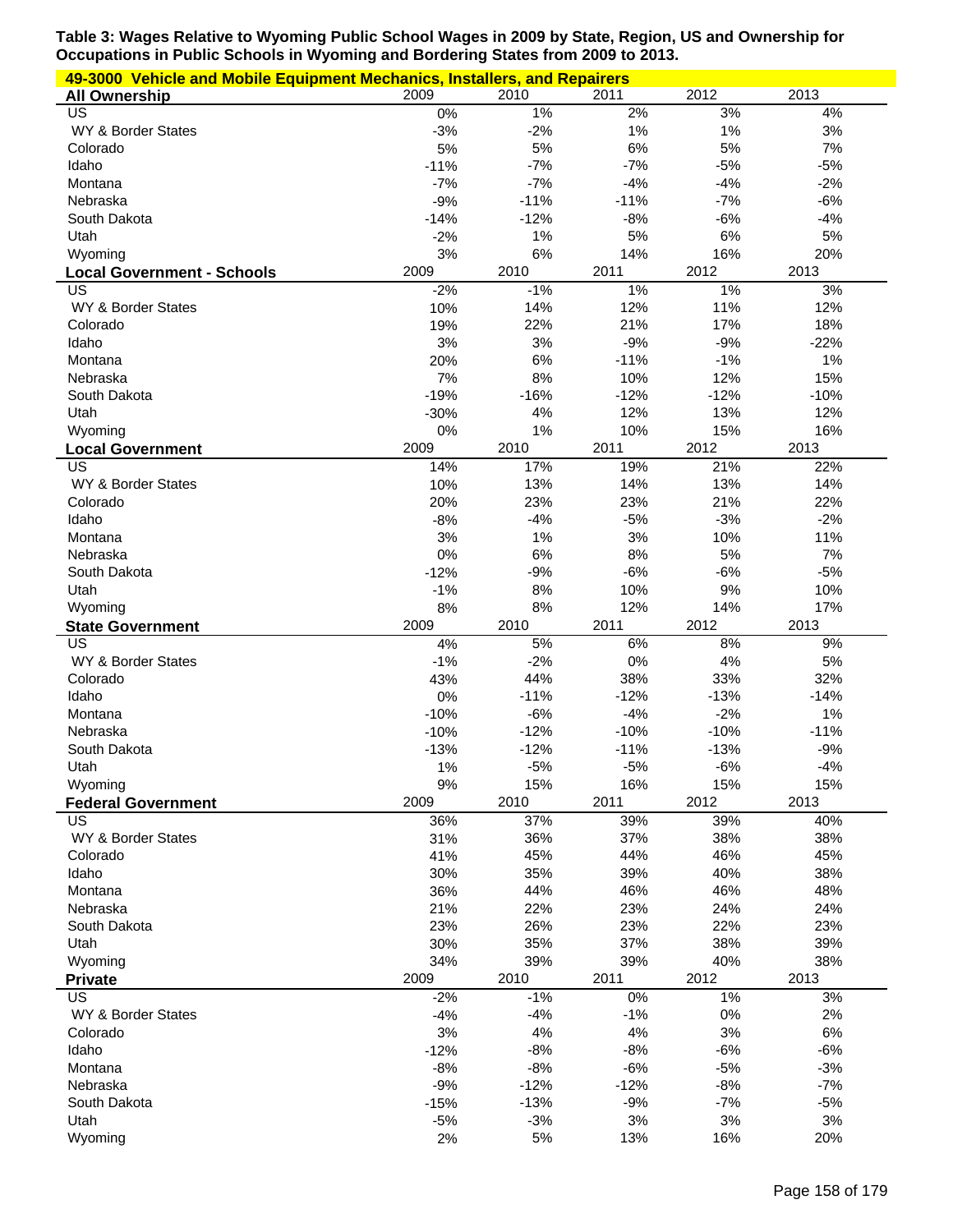| 49-3031 Bus and Truck Mechanics and Diesel Engine Specialists |        |        |        |        |        |  |  |  |
|---------------------------------------------------------------|--------|--------|--------|--------|--------|--|--|--|
| <b>All Ownership</b>                                          | 2009   | 2010   | 2011   | 2012   | 2013   |  |  |  |
| US                                                            | 5%     | 7%     | 8%     | 10%    | 11%    |  |  |  |
| WY & Border States                                            | 7%     | 5%     | 9%     | 9%     | 10%    |  |  |  |
| Colorado                                                      | 12%    | 15%    | 15%    | 14%    | 14%    |  |  |  |
| Idaho                                                         | 2%     | $-3%$  | $-2%$  | 1%     | 2%     |  |  |  |
| Montana                                                       | 6%     | $-1%$  | $-2%$  | $-2%$  | 2%     |  |  |  |
| Nebraska                                                      | 2%     | $-7%$  | $-9%$  | $-8%$  | $-5%$  |  |  |  |
| South Dakota                                                  | $-9%$  | $-5%$  | $-3%$  | $-1%$  | 2%     |  |  |  |
| Utah                                                          | 4%     | 5%     | 13%    | 11%    | 10%    |  |  |  |
| Wyoming                                                       | 22%    | 24%    | 37%    | 38%    | 39%    |  |  |  |
| <b>Local Government - Schools</b>                             | 2009   | 2010   | 2011   | 2012   | 2013   |  |  |  |
| US                                                            | $-4%$  | $-2%$  | 0%     | $0\%$  | 2%     |  |  |  |
| WY & Border States                                            | 11%    | 14%    | 12%    | 11%    | 12%    |  |  |  |
| Colorado                                                      | 19%    | 22%    | 21%    | 17%    | 18%    |  |  |  |
| Idaho                                                         | 3%     | 3%     | $-9%$  | $-9%$  | $-22%$ |  |  |  |
| Montana                                                       | 20%    | 6%     | $-11%$ | $-1%$  | 1%     |  |  |  |
| Nebraska                                                      | 8%     | 8%     | 10%    | 12%    | 15%    |  |  |  |
| South Dakota                                                  | $-19%$ | $-16%$ | $-15%$ | $-15%$ | $-13%$ |  |  |  |
| Utah                                                          | $-32%$ | 5%     | 12%    | 13%    | 12%    |  |  |  |
| Wyoming                                                       | 0%     | 1%     | 10%    | 15%    | 16%    |  |  |  |
| <b>Local Government</b>                                       | 2009   | 2010   | 2011   | 2012   | 2013   |  |  |  |
| US                                                            | 12%    | 14%    | 16%    | 19%    | 20%    |  |  |  |
| WY & Border States                                            | 10%    | 13%    | 14%    | 14%    | 15%    |  |  |  |
| Colorado                                                      | 21%    | 22%    | 24%    | 21%    | 22%    |  |  |  |
| Idaho                                                         | $-7%$  | $-1%$  | $-3%$  | $-3%$  | $-3%$  |  |  |  |
| Montana                                                       | 11%    | 7%     | 6%     | 10%    | 8%     |  |  |  |
| Nebraska                                                      | 8%     | 8%     | 6%     | 10%    | 14%    |  |  |  |
| South Dakota                                                  | $-14%$ | $-11%$ | $-8%$  | $-7%$  | $-6%$  |  |  |  |
| Utah                                                          | $-3%$  | 9%     | 12%    | 14%    | 14%    |  |  |  |
| Wyoming                                                       | 8%     | 6%     | 11%    | 15%    | 20%    |  |  |  |
| <b>State Government</b>                                       | 2009   | 2010   | 2011   | 2012   | 2013   |  |  |  |
| US                                                            | $-3%$  | 2%     | 4%     | 7%     | 7%     |  |  |  |
| WY & Border States                                            | $-8%$  | $-13%$ | $-12%$ | 2%     | 4%     |  |  |  |
| Colorado                                                      |        |        | 8%     | 33%    | 32%    |  |  |  |
| Idaho                                                         | 2%     | $-12%$ | $-12%$ | $-13%$ | $-9%$  |  |  |  |
| Montana                                                       | $-12%$ | $-14%$ | $-11%$ | $-13%$ | $-5%$  |  |  |  |
| Nebraska                                                      | $-10%$ | $-12%$ | $-11%$ | $-12%$ | $-11%$ |  |  |  |
| South Dakota                                                  | $-14%$ | $-15%$ | $-15%$ | $-17%$ | $-13%$ |  |  |  |
| Utah                                                          | $-7%$  | $-6%$  | $-3%$  | $-2%$  | 8%     |  |  |  |
| <b>Federal Government</b>                                     | 2009   | 2010   | 2011   | 2012   | 2013   |  |  |  |
| <b>US</b>                                                     |        | 65%    | 68%    | 73%    | 78%    |  |  |  |
| <b>Private</b>                                                | 2009   | 2010   | 2011   | 2012   | 2013   |  |  |  |
| <b>US</b>                                                     | 4%     | 5%     | 7%     | 9%     | 10%    |  |  |  |
| WY & Border States                                            | 6%     | 4%     | 9%     | 9%     | 9%     |  |  |  |
| Colorado                                                      | 10%    | 13%    | 14%    | 12%    | 12%    |  |  |  |
| Idaho                                                         | 2%     | $-3%$  | $-1%$  | 2%     | 3%     |  |  |  |
| Montana                                                       | 6%     | $-2%$  | $-3%$  | $-3%$  | 2%     |  |  |  |
| Nebraska                                                      | 3%     | $-8%$  | $-9%$  | $-9%$  | $-6%$  |  |  |  |
| South Dakota                                                  | $-8%$  | $-4%$  | $-3%$  | $0\%$  | 3%     |  |  |  |
| Utah                                                          | 5%     | 4%     | 13%    | 11%    | 10%    |  |  |  |
| Wyoming                                                       | 23%    | 27%    | 40%    | 41%    | 41%    |  |  |  |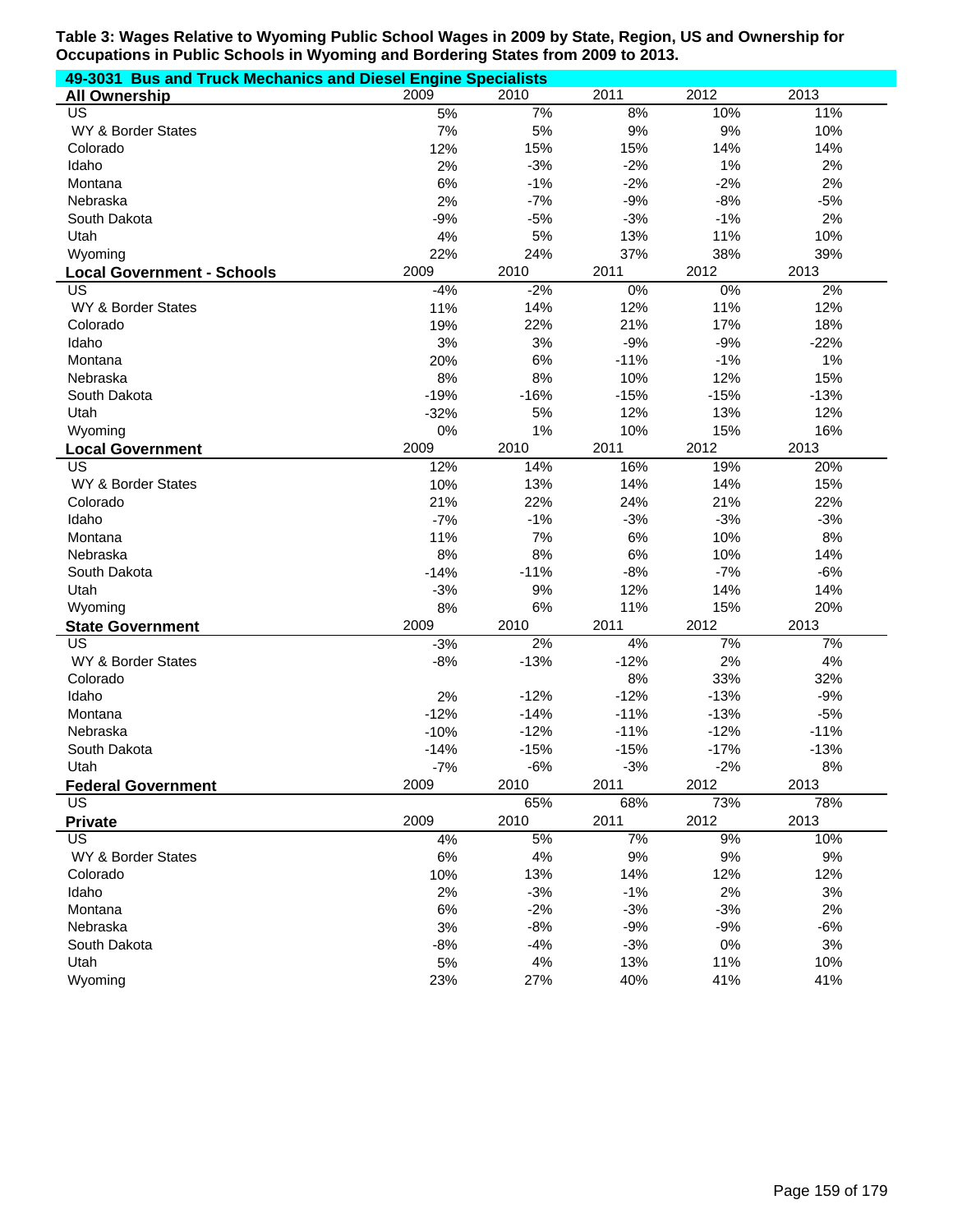| 49-9000 Other Installation, Maintenance, and Repair Occupations |              |              |              |              |            |  |  |  |
|-----------------------------------------------------------------|--------------|--------------|--------------|--------------|------------|--|--|--|
| <b>All Ownership</b>                                            | 2009         | 2010         | 2011         | 2012         | 2013       |  |  |  |
| US                                                              | $-2%$        | $-1%$        | 1%           | 2%           | 3%         |  |  |  |
| WY & Border States                                              | $-4%$        | $-2%$        | 0%           | 2%           | $3%$       |  |  |  |
| Colorado                                                        | 0%           | 0%           | 3%           | 5%           | 7%         |  |  |  |
| Idaho                                                           | $-10%$       | $-7%$        | $-5%$        | $-2%$        | $-2%$      |  |  |  |
| Montana                                                         | $-7%$        | $-5%$        | $-5%$        | $-3%$        | $-2%$      |  |  |  |
| Nebraska                                                        | $-9%$        | $-6%$        | $-6%$        | $-4%$        | $-3%$      |  |  |  |
| South Dakota                                                    | $-10%$       | $-7%$        | $-3%$        | $-2%$<br>0%  | 2%<br>2%   |  |  |  |
| Utah                                                            | $-5%$        | $-4%$        | $-2%$        | 16%          | 19%        |  |  |  |
| Wyoming                                                         | 9%<br>2009   | 12%<br>2010  | 18%<br>2011  | 2012         | 2013       |  |  |  |
| <b>Local Government - Schools</b><br>US                         | $-5%$        | $-4%$        | $-4%$        | $-5%$        | $-4%$      |  |  |  |
| WY & Border States                                              | 0%           | 0%           | 1%           | $-1%$        | $-3%$      |  |  |  |
| Colorado                                                        | 8%           | 10%          | 12%          | 9%           | 9%         |  |  |  |
| Idaho                                                           | $-21%$       | $-9%$        | $-5%$        | $-5%$        | $-15%$     |  |  |  |
| Montana                                                         | $-30%$       | $-25%$       | $-23%$       | $-17%$       | $-14%$     |  |  |  |
| Nebraska                                                        | $-11%$       | $-7%$        | $-5%$        | $-6%$        | $-8%$      |  |  |  |
| South Dakota                                                    | $-29%$       | $-26%$       | $-20%$       | $-18%$       | $-17%$     |  |  |  |
| Utah                                                            | 8%           | 6%           | 1%           | $-3%$        | $-9%$      |  |  |  |
| Wyoming                                                         | 0%           | 1%           | 1%           | 3%           | 0%         |  |  |  |
| <b>Local Government</b>                                         | 2009         | 2010         | 2011         | 2012         | 2013       |  |  |  |
| US                                                              | $-1%$        | 0%           | 1%           | 2%           | 3%         |  |  |  |
| WY & Border States                                              | $-3%$        | $-1%$        | 1%           | 1%           | $3%$       |  |  |  |
| Colorado                                                        | 4%           | 3%           | 5%           | 3%           | 6%         |  |  |  |
| Idaho                                                           | $-12%$       | $-9%$        | $-10%$       | $-9%$        | $-10%$     |  |  |  |
| Montana                                                         | $-20%$       | $-18%$       | $-15%$       | $-11%$       | $-10%$     |  |  |  |
| Nebraska                                                        | 1%           | 6%           | 4%           | 9%           | 13%        |  |  |  |
| South Dakota                                                    | $-22%$       | $-21%$       | $-16%$       | $-16%$       | $-13%$     |  |  |  |
| Utah                                                            | $-5%$        | $-5%$        | 3%           | 0%           | $-2%$      |  |  |  |
| Wyoming                                                         | $-14%$       | $-5%$        | $-1%$        | 2%           | 1%         |  |  |  |
|                                                                 |              |              |              | 2012         | 2013       |  |  |  |
| <b>State Government</b>                                         | 2009         | 2010         | 2011         |              |            |  |  |  |
| US                                                              | $-12%$       | $-10%$       | $-8%$        | $-7%$        | $-5%$      |  |  |  |
| WY & Border States                                              | $-3%$        | $-8%$        | $-9%$        | $-11%$       | $-10%$     |  |  |  |
| Colorado                                                        | 18%          | 9%           | 9%           | 5%           | 7%         |  |  |  |
| Idaho                                                           | $-15%$       | $-22%$       | $-25%$       | $-24%$       | $-22%$     |  |  |  |
| Montana                                                         | $-8%$        | $-22%$       | $-21%$       | $-20%$       | $-15%$     |  |  |  |
| Nebraska                                                        | $-12%$       | $-8%$        | $-7%$        | $-7%$        | $-9%$      |  |  |  |
| South Dakota                                                    | $-25%$       | $-25%$       | $-26%$       | $-26%$       | $-23%$     |  |  |  |
| Utah                                                            | $-16%$       | $-17%$       | $-20%$       | $-20%$       | $-21%$     |  |  |  |
| Wyoming                                                         | $-2%$        | $-2%$        | 1%           | $1\%$        | 1%         |  |  |  |
| <b>Federal Government</b><br>US                                 | 2009         | 2010         | 2011         | 2012         | 2013       |  |  |  |
|                                                                 | 26%          | 31%          | 33%          | 34%          | 36%        |  |  |  |
| WY & Border States<br>Colorado                                  | 24%<br>24%   | 27%<br>25%   | 29%<br>28%   | 32%<br>32%   | 33%<br>35% |  |  |  |
| Idaho                                                           | 29%          | 36%          | 42%          | 42%          | 41%        |  |  |  |
| Montana                                                         | 30%          | 33%          | 36%          | 38%          | 39%        |  |  |  |
| Nebraska                                                        | 19%          | 21%          | 20%          | 23%          | 24%        |  |  |  |
| South Dakota                                                    | 22%          | 23%          | 26%          | 25%          | 27%        |  |  |  |
| Utah                                                            | 23%          | 25%          | 27%          | 30%          | 31%        |  |  |  |
| Wyoming                                                         | 23%          | 26%          | 29%          | 31%          | 33%        |  |  |  |
| <b>Private</b>                                                  | 2009         | 2010         | 2011         | 2012         | 2013       |  |  |  |
| US                                                              | $-3%$        | $-1%$        | $0\%$        | $1\%$        | 3%         |  |  |  |
| WY & Border States                                              | $-5%$        | $-3%$        | $-1%$        | 1%           | 3%         |  |  |  |
| Colorado                                                        | $-2%$        | $-1%$        | 2%           | 4%           | 6%         |  |  |  |
| Idaho                                                           | $-11%$       | $-9%$        | $-6%$        | $-2%$        | $-2%$      |  |  |  |
| Montana                                                         | $-7%$        | $-6%$        | $-6%$        | $-4%$        | $-3%$      |  |  |  |
| Nebraska                                                        | $-11%$       | $-10%$       | $-9%$        | $-7%$        | $-6%$      |  |  |  |
| South Dakota                                                    | $-10%$       | $-7%$        | $-2%$        | $-1%$        | 3%         |  |  |  |
| Utah<br>Wyoming                                                 | $-7%$<br>11% | $-5%$<br>13% | $-3%$<br>20% | $-1%$<br>18% | 1%<br>20%  |  |  |  |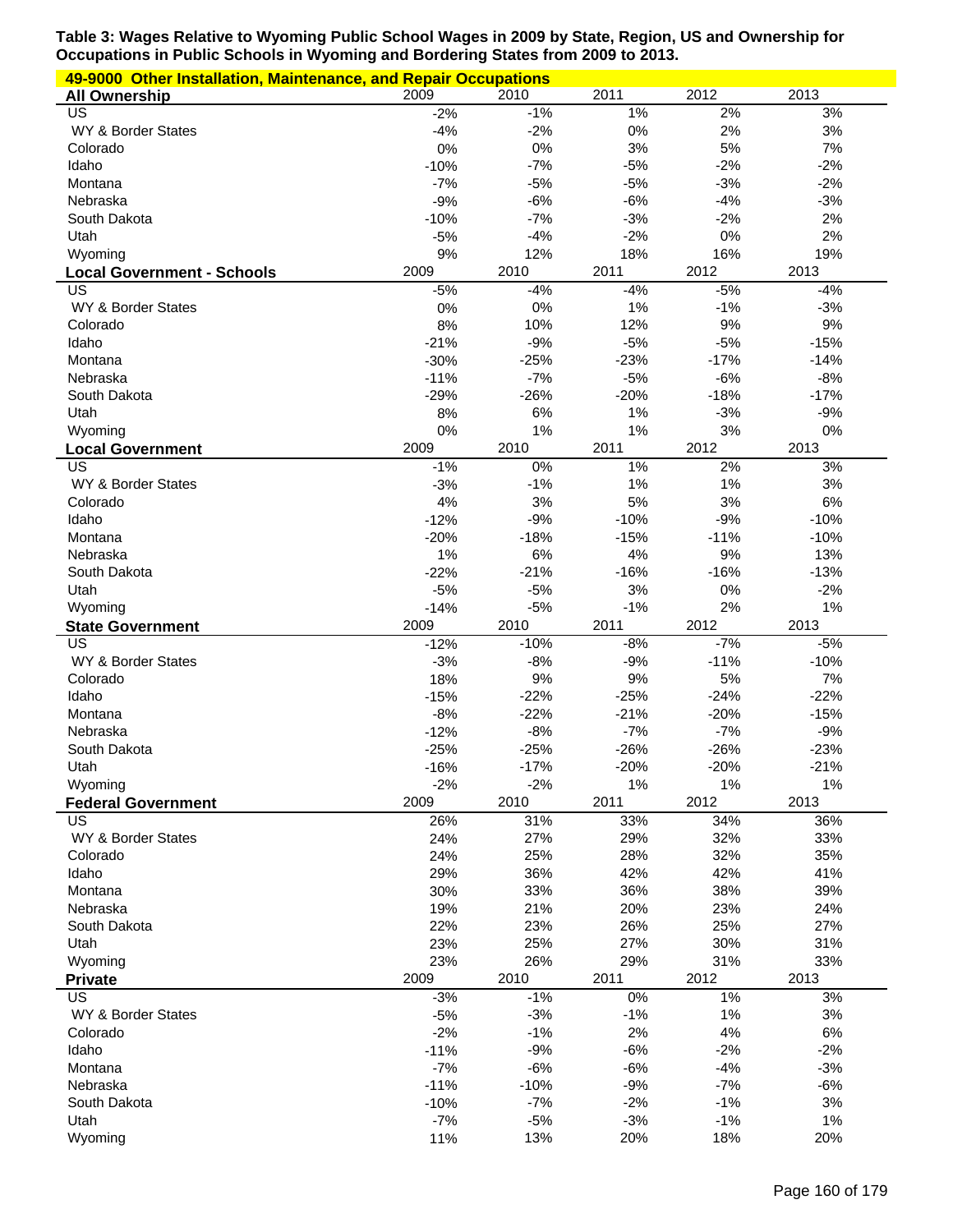| 49-9021 Heating, Air Conditioning, and Refrigeration Mechanics and Installers |                  |                 |                 |                 |                |
|-------------------------------------------------------------------------------|------------------|-----------------|-----------------|-----------------|----------------|
| <b>All Ownership</b>                                                          | 2009             | 2010            | 2011            | 2012            | 2013           |
| US                                                                            | $-3%$            | $-1%$           | $1\%$           | 1%              | 2%             |
| WY & Border States                                                            | $-8%$            | $-5%$           | $-2%$           | 0%              | 0%             |
| Colorado                                                                      | 1%               | 5%              | 8%              | 7%              | 5%             |
| Idaho                                                                         | $-20%$           | $-20%$          | $-15%$          | $-14%$          | $-14%$         |
| Montana                                                                       | $-14%$           | $-15%$          | $-7%$           | 2%              | 14%            |
| Nebraska                                                                      | $-7%$            | $-9%$           | $-2%$           | 3%              | 8%             |
| South Dakota                                                                  | $-19%$           | $-17%$<br>$-2%$ | $-9%$           | $-7%$<br>$-3%$  | $-4%$          |
| Utah                                                                          | $-11%$<br>$-16%$ | $-11%$          | $-5%$<br>$-11%$ |                 | $-6%$<br>$-8%$ |
| Wyoming                                                                       | 2009             | 2010            | 2011            | $-13%$<br>2012  | 2013           |
| <b>Local Government - Schools</b><br>US                                       | $-5%$            | $-4%$           | $-3%$           | $-3%$           | 0%             |
| WY & Border States                                                            | 12%              | 15%             | 17%             | 14%             | $9%$           |
| Colorado                                                                      | 18%              | 20%             | 21%             | 20%             | 20%            |
| Idaho                                                                         | $-6%$            | $-4%$           | $-14%$          | $-11%$          | $-7%$          |
| Montana                                                                       | $-37%$           | $-44%$          | $-43%$          | $-8%$           | $-22%$         |
| Nebraska                                                                      | 17%              | 11%             | 25%             | 30%             | 41%            |
| South Dakota                                                                  | $-8%$            | $-6%$           | $-6%$           | $-8%$           | $-2%$          |
| Utah                                                                          | 15%              | 14%             | 19%             | $-7%$           | $-4%$          |
| Wyoming                                                                       | 0%               | 2%              | 0%              | 5%              | 5%             |
| <b>Local Government</b>                                                       | 2009             | 2010            | 2011            | 2012            | 2013           |
| $\overline{\mathsf{US}}$                                                      | 3%               | 4%              | 6%              | 6%              | 9%             |
| WY & Border States                                                            | 9%               | 11%             | 14%             | 13%             | 11%            |
| Colorado                                                                      | 17%              | 19%             | 20%             | 21%             | 22%            |
| Idaho                                                                         | $-15%$           | $-17%$          | $-13%$          | $-12%$          | $-9%$          |
| Montana                                                                       | $-34%$           | $-34%$          | $-21%$          | 4%              | $-17%$         |
| Nebraska                                                                      | 9%               | 7%              | 21%             | 28%             | 23%            |
| South Dakota                                                                  | $-12%$           | $-14%$          | $-15%$          | $-14%$          | $-9%$          |
| Utah                                                                          | 13%              | 13%             | 15%             | $-3%$           | $-3%$          |
|                                                                               | $-4%$            | $-2%$           | 2%              | 6%              | $-1%$          |
| Wyoming                                                                       |                  |                 |                 |                 |                |
| <b>State Government</b>                                                       | 2009             | 2010            | 2011            | 2012            | 2013           |
| $\overline{US}$                                                               | $-3%$            | $-2%$           | $-2%$           | 0%              | 1%             |
| WY & Border States                                                            | $-2%$            | $-1%$           | $-4%$           | $-4%$           | $-8%$          |
| Colorado                                                                      | 21%              | 15%             | 17%             | 22%             | 15%            |
| Idaho                                                                         | $-6%$            | $-8%$           | $-16%$          | $-15%$          | $-15%$         |
| Montana                                                                       | $-1%$            | 8%              | 7%              | 8%              | 7%             |
| Nebraska                                                                      | 5%               | 14%             | 14%             | 16%             | 9%             |
| South Dakota                                                                  | $-30%$           | $-32%$          | $-31%$          | $-30%$          | $-32%$         |
| Utah                                                                          | $-15%$           | $-14%$          | $-18%$          | $-18%$          | $-18%$         |
| Wyoming                                                                       | 5%               | 9%              | 5%              | $-4%$           | $-5%$          |
| <b>Federal Government</b><br><b>US</b>                                        | 2009             | 2010            | 2011            | 2012            | 2013           |
|                                                                               | 21%              | 23%             | 23%             | 23%             | 24%            |
| WY & Border States<br>Colorado                                                | 19%<br>24%       | 21%<br>25%      | 23%<br>24%      | 23%<br>23%      | 24%<br>25%     |
| Idaho                                                                         | 22%              | 26%             | 27%             | 26%             | 25%            |
| Montana                                                                       | 24%              | 23%             | 24%             | 26%             | 28%            |
| Nebraska                                                                      | 13%              | 16%             | 16%             | 16%             | 18%            |
| South Dakota                                                                  | 13%              | 16%             | 16%             | 17%             | 15%            |
| Utah                                                                          | 17%              | 21%             | 26%             | 25%             | 28%            |
| Wyoming                                                                       | 11%              | 8%              | 9%              | 14%             | 20%            |
| <b>Private</b>                                                                | 2009             | 2010            | 2011            | 2012            | 2013           |
| <b>US</b>                                                                     | $-4%$            | $-2%$           | $0\%$           | $1\%$           | $1\%$          |
| WY & Border States                                                            | $-9%$            | $-6%$           | $-3%$           | $-1%$           | $-1%$          |
| Colorado                                                                      | 0%               | 4%              | 7%              | 6%              | 3%             |
| Idaho                                                                         | $-21%$           | $-20%$          | $-15%$          | $-14%$          | $-15%$         |
| Montana                                                                       | $-15%$           | $-16%$          | $-8%$           | 1%              | 17%            |
| Nebraska                                                                      | $-8%$            | $-11%$          | $-3%$           | 1%              | 7%             |
| South Dakota                                                                  | $-20%$           | $-18%$          | $-9%$           | $-7%$           | $-4%$          |
| Utah<br>Wyoming                                                               | $-12%$<br>$-18%$ | $-3%$<br>$-13%$ | $-6%$<br>$-13%$ | $-2%$<br>$-15%$ | $-6%$<br>$-9%$ |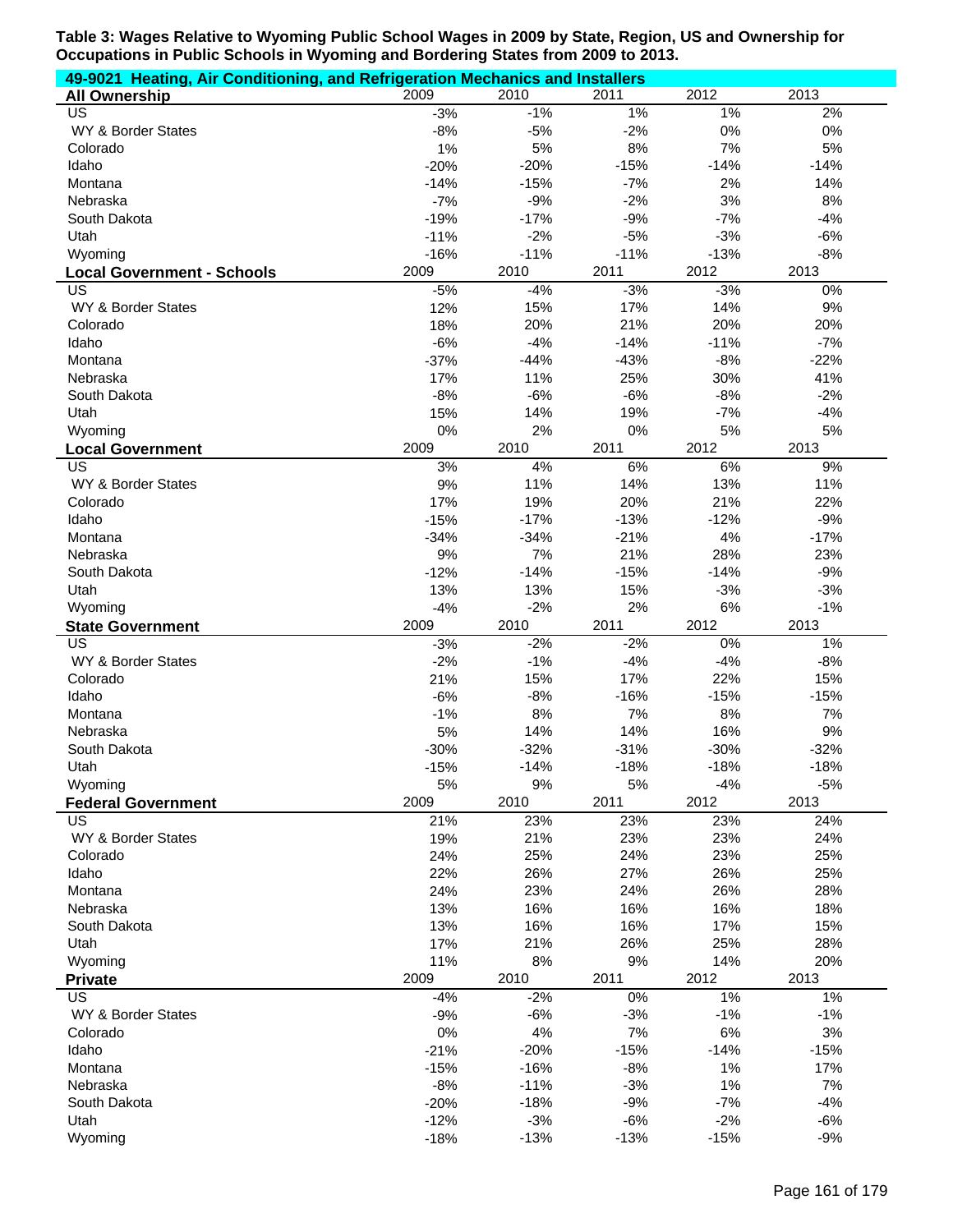| 49-9071 Maintenance and Repair Workers, General     |            |            |            |            |               |  |  |  |
|-----------------------------------------------------|------------|------------|------------|------------|---------------|--|--|--|
| <b>All Ownership</b>                                | 2009       | 2010       | 2011       | 2012       | 2013          |  |  |  |
| US                                                  | $-10%$     | $-10%$     | $-9%$      | $-8%$      | $-7%$         |  |  |  |
| WY & Border States                                  | $-13%$     | $-14%$     | $-12%$     | $-12%$     | $-10%$        |  |  |  |
| Colorado                                            | $-10%$     | $-11%$     | $-8%$      | $-8%$      | $-6%$         |  |  |  |
| Idaho                                               | $-22%$     | $-19%$     | $-17%$     | $-12%$     | $-14%$        |  |  |  |
| Montana                                             | $-16%$     | $-20%$     | $-19%$     | $-20%$     | $-18%$        |  |  |  |
| Nebraska                                            | $-17%$     | $-18%$     | $-18%$     | $-17%$     | $-14%$        |  |  |  |
| South Dakota                                        | $-27%$     | $-25%$     | $-21%$     | $-19%$     | $-17%$        |  |  |  |
| Utah                                                | $-13%$     | $-15%$     | $-13%$     | $-13%$     | $-13%$        |  |  |  |
| Wyoming                                             | $-4%$      | $-2%$      | 3%         | 2%         | 3%            |  |  |  |
| <b>Local Government - Schools</b>                   | 2009       | 2010       | 2011       | 2012       | 2013          |  |  |  |
| US                                                  | $-5%$      | $-5%$      | $-5%$      | $-6%$      | $-5%$         |  |  |  |
| WY & Border States                                  | $-1%$      | $-2%$      | $-2%$      | $-5%$      | $-7%$         |  |  |  |
| Colorado                                            | 5%         | 6%         | 7%         | 3%         | 3%            |  |  |  |
| Idaho                                               | $-21%$     | $-9%$      | $-4%$      | $-5%$      | $-16%$        |  |  |  |
| Montana                                             | $-30%$     | $-24%$     | $-22%$     | $-17%$     | $-13%$        |  |  |  |
| Nebraska                                            | $-11%$     | $-13%$     | $-12%$     | $-14%$     | $-12%$        |  |  |  |
| South Dakota                                        | $-30%$     | $-28%$     | $-21%$     | $-19%$     | $-17%$        |  |  |  |
| Utah                                                | 15%        | 15%        | 5%         | $-5%$      | $-12%$        |  |  |  |
| Wyoming                                             | 0%<br>2009 | 1%<br>2010 | 1%<br>2011 | 3%<br>2012 | $-1%$<br>2013 |  |  |  |
| <b>Local Government</b><br>$\overline{\mathsf{US}}$ | $-6%$      | $-5%$      | $-4%$      | $-4%$      | $-3%$         |  |  |  |
| WY & Border States                                  | $-11%$     | $-11%$     | $-9%$      | $-10%$     | $-9%$         |  |  |  |
| Colorado                                            | $-4%$      | $-4%$      | $-1%$      | $-5%$      | $-3%$         |  |  |  |
| Idaho                                               | $-17%$     | $-14%$     | $-16%$     | $-15%$     | $-15%$        |  |  |  |
| Montana                                             | $-18%$     | $-16%$     | $-13%$     | $-11%$     | $-9%$         |  |  |  |
| Nebraska                                            | $-22%$     | $-24%$     | $-24%$     | $-22%$     | $-16%$        |  |  |  |
| South Dakota                                        | $-31%$     | $-29%$     | $-25%$     | $-23%$     | $-20%$        |  |  |  |
| Utah                                                | $-8%$      | $-9%$      | $-3%$      | $-7%$      | $-9%$         |  |  |  |
| Wyoming                                             | $-13%$     | $-7%$      | $-4%$      | $0\%$      | $-2%$         |  |  |  |
| <b>State Government</b>                             | 2009       | 2010       | 2011       | 2012       | 2013          |  |  |  |
| $\overline{US}$                                     | $-14%$     | $-13%$     | $-11%$     | $-10%$     | $-8%$         |  |  |  |
| WY & Border States                                  | $-5%$      | $-14%$     | $-14%$     | $-14%$     | $-12%$        |  |  |  |
| Colorado                                            | 16%        | 2%         | 2%         | 1%         | 5%            |  |  |  |
| Idaho                                               | $-21%$     | $-26%$     | $-28%$     | $-26%$     | $-25%$        |  |  |  |
| Montana                                             | $-9%$      | $-28%$     | $-27%$     | $-26%$     | $-19%$        |  |  |  |
| Nebraska                                            | $-18%$     | $-15%$     | $-13%$     | $-13%$     | $-11%$        |  |  |  |
| South Dakota                                        | $-25%$     | $-25%$     | $-25%$     | $-25%$     | $-23%$        |  |  |  |
| Utah                                                | $-18%$     | $-19%$     | $-22%$     | $-21%$     | $-23%$        |  |  |  |
| Wyoming                                             | $-19%$     | $-6%$      | $-2%$      | 1%         | 1%            |  |  |  |
| <b>Federal Government</b>                           | 2009       | 2010       | 2011       | 2012       | 2013          |  |  |  |
| US                                                  | 24%        | 25%        | 26%        | 29%        | 30%           |  |  |  |
| WY & Border States                                  | 14%        | 14%        | 17%        | 19%        | 21%           |  |  |  |
| Colorado                                            | 17%        | 15%        | 18%        | 22%        | 26%           |  |  |  |
| Idaho                                               | 18%        | 21%        | 22%        | 25%        | 23%           |  |  |  |
| Montana                                             | 12%        | 14%        | 17%        | 18%        | 19%           |  |  |  |
| Nebraska                                            | 17%        | 17%        | 16%        | 19%        | 21%           |  |  |  |
| South Dakota                                        | 8%         | 7%         | 10%        | $9%$       | 11%           |  |  |  |
| Utah                                                | 14%        | 15%        | 20%        | 21%        | 23%           |  |  |  |
| Wyoming                                             | 11%        | 11%        | 15%        | 15%        | 16%           |  |  |  |
| <b>Private</b>                                      | 2009       | 2010       | 2011       | 2012       | 2013          |  |  |  |
| US                                                  | $-11%$     | $-11%$     | $-11%$     | $-10%$     | $-8%$         |  |  |  |
| WY & Border States                                  | $-15%$     | $-16%$     | $-13%$     | $-13%$     | $-11%$        |  |  |  |
| Colorado                                            | $-13%$     | $-14%$     | $-10%$     | $-10%$     | $-8%$         |  |  |  |
| Idaho                                               | $-24%$     | $-21%$     | $-19%$     | $-12%$     | $-14%$        |  |  |  |
| Montana                                             | $-20%$     | $-24%$     | $-23%$     | $-25%$     | $-21%$        |  |  |  |
| Nebraska                                            | $-17%$     | $-17%$     | $-18%$     | $-16%$     | $-14%$        |  |  |  |
| South Dakota                                        | $-29%$     | $-26%$     | $-22%$     | $-20%$     | $-18%$        |  |  |  |
| Utah                                                | $-16%$     | $-18%$     | $-16%$     | $-16%$     | $-15%$        |  |  |  |
| Wyoming                                             | $-3%$      | $-2%$      | 4%         | 3%         | 3%            |  |  |  |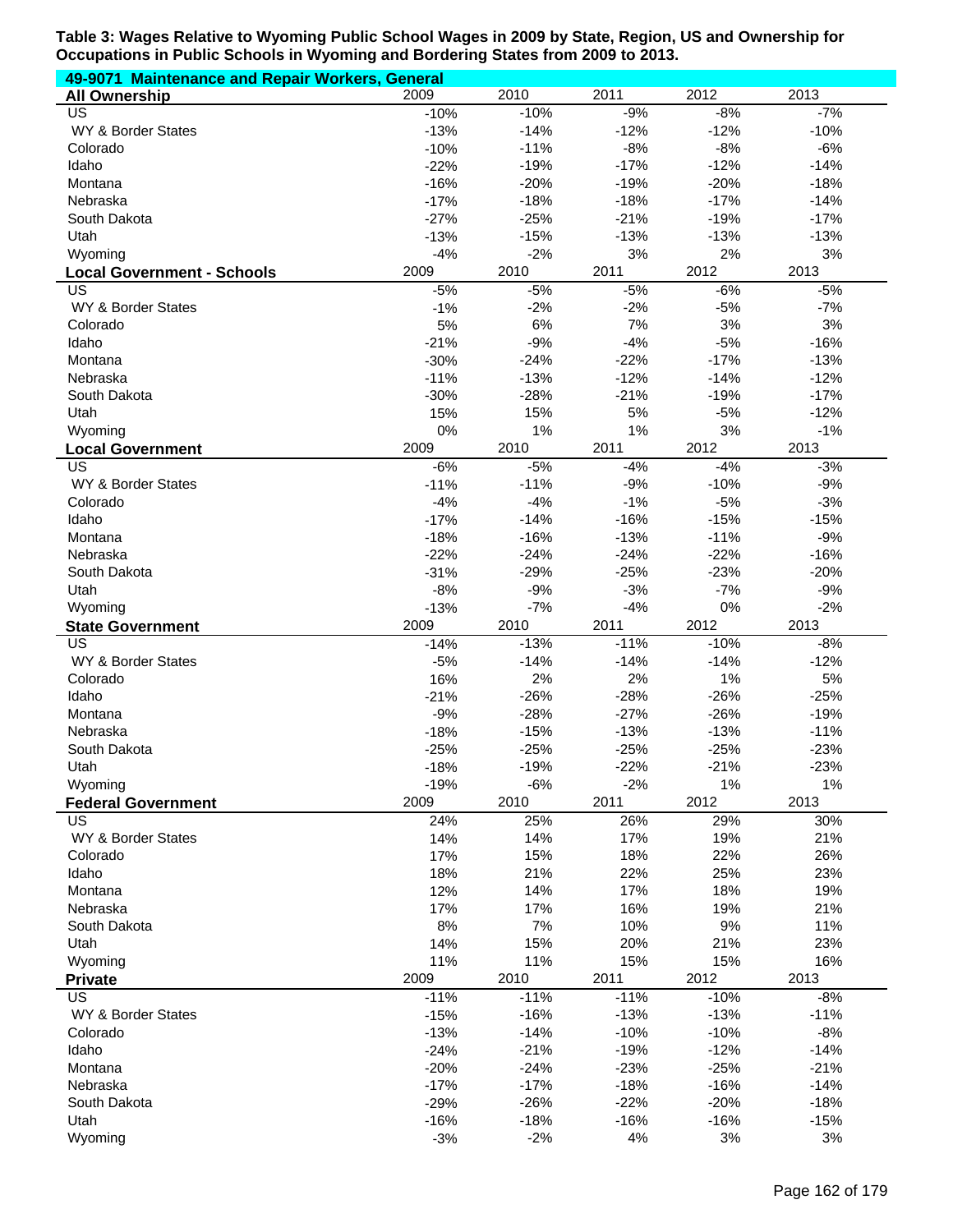| 49-9098 Helpers--Installation, Maintenance, and Repair Workers |      |      |      |       |        |  |  |  |
|----------------------------------------------------------------|------|------|------|-------|--------|--|--|--|
| <b>All Ownership</b>                                           | 2009 | 2010 | 2011 | 2012  | 2013   |  |  |  |
| <b>US</b>                                                      | 42%  | 44%  | 44%  | 45%   | 47%    |  |  |  |
| <b>WY &amp; Border States</b>                                  | 41%  | 42%  | 46%  | 51%   | 49%    |  |  |  |
| Colorado                                                       | 67%  | 63%  | 70%  | 63%   | 59%    |  |  |  |
| Idaho                                                          | 26%  | 28%  | 33%  | 35%   | 33%    |  |  |  |
| Montana                                                        | 29%  | 32%  | 37%  | 42%   | 39%    |  |  |  |
| Nebraska                                                       | 39%  | 46%  | 41%  | 58%   | 55%    |  |  |  |
| South Dakota                                                   | 20%  | 23%  | 30%  | 20%   | 3%     |  |  |  |
| Utah                                                           | 29%  | 33%  | 37%  | 46%   | 44%    |  |  |  |
| Wyoming                                                        | 53%  | 63%  | 67%  | 67%   | 78%    |  |  |  |
| <b>Local Government - Schools</b>                              | 2009 | 2010 | 2011 | 2012  | 2013   |  |  |  |
| US                                                             | 56%  | 61%  | 63%  | 46%   | 48%    |  |  |  |
| WY & Border States                                             | 31%  | 37%  | 39%  | 68%   | 67%    |  |  |  |
| Colorado                                                       | 63%  | 59%  | 60%  | 68%   | 71%    |  |  |  |
| Nebraska                                                       | 26%  |      |      |       |        |  |  |  |
| Utah                                                           | 23%  | 25%  | 27%  |       | $-10%$ |  |  |  |
| Wyoming                                                        | 0%   |      |      |       |        |  |  |  |
| <b>Local Government</b>                                        | 2009 | 2010 | 2011 | 2012  | 2013   |  |  |  |
| US                                                             | 78%  | 78%  | 82%  | 80%   | 83%    |  |  |  |
| WY & Border States                                             | 56%  | 42%  | 49%  | 64%   | 77%    |  |  |  |
| Colorado                                                       | 117% | 73%  | 77%  | 83%   | 86%    |  |  |  |
| Idaho                                                          | 30%  | 38%  | 40%  | 36%   | 56%    |  |  |  |
| Montana                                                        | 56%  | 60%  | 99%  | $-5%$ | $-4%$  |  |  |  |
| Nebraska                                                       | 45%  | 47%  | 46%  | 70%   | 103%   |  |  |  |
| Utah                                                           | 21%  | 22%  | 23%  | 26%   | 25%    |  |  |  |
| Wyoming                                                        | 0%   | 4%   | 14%  | 15%   | 85%    |  |  |  |
| <b>State Government</b>                                        | 2009 | 2010 | 2011 | 2012  | 2013   |  |  |  |
| <b>US</b>                                                      | 52%  | 57%  | 50%  | 56%   | 63%    |  |  |  |
| <b>WY &amp; Border States</b>                                  | 75%  | 12%  | 12%  | 8%    | 2%     |  |  |  |
| Colorado                                                       | 19%  | 21%  | 23%  | 47%   | 49%    |  |  |  |
| Idaho                                                          |      | 5%   | 7%   | 9%    |        |  |  |  |
| Utah                                                           | 84%  | 14%  | 13%  | 6%    | $-8%$  |  |  |  |
| Wyoming                                                        | 84%  |      |      |       |        |  |  |  |
| <b>Private</b>                                                 | 2009 | 2010 | 2011 | 2012  | 2013   |  |  |  |
| US                                                             | 38%  | 40%  | 40%  | 41%   | 43%    |  |  |  |
| WY & Border States                                             | 40%  | 43%  | 46%  | 50%   | 47%    |  |  |  |
| Colorado                                                       | 59%  | 62%  | 69%  | 60%   | 54%    |  |  |  |
| Idaho                                                          | 26%  | 27%  | 33%  | 35%   | 32%    |  |  |  |
| Montana                                                        | 29%  | 32%  | 36%  | 43%   | 40%    |  |  |  |
| Nebraska                                                       | 37%  | 46%  | 40%  | 56%   | 51%    |  |  |  |
| South Dakota                                                   | 20%  | 23%  | 30%  | 20%   | 3%     |  |  |  |
| Utah                                                           | 29%  | 35%  | 38%  | 48%   | 45%    |  |  |  |
| Wyoming                                                        | 62%  | 66%  | 70%  | 70%   | 78%    |  |  |  |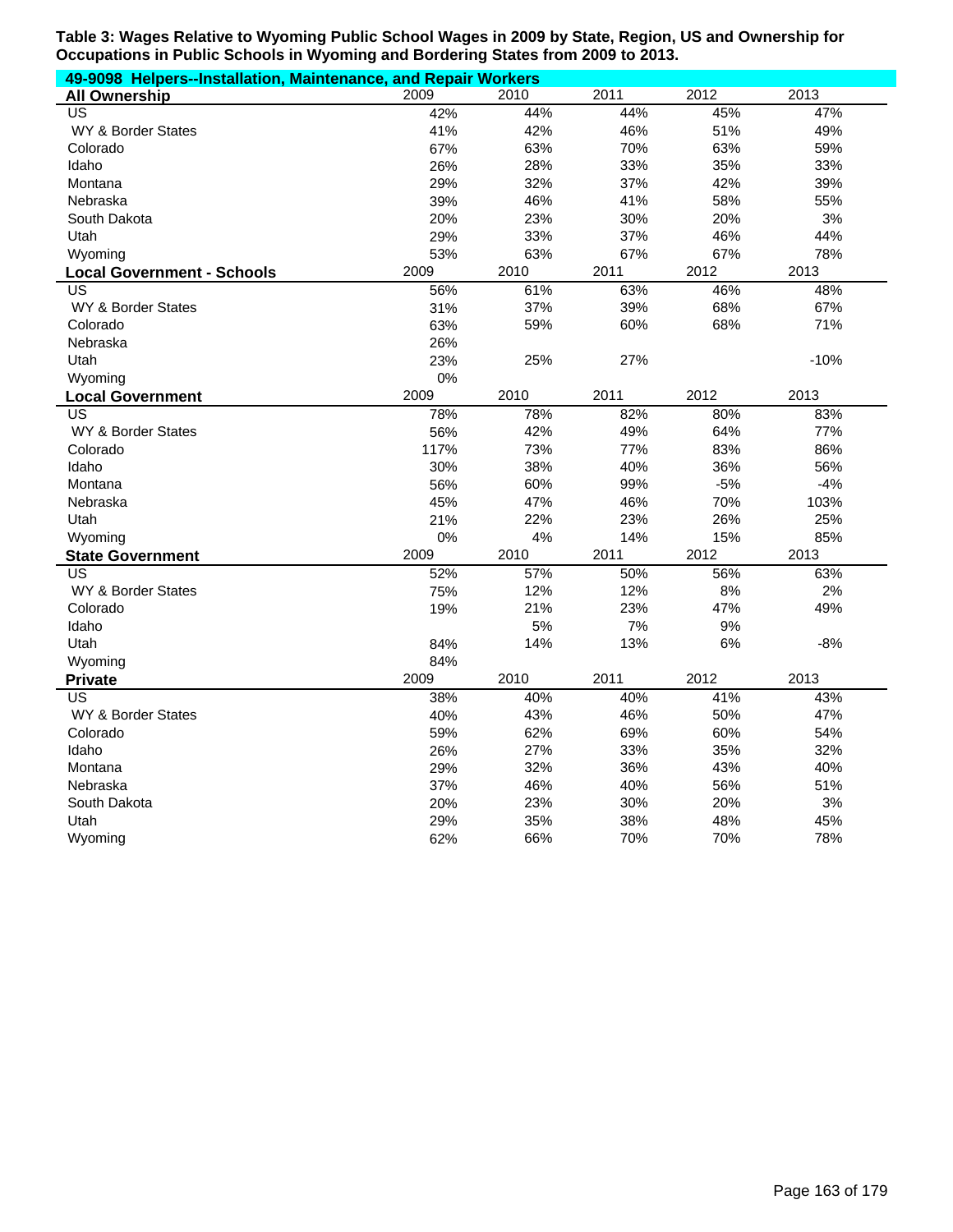| 51-0000 Production Occupations    |             |             |             |             |        |
|-----------------------------------|-------------|-------------|-------------|-------------|--------|
| <b>All Ownership</b>              | 2009        | 2010        | 2011        | 2012        | 2013   |
| US                                | $-9%$       | $-8%$       | $-7%$       | $-6%$       | $-5%$  |
| WY & Border States                | $-12%$      | $-10%$      | $-8%$       | $-7%$       | $-6%$  |
| Colorado                          | $-7%$       | $-6%$       | $-4%$       | $-3%$       | $-1%$  |
| Idaho                             | $-17%$      | $-15%$      | $-14%$      | $-13%$      | $-12%$ |
| Montana                           | $-11%$      | $-11%$      | $-12%$      | $-7%$       | $-3%$  |
| Nebraska                          | $-16%$      | $-13%$      | $-11%$      | $-10%$      | $-10%$ |
| South Dakota                      | $-22%$      | $-20%$      | $-18%$      | $-17%$      | $-16%$ |
| Utah                              | $-13%$      | $-10%$      | $-8%$       | $-7%$       | $-6%$  |
| Wyoming                           | 16%         | 24%         | 27%         | 26%         | 30%    |
| <b>Local Government - Schools</b> | 2009        | 2010        | 2011        | 2012        | 2013   |
| US                                | 14%         | 20%         | 19%         | 20%         | 17%    |
| WY & Border States                | $-1%$       | 9%          | 11%         | 16%         | 7%     |
| Colorado                          | 12%         | 17%         | 18%         | 18%         | 19%    |
| Idaho                             |             |             |             | $-35%$      | $-37%$ |
| Montana                           | $-21%$      | $-10%$      | $-20%$      | $-12%$      | $-23%$ |
| Nebraska                          | 0%          | 14%         | 18%         | 22%         | 9%     |
| South Dakota                      | $-24%$      | $-23%$      | 0%          | 0%          | 2%     |
| Utah                              | 2%          | 10%         | 12%         | 31%         | 18%    |
| Wyoming                           | 0%          | 2%          | $-4%$       |             | 15%    |
| <b>Local Government</b>           | 2009        | 2010        | 2011        | 2012        | 2013   |
| US                                | 22%         | 25%         | 28%         | 31%         | 32%    |
| WY & Border States                | 18%         | 26%         | 28%         | 31%         | 31%    |
| Colorado                          | 34%         | 40%         | 43%         | 46%         | 49%    |
| Idaho                             | 3%          | 6%          | 10%         | 8%          | 10%    |
| Montana                           | $-7%$       | $-1%$       | 4%          | 5%          | 0%     |
| Nebraska                          | 18%         | 33%         | 38%         | 43%         | 40%    |
| South Dakota                      | $-3%$       | 1%          | 4%          | 3%          | 3%     |
| Utah                              | 22%         | 27%         | 25%         | 26%         | 28%    |
| Wyoming                           | 13%         | 17%         | 17%         | 17%         | 17%    |
| <b>State Government</b>           | 2009        | 2010        | 2011        | 2012        | 2013   |
| US                                | 18%         | 22%         | 25%         | 25%         | 24%    |
| WY & Border States                | 8%          | 13%         | 12%         | 13%         | 14%    |
| Colorado                          | 32%         | 36%         | 37%         | 57%         | 42%    |
| Idaho                             | 8%          | 3%          | $-5%$       | $-4%$       | 2%     |
| Montana                           | 6%          | 7%          | 6%          | 3%          | 5%     |
| Nebraska                          | $-2%$       | 5%          | 6%          | 7%          | 8%     |
| South Dakota                      | $-14%$      | $-14%$      | $-13%$      | $-14%$      | $-13%$ |
|                                   |             | $-10%$      | $-13%$      | $-13%$      | $-1%$  |
| Utah                              | $-2%$       |             |             |             | 40%    |
| Wyoming                           | 12%<br>2009 | 32%<br>2010 | 33%<br>2011 | 40%<br>2012 | 2013   |
| <b>Federal Government</b>         |             |             |             |             |        |
| US                                | 46%         | 52%         | 54%         | 55%         | 56%    |
| WY & Border States                | 43%         | 47%         | 50%         | 51%         | 52%    |
| Colorado                          | 44%         | 47%         | 46%         | 46%         | 44%    |
| Idaho                             | 50%         | 55%         | 63%         | 66%         | 67%    |
| Montana                           | 50%         | 61%         | 63%         | 64%         | 66%    |
| Nebraska                          | 33%         | 34%         | 34%         | 39%         | 37%    |
| South Dakota                      | 41%         | 45%         | 48%         | 49%         | 51%    |
| Utah                              | 42%         | 47%         | 50%         | 53%         | 54%    |
| Wyoming                           | 37%         | 44%         | 48%         | 47%         | 53%    |
| <b>Private</b>                    | 2009        | 2010        | 2011        | 2012        | 2013   |
| $\overline{US}$                   | $-10%$      | $-9%$       | $-8%$       | $-7%$       | $-6%$  |
| WY & Border States                | $-13%$      | $-11%$      | $-9%$       | $-8%$       | $-7%$  |
| Colorado                          | $-9%$       | $-7%$       | $-5%$       | $-5%$       | $-3%$  |
| Idaho                             | $-18%$      | $-16%$      | $-15%$      | $-14%$      | $-13%$ |
| Montana                           | $-12%$      | $-12%$      | $-13%$      | $-8%$       | $-3%$  |
| Nebraska                          | $-16%$      | $-15%$      | $-12%$      | $-12%$      | $-11%$ |
| South Dakota                      | $-23%$      | $-21%$      | $-19%$      | $-18%$      | $-17%$ |
| Utah                              | $-14%$      | $-11%$      | $-9%$       | $-8%$       | $-7%$  |
| Wyoming                           | 16%         | 24%         | 27%         | 26%         | 30%    |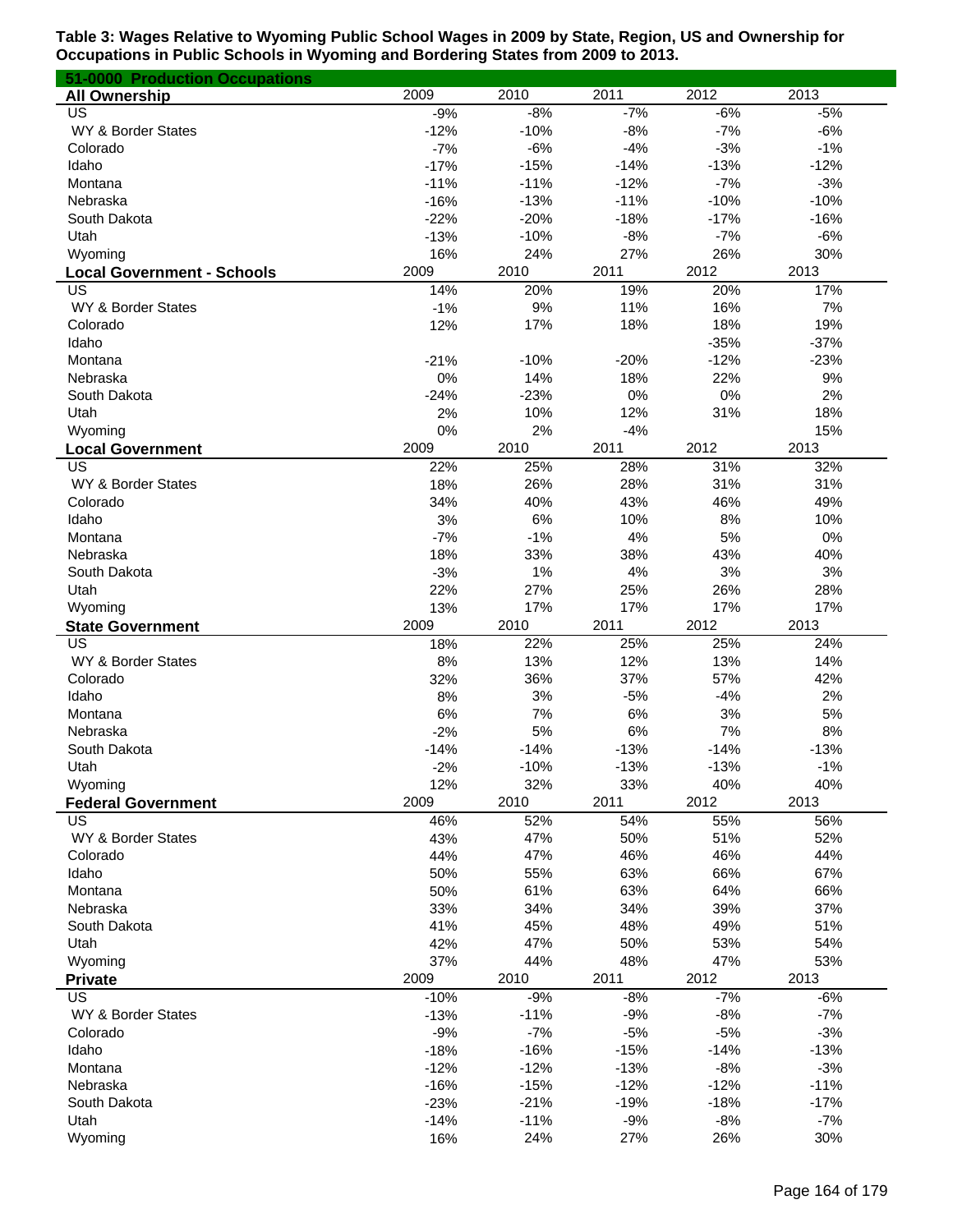| 51-5000 Printing Workers          |        |        |        |        |        |
|-----------------------------------|--------|--------|--------|--------|--------|
| <b>All Ownership</b>              | 2009   | 2010   | 2011   | 2012   | 2013   |
| US                                | $-6%$  | $-5%$  | $-4%$  |        |        |
| WY & Border States                | $-17%$ | $-15%$ | $-12%$ | $-12%$ | $-11%$ |
| Colorado                          | $-9%$  | $-8%$  | $-6%$  | $-3%$  | $-3%$  |
| Idaho                             | $-25%$ | $-24%$ | $-22%$ | $-22%$ | $-15%$ |
| Montana                           | $-19%$ | $-22%$ | $-24%$ | $-19%$ | $-17%$ |
| Nebraska                          | $-17%$ | $-16%$ | $-13%$ | $-15%$ | $-11%$ |
| South Dakota                      | $-20%$ | $-17%$ | $-16%$ | $-14%$ | $-11%$ |
| Utah                              | $-22%$ | $-18%$ | $-14%$ | $-14%$ | $-16%$ |
| Wyoming                           | $-31%$ | $-18%$ | $-17%$ | $-21%$ | $-23%$ |
| <b>Local Government - Schools</b> | 2009   | 2010   | 2011   | 2012   | 2013   |
| US                                | 0%     | 5%     | 7%     |        |        |
| WY & Border States                | 3%     | 9%     | 11%    | 10%    | $-1%$  |
| Colorado                          | 11%    | 16%    | 17%    | 17%    | 12%    |
| Montana                           | $-3%$  | 17%    | $-15%$ | $-13%$ | $-17%$ |
| Nebraska                          | $-5%$  | 0%     | 13%    | 4%     | $-18%$ |
| South Dakota                      | $-24%$ | $-21%$ | 1%     | 1%     | 9%     |
| Utah                              | 2%     | 5%     | $-25%$ |        |        |
| Wyoming                           | 0%     | 3%     | $-4%$  |        |        |
| <b>Local Government</b>           | 2009   | 2010   | 2011   | 2012   | 2013   |
| US                                | 4%     | 8%     | 10%    |        |        |
| WY & Border States                | 0%     | 4%     | 6%     | 9%     | 4%     |
| Colorado                          | 12%    | 16%    | 18%    | 17%    | 15%    |
| Idaho                             | $-16%$ | $-17%$ | $-15%$ | $-17%$ | $-11%$ |
| Montana                           | $-6%$  | 4%     | $-11%$ | $-11%$ | $-14%$ |
| Nebraska                          | $-14%$ | $-10%$ | $-1%$  | 7%     | $-11%$ |
| South Dakota                      | $-24%$ | $-21%$ | 1%     | 1%     | 9%     |
| Utah                              | $-11%$ | $-8%$  | $-11%$ | 7%     | 9%     |
| Wyoming                           | 4%     | 8%     | 1%     | 10%    | 0%     |
| <b>State Government</b>           | 2009   | 2010   | 2011   | 2012   | 2013   |
| US                                | 0%     | $-1%$  | 1%     |        |        |
| WY & Border States                | $-10%$ | $-10%$ | $-10%$ | $-9%$  | $-8%$  |
| Colorado                          | 3%     | 2%     | 2%     | $-1%$  | $-2%$  |
| Idaho                             | $-13%$ | $-17%$ | $-22%$ | $-21%$ | $-12%$ |
| Montana                           | $-13%$ | $-10%$ | $-4%$  | $-7%$  | $-3%$  |
| Nebraska                          | $-6%$  | $-2%$  | $-1%$  | 3%     | $-2%$  |
| South Dakota                      | $-30%$ | $-31%$ | $-30%$ | $-31%$ | $-29%$ |
| Utah                              | $-20%$ | $-22%$ | $-19%$ | $-18%$ | $-11%$ |
| Wyoming                           |        | $-1%$  | $-10%$ | $-4%$  | $-4%$  |
| <b>Federal Government</b>         | 2009   | 2010   | 2011   | 2012   | 2013   |
| US                                | 99%    | 112%   | 120%   |        |        |
| WY & Border States                | 28%    | 30%    | 17%    | 18%    | 12%    |
| Colorado                          | 32%    | 31%    | 3%     | 4%     | 6%     |
| Idaho                             | 14%    | 20%    | 23%    | 25%    | 25%    |
| Montana                           | 24%    | 29%    | 31%    | 31%    |        |
| Wyoming                           | 44%    | 47%    | 47%    | 47%    |        |
| <b>Private</b>                    | 2009   | 2010   | 2011   | 2012   | 2013   |
| US                                | $-7%$  | $-6%$  | $-5%$  |        |        |
| WY & Border States                | $-17%$ | $-16%$ | $-13%$ | $-12%$ | $-11%$ |
| Colorado                          | $-9%$  | $-9%$  | $-6%$  | $-3%$  | $-3%$  |
| Idaho                             | $-25%$ | $-24%$ | $-22%$ | $-22%$ | $-16%$ |
| Montana                           | $-19%$ | $-23%$ | $-25%$ | $-19%$ | $-18%$ |
| Nebraska                          | $-17%$ | $-17%$ | $-13%$ | $-15%$ | $-11%$ |
| South Dakota                      | $-19%$ | $-17%$ | $-15%$ | $-13%$ | $-10%$ |
| Utah                              | $-22%$ | $-18%$ | $-14%$ | $-14%$ | $-17%$ |
| Wyoming                           | $-34%$ | $-22%$ | $-19%$ | $-22%$ | $-24%$ |
|                                   |        |        |        |        |        |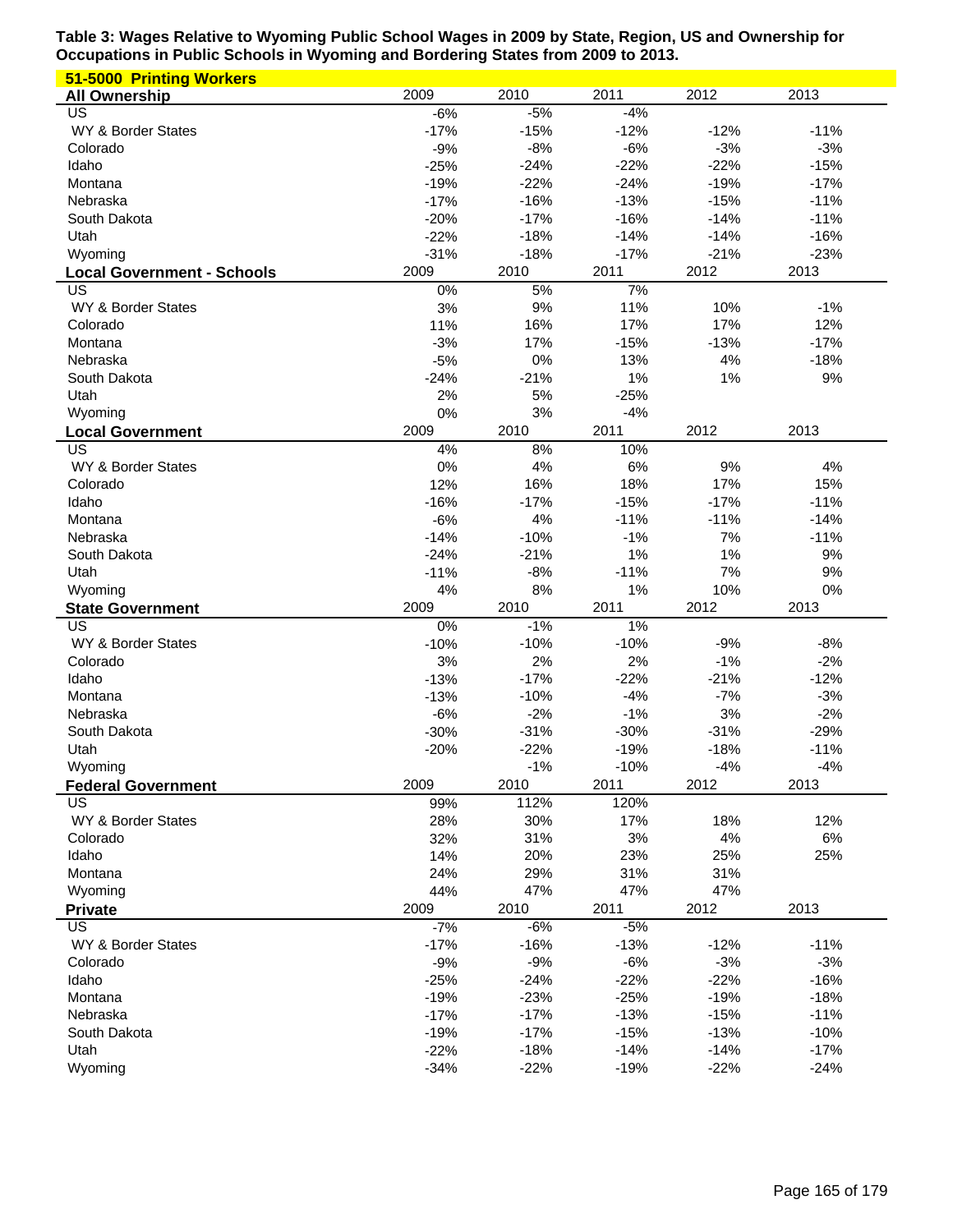| 51-5111 Prepress Technician and Workers |        |        |        |        |        |
|-----------------------------------------|--------|--------|--------|--------|--------|
| <b>All Ownership</b>                    | 2009   | 2010   | 2011   | 2012   | 2013   |
| US                                      | 7%     | 9%     | 11%    | 12%    | 12%    |
| WY & Border States                      | $-7%$  | $-5%$  | $-4%$  | $-4%$  | $-2%$  |
| Colorado                                | 11%    | 11%    | 6%     | 3%     | 1%     |
| Idaho                                   | $-12%$ | $-19%$ | $-24%$ | $-29%$ | $-18%$ |
| Montana                                 | $-28%$ | $-21%$ | $-19%$ | $-4%$  | $-12%$ |
| Nebraska                                | $-7%$  | $-3%$  | $-1%$  | 2%     | 0%     |
| South Dakota                            | $-25%$ | $-20%$ | $-18%$ | $-15%$ | $-13%$ |
| Utah                                    | $-14%$ | $-9%$  | 1%     | 0%     | 4%     |
| Wyoming                                 | $-23%$ | $-12%$ | $-15%$ | $-11%$ | $-21%$ |
| <b>Local Government - Schools</b>       | 2009   | 2010   | 2011   | 2012   | 2013   |
| $\overline{US}$                         | 6%     |        |        | 3%     | $-7%$  |
| WY & Border States                      | 0%     | $-1%$  | $-4%$  | $-6%$  | $-16%$ |
| Nebraska                                |        | $-3%$  | $-2%$  | 0%     | $-17%$ |
| South Dakota                            |        |        | $-13%$ | $-11%$ | $-10%$ |
| Wyoming                                 | 0%     | 1%     | 3%     |        |        |
| <b>Local Government</b>                 | 2009   | 2010   | 2011   | 2012   | 2013   |
| US                                      | $-4%$  | 21%    | 19%    | 20%    | 13%    |
| WY & Border States                      | 3%     | 5%     | $-2%$  | $-6%$  | $-15%$ |
| Idaho                                   |        |        | $-9%$  | $-7%$  | $-6%$  |
| Nebraska                                | 9%     | 6%     | 8%     | $-1%$  | $-16%$ |
| South Dakota                            |        |        | $-13%$ | $-11%$ | $-10%$ |
| Wyoming                                 | 0%     | 1%     | 3%     |        |        |
| <b>State Government</b>                 | 2009   | 2010   | 2011   | 2012   | 2013   |
| US                                      | 18%    | 14%    | 13%    | 13%    | 10%    |
| WY & Border States                      | $-5%$  | 4%     | 9%     | 10%    | 9%     |
| Idaho                                   |        | $-3%$  | $-2%$  | 0%     | 1%     |
| Montana                                 | $-2%$  | $-1%$  | 1%     |        |        |
| Nebraska                                | $-5%$  | 4%     | 10%    | 11%    | 9%     |
| Utah                                    | $-8%$  | 8%     |        |        |        |
| <b>Federal Government</b>               | 2009   | 2010   | 2011   | 2012   | 2013   |
| US                                      | 113%   | 120%   | 131%   | 130%   | 128%   |
| WY & Border States                      | 72%    | 75%    |        |        |        |
| Colorado                                | 72%    | 75%    |        |        |        |
| <b>Private</b>                          | 2009   | 2010   | 2011   | 2012   | 2013   |
| US                                      | 7%     | 8%     | 11%    | 11%    | 12%    |
| WY & Border States                      | $-8%$  | $-5%$  | $-4%$  | $-4%$  | $-2%$  |
| Colorado                                | 10%    | 11%    | 6%     | 3%     | 1%     |
| Idaho                                   | $-12%$ | $-19%$ | $-24%$ | $-29%$ | $-18%$ |
| Montana                                 | $-29%$ | $-21%$ | $-19%$ | $-4%$  | $-12%$ |
| Nebraska                                | $-8%$  | $-4%$  | $-2%$  | 1%     | 1%     |
| South Dakota                            | $-25%$ | $-20%$ | $-18%$ | $-15%$ | $-13%$ |
| Utah                                    | $-14%$ | $-9%$  | 1%     | 0%     | 4%     |
| Wyoming                                 | $-24%$ | $-13%$ | $-16%$ | $-11%$ | $-21%$ |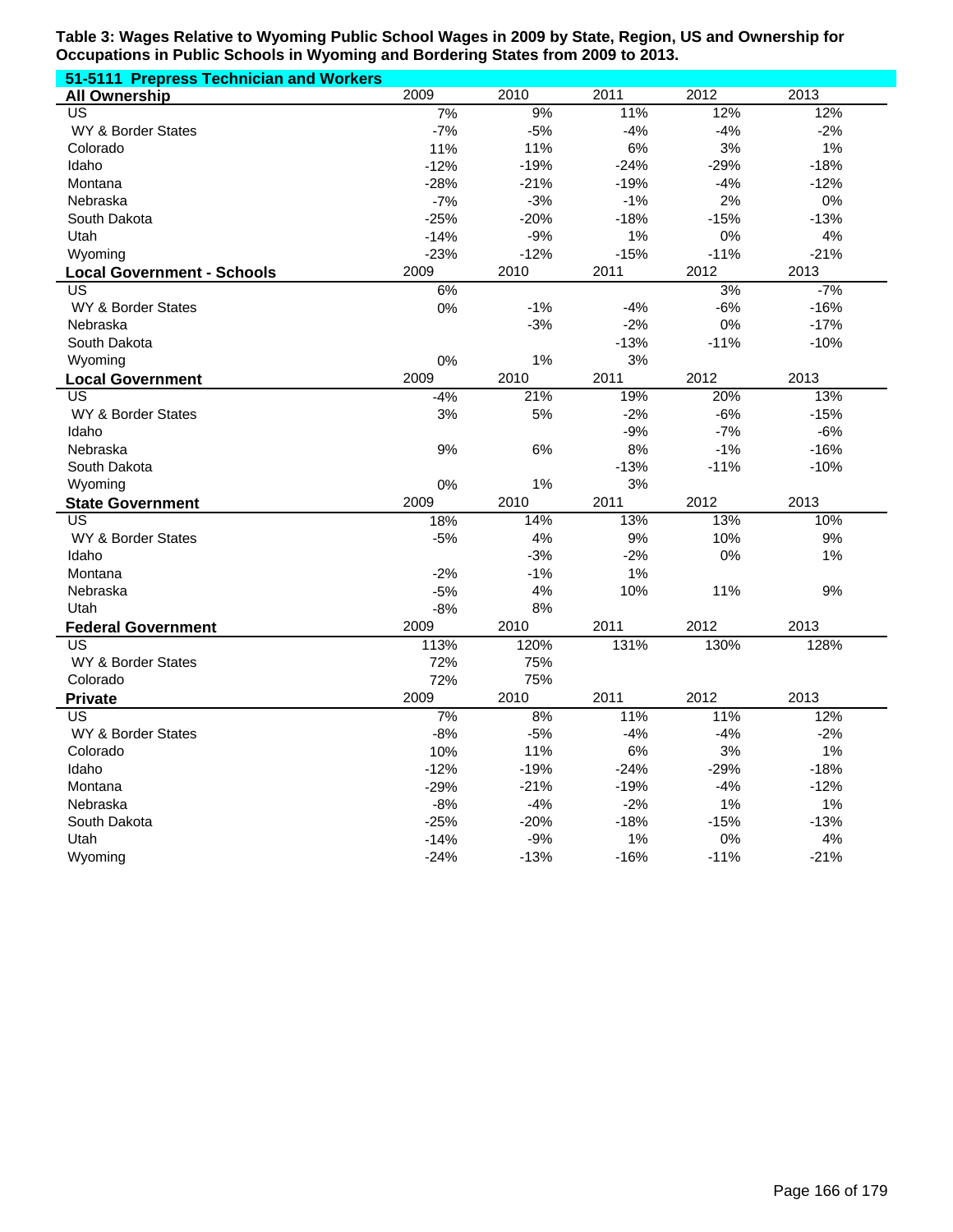| 51-5112 Printing Press Operators  |        |        |        |        |        |
|-----------------------------------|--------|--------|--------|--------|--------|
| <b>All Ownership</b>              | 2009   | 2010   | 2011   | 2012   | 2013   |
| US                                | $-8%$  | $-8%$  | $-7%$  | $-6%$  | $-5%$  |
| WY & Border States                | $-17%$ | $-15%$ | $-13%$ | $-13%$ | $-12%$ |
| Colorado                          | $-9%$  | $-8%$  | $-7%$  | $-4%$  | $-6%$  |
| Idaho                             | $-28%$ | $-27%$ | $-22%$ | $-21%$ | $-16%$ |
| Montana                           | $-16%$ | $-22%$ | $-24%$ | $-21%$ | $-20%$ |
| Nebraska                          | $-19%$ | $-18%$ | $-12%$ | $-14%$ | $-13%$ |
| South Dakota                      | $-19%$ | $-16%$ | $-15%$ | $-14%$ | $-11%$ |
| Utah                              | $-21%$ | $-17%$ | $-14%$ | $-15%$ | $-16%$ |
| Wyoming                           | $-25%$ | $-19%$ | $-18%$ | $-18%$ | $-20%$ |
| <b>Local Government - Schools</b> | 2009   | 2010   | 2011   | 2012   | 2013   |
| US                                | $-3%$  | $1\%$  | 5%     | 6%     | 7%     |
| WY & Border States                | 1%     | 6%     | 9%     | 8%     | 3%     |
| Colorado                          | 7%     | 12%    | 13%    | 13%    | 8%     |
| Montana                           | $-7%$  | 13%    | $-18%$ | $-16%$ | $-20%$ |
| Nebraska                          | $-4%$  | $-2%$  | 16%    | 6%     | 3%     |
| South Dakota                      | $-26%$ | $-24%$ | 2%     | 2%     | 13%    |
| Utah                              | 7%     | 9%     |        |        |        |
| Wyoming                           | 0%     | 1%     | $-9%$  |        |        |
| <b>Local Government</b>           | 2009   | 2010   | 2011   | 2012   | 2013   |
| US                                | 2%     | 4%     | 7%     | 9%     | 10%    |
| WY & Border States                | $-3%$  | 0%     | 3%     | 7%     | 5%     |
| Colorado                          | 8%     | 11%    | 13%    | 12%    | 11%    |
| Idaho                             | $-36%$ | $-39%$ | $-38%$ | $-26%$ |        |
| Montana                           | $-10%$ | 0%     | $-15%$ | $-14%$ | $-17%$ |
| Nebraska                          | $-19%$ | $-15%$ | $-5%$  | 5%     | 2%     |
| South Dakota                      | $-26%$ | $-24%$ | 2%     | 2%     | 13%    |
| Utah                              | $-13%$ | $-10%$ | $-13%$ | 3%     | 5%     |
| Wyoming                           | 2%     | 6%     | $-2%$  | 6%     | $-4%$  |
| <b>State Government</b>           | 2009   | 2010   | 2011   | 2012   | 2013   |
| US                                | $-6%$  | $-6%$  | $-4%$  | $-3%$  | 0%     |
| WY & Border States                | $-13%$ | $-13%$ | $-13%$ | $-13%$ | $-11%$ |
| Colorado                          | 0%     | $-2%$  | $-2%$  | $-5%$  | $-5%$  |
| Idaho                             | $-9%$  | $-17%$ | $-20%$ | $-19%$ | $-14%$ |
| Montana                           | $-16%$ | 1%     | 3%     | $-4%$  | 1%     |
| Nebraska                          | $-12%$ | $-2%$  | $-6%$  | 1%     | 0%     |
| South Dakota                      | $-30%$ | $-30%$ | $-29%$ | $-31%$ | $-28%$ |
| Utah                              | $-24%$ | $-28%$ | $-26%$ | $-25%$ | $-16%$ |
| Wyoming                           |        | $-5%$  | $-13%$ | $-8%$  | $-8%$  |
| <b>Federal Government</b>         | 2009   | 2010   | 2011   | 2012   | 2013   |
| US                                | 100%   | 115%   | 122%   | 125%   | 128%   |
| WY & Border States                | 14%    | 16%    | 13%    | 13%    | 8%     |
| Colorado                          | 7%     | 4%     | $-1%$  | $0\%$  | 2%     |
| Idaho                             | 10%    | 16%    | 18%    | 20%    | 20%    |
| Montana                           | 20%    | 24%    | 26%    | 26%    |        |
| Wyoming                           | 39%    | 42%    | 42%    | 42%    | 2013   |
| <b>Private</b>                    | 2009   | 2010   | 2011   | 2012   |        |
| US                                | $-9%$  | $-8%$  | $-7%$  | $-7%$  | $-6%$  |
| WY & Border States                | $-17%$ | $-16%$ | $-13%$ | $-13%$ | $-13%$ |
| Colorado                          | $-9%$  | $-8%$  | $-8%$  | $-5%$  | $-6%$  |
| Idaho                             | $-29%$ | $-27%$ | $-22%$ | $-21%$ | $-16%$ |
| Montana                           | $-16%$ | $-23%$ | $-25%$ | $-22%$ | $-20%$ |
| Nebraska                          | $-19%$ | $-18%$ | $-12%$ | $-15%$ | $-13%$ |
| South Dakota                      | $-19%$ | $-16%$ | $-15%$ | $-13%$ | $-11%$ |
| Utah                              | $-21%$ | $-17%$ | $-14%$ | $-15%$ | $-16%$ |
| Wyoming                           | $-31%$ | $-24%$ | $-19%$ | $-20%$ | $-22%$ |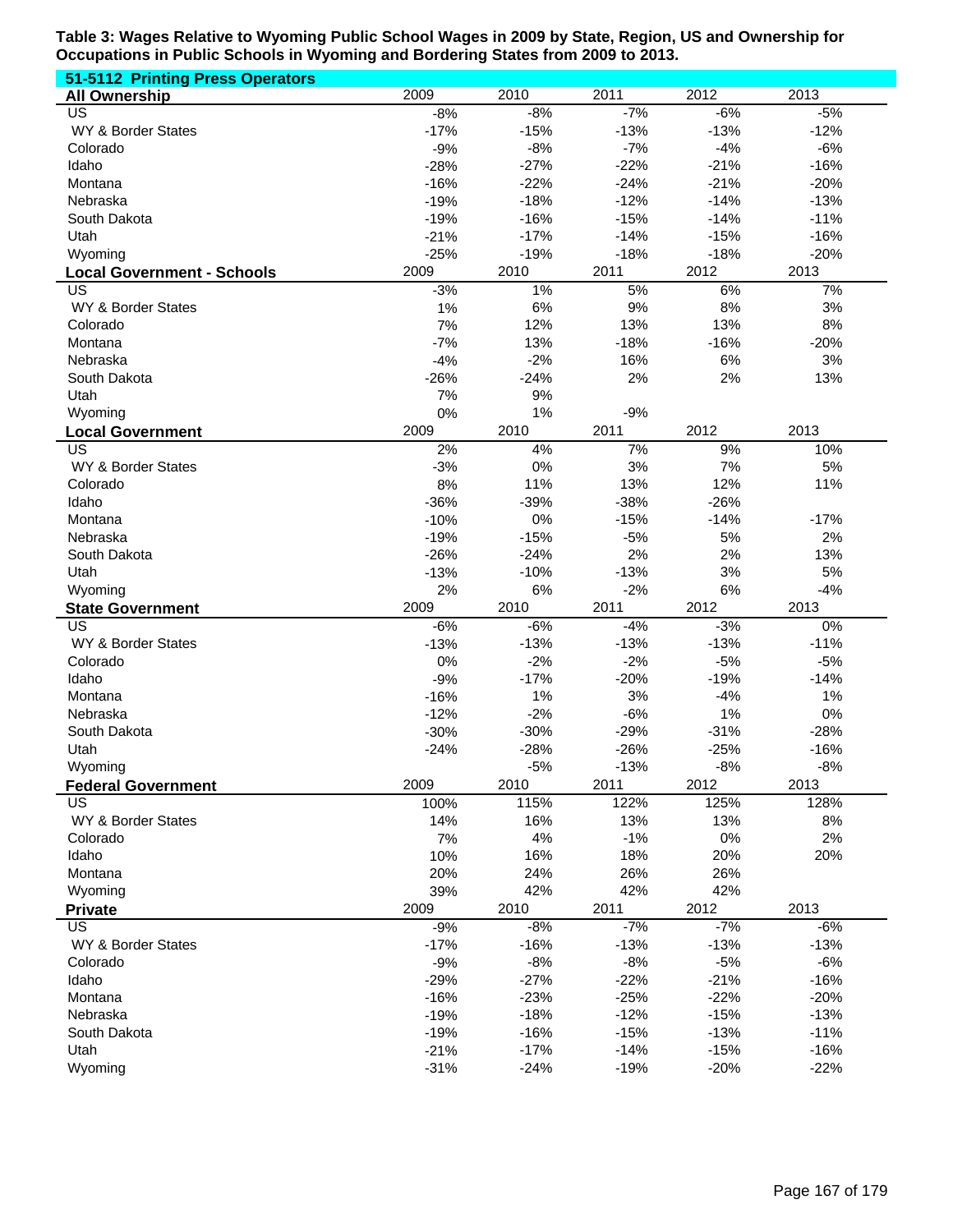| 51-8000 Plant and System Operators |             |             |              |             |             |
|------------------------------------|-------------|-------------|--------------|-------------|-------------|
| <b>All Ownership</b>               | 2009        | 2010        | 2011         | 2012        | 2013        |
| US                                 | 50%         | 54%         | 58%          | 60%         | 63%         |
| WY & Border States                 | 43%         | 50%         | 55%          | 57%         | 60%         |
| Colorado                           | 53%         | 57%         | 62%          | 62%         | 65%         |
| Idaho                              | 24%         | 39%         | 49%          | 48%         | 44%         |
| Montana                            | 39%         | 43%         | 52%          | 55%         | 64%         |
| Nebraska                           | 23%         | 36%         | 42%          | 46%         | 45%         |
| South Dakota                       | 12%         | 17%         | 17%          | 23%         | 23%         |
| Utah                               | 44%         | 54%         | 57%          | 59%         | 62%         |
| Wyoming                            | 61%         | 66%         | 72%          | 76%         | 82%         |
| <b>Local Government - Schools</b>  | 2009        | 2010        | 2011         | 2012        | 2013        |
| US                                 | 38%         | 40%         | 38%          | 36%         | 39%         |
| WY & Border States                 | 12%         | 23%         | 25%          | 29%         | 24%         |
| Montana                            | 7%          | 38%         | 49%          | 68%         | 15%         |
| Nebraska                           | 9%          | 21%         | 23%          | 27%         | 23%         |
| South Dakota                       |             |             | 14%          | 16%         | 17%         |
| Utah                               | 38%         | 40%         | 51%          | 53%         | 55%         |
| Wyoming                            | 0%          | 1%          | 3%           |             |             |
| <b>Local Government</b>            | 2009        | 2010        | 2011         | 2012        | 2013        |
| US                                 | 27%         | 29%         | 33%          | 38%         | 39%         |
| WY & Border States                 | 26%         | 32%         | 35%          | 36%         | 37%         |
| Colorado                           | 40%         | 44%         | 47%          | 49%         | 52%         |
| Idaho                              | 8%          | 13%         | 16%          | 12%         | 13%         |
| Montana                            | $-3%$       | 6%          | 13%          | 15%         | 11%         |
| Nebraska                           | 26%         | 41%         | 47%          | 53%         | 52%         |
| South Dakota                       | 5%          | 9%          | 12%          | 12%         | 11%         |
| Utah                               | 30%         | 34%         | 31%          | 30%         | 31%         |
| Wyoming                            | 26%         | 25%         | 25%          | 24%         | 27%         |
| <b>State Government</b>            | 2009        | 2010        | 2011         | 2012        | 2013        |
| <b>US</b>                          | 42%         | 51%         | 53%          | 53%         | 50%         |
| WY & Border States                 | 23%         | 27%         | 26%          | 24%         | 20%         |
| Colorado                           | 68%         | 87%         | 85%          | 101%        | 56%         |
| Idaho                              | 15%         | 15%         | 0%           | 1%          | 2%          |
| Montana                            | 27%         | 31%         | 26%          | 26%         | 21%         |
| Nebraska                           | 4%          | 9%          | 11%          | 11%<br>4%   | 14%         |
| South Dakota                       | 5%          | 5%          | 6%           |             | 5%          |
| Utah                               | 5%          | $-6%$       | $-7%$<br>50% | $-5%$       | 9%          |
| Wyoming                            | 46%<br>2009 | 48%<br>2010 | 2011         | 40%<br>2012 | 42%<br>2013 |
| <b>Federal Government</b><br>US    | 68%         | 79%         | 83%          | 85%         | 87%         |
| WY & Border States                 | 66%         | 69%         | 75%          | 77%         | 77%         |
| Colorado                           | 72%         | 75%         | 78%          | 78%         | 74%         |
| Idaho                              | 88%         | 91%         | 104%         | 109%        | 111%        |
| Montana                            | 75%         | 84%         | 89%          | 90%         | 92%         |
| Nebraska                           | 57%         | 53%         | 54%          | 58%         | 60%         |
| South Dakota                       | 72%         | 78%         | 85%          | 86%         | 88%         |
| Utah                               | 48%         | 54%         | 58%          | 58%         | 57%         |
| Wyoming                            | 60%         | 62%         | 70%          | 73%         | 74%         |
| <b>Private</b>                     | 2009        | 2010        | 2011         | 2012        | 2013        |
| US                                 | 62%         | 67%         | 70%          | 71%         | 75%         |
| WY & Border States                 | 53%         | 60%         | 68%          | 70%         | 75%         |
| Colorado                           | 61%         | 64%         | 70%          | 69%         | 75%         |
| Idaho                              | 32%         | 54%         | 66%          | 66%         | 62%         |
| Montana                            | 52%         | 55%         | 64%          | 70%         | 79%         |
| Nebraska                           | 19%         | 25%         | 33%          | 32%         | 27%         |
| South Dakota                       | 20%         | 23%         | 20%          | 32%         | 34%         |
| Utah                               | 53%         | 66%         | 74%          | 78%         | 84%         |
| Wyoming                            | 65%         | 71%         | 79%          | 84%         | 89%         |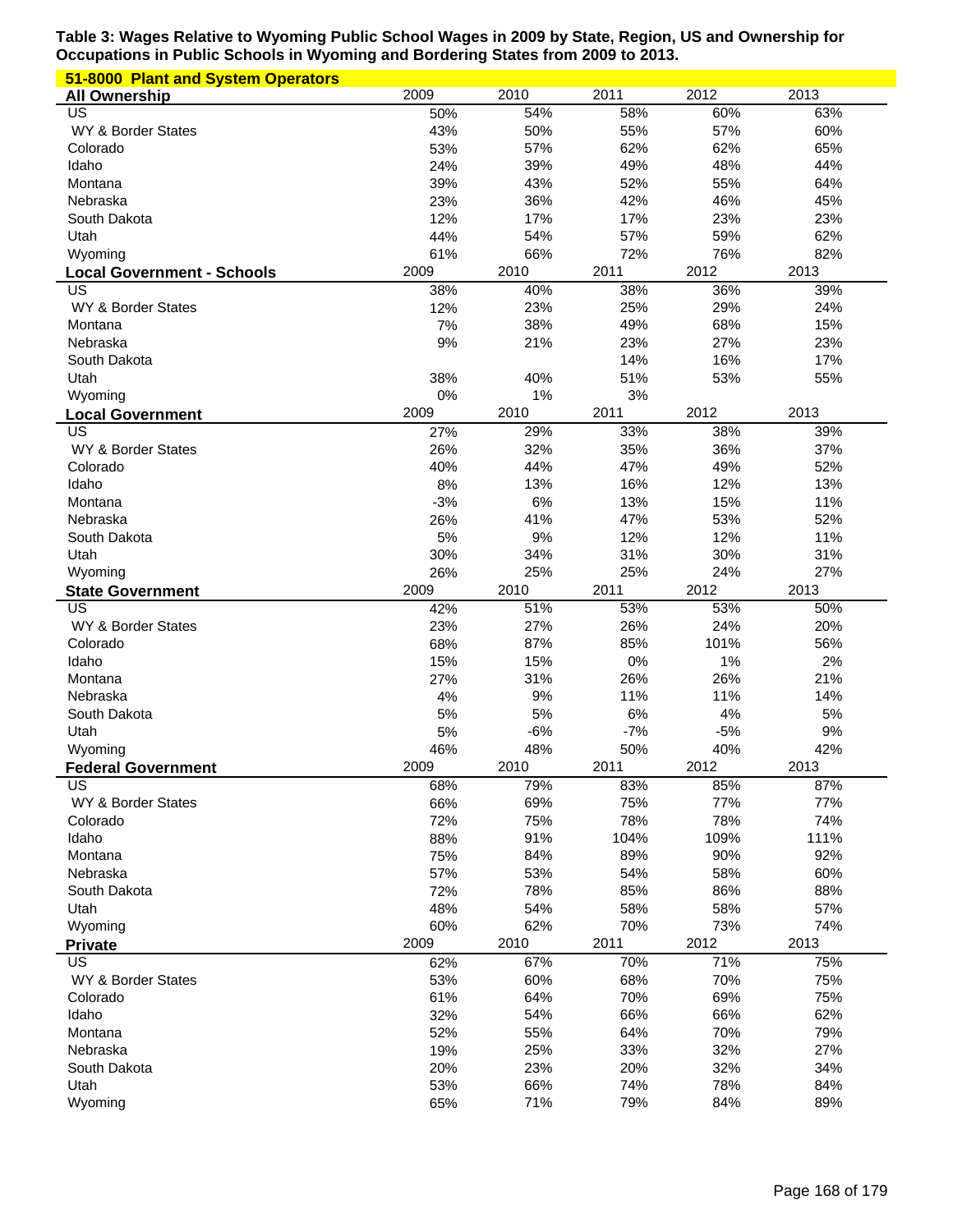| 51-8021 Stationary Engineers and Boiler Operators |            |            |            |            |             |  |  |  |
|---------------------------------------------------|------------|------------|------------|------------|-------------|--|--|--|
| <b>All Ownership</b>                              | 2009       | 2010       | 2011       | 2012       | 2013        |  |  |  |
| US                                                | 52%        | 54%        | 57%        | 61%        | 64%         |  |  |  |
| WY & Border States                                | 41%        | 39%        | 41%        | 42%        | 40%         |  |  |  |
| Colorado                                          | 47%        | 48%        | 49%        | 51%        | 47%         |  |  |  |
| Idaho                                             | 22%        | 30%        | 28%        | 23%        | 28%         |  |  |  |
| Montana                                           | 49%        | 50%        | 63%        | 84%        | 82%         |  |  |  |
| Nebraska                                          | 18%        | 23%        | 24%        | 24%        | 24%         |  |  |  |
| South Dakota                                      | 14%        | 14%        | 17%        | 16%        | 17%         |  |  |  |
| Utah                                              | 48%        | 43%        | 49%        | 51%        | 41%         |  |  |  |
| Wyoming                                           | 71%        | 71%        | 77%        | 83%        | 83%         |  |  |  |
| <b>Local Government - Schools</b>                 | 2009       | 2010       | 2011       | 2012       | 2013        |  |  |  |
| US                                                | 38%        | 42%        | 39%        | 36%        | 39%         |  |  |  |
| WY & Border States                                | 12%        | 23%        | 25%        | 29%        | 24%         |  |  |  |
| Montana                                           | 7%         | 38%        | 49%        | 68%        | 15%         |  |  |  |
| Nebraska                                          | 9%         | 21%        | 23%        | 27%        | 23%         |  |  |  |
| South Dakota                                      |            |            | 14%        | 16%        | 17%         |  |  |  |
| Utah                                              | 38%        | 40%        | 51%        | 58%        | 61%         |  |  |  |
| Wyoming                                           | 0%         | 1%         | 3%         |            |             |  |  |  |
| <b>Local Government</b>                           | 2009       | 2010       | 2011       | 2012       | 2013        |  |  |  |
| US                                                | 63%        | 66%        | 74%        | 84%        | 88%         |  |  |  |
| WY & Border States                                | 25%        | 27%        | 30%        | 33%        | 32%         |  |  |  |
| Colorado                                          | 26%        | 28%        | 45%        | 43%        | 48%         |  |  |  |
| Idaho                                             | 94%        | 66%        | 57%        | 54%        | 66%         |  |  |  |
| Montana                                           | 13%        | 32%        | 48%        | 68%        | 15%         |  |  |  |
| Nebraska                                          | 21%        | 25%        | 24%        | 26%        | 26%         |  |  |  |
| South Dakota                                      | 24%        | 17%        | 17%        | 19%        | 18%         |  |  |  |
| Utah                                              | 35%        | 40%        | 51%        | 55%        | 58%         |  |  |  |
| Wyoming                                           | 19%        | 21%        | 23%        | 95%        | 99%         |  |  |  |
| <b>State Government</b>                           | 2009       | 2010       | 2011       | 2012       | 2013        |  |  |  |
| US                                                | 44%        | 45%        | 49%        | 52%        | 53%         |  |  |  |
| WY & Border States                                | 24%        | 30%        | 32%        | 28%        | 21%         |  |  |  |
| Colorado                                          | 68%        | 87%        | 88%        | 107%       | 56%         |  |  |  |
| Idaho                                             | 15%        | 14%        | $-5%$      | $-3%$      | $-2%$       |  |  |  |
| Montana                                           | 25%        | 29%        | 16%        | 21%        | 17%         |  |  |  |
| Nebraska                                          | 3%         | 8%         | 11%        | 11%        | 13%         |  |  |  |
| South Dakota                                      | 5%         | 5%         | 6%         | 4%         | 5%          |  |  |  |
| Utah                                              | 1%         | $-8%$      | $-25%$     | $-23%$     | 13%         |  |  |  |
| Wyoming                                           | 46%        | 48%        | 50%        | 40%        | 42%         |  |  |  |
| <b>Federal Government</b>                         | 2009       | 2010       | 2011       | 2012       | 2013        |  |  |  |
| US                                                | 63%        | 65%        | 65%        | 66%        | 65%         |  |  |  |
| WY & Border States                                | 54%        | 58%        | 61%        | 61%        | 56%         |  |  |  |
| Colorado                                          | 99%        | 103%       | 108%       | 105%       | 70%         |  |  |  |
| Montana                                           | 53%        | 71%        | 74%        | 74%        | 66%         |  |  |  |
| Nebraska                                          | 43%        | 46%        | 47%        | 49%        | 49%         |  |  |  |
| South Dakota                                      |            |            |            |            |             |  |  |  |
|                                                   | 42%        | 44%        | 46%        | 47%        | 49%         |  |  |  |
| Utah                                              | 50%        | 55%        | 60%        | 61%        | 58%         |  |  |  |
| Wyoming                                           | 53%        | 55%        | 58%        | 61%        | 63%         |  |  |  |
| <b>Private</b>                                    | 2009       | 2010       | 2011       | 2012       | 2013        |  |  |  |
| US                                                | 52%        | 53%        | 55%        | 57%        | 62%         |  |  |  |
| WY & Border States                                | 45%        | 42%        | 43%        | 45%        | 44%         |  |  |  |
| Colorado                                          | 45%        | 44%        | 45%        | 47%        | 47%         |  |  |  |
| Idaho                                             | 18%        | 29%        | 28%        | 23%        | 29%         |  |  |  |
| Montana                                           | 56%        | 57%        | 68%        | 92%        | 91%         |  |  |  |
| Nebraska                                          | 21%        | 24%        | 25%        | 25%        | 24%         |  |  |  |
| South Dakota                                      | 10%        | 11%        | 16%        | 14%        | 15%         |  |  |  |
| Utah<br>Wyoming                                   | 54%<br>76% | 48%<br>78% | 50%<br>87% | 54%<br>93% | 32%<br>104% |  |  |  |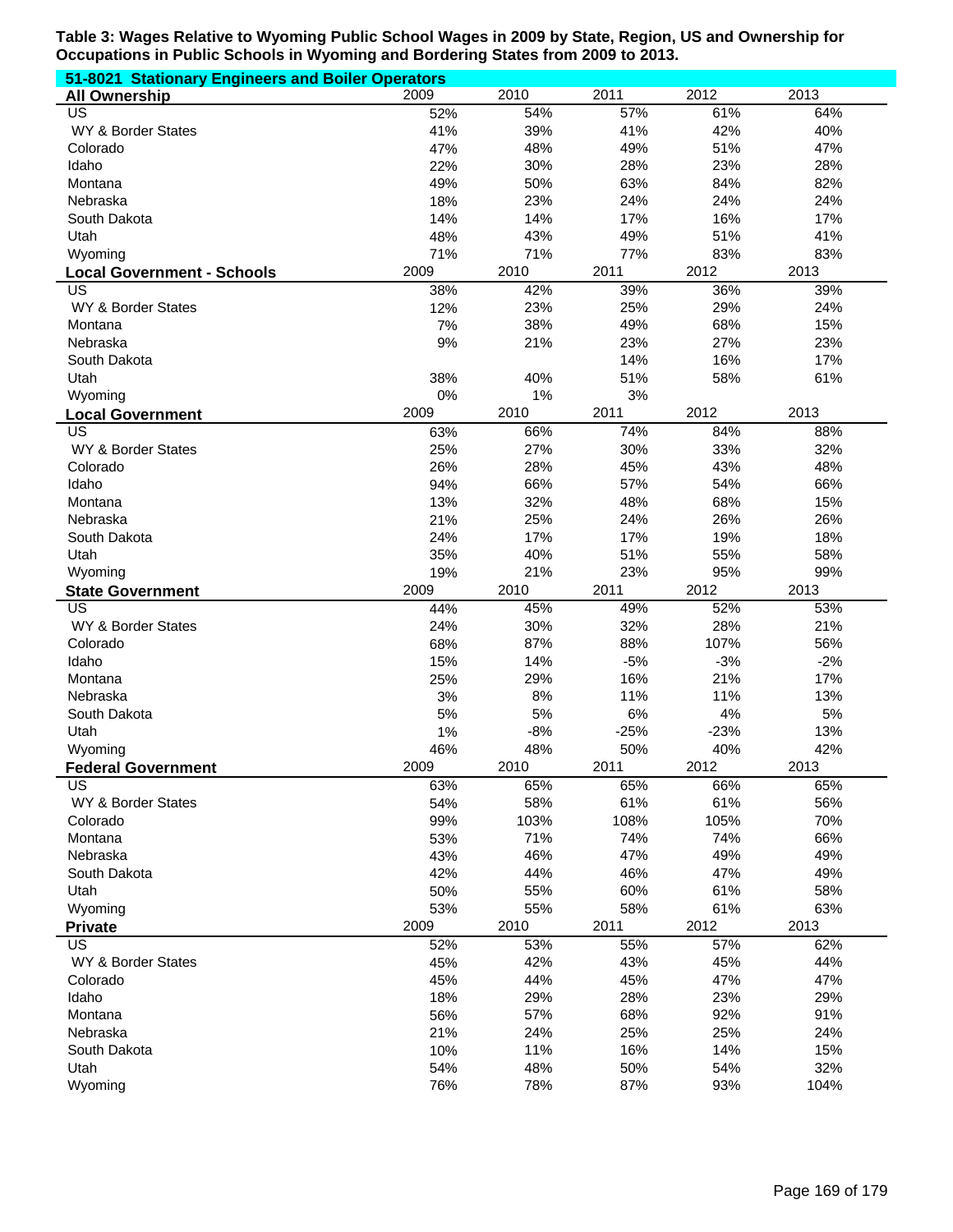| 53-0000 Transportation and Material Moving Occupations |           |           |            |            |            |
|--------------------------------------------------------|-----------|-----------|------------|------------|------------|
| <b>All Ownership</b>                                   | 2009      | 2010      | 2011       | 2012       | 2013       |
| US                                                     | 26%       | 27%       | 29%        | 31%        | 32%        |
| WY & Border States                                     | 27%       | 28%       | 32%        | 34%        | 35%        |
| Colorado                                               | 31%       | 33%       | 35%        | 39%        | 40%        |
| Idaho                                                  | 13%       | 16%       | 20%        | 22%        | 23%        |
| Montana                                                | 27%       | 29%       | 32%        | 36%        | 39%        |
| Nebraska                                               | 33%       | 28%       | 31%        | 27%        | 29%        |
| South Dakota                                           | 9%        | 11%       | 15%        | 16%        | 17%        |
| Utah                                                   | 25%       | 28%       | 33%        | 34%        | 36%        |
| Wyoming                                                | 40%       | 47%       | 57%        | 65%        | 66%        |
| <b>Local Government - Schools</b>                      | 2009      | 2010      | 2011       | 2012       | 2013       |
| US                                                     | 9%        | 11%       | 12%        | 10%        | 10%        |
| WY & Border States                                     | 15%       | 19%       | 24%        | 23%        | 24%        |
| Colorado                                               | 28%       | 32%       | 34%        | 33%        | 34%        |
| Idaho                                                  | 17%       | 14%       | 13%        | 13%        | 7%         |
| Montana<br>Nebraska                                    | 16%<br>1% | 16%<br>9% | 20%<br>17% | 14%<br>17% | 17%<br>13% |
| South Dakota                                           | 1%        | 4%        | 8%         | 8%         | 7%         |
| Utah                                                   | $-10%$    | $-7%$     | 40%        | 57%        | 32%        |
| Wyoming                                                | 0%        | 15%       | 22%        | 30%        | 30%        |
|                                                        | 2009      | 2010      | 2011       | 2012       | 2013       |
| <b>Local Government</b><br>US                          | 30%       | 32%       | 36%        | 36%        | 37%        |
| WY & Border States                                     | 20%       | 23%       | 28%        | 29%        | 30%        |
| Colorado                                               | 33%       | 39%       | 42%        | 40%        | 43%        |
| Idaho                                                  | 15%       | 13%       | 14%        | 13%        | 12%        |
| Montana                                                | 18%       | 18%       | 22%        | 23%        | 25%        |
| Nebraska                                               | 0%        | 9%        | 15%        | 18%        | 18%        |
| South Dakota                                           | 2%        | 5%        | 7%         | 8%         | 8%         |
| Utah                                                   | 24%       | 26%       | 36%        | 35%        | 35%        |
| Wyoming                                                | 12%       | 23%       | 28%        | 38%        | 38%        |
| <b>State Government</b>                                | 2009      | 2010      | 2011       | 2012       | 2013       |
| US                                                     | 35%       | 41%       | 44%        | 46%        | 48%        |
| WY & Border States                                     | 41%       | 27%       | 28%        | 32%        | 32%        |
| Colorado                                               | 31%       | 24%       | 31%        | 43%        | 28%        |
| Idaho                                                  | 30%       | $-12%$    | $-13%$     | $-11%$     | 11%        |
| Montana                                                | 45%       | 58%       | 55%        | 57%        | 59%        |
| Nebraska                                               | 26%       | 15%       | 20%        | 28%        | 9%         |
| South Dakota                                           | 34%       | 35%       | 34%        | 33%        | 37%        |
| Utah                                                   | 34%       | 17%       | 16%        | 14%        | 21%        |
| Wyoming                                                | 55%       | 49%       | 48%        | 51%        | 50%        |
| <b>Federal Government</b>                              | 2009      | 2010      | 2011       | 2012       | 2013       |
| US                                                     | 188%      | 197%      | 206%       | 214%       | 218%       |
| WY & Border States                                     | 179%      | 176%      | 199%       | 209%       | 216%       |
| Colorado                                               | 247%      | 241%      | 264%       | 280%       | 277%       |
| Idaho                                                  | 153%      | 141%      | 178%       | 161%       | 177%       |
| Montana                                                | 110%      | 100%      | 109%       | 114%       | 117%       |
| Nebraska                                               | 136%      | 153%      | 156%       | 161%       | 171%       |
| South Dakota                                           | 74%       | 68%       | 78%        | 97%        | 106%       |
| Utah                                                   | 189%      | 199%      | 218%       | 229%       | 246%       |
| Wyoming                                                | 76%       | 70%       | 89%        | 92%        | 97%        |
| <b>Private</b>                                         | 2009      | 2010      | 2011       | 2012       | 2013       |
| US                                                     | 24%       | 25%       | 27%        | 29%        | 30%        |
| WY & Border States                                     | 26%       | 27%       | 30%        | 32%        | 34%        |
| Colorado                                               | 29%       | 30%       | 32%        | 36%        | 38%        |
| Idaho                                                  | 12%       | 16%       | 19%        | 22%        | 23%        |
| Montana                                                | 27%       | 29%       | 31%        | 36%        | 39%        |
| Nebraska                                               | 35%       | 29%       | 31%        | 26%        | 29%        |
| South Dakota                                           | 9%        | 11%       | 15%        | 15%        | 17%        |
| Utah                                                   | 22%       | 25%       | 31%        | 32%        | 34%        |
| Wyoming                                                | 41%       | 49%       | 60%        | 68%        | 69%        |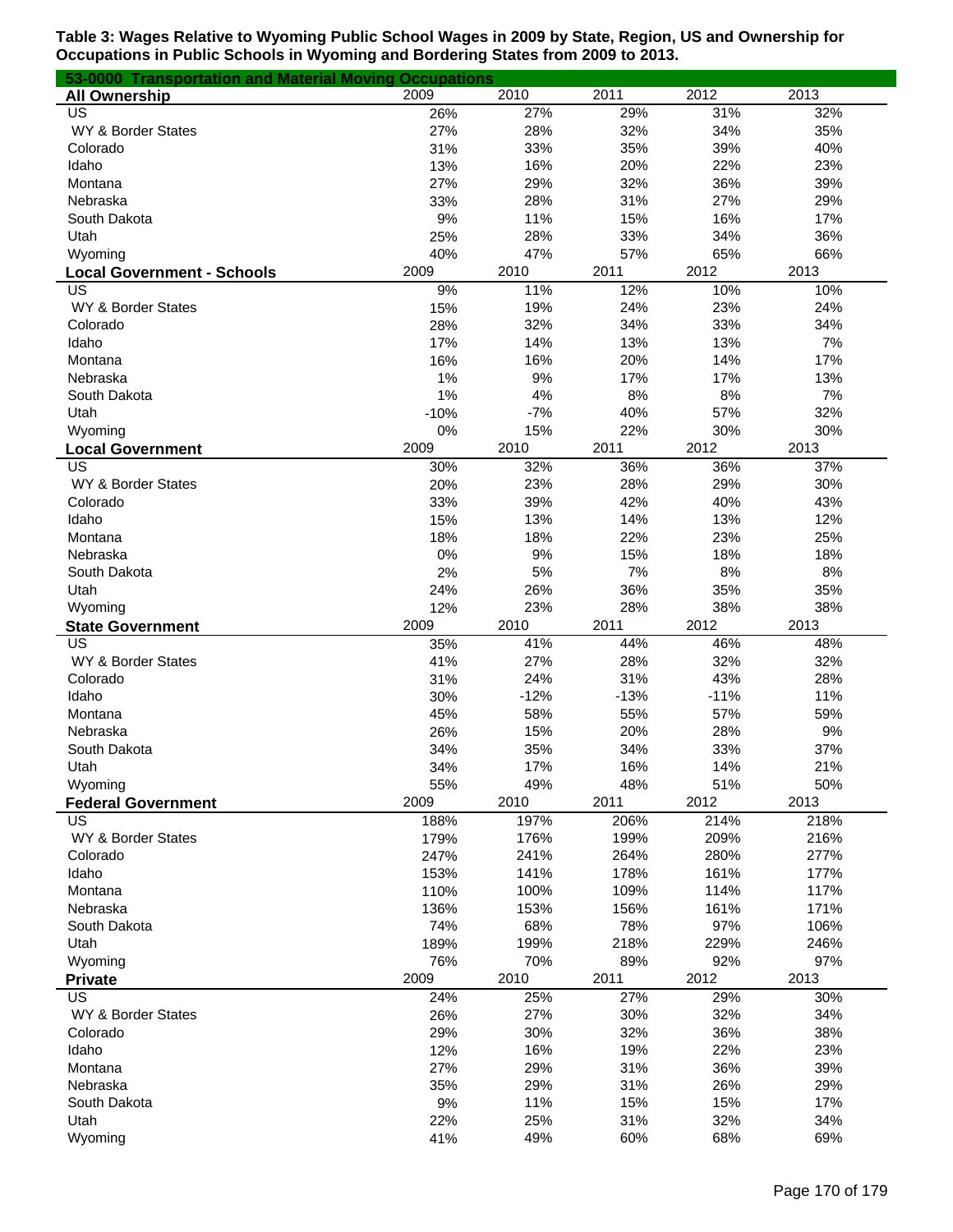| 53-1000 Supervisors, Transportation and Material Moving Workers |        |        |        |        |        |
|-----------------------------------------------------------------|--------|--------|--------|--------|--------|
| <b>All Ownership</b>                                            | 2009   | 2010   | 2011   | 2012   | 2013   |
| $\overline{US}$                                                 | $0\%$  | 1%     | 2%     | 3%     | 4%     |
| WY & Border States                                              | $-3%$  | $-2%$  | 0%     | 2%     | 2%     |
| Colorado                                                        | 1%     | 1%     | 3%     | 7%     | 7%     |
| Idaho                                                           | $-14%$ | $-14%$ | $-12%$ | $-13%$ | $-12%$ |
| Montana                                                         | $-8%$  | $-5%$  | 2%     | 2%     | 3%     |
| Nebraska                                                        | $-5%$  | $-2%$  | $-2%$  | $-2%$  | $-1%$  |
| South Dakota                                                    | $-1%$  | 1%     | 2%     | 3%     | 5%     |
| Utah                                                            | $-7%$  | $-4%$  | $-3%$  | 1%     | 1%     |
| Wyoming                                                         | 12%    | 11%    | 14%    | 16%    | 15%    |
| <b>Local Government - Schools</b>                               | 2009   | 2010   | 2011   | 2012   | 2013   |
| $\overline{\mathsf{US}}$                                        | $-1%$  | $0\%$  | 3%     | 4%     | 5%     |
| WY & Border States                                              | $-7%$  | $-3%$  | 1%     | 1%     | 1%     |
|                                                                 |        |        | 9%     | 10%    | 12%    |
| Colorado                                                        | 4%     | 4%     |        |        |        |
| Idaho                                                           | 3%     | 8%     | 7%     | $-1%$  | $-10%$ |
| Montana                                                         | $-34%$ | $-23%$ | $-9%$  | 5%     | 2%     |
| Nebraska                                                        | $-23%$ | $-17%$ | $-13%$ | $-11%$ | $-16%$ |
| South Dakota                                                    | $-20%$ | $-16%$ | $-14%$ | $-14%$ | $-13%$ |
| Utah                                                            | $-17%$ | $-16%$ | $-13%$ | $-5%$  | 9%     |
| Wyoming                                                         | 0%     | 6%     | 7%     | $9%$   | 7%     |
| <b>Local Government</b>                                         | 2009   | 2010   | 2011   | 2012   | 2013   |
| US                                                              | 13%    | 14%    | 16%    | 17%    | 18%    |
| WY & Border States                                              | 2%     | 4%     | 5%     | 8%     | $9%$   |
| Colorado                                                        | 12%    | 13%    | 16%    | 17%    | 17%    |
| Idaho                                                           | $-2%$  | 3%     | 1%     | $-1%$  | $0\%$  |
| Montana                                                         | $-19%$ | $-16%$ | $-7%$  | 1%     | $-1%$  |
| Nebraska                                                        | $-17%$ | $-9%$  | $-8%$  | $-4%$  | $-4%$  |
| South Dakota                                                    | $-14%$ | $-9%$  | $-9%$  | $-8%$  | $-7%$  |
| Utah                                                            | 8%     | 6%     | 5%     | 12%    | 15%    |
| Wyoming                                                         | 10%    | 8%     | 9%     | 4%     | 3%     |
| <b>State Government</b>                                         | 2009   | 2010   | 2011   | 2012   | 2013   |
| $\overline{US}$                                                 | $-4%$  | $-3%$  | $-3%$  | $-1%$  | $-3%$  |
| WY & Border States                                              | 0%     | $-7%$  | $-8%$  | $-11%$ | $-10%$ |
| Colorado                                                        | $-6%$  | $-14%$ | $-4%$  | 8%     | 10%    |
| Idaho                                                           | $-24%$ | $-29%$ | $-29%$ | $-25%$ | $-17%$ |
| Montana                                                         | $-19%$ | $-19%$ | $-18%$ | $-24%$ | $-23%$ |
| Nebraska                                                        | $-7%$  | 6%     | $-11%$ | $-19%$ | 6%     |
| Utah                                                            | $-17%$ | $-19%$ | $-18%$ | $-19%$ | $-18%$ |
|                                                                 |        |        |        |        |        |
| Wyoming                                                         | 6%     | $7\%$  | $6\%$  | $3%$   | 2%     |
| <b>Federal Government</b>                                       | 2009   | 2010   | 2011   | 2012   | 2013   |
| US                                                              | 42%    | 47%    | 52%    | 53%    | 53%    |
| WY & Border States                                              | 43%    | 46%    | 51%    | 52%    | 52%    |
| Colorado                                                        | 48%    | 47%    | 53%    | 55%    | 54%    |
| Idaho                                                           | 35%    | 44%    | 48%    | 53%    | 59%    |
| Montana                                                         | 38%    | 44%    | 50%    | 52%    | 54%    |
| Nebraska                                                        | 40%    | 43%    | 48%    | 50%    | 49%    |
| South Dakota                                                    | 46%    | 48%    | 47%    | 47%    | 48%    |
| Utah                                                            | 44%    | 47%    | 49%    | 52%    | 48%    |
| Wyoming                                                         | 38%    | 46%    | 51%    | 47%    | 50%    |
| <b>Private</b>                                                  | 2009   | 2010   | 2011   | 2012   | 2013   |
| US                                                              | $-2%$  | $-1%$  | 0%     | 1%     | 2%     |
| WY & Border States                                              | $-4%$  | $-3%$  | $-1%$  | 0%     | 1%     |
| Colorado                                                        | $-1%$  | $-1%$  | 1%     | 5%     | 5%     |
| Idaho                                                           | $-15%$ | $-16%$ | $-13%$ | $-14%$ | $-13%$ |
| Montana                                                         | $-8%$  | $-5%$  | 2%     | 1%     | 3%     |
| Nebraska                                                        | $-5%$  | $-3%$  | $-2%$  | $-3%$  | $-2%$  |
| South Dakota                                                    | $-2%$  | 1%     | 2%     | 2%     | 4%     |
| Utah                                                            | $-9%$  | $-5%$  | $-4%$  | $-1%$  | $-1%$  |
| Wyoming                                                         | 13%    | 11%    | 14%    | 17%    | 17%    |
|                                                                 |        |        |        |        |        |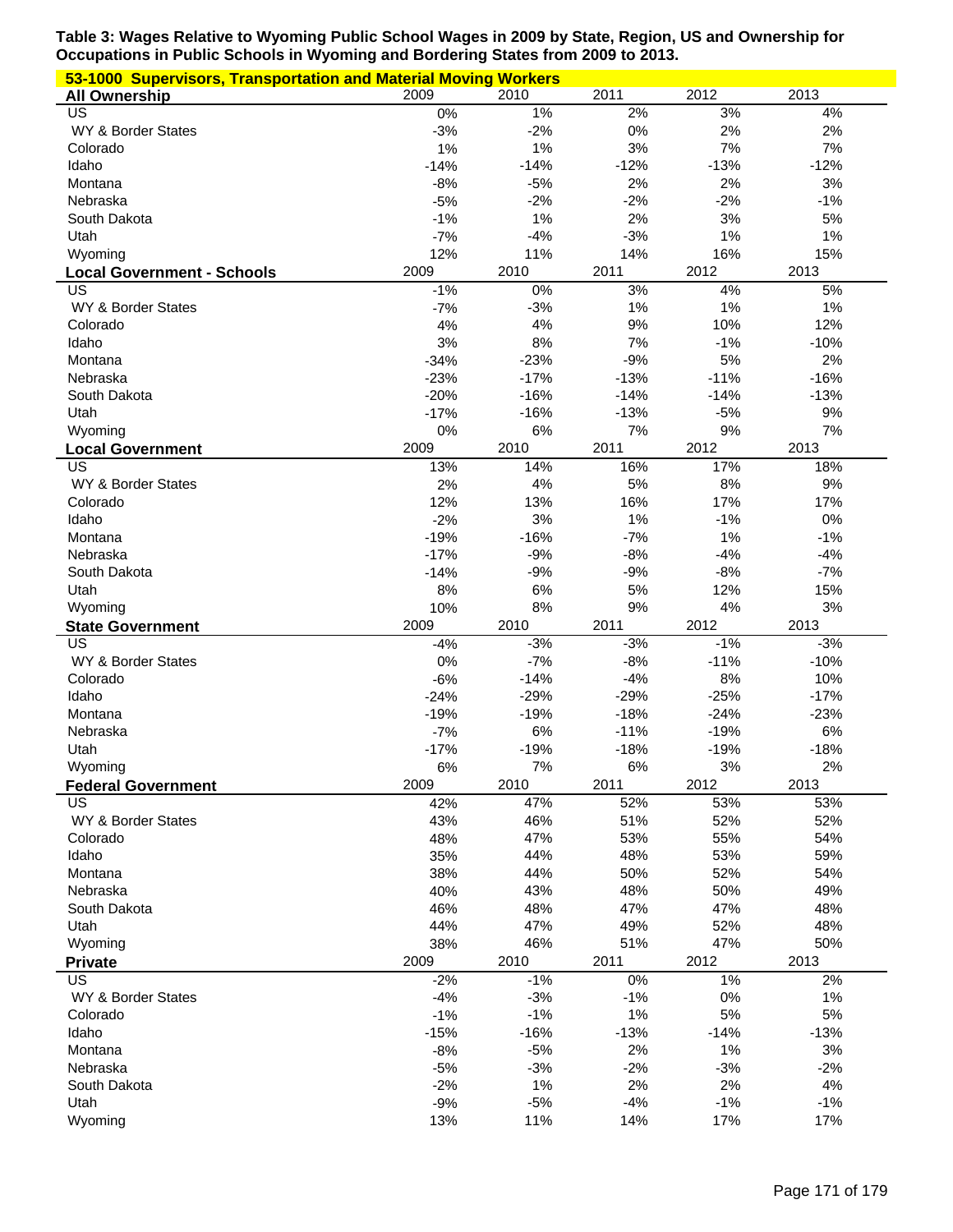| 53-1031 First-Line Supervisors of Transportation and Material-Moving Machine and Vehicle Operators |        |        |        |        |        |
|----------------------------------------------------------------------------------------------------|--------|--------|--------|--------|--------|
| <b>All Ownership</b>                                                                               | 2009   | 2010   | 2011   | 2012   | 2013   |
| US                                                                                                 | 9%     | 9%     | 10%    | 10%    | 11%    |
| WY & Border States                                                                                 | 5%     | 5%     | 6%     | 9%     | 11%    |
| Colorado                                                                                           | 7%     | 9%     | 10%    | 14%    | 15%    |
| Idaho                                                                                              | $-12%$ | $-10%$ | $-7%$  | $-8%$  | $-8%$  |
| Montana                                                                                            | $-1%$  | 0%     | 6%     | 6%     | 9%     |
| Nebraska                                                                                           | 1%     | 0%     | $-1%$  | 0%     | 3%     |
| South Dakota                                                                                       | 6%     | 9%     | 11%    | 10%    | 12%    |
| Utah                                                                                               | 5%     | 4%     | 3%     | 8%     | 15%    |
| Wyoming                                                                                            | 20%    | 19%    | 22%    | 24%    | 22%    |
| <b>Local Government - Schools</b>                                                                  | 2009   | 2010   | 2011   | 2012   | 2013   |
| US                                                                                                 | $-1%$  | 0%     | 3%     | 3%     | 5%     |
| WY & Border States                                                                                 | $-7%$  | $-3%$  | 1%     | 0%     | 0%     |
| Colorado                                                                                           | 4%     | 4%     | 9%     | 10%    | 12%    |
| Idaho                                                                                              | 3%     | 8%     | 7%     | $-1%$  | $-10%$ |
| Montana                                                                                            | $-34%$ | $-27%$ | $-12%$ | 2%     | 1%     |
| Nebraska                                                                                           | $-21%$ | $-15%$ | $-13%$ | $-11%$ | $-16%$ |
| South Dakota                                                                                       | $-20%$ | $-17%$ | $-14%$ | $-14%$ | $-12%$ |
| Utah                                                                                               | $-20%$ | $-16%$ | $-14%$ | $-12%$ |        |
| Wyoming                                                                                            | 0%     | 6%     | 7%     | 9%     | 7%     |
| <b>Local Government</b>                                                                            | 2009   | 2010   | 2011   | 2012   | 2013   |
| US                                                                                                 | 15%    | 17%    | 19%    | 20%    | 21%    |
| WY & Border States                                                                                 | 4%     | 5%     | 6%     | 9%     | 9%     |
| Colorado                                                                                           | 12%    | 13%    | 16%    | 17%    | 17%    |
| Idaho                                                                                              | $-1%$  | 4%     | 1%     | $-1%$  | 0%     |
| Montana                                                                                            | $-19%$ | $-18%$ | $-7%$  | 0%     | $-2%$  |
| Nebraska                                                                                           | $-19%$ | $-11%$ | $-11%$ | $-6%$  | $-5%$  |
| South Dakota                                                                                       | $-15%$ | $-10%$ | $-9%$  | $-8%$  | $-8%$  |
| Utah                                                                                               | 16%    | 9%     | 8%     | 15%    | 17%    |
| Wyoming                                                                                            | 15%    | 10%    | 8%     | 6%     | 6%     |
| <b>State Government</b>                                                                            | 2009   | 2010   | 2011   | 2012   | 2013   |
| US                                                                                                 | $-4%$  | $-3%$  | $0\%$  | 2%     | $0\%$  |
| WY & Border States                                                                                 | 1%     | 2%     | 0%     | $-6%$  | $-3%$  |
| Idaho                                                                                              | $-15%$ | $-19%$ | $-19%$ | $-16%$ | $-6%$  |
| Montana                                                                                            | $-32%$ | $-31%$ | $-30%$ | $-32%$ | $-31%$ |
| Nebraska                                                                                           | $-7%$  | 6%     | 8%     | $-13%$ | 6%     |
| Utah                                                                                               | $-17%$ | $-17%$ | $-16%$ | $-21%$ | $-10%$ |
| Wyoming                                                                                            | 6%     | 10%    | 9%     | 2%     | 2%     |
| <b>Federal Government</b>                                                                          | 2009   | 2010   | 2011   | 2012   | 2013   |
| US                                                                                                 | 43%    | 47%    | 53%    | 54%    | 54%    |
| WY & Border States                                                                                 | 44%    | 46%    | 51%    | 52%    | 52%    |
| Colorado                                                                                           | 48%    | 47%    | 53%    | 55%    | 54%    |
| Idaho                                                                                              | 35%    | 44%    | 48%    | 55%    | 62%    |
| Montana                                                                                            | 38%    | 44%    | 50%    | 52%    | 54%    |
| Nebraska                                                                                           | 40%    | 43%    | 48%    | 50%    | 49%    |
| South Dakota                                                                                       | 46%    | 48%    | 47%    | 47%    | 48%    |
| Utah                                                                                               | 44%    | 47%    | 50%    | 52%    | 48%    |
| Wyoming                                                                                            | 39%    | 47%    | 51%    | 47%    | 50%    |
| <b>Private</b>                                                                                     | 2009   | 2010   | 2011   | 2012   | 2013   |
| US                                                                                                 | 7%     | 7%     | 7%     | 8%     | 9%     |
| WY & Border States                                                                                 | 3%     | $3%$   | 4%     | 7%     | 10%    |
| Colorado                                                                                           | 5%     | 7%     | 8%     | 12%    | 14%    |
| Idaho                                                                                              | $-13%$ | $-13%$ | $-9%$  | $-9%$  | $-9%$  |
| Montana                                                                                            | 0%     | 1%     | 6%     | 5%     | 9%     |
| Nebraska                                                                                           | $1\%$  | $-1%$  | $-2%$  | $-1%$  | 2%     |
| South Dakota                                                                                       | 6%     | 9%     | 11%    | 10%    | 12%    |
| Utah                                                                                               | 3%     | 1%     | 0%     | 5%     | 12%    |
| Wyoming                                                                                            | 23%    | 20%    | 24%    | 26%    | 24%    |
|                                                                                                    |        |        |        |        |        |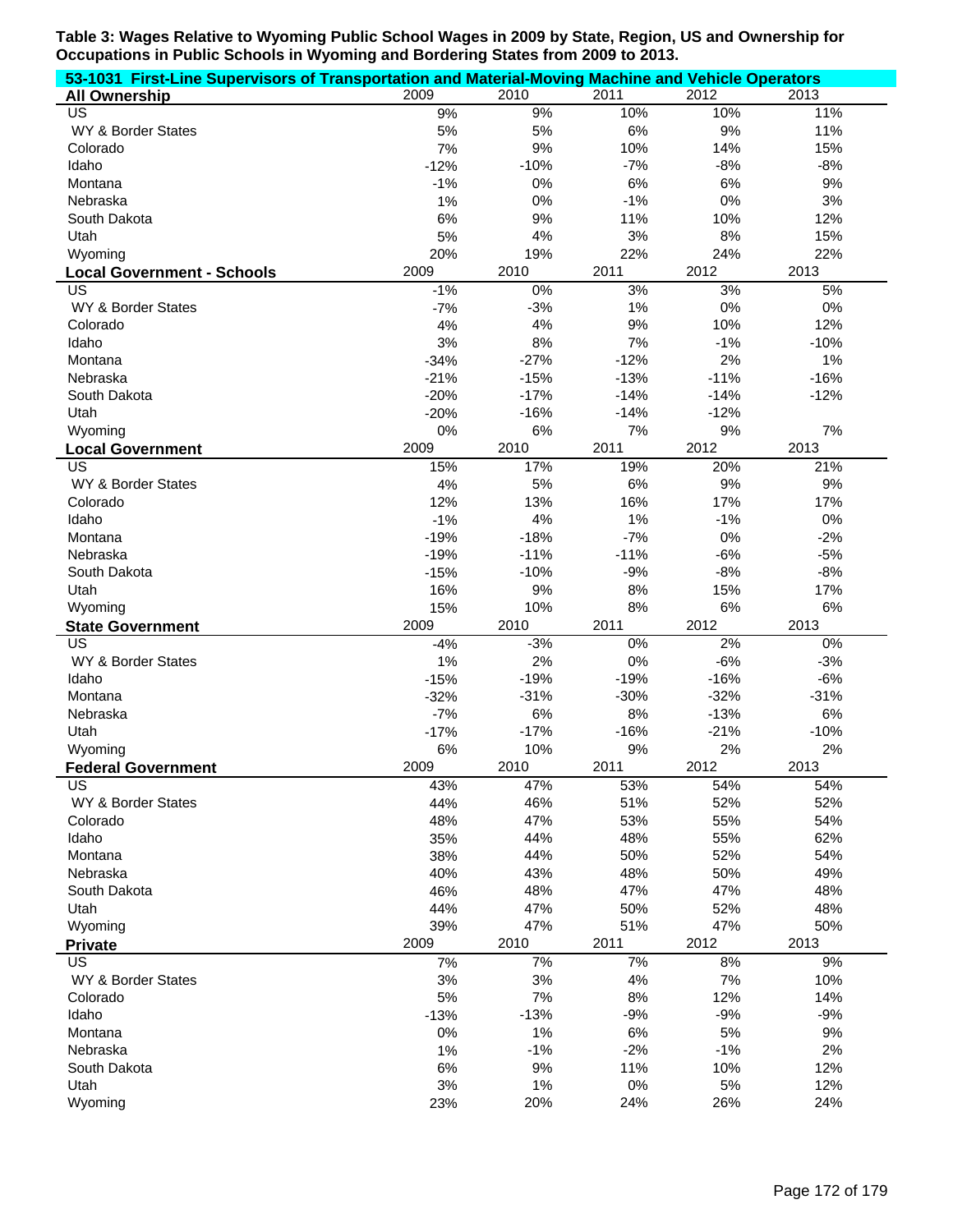| 53-3000 Motor Vehicle Operators         |            |               |               |               |              |
|-----------------------------------------|------------|---------------|---------------|---------------|--------------|
| <b>All Ownership</b>                    | 2009       | 2010          | 2011          | 2012          | 2013         |
| US                                      | 35%        | 37%           | 39%           | 41%           | 42%          |
| WY & Border States                      | 38%        | 39%           | 41%           | 41%           | 44%          |
| Colorado                                | 38%        | 41%           | 42%           | 44%           | 43%          |
| Idaho                                   | 25%        | 27%           | 29%           | 32%           | 33%          |
| Montana                                 | 27%        | 32%           | 33%           | 36%           | 41%          |
| Nebraska                                | 52%        | 46%           | 48%           | 38%           | 45%          |
| South Dakota                            | 27%        | 27%           | 31%           | 31%           | 33%          |
| Utah                                    | 39%<br>34% | 41%<br>42%    | 45%<br>51%    | 44%           | 49%<br>61%   |
| Wyoming                                 | 2009       | 2010          | 2011          | 60%<br>2012   | 2013         |
| <b>Local Government - Schools</b><br>US | 10%        | 12%           | 14%           | 13%           | 12%          |
| WY & Border States                      | 18%        | 21%           | 26%           | 26%           | 25%          |
| Colorado                                | 30%        | 34%           | 35%           | 35%           | 36%          |
| Idaho                                   | 20%        | 16%           | 16%           | 18%           | 10%          |
| Montana                                 | 20%        | 20%           | 23%           | 14%           | 17%          |
| Nebraska                                | 3%         | 12%           | 23%           | 22%           | 16%          |
| South Dakota                            | 4%         | 8%            | 11%           | 11%           | 10%          |
| Utah                                    | $-4%$      | $-9%$         | 60%           | 62%           | 31%          |
| Wyoming                                 | 0%         | 17%           | 22%           | 32%           | 30%          |
| <b>Local Government</b>                 | 2009       | 2010          | 2011          | 2012          | 2013         |
| US                                      | 27%        | 31%           | 32%           | 32%           | 32%          |
| WY & Border States                      | 20%        | 23%           | 28%           | 29%           | 29%          |
| Colorado                                | 32%        | 37%           | 40%           | 39%           | 42%          |
| Idaho                                   | 17%        | 13%           | 15%           | 17%           | 14%          |
| Montana                                 | 19%        | 18%           | 19%           | 18%           | 21%          |
| Nebraska                                | 3%         | 9%            | 18%           | 23%           | 21%          |
| South Dakota                            | 7%         | 9%            | 12%           | 12%           | 12%          |
|                                         | 27%        | 25%           | 37%           | 30%           | 30%          |
| Utah                                    |            |               |               |               |              |
| Wyoming                                 | 5%         | 21%           | 26%           | 36%           | 34%          |
| <b>State Government</b>                 | 2009       | 2010          | 2011          | 2012          | 2013         |
| US                                      | 31%        | 45%           | 46%           | 53%           | 55%          |
| WY & Border States                      | 42%        | 33%           | 33%           | 31%           | 35%          |
| Colorado                                | 55%        | 59%           | 63%           | 58%           | 60%          |
| Idaho                                   | 8%         | 11%           | 9%            | 9%            | 28%          |
| Montana<br>Nebraska                     | 42%        | 43%           | 36%           | 41%           | 35%          |
| South Dakota                            | 53%<br>23% | 12%<br>$-13%$ | 20%<br>$-12%$ | 24%<br>$-10%$ | 7%<br>$-13%$ |
| Utah                                    | 38%        | 8%            | $8%$          | 4%            | $7\%$        |
| Wyoming                                 | $-6%$      | $-3%$         | 0%            | 2%            | 4%           |
| <b>Federal Government</b>               | 2009       | 2010          | 2011          | 2012          | 2013         |
| US                                      | 97%        | 100%          | 101%          | 99%           | 99%          |
| WY & Border States                      | 78%        | 81%           | 82%           | 78%           | 79%          |
| Colorado                                | 95%        | 92%           | 89%           | 83%           | 82%          |
| Idaho                                   | 53%        | 59%           | 64%           | 66%           | 74%          |
| Montana                                 | 74%        | 78%           | 81%           | 74%           | 70%          |
| Nebraska                                | 88%        | 90%           | 88%           | 84%           | 87%          |
| South Dakota                            | 47%        | 51%           | 51%           | 51%           | 49%          |
| Utah                                    | 74%        | 79%           | 83%           | 83%           | 86%          |
| Wyoming                                 | 83%        | 86%           | 90%           | 88%           | 88%          |
| <b>Private</b>                          | 2009       | 2010          | 2011          | 2012          | 2013         |
| US                                      | 36%        | 37%           | 40%           | 42%           | 43%          |
| WY & Border States                      | 40%        | 40%           | 42%           | 42%           | 45%          |
| Colorado                                | 39%        | 41%           | 42%           | 44%           | 43%          |
| Idaho                                   | 27%        | 29%           | 31%           | 34%           | 34%          |
| Montana<br>Nebraska                     | 28%        | 34%           | 34%           | 38%           | 43%          |
|                                         | 55%        | 48%           | 49%           | 39%           | 47%          |
| South Dakota<br>Utah                    | 29%<br>40% | 29%<br>42%    | 33%<br>46%    | 33%<br>45%    | 36%<br>51%   |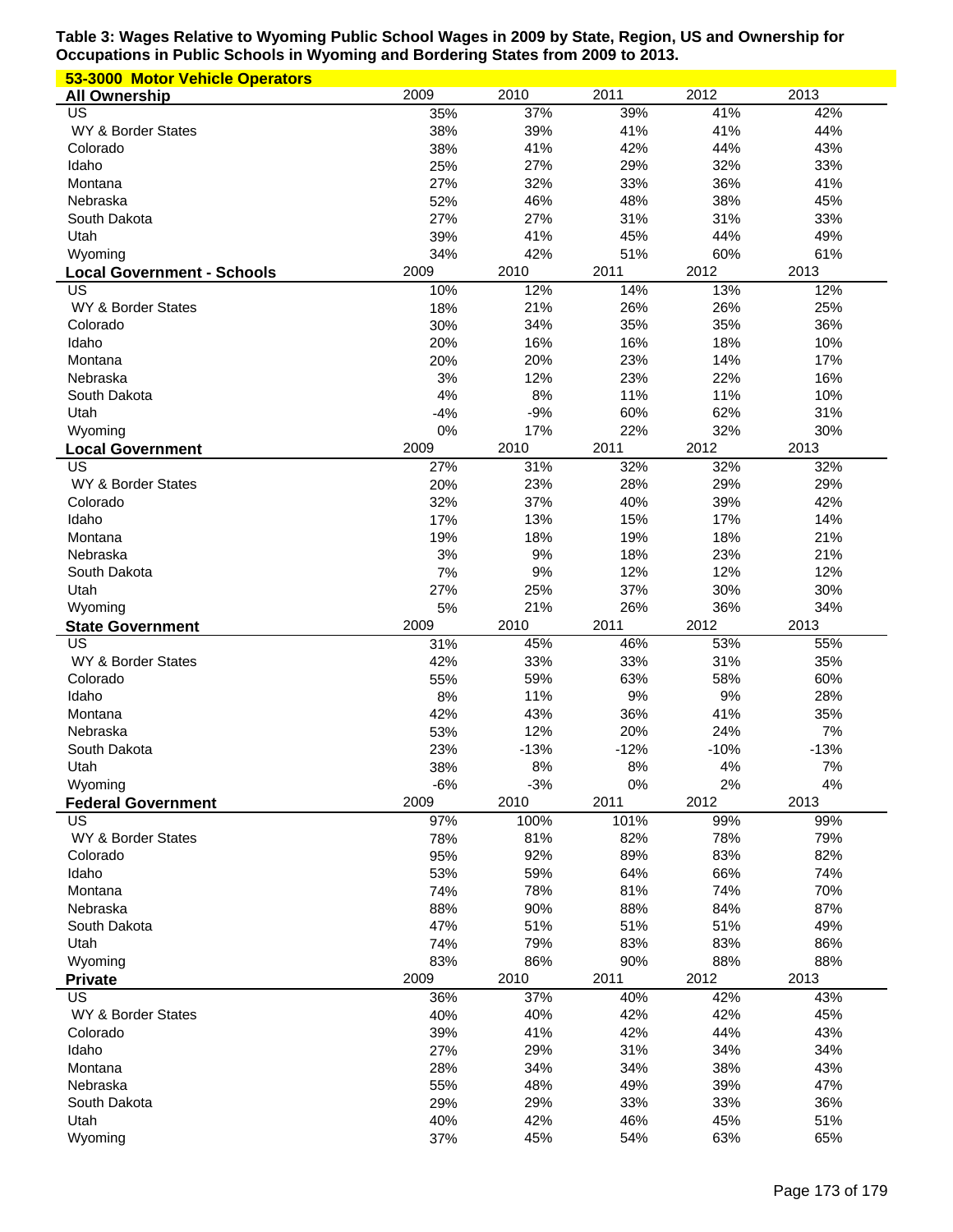| 53-3022 Bus Drivers, School or Special Client |        |        |       |       |       |  |
|-----------------------------------------------|--------|--------|-------|-------|-------|--|
| <b>All Ownership</b>                          | 2009   | 2010   | 2011  | 2012  | 2013  |  |
| US                                            | 14%    | 16%    | 18%   | 18%   | 19%   |  |
| WY & Border States                            | 16%    | 19%    | 24%   | 22%   | 21%   |  |
| Colorado                                      | 25%    | 30%    | 32%   | 31%   | 28%   |  |
| Idaho                                         | 14%    | 6%     | 6%    | 8%    | 5%    |  |
| Montana                                       | 13%    | 21%    | 29%   | 15%   | 18%   |  |
| Nebraska                                      | 6%     | 15%    | 22%   | 20%   | 15%   |  |
| South Dakota                                  | 5%     | 8%     | 12%   | 11%   | 11%   |  |
| Utah                                          | 25%    | 21%    | 36%   | 29%   | 30%   |  |
| Wyoming                                       | 1%     | 18%    | 22%   | 29%   | 28%   |  |
| <b>Local Government - Schools</b>             | 2009   | 2010   | 2011  | 2012  | 2013  |  |
| US                                            | 11%    | 13%    | 15%   | 13%   | 13%   |  |
| WY & Border States                            | 19%    | 22%    | 27%   | 27%   | 26%   |  |
| Colorado                                      | 31%    | 35%    | 36%   | 36%   | 37%   |  |
| Idaho                                         | 21%    | 17%    | 17%   | 18%   | 11%   |  |
| Montana                                       | 22%    | 21%    | 24%   | 14%   | 17%   |  |
| Nebraska                                      | 4%     | 13%    | 23%   | 22%   | 16%   |  |
| South Dakota                                  | 5%     | 9%     | 12%   | 12%   | 11%   |  |
| Utah                                          | $-4%$  | $-9%$  | 64%   | 67%   | 51%   |  |
| Wyoming                                       | 0%     | 18%    | 24%   | 32%   | 31%   |  |
| <b>Local Government</b>                       | 2009   | 2010   | 2011  | 2012  | 2013  |  |
| $\overline{\mathsf{US}}$                      | 13%    | 15%    | 17%   | 16%   | 16%   |  |
| WY & Border States                            | 20%    | 23%    | 28%   | 27%   | 26%   |  |
| Colorado                                      | 31%    | 34%    | 36%   | 35%   | 37%   |  |
| Idaho                                         | 19%    | 13%    | 14%   | 15%   | 9%    |  |
| Montana                                       | 22%    | 21%    | 22%   | 17%   | 21%   |  |
| Nebraska                                      | 5%     | 12%    | 22%   | 21%   | 16%   |  |
| South Dakota                                  | 5%     | 9%     | 12%   | 12%   | 11%   |  |
| Utah                                          | 26%    | 24%    | 42%   | 34%   | 33%   |  |
| Wyoming                                       | 3%     | 22%    | 26%   | 34%   | 33%   |  |
| <b>State Government</b>                       | 2009   | 2010   | 2011  | 2012  | 2013  |  |
| $\overline{\mathsf{US}}$                      | 10%    | 17%    | 22%   | 35%   | 37%   |  |
| WY & Border States                            | 19%    | 26%    | 24%   | 10%   | 21%   |  |
| Colorado                                      | 70%    | 75%    | 66%   | 17%   | 35%   |  |
| Montana                                       | $-13%$ | $-11%$ | 8%    | 14%   | 25%   |  |
| Utah                                          | 30%    | 44%    | 48%   | 16%   | 16%   |  |
| Wyoming                                       | $-5%$  | $-3%$  | 1%    | 3%    | 5%    |  |
| <b>Private</b>                                | 2009   | 2010   | 2011  | 2012  | 2013  |  |
| US                                            | 15%    | 17%    | 19%   | 20%   | 22%   |  |
| WY & Border States                            | 4%     | 8%     | 13%   | 10%   | 9%    |  |
| Colorado                                      | 7%     | 10%    | 13%   | 16%   | 9%    |  |
| Idaho                                         | 1%     | $-12%$ | $-9%$ | $-5%$ | $1\%$ |  |
| Montana                                       | 0%     | 20%    | 39%   | 14%   | 13%   |  |
| Nebraska                                      | 10%    | 20%    | 22%   | 17%   | 14%   |  |
| South Dakota                                  | 4%     | 8%     | 12%   | 11%   | 10%   |  |
| Utah                                          | 3%     | $-7%$  | $-5%$ | 2%    | 13%   |  |
| Wyoming                                       | $-11%$ | $-7%$  | $-8%$ | 8%    | 8%    |  |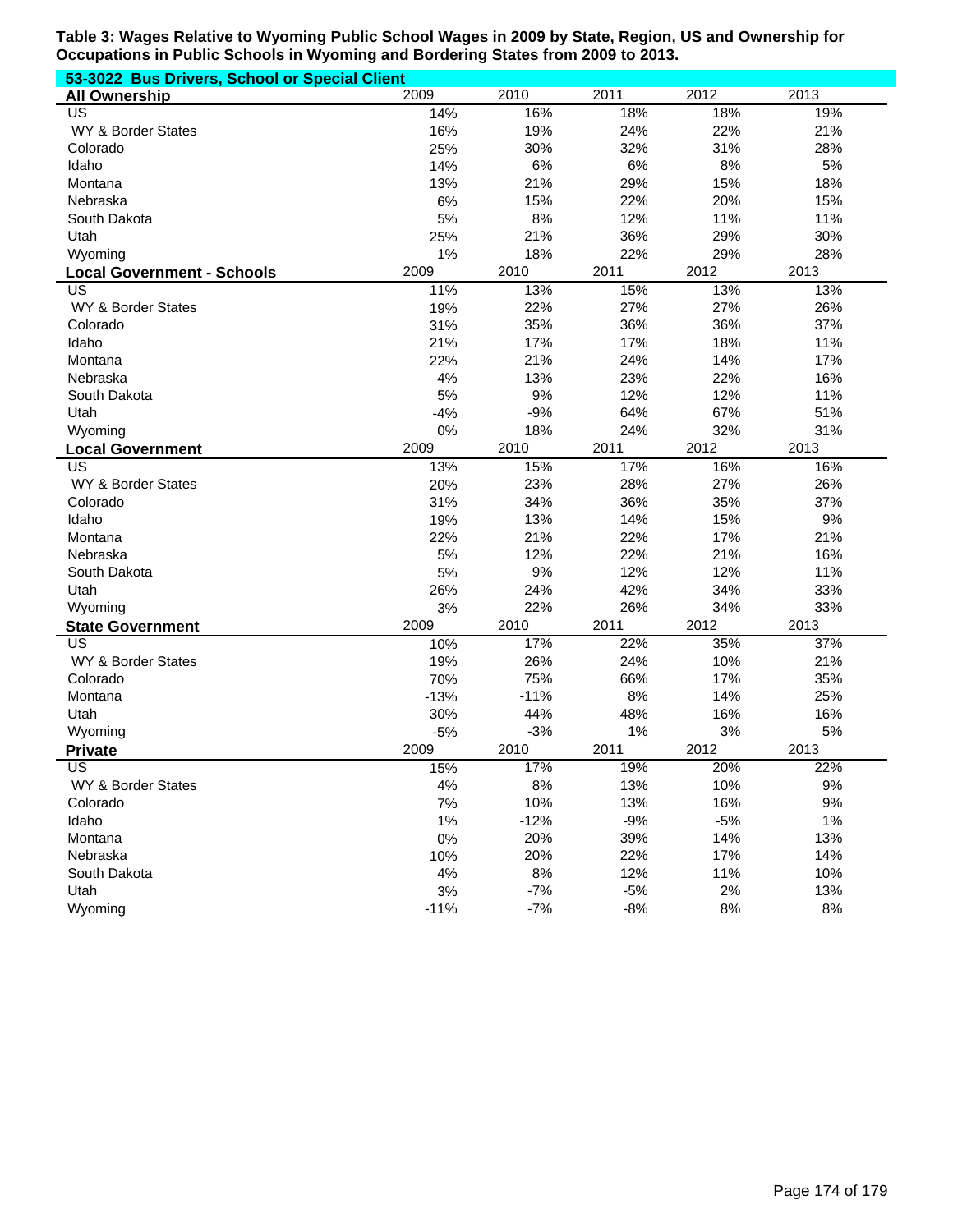| 53-3032 Heavy and Tractor-Trailer Truck Drivers |      |      |      |      |      |  |
|-------------------------------------------------|------|------|------|------|------|--|
| <b>All Ownership</b>                            | 2009 | 2010 | 2011 | 2012 | 2013 |  |
| US                                              | 93%  | 94%  | 96%  | 99%  | 102% |  |
| WY & Border States                              | 97%  | 95%  | 97%  | 96%  | 105% |  |
| Colorado                                        | 103% | 103% | 103% | 106% | 113% |  |
| Idaho                                           | 66%  | 72%  | 75%  | 80%  | 81%  |  |
| Montana                                         | 86%  | 88%  | 88%  | 96%  | 111% |  |
| Nebraska                                        | 114% | 100% | 101% | 87%  | 101% |  |
| South Dakota                                    | 71%  | 72%  | 76%  | 78%  | 83%  |  |
| Utah                                            | 103% | 104% | 103% | 102% | 113% |  |
| Wyoming                                         | 93%  | 104% | 113% | 124% | 128% |  |
| <b>Local Government - Schools</b>               | 2009 | 2010 | 2011 | 2012 | 2013 |  |
| US                                              | 54%  | 54%  | 56%  | 68%  | 73%  |  |
| WY & Border States                              | 41%  | 4%   | 8%   | 100% | 105% |  |
| Idaho                                           | 55%  |      |      |      |      |  |
| South Dakota                                    |      |      | 32%  | 35%  | 37%  |  |
| Utah                                            |      |      |      | 109% | 113% |  |
| Wyoming                                         | 0%   | 4%   | 6%   |      |      |  |
| <b>Local Government</b>                         | 2009 | 2010 | 2011 | 2012 | 2013 |  |
| <b>US</b>                                       | 77%  | 81%  | 91%  | 95%  | 97%  |  |
| WY & Border States                              | 61%  | 62%  | 82%  | 94%  | 93%  |  |
| Colorado                                        | 105% | 104% | 147% | 143% | 149% |  |
| Idaho                                           | 51%  | 49%  | 82%  | 85%  | 78%  |  |
| Montana                                         | 78%  | 72%  | 68%  | 121% | 122% |  |
| Nebraska                                        | 48%  | 43%  | 35%  | 40%  | 90%  |  |
| South Dakota                                    | 45%  | 49%  | 54%  | 57%  | 57%  |  |
| Utah                                            | 73%  | 102% | 109% | 108% | 81%  |  |
| Wyoming                                         | 51%  | 52%  | 57%  | 134% | 123% |  |
| <b>State Government</b>                         | 2009 | 2010 | 2011 | 2012 | 2013 |  |
| US                                              | 74%  | 80%  | 83%  | 86%  | 83%  |  |
| WY & Border States                              | 82%  | 112% | 112% | 108% | 108% |  |
| Colorado                                        | 113% | 116% | 115% | 110% | 109% |  |
| Idaho                                           | 70%  | 60%  | 65%  |      |      |  |
| Montana                                         | 110% | 94%  | 94%  | 96%  | 95%  |  |
| Nebraska                                        | 68%  | 68%  | 77%  | 78%  | 81%  |  |
| South Dakota                                    | 68%  |      |      |      |      |  |
| Utah                                            | 76%  | 113% | 97%  |      |      |  |
| <b>Federal Government</b>                       | 2009 | 2010 | 2011 | 2012 | 2013 |  |
| US                                              | 161% | 166% | 168% | 160% | 157% |  |
| WY & Border States                              | 162% | 166% | 168% | 151% | 147% |  |
| Colorado                                        | 162% | 166% | 167% | 150% | 143% |  |
| Nebraska                                        | 163% | 168% | 169% | 152% | 158% |  |
| Utah                                            | 170% | 166% | 167% | 148% | 175% |  |
| <b>Private</b>                                  | 2009 | 2010 | 2011 | 2012 | 2013 |  |
| US                                              | 93%  | 94%  | 96%  | 99%  | 102% |  |
| WY & Border States                              | 98%  | 95%  | 97%  | 96%  | 105% |  |
| Colorado                                        | 103% | 103% | 102% | 105% | 113% |  |
| Idaho                                           | 66%  | 72%  | 74%  | 80%  | 81%  |  |
| Montana                                         | 86%  | 88%  | 88%  | 96%  | 110% |  |
| Nebraska                                        | 114% | 100% | 101% | 87%  | 101% |  |
| South Dakota                                    | 72%  | 73%  | 77%  | 78%  | 84%  |  |
| Utah                                            | 105% | 104% | 103% | 102% | 113% |  |
| Wyoming                                         | 94%  | 106% | 114% | 124% | 128% |  |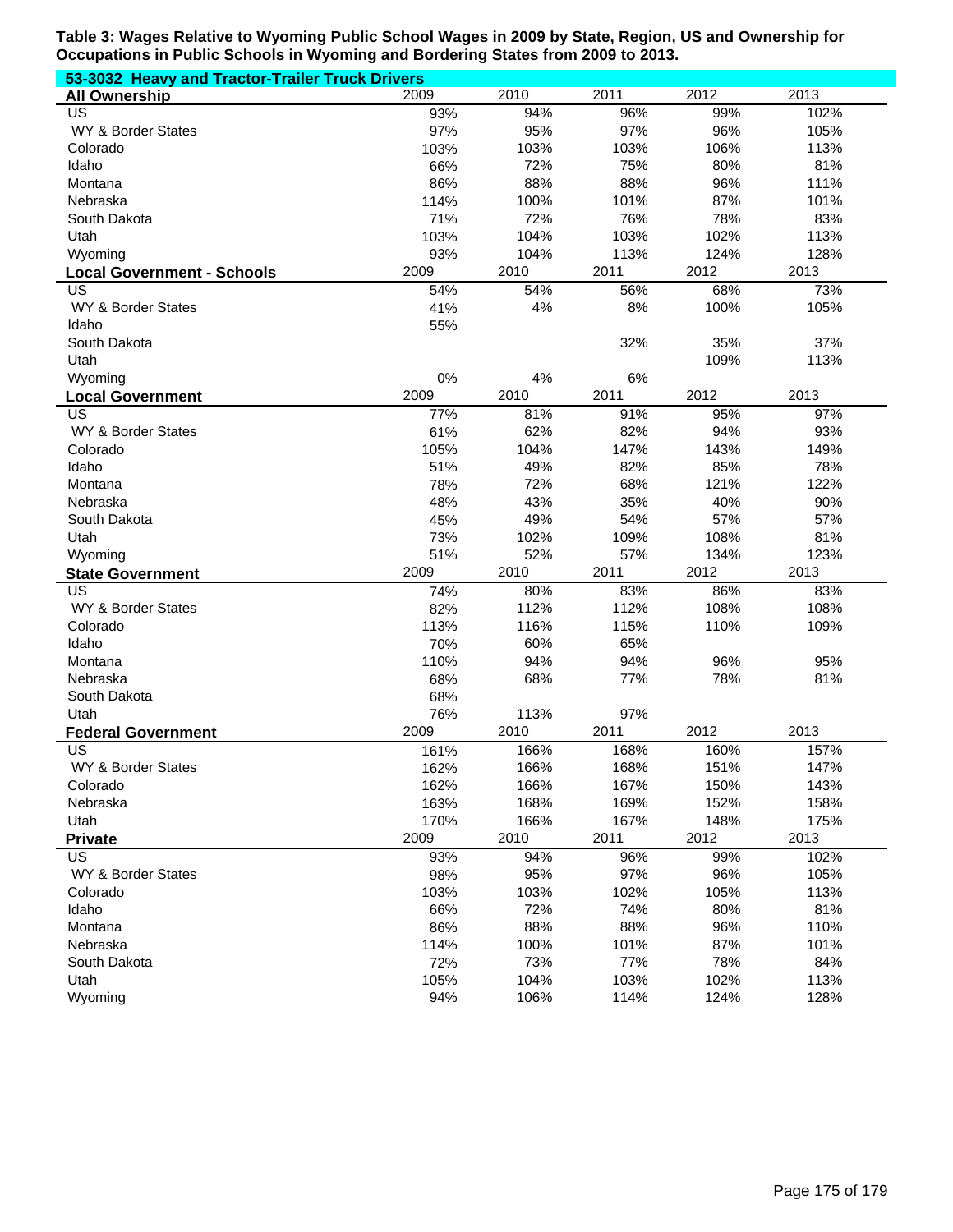| 53-3033 Light Truck or Delivery Services Drivers |                  |                  |                  |                 |                  |  |
|--------------------------------------------------|------------------|------------------|------------------|-----------------|------------------|--|
| <b>All Ownership</b>                             | 2009             | 2010             | 2011             | 2012            | 2013             |  |
| US                                               | $-4%$            | $-1%$            | 2%               | 4%              | 3%               |  |
| WY & Border States                               | $-8%$            | $-5%$            | $-1%$            | 1%              | $-2%$            |  |
| Colorado                                         | 1%               | 4%               | 3%               | 6%              | 3%               |  |
| Idaho                                            | $-13%$           | $-11%$           | $-6%$            | $-2%$           | $-5%$            |  |
| Montana                                          | $-15%$           | $-5%$            | $-3%$            | 3%              | $-1%$            |  |
| Nebraska                                         | $-11%$           | $-7%$            | $-1%$            | $-4%$           | $-8%$            |  |
| South Dakota                                     | $-8%$            | $-10%$           | $-7%$            | $-7%$           | $-4%$            |  |
| Utah                                             | $-19%$           | $-14%$           | $-7%$            | $-7%$           | $-8%$            |  |
| Wyoming                                          | $-7%$            | $-3%$            | 12%              | 13%             | 11%              |  |
| <b>Local Government - Schools</b>                | 2009             | 2010             | 2011             | 2012            | 2013             |  |
| US                                               | $-6%$            | $-1%$            | 4%               | 4%              | 3%               |  |
| WY & Border States                               | $-8%$            | $-7%$            | $-8%$            | $-2%$           | $-2%$            |  |
| Colorado                                         | 1%               | 0%               | $-5%$            | $-4%$           | 1%               |  |
| Idaho                                            | $-34%$           | $-33%$           | $-32%$           |                 |                  |  |
| Montana                                          | $-40%$           | $-35%$           | $-38%$           | $-8%$           | 3%               |  |
| Nebraska                                         | 4%               | 5%               | 12%              | 6%              | 11%              |  |
| South Dakota                                     | $-25%$           | $-20%$           | $-4%$            | $-2%$           | $-3%$            |  |
| Utah                                             | $-1%$            | 1%               | $-6%$            | 4%              | $-20%$           |  |
| Wyoming                                          | 0%               | 0%               | $-2%$            | $0\%$           | $-5%$            |  |
| <b>Local Government</b>                          | 2009             | 2010             | 2011             | 2012            | 2013             |  |
| US                                               | $-5%$            | $-2%$            | 1%               | 6%              | 5%               |  |
| WY & Border States                               | $-15%$           | $-14%$           | $-17%$           | $-10%$          | $-14%$           |  |
| Colorado                                         | $-2%$            | 0%               | $-5%$            | $-2%$           | $-2%$            |  |
| Idaho                                            | $-34%$           | $-26%$           | $-32%$           | $-34%$          | $-38%$           |  |
| Montana                                          | $-35%$           | $-30%$           | $-38%$           | $-10%$          | $-1%$            |  |
| Nebraska                                         | $-11%$           | $-25%$           | $-24%$           | $-20%$          | $-26%$           |  |
| South Dakota                                     | $-32%$<br>$-28%$ | $-26%$<br>$-20%$ | $-24%$<br>$-21%$ | $-25%$<br>$-8%$ | $-23%$<br>$-12%$ |  |
| Utah<br>Wyoming                                  | 0%               | 8%               | 4%               | 8%              | $-10%$           |  |
| <b>State Government</b>                          | 2009             | 2010             | 2011             | 2012            | 2013             |  |
| US                                               | $-1%$            | $-3%$            | 4%               | 5%              | 6%               |  |
| WY & Border States                               | $-18%$           | $-20%$           | $-19%$           | $-16%$          | $-14%$           |  |
| Colorado                                         | $-6%$            | $-9%$            | $-9%$            | $-9%$           | $-1%$            |  |
| Idaho                                            | $-38%$           | $-19%$           | $-17%$           | $-4%$           | $-2%$            |  |
| Montana                                          | 4%               | 5%               | 9%               | 11%             | $-3%$            |  |
| Nebraska                                         | $-24%$           | $-23%$           | $-18%$           | $-16%$          | $-15%$           |  |
| South Dakota                                     | $-43%$           | $-34%$           | $-33%$           | $-31%$          | $-34%$           |  |
| Utah                                             | $-22%$           | $-24%$           | $-23%$           | $-20%$          | $-19%$           |  |
| <b>Federal Government</b>                        | 2009             | 2010             | 2011             | 2012            | 2013             |  |
| US                                               | 56%              | 58%              | 57%              | 60%             | 59%              |  |
| WY & Border States                               | 56%              | 46%              | 41%              | 67%             | 69%              |  |
| Colorado                                         | 65%              | 67%              | 44%              | 67%             | 69%              |  |
| Nebraska                                         | 12%              | 15%              | 16%              |                 |                  |  |
| Utah                                             |                  | 9%               |                  |                 |                  |  |
| <b>Private</b>                                   | 2009             | 2010             | 2011             | 2012            | 2013             |  |
| <b>US</b>                                        | $-5%$            | $-1%$            | 2%               | 4%              | 3%               |  |
| WY & Border States                               | $-8%$            | $-5%$            | $-1%$            | 1%              | $-2%$            |  |
| Colorado                                         | 1%               | 4%               | 3%               | 6%              | 3%               |  |
| Idaho                                            | $-13%$           | $-11%$           | $-6%$            | $-2%$           | $-5%$            |  |
| Montana                                          | $-15%$           | $-5%$            | $-2%$            | 3%              | $-1%$            |  |
| Nebraska                                         | $-11%$           | $-7%$            | 0%               | $-3%$           | $-8%$            |  |
| South Dakota                                     | $-8%$            | $-10%$           | $-6%$            | $-7%$           | $-4%$            |  |
| Utah                                             | $-18%$           | $-14%$           | $-7%$            | $-7%$           | $-7%$            |  |
| Wyoming                                          | -7%              | $-3%$            | 12%              | 14%             | 11%              |  |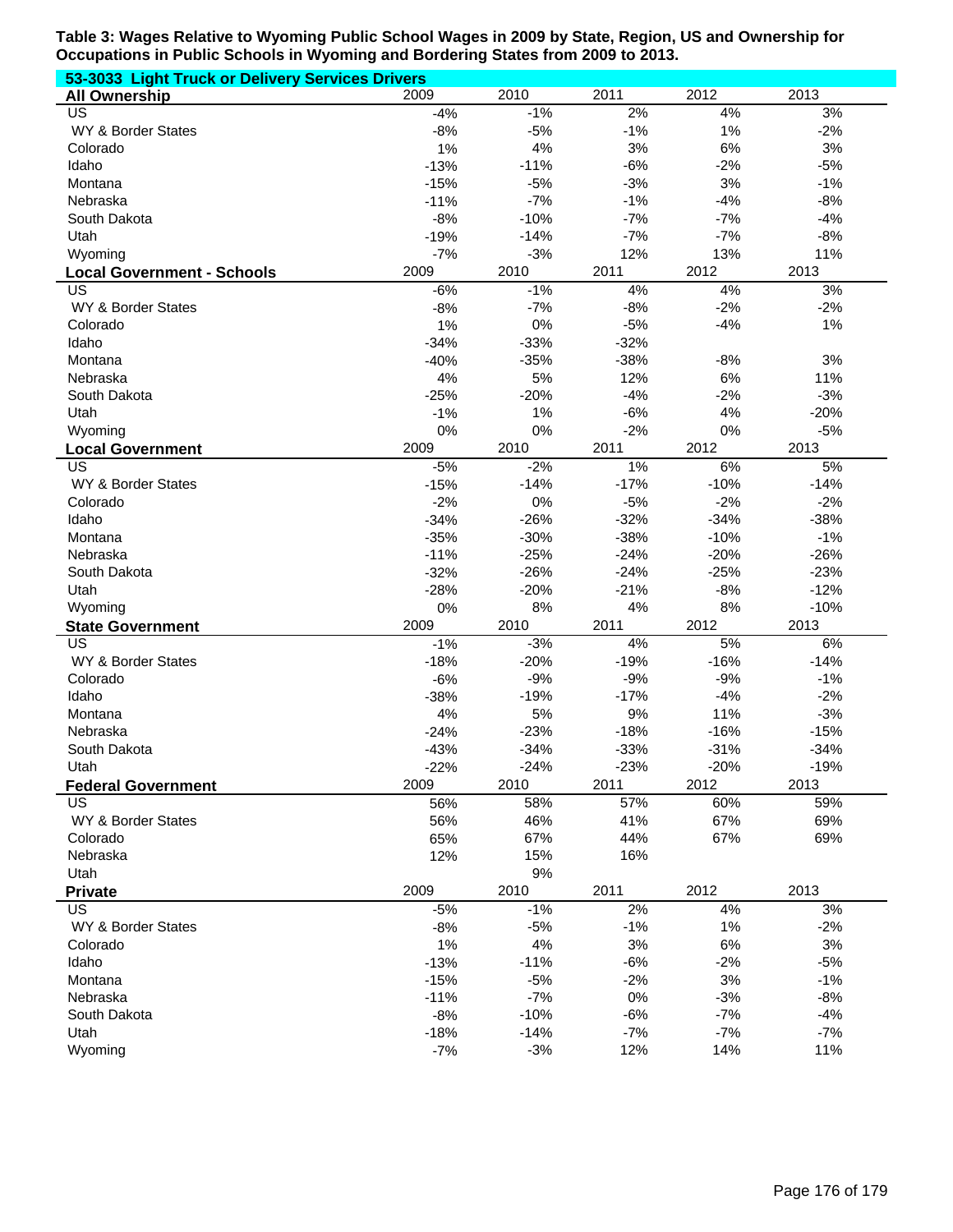| 53-6000 Other Transportation Workers |                 |             |              |            |            |
|--------------------------------------|-----------------|-------------|--------------|------------|------------|
| <b>All Ownership</b>                 | 2009            | 2010        | 2011         | 2012       | 2013       |
| US                                   | 10%             | 11%         | 12%          | 11%        | 12%        |
| WY & Border States                   | 16%             | 21%         | 20%          | 22%        | 26%        |
| Colorado                             | 21%             | 24%         | 20%          | 25%        | 28%        |
| Idaho                                | 3%              | 9%          | 11%          | 6%         | 1%         |
| Montana                              | 25%             | 37%         | 40%          | 50%        | 86%        |
| Nebraska                             | 9%              | 18%         | 22%          | 18%        | 30%        |
| South Dakota                         | $-4%$           | $-1%$       | 0%           | 2%         | 3%         |
| Utah                                 | 10%             | 22%         | 22%          | 20%        | 20%        |
| Wyoming                              | 24%             | 24%         | 29%          | 34%        | 33%        |
| <b>Local Government - Schools</b>    | 2009            | 2010        | 2011         | 2012       | 2013       |
| US                                   | $-7%$           | $-8%$       | $-9%$        | $-9%$      | $-8%$      |
| WY & Border States                   | $-1%$           | $-6%$       | $-8%$        | $-7%$      | 5%         |
| Colorado                             | 9%              | 10%         | 11%          | 8%         | 10%        |
| Idaho                                | $-34%$          | $-28%$      | $-20%$       | $-21%$     | $-9%$      |
| Montana                              | $-32%$          | $-18%$      | $-17%$       | $-3%$      | 6%         |
| Nebraska                             |                 | $-6%$       | $-6%$        | $-5%$      | 12%        |
| Utah                                 |                 |             |              | 76%        | 79%        |
| Wyoming                              | 0%              | 1%          | $-1%$        | 1%         |            |
| <b>Local Government</b>              | 2009            | 2010        | 2011         | 2012       | 2013       |
| US                                   | 53%             | 47%         | 68%          | 38%        | 45%        |
| WY & Border States                   | 40%             | 28%         | 25%          | 25%        | 44%        |
| Colorado                             | 57%             | 60%         | 68%          | 59%        | 63%        |
| Idaho                                | 16%             | 0%          | $-5%$        | $-10%$     | 4%         |
| Montana                              | 20%             | 13%         | 17%          | 38%        | 50%        |
| Nebraska                             | $-5%$           | $-7%$       | $-6%$        | $-2%$      | 17%        |
| South Dakota                         | 13%             | $-1%$       | 3%           | $-5%$      | 28%        |
| Utah                                 | 34%             | 69%         | 17%          | 38%        | 39%        |
| Wyoming                              | 14%             | 22%         | 34%          | 33%        | 50%        |
| <b>State Government</b>              | 2009            | 2010        | 2011         | 2012       | 2013       |
| US                                   | 51%             | 52%         | 66%          | 59%        | 68%        |
| WY & Border States                   | 37%             | 53%         | 53%          | 52%        | 59%        |
| Colorado                             |                 |             |              | 19%        | 89%        |
|                                      |                 |             | 18%          |            |            |
| Idaho                                | 39%             | 25%         |              |            | $-11%$     |
| Montana                              | 67%             | 71%         | 72%          | 74%        | 74%        |
| Nebraska                             | $-28%$          | 20%         | 21%          | 12%        | 18%        |
| South Dakota                         | 38%             | 38%         | 35%          | 37%        | 38%        |
| Utah                                 | 55%             | 52%         | 54%          | 49%        | 50%        |
| Wyoming                              | 30%             | 49%         | 46%          | 51%        | 50%        |
| <b>Federal Government</b>            | 2009            | 2010        | 2011         | 2012       | 2013       |
| US                                   | 234%            | 233%        | 245%         | 239%       | 242%       |
| WY & Border States                   | 256%            | 266%        | 271%         | 271%       | 279%       |
| Colorado                             | 311%            | 306%        | 309%         | 314%       | 323%       |
| Idaho                                | 210%            | 223%        | 247%         | 232%       | 242%       |
| Montana                              | 241%            | 271%        | 270%         | 265%       | 267%       |
| Nebraska                             | 243%            | 259%        | 259%         | 270%       | 282%       |
| South Dakota                         | 211%            | 223%        | 263%         | 292%       | 299%       |
| Utah                                 | 220%            | 233%        | 233%         | 228%       | 238%       |
| Wyoming                              | 220%            | 281%        | 248%         | 261%       | 188%       |
| <b>Private</b><br>US                 | 2009            | 2010        | 2011         | 2012       | 2013       |
|                                      | $-1%$           | $1\%$       | 2%           | 2%         | 4%         |
| WY & Border States<br>Colorado       | 7%<br>14%       | 12%<br>15%  | 12%<br>13%   | 15%<br>19% | 18%<br>21% |
| Idaho                                | $-7%$           |             |              | 1%         | $-6%$      |
| Montana                              |                 | 1%          | 5%           |            |            |
| Nebraska                             | 4%              | 19%<br>16%  | 24%          | 33%<br>14% | 77%<br>24% |
| South Dakota                         | 7%              |             | 20%<br>$-7%$ | $-6%$      | $-3%$      |
| Utah                                 | $-14%$<br>$-2%$ | $-9%$<br>9% | 10%          | 8%         | 6%         |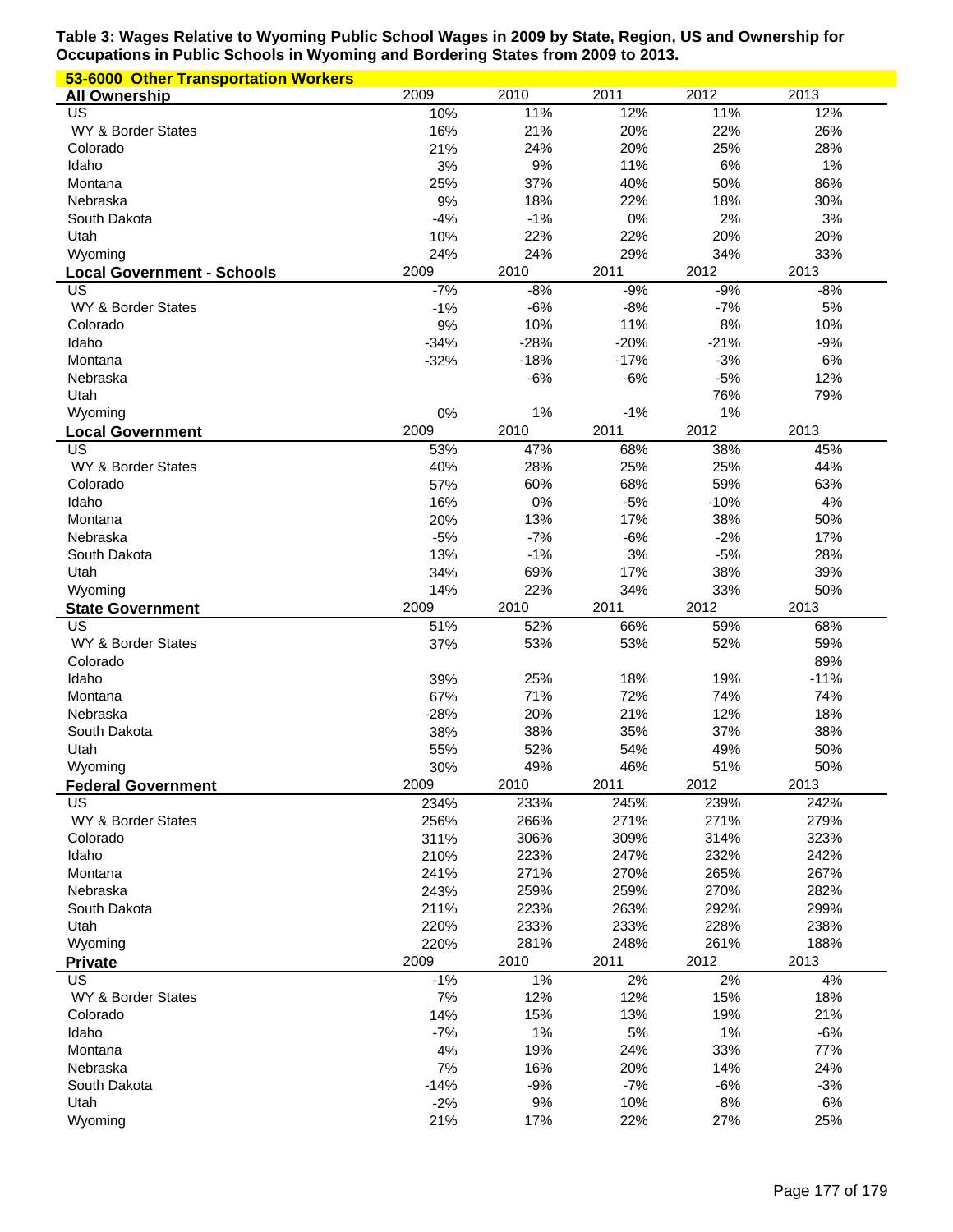| 53-6061 Transportation Attendants, Except Flight Attendants |        |        |        |        |        |
|-------------------------------------------------------------|--------|--------|--------|--------|--------|
| <b>All Ownership</b>                                        | 2009   | 2010   | 2011   | 2012   | 2013   |
| US                                                          | $-15%$ | $-14%$ | $-11%$ | $-12%$ | $-4%$  |
| WY & Border States                                          | $-24%$ | $-21%$ | $-21%$ | $-13%$ | $-9%$  |
| Colorado                                                    | $-25%$ | $-20%$ | $-18%$ | $-6%$  | 8%     |
| Idaho                                                       | $-31%$ | $-32%$ | $-30%$ | $-28%$ | $-21%$ |
| Montana                                                     | $-23%$ | $-28%$ | $-20%$ | $-19%$ | 30%    |
| Nebraska                                                    | $-22%$ | $-19%$ | $-19%$ | $-20%$ | $-33%$ |
| South Dakota                                                | $-19%$ | $-27%$ | $-17%$ | $-32%$ | $-33%$ |
| Utah                                                        | $-21%$ | $-21%$ | $-20%$ | 9%     | 0%     |
| Wyoming                                                     | 0%     | $-6%$  | $-11%$ | $-10%$ |        |
| <b>Local Government - Schools</b>                           | 2009   | 2010   | 2011   | 2012   | 2013   |
| US                                                          | $-20%$ | $-20%$ | $-21%$ | $-21%$ | $-21%$ |
| WY & Border States                                          | $-15%$ | $-21%$ | $-22%$ | $-21%$ | $-20%$ |
| Idaho                                                       | $-41%$ | $-35%$ | $-29%$ | $-29%$ | $-19%$ |
| Montana                                                     |        | $-21%$ | $-20%$ | $-19%$ | $-18%$ |
| Nebraska                                                    |        | $-19%$ | $-19%$ | $-17%$ | $-23%$ |
| Wyoming                                                     | 0%     | $-6%$  | $-11%$ | $-10%$ |        |
| <b>Local Government</b>                                     | 2009   | 2010   | 2011   | 2012   | 2013   |
| US                                                          | 2%     | $-8%$  |        | $-21%$ | $-19%$ |
| WY & Border States                                          | 3%     | $-16%$ | $-18%$ | $-13%$ | 0%     |
| Colorado                                                    | 25%    | 27%    | 29%    |        |        |
| Idaho                                                       | $-41%$ | $-35%$ | $-30%$ | $-28%$ | $-18%$ |
| Montana                                                     | $-34%$ | $-23%$ | $-20%$ | $-19%$ | $-18%$ |
| Nebraska                                                    |        | $-19%$ | $-19%$ | $-17%$ | $-23%$ |
| Utah                                                        |        |        | $-20%$ | 13%    | 13%    |
| Wyoming                                                     | 0%     | $-6%$  | $-11%$ | $-10%$ |        |
| <b>State Government</b>                                     | 2009   | 2010   | 2011   | 2012   | 2013   |
| $\overline{US}$                                             | 37%    |        |        | 47%    | 67%    |
| <b>Private</b>                                              | 2009   | 2010   | 2011   | 2012   | 2013   |
| US                                                          | $-18%$ | $-16%$ | $-11%$ | $-7%$  | 2%     |
| WY & Border States                                          | $-27%$ | $-24%$ | $-23%$ | $-15%$ | $-21%$ |
| Colorado                                                    | $-29%$ | $-25%$ | $-22%$ | $-6%$  | 8%     |
| Idaho                                                       | $-26%$ | $-24%$ | $-33%$ | $-33%$ | $-31%$ |
| Montana                                                     | $-23%$ | $-33%$ |        |        | 58%    |
| Nebraska                                                    | $-22%$ | $-22%$ |        | $-39%$ | $-38%$ |
| South Dakota                                                | $-19%$ | $-27%$ | $-17%$ | $-32%$ | $-33%$ |
| Utah                                                        | $-21%$ | $-21%$ | $-24%$ | $-22%$ | $-29%$ |